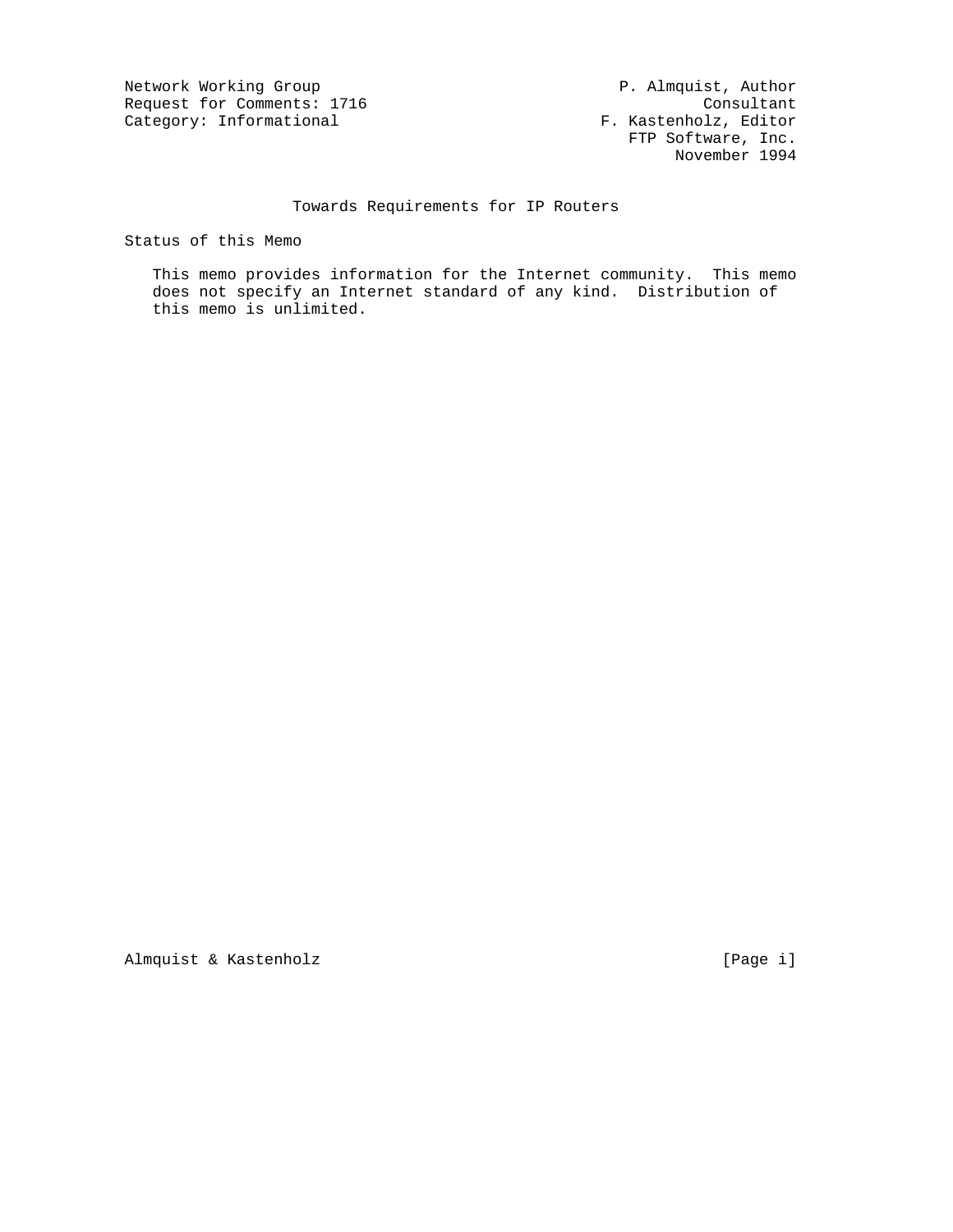Table of Contents

| 0.                                                                                                                  | $\mathbf{1}$   |
|---------------------------------------------------------------------------------------------------------------------|----------------|
| $1$ .                                                                                                               | $\overline{2}$ |
| 1.1                                                                                                                 | $\overline{4}$ |
| 1.1.1                                                                                                               | $\overline{4}$ |
| 1.1.2                                                                                                               | 5              |
| 1.1.3                                                                                                               | 6              |
| 1.2<br>Relationships to Other Standards                                                                             | 7              |
| 1.3                                                                                                                 | 8              |
| Continuing Internet Evolution<br>1.3.1                                                                              | 8              |
| 1.3.2                                                                                                               | 9              |
| 1.3.3                                                                                                               | 9              |
| 1.3.4                                                                                                               | 10             |
| 1.4                                                                                                                 | 11             |
| 2.                                                                                                                  | 13             |
| 2.1                                                                                                                 | 13             |
| Elements of the Architecture<br>2.2                                                                                 | 14             |
| 2.2.1                                                                                                               | 14             |
| 2.2.2                                                                                                               | 16             |
| 2.2.3                                                                                                               | 17             |
| 2.2.4                                                                                                               | 18             |
| 2.2.5                                                                                                               | 18             |
| 2.2.6                                                                                                               | 20             |
| 2.2.7<br>Unnumbered Lines and Networks and Subnets                                                                  | 20             |
| 2.2.8                                                                                                               | 22             |
| 2.2.8.1                                                                                                             | 22             |
| 2.2.8.2                                                                                                             | 23             |
| 2.3                                                                                                                 | 24             |
| 2.4                                                                                                                 | 27             |
| 3.                                                                                                                  | 29             |
| 3.1                                                                                                                 | 29             |
| LINK/INTERNET LAYER INTERFACE<br>3.2                                                                                | 29             |
| 3.3                                                                                                                 | 30             |
| 3.3.1                                                                                                               | 30             |
|                                                                                                                     | 31             |
| 3.3.2<br>Address Resolution Protocol - ARP<br>3.3.3                                                                 |                |
| Ethernet and 802.3 Coexistence                                                                                      | 31             |
| 3.3.4<br>Maximum Transmission Unit - MTU                                                                            | 31             |
| Point-to-Point Protocol - PPP<br>3.3.5                                                                              | 32             |
| 3.3.5.1                                                                                                             | 32             |
| 3.3.5.2<br>Link Control Protocol (LCP) Options                                                                      | 33             |
| 3.3.5.3<br>IP Control Protocol (ICP) Options                                                                        | 34             |
| 3.3.6                                                                                                               | 35             |
| 4.                                                                                                                  | 36             |
| 4.1                                                                                                                 | 36             |
| 4.2<br>INTERNET PROTOCOL - IP $\ldots \ldots \ldots \ldots \ldots \ldots \ldots \ldots \ldots \ldots \ldots \ldots$ | 36             |
|                                                                                                                     |                |

Almquist & Kastenholz **by a state of the Contract Contract Contract Contract Contract Contract Contract Contract Contract Contract Contract Contract Contract Contract Contract Contract Contract Contract Contract Contract C**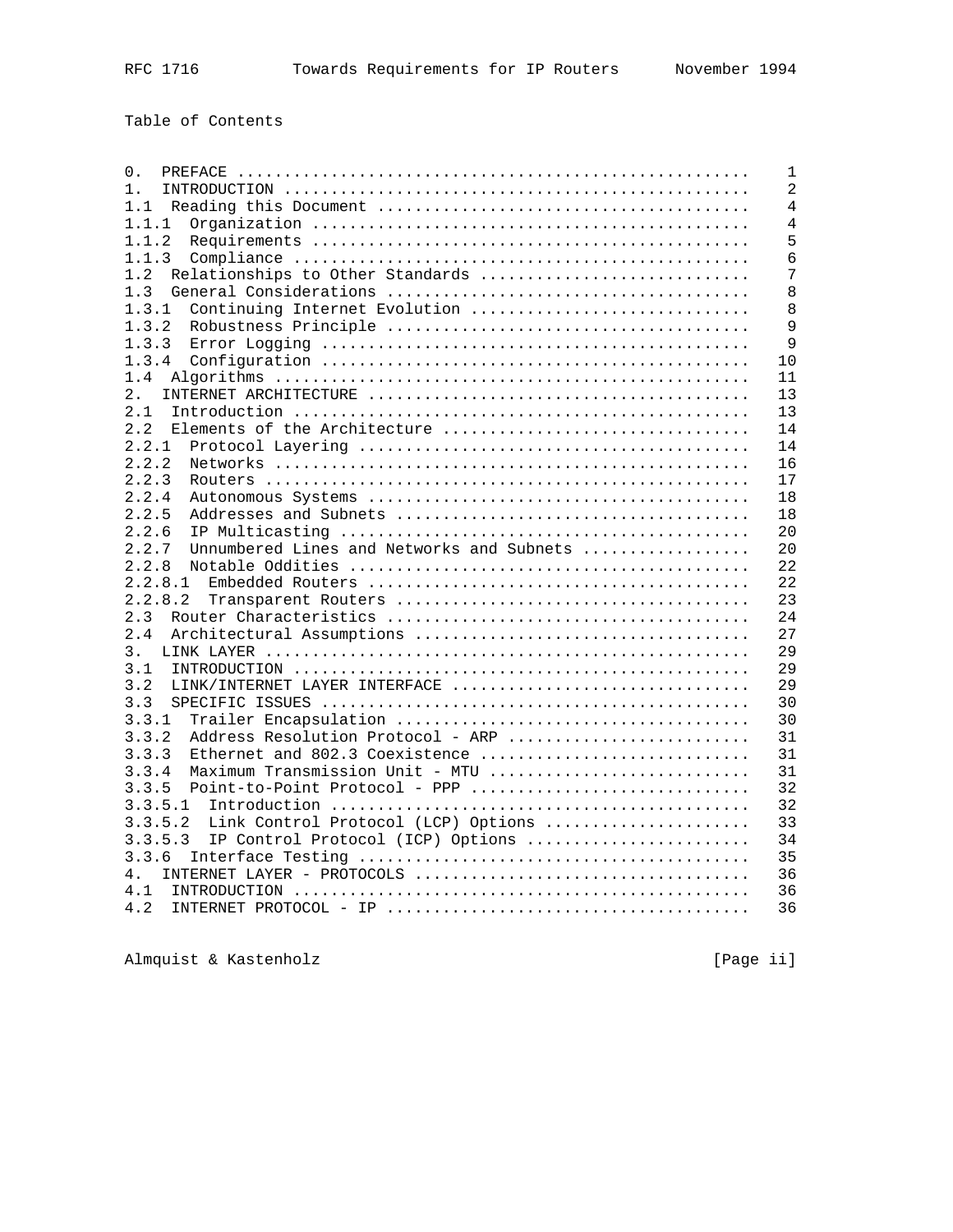| 4.2.1                                                       | 36 |
|-------------------------------------------------------------|----|
| 4.2.2                                                       | 37 |
| Options: RFC-791 Section 3.2<br>4.2.2.1                     | 37 |
| Addresses in Options: RFC-791 Section 3.1<br>4.2.2.2        | 40 |
| Unused IP Header Bits: RFC-791 Section 3.1<br>4.2.2.3       | 40 |
|                                                             |    |
| Type of Service: RFC-791 Section 3.1<br>4.2.2.4             | 41 |
| Header Checksum: RFC-791 Section 3.1<br>4.2.2.5             | 41 |
| Unrecognized Header Options: RFC-791 Section 3.1<br>4.2.2.6 | 41 |
| Fragmentation: RFC-791 Section 3.2<br>4.2.2.7               | 42 |
| 4.2.2.8<br>Reassembly: RFC-791 Section 3.2                  | 43 |
| Time to Live: RFC-791 Section 3.2<br>4.2.2.9                | 43 |
| Multi-subnet Broadcasts: RFC-922<br>4.2.2.10                | 43 |
| Addressing: RFC-791 Section 3.2<br>4.2.2.11                 | 43 |
| 4.2.3                                                       | 47 |
| 4.2.3.1                                                     | 47 |
|                                                             |    |
| 4.2.3.2                                                     | 48 |
| 4.2.3.3                                                     | 48 |
| 4.2.3.4                                                     | 49 |
| INTERNET CONTROL MESSAGE PROTOCOL - ICMP<br>4.3             | 50 |
| 4.3.1                                                       | 50 |
| 4.3.2                                                       | 50 |
| 4.3.2.1                                                     | 50 |
| 4.3.2.2                                                     | 51 |
| Original Message Header<br>4.3.2.3                          | 51 |
| 4.3.2.4<br>ICMP Message Source Address                      | 51 |
|                                                             |    |
| 4.3.2.5                                                     | 51 |
| 4.3.2.6                                                     | 52 |
| When Not to Send ICMP Errors<br>4.3.2.7                     | 53 |
| 4.3.2.8                                                     | 54 |
| 4.3.3                                                       | 55 |
| Destination Unreachable<br>4.3.3.1                          | 55 |
| 4.3.3.2                                                     | 55 |
| 4.3.3.3                                                     | 56 |
| 4.3.3.4                                                     | 56 |
| 4.3.3.5                                                     | 57 |
| 4.3.3.6                                                     |    |
|                                                             | 57 |
| 4.3.3.7<br>Information Request/Reply                        | 58 |
| 4.3.3.8<br>Timestamp and Timestamp Reply                    | 58 |
| Address Mask Request/Reply<br>4.3.3.9                       | 59 |
| Router Advertisement and Solicitations<br>4.3.3.10          | 61 |
| 4.4<br>INTERNET GROUP MANAGEMENT PROTOCOL - IGMP            | 61 |
| INTERNET LAYER - FORWARDING<br>5.                           | 62 |
| 5.1                                                         | 62 |
| 5.2                                                         | 62 |
|                                                             | 62 |
|                                                             |    |
| 5.2.1.1                                                     | 63 |
| 5.2.1.2                                                     | 64 |

Almquist & Kastenholz **Exercise 2018** [Page iii]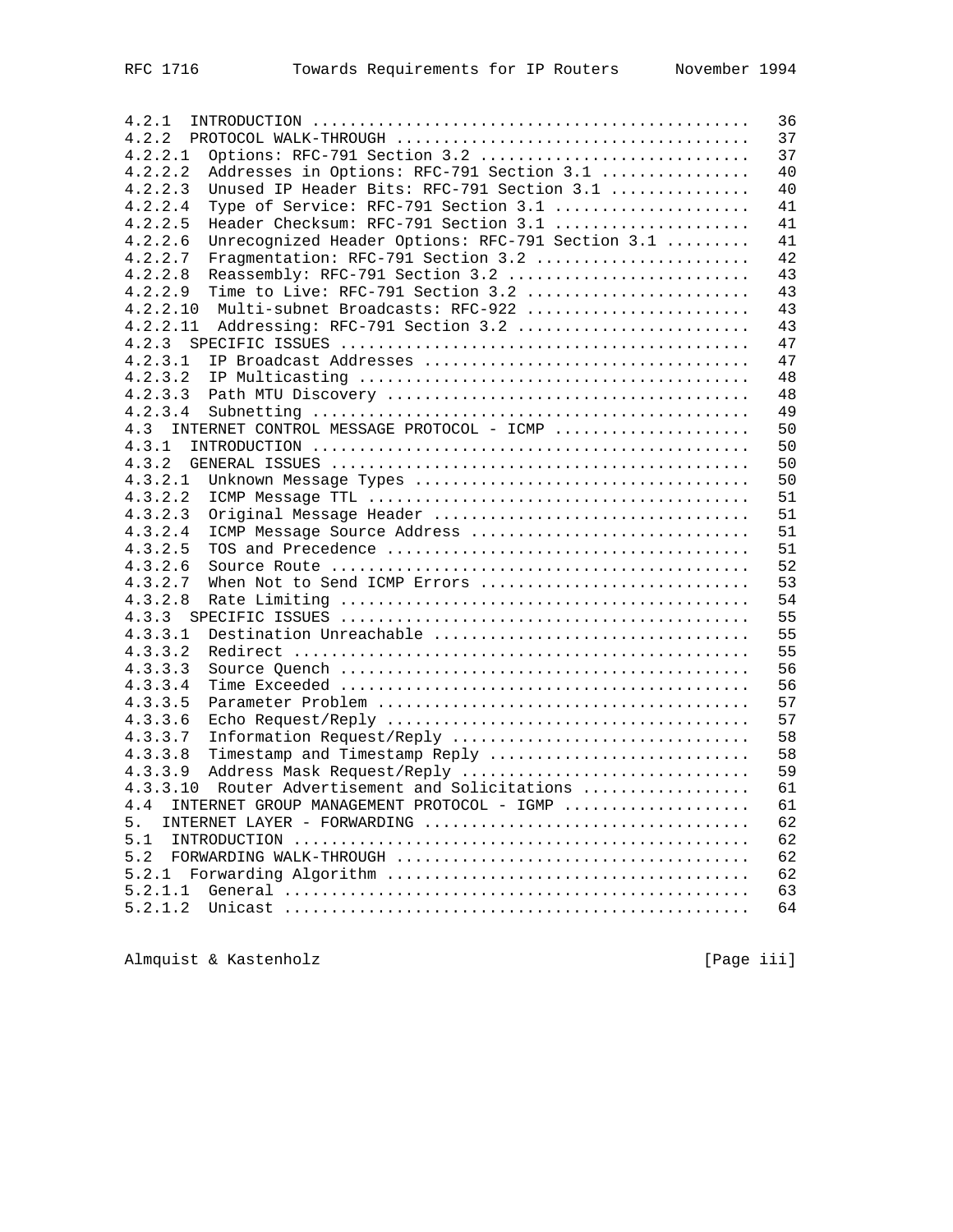| 5.2.1.3                                                    | 65  |
|------------------------------------------------------------|-----|
| 5.2.2                                                      | 66  |
| 5.2.3                                                      | 68  |
| Determining the Next Hop Address<br>5.2.4                  | 70  |
| 5.2.4.1<br>Immediate Destination Address                   | 71  |
| 5.2.4.2                                                    | 71  |
| 5.2.4.3                                                    | 72  |
|                                                            | 77  |
| Administrative Preference<br>5.2.4.4                       |     |
| 5.2.4.6                                                    | 78  |
| Unused IP Header Bits: RFC-791 Section 3.1<br>5.2.5        | 79  |
| 5.2.6<br>Fragmentation and Reassembly: RFC-791 Section 3.2 | 79  |
| Internet Control Message Protocol - ICMP<br>5.2.7          | 80  |
| Destination Unreachable<br>5.2.7.1                         | 80  |
| 5.2.7.2                                                    | 82  |
| 5.2.7.3                                                    | 84  |
| INTERNET GROUP MANAGEMENT PROTOCOL - IGMP<br>5.2.8         | 84  |
| 5.3                                                        | 84  |
|                                                            |     |
| 5.3.1                                                      | 84  |
| 5.3.2                                                      | 85  |
| 5.3.3                                                      | 87  |
| 5.3.3.1 Precedence-Ordered Queue Service                   | 88  |
| Lower Layer Precedence Mappings<br>5.3.3.2                 | 88  |
| 5.3.3.3<br>Precedence Handling For All Routers             | 89  |
| 5.3.4<br>Forwarding of Link Layer Broadcasts               | 92  |
| Forwarding of Internet Layer Broadcasts<br>5.3.5           | 92  |
| 5.3.5.1                                                    | 94  |
| 5.3.5.2                                                    | 94  |
|                                                            | 95  |
| All-subnets-directed Broadcasts<br>5.3.5.3                 |     |
| 5.3.5.4<br>Subnet-directed Broadcasts                      | 97  |
| 5.3.6                                                      | 97  |
| Martian Address Filtering<br>5.3.7                         | 99  |
| 5.3.8                                                      | 99  |
| Packet Filtering and Access Lists<br>5.3.9                 | 100 |
| 5.3.10                                                     | 101 |
| 5.3.11                                                     | 101 |
| 5.3.12                                                     | 101 |
| When a Router Ceases Forwarding<br>5.3.12.1                | 102 |
| 5.3.12.2<br>When a Router Starts Forwarding                | 102 |
|                                                            |     |
| When an Interface Fails or is Disabled<br>5.3.12.3         | 103 |
| When an Interface is Enabled<br>5.3.12.4                   | 103 |
| 5.3.13                                                     | 103 |
| 5.3.13.1                                                   | 103 |
| 5.3.13.2                                                   | 104 |
| Stream Identifier Option<br>5.3.13.3                       | 104 |
| 5.3.13.4                                                   | 104 |
| 5.3.13.5                                                   | 104 |
| 5.3.13.6                                                   | 105 |
|                                                            |     |

Almquist & Kastenholz **Example 20** (Page iv)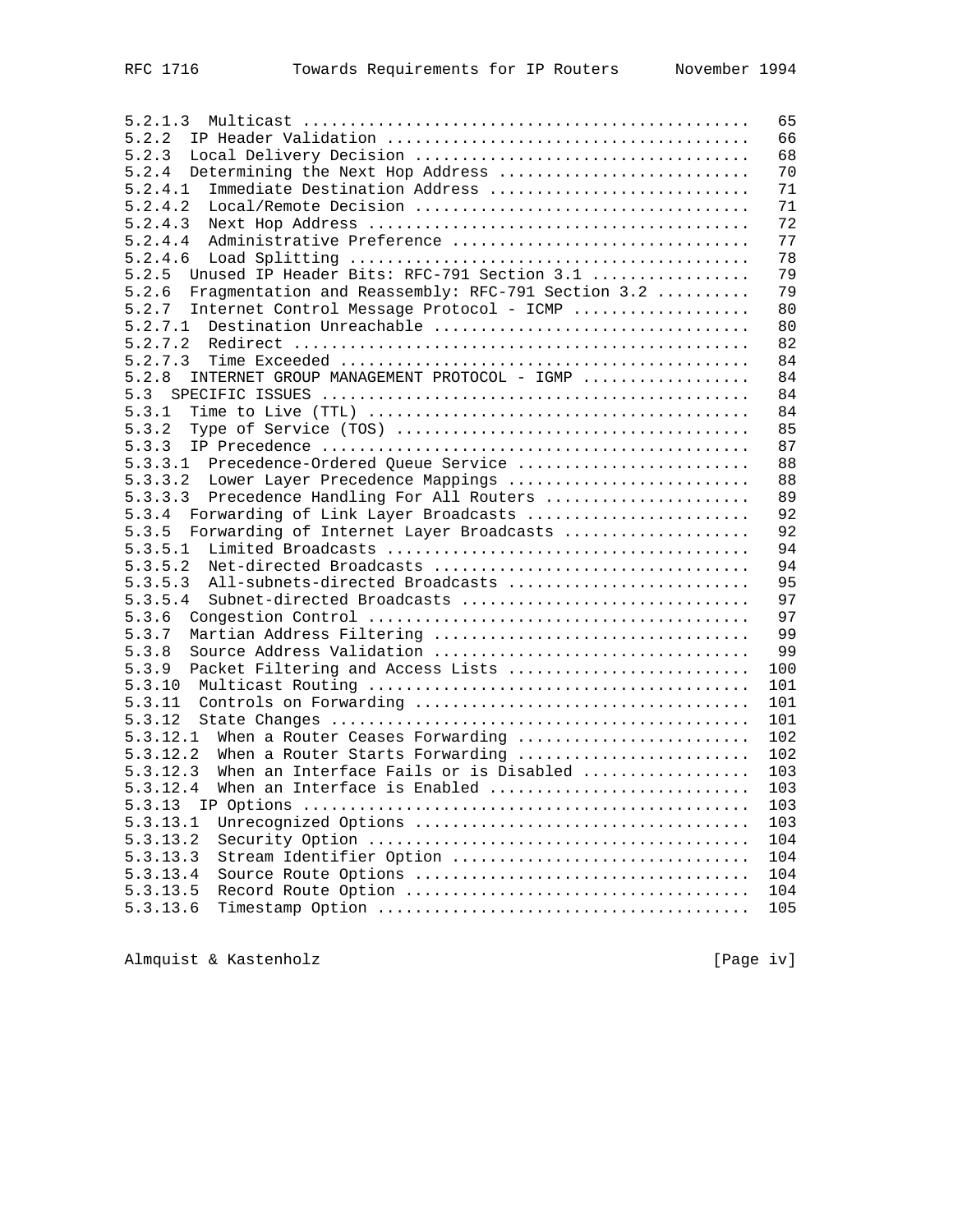| б.                                                               | 106 |
|------------------------------------------------------------------|-----|
| USER DATAGRAM PROTOCOL - UDP<br>6.1                              | 106 |
| 6.2<br>TRANSMISSION CONTROL PROTOCOL - TCP                       | 106 |
| APPLICATION LAYER - ROUTING PROTOCOLS<br>7.                      | 109 |
| 7.1                                                              | 109 |
| Routing Security Considerations<br>7.1.1                         | 109 |
| 7.1.2                                                            | 110 |
| 7.2                                                              | 110 |
| 7.2.1                                                            | 110 |
| OPEN SHORTEST PATH FIRST - OSPF<br>7.2.2                         | 111 |
| 7.2.2.1                                                          | 111 |
| 7.2.2.2                                                          | 111 |
| 7.2.2.3                                                          | 112 |
| INTERMEDIATE SYSTEM TO INTERMEDIATE SYSTEM - DUAL IS-IS<br>7.2.3 |     |
|                                                                  | 112 |
| 7.2.4 ROUTING INFORMATION PROTOCOL - RIP                         | 113 |
| 7.2.4.1                                                          | 113 |
| 7.2.4.2                                                          | 113 |
| 7.2.4.3                                                          | 118 |
| GATEWAY TO GATEWAY PROTOCOL - GGP<br>7.2.5                       |     |
|                                                                  | 119 |
| 7.3                                                              | 119 |
| 7.3.1                                                            | 119 |
| BORDER GATEWAY PROTOCOL - BGP<br>7.3.2                           | 120 |
| 7.3.2.1                                                          | 120 |
| 7.3.2.2                                                          | 120 |
| 7.3.3<br>EXTERIOR GATEWAY PROTOCOL - EGP                         | 121 |
| 7.3.3.1                                                          | 121 |
| 7.3.3.2                                                          | 122 |
| INTER-AS ROUTING WITHOUT AN EXTERIOR PROTOCOL<br>7.3.4           | 124 |
| $7.4$                                                            | 125 |
| FILTERING OF ROUTING INFORMATION<br>7.5                          | 127 |
| 7.5.1                                                            | 127 |
| 7.5.2                                                            | 127 |
| 7.5.3                                                            | 128 |
| 7.6<br>INTER-ROUTING-PROTOCOL INFORMATION EXCHANGE               | 129 |
| 8.<br>APPLICATION LAYER - NETWORK MANAGEMENT PROTOCOLS           | 131 |
| The Simple Network Management Protocol - SNMP<br>8.1             | 131 |
| 8.1.1                                                            | 131 |
| 8.2                                                              | 132 |
| 8.3                                                              | 133 |
| 8.4                                                              | 134 |
| 8.5                                                              | 135 |
| APPLICATION LAYER - MISCELLANEOUS PROTOCOLS<br>9.                | 137 |
| 9.1                                                              | 137 |
| 9.1.1                                                            | 137 |
| 9.1.2                                                            | 137 |
| OPERATIONS AND MAINTENANCE<br>10.                                | 139 |
|                                                                  |     |

Almquist & Kastenholz **Example 20** (Page v)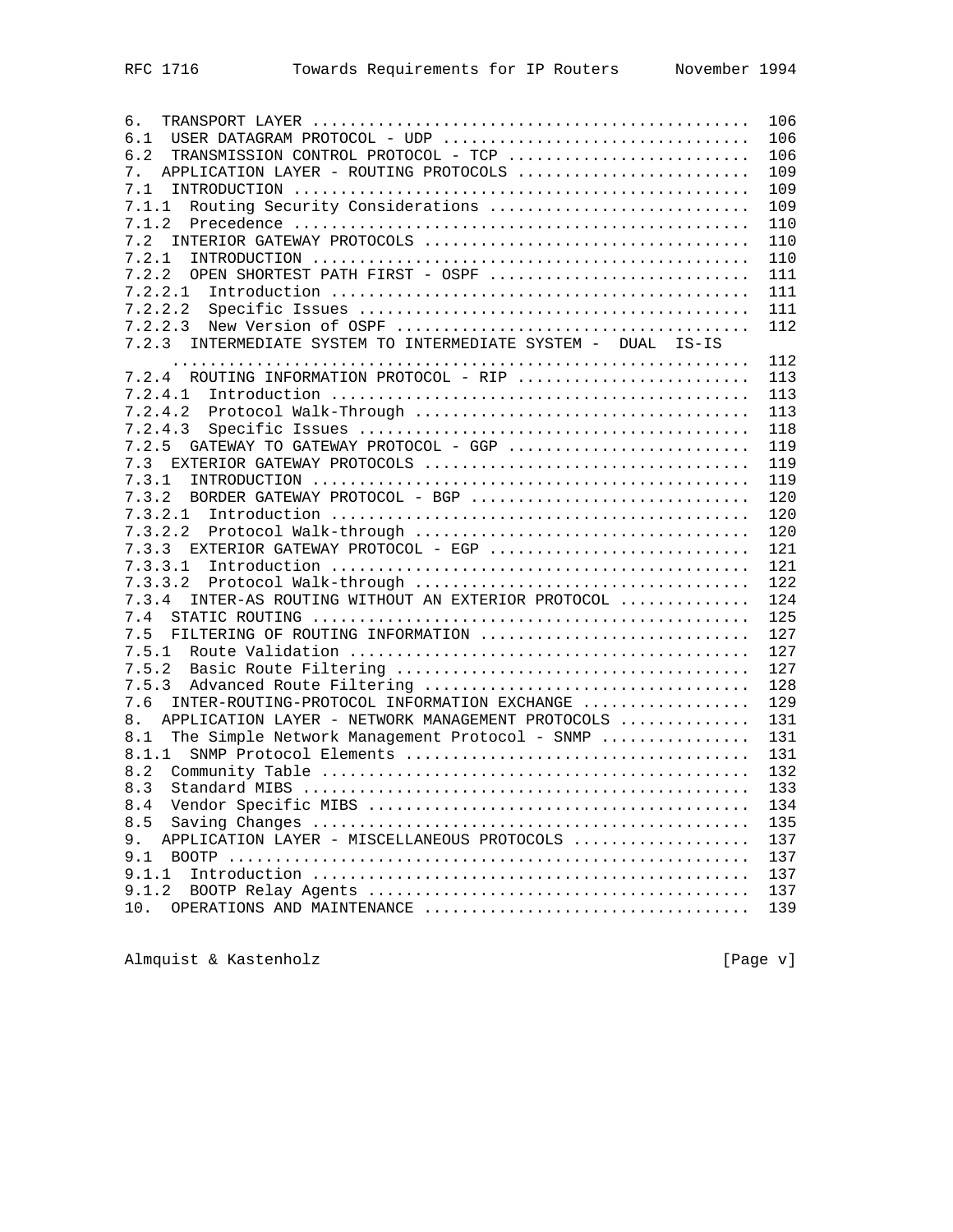| 10.1                                                      | 139 |
|-----------------------------------------------------------|-----|
| 10.2                                                      | 140 |
| Minimum Router Confiquration<br>10.2.1                    | 140 |
| 10.2.2<br>Address and Address Mask Initialization         | 141 |
| 10.2.3<br>Network Booting using BOOTP and TFTP            | 142 |
|                                                           | 143 |
| 10.3.1                                                    | 143 |
| 10.3.2                                                    | 144 |
| 10.3.2                                                    | 144 |
| 10.3.2.1<br>Maintenance - Hardware Diagnosis              | 144 |
| 10.3.2.2<br>Control - Dumping and Rebooting               | 145 |
| 10.3.2.3<br>Control - Configuring the Router              | 145 |
| 10.3.2.4<br>Netbooting of System Software                 | 146 |
| 10.3.2.5<br>Detecting and responding to misconfiguration  | 146 |
| 10.3.2.6                                                  | 147 |
| 10.3.2.7<br>Control - Troubleshooting Problems            | 148 |
| 10.4                                                      | 149 |
| Auditing and Audit Trails<br>10.4.1                       | 149 |
| 10.4.2                                                    | 150 |
| 11.                                                       | 152 |
| A. REQUIREMENTS FOR SOURCE-ROUTING HOSTS<br>APPENDIX      | 162 |
| APPENDIX                                                  | 164 |
| APPENDIX                                                  | 169 |
| APPENDIX D. Multicast Routing Protocols                   | 172 |
| D.1                                                       | 172 |
| D.2<br>Distance Vector Multicast Routing Protocol - DVMRP | 172 |
| D.3<br>Multicast Extensions to OSPF - MOSPF               | 173 |
| Additional Next-Hop Selection Algorithms<br>APPENDIX E    | 174 |
|                                                           | 174 |
|                                                           | 176 |
| Some Route Lookup Algorithms<br>E.3                       | 177 |
| E.3.1 The Revised Classic Algorithm                       | 178 |
| E.3.2 The Variant Router Requirements Algorithm           | 179 |
|                                                           | 179 |
| E.3.4 The Integrated IS-IS Algorithm                      | 180 |
|                                                           | 182 |
|                                                           | 183 |
|                                                           | 186 |

Almquist & Kastenholz **Exercise 2018** [Page vi]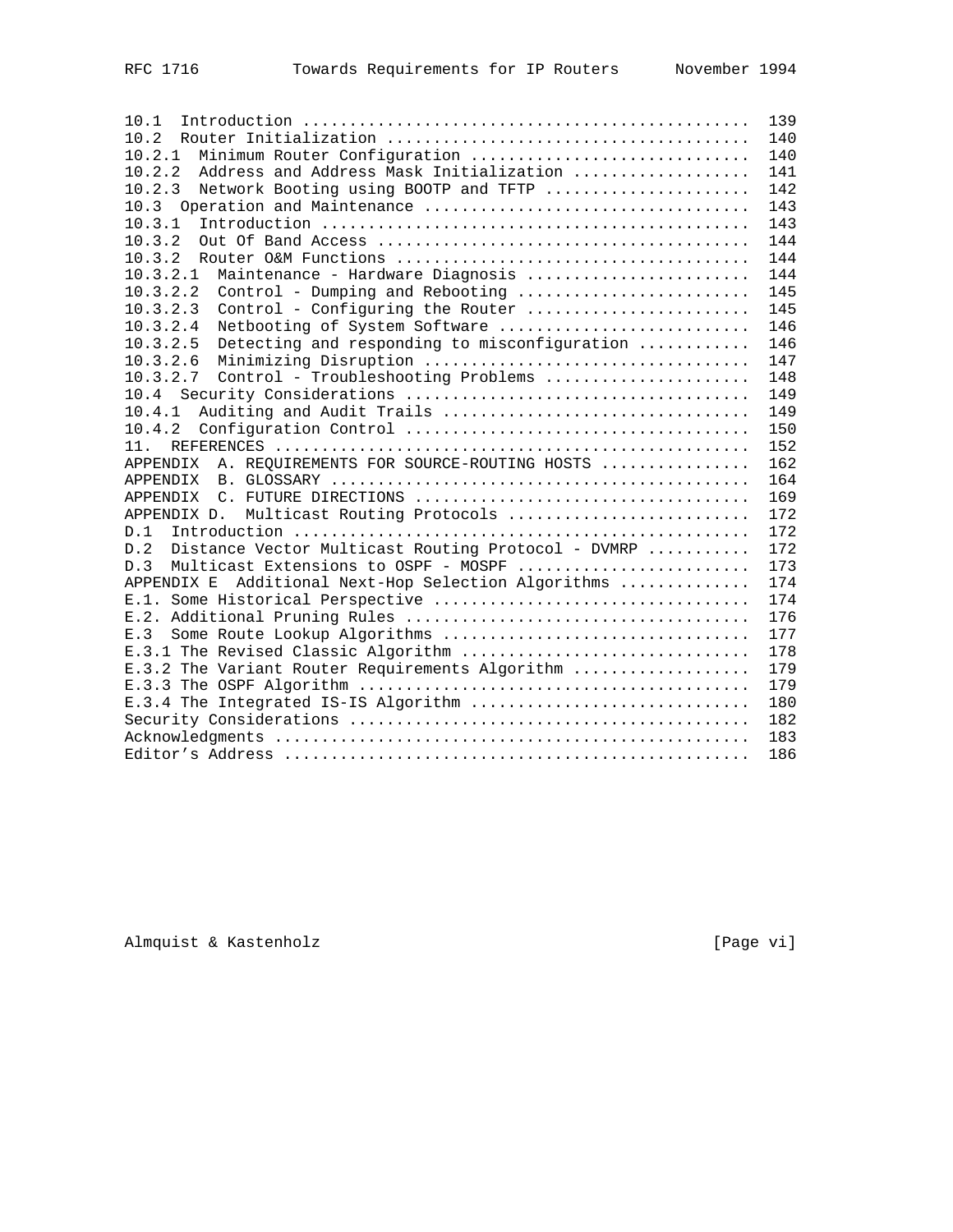#### 0. PREFACE

This document is a snapshot of the work of the Router Requirements working group as of November 1991. At that time, the working group had essentially finished its task. There were some final technical matters to be nailed down, and a great deal of editing needed to be done in order to get the document ready for publication. Unfortunately, these tasks were never completed.

At the request of the Internet Area Director, the current editor took the last draft of the document and, after consulting the mailing list archives, meeting minutes, notes, and other members of the working group, edited the document to its current form. This effort included the following tasks: 1) Deleting all the parenthetical material (such as editor's comments). Useful information was turned into DISCUSSION sections, the rest was deleted. 2) Completing the tasks listed in the last draft's To be Done sections. As a part of this task, a new "to be done" list was developed and included as an appendix to the current document. 3) Rolling Philip Almquist's "Ruminations on the Next Hop" and "Ruminations on Route Leaking" into this document. These represent significant work and should be kept. 4) Fulfilling the last intents of the working group as determined from the archival material. The intent of this effort was to get the document into a form suitable for publication as an Historical RFC so that the significant work which went into the creation of this document would be preserved.

The content and form of this document are due, in large part, to the working group's chair, and document's original editor and author: Philip Almquist. Without his efforts, this document would not exist.

Almquist & Kastenholz **and Communist** [Page 1]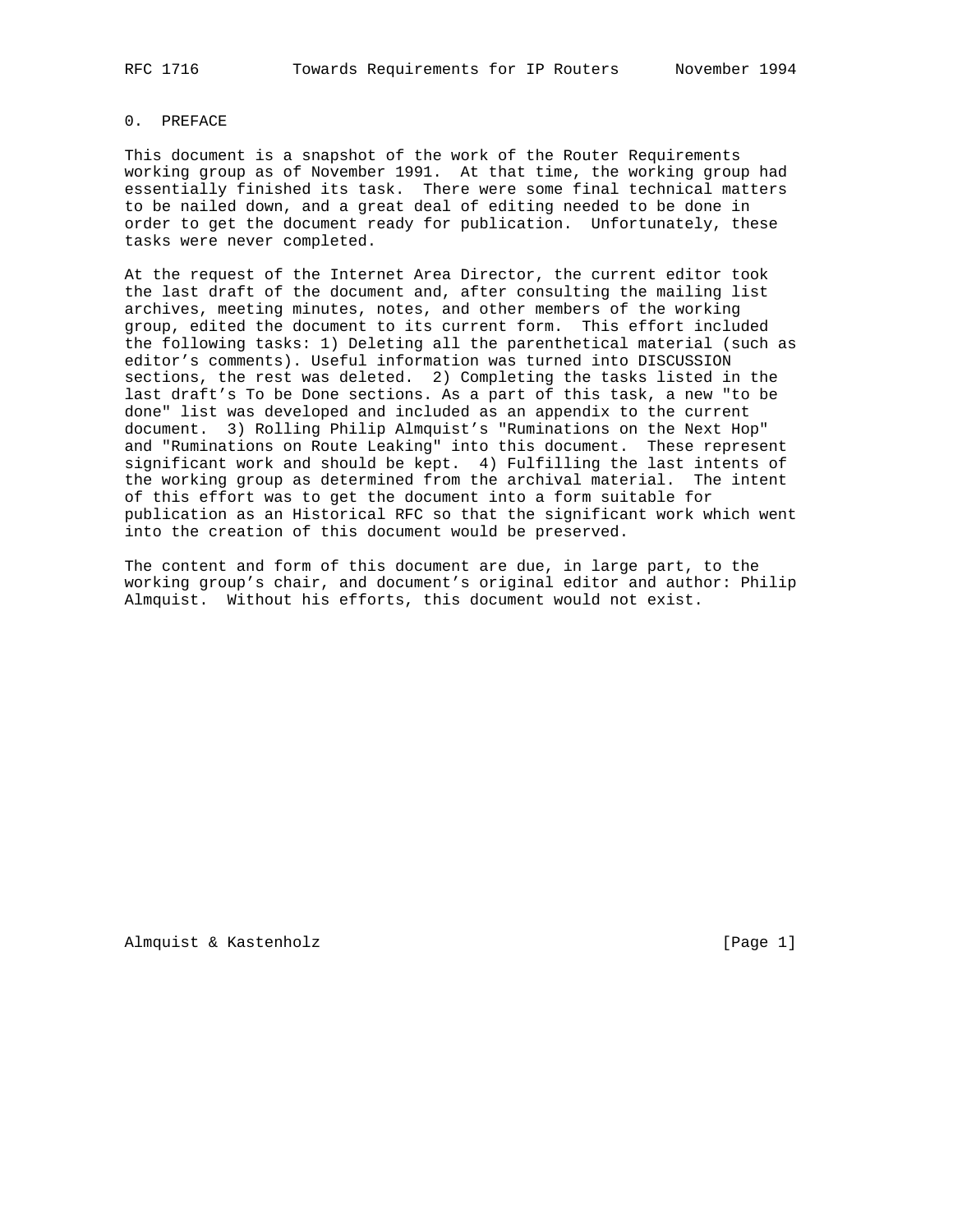## 1. INTRODUCTION

The goal of this work is to replace RFC-1009, Requirements for Internet Gateways ([INTRO:1]) with a new document.

This memo is an intermediate step toward that goal. It defines and discusses requirements for devices which perform the network layer forwarding function of the Internet protocol suite. The Internet community usually refers to such devices as IP routers or simply routers; The OSI community refers to such devices as intermediate systems. Many older Internet documents refer to these devices as gateways, a name which more recently has largely passed out of favor to avoid confusion with application gateways.

An IP router can be distinguished from other sorts of packet switching devices in that a router examines the IP protocol header as part of the switching process. It generally has to modify the IP header and to strip off and replace the Link Layer framing.

The authors of this memo recognize, as should its readers, that many routers support multiple protocol suites, and that support for multiple protocol suites will be required in increasingly large parts of the Internet in the future. This memo, however, does not attempt to specify Internet requirements for protocol suites other than TCP/IP.

This document enumerates standard protocols that a router connected to the Internet must use, and it incorporates by reference the RFCs and other documents describing the current specifications for these protocols. It corrects errors in the referenced documents and adds additional discussion and guidance for an implementor.

For each protocol, this final version of this memo also contains an explicit set of requirements, recommendations, and options. The reader must understand that the list of requirements in this memo is incomplete by itself; the complete set of requirements for an Internet protocol router is primarily defined in the standard protocol specification documents, with the corrections, amendments, and supplements contained in this memo.

This memo should be read in conjunction with the Requirements for Internet Hosts RFCs ([INTRO:2] and [INTRO:3]). Internet hosts and routers must both be capable of originating IP datagrams and receiving IP datagrams destined for them. The major distinction between Internet hosts and routers is that routers are required to implement forwarding algorithms and Internet hosts do not require forwarding capabilities. Any Internet host acting as a router must adhere to the requirements contained in the final version of this memo.

Almquist & Kastenholz [Page 2]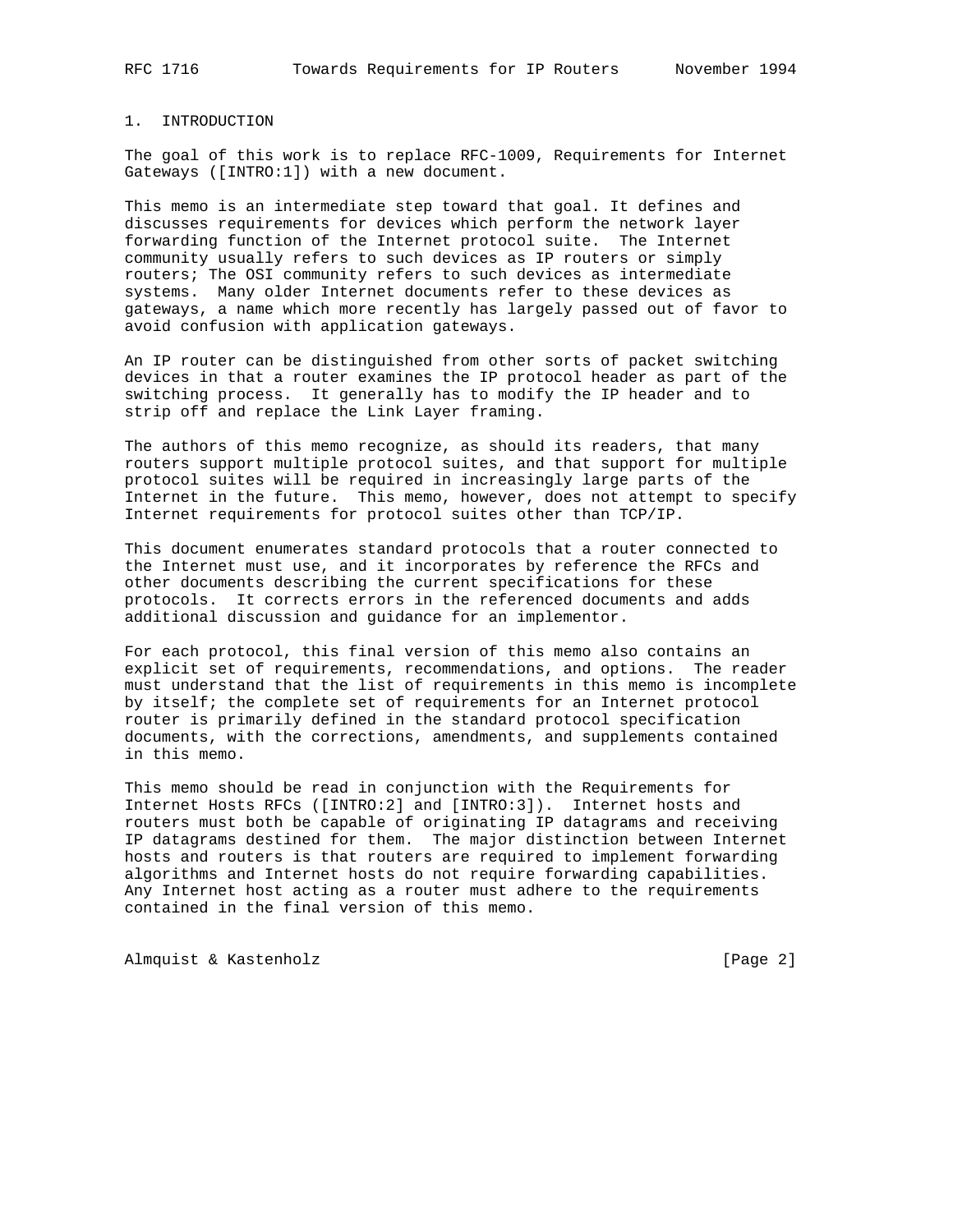The goal of open system interconnection dictates that routers must function correctly as Internet hosts when necessary. To achieve this, this memo provides guidelines for such instances. For simplification and ease of document updates, this memo tries to avoid overlapping discussions of host requirements with [INTRO:2] and [INTRO:3] and incorporates the relevant requirements of those documents by reference. In some cases the requirements stated in [INTRO:2] and [INTRO:3] are superseded by the final version of this document.

A good-faith implementation of the protocols produced after careful reading of the RFCs, with some interaction with the Internet technical community, and that follows good communications software engineering practices, should differ from the requirements of this memo in only minor ways. Thus, in many cases, the requirements in this document are already stated or implied in the standard protocol documents, so that their inclusion here is, in a sense, redundant. However, they were included because some past implementation has made the wrong choice, causing problems of interoperability, performance, and/or robustness.

This memo includes discussion and explanation of many of the requirements and recommendations. A simple list of requirements would be dangerous, because:

- o Some required features are more important than others, and some features are optional.
- o Some features are critical in some applications of routers but irrelevant in others.
- o There may be valid reasons why particular vendor products that are designed for restricted contexts might choose to use different specifications.

However, the specifications of this memo must be followed to meet the general goal of arbitrary router interoperation across the diversity and complexity of the Internet. Although most current implementations fail to meet these requirements in various ways, some minor and some major, this specification is the ideal towards which we need to move.

These requirements are based on the current level of Internet architecture. This memo will be updated as required to provide additional clarifications or to include additional information in those areas in which specifications are still evolving.

Almquist & Kastenholz **and Communist** [Page 3]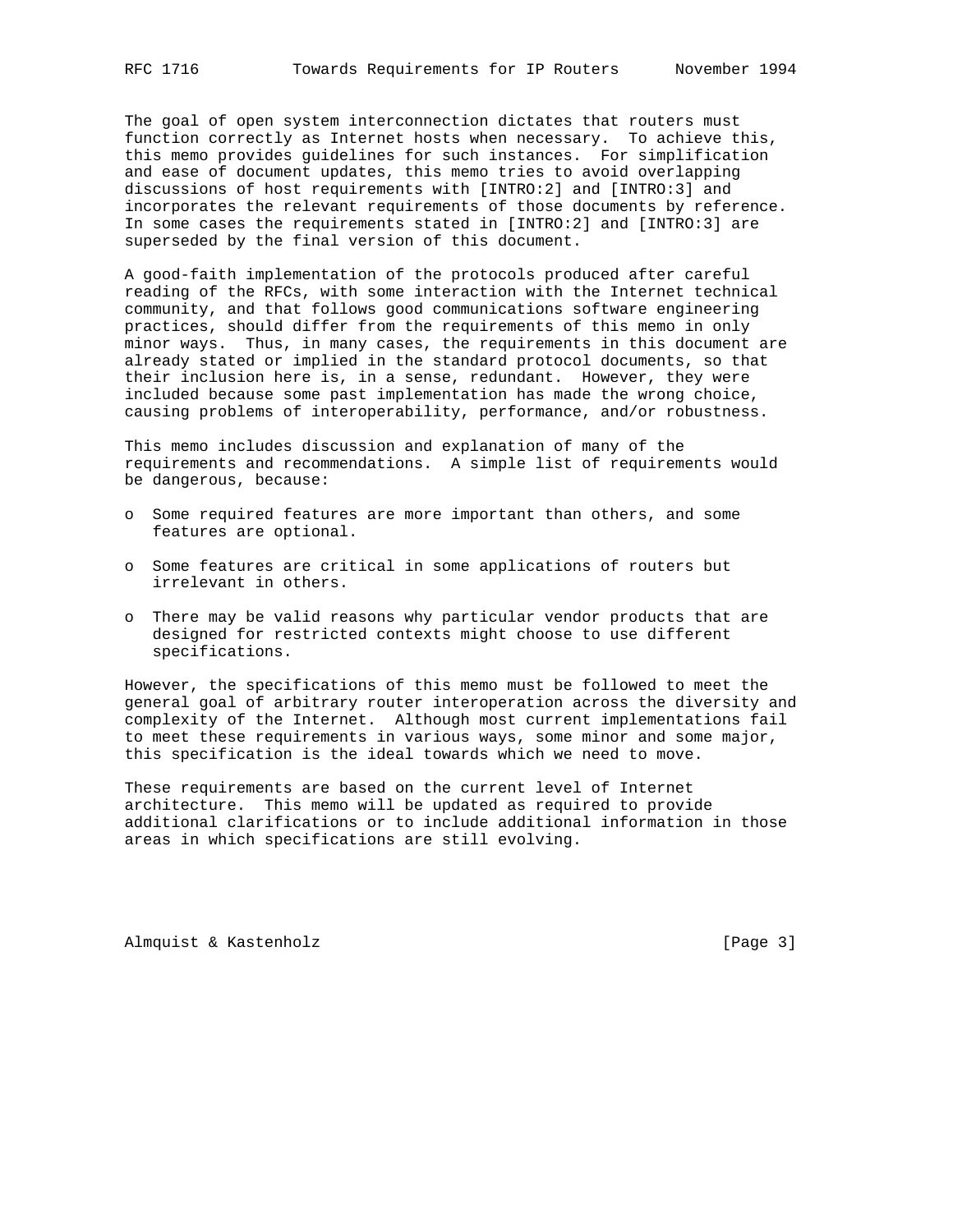#### 1.1 Reading this Document

#### 1.1.1 Organization

 This memo emulates the layered organization used by [INTRO:2] and [INTRO:3]. Thus, Chapter 2 describes the layers found in the Internet architecture. Chapter 3 covers the Link Layer. Chapters 4 and 5 are concerned with the Internet Layer protocols and forwarding algorithms. Chapter 6 covers the Transport Layer. Upper layer protocols are divided between Chapter 7, which discusses the protocols which routers use to exchange routing information with each other, Chapter 8, which discusses network management, and Chapter 9, which discusses other upper layer protocols. The final chapter covers operations and maintenance features. This organization was chosen for simplicity, clarity, and consistency with the Host Requirements RFCs. Appendices to this memo include a bibliography, a glossary, and some conjectures about future directions of router standards.

 In describing the requirements, we assume that an implementation strictly mirrors the layering of the protocols. However, strict layering is an imperfect model, both for the protocol suite and for recommended implementation approaches. Protocols in different layers interact in complex and sometimes subtle ways, and particular functions often involve multiple layers. There are many design choices in an implementation, many of which involve creative breaking of strict layering. Every implementor is urged to read [INTRO:4] and [INTRO:5].

 In general, each major section of this memo is organized into the following subsections:

- (1) Introduction
- (2) Protocol Walk-Through considers the protocol specification documents section-by-section, correcting errors, stating requirements that may be ambiguous or ill-defined, and providing further clarification or explanation.
- (3) Specific Issues discusses protocol design and implementation issues that were not included in the walk through.

 Under many of the individual topics in this memo, there is parenthetical material labeled DISCUSSION or IMPLEMENTATION. This material is intended to give a justification, clarification or

Almquist & Kastenholz **by Equal Contract Contract Contract Contract Contract Contract Contract Contract Contract Contract Contract Contract Contract Contract Contract Contract Contract Contract Contract Contract Contract C**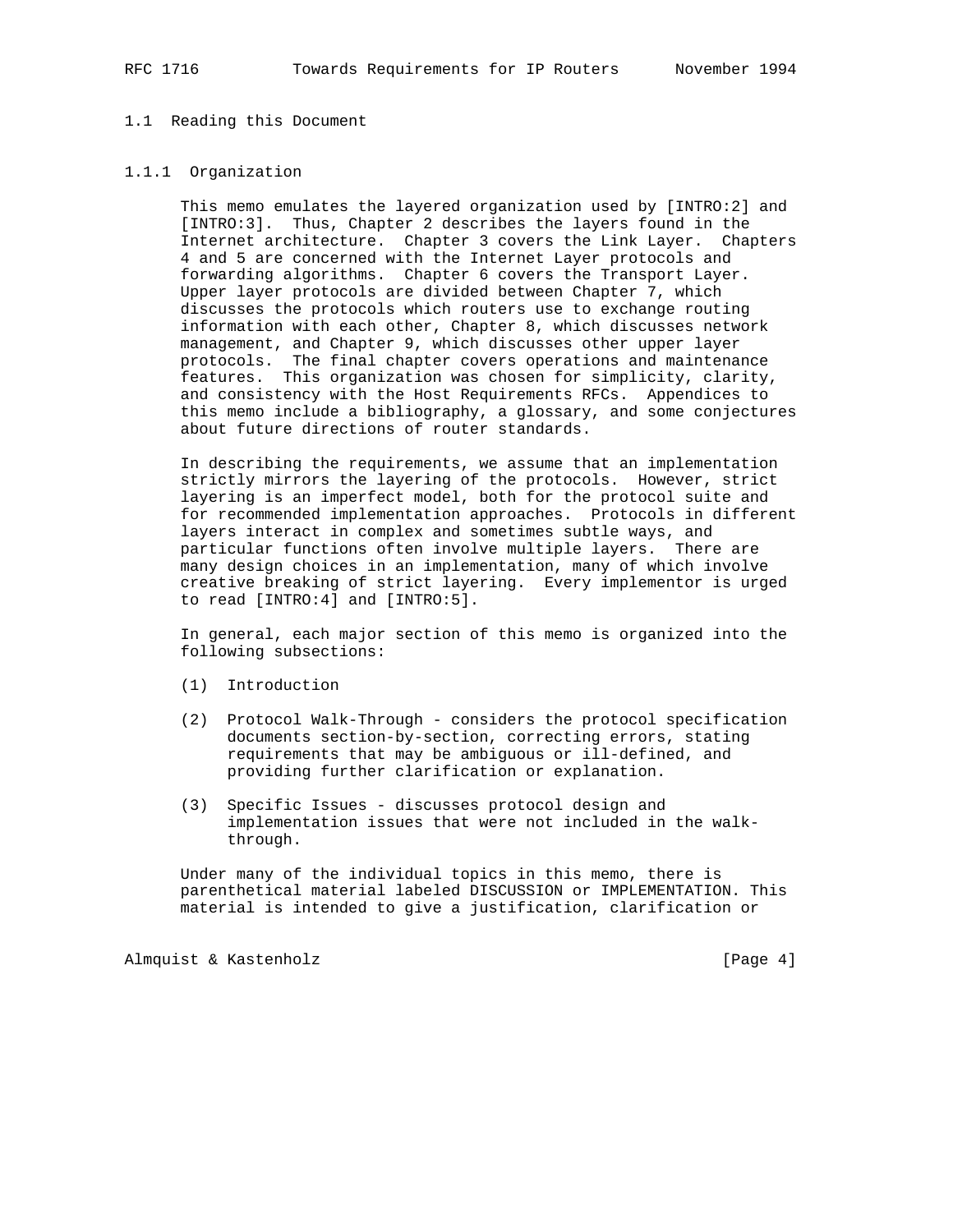explanation to the preceding requirements text. The implementation material contains suggested approaches that an implementor may want to consider. The DISCUSSION and IMPLEMENTATION sections are not part of the standard.

#### 1.1.2 Requirements

 In this memo, the words that are used to define the significance of each particular requirement are capitalized. These words are:

- o MUST This word means that the item is an absolute requirement of the specification.
- o MUST IMPLEMENT This phrase means that this specification requires that the item be implemented, but does not require that it be enabled by default.
- o MUST NOT This phrase means that the item is an absolute prohibition of the specification.
- o SHOULD

 This word means that there may exist valid reasons in particular circumstances to ignore this item, but the full implications should be understood and the case carefully weighed before choosing a different course.

 o SHOULD IMPLEMENT This phrase is similar in meaning to SHOULD, but is used when we recommend that a particular feature be provided but does not necessarily recommend that it be enabled by default.

o SHOULD NOT

 This phrase means that there may exist valid reasons in particular circumstances when the described behavior is acceptable or even useful, but the full implications should be understood and the case carefully weighed before implementing any behavior described with this label.

o MAY

 This word means that this item is truly optional. One vendor may choose to include the item because a particular marketplace requires it or because it enhances the product, for example; another vendor may omit the same item.

Almquist & Kastenholz **by Equal Contract Contract Contract Contract Contract Contract Contract Contract Contract Contract Contract Contract Contract Contract Contract Contract Contract Contract Contract Contract Contract C**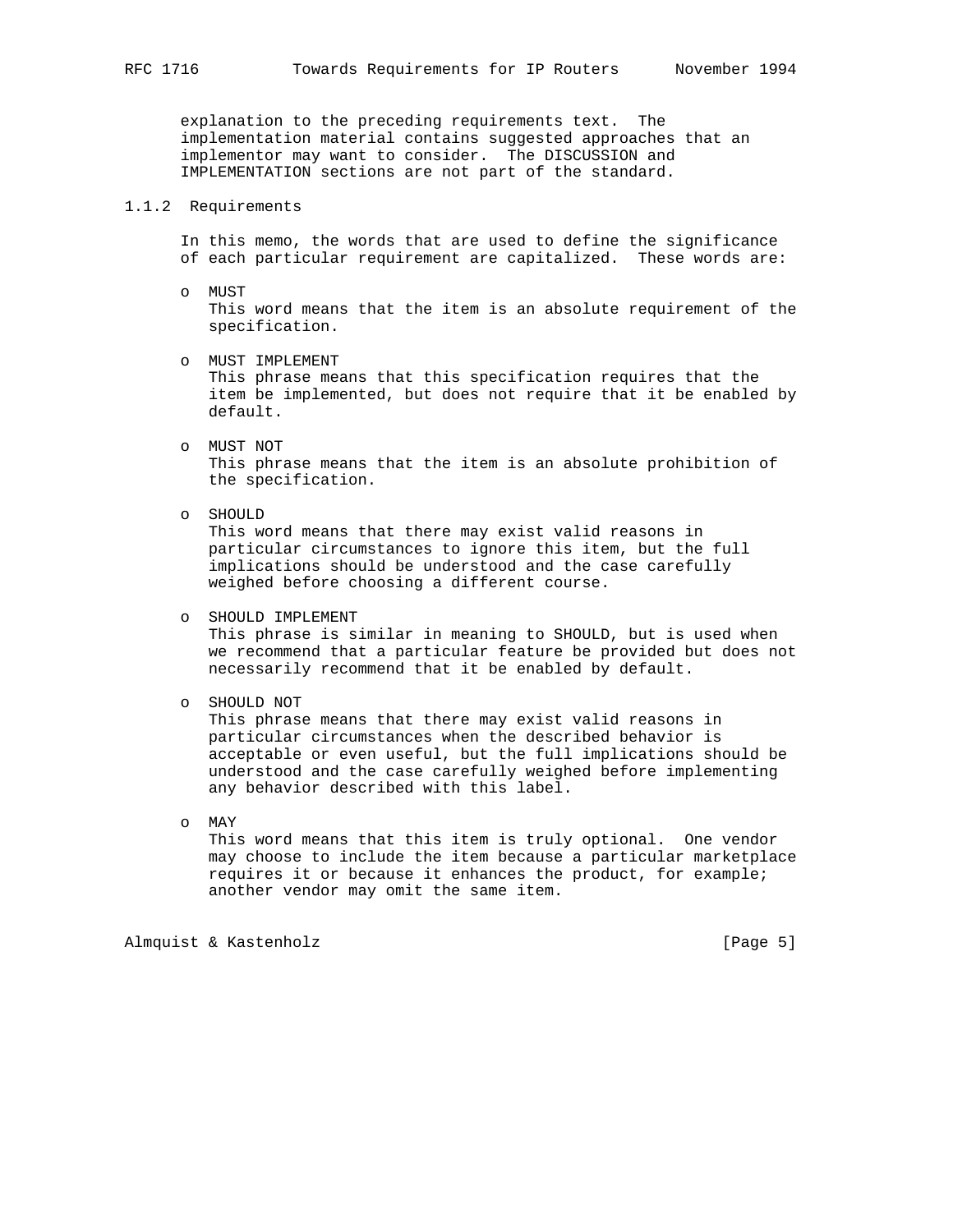## 1.1.3 Compliance

 Some requirements are applicable to all routers. Other requirements are applicable only to those which implement particular features or protocols. In the following paragraphs, Relevant refers to the union of the requirements applicable to all routers and the set of requirements applicable to a particular router because of the set of features and protocols it has implemented.

 Note that not all Relevant requirements are stated directly in this memo. Various parts of this memo incorporate by reference sections of the Host Requirements specification, [INTRO:2] and [INTRO:3]. For purposes of determining compliance with this memo, it does not matter whether a Relevant requirement is stated directly in this memo or merely incorporated by reference from one of those documents.

 An implementation is said to be conditionally compliant if it satisfies all of the Relevant MUST, MUST IMPLEMENT, and MUST NOT requirements. An implementation is said to be unconditionally compliant if it is conditionally compliant and also satisfies all of the Relevant SHOULD, SHOULD IMPLEMENT, and SHOULD NOT requirements. An implementation is not compliant if it is not conditionally compliant (i.e., it fails to satisfy one or more of the Relevant MUST, MUST IMPLEMENT, or MUST NOT requirements).

 For any of the SHOULD and SHOULD NOT requirements, a router may provide a configuration option that will cause the router to act other than as specified by the requirement. Having such a configuration option does not void a router's claim to unconditional compliance as long as the option has a default setting, and that leaving the option at its default setting causes the router to operate in a manner which conforms to the requirement.

 Likewise, routers may provide, except where explicitly prohibited by this memo, options which cause them to violate MUST or MUST NOT requirements. A router which provides such options is compliant (either fully or conditionally) if and only if each such option has a default setting which causes the router to conform to the requirements of this memo. Please note that the authors of this memo, although aware of market realities, strongly recommend against provision of such options. Requirements are labeled MUST or MUST NOT because experts in the field have judged them to be particularly important to interoperability or proper functioning in the Internet. Vendors should weigh carefully the customer

Almquist & Kastenholz **by Equal Contract Contract Contract** [Page 6]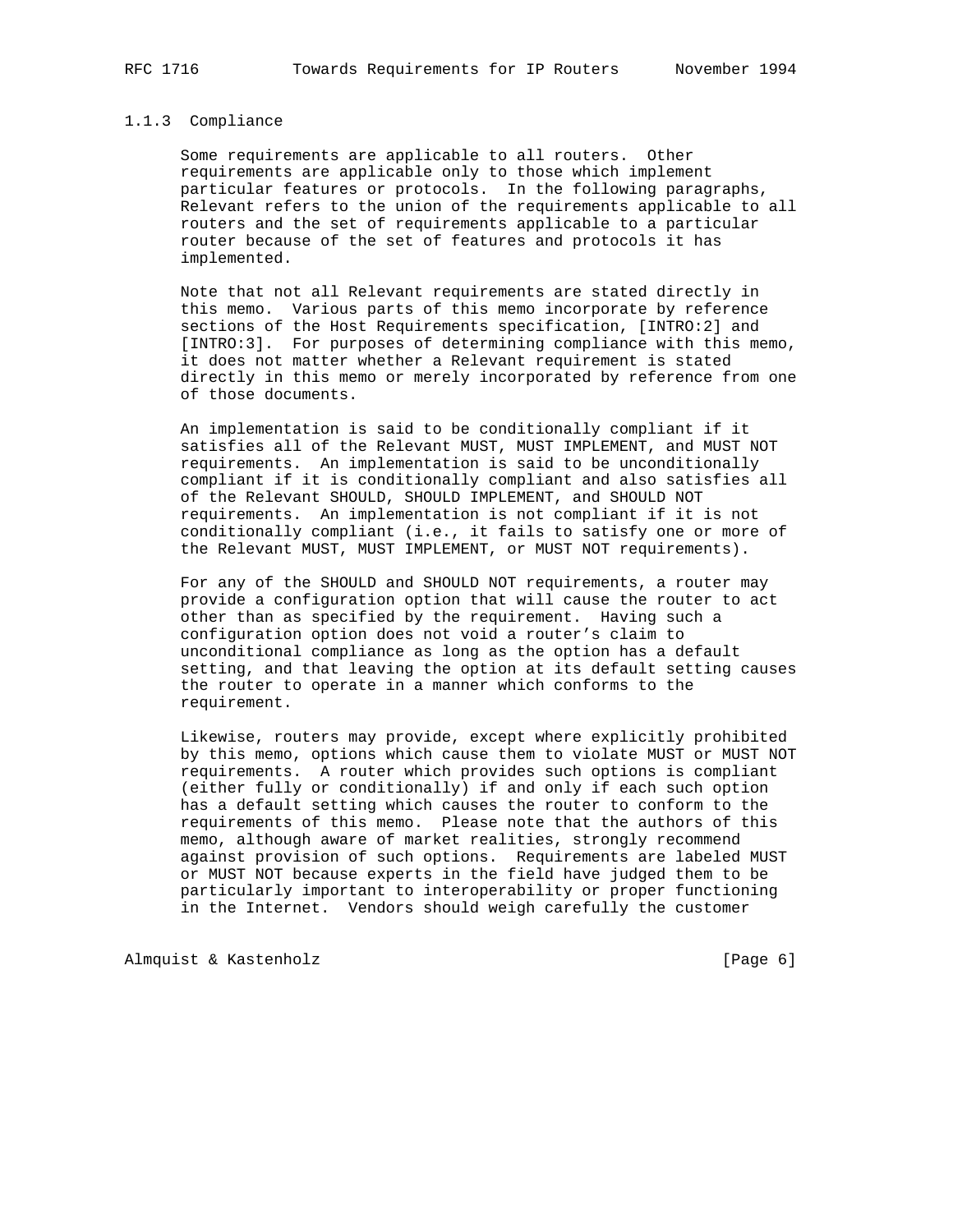support costs of providing options which violate those rules.

 Of course, this memo is not a complete specification of an IP router, but rather is closer to what in the OSI world is called a profile. For example, this memo requires that a number of protocols be implemented. Although most of the contents of their protocol specifications are not repeated in this memo, implementors are nonetheless required to implement the protocols according to those specifications.

1.2 Relationships to Other Standards

 There are several reference documents of interest in checking the current status of protocol specifications and standardization:

- o INTERNET OFFICIAL PROTOCOL STANDARDS This document describes the Internet standards process and lists the standards status of the protocols. As of this writing, the current version of this document is STD 1, RFC 1610, [ARCH:7]. This document is periodically re-issued. You should always consult an RFC repository and use the latest version of this document.
- o Assigned Numbers

 This document lists the assigned values of the parameters used in the various protocols. For example, IP protocol codes, TCP port numbers, Telnet Option Codes, ARP hardware types, and Terminal Type names. As of this writing, the current version of this document is STD 2, RFC 1700, [INTRO:7]. This document is periodically re-issued. You should always consult an RFC repository and use the latest version of this document.

o Host Requirements

 This pair of documents reviews the specifications that apply to hosts and supplies guidance and clarification for any ambiguities. Note that these requirements also apply to routers, except where otherwise specified in this memo. As of this writing (December, 1993) the current versions of these documents are RFC 1122 and RFC 1123, (STD 3) [INTRO:2], and [INTRO:3] respectively.

 o Router Requirements (formerly Gateway Requirements) This memo.

 Note that these documents are revised and updated at different times; in case of differences between these documents, the most recent must prevail.

Almquist & Kastenholz **Example 20** (Page 7)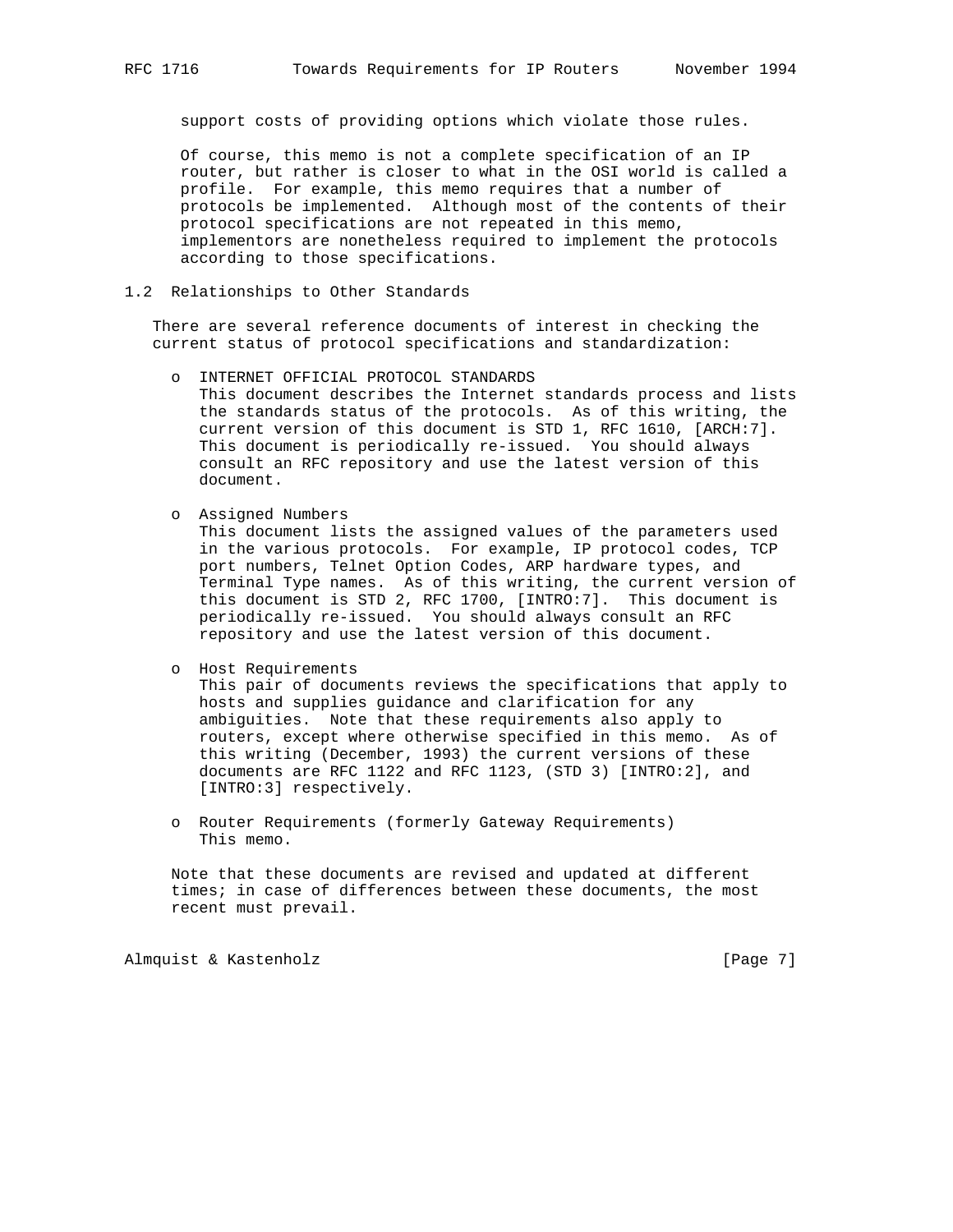These and other Internet protocol documents may be obtained from the:

 The InterNIC DS.INTERNIC.NET InterNIC Directory and Database Service

+1 (800) 444-4345 or +1 (619) 445-4600

info@internic.net

1.3 General Considerations

 There are several important lessons that vendors of Internet software have learned and which a new vendor should consider seriously.

1.3.1 Continuing Internet Evolution

 The enormous growth of the Internet has revealed problems of management and scaling in a large datagram-based packet communication system. These problems are being addressed, and as a result there will be continuing evolution of the specifications described in this memo. New routing protocols, algorithms, and architectures are constantly being developed. New and additional internet-layer protocols are also constantly being devised. Because routers play such a crucial role in the Internet, and because the number of routers deployed in the Internet is much smaller than the number of hosts, vendors should expect that router standards will continue to evolve much more quickly than host standards. These changes will be carefully planned and controlled since there is extensive participation in this planning by the vendors and by the organizations responsible for operation of the networks.

 Development, evolution, and revision are characteristic of computer network protocols today, and this situation will persist for some years. A vendor who develops computer communications software for the Internet protocol suite (or any other protocol suite!) and then fails to maintain and update that software for changing specifications is going to leave a trail of unhappy customers. The Internet is a large communication network, and the users are in constant contact through it. Experience has shown that knowledge of deficiencies in vendor software propagates quickly through the Internet technical community.

Almquist & Kastenholz **by a state of the Contract Contract Contract Contract Contract Contract Contract Contract Contract Contract Contract Contract Contract Contract Contract Contract Contract Contract Contract Contract C**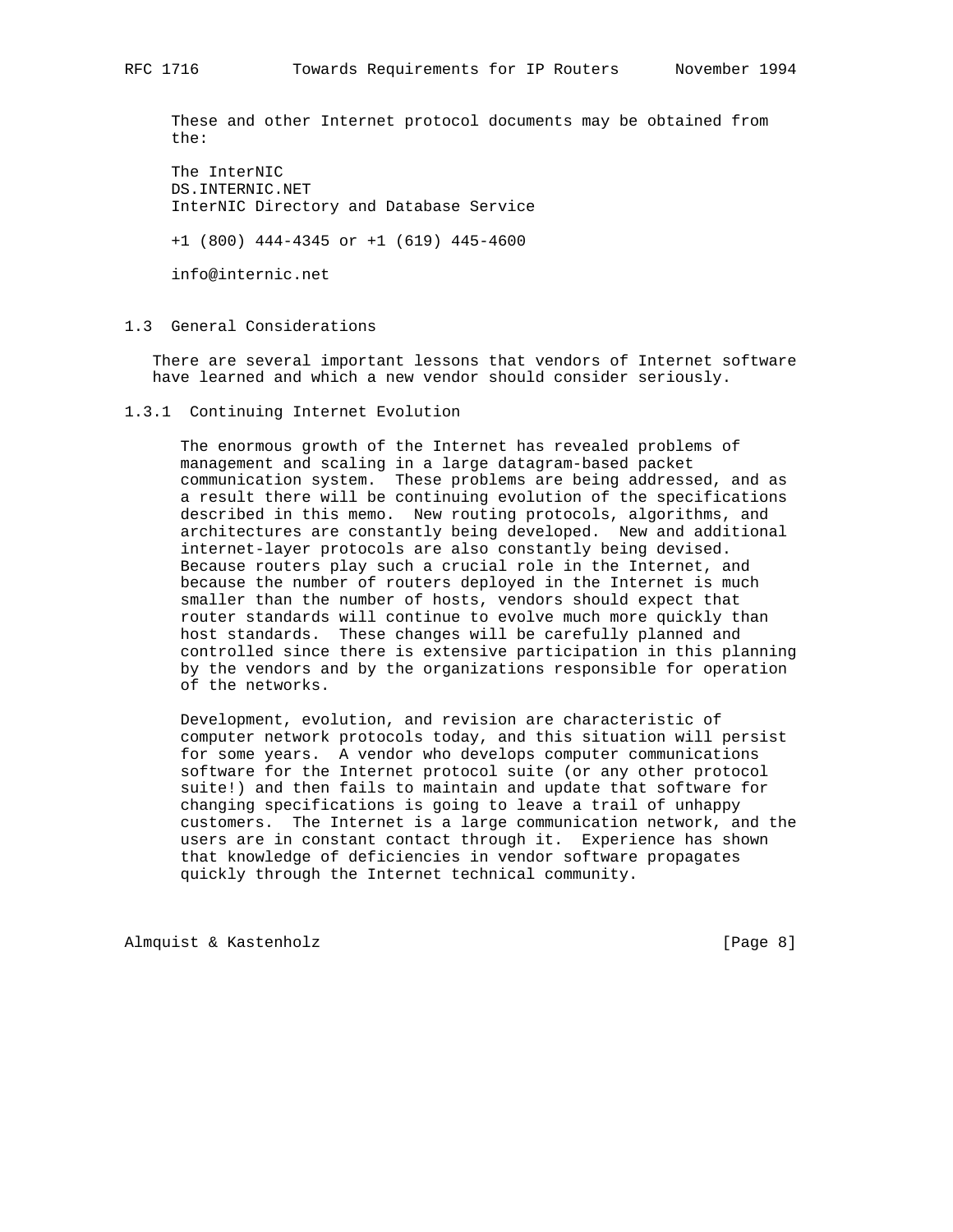## 1.3.2 Robustness Principle

 At every layer of the protocols, there is a general rule (from [TRANS:2] by Jon Postel) whose application can lead to enormous benefits in robustness and interoperability:

> Be conservative in what you do, be liberal in what you accept from others.

 Software should be written to deal with every conceivable error, no matter how unlikely; sooner or later a packet will come in with that particular combination of errors and attributes, and unless the software is prepared, chaos can ensue. In general, it is best to assume that the network is filled with malevolent entities that will send packets designed to have the worst possible effect. This assumption will lead to suitably protective design. The most serious problems in the Internet have been caused by unforeseen mechanisms triggered by low probability events; mere human malice would never have taken so devious a course!

 Adaptability to change must be designed into all levels of router software. As a simple example, consider a protocol specification that contains an enumeration of values for a particular header field - e.g., a type field, a port number, or an error code; this enumeration must be assumed to be incomplete. If the protocol specification defines four possible error codes, the software must not break when a fifth code shows up. An undefined code might be logged, but it must not cause a failure.

 The second part of the principle is almost as important: software on hosts or other routers may contain deficiencies that make it unwise to exploit legal but obscure protocol features. It is unwise to stray far from the obvious and simple, lest untoward effects result elsewhere. A corollary of this is watch out for misbehaving hosts; router software should be prepared to survive in the presence of misbehaving hosts. An important function of routers in the Internet is to limit the amount of disruption such hosts can inflict on the shared communication facility.

## 1.3.3 Error Logging

 The Internet includes a great variety of systems, each implementing many protocols and protocol layers, and some of these contain bugs and misfeatures in their Internet protocol software. As a result of complexity, diversity, and distribution of function, the diagnosis of problems is often very difficult.

Almquist & Kastenholz **by a state of the Contract Contract Contract Contract Contract Contract Contract Contract Contract Contract Contract Contract Contract Contract Contract Contract Contract Contract Contract Contract C**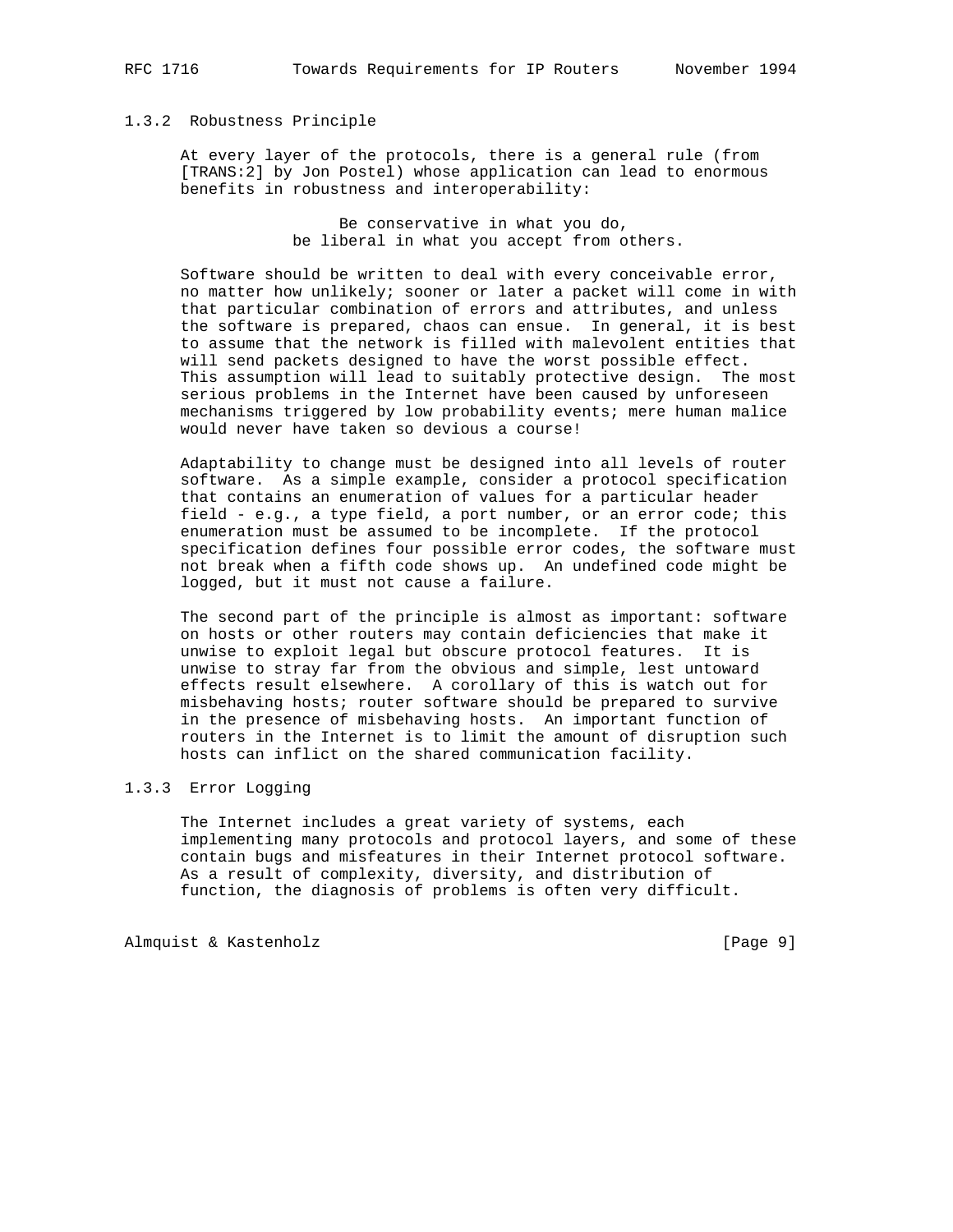Problem diagnosis will be aided if routers include a carefully designed facility for logging erroneous or strange events. It is important to include as much diagnostic information as possible when an error is logged. In particular, it is often useful to record the header(s) of a packet that caused an error. However, care must be taken to ensure that error logging does not consume prohibitive amounts of resources or otherwise interfere with the operation of the router.

 There is a tendency for abnormal but harmless protocol events to overflow error logging files; this can be avoided by using a circular log, or by enabling logging only while diagnosing a known failure. It may be useful to filter and count duplicate successive messages. One strategy that seems to work well is to both:

- o Always count abnormalities and make such counts accessible through the management protocol (see Chapter  $8$ ); and
- o Allow the logging of a great variety of events to be selectively enabled. For example, it might useful to be able to log everything or to log everything for host X.

This topic is further discussed in [MGT:5].

#### 1.3.4 Configuration

 In an ideal world, routers would be easy to configure, and perhaps even entirely self-configuring. However, practical experience in the real world suggests that this is an impossible goal, and that in fact many attempts by vendors to make configuration easy actually cause customers more grief than they prevent. As an extreme example, a router designed to come up and start routing packets without requiring any configuration information at all would almost certainly choose some incorrect parameter, possibly causing serious problems on any networks unfortunate enough to be connected to it.

 Often this memo requires that a parameter be a configurable option. There are several reasons for this. In a few cases there currently is some uncertainty or disagreement about the best value and it may be necessary to update the recommended value in the future. In other cases, the value really depends on external factors - e.g., the distribution of its communication load, or the speeds and topology of nearby networks - and self-tuning algorithms are unavailable and may be insufficient. In some cases, configurability is needed because of administrative requirements.

Almquist & Kastenholz [Page 10]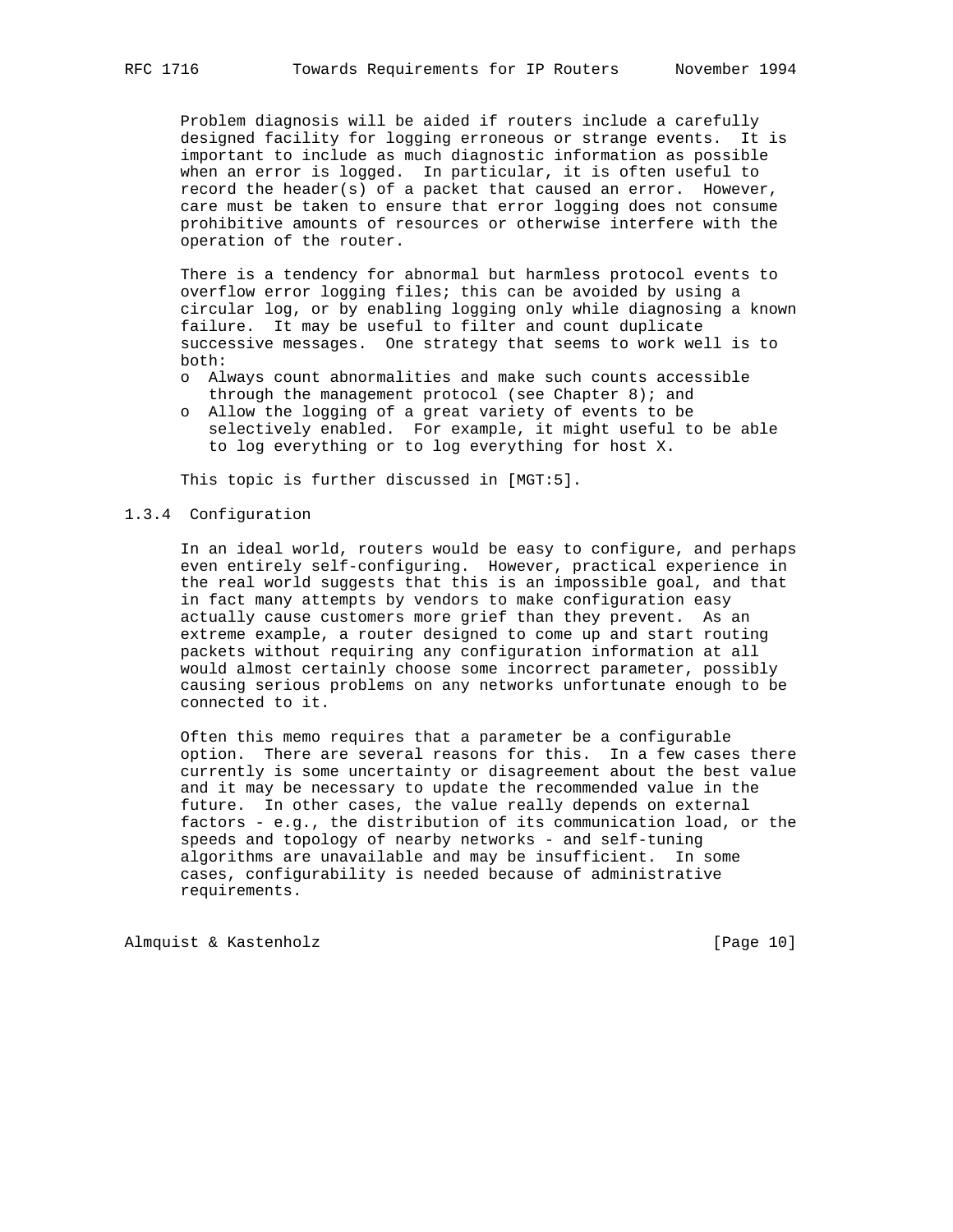Finally, some configuration options are required to communicate with obsolete or incorrect implementations of the protocols, distributed without sources, that persist in many parts of the Internet. To make correct systems coexist with these faulty systems, administrators must occasionally misconfigure the correct systems. This problem will correct itself gradually as the faulty systems are retired, but cannot be ignored by vendors.

 When we say that a parameter must be configurable, we do not intend to require that its value be explicitly read from a configuration file at every boot time. For many parameters, there is one value that is appropriate for all but the most unusual situations. In such cases, it is quite reasonable that the parameter default to that value if not explicitly set.

 This memo requires a particular value for such defaults in some cases. The choice of default is a sensitive issue when the configuration item controls accommodation of existing, faulty, systems. If the Internet is to converge successfully to complete interoperability, the default values built into implementations must implement the official protocol, not misconfigurations to accommodate faulty implementations. Although marketing considerations have led some vendors to choose misconfiguration defaults, we urge vendors to choose defaults that will conform to the standard.

 Finally, we note that a vendor needs to provide adequate documentation on all configuration parameters, their limits and effects.

#### 1.4 Algorithms

 In several places in this memo, specific algorithms that a router ought to follow are specified. These algorithms are not, per se, required of the router. A router need not implement each algorithm as it is written in this document. Rather, an implementation must present a behavior to the external world that is the same as a strict, literal, implementation of the specified algorithm.

 Algorithms are described in a manner that differs from the way a good implementor would implement them. For expository purposes, a style that emphasizes conciseness, clarity, and independence from implementation details has been chosen. A good implementor will choose algorithms and implementation methods which produce the same results as these algorithms, but may be more efficient or less general.

Almquist & Kastenholz [Page 11]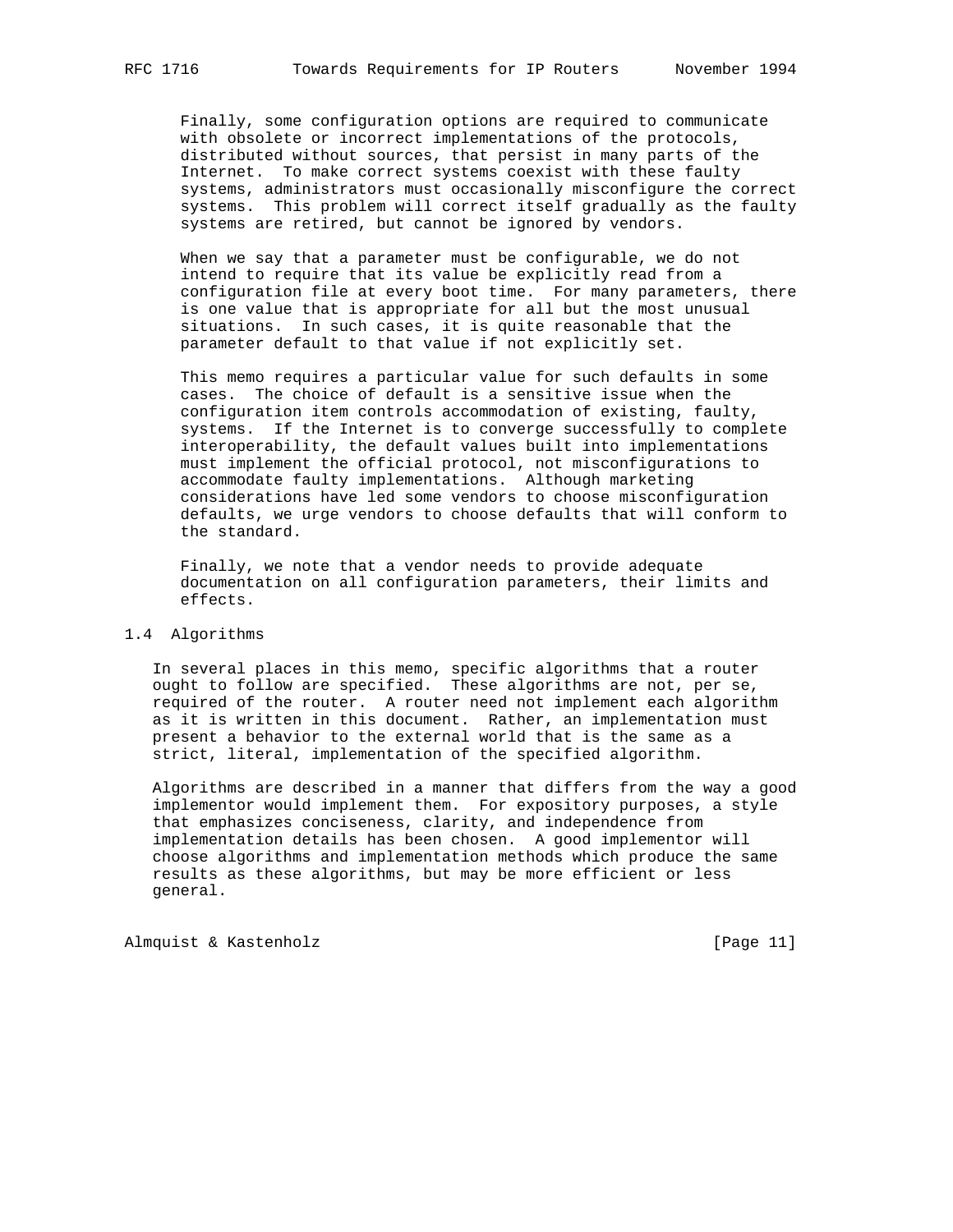We note that the art of efficient router implementation is outside of the scope of this memo.

Almquist & Kastenholz [Page 12]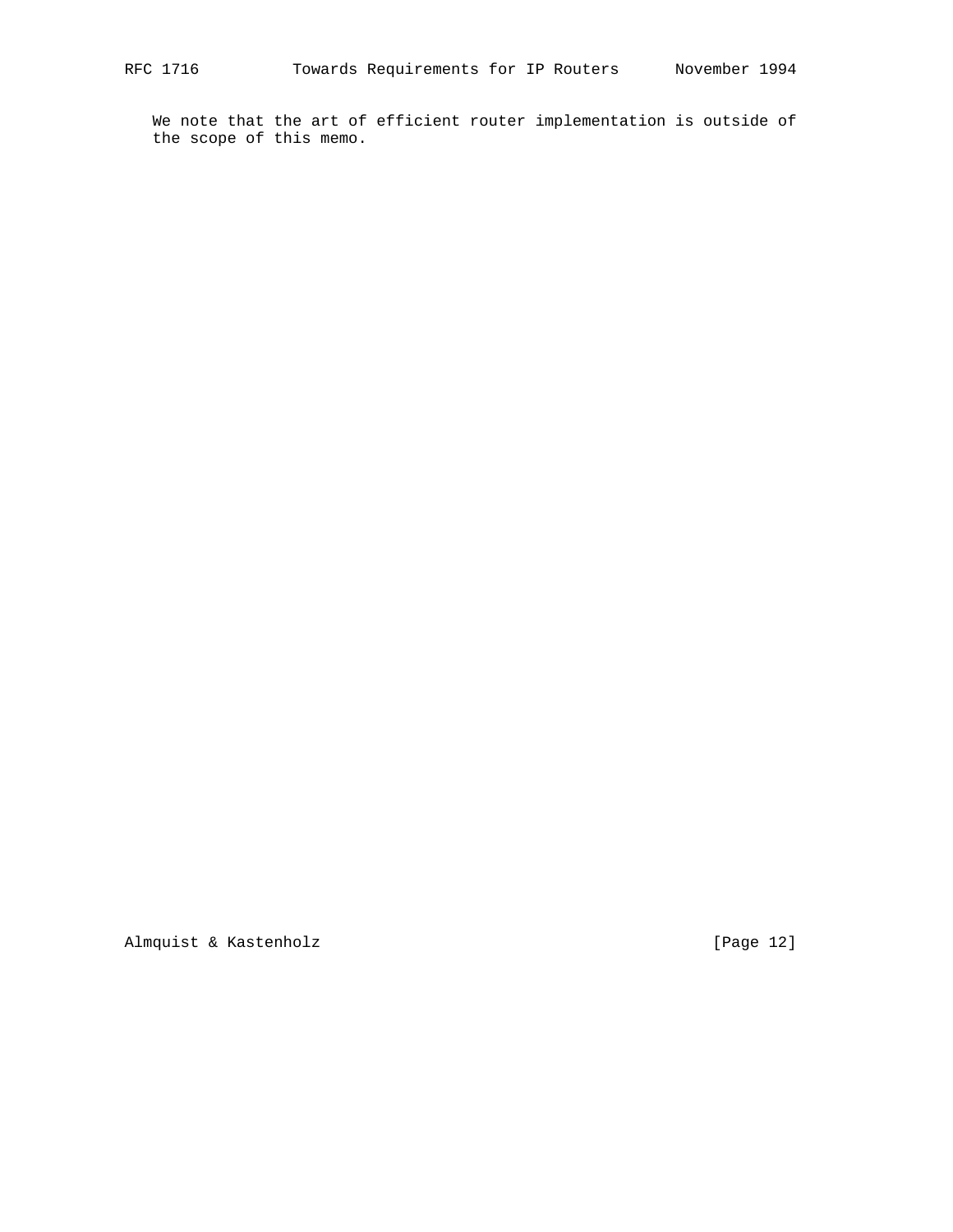## 2. INTERNET ARCHITECTURE

This chapter does not contain any requirements. However, it does contain useful background information on the general architecture of the Internet and of routers.

General background and discussion on the Internet architecture and supporting protocol suite can be found in the DDN Protocol Handbook [ARCH:1]; for background see for example [ARCH:2], [ARCH:3], and [ARCH:4]. The Internet architecture and protocols are also covered in an ever-growing number of textbooks, such as [ARCH:5] and [ARCH:6].

## 2.1 Introduction

 The Internet system consists of a number of interconnected packet networks supporting communication among host computers using the Internet protocols. These protocols include the Internet Protocol (IP), the Internet Control Message Protocol (ICMP), the Internet Group Management Protocol (IGMP), and a variety transport and application protocols that depend upon them. As was described in Section [1.2], the Internet Engineering Steering Group periodically releases an Official Protocols memo listing all of the Internet protocols.

 All Internet protocols use IP as the basic data transport mechanism. IP is a datagram, or connectionless, internetwork service and includes provision for addressing, type-of-service specification, fragmentation and reassembly, and security. ICMP and IGMP are considered integral parts of IP, although they are architecturally layered upon IP. ICMP provides error reporting, flow control, first-hop router redirection, and other maintenance and control functions. IGMP provides the mechanisms by which hosts and routers can join and leave IP multicast groups.

 Reliable data delivery is provided in the Internet protocol suite by Transport Layer protocols such as the Transmission Control Protocol (TCP), which provides end-end retransmission, resequencing and connection control. Transport Layer connectionless service is provided by the User Datagram Protocol (UDP).

Almquist & Kastenholz [Page 13]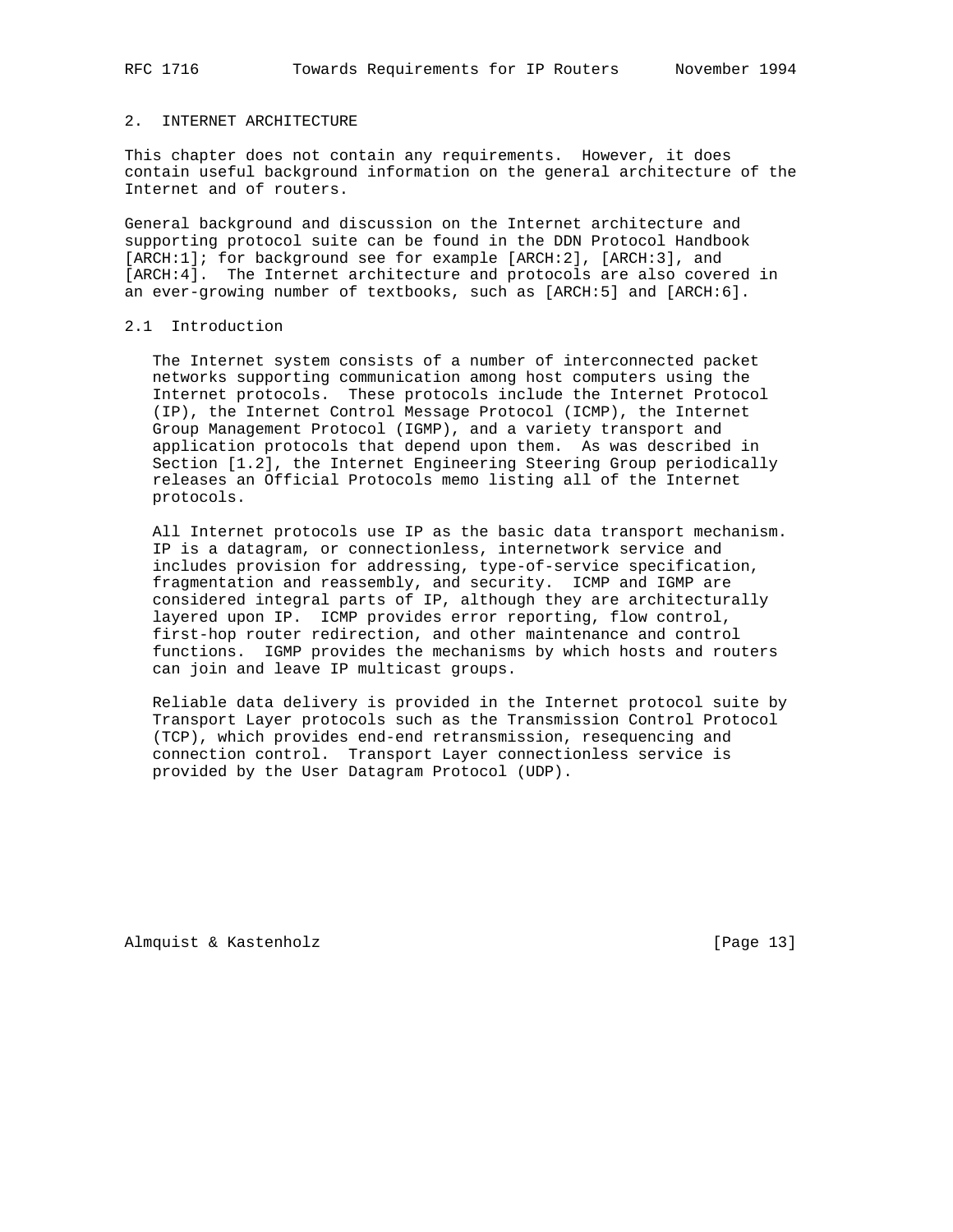# 2.2 Elements of the Architecture

#### 2.2.1 Protocol Layering

 To communicate using the Internet system, a host must implement the layered set of protocols comprising the Internet protocol suite. A host typically must implement at least one protocol from each layer.

 The protocol layers used in the Internet architecture are as follows [ARCH:7]:

o Application Layer

 The Application Layer is the top layer of the Internet protocol suite. The Internet suite does not further subdivide the Application Layer, although some application layer protocols do contain some internal sub-layering. The application layer of the Internet suite essentially combines the functions of the top two layers - Presentation and Application - of the OSI Reference Model [ARCH:8]. The Application Layer in the Internet protocol suite also includes some of the function relegated to the Session Layer in the OSI Reference Model.

 We distinguish two categories of application layer protocols: user protocols that provide service directly to users, and support protocols that provide common system functions. The most common Internet user protocols are:

- Telnet (remote login)
- FTP (file transfer)
- SMTP (electronic mail delivery)

 There are a number of other standardized user protocols and many private user protocols.

 Support protocols, used for host name mapping, booting, and management, include SNMP, BOOTP, TFTP, the Domain Name System (DNS) protocol, and a variety of routing protocols.

 Application Layer protocols relevant to routers are discussed in chapters 7, 8, and 9 of this memo.

o Transport Layer

 The Transport Layer provides end-to-end communication services. This layer is roughly equivalent to the Transport Layer in the OSI Reference Model, except that it also incorporates some of OSI's Session Layer establishment and destruction functions.

Almquist & Kastenholz [Page 14]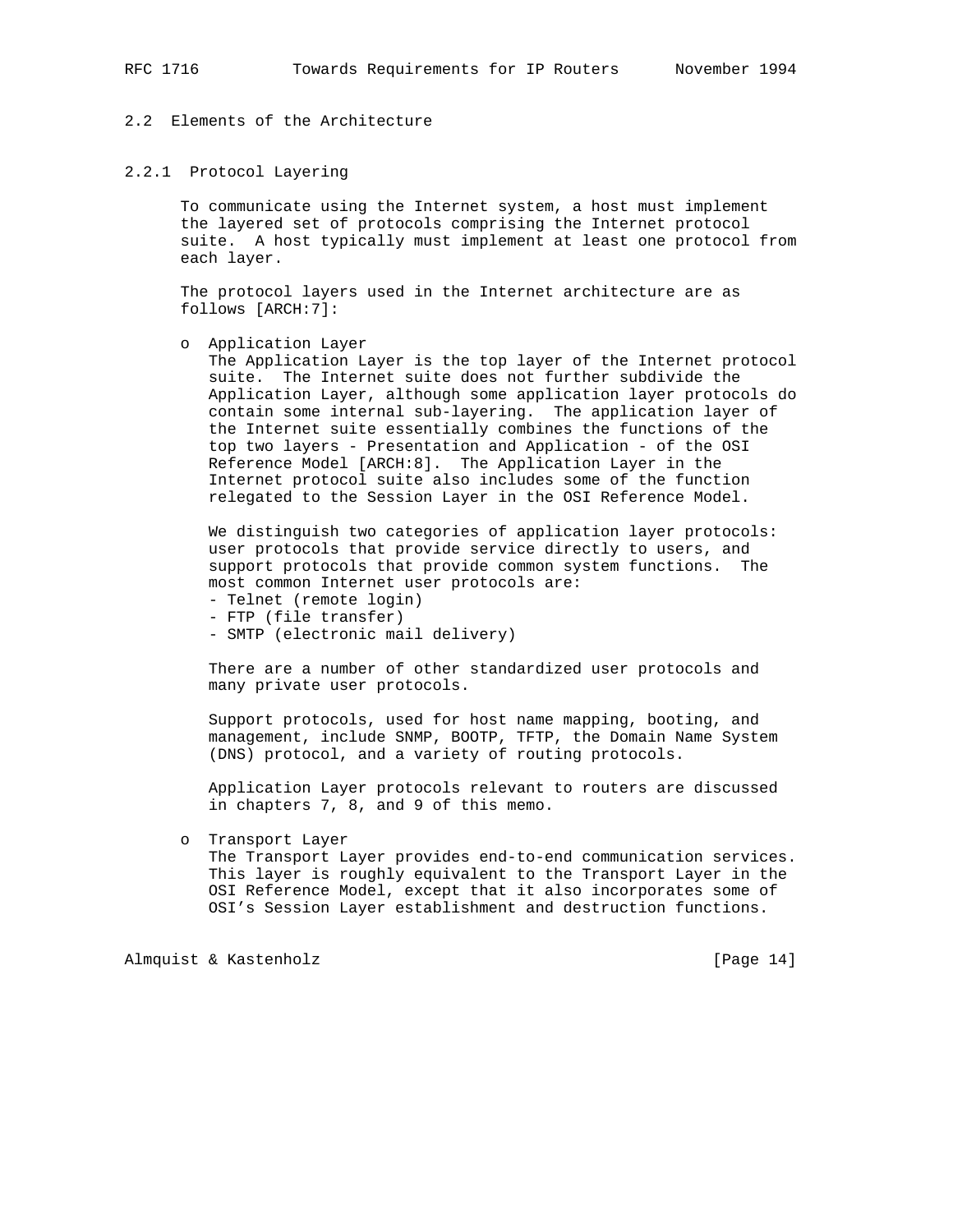There are two primary Transport Layer protocols at present: - Transmission Control Protocol (TCP)

- User Datagram Protocol (UDP)

 TCP is a reliable connection-oriented transport service that provides end-to-end reliability, resequencing, and flow control. UDP is a connectionless (datagram) transport service. Other transport protocols have been developed by the research community, and the set of official Internet transport protocols may be expanded in the future.

 Transport Layer protocols relevant to routers are discussed in Chapter 6.

o Internet Layer

 All Internet transport protocols use the Internet Protocol (IP) to carry data from source host to destination host. IP is a connectionless or datagram internetwork service, providing no end-to-end delivery guarantees. IP datagrams may arrive at the destination host damaged, duplicated, out of order, or not at all. The layers above IP are responsible for reliable delivery service when it is required. The IP protocol includes provision for addressing, type-of-service specification, fragmentation and reassembly, and security.

 The datagram or connectionless nature of IP is a fundamental and characteristic feature of the Internet architecture.

 The Internet Control Message Protocol (ICMP) is a control protocol that is considered to be an integral part of IP, although it is architecturally layered upon IP, i.e., it uses IP to carry its data end-to-end. ICMP provides error reporting, congestion reporting, and first-hop router redirection.

 The Internet Group Management Protocol (IGMP) is an Internet layer protocol used for establishing dynamic host groups for IP multicasting.

 The Internet layer protocols IP, ICMP, and IGMP are discussed in chapter 4.

 o Link Layer To communicate on its directly-connected network, a host must implement the communication protocol used to interface to that network. We call this a Link Layer layer protocol.

Almquist & Kastenholz [Page 15]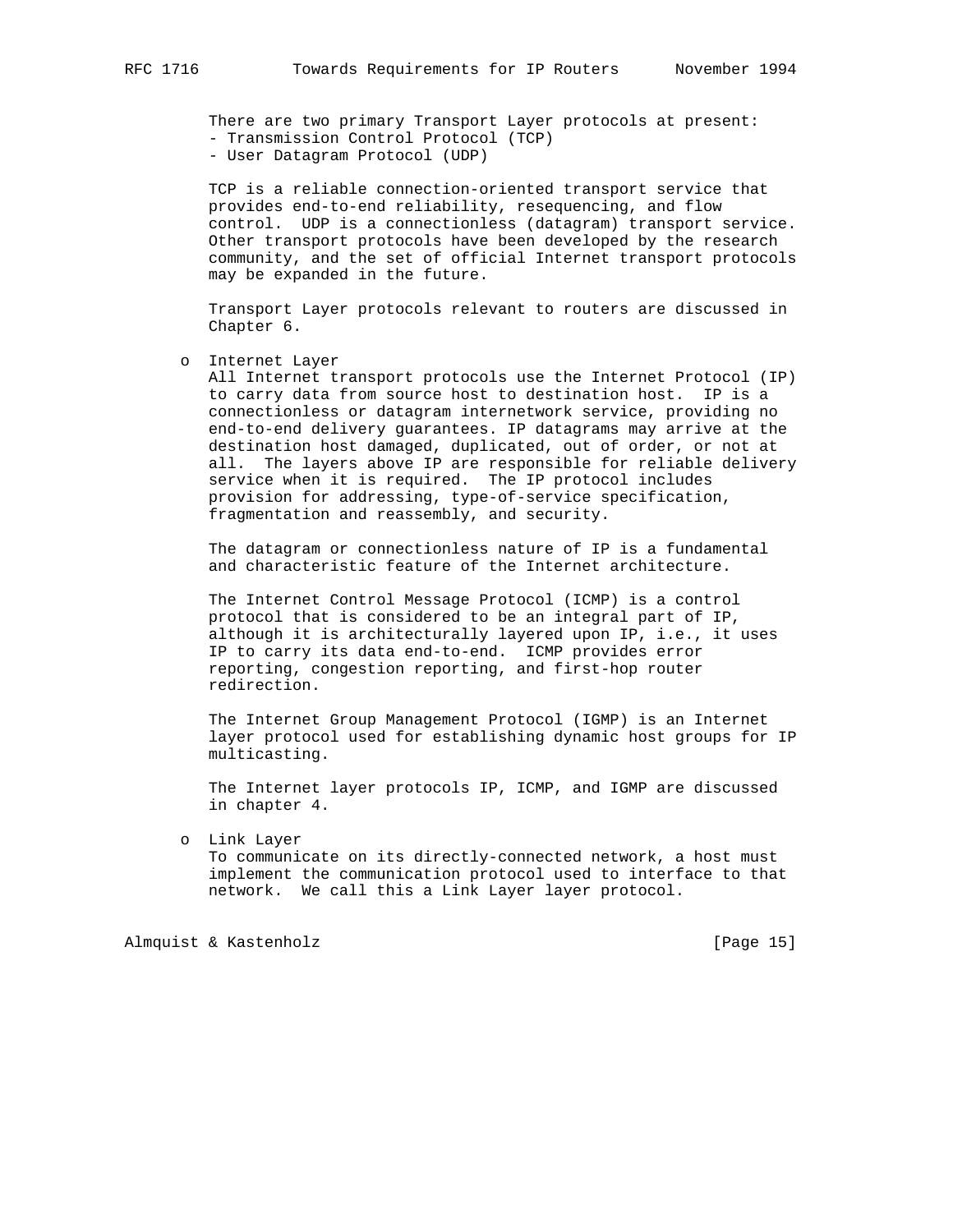Some older Internet documents refer to this layer as the Network Layer, but it is not the same as the Network Layer in the OSI Reference Model.

This layer contains everything below the Internet Layer.

 Protocols in this Layer are generally outside the scope of Internet standardization; the Internet (intentionally) uses existing standards whenever possible. Thus, Internet Link Layer standards usually address only address resolution and rules for transmitting IP packets over specific Link Layer protocols. Internet Link Layer standards are discussed in chapter 3.

## 2.2.2 Networks

 The constituent networks of the Internet system are required to provide only packet (connectionless) transport. According to the IP service specification, datagrams can be delivered out of order, be lost or duplicated, and/or contain errors.

 For reasonable performance of the protocols that use IP (e.g., TCP), the loss rate of the network should be very low. In networks providing connection-oriented service, the extra reliability provided by virtual circuits enhances the end-end robustness of the system, but is not necessary for Internet operation.

Constituent networks may generally be divided into two classes:

- o Local-Area Networks (LANs) LANs may have a variety of designs. In general, a LAN will cover a small geographical area (e.g., a single building or plant site) and provide high bandwidth with low delays. LANs may be passive (similar to Ethernet) or they may be active (such as ATM).
- o Wide-Area Networks (WANs) Geographically-dispersed hosts and LANs are interconnected by wide-area networks, also called long-haul networks. These networks may have a complex internal structure of lines and packet-switches, or they may be as simple as point-to-point lines.

Almquist & Kastenholz [Page 16]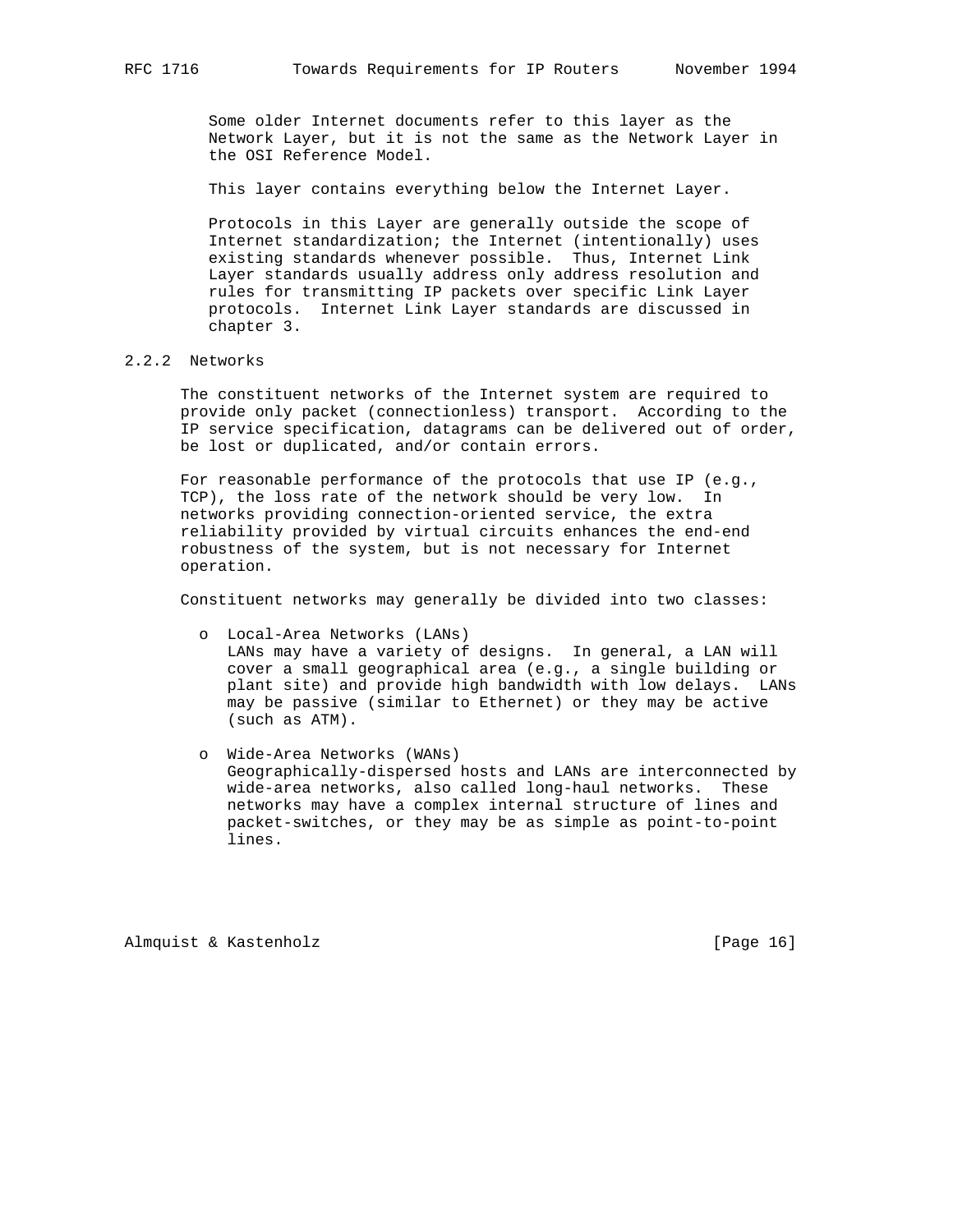## 2.2.3 Routers

 In the Internet model, constituent networks are connected together by IP datagram forwarders which are called routers or IP routers. In this document, every use of the term router is equivalent to IP router. Many older Internet documents refer to routers as gateways.

 Historically, routers have been realized with packet-switching software executing on a general-purpose CPU. However, as custom hardware development becomes cheaper and as higher throughput is required, but special-purpose hardware is becoming increasingly common. This specification applies to routers regardless of how they are implemented.

 A router is connected to two or more networks, appearing to each of these networks as a connected host. Thus, it has (at least) one physical interface and (at least) one IP address on each of the connected networks (this ignores the concept of un-numbered links, which is discussed in section [2.2.7]). Forwarding an IP datagram generally requires the router to choose the address of the next-hop router or (for the final hop) the destination host. This choice, called routing, depends upon a routing database within the router. The routing database is also sometimes known as a routing table or forwarding table.

 The routing database should be maintained dynamically to reflect the current topology of the Internet system. A router normally accomplishes this by participating in distributed routing and reachability algorithms with other routers.

 Routers provide datagram transport only, and they seek to minimize the state information necessary to sustain this service in the interest of routing flexibility and robustness.

Packet switching devices may also operate at the Link Layer; such devices are usually called bridges. Network segments which are connected by bridges share the same IP network number, i.e., they logically form a single IP network. These other devices are outside of the scope of this document.

 Another variation on the simple model of networks connected with routers sometimes occurs: a set of routers may be interconnected with only serial lines, to form a network in which the packet switching is performed at the Internetwork (IP) Layer rather than the Link Layer.

Almquist & Kastenholz [Page 17]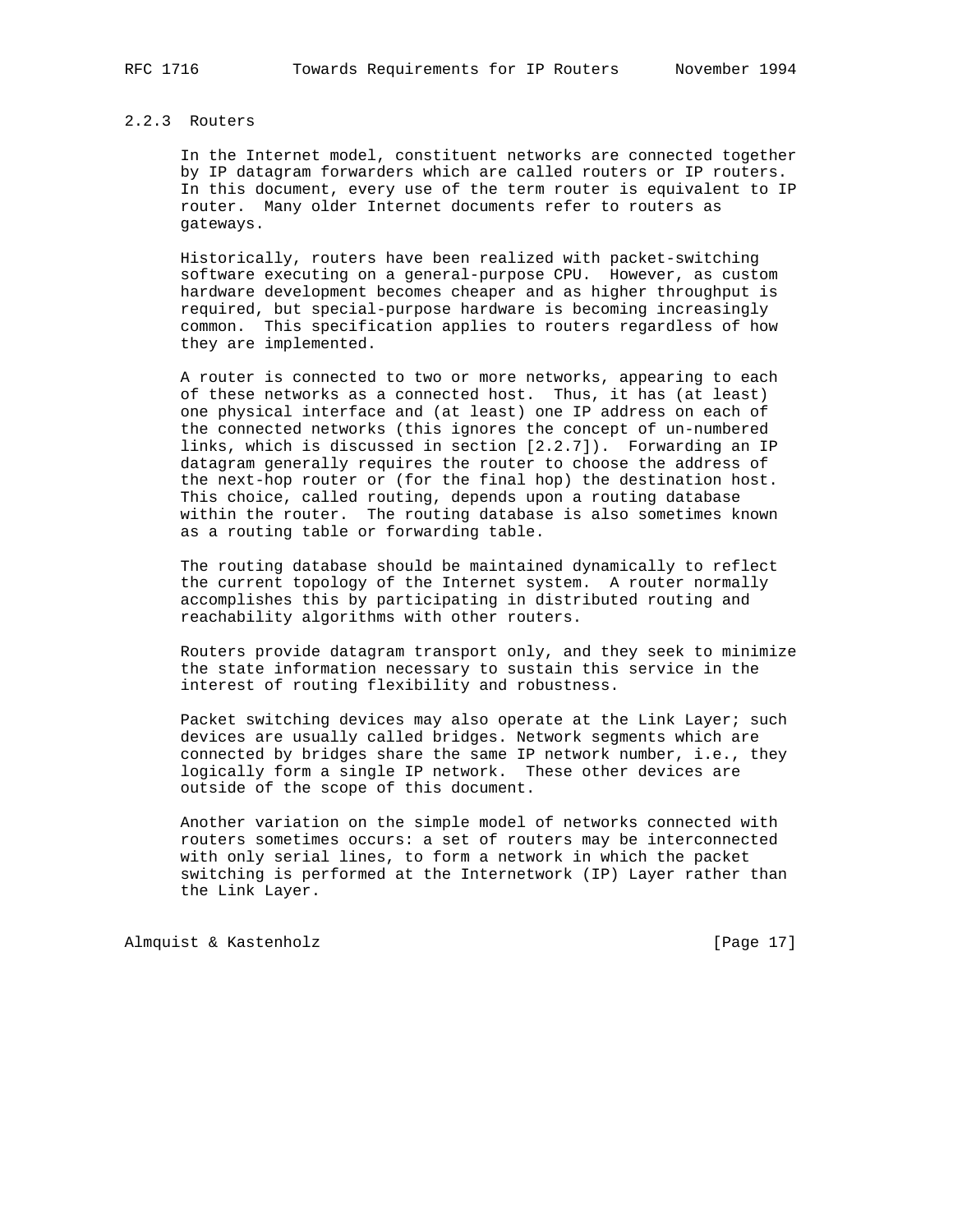#### 2.2.4 Autonomous Systems

 For technical, managerial, and sometimes political reasons, the routers of the Internet system are grouped into collections called autonomous systems. The routers included in a single autonomous system (AS) are expected to:

- o Be under the control of a single operations and maintenance (O&M) organization;
- o Employ common routing protocols among themselves, to dynamically maintain their routing databases.

 A number of different dynamic routing protocols have been developed (see Section  $[7.2]$ ); the routing protocol within a single AS is generically called an interior gateway protocol or IGP.

 An IP datagram may have to traverse the routers of two or more ASs to reach its destination, and the ASs must provide each other with topology information to allow such forwarding. An exterior gateway protocol (generally BGP or EGP) is used for this purpose.

#### 2.2.5 Addresses and Subnets

 An IP datagram carries 32-bit source and destination addresses, each of which is partitioned into two parts - a constituent network number and a host number on that network. Symbolically:

IP-address ::= { <Network-number>, <Host-number> }

 To finally deliver the datagram, the last router in its path must map the Host-number (or rest) part of an IP address into the physical address of a host connection to the constituent network.

 This simple notion has been extended by the concept of subnets, which were introduced in order to allow arbitrary complexity of interconnected LAN structures within an organization, while insulating the Internet system against explosive growth in network numbers and routing complexity. Subnets essentially provide a multi-level hierarchical routing structure for the Internet system. The subnet extension, described in [INTERNET:2], is now a required part of the Internet architecture. The basic idea is to partition the <Host-number> field into two parts: a subnet number, and a true host number on that subnet:

IP-address ::=

Almquist & Kastenholz [Page 18]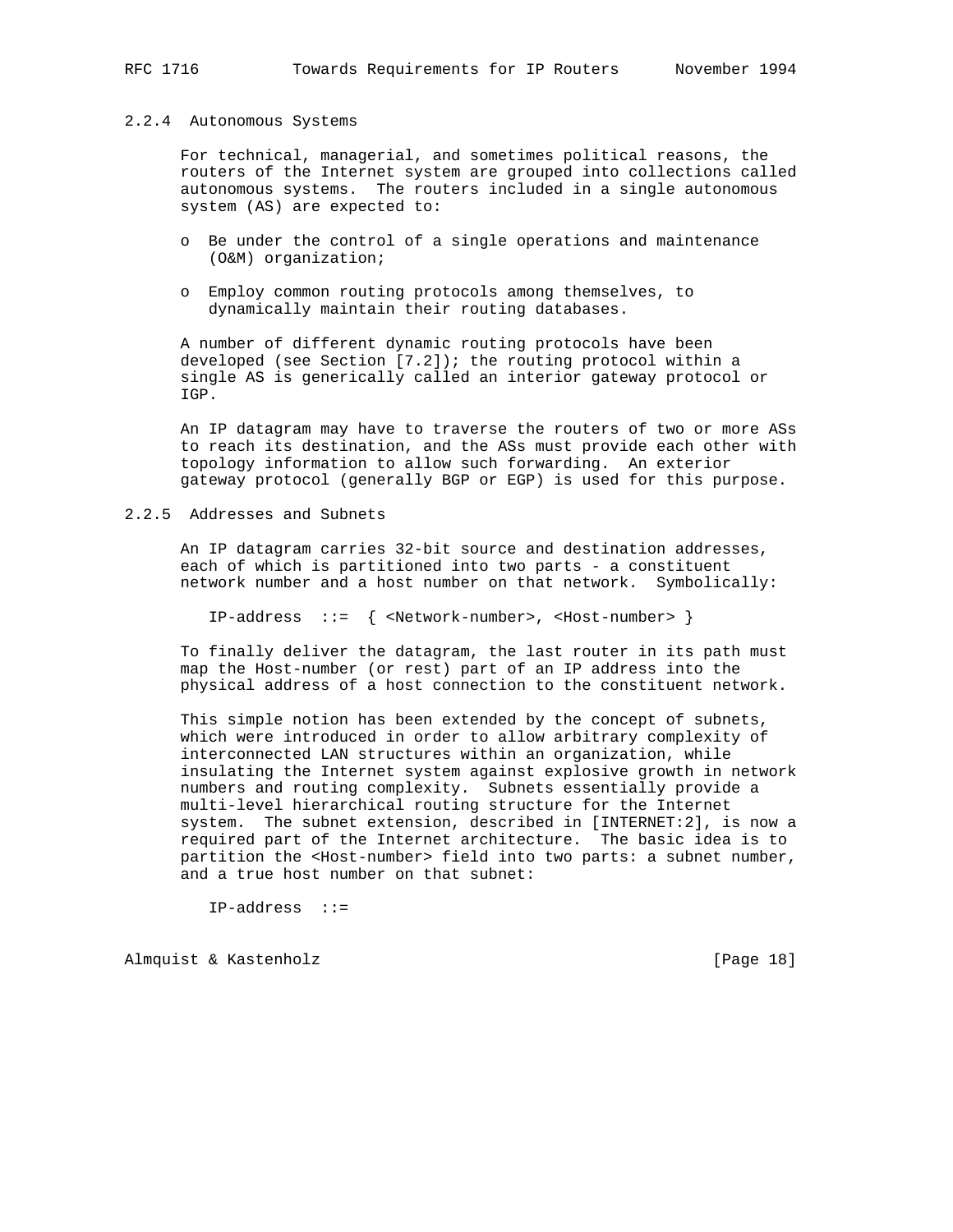{ <Network-number>, <Subnet-number>, <Host-number> }

 The interconnected physical networks within an organization will be given the same network number but different subnet numbers. The distinction between the subnets of such a subnetted network is normally not visible outside of that network. Thus, routing in the rest of the Internet will be based only upon the <Network number> part of the IP destination address; routers outside the network will combine <Subnet-number> and <Host-number> together to form an uninterpreted rest part of the 32-bit IP address. Within the subnetted network, the routers must route on the basis of an extended network number:

{ <Network-number>, <Subnet-number> }

 Under certain circumstances, it may be desirable to support subnets of a particular network being interconnected only via a path which is not part of the subnetted network. Even though many IGP's and no EGP's currently support this configuration effectively, routers need to be able to support this configuration of subnetting (see Section [4.2.3.4]). In general, routers should not make assumptions about what are subnets and what are not, but simply ignore the concept of Class in networks, and treat each route as a { network, mask }-tuple.

DISCUSSION:

 It is becoming clear that as the Internet grows larger and larger, the traditional uses of Class A, B, and C networks will be modified in order to achieve better use of IP's 32-bit address space. Classless Interdomain Routing (CIDR) [INTERNET:15] is a method currently being deployed in the Internet backbones to achieve this added efficiency. CIDR depends on the ability of assigning and routing to networks that are not based on Class A, B, or C networks. Thus, routers should always treat a route as a network with a mask.

 Furthermore, for similar reasons, a subnetted network need not have a consistent subnet mask through all parts of the network. For example, one subnet may use an 8 bit subnet mask, another 10 bit, and another 6 bit. Routers need to be able to support this type of configuration (see Section [4.2.3.4]).

 The bit positions containing this extended network number are indicated by a 32-bit mask called the subnet mask; it is recommended but not required that the <Subnet-number> bits be contiguous and fall between the <Network-number> and the <Host number> fields. No subnet should be assigned the value zero or -1

Almquist & Kastenholz [Page 19]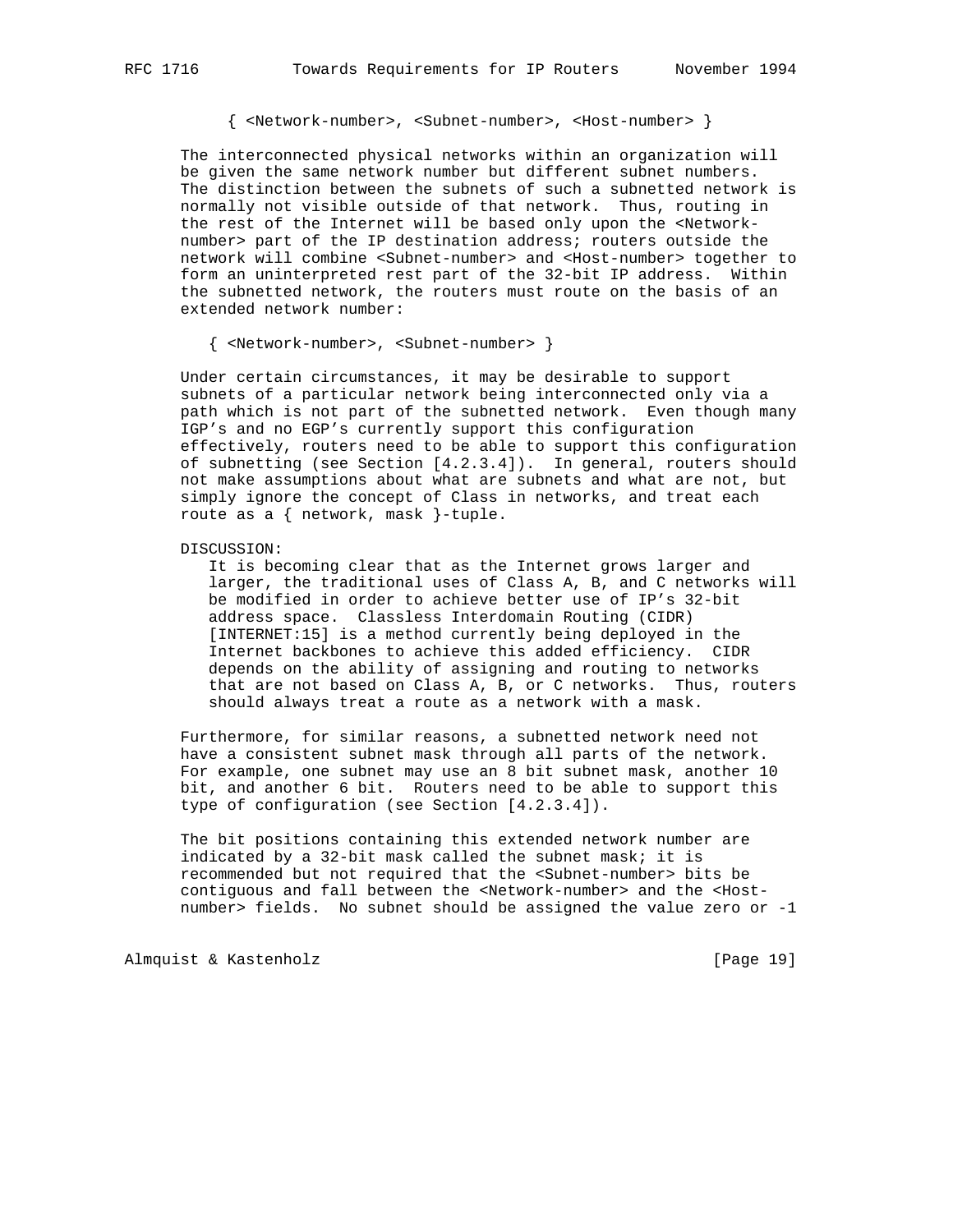(all one bits).

 Although the inventors of the subnet mechanism probably expected that each piece of an organization's network would have only a single subnet number, in practice it has often proven necessary or useful to have several subnets share a single physical cable.

 There are special considerations for the router when a connected network provides a broadcast or multicast capability; these will be discussed later.

## 2.2.6 IP Multicasting

 IP multicasting is an extension of Link Layer multicast to IP internets. Using IP multicasts, a single datagram can be addressed to multiple hosts. This collection of hosts is called a multicast group. Each multicast group is represented as a Class D IP address. An IP datagram sent to the group is to be delivered to each group member with the same best-effort delivery as that provided for unicast IP traffic. The sender of the datagram does not itself need to be a member of the destination group.

 The semantics of IP multicast group membership are defined in [INTERNET:4]. That document describes how hosts and routers join and leave multicast groups. It also defines a protocol, the Internet Group Management Protocol (IGMP), that monitors IP multicast group membership.

 Forwarding of IP multicast datagrams is accomplished either through static routing information or via a multicast routing protocol. Devices that forward IP multicast datagrams are called multicast routers. They may or may not also forward IP unicasts. In general, multicast datagrams are forwarded on the basis of both their source and destination addresses. Forwarding of IP multicast packets is described in more detail in Section [5.2.1]. Appendix D discusses multicast routing protocols.

# 2.2.7 Unnumbered Lines and Networks and Subnets

 Traditionally, each network interface on an IP host or router has its own IP address. Over the years, people have observed that this can cause inefficient use of the scarce IP address space, since it forces allocation of an IP network number, or at least a subnet number, to every point-to-point link.

 To solve this problem, a number of people have proposed and implemented the concept of unnumbered serial lines. An unnumbered

Almquist & Kastenholz [Page 20]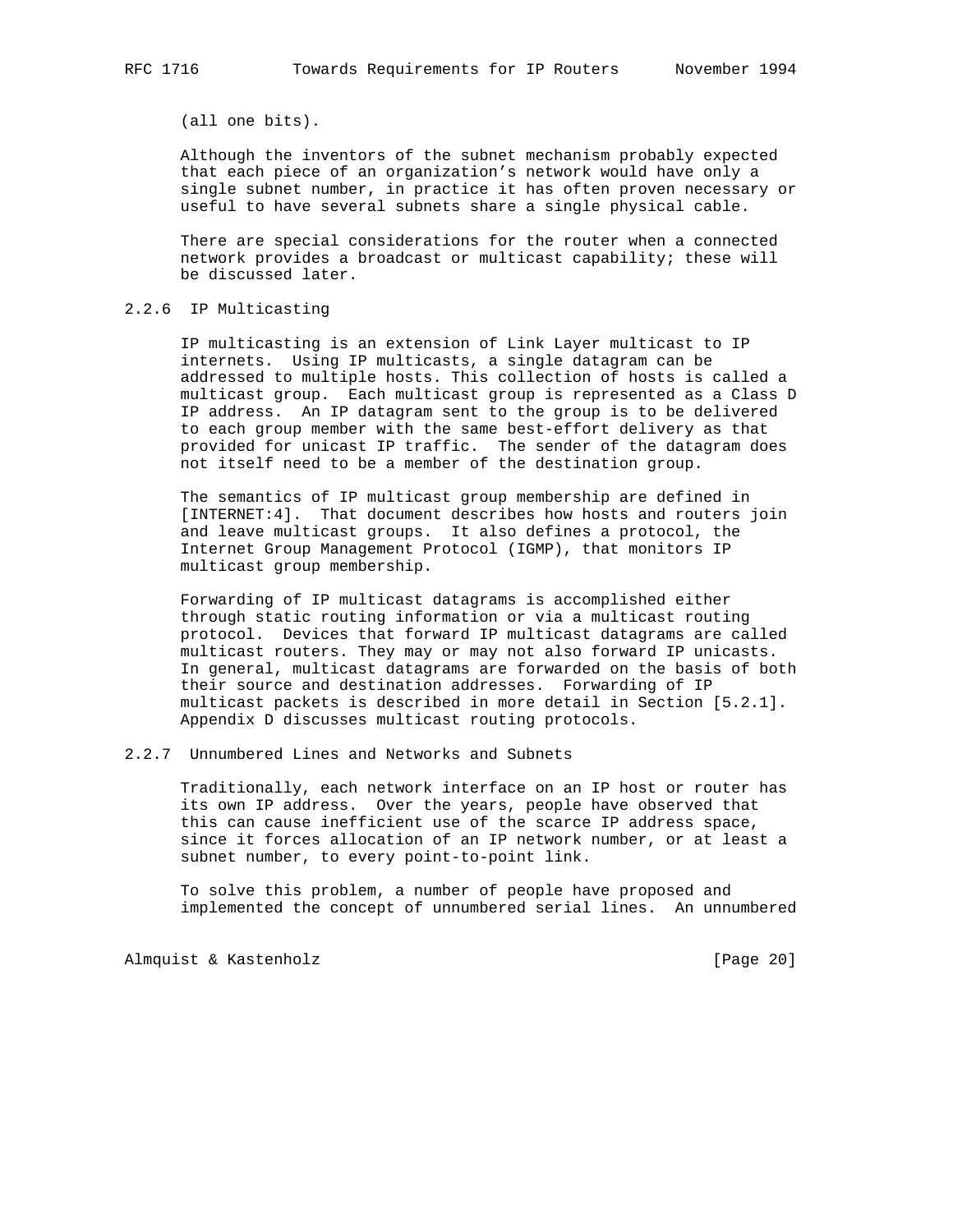serial line does not have any IP network or subnet number associated with it. As a consequence, the network interfaces connected to an unnumbered serial line do not have IP addresses.

 Because the IP architecture has traditionally assumed that all interfaces had IP addresses, these unnumbered interfaces cause some interesting dilemmas. For example, some IP options (e.g. Record Route) specify that a router must insert the interface address into the option, but an unnumbered interface has no IP address. Even more fundamental (as we shall see in chapter 5) is that routes contain the IP address of the next hop router. A router expects that that IP address will be on an IP (sub)net that the router is connected to. That assumption is of course violated if the only connection is an unnumbered serial line.

 To get around these difficulties, two schemes have been invented. The first scheme says that two routers connected by an unnumbered serial line aren't really two routers at all, but rather two half-routers which together make up a single (virtual) router. The unnumbered serial line is essentially considered to be an internal bus in the virtual router. The two halves of the virtual router must coordinate their activities in such a way that they act exactly like a single router.

 This scheme fits in well with the IP architecture, but suffers from two important drawbacks. The first is that, although it handles the common case of a single unnumbered serial line, it is not readily extensible to handle the case of a mesh of routers and unnumbered serial lines. The second drawback is that the interactions between the half routers are necessarily complex and are not standardized, effectively precluding the connection of equipment from different vendors using unnumbered serial lines.

 Because of these drawbacks, this memo has adopted an alternative scheme, which has been invented multiple times but which is probably originally attributable to Phil Karn. In this scheme, a router which has unnumbered serial lines also has a special IP address, called a router-id in this memo. The router-id is one of the router's IP addresses (a router is required to have at least one IP address). This router-id is used as if it is the IP address of all unnumbered interfaces.

Almquist & Kastenholz [Page 21]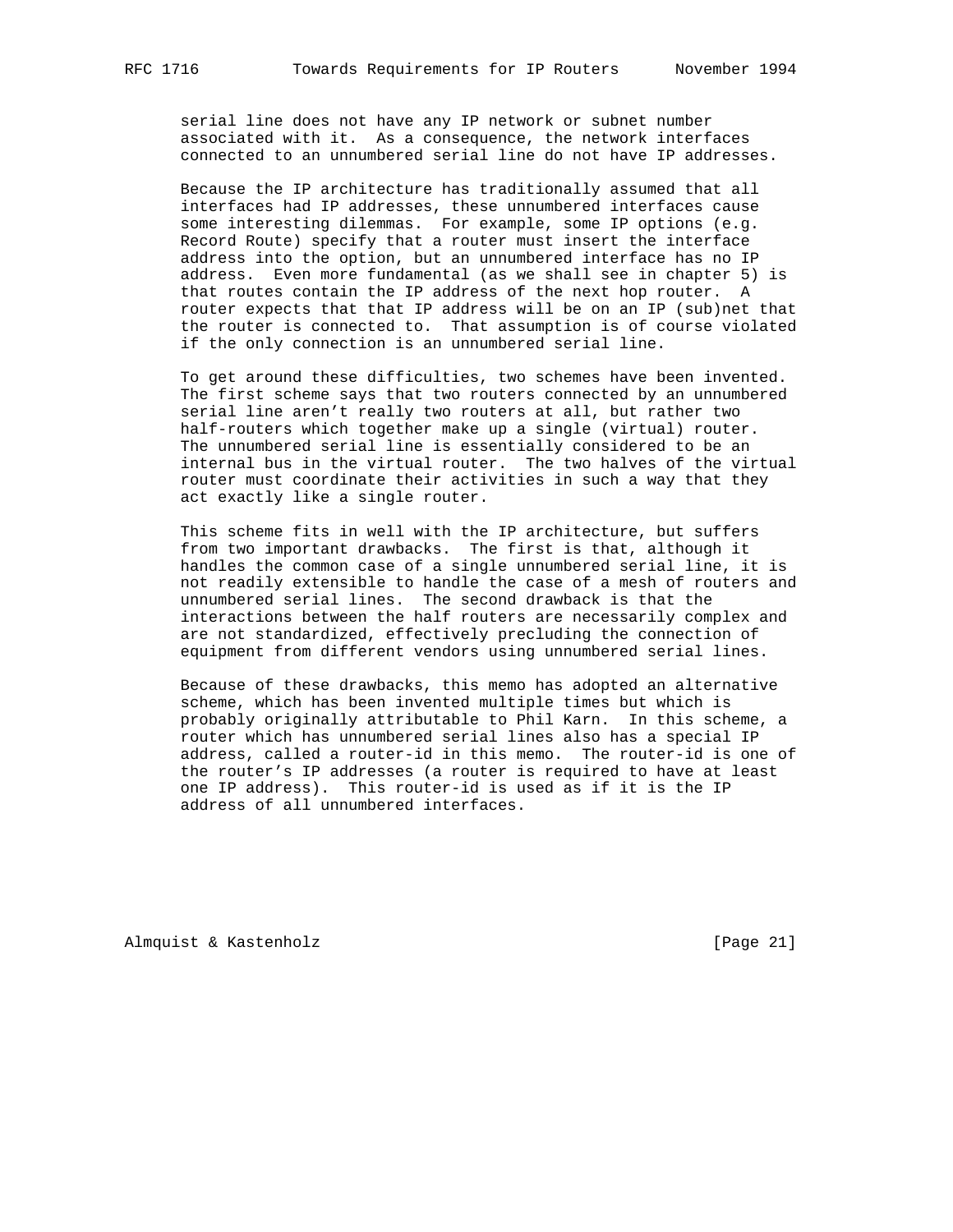## 2.2.8 Notable Oddities

## 2.2.8.1 Embedded Routers

 A router may be a stand-alone computer system, dedicated to its IP router functions. Alternatively, it is possible to embed router functions within a host operating system which supports connections to two or more networks. The best-known example of an operating system with embedded router code is the Berkeley BSD system. The embedded router feature seems to make internetting easy, but it has a number of hidden pitfalls:

 (1) If a host has only a single constituent-network interface, it should not act as a router.

 For example, hosts with embedded router code that gratuitously forward broadcast packets or datagrams on the same net often cause packet avalanches.

 (2) If a (multihomed) host acts as a router, it must implement ALL the relevant router requirements contained in this document.

 For example, the routing protocol issues and the router control and monitoring problems are as hard and important for embedded routers as for stand-alone routers.

 Since Internet router requirements and specifications may change independently of operating system changes, an administration that operates an embedded router in the Internet is strongly advised to have the ability to maintain and update the router code (e.g., this might require router code source).

 (3) Once a host runs embedded router code, it becomes part of the Internet system. Thus, errors in software or configuration can hinder communication between other hosts. As a consequence, the host administrator must lose some autonomy.

 In many circumstances, a host administrator will need to disable router code embedded in the operating system, and any embedded router code must be organized so that it can be easily disabled.

(4) If a host running embedded router code is concurrently

Almquist & Kastenholz [Page 22]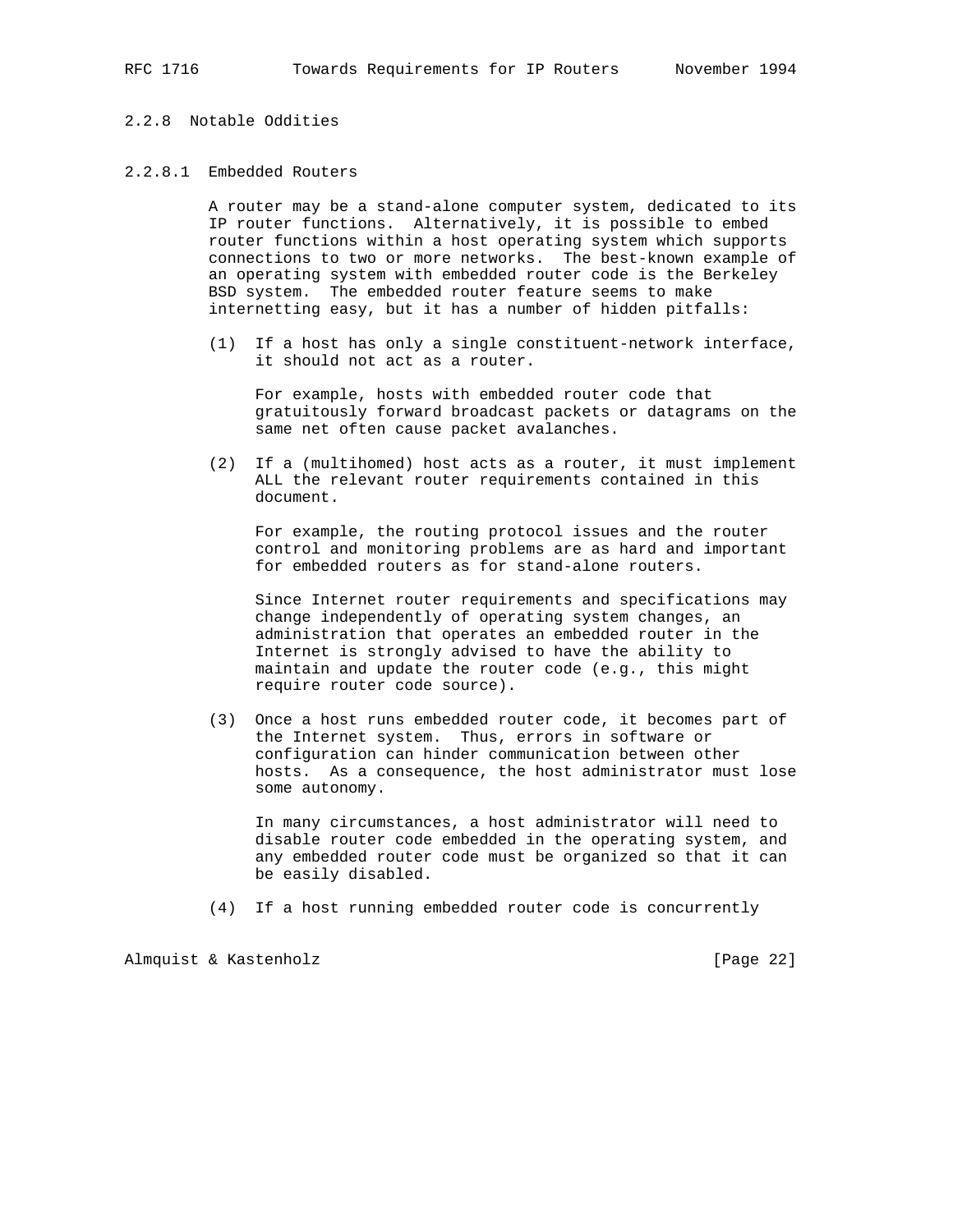used for other services, the O&M (Operation and Maintenance) requirements for the two modes of use may be in serious conflict.

 For example, router O&M will in many cases be performed remotely by an operations center; this may require privileged system access which the host administrator would not normally want to distribute.

#### 2.2.8.2 Transparent Routers

 There are two basic models for interconnecting local-area networks and wide-area (or long-haul) networks in the Internet. In the first, the local-area network is assigned a network number and all routers in the Internet must know how to route to that network. In the second, the local-area network shares (a small part of) the address space of the wide-area network. Routers that support this second model are called address sharing routers or transparent routers. The focus of this memo is on routers that support the first model, but this is not intended to exclude the use of transparent routers.

 The basic idea of a transparent router is that the hosts on the local-area network behind such a router share the address space of the wide-area network in front of the router. In certain situations this is a very useful approach and the limitations do not present significant drawbacks.

 The words in front and behind indicate one of the limitations of this approach: this model of interconnection is suitable only for a geographically (and topologically) limited stub environment. It requires that there be some form of logical addressing in the network level addressing of the wide-area network. All of the IP addresses in the local environment map to a few (usually one) physical address in the wide-area network. This mapping occurs in a way consistent with the { IP address <-> network address } mapping used throughout the wide-area network.

 Multihoming is possible on one wide-area network, but may present routing problems if the interfaces are geographically or topologically separated. Multihoming on two (or more) wide-area networks is a problem due to the confusion of addresses.

 The behavior that hosts see from other hosts in what is apparently the same network may differ if the transparent

Almquist & Kastenholz [Page 23]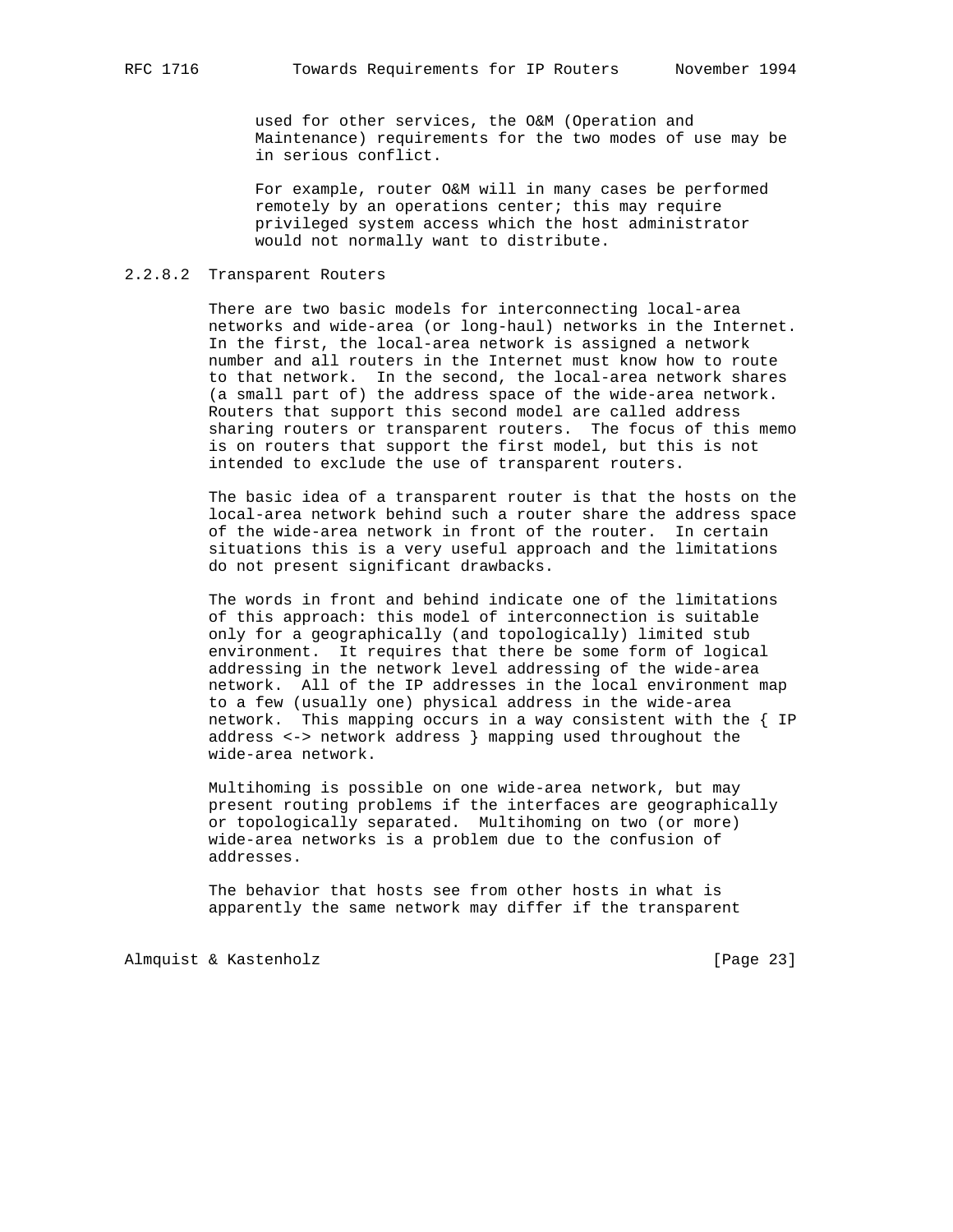router cannot fully emulate the normal wide-area network service. For example, the ARPANET used a Link Layer protocol that provided a Destination Dead indication in response to an attempt to send to a host which was powered off. However, if there were a transparent router between the ARPANET and an Ethernet, a host on the ARPANET would not receive a Destination Dead indication if it sent a datagram to a host that was powered off and was connected to the ARPANET via the transparent router instead of directly.

## 2.3 Router Characteristics

An Internet router performs the following functions:

- (1) Conforms to specific Internet protocols specified in this document, including the Internet Protocol (IP), Internet Control Message Protocol (ICMP), and others as necessary.
- (2) Interfaces to two or more packet networks. For each connected network the router must implement the functions required by that network. These functions typically include:
	- o Encapsulating and decapsulating the IP datagrams with the connected network framing (e.g., an Ethernet header and checksum),
	- o Sending and receiving IP datagrams up to the maximum size supported by that network, this size is the network's Maximum Transmission Unit or MTU,
	- o Translating the IP destination address into an appropriate network-level address for the connected network (e.g., an Ethernet hardware address), if needed, and
	- o Responding to the network flow control and error indication, if any.

See chapter 3 (Link Layer).

- (3) Receives and forwards Internet datagrams. Important issues in this process are buffer management, congestion control, and fairness.
	- o Recognizes various error conditions and generates ICMP error and information messages as required.
	- o Drops datagrams whose time-to-live fields have reached zero.

Almquist & Kastenholz [Page 24]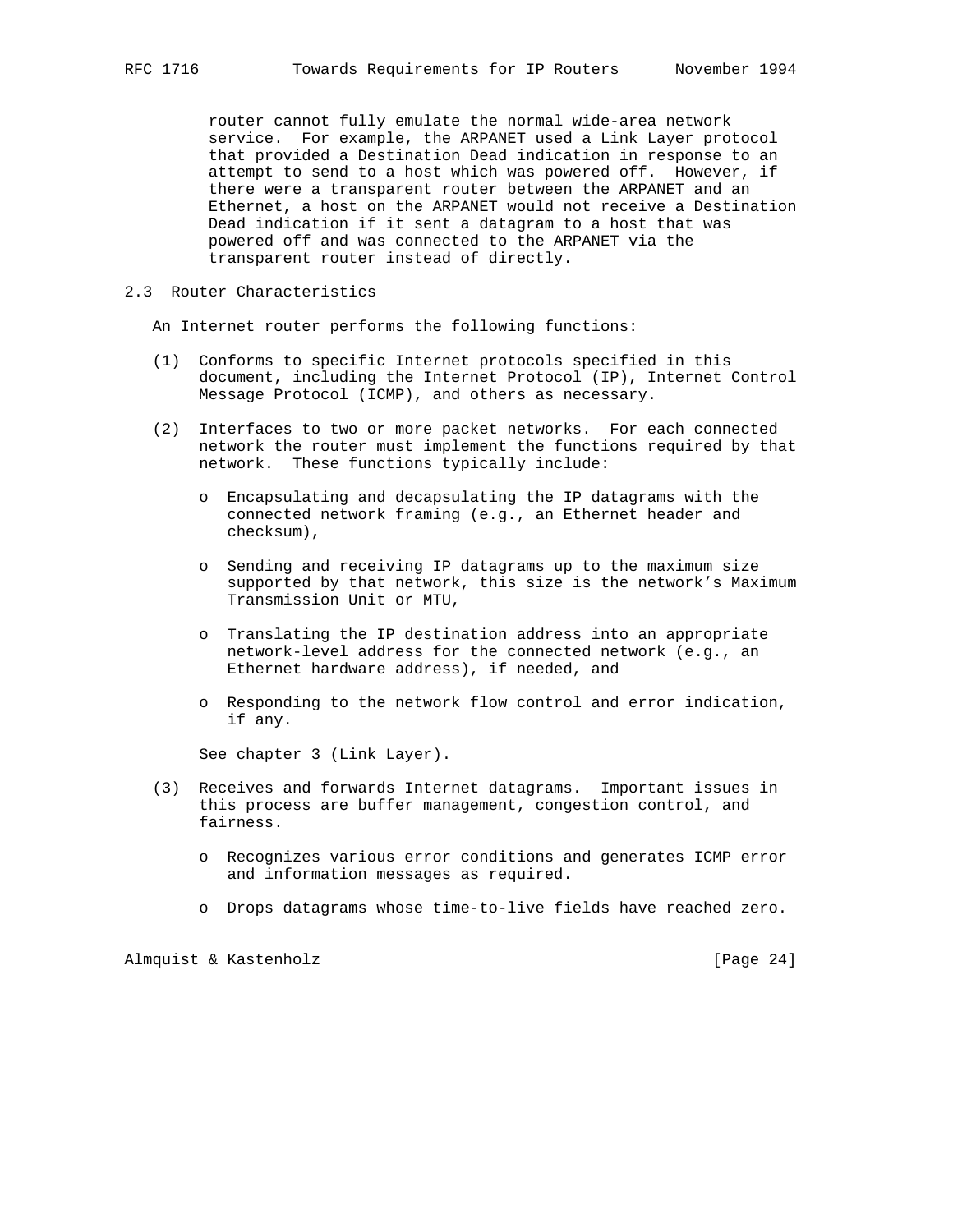o Fragments datagrams when necessary to fit into the MTU of the next network.

 See chapter 4 (Internet Layer - Protocols) and chapter 5 (Internet Layer - Forwarding) for more information.

- (4) Chooses a next-hop destination for each IP datagram, based on the information in its routing database. See chapter 5 (Internet Layer - Forwarding) for more information.
- (5) (Usually) supports an interior gateway protocol (IGP) to carry out distributed routing and reachability algorithms with the other routers in the same autonomous system. In addition, some routers will need to support an exterior gateway protocol (EGP) to exchange topological information with other autonomous systems. See chapter 7 (Application Layer - Routing Protocols) for more information.
- (6) Provides network management and system support facilities, including loading, debugging, status reporting, exception reporting and control. See chapter 8 (Application Layer - Network Management Protocols) and chapter 10 (Operation and Maintenance) for more information.

 A router vendor will have many choices on power, complexity, and features for a particular router product. It may be helpful to observe that the Internet system is neither homogeneous nor fully connected. For reasons of technology and geography it is growing into a global interconnect system plus a fringe of LANs around the edge. More and more these fringe LANs are becoming richly interconnected, thus making them less out on the fringe and more demanding on router requirements.

- o The global interconnect system is comprised of a number of wide area networks to which are attached routers of several Autonomous Systems (AS); there are relatively few hosts connected directly to the system.
- o Most hosts are connected to LANs. Many organizations have clusters of LANs interconnected by local routers. Each such cluster is connected by routers at one or more points into the global interconnect system. If it is connected at only one point, a LAN is known as a stub network.

Routers in the global interconnect system generally require:

o Advanced Routing and Forwarding Algorithms

Almquist & Kastenholz [Page 25]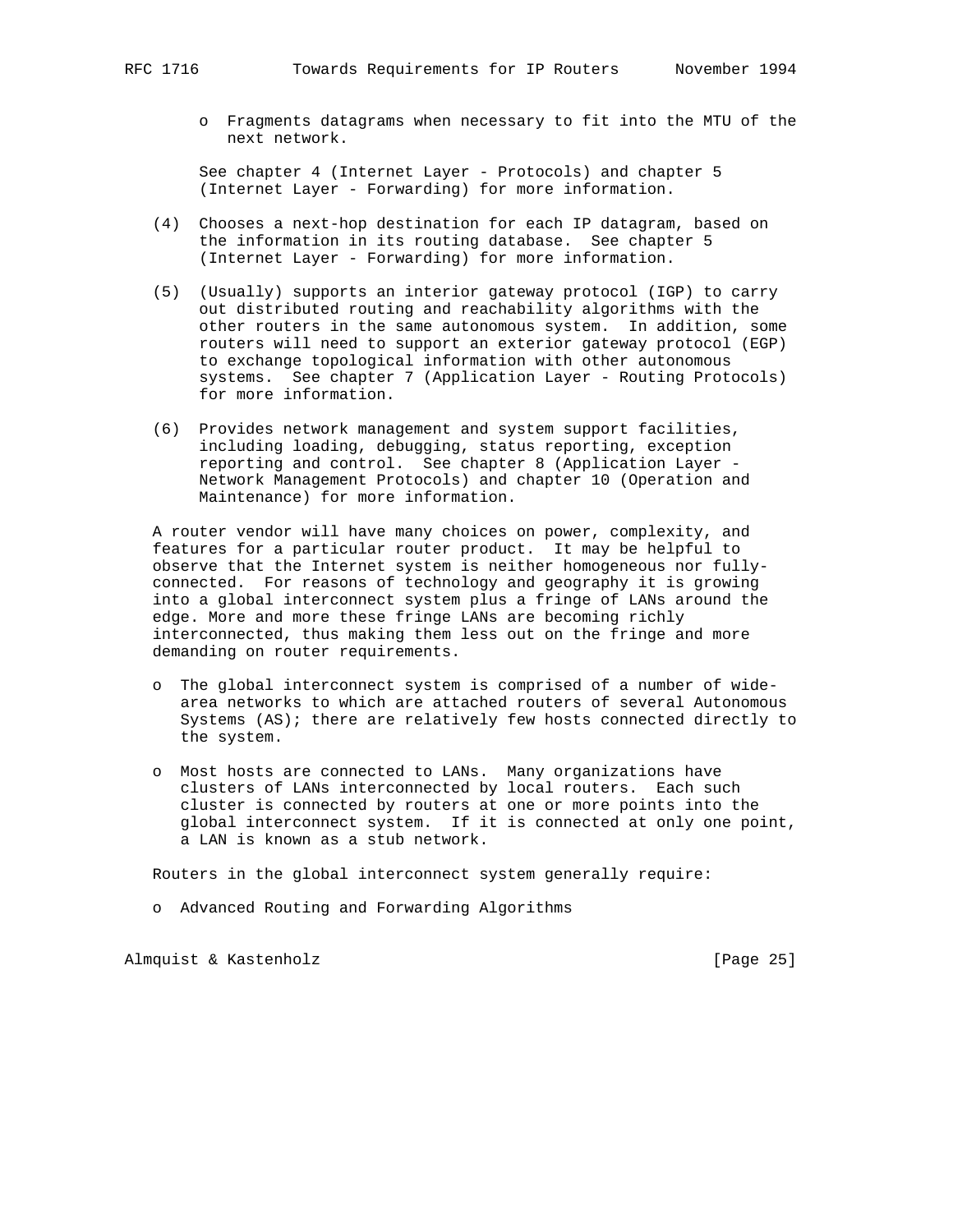These routers need routing algorithms which are highly dynamic and also offer type-of-service routing. Congestion is still not a completely resolved issue (see Section [5.3.6]). Improvements in these areas are expected, as the research community is actively working on these issues.

o High Availability

 These routers need to be highly reliable, providing 24 hours a day, 7 days a week service. Equipment and software faults can have a wide-spread (sometimes global) effect. In case of failure, they must recover quickly. In any environment, a router must be highly robust and able to operate, possibly in a degraded state, under conditions of extreme congestion or failure of network resources.

o Advanced O&M Features

 Internet routers normally operate in an unattended mode. They will typically be operated remotely from a centralized monitoring center. They need to provide sophisticated means for monitoring and measuring traffic and other events and for diagnosing faults.

o High Performance

 Long-haul lines in the Internet today are most frequently 56 Kbps, DS1 (1.4Mbps), and DS3 (45Mbps) speeds. LANs are typically Ethernet (10Mbps) and, to a lesser degree, FDDI (100Mbps). However, network media technology is constantly advancing and even higher speeds are likely in the future. Full-duplex operation is provided at all of these speeds.

 The requirements for routers used in the LAN fringe (e.g., campus networks) depend greatly on the demands of the local networks. These may be high or medium-performance devices, probably competitively procured from several different vendors and operated by an internal organization (e.g., a campus computing center). The design of these routers should emphasize low average latency and good burst performance, together with delay and type-of-service sensitive resource management. In this environment there may be less formal O&M but it will not be less important. The need for the routing mechanism to be highly dynamic will become more important as networks become more complex and interconnected. Users will demand more out of their local connections because of the speed of the global interconnects.

As networks have grown, and as more networks have become old enough

Almquist & Kastenholz [Page 26]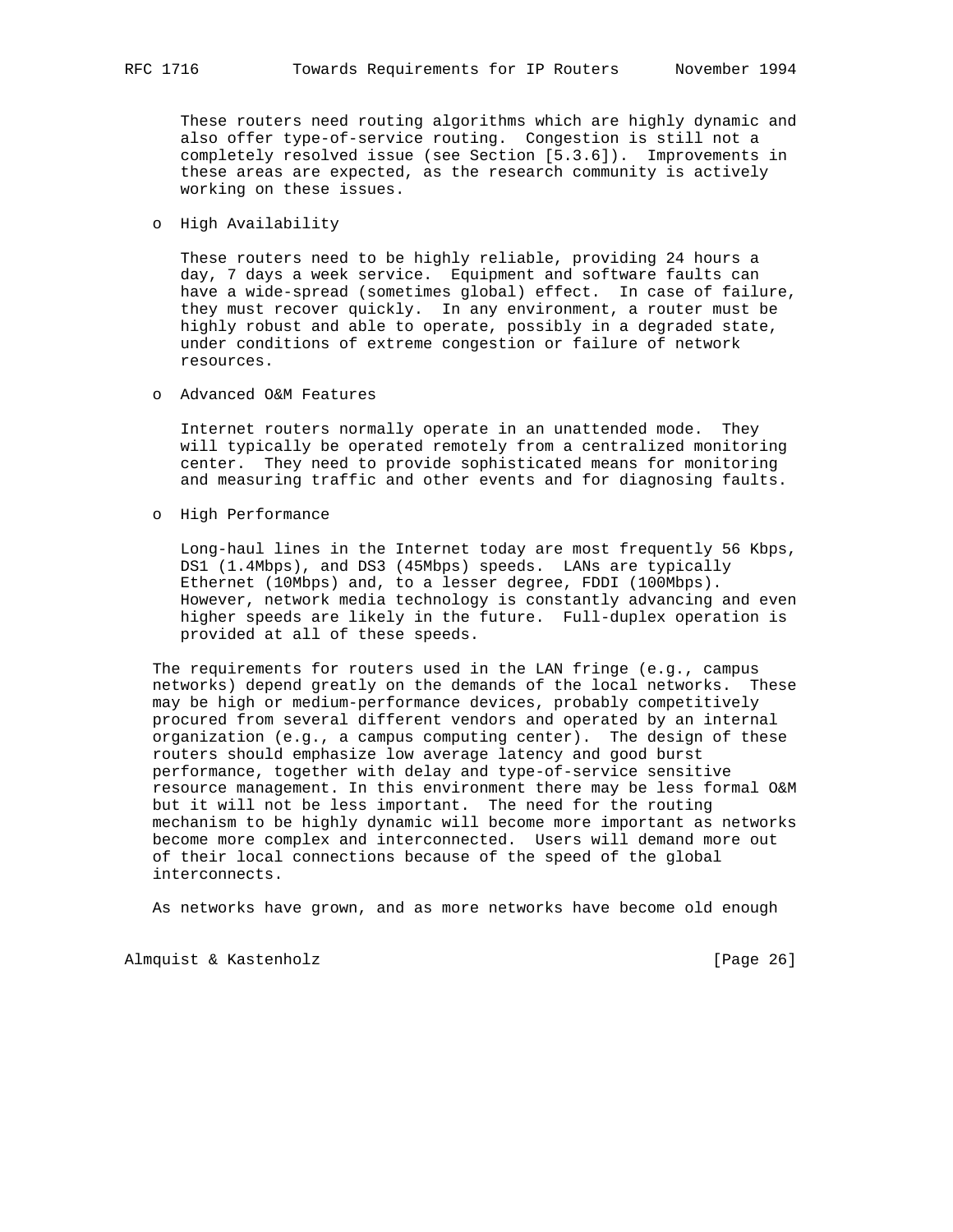that they are phasing out older equipment, it has become increasingly imperative that routers interoperate with routers from other vendors.

 Even though the Internet system is not fully interconnected, many parts of the system need to have redundant connectivity. Rich connectivity allows reliable service despite failures of communication lines and routers, and it can also improve service by shortening Internet paths and by providing additional capacity. Unfortunately, this richer topology can make it much more difficult to choose the best path to a particular destination.

2.4 Architectural Assumptions

 The current Internet architecture is based on a set of assumptions about the communication system. The assumptions most relevant to routers are as follows:

o The Internet is a network of networks.

Each host is directly connected to some particular network(s); its connection to the Internet is only conceptual. Two hosts on the same network communicate with each other using the same set of protocols that they would use to communicate with hosts on distant networks.

o Routers don't keep connection state information.

 To improve the robustness of the communication system, routers are designed to be stateless, forwarding each IP packet independently of other packets. As a result, redundant paths can be exploited to provide robust service in spite of failures of intervening routers and networks.

 All state information required for end-to-end flow control and reliability is implemented in the hosts, in the transport layer or in application programs. All connection control information is thus co-located with the end points of the communication, so it will be lost only if an end point fails. Routers effect flow control only indirectly, by dropping packets or increasing network delay.

 Note that future protocol developments may well end up putting some more state into routers. This is especially likely for resource reservation and flows.

Almquist & Kastenholz [Page 27]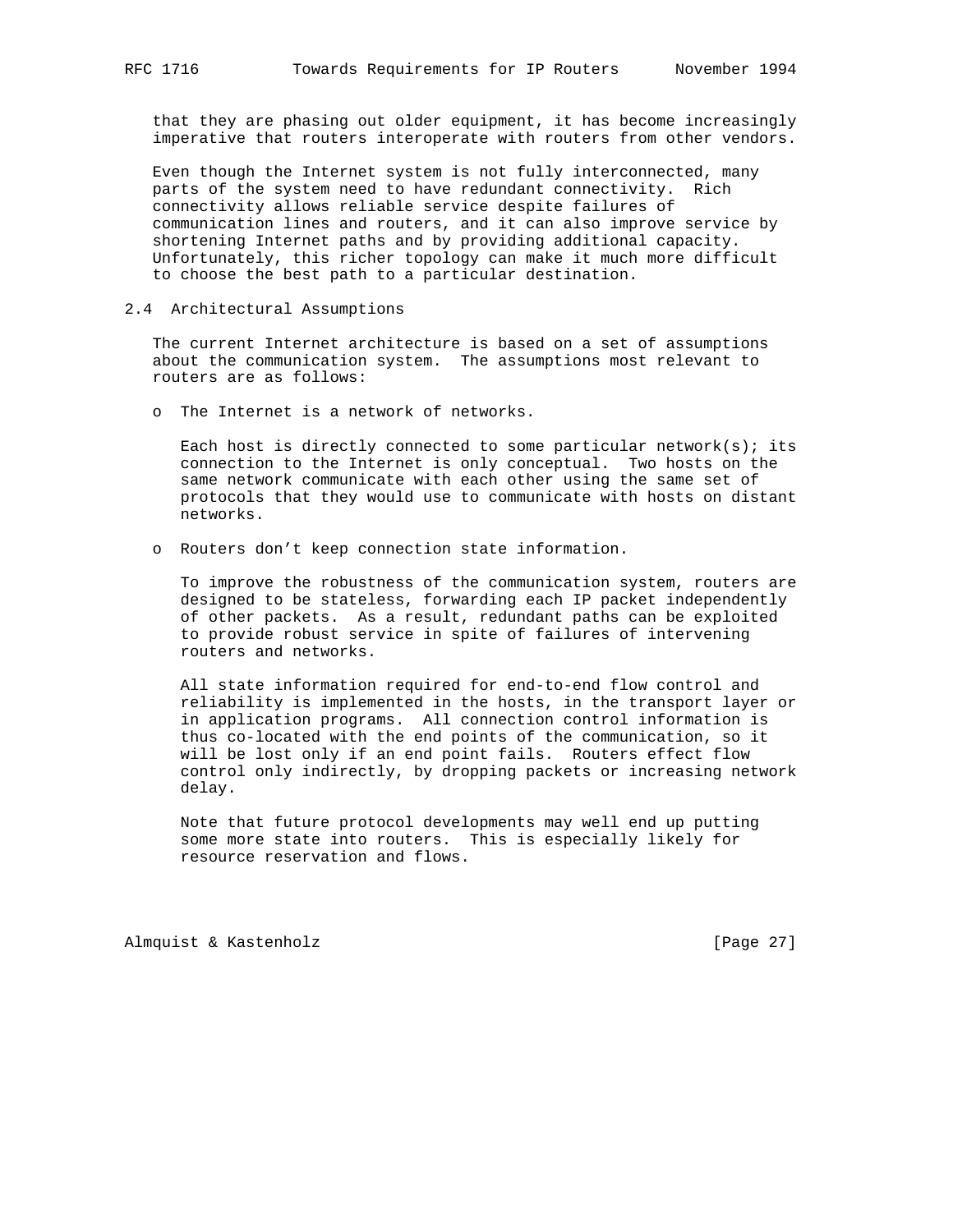o Routing complexity should be in the routers.

 Routing is a complex and difficult problem, and ought to be performed by the routers, not the hosts. An important objective is to insulate host software from changes caused by the inevitable evolution of the Internet routing architecture.

o The system must tolerate wide network variation.

 A basic objective of the Internet design is to tolerate a wide range of network characteristics - e.g., bandwidth, delay, packet loss, packet reordering, and maximum packet size. Another objective is robustness against failure of individual networks, routers, and hosts, using whatever bandwidth is still available. Finally, the goal is full open system interconnection: an Internet router must be able to interoperate robustly and effectively with any other router or Internet host, across diverse Internet paths.

 Sometimes implementors have designed for less ambitious goals. For example, the LAN environment is typically much more benign than the Internet as a whole; LANs have low packet loss and delay and do not reorder packets. Some vendors have fielded implementations that are adequate for a simple LAN environment, but work badly for general interoperation. The vendor justifies such a product as being economical within the restricted LAN market. However, isolated LANs seldom stay isolated for long; they are soon connected to each other, to organization-wide internets, and eventually to the global Internet system. In the end, neither the customer nor the vendor is served by incomplete or substandard routers.

 The requirements spelled out in this document are designed for a full-function router. It is intended that fully compliant routers will be usable in almost any part of the Internet.

Almquist & Kastenholz [Page 28]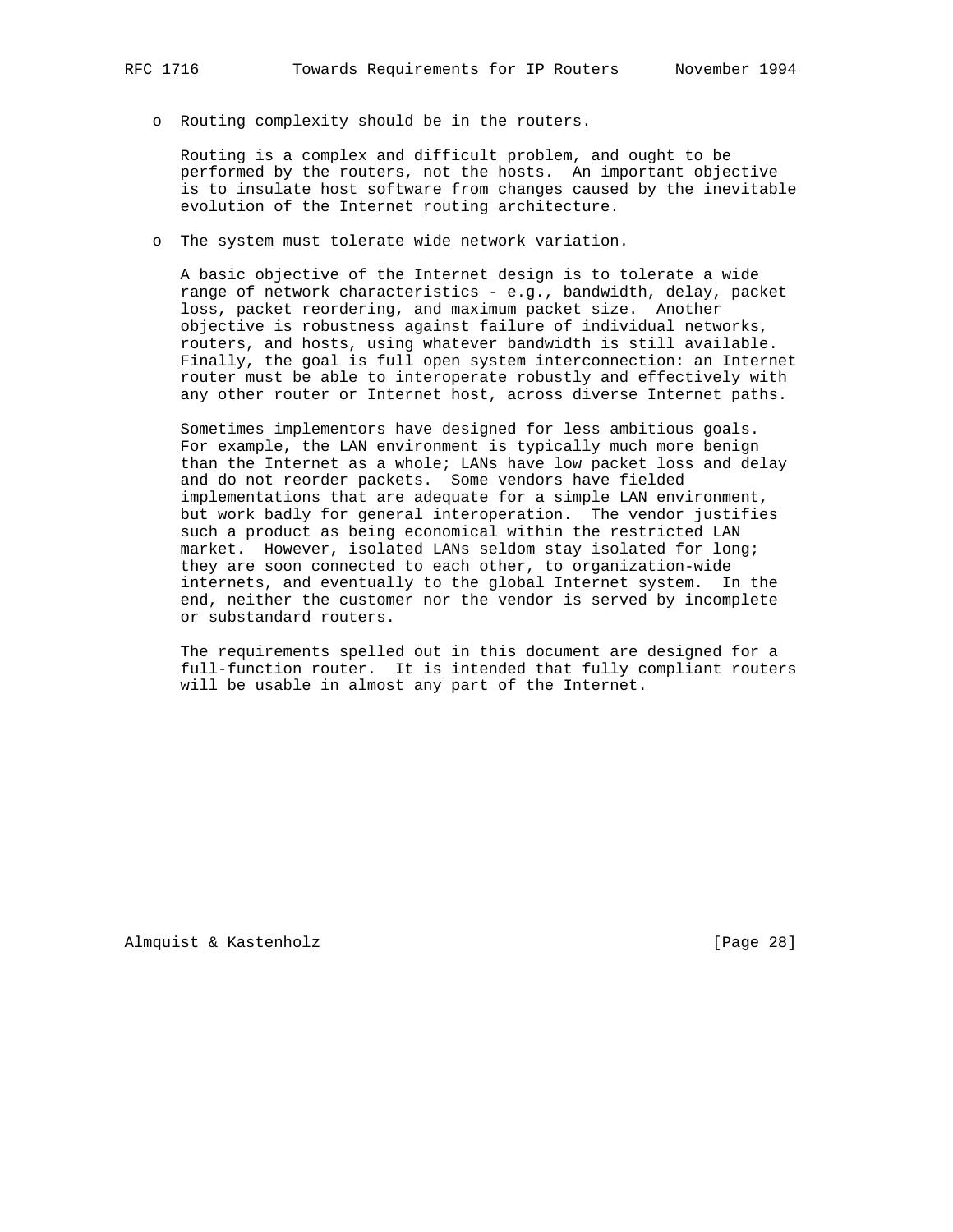# 3. LINK LAYER

Although [INTRO:1] covers Link Layer standards (IP over foo, ARP, etc.), this document anticipates that Link-Layer material will be covered in a separate Link Layer Requirements document. A Link-Layer requirements document would be applicable to both hosts and routers. Thus, this document will not obsolete the parts of [INTRO:1] that deal with link-layer issues.

#### 3.1 INTRODUCTION

 Routers have essentially the same Link Layer protocol requirements as other sorts of Internet systems. These requirements are given in chapter 3 of Requirements for Internet Gateways [INTRO:1]. A router MUST comply with its requirements and SHOULD comply with its recommendations. Since some of the material in that document has become somewhat dated, some additional requirements and explanations are included below.

#### DISCUSSION:

 It is expected that the Internet community will produce a Requirements for Internet Link Layer standard which will supersede both this chapter and chapter 3 of [INTRO:1].

## 3.2 LINK/INTERNET LAYER INTERFACE

 Although this document does not attempt to specify the interface between the Link Layer and the upper layers, it is worth noting here that other parts of this document, particularly chapter 5, require various sorts of information to be passed across this layer boundary.

This section uses the following definitions:

o Source physical address

 The source physical address is the Link Layer address of the host or router from which the packet was received.

o Destination physical address

 The destination physical address is the Link Layer address to which the packet was sent.

 The information that must pass from the Link Layer to the Internetwork Layer for each received packet is:

Almquist & Kastenholz [Page 29]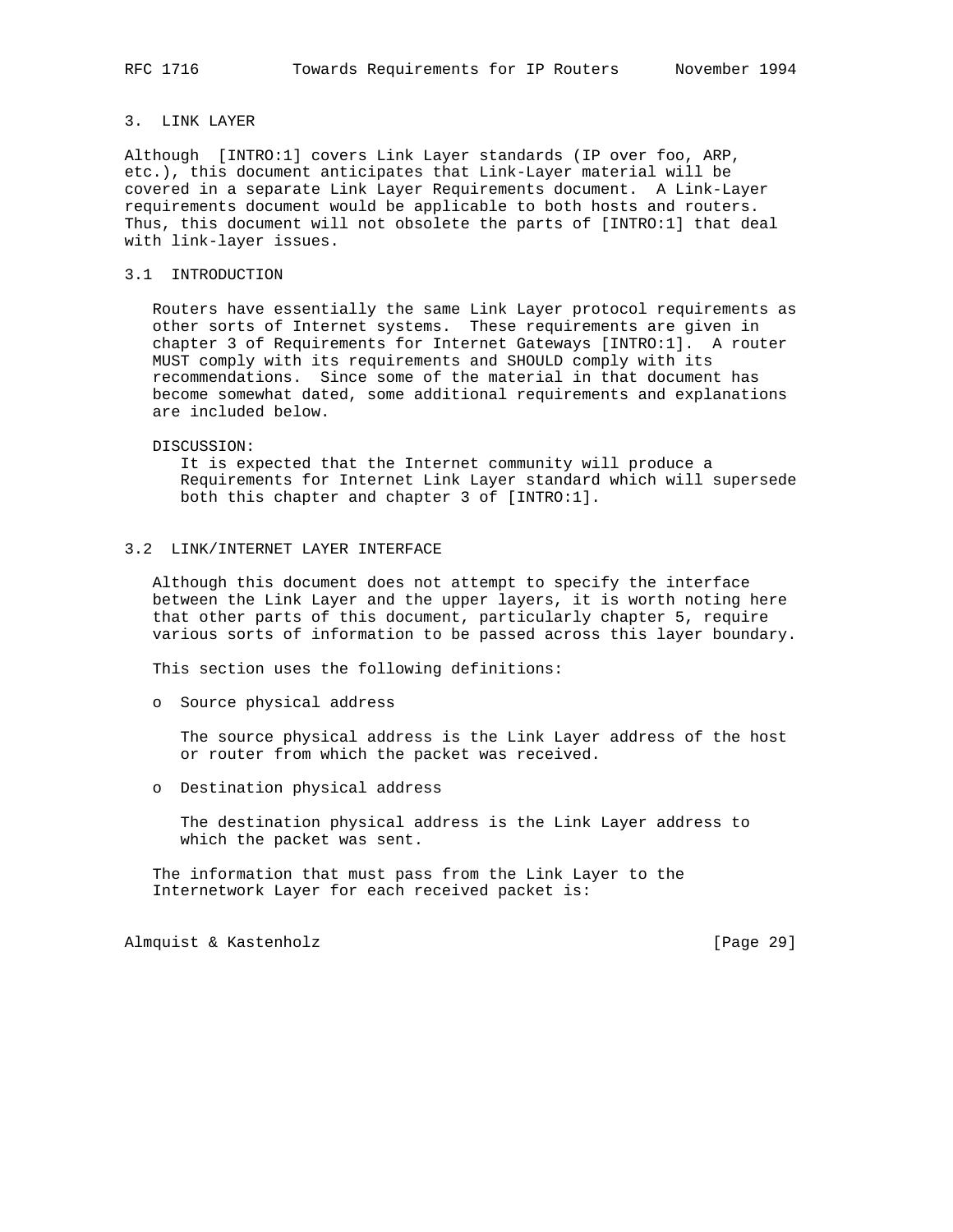- (1) The IP packet [5.2.2],
- (2) The length of the data portion (i.e., not including the Link- Layer framing) of the Link Layer frame [5.2.2],
- (3) The identity of the physical interface from which the IP packet was received [5.2.3], and
- (4) The classification of the packet's destination physical address as a Link Layer unicast, broadcast, or multicast [4.3.2], [5.3.4].

In addition, the Link Layer also should provide:

(5) The source physical address.

 The information that must pass from the Internetwork Layer to the Link Layer for each transmitted packet is:

- (1) The IP packet [5.2.1]
- (2) The length of the IP packet [5.2.1]
- (3) The destination physical interface [5.2.1]
- (4) The next hop IP address [5.2.1]

In addition, the Internetwork Layer also should provide:

(5) The Link Layer priority value [5.3.3.2]

 The Link Layer must also notify the Internetwork Layer if the packet to be transmitted causes a Link Layer precedence-related error [5.3.3.3].

3.3 SPECIFIC ISSUES

#### 3.3.1 Trailer Encapsulation

 Routers which can connect to 10Mb Ethernets MAY be able to receive and forward Ethernet packets encapsulated using the trailer encapsulation described in [LINK:1]. However, a router SHOULD NOT originate trailer encapsulated packets. A router MUST NOT originate trailer encapsulated packets without first verifying, using the mechanism described in section 2.3.1 of [INTRO:2], that the immediate destination of the packet is willing and able to

Almquist & Kastenholz [Page 30]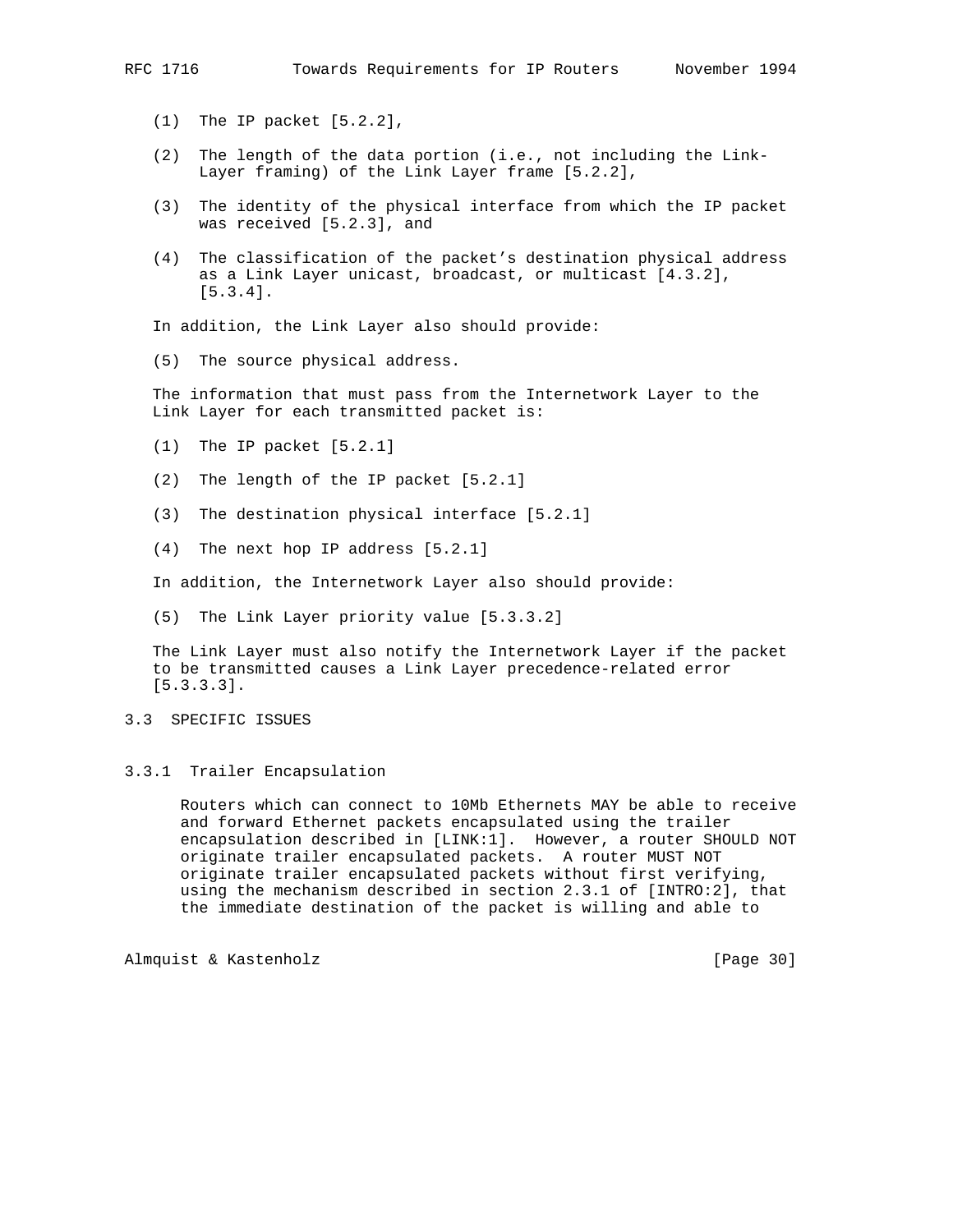accept trailer-encapsulated packets. A router SHOULD NOT agree (using these same mechanisms) to accept trailer-encapsulated packets.

# 3.3.2 Address Resolution Protocol - ARP

 Routers which implement ARP MUST be compliant and SHOULD be unconditionally compliant with the requirements in section 2.3.2 of [INTRO:2].

 The link layer MUST NOT report a Destination Unreachable error to IP solely because there is no ARP cache entry for a destination.

 A router MUST not believe any ARP reply which claims that the Link Layer address of another host or router is a broadcast or multicast address.

3.3.3 Ethernet and 802.3 Coexistence

 Routers which can connect to 10Mb Ethernets MUST be compliant and SHOULD be unconditionally compliant with the requirements of Section [2.3.3] of [INTRO:2].

3.3.4 Maximum Transmission Unit - MTU

The MTU of each logical interface MUST be configurable.

 Many Link Layer protocols define a maximum frame size that may be sent. In such cases, a router MUST NOT allow an MTU to be set which would allow sending of frames larger than those allowed by the Link Layer protocol. However, a router SHOULD be willing to receive a packet as large as the maximum frame size even if that is larger than the MTU.

#### DISCUSSION:

 Note that this is a stricter requirement than imposed on hosts by [INTRO:2], which requires that the MTU of each physical interface be configurable.

 If a network is using an MTU smaller than the maximum frame size for the Link Layer, a router may receive packets larger than the MTU from hosts which are in the process of initializing themselves, or which have been misconfigured.

 In general, the Robustness Principle indicates that these packets should be successfully received, if at all possible.

Almquist & Kastenholz [Page 31]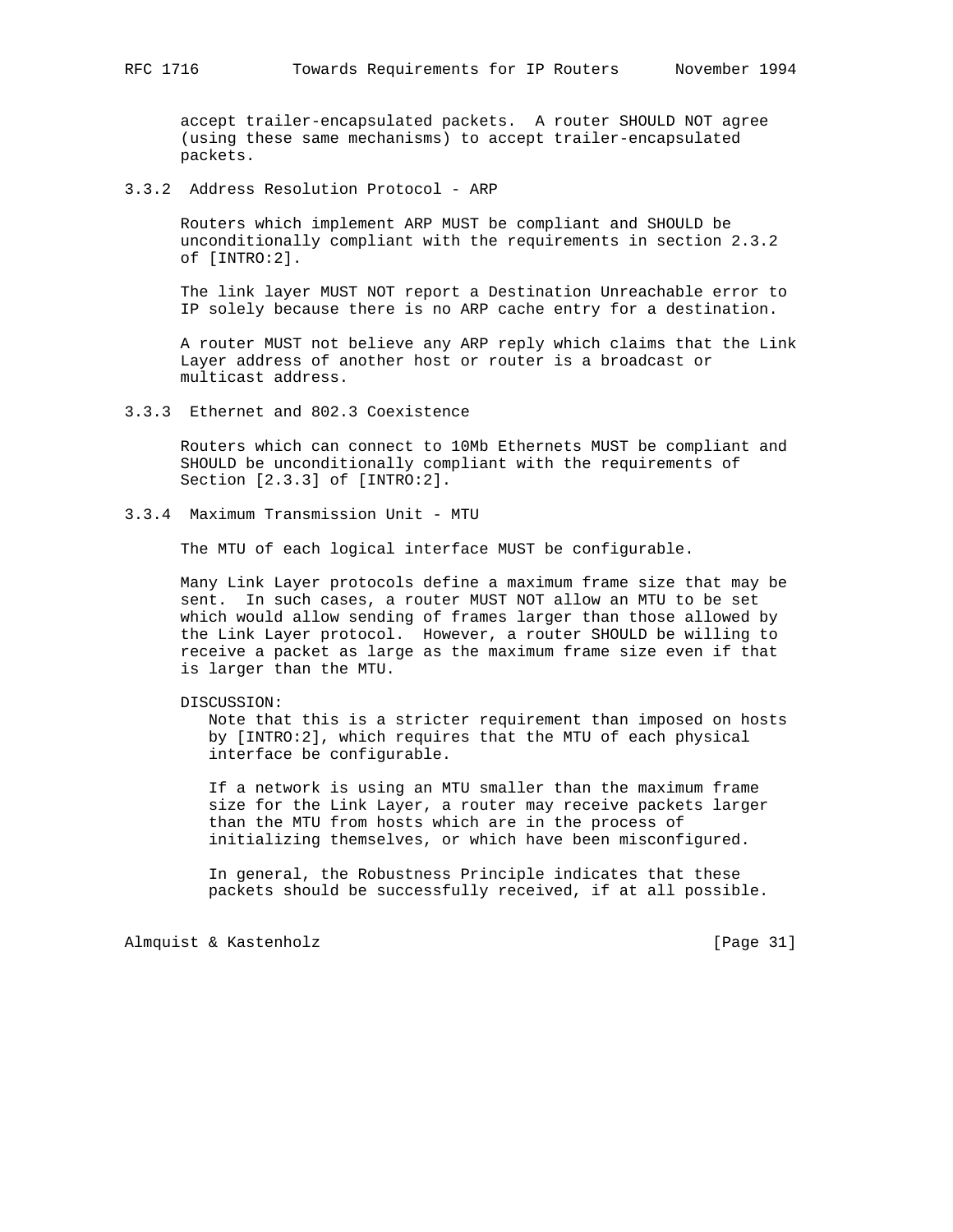## 3.3.5 Point-to-Point Protocol - PPP

 Contrary to [INTRO:1], the Internet does have a standard serial line protocol: the Point-to-Point Protocol (PPP), defined in  $[LINK:2]$ ,  $[LINK:3]$ ,  $[LINK:4]$ , and  $[LINK:5]$ .

 A serial line interface is any interface which is designed to send data over a telephone, leased, dedicated or direct line (either 2 or 4 wire) using a standardized modem or bit serial interface (such as RS-232, RS-449 or V.35), using either synchronous or asynchronous clocking.

 A general purpose serial interface is a serial line interface which is not solely for use as an access line to a network for which an alternative IP link layer specification exists (such as X.25 or Frame Relay).

 Routers which contain such general purpose serial interfaces MUST implement PPP.

 PPP MUST be supported on all general purpose serial interfaces on a router. The router MAY allow the line to be configured to use serial line protocols other than PPP, all general purpose serial interfaces MUST default to using PPP.

# 3.3.5.1 Introduction

 This section provides guidelines to router implementors so that they can ensure interoperability with other routers using PPP over either synchronous or asynchronous links.

 It is critical that an implementor understand the semantics of the option negotiation mechanism. Options are a means for a local device to indicate to a remote peer what the local device will \*accept\* from the remote peer, not what it wishes to send. It is up to the remote peer to decide what is most convenient to send within the confines of the set of options that the local device has stated that it can accept. Therefore it is perfectly acceptable and normal for a remote peer to ACK all the options indicated in an LCP Configuration Request (CR) even if the remote peer does not support any of those options. Again, the options are simply a mechanism for either device to indicate to its peer what it will accept, not necessarily what it will send.

Almquist & Kastenholz [Page 32]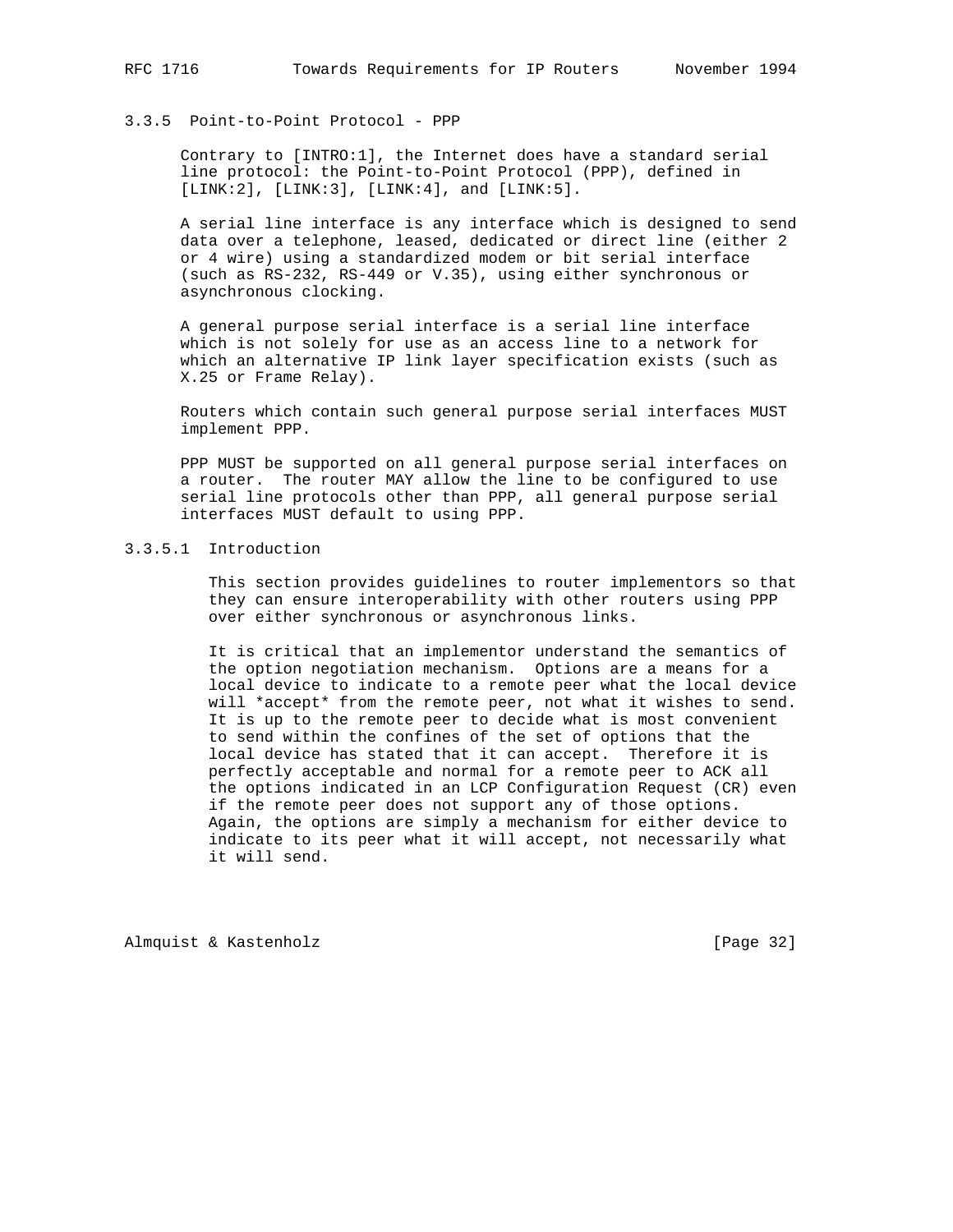# 3.3.5.2 Link Control Protocol (LCP) Options

 The PPP Link Control Protocol (LCP) offers a number of options that may be negotiated. These options include (among others) address and control field compression, protocol field compression, asynchronous character map, Maximum Receive Unit (MRU), Link Quality Monitoring (LQM), magic number (for loopback detection), Password Authentication Protocol (PAP), Challenge Handshake Authentication Protocol (CHAP), and the 32-bit Frame Check Sequence (FCS).

 A router MAY do address/control field compression on either synchronous or asynchronous links. A router MAY do protocol field compression on either synchronous or asynchronous links. A router MAY indicate that it can accept these compressions, but MUST be able to accept uncompressed PPP header information even if it has indicated a willingness to receive compressed PPP headers.

#### DISCUSSION:

 These options control the appearance of the PPP header. Normally the PPP header consists of the address field (one byte containing the value 0xff), the control field (one byte containing the value 0x03), and the two-byte protocol field that identifies the contents of the data area of the frame. If a system negotiates address and control field compression it indicates to its peer that it will accept PPP frames that have or do not have these fields at the front of the header. It does not indicate that it will be sending frames with these fields removed. The protocol field may also be compressed from two to one byte in most cases.

IMPLEMENTATION:

 Some hardware does not deal well with variable length header information. In those cases it makes most sense for the remote peer to send the full PPP header. Implementations may ensure this by not sending the address/control field and protocol field compression options to the remote peer. Even if the remote peer has indicated an ability to receive compressed headers there is no requirement for the local router to send compressed headers.

 A router MUST negotiate the Async Control Character Map (ACCM) for asynchronous PPP links, but SHOULD NOT negotiate the ACCM for synchronous links. If a router receives an attempt to negotiate the ACCM over a synchronous link, it MUST ACKnowledge

Almquist & Kastenholz [Page 33]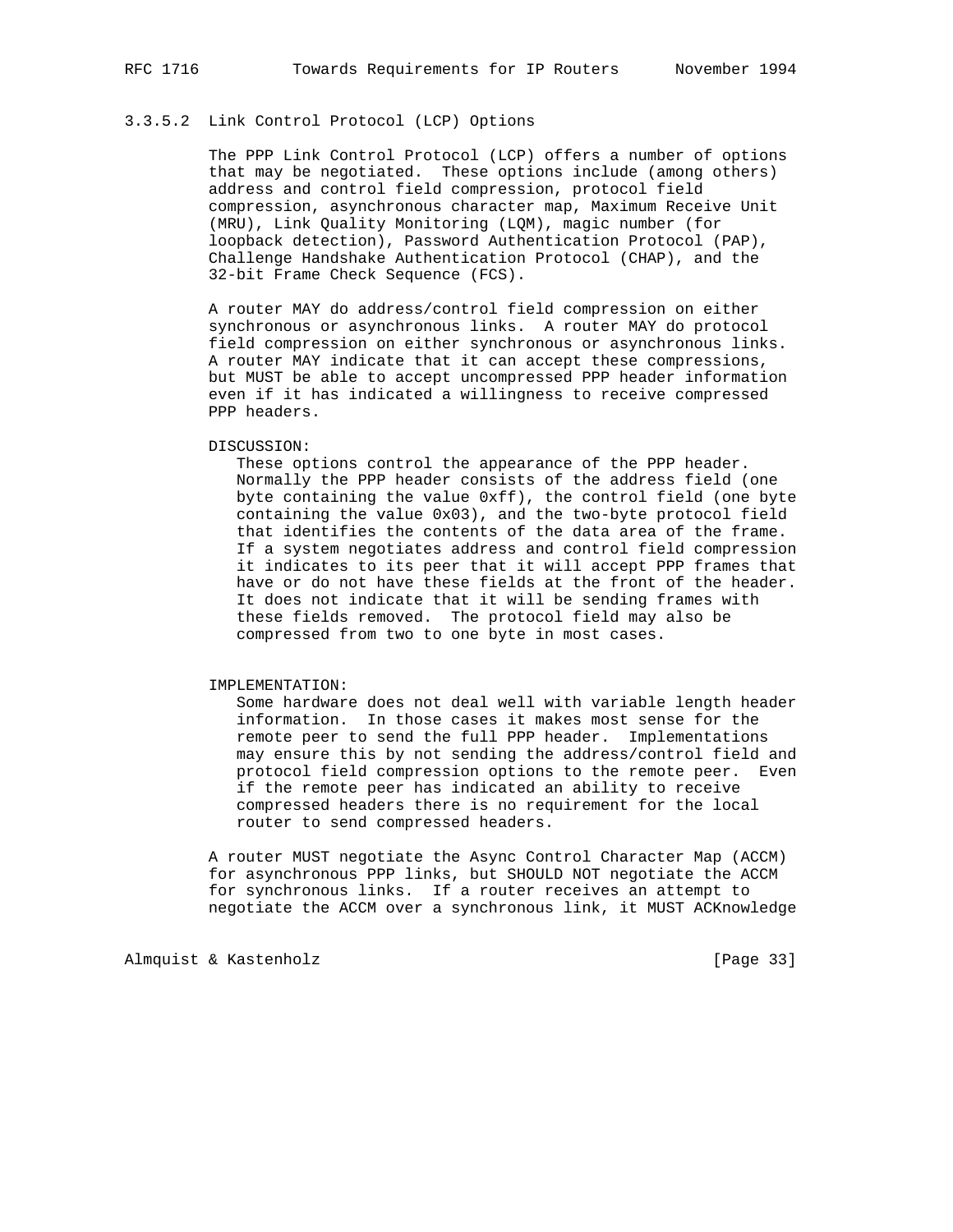the option and then ignore it.

DISCUSSION:

 There are implementations that offer both sync and async modes of operation and may use the same code to implement the option negotiation. In this situation it is possible that one end or the other may send the ACCM option on a synchronous link.

 A router SHOULD properly negotiate the maximum receive unit (MRU). Even if a system negotiates an MRU smaller than 1,500 bytes, it MUST be able to receive a 1,500 byte frame.

 A router SHOULD negotiate and enable the link quality monitoring (LQM) option.

DISCUSSION:

 This memo does not specify a policy for deciding whether the link's quality is adequate. However, it is important (see Section [3.3.6]) that a router disable failed links.

 A router SHOULD implement and negotiate the magic number option for loopback detection.

 A router MAY support the authentication options (PAP - password authentication protocol, and/or CHAP - challenge handshake authentication protocol).

 A router MUST support 16-bit CRC frame check sequence (FCS) and MAY support the 32-bit CRC.

3.3.5.3 IP Control Protocol (ICP) Options

 A router MAY offer to perform IP address negotiation. A router MUST accept a refusal (REJect) to perform IP address negotiation from the peer.

 A router SHOULD NOT perform Van Jacobson header compression of TCP/IP packets if the link speed is in excess of 64 Kbps. Below that speed the router MAY perform Van Jacobson (VJ) header compression. At link speeds of 19,200 bps or less the router SHOULD perform VJ header compression.

Almquist & Kastenholz [Page 34]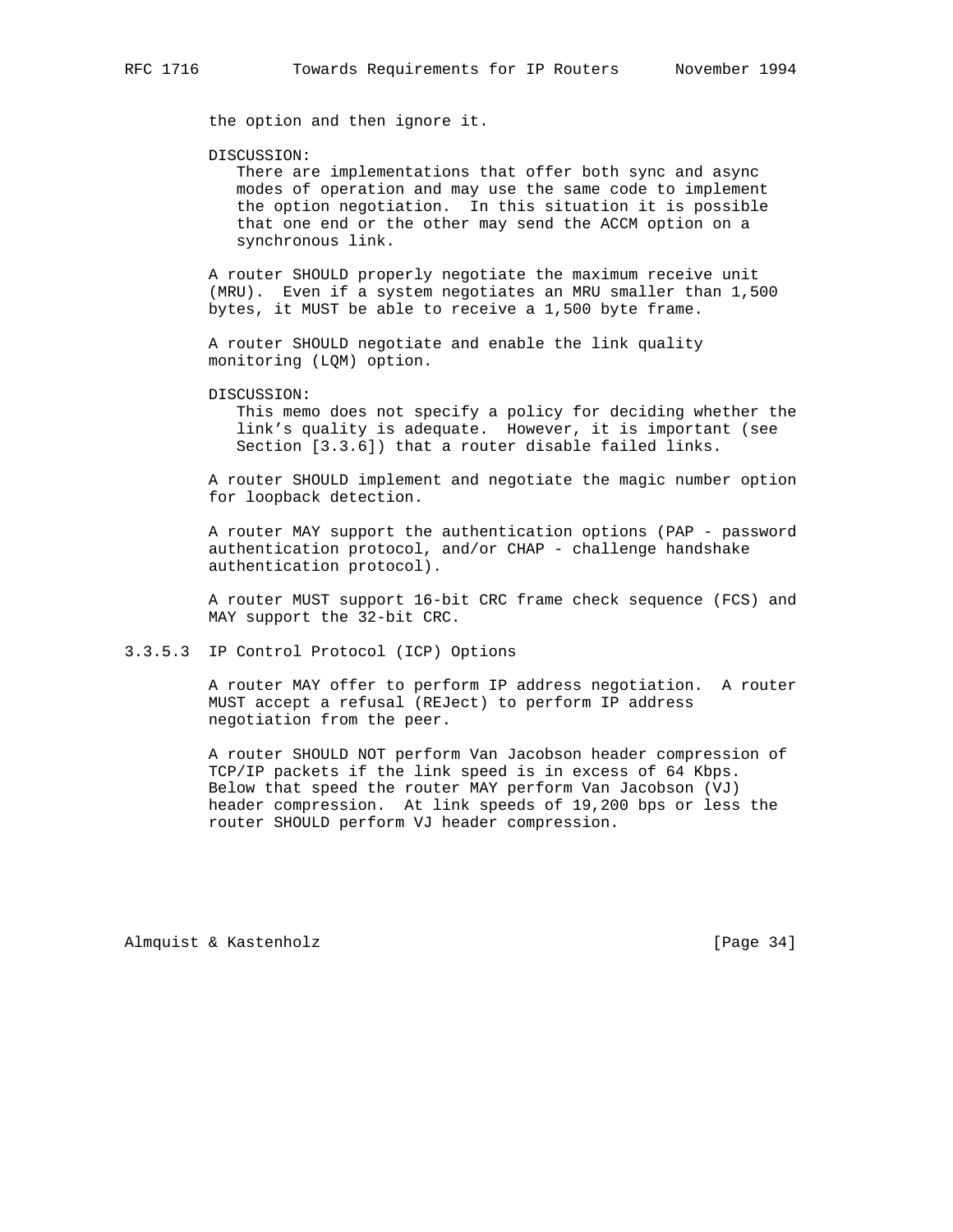## 3.3.6 Interface Testing

 A router MUST have a mechanism to allow routing software to determine whether a physical interface is available to send packets or not. A router SHOULD have a mechanism to allow routing software to judge the quality of a physical interface. A router MUST have a mechanism for informing the routing software when a physical interface becomes available or unavailable to send packets because of administrative action. A router MUST have a mechanism for informing the routing software when it detects a Link level interface has become available or unavailable, for any reason.

#### DISCUSSION:

 It is crucial that routers have workable mechanisms for determining that their network connections are functioning properly, since failure to do so (or failure to take the proper actions when a problem is detected) can lead to black holes.

 The mechanisms available for detecting problems with network connections vary considerably, depending on the Link Layer protocols in use and also in some cases on the interface hardware chosen by the router manufacturer. The intent is to maximize the capability to detect failures within the Link- Layer constraints.

Almquist & Kastenholz [Page 35]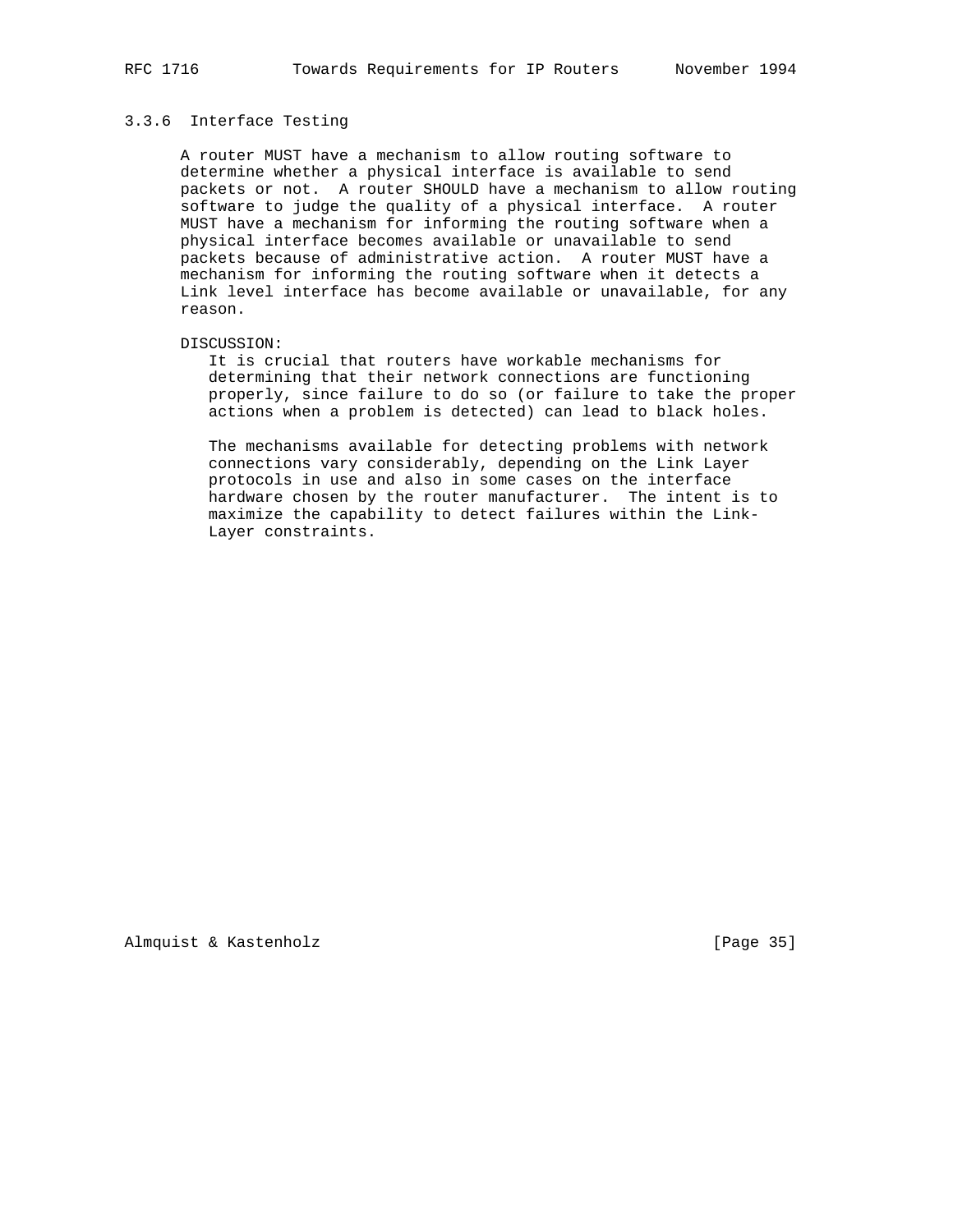# 4. INTERNET LAYER - PROTOCOLS

# 4.1 INTRODUCTION

 This chapter and chapter 5 discuss the protocols used at the Internet Layer: IP, ICMP, and IGMP. Since forwarding is obviously a crucial topic in a document discussing routers, chapter 5 limits itself to the aspects of the protocols which directly relate to forwarding. The current chapter contains the remainder of the discussion of the Internet Layer protocols.

4.2 INTERNET PROTOCOL - IP

### 4.2.1 INTRODUCTION

 Routers MUST implement the IP protocol, as defined by [INTERNET:1]. They MUST also implement its mandatory extensions: subnets (defined in [INTERNET:2]), and IP broadcast (defined in [INTERNET:3]).

 A router MUST be compliant, and SHOULD be unconditionally compliant, with the requirements of sections 3.2.1 and 3.3 of [INTRO:2], except that:

- o Section 3.2.1.1 may be ignored, since it duplicates requirements found in this memo.
- o Section 3.2.1.2 may be ignored, since it duplicates requirements found in this memo.
- o Section 3.2.1.3 should be ignored, since it is superseded by Section [4.2.2.11] of this memo.
- o Section 3.2.1.4 may be ignored, since it duplicates requirements found in this memo.
- o Section 3.2.1.6 should be ignored, since it is superseded by Section [4.2.2.4] of this memo.
- o Section 3.2.1.8 should be ignored, since it is superseded by Section [4.2.2.1] of this memo.

 In the following, the action specified in certain cases is to silently discard a received datagram. This means that the datagram will be discarded without further processing and that the

Almquist & Kastenholz [Page 36]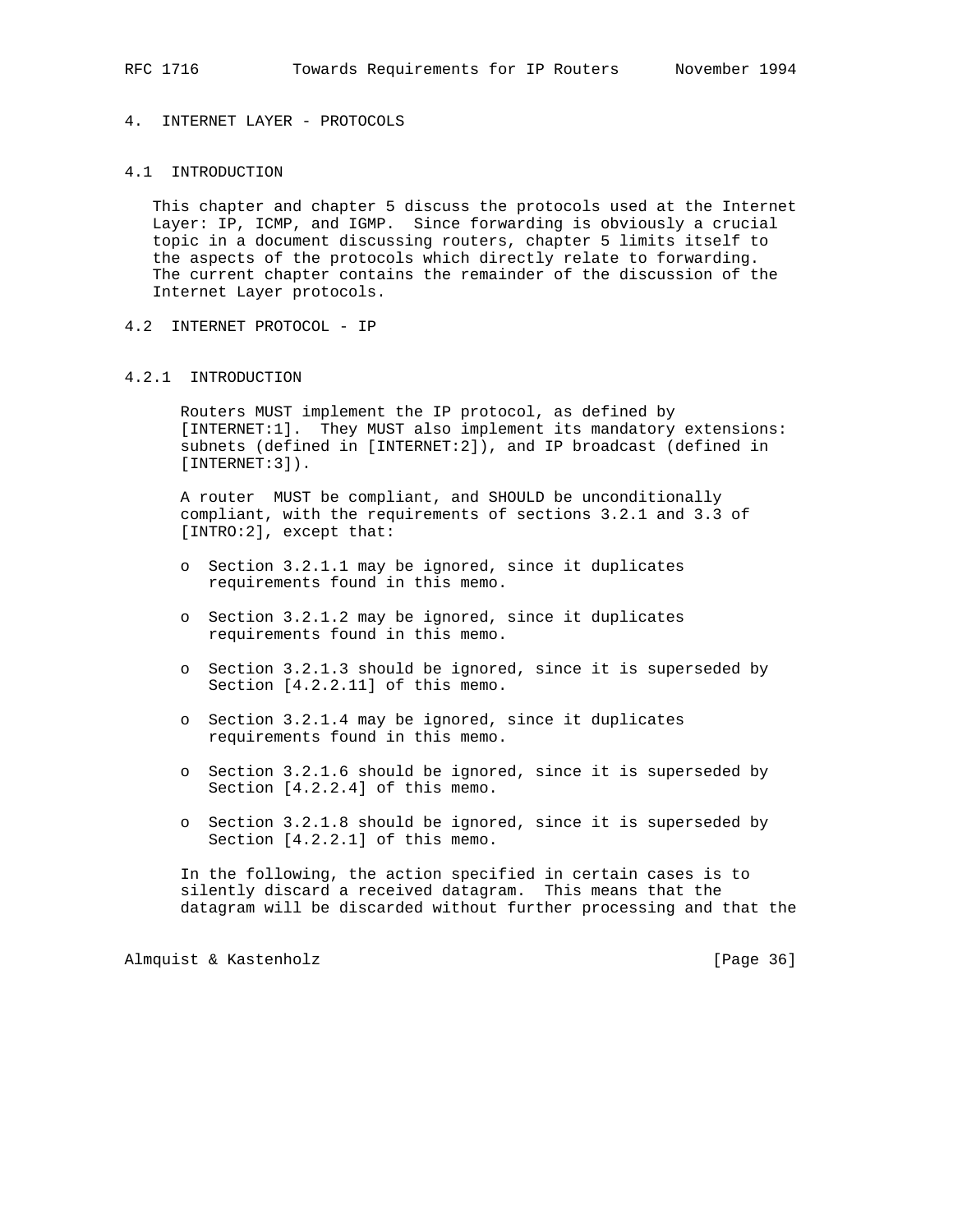router will not send any ICMP error message (see Section [4.3]) as a result. However, for diagnosis of problems a router SHOULD provide the capability of logging the error (see Section [1.3.3]), including the contents of the silently-discarded datagram, and SHOULD record the event in a statistics counter.

# 4.2.2 PROTOCOL WALK-THROUGH

 RFC 791 is [INTERNET:1], the specification for the Internet Protocol.

# 4.2.2.1 Options: RFC-791 Section 3.2

 In datagrams received by the router itself, the IP layer MUST interpret those IP options that it understands and preserve the rest unchanged for use by higher layer protocols.

 Higher layer protocols may require the ability to set IP options in datagrams they send or examine IP options in datagrams they receive. Later sections of this document discuss specific IP option support required by higher layer protocols.

#### DISCUSSION:

 Neither this memo nor [INTRO:2] define the order in which a receiver must process multiple options in the same IP header. Hosts and routers originating datagrams containing multiple options must be aware that this introduces an ambiguity in the meaning of certain options when combined with a source-route option.

Here are the requirements for specific IP options:

(a) Security Option

 Some environments require the Security option in every packet originated or received. Routers SHOULD IMPLEMENT the revised security option described in [INTERNET:5].

DISCUSSION:

 Note that the security options described in [INTERNET:1] and RFC 1038 ([INTERNET:16]) are obsolete.

(b) Stream Identifier Option

This option is obsolete; routers SHOULD NOT place this option in a datagram that the router originates. This

Almquist & Kastenholz [Page 37]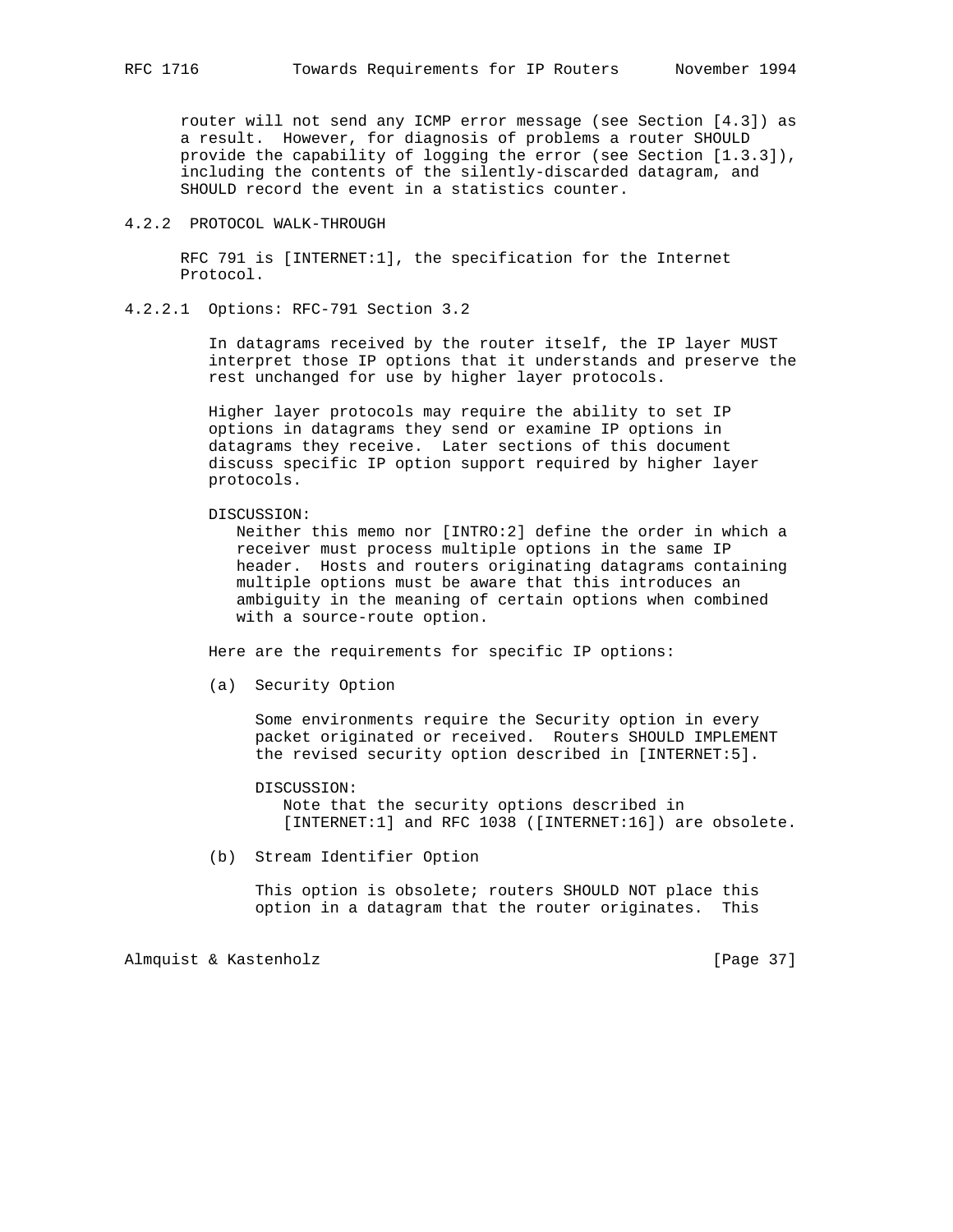option MUST be ignored in datagrams received by the router.

(c) Source Route Options

 A router MUST be able to act as the final destination of a source route. If a router receives a packet containing a completed source route (i.e., the pointer points beyond the last field and the destination address in the IP header addresses the router), the packet has reached its final destination; the option as received (the recorded route) MUST be passed up to the transport layer (or to ICMP message processing).

 In order to respond correctly to source-routed datagrams it receives, a router MUST provide a means whereby transport protocols and applications can reverse the source route in a received datagram and insert the reversed source route into datagrams they originate (see Section 4 of [INTRO:2] for details).

 Some applications in the router MAY require that the user be able to enter a source route.

 A router MUST NOT originate a datagram containing multiple source route options. What a router should do if asked to forward a packet containing multiple source route options is described in Section [5.2.4.1].

 When a source route option is created, it MUST be correctly formed even if it is being created by reversing a recorded route that erroneously includes the source host (see case (B) in the discussion below).

#### DISCUSSION:

 Suppose a source routed datagram is to be routed from source S to destination D via routers G1, G2, ... Gn. Source S constructs a datagram with G1's IP address as its destination address, and a source route option to get the datagram the rest of the way to its destination. However, there is an ambiguity in the specification over whether the source route option in a datagram sent out by S should be (A) or (B):

 $(A): \{>>G2, G3, ... Gn, D\}$  <--- CORRECT

(B):  $\{S, \rangle > G2, G3, \ldots Gn, D\}$  <---- WRONG

Almquist & Kastenholz [Page 38]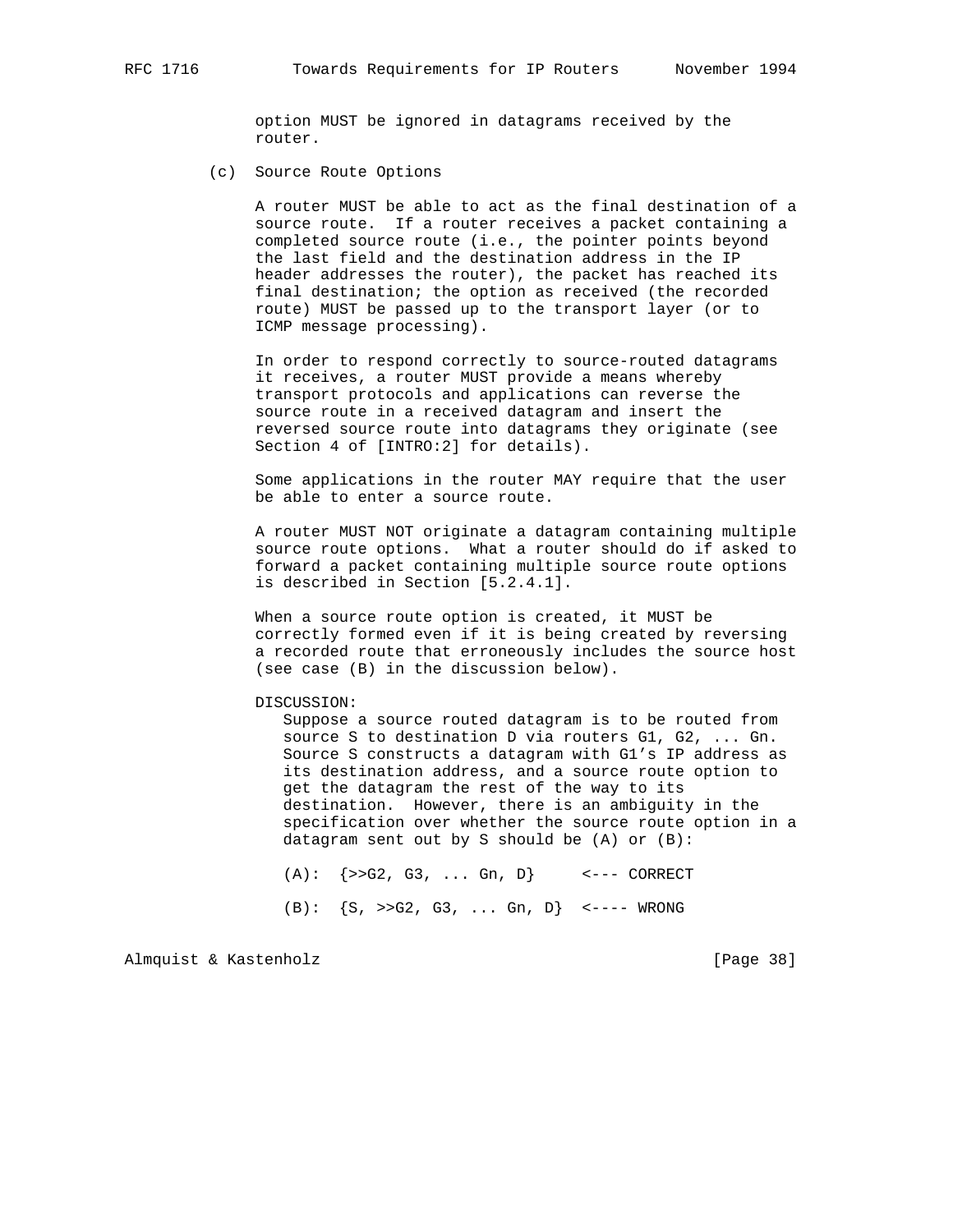(where >> represents the pointer). If (A) is sent, the datagram received at D will contain the option: {G1, G2, ... Gn >>}, with S and D as the IP source and destination addresses. If (B) were sent, the datagram received at D would again contain S and D as the same IP source and destination addresses, but the option would be:  $\{S, G1, \ldots, Gn \gg\}$ ; i.e., the originating host would be the first hop in the route.

(d) Record Route Option

 Routers MAY support the Record Route option in datagrams originated by the router.

(e) Timestamp Option

 Routers MAY support the timestamp option in datagrams originated by the router. The following rules apply:

- o When originating a datagram containing a Timestamp Option, a router MUST record a timestamp in the option if and the state of the state of the state of the state of the state of the state of the state of the state of the state of the state of the state of the state of the state of the state of the state of the state of the sta
	- Its Internet address fields are not pre-specified or
	- Its first pre-specified address is the IP address of the logical interface over which the datagram is being sent (or the router's router-id if the datagram is being sent over an unnumbered interface).
	- o If the router itself receives a datagram containing a Timestamp Option, the router MUST insert the current timestamp into the Timestamp Option (if there is space in the option to do so) before passing the option to the transport layer or to ICMP for processing.
	- o A timestamp value MUST follow the rules given in Section [3.2.2.8] of [INTRO:2].

### IMPLEMENTATION:

 To maximize the utility of the timestamps contained in the timestamp option, it is suggested that the timestamp inserted be, as nearly as practical, the time at which the packet arrived at the router. For datagrams originated by the router, the timestamp inserted should be, as nearly as practical, the time at which the datagram was passed to the Link Layer for

Almquist & Kastenholz [Page 39]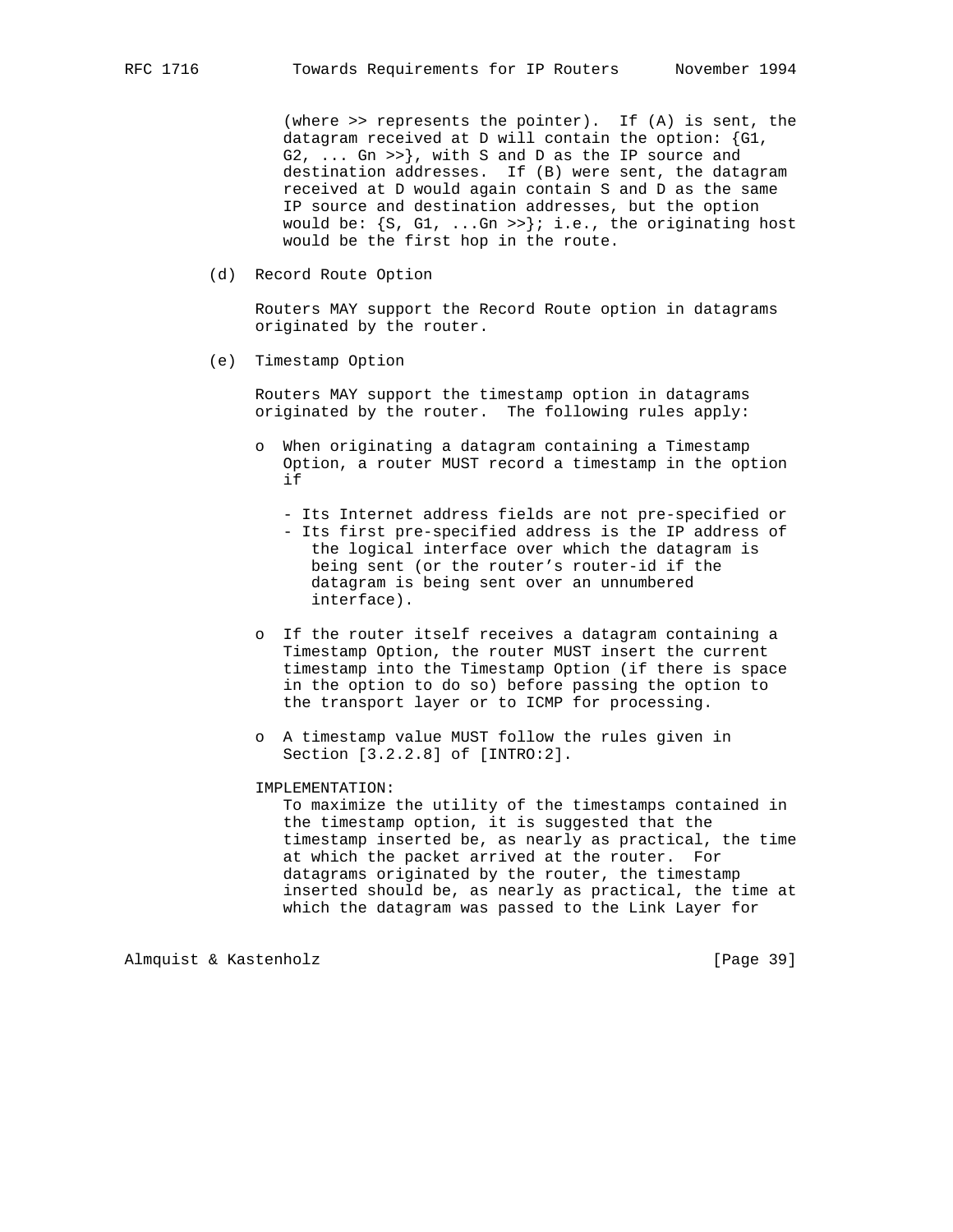transmission.

### 4.2.2.2 Addresses in Options: RFC-791 Section 3.1

 When a router inserts its address into a Record Route, Strict Source and Record Route, Loose Source and Record Route, or Timestamp, it MUST use the IP address of the logical interface on which the packet is being sent. Where this rule cannot be obeyed because the output interface has no IP address (i.e., is an unnumbered interface), the router MUST instead insert its router-id. The router's router-id is one of the router's IP addresses. Which of the router's addresses is used as the router-id MUST NOT change (even across reboots) unless changed by the network manager or unless the configuration of the router is changed such that the IP address used as the router id ceases to be one of the router's IP addresses. Routers with multiple unnumbered interfaces MAY have multiple router-id's. Each unnumbered interface MUST be associated with a particular router-id. This association MUST NOT change (even across reboots) without reconfiguration of the router.

DISCUSSION:

 This specification does not allow for routers which do not have at least one IP address. We do not view this as a serious limitation, since a router needs an IP address to meet the manageability requirements of Chapter [8] even if the router is connected only to point-to-point links.

### IMPLEMENTATION:

 One possible method of choosing the router-id that fulfills this requirement is to use the numerically smallest (or greatest) IP address (treating the address as a 32-bit integer) that is assigned to the router.

4.2.2.3 Unused IP Header Bits: RFC-791 Section 3.1

 The IP header contains two reserved bits: one in the Type of Service byte and the other in the Flags field. A router MUST NOT set either of these bits to one in datagrams originated by the router. A router MUST NOT drop (refuse to receive or forward) a packet merely because one or more of these reserved bits has a non-zero value.

Almquist & Kastenholz [Page 40]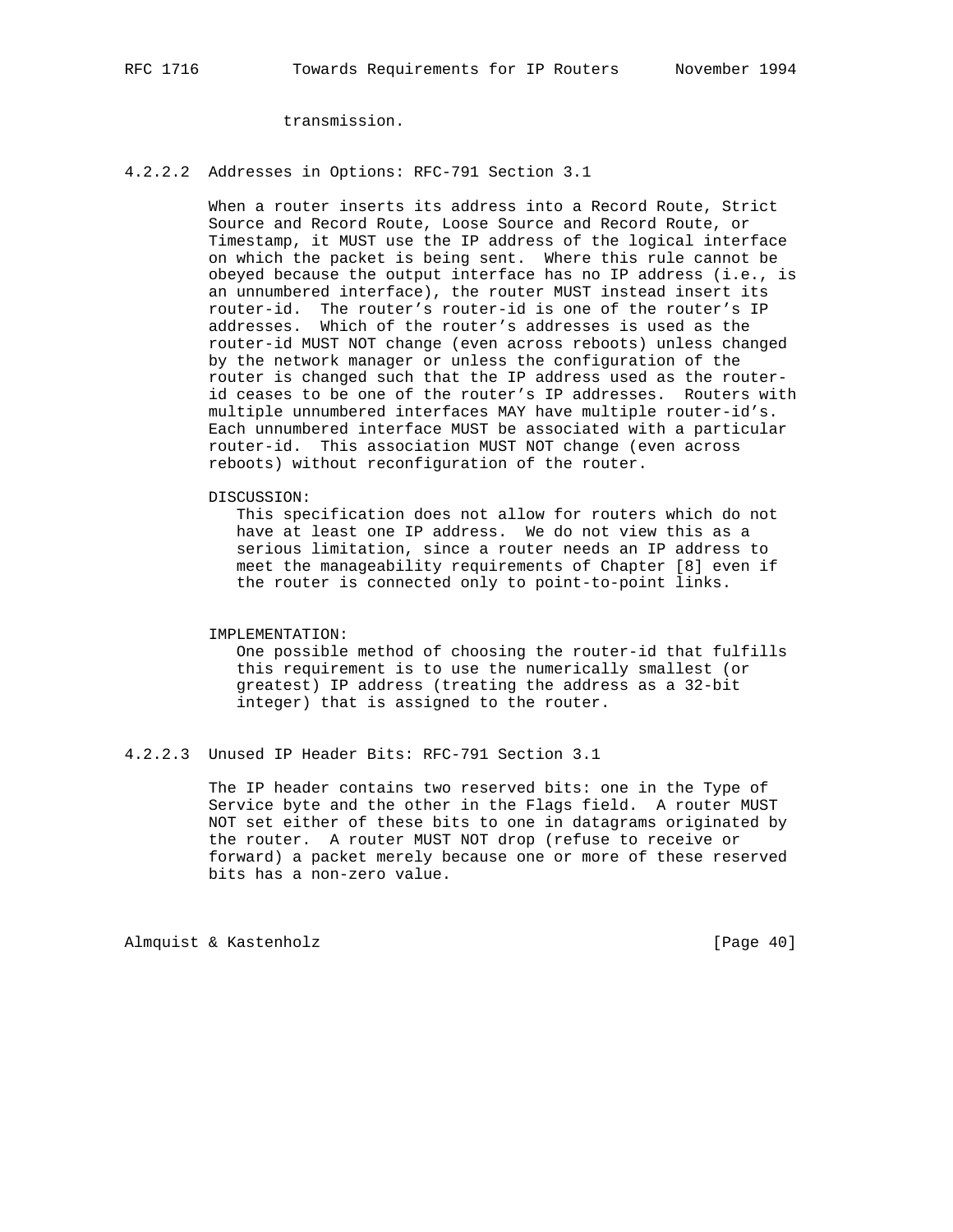DISCUSSION:

 Future revisions to the IP protocol may make use of these unused bits. These rules are intended to ensure that these revisions can be deployed without having to simultaneously upgrade all routers in the Internet.

4.2.2.4 Type of Service: RFC-791 Section 3.1

 The Type-of-Service byte in the IP header is divided into three sections: the Precedence field (high-order 3 bits), a field that is customarily called Type of Service or TOS (next 4 bits), and a reserved bit (the low order bit).

 Rules governing the reserved bit were described in Section [4.2.2.3].

 A more extensive discussion of the TOS field and its use can be found in [ROUTE:11].

 The description of the IP Precedence field is superseded by Section [5.3.3]. RFC-795, Service Mappings, is obsolete and SHOULD NOT be implemented.

4.2.2.5 Header Checksum: RFC-791 Section 3.1

 As stated in Section [5.2.2], a router MUST verify the IP checksum of any packet which is received. The router MUST NOT provide a means to disable this checksum verification.

#### IMPLEMENTATION:

 A more extensive description of the IP checksum, including extensive implementation hints, can be found in [INTERNET:6] and [INTERNET:7].

4.2.2.6 Unrecognized Header Options: RFC-791 Section 3.1

 A router MUST ignore IP options which it does not recognize. A corollary of this requirement is that a router MUST implement the End of Option List option and the No Operation option, since neither contains an explicit length.

Almquist & Kastenholz [Page 41]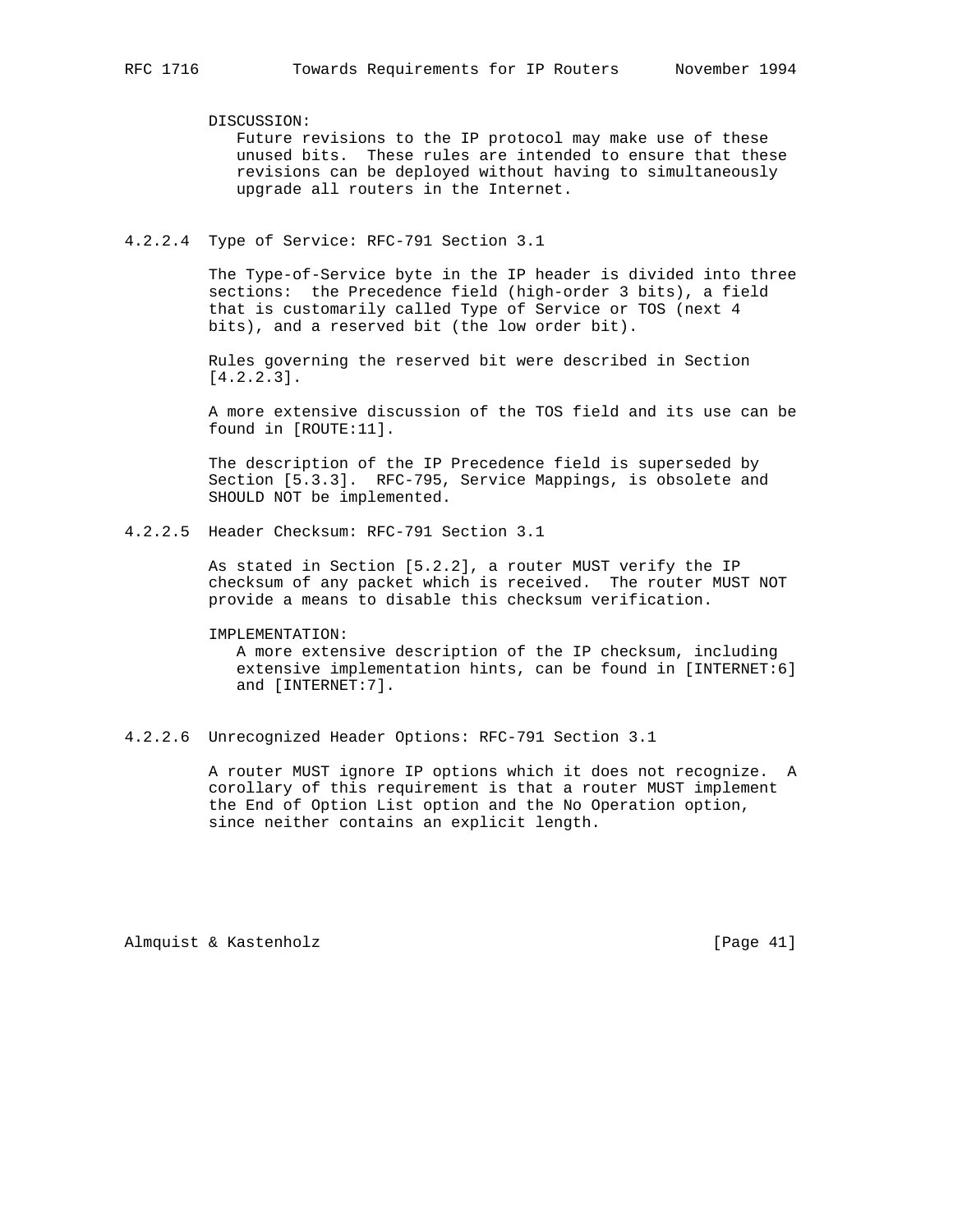DISCUSSION: All future IP options will include an explicit length.

#### 4.2.2.7 Fragmentation: RFC-791 Section 3.2

 Fragmentation, as described in [INTERNET:1], MUST be supported by a router.

 When a router fragments an IP datagram, it SHOULD minimize the number of fragments. When a router fragments an IP datagram, it MUST send the fragments in order. A fragmentation method which may generate one IP fragment which is significantly smaller than the other MAY cause the first IP fragment to be the smaller one.

#### DISCUSSION:

 There are several fragmentation techniques in common use in the Internet. One involves splitting the IP datagram into IP fragments with the first being MTU sized, and the others being approximately the same size, smaller than the MTU. The reason for this is twofold. The first IP fragment in the sequence will be the effective MTU of the current path between the hosts, and the following IP fragments are sized to hopefully minimize the further fragmentation of the IP datagram. Another technique is to split the IP datagram into MTU sized IP fragments, with the last fragment being the only one smaller, as per page 26 of [INTERNET:1].

 A common trick used by some implementations of TCP/IP is to fragment an IP datagram into IP fragments that are no larger than 576 bytes when the IP datagram is to travel through a router. In general, this allows the resulting IP fragments to pass the rest of the path without further fragmentation. This would, though, create more of a load on the destination host, since it would have a larger number of IP fragments to reassemble into one IP datagram. It would also not be efficient on networks where the MTU only changes once, and stays much larger than 576 bytes (such as an 802.5 network with a MTU of 2048 or an Ethernet network with an MTU of 1536).

 One other fragmentation technique discussed was splitting the IP datagram into approximately equal sized IP fragments, with the size being smaller than the next hop network's MTU. This is intended to minimize the number of fragments that would result from additional fragmentation further down the

Almquist & Kastenholz [Page 42]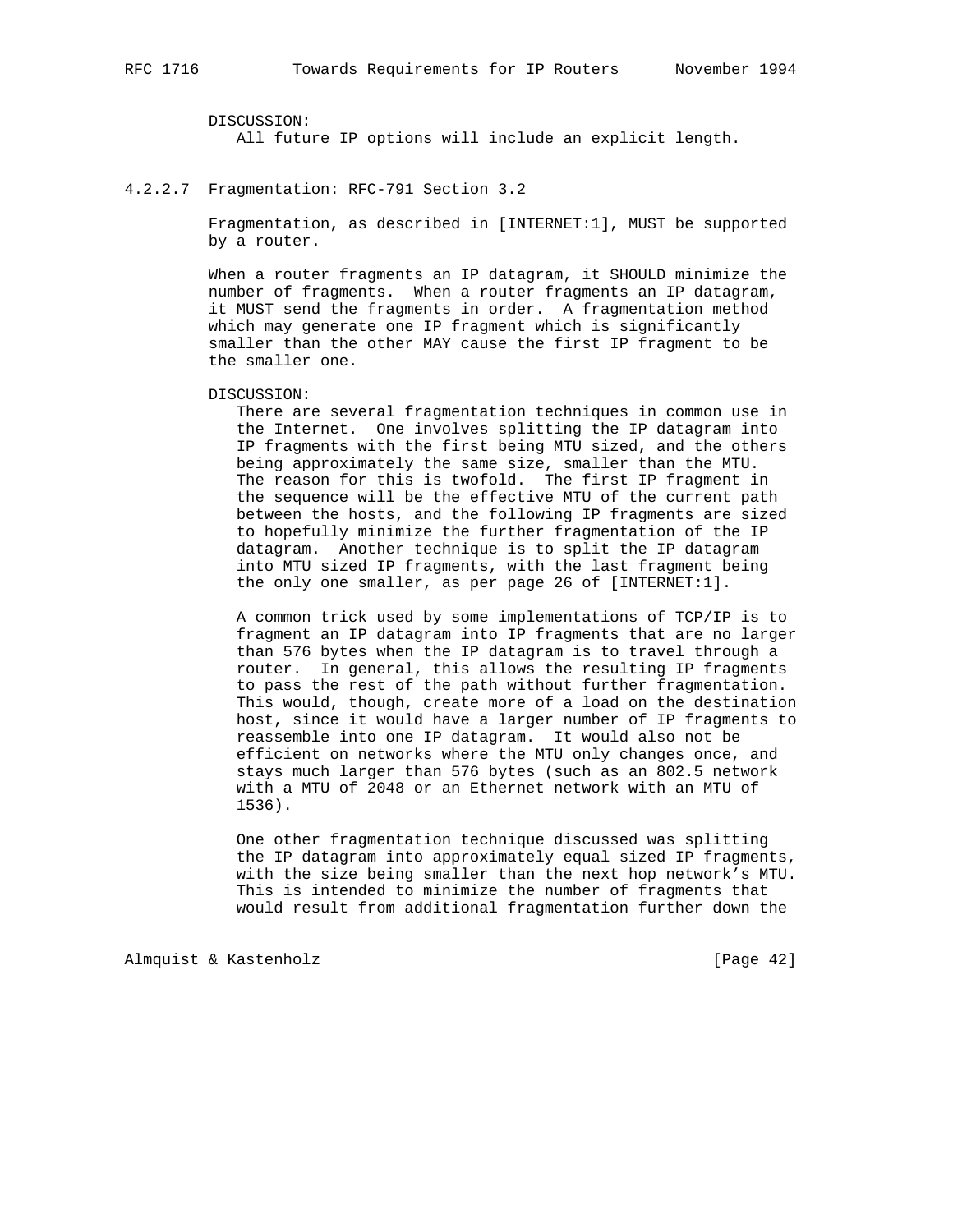path.

 In most cases, routers should try and create situations that will generate the lowest number of IP fragments possible.

 Work with slow machines leads us to believe that if it is necessary to send small packets in a fragmentation scheme, sending the small IP fragment first maximizes the chance of a host with a slow interface of receiving all the fragments.

4.2.2.8 Reassembly: RFC-791 Section 3.2

 As specified in Section 3.3.2 of [INTRO:2], a router MUST support reassembly of datagrams which it delivers to itself.

4.2.2.9 Time to Live: RFC-791 Section 3.2

 Time to Live (TTL) handling for packets originated or received by the router is governed by [INTRO:2]. Note in particular that a router MUST NOT check the TTL of a packet except when forwarding it.

4.2.2.10 Multi-subnet Broadcasts: RFC-922

 All-subnets broadcasts (called multi-subnet broadcasts in [INTERNET:3]) have been deprecated. See Section [5.3.5.3].

4.2.2.11 Addressing: RFC-791 Section 3.2

 There are now five classes of IP addresses: Class A through Class E. Class D addresses are used for IP multicasting [INTERNET:4], while Class E addresses are reserved for experimental use.

 A multicast (Class D) address is a 28-bit logical address that stands for a group of hosts, and may be either permanent or transient. Permanent multicast addresses are allocated by the Internet Assigned Number Authority [INTRO:7], while transient addresses may be allocated dynamically to transient groups. Group membership is determined dynamically using IGMP [INTERNET:4].

 We now summarize the important special cases for Unicast (that is class A, B, and C) IP addresses, using the following notation for an IP address:

Almquist & Kastenholz [Page 43]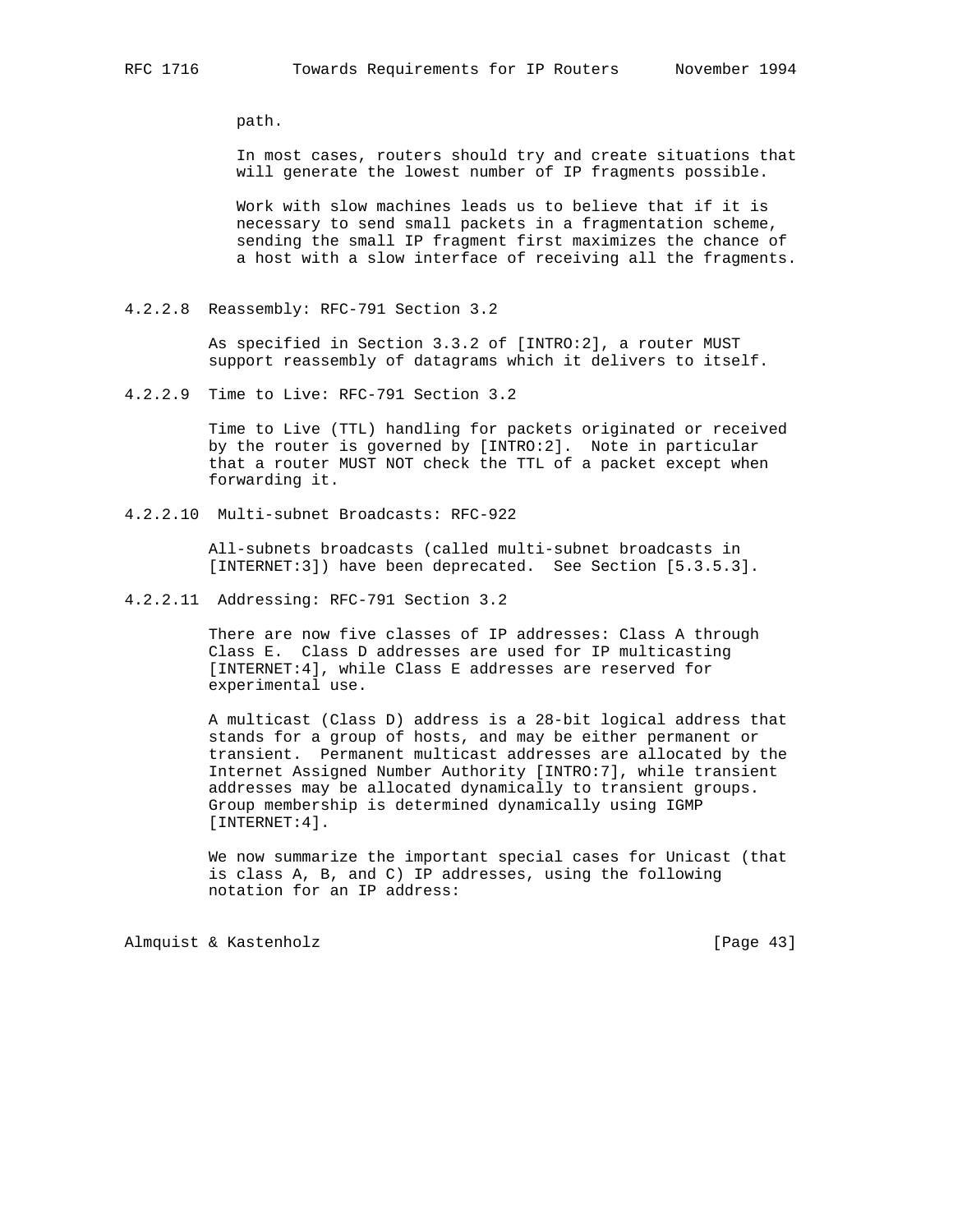{ <Network-number>, <Host-number> }

or

{ <Network-number>, <Subnet-number>, <Host-number> }

 and the notation -1 for a field that contains all 1 bits and the notation 0 for a field that contains all 0 bits. This notation is not intended to imply that the 1-bits in a subnet mask need be contiguous.

 $(a) \{ 0, 0 \}$ 

 This host on this network. It MUST NOT be used as a source address by routers, except the router MAY use this as a source address as part of an initialization procedure (e.g., if the router is using BOOTP to load its configuration information).

Incoming datagrams with a source address of  $\{ 0, 0 \}$  which are received for local delivery (see Section [5.2.3]), MUST be accepted if the router implements the associated protocol and that protocol clearly defines appropriate action to be taken. Otherwise, a router MUST silently discard any locally-delivered datagram whose source address is  $\{ 0, 0 \}$ .

DISCUSSION:

 Some protocols define specific actions to take in response to a received datagram whose source address is { 0, 0 }. Two examples are BOOTP and ICMP Mask Request. The proper operation of these protocols often depends on the ability to receive datagrams whose source address is  $\{ 0, 0 \}$ . For most protocols, however, it is best to ignore datagrams having a source address of  $\{ 0, 0 \}$  since they were probably generated by a misconfigured host or router. Thus, if a router knows how to deal with a given datagram having a  $\{ 0, 0 \}$  } source address, the router MUST accept it. Otherwise, the router MUST discard it.

 See also Section [4.2.3.1] for a non-standard use of { 0,  $0$  }.

(b)  $\{ 0,$  <Host-number>  $\}$ 

Specified host on this network. It MUST NOT be sent by

Almquist & Kastenholz [Page 44]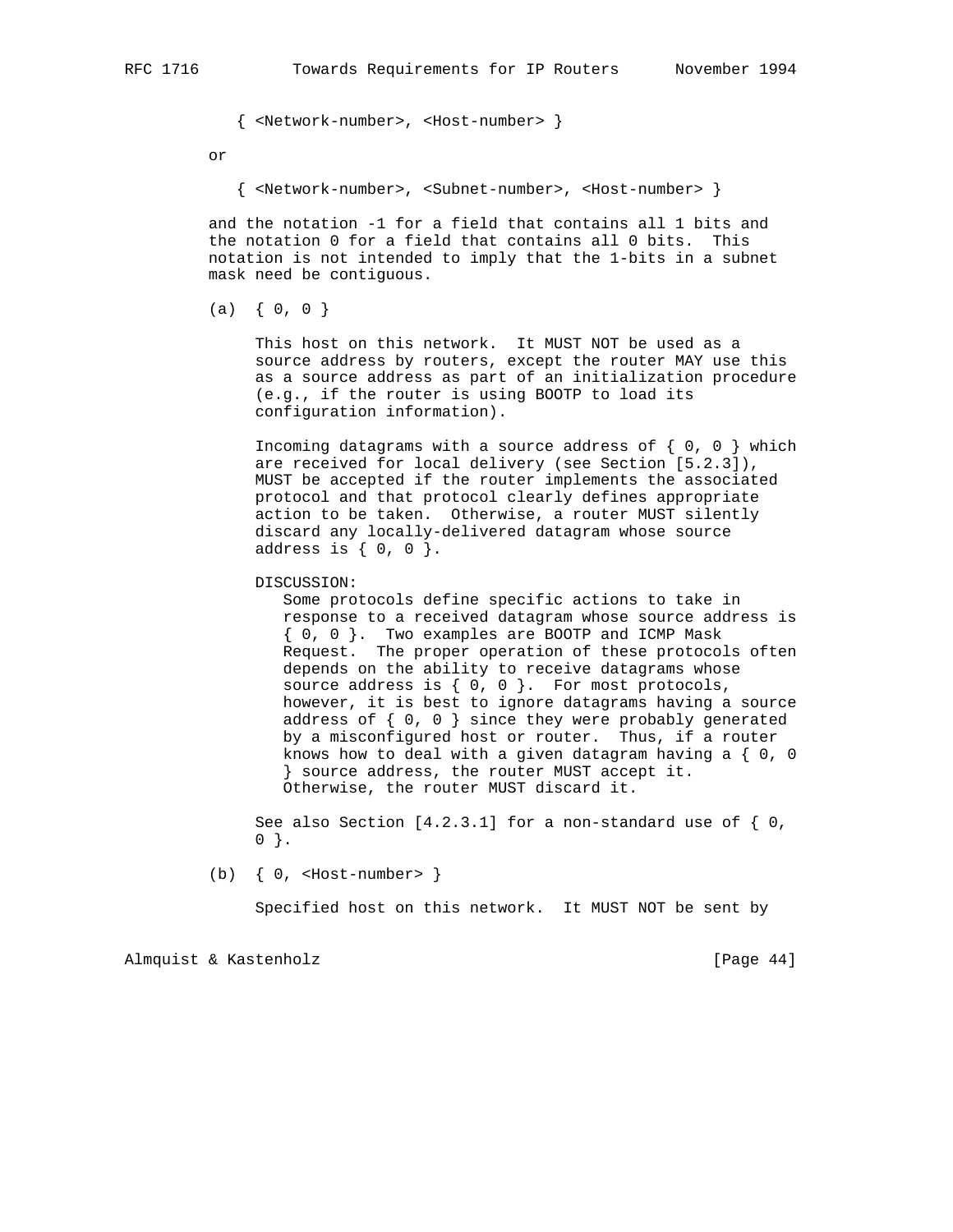routers except that the router MAY uses this as a source address as part of an initialization procedure by which the it learns its own IP address.

 $(c)$  {  $-1, -1$ }

 Limited broadcast. It MUST NOT be used as a source address.

 A datagram with this destination address will be received by every host and router on the connected physical network, but will not be forwarded outside that network.

(d)  $\{$  <Network-number>, -1  $\}$ 

 Network Directed Broadcast - a broadcast directed to the specified network. It MUST NOT be used as a source address. A router MAY originate Network Directed Broadcast packets. A router MUST receive Network Directed Broadcast packets; however a router MAY have a configuration option to prevent reception of these packets. Such an option MUST default to allowing reception.

(e) { <Network-number>, <Subnet-number>, -1 }

 Subnetwork Directed Broadcast - a broadcast sent to the specified subnet. It MUST NOT be used as a source address. A router MAY originate Network Directed Broadcast packets. A router MUST receive Network Directed Broadcast packets; however a router MAY have a configuration option to prevent reception of these packets. Such an option MUST default to allowing reception.

(f) {  $\langle Network-number \rangle$ , -1, -1 }

 All Subnets Directed Broadcast - a broadcast sent to all subnets of the specified subnetted network. It MUST NOT be used as a source address. A router MAY originate Network Directed Broadcast packets. A router MUST receive Network Directed Broadcast packets; however a router MAY have a configuration option to prevent reception of these packets. Such an option MUST default to allowing reception.

Almquist & Kastenholz [Page 45]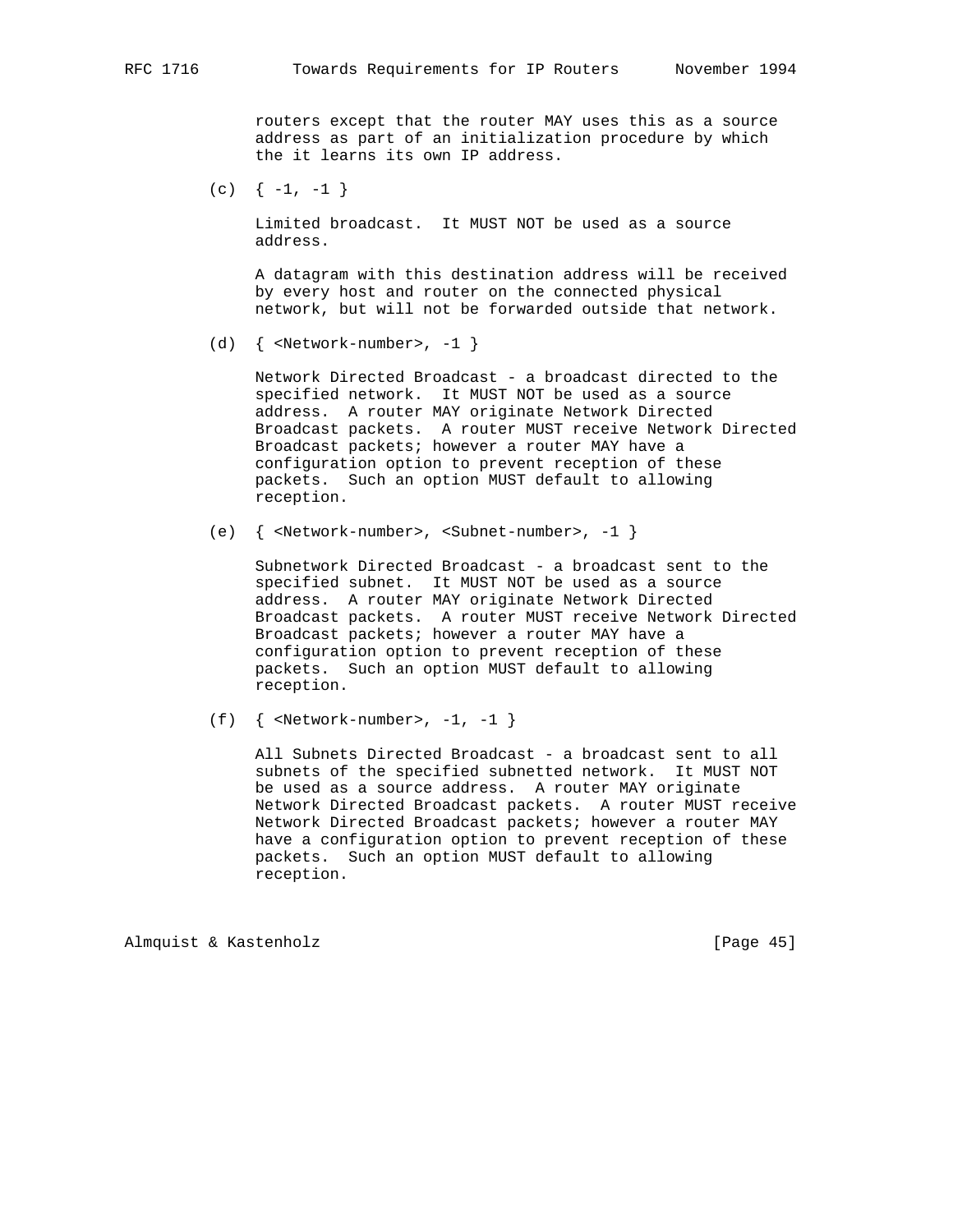(g) { 127, <any> }

 Internal host loopback address. Addresses of this form MUST NOT appear outside a host.

 The <Network-number> is administratively assigned so that its value will be unique in the entire world.

 IP addresses are not permitted to have the value 0 or -1 for any of the <Host-number>, <Network-number>, or <Subnet-number> fields (except in the special cases listed above). This implies that each of these fields will be at least two bits long.

 For further discussion of broadcast addresses, see Section [4.2.3.1].

 Since (as described in Section [4.2.1]) a router must support the subnet extensions to IP, there will be a subnet mask of the form:  $\{-1, -1, 0\}$  associated with each of the host's local IP addresses; see Sections [4.3.3.9], [5.2.4.2], and [10.2.2].

 When a router originates any datagram, the IP source address MUST be one of its own IP addresses (but not a broadcast or multicast address). The only exception is during initialization.

 For most purposes, a datagram addressed to a broadcast or multicast destination is processed as if it had been addressed to one of the router's IP addresses; that is to say:

- o A router MUST receive and process normally any packets with a broadcast destination address.
- o A router MUST receive and process normally any packets sent to a multicast destination address which the router is interested in.

 The term specific-destination address means the equivalent local IP address of the host. The specific-destination address is defined to be the destination address in the IP header unless the header contains a broadcast or multicast address, in which case the specific-destination is an IP address assigned to the physical interface on which the datagram arrived.

 A router MUST silently discard any received datagram containing an IP source address that is invalid by the rules of this

Almquist & Kastenholz [Page 46]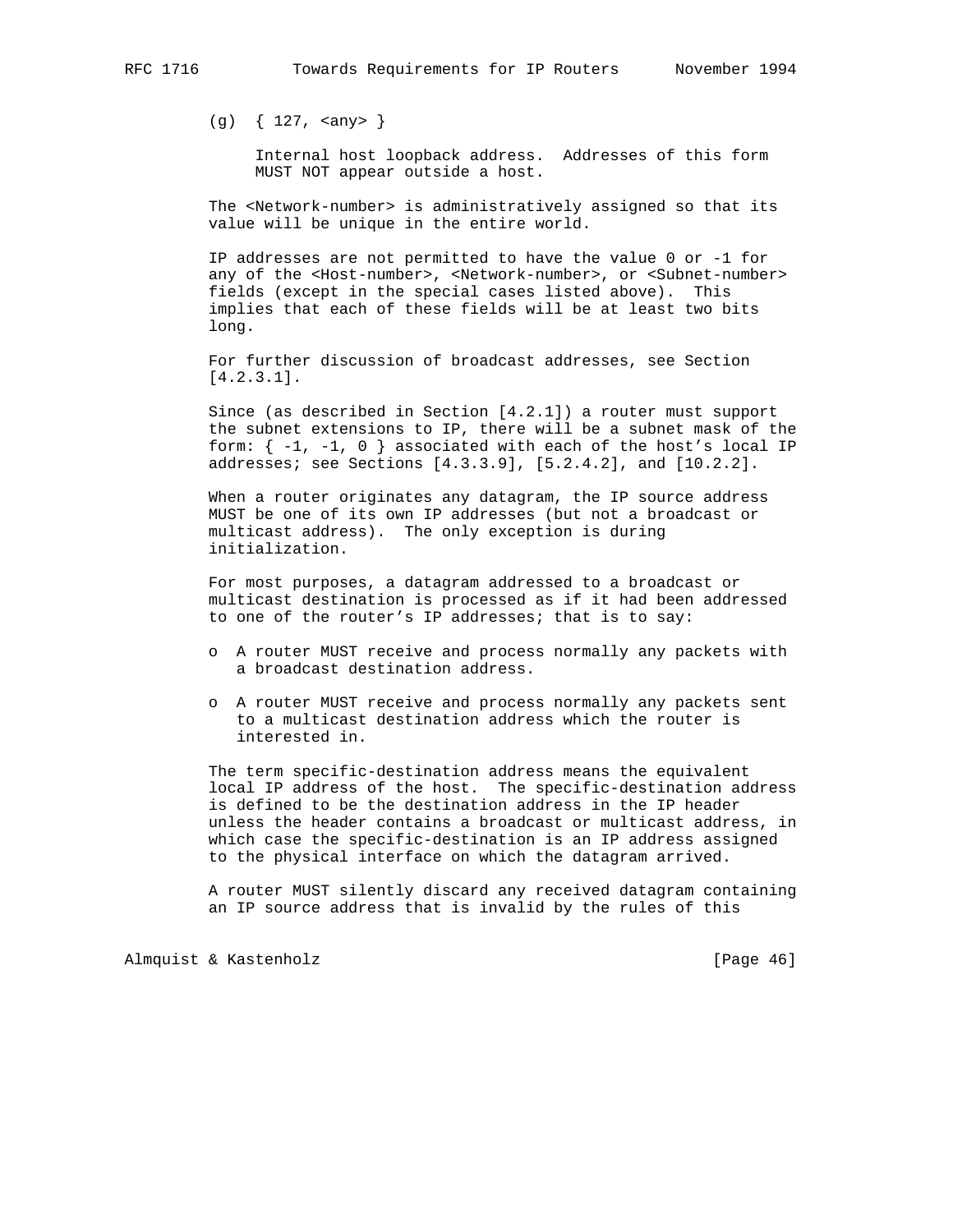section. This validation could be done either by the IP layer or by each protocol in the transport layer.

DISCUSSION:

 A misaddressed datagram might be caused by a Link Layer broadcast of a unicast datagram or by another router or host that is confused or misconfigured.

### 4.2.3 SPECIFIC ISSUES

# 4.2.3.1 IP Broadcast Addresses

 For historical reasons, there are a number of IP addresses (some standard and some not) which are used to indicate that an IP packet is an IP broadcast. A router

- (1) MUST treat as IP broadcasts packets addressed to 255.255.255.255, { <Network-number>, -1 }, { <Network number>, <Subnet-number>, -1 }, and { <Network-number>,  $-1, -1$  }.
- (2) SHOULD silently discard on receipt (i.e., don't even deliver to applications in the router) any packet addressed to  $0.0.0.0$ ,  $\{$  <Network-number>,  $0$  },  $\{$  <Network-number>, <Subnet-number>, 0 }, or { <Network number>,  $0$ ,  $0$  }; if these packets are not silently discarded, they MUST be treated as IP broadcasts (see Section [5.3.5]). There MAY be a configuration option to allow receipt of these packets. This option SHOULD default to discarding them.
- (3) SHOULD (by default) use the limited broadcast address (255.255.255.255) when originating an IP broadcast destined for a connected network or subnet (except when sending an ICMP Address Mask Reply, as discussed in Section [4.3.3.9]). A router MUST receive limited broadcasts.
- (4) SHOULD NOT originate datagrams addressed to 0.0.0.0, { <Network-number>, 0 }, { <Network-number>, <Subnet number>, 0 }, or { <Network-number>, 0, 0 }. There MAY be a configuration option to allow generation of these packets (instead of using the relevant 1s format broadcast). This option SHOULD default to not generating them.

Almquist & Kastenholz [Page 47]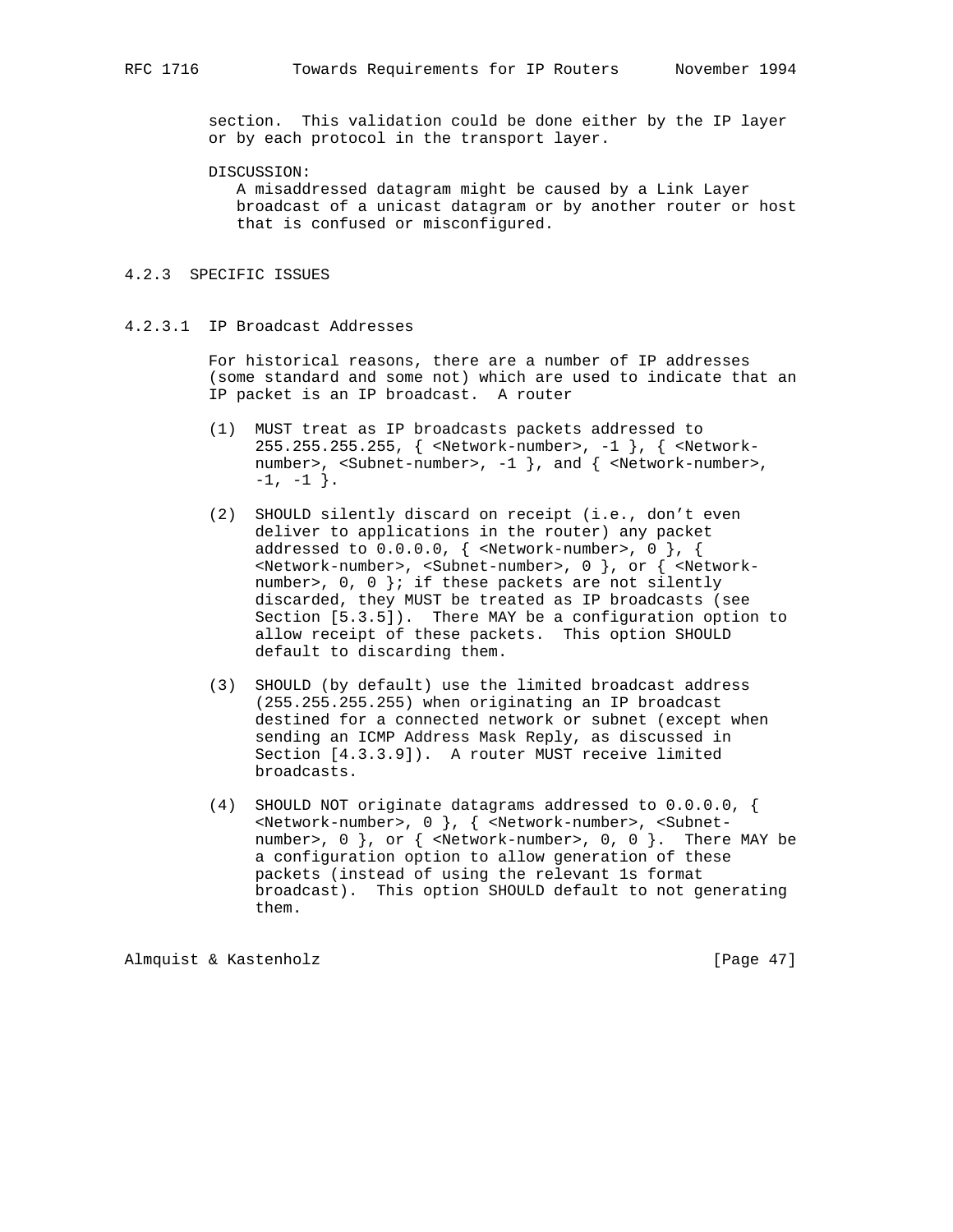### DISCUSSION:

 In the second bullet, the router obviously cannot recognize addresses of the form { <Network-number>, <Subnet-number>, 0 } if the router does not know how the particular network is subnetted. In that case, the rules of the second bullet do not apply because, from the point of view of the router, the packet is not an IP broadcast packet.

### 4.2.3.2 IP Multicasting

 An IP router SHOULD satisfy the Host Requirements with respect to IP multicasting, as specified in Section 3.3.7 of [INTRO:2]. An IP router SHOULD support local IP multicasting on all connected networks for which a mapping from Class D IP addresses to link-layer addresses has been specified (see the various IP-over-xxx specifications), and on all connected point-to-point links. Support for local IP multicasting includes originating multicast datagrams, joining multicast groups and receiving multicast datagrams, and leaving multicast groups. This implies support for all of [INTERNET:4] including IGMP (see Section [4.4]).

### DISCUSSION:

 Although [INTERNET:4] is entitled Host Extensions for IP Multicasting, it applies to all IP systems, both hosts and routers. In particular, since routers may join multicast groups, it is correct for them to perform the host part of IGMP, reporting their group memberships to any multicast routers that may be present on their attached networks (whether or not they themselves are multicast routers).

 Some router protocols may specifically require support for IP multicasting (e.g., OSPF [ROUTE:1]), or may recommend it (e.g., ICMP Router Discovery [INTERNET:13]).

# 4.2.3.3 Path MTU Discovery

 In order to eliminate fragmentation or minimize it, it is desirable to know what is the path MTU along the path from the source to destination. The path MTU is the minimum of the MTUs of each hop in the path. [INTERNET:14] describes a technique for dynamically discovering the maximum transmission unit (MTU) of an arbitrary internet path. For a path that passes through a router that does not support [INTERNET:14], this technique might not discover the correct Path MTU, but it will always

Almquist & Kastenholz [Page 48]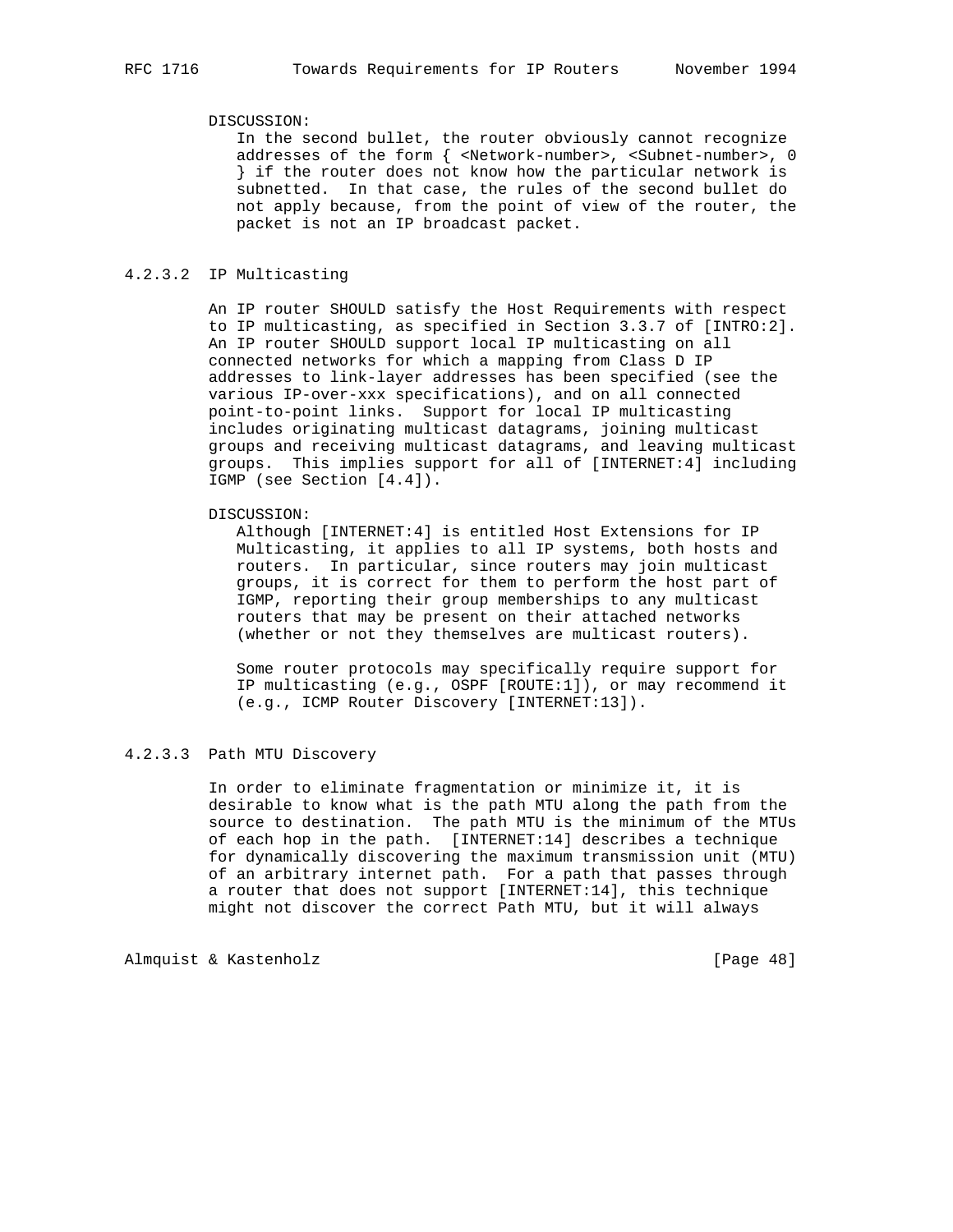choose a Path MTU as accurate as, and in many cases more accurate than, the Path MTU that would be chosen by older techniques or the current practice.

 When a router is originating an IP datagram, it SHOULD use the scheme described in [INTERNET:14] to limit the datagram's size. If the router's route to the datagram's destination was learned from a routing protocol that provides Path MTU information, the scheme described in [INTERNET:14] is still used, but the Path MTU information from the routing protocol SHOULD be used as the initial guess as to the Path MTU and also as an upper bound on the Path MTU.

# 4.2.3.4 Subnetting

 Under certain circumstances, it may be desirable to support subnets of a particular network being interconnected only via a path which is not part of the subnetted network. This is known as discontiguous subnetwork support.

Routers MUST support discontiguous subnetworks.

#### IMPLEMENTATION:

 In general, a router should not make assumptions about what are subnets and what are not, but simply ignore the concept of Class in networks, and treat each route as a  $\{$  network, mask }-tuple.

### DISCUSSION:

 The Internet has been growing at a tremendous rate of late. This has been placing severe strains on the IP addressing technology. A major factor in this strain is the strict IP Address class boundaries. These make it difficult to efficiently size network numbers to their networks and aggregate several network numbers into a single route advertisement. By eliminating the strict class boundaries of the IP address and treating each route as a {network number, mask}-tuple these strains may be greatly reduced.

 The technology for currently doing this is Classless Interdomain Routing (CIDR) [INTERNET:15].

 Furthermore, for similar reasons, a subnetted network need not have a consistent subnet mask through all parts of the network. For example, one subnet may use an 8 bit subnet mask, another 10 bit, and another 6 bit. This is known as variable subnet-

Almquist & Kastenholz [Page 49]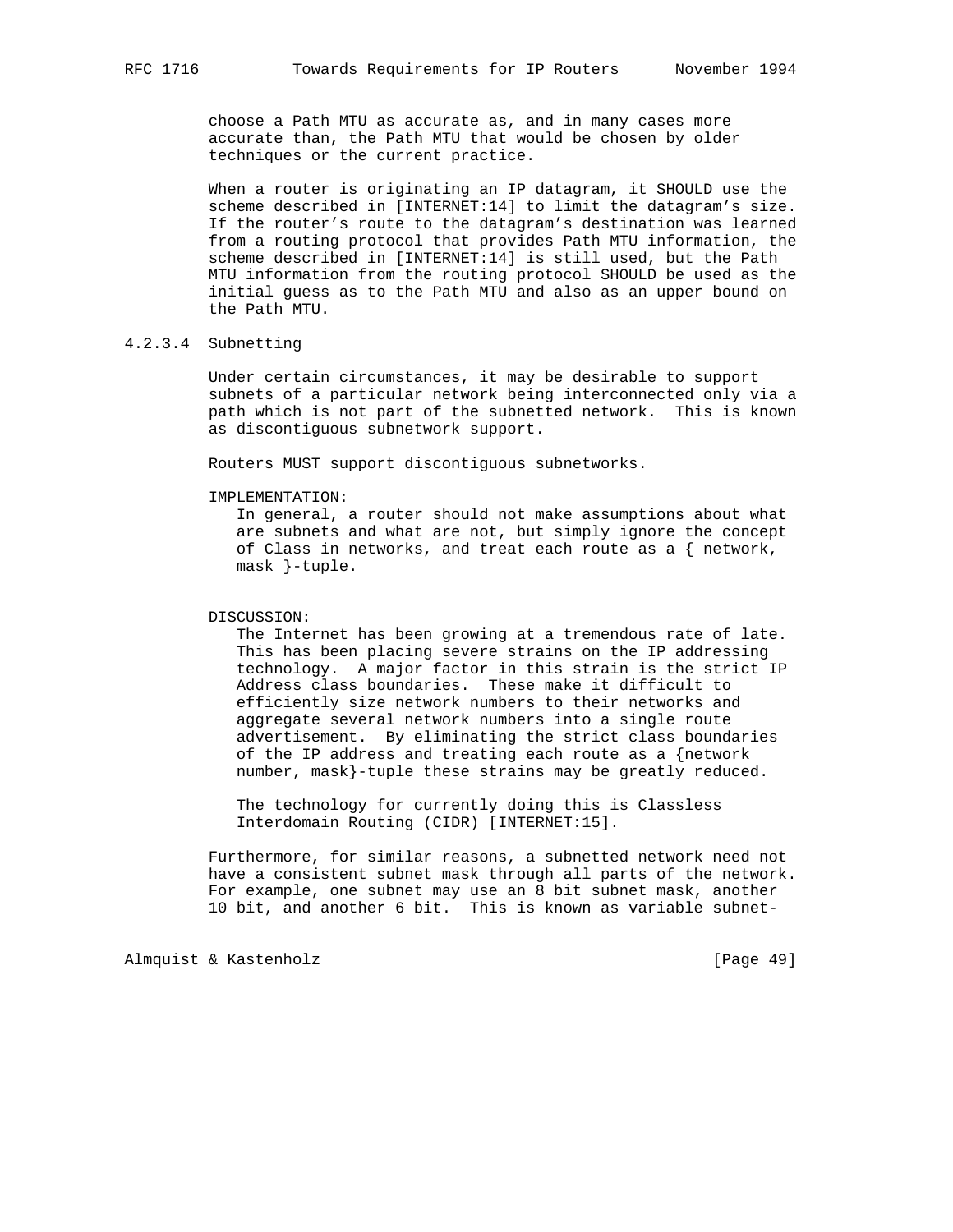masks.

Routers MUST support variable subnet-masks.

4.3 INTERNET CONTROL MESSAGE PROTOCOL - ICMP

### 4.3.1 INTRODUCTION

 ICMP is an auxiliary protocol, which provides routing, diagnostic and and error functionality for IP. It is described in [INTERNET:8]. A router MUST support ICMP.

 ICMP messages are grouped in two classes which are discussed in the following sections:

ICMP error messages:

| Destination Unreachable<br>Redirect<br>Source Ouench<br>Time Exceeded<br>Parameter Problem   | Section $4.3.3.1$<br>Section $4.3.3.2$<br>Section 4.3.3.3<br>Section 4.3.3.4<br>Section $4.3.3.5$ |                  |
|----------------------------------------------------------------------------------------------|---------------------------------------------------------------------------------------------------|------------------|
| ICMP query messages:<br>Echo<br>Information<br>Timestamp<br>Address Mask<br>Router Discovery | Section $4.3.3.6$<br>Section 4.3.3.7<br>Section $4.3.3.8$<br>Section $4.3.3.9$                    | Section 4.3.3.10 |

General ICMP requirements and discussion are in the next section.

# 4.3.2 GENERAL ISSUES

# 4.3.2.1 Unknown Message Types

 If an ICMP message of unknown type is received, it MUST be passed to the ICMP user interface (if the router has one) or silently discarded (if the router doesn't have one).

Almquist & Kastenholz [Page 50]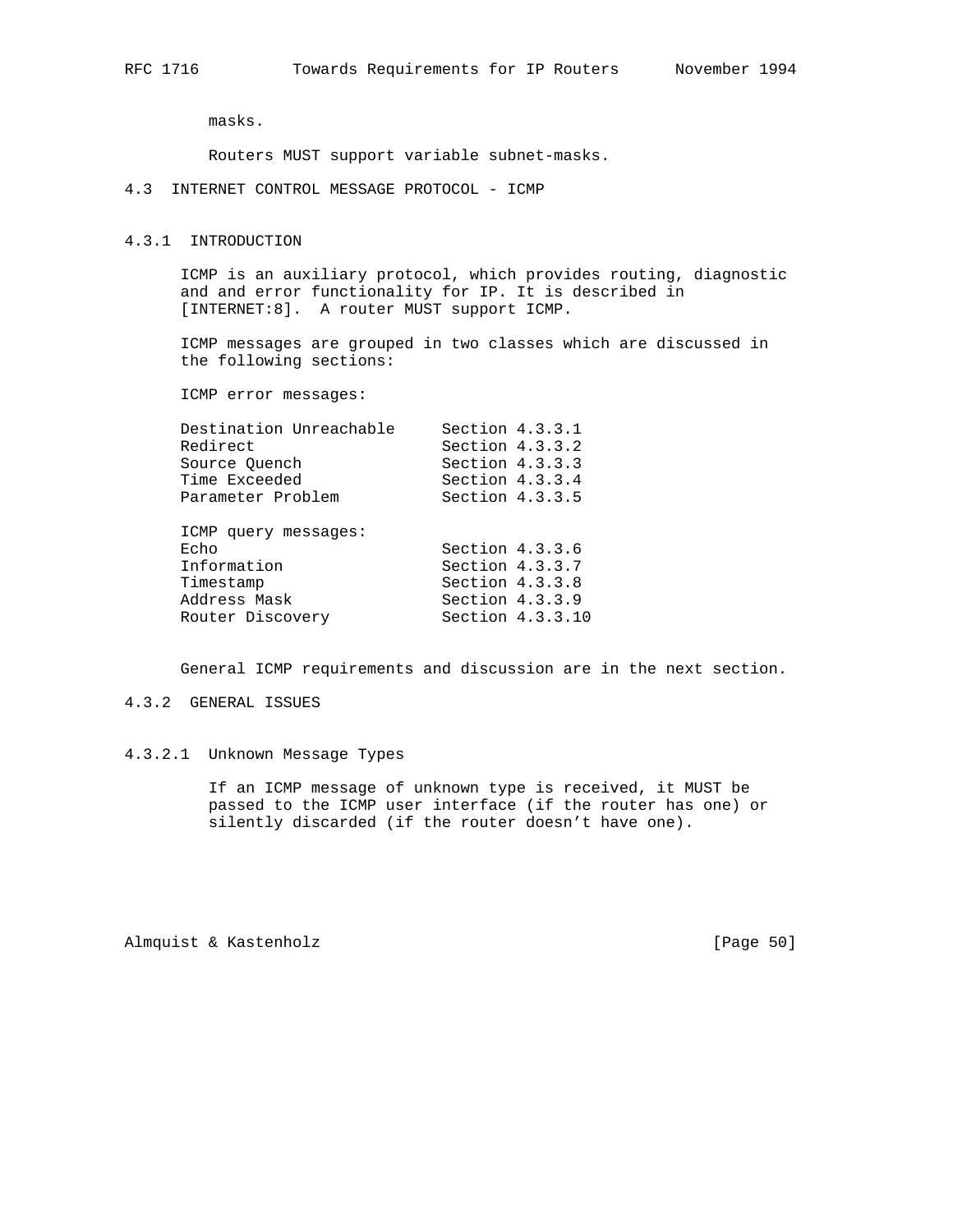## 4.3.2.2 ICMP Message TTL

 When originating an ICMP message, the router MUST initialize the TTL. The TTL for ICMP responses must not be taken from the packet which triggered the response.

### 4.3.2.3 Original Message Header

 Every ICMP error message includes the Internet header and at least the first 8 data bytes of the datagram that triggered the error. More than 8 bytes MAY be sent, but the resulting ICMP datagram SHOULD have a length of less than or equal to 576 bytes. The returned IP header (and user data) MUST be identical to that which was received, except that the router is not required to undo any modifications to the IP header that are normally performed in forwarding that were performed before the error was detected (e.g., decrementing the TTL, updating options). Note that the requirements of Section [4.3.3.5] supersede this requirement in some cases (i.e., for a Parameter Problem message, if the problem is in a modified field, the router must undo the modification). See Section [4.3.3.5])

4.3.2.4 ICMP Message Source Address

 Except where this document specifies otherwise, the IP source address in an ICMP message originated by the router MUST be one of the IP addresses associated with the physical interface over which the ICMP message is transmitted. If the interface has no IP addresses associated with it, the router's router-id (see Section [5.2.5]) is used instead.

## 4.3.2.5 TOS and Precedence

 ICMP error messages SHOULD have their TOS bits set to the same value as the TOS bits in the packet which provoked the sending of the ICMP error message, unless setting them to that value would cause the ICMP error message to be immediately discarded because it could not be routed to its destination. Otherwise, ICMP error messages MUST be sent with a normal (i.e. zero) TOS. An ICMP reply message SHOULD have its TOS bits set to the same value as the TOS bits in the ICMP request that provoked the reply.

 EDITOR'S COMMENTS: The following paragraph originally read:

ICMP error messages MUST have their IP Precedence field

Almquist & Kastenholz [Page 51]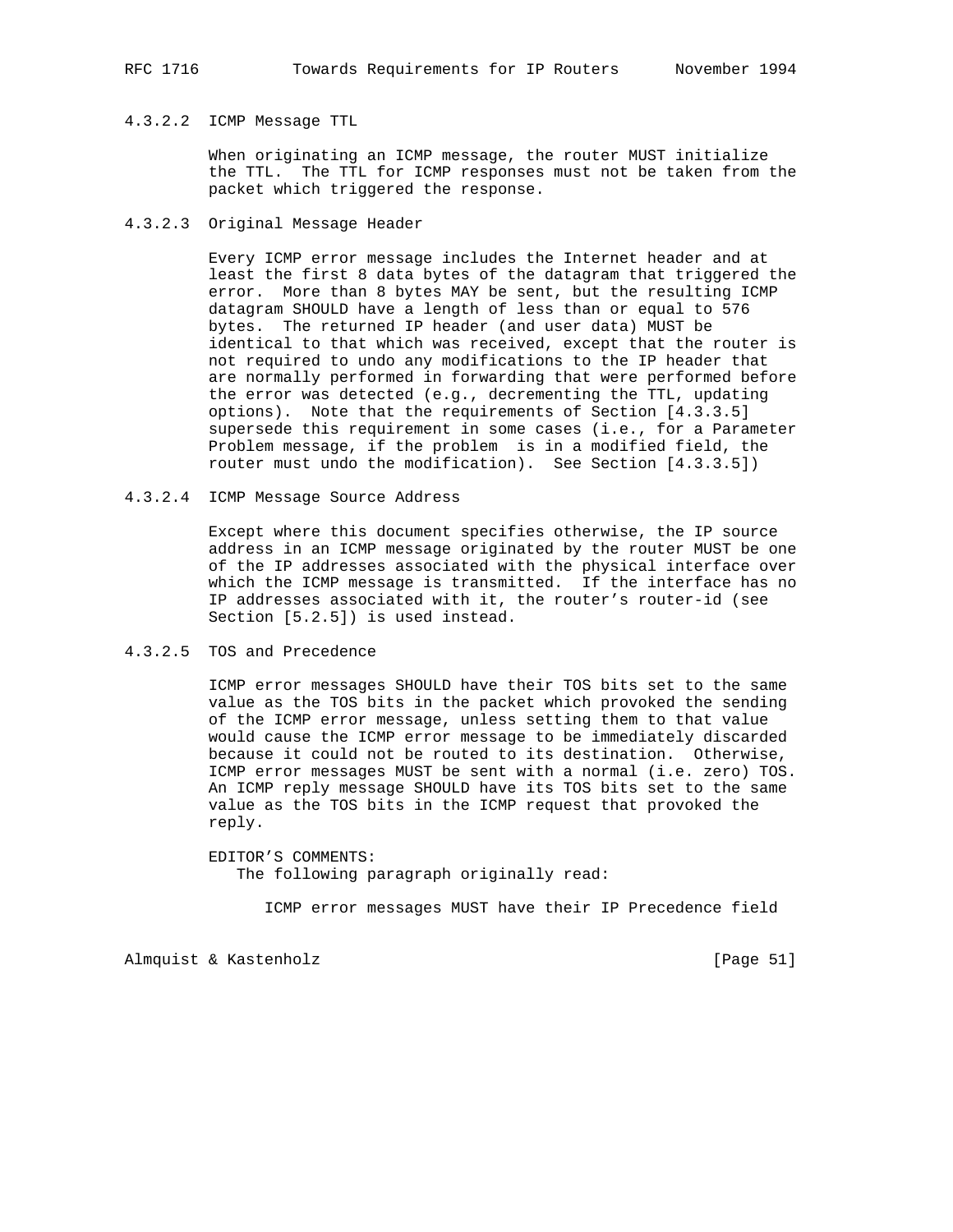set to the same value as the IP Precedence field in the packet which provoked the sending of the ICMP error message, except that the precedence value MUST be 6 (INTERNETWORK CONTROL) or 7 (NETWORK CONTROL), SHOULD be 7, and MAY be settable for the following types of ICMP error messages: Unreachable, Redirect, Time Exceeded, and Parameter Problem.

 I believe that the following paragraph is equivalent and easier for humans to parse (Source Quench is the only other ICMP Error message). Other interpretations of the original are sought.

 ICMP Source Quench error messages MUST have their IP Precedence field set to the same value as the IP Precedence field in the packet which provoked the sending of the ICMP Source Quench message. All other ICMP error messages (Destination Unreachable, Redirect, Time Exceeded, and Parameter Problem) MUST have their precedence value set to 6 (INTERNETWORK CONTROL) or 7 (NETWORK CONTROL), SHOULD be 7. The IP Precedence value for these error messages MAY be settable.

 An ICMP reply message MUST have its IP Precedence field set to the same value as the IP Precedence field in the ICMP request that provoked the reply.

# 4.3.2.6 Source Route

 If the packet which provokes the sending of an ICMP error message contains a source route option, the ICMP error message SHOULD also contain a source route option of the same type (strict or loose), created by reversing the portion before the pointer of the route recorded in the source route option of the original packet UNLESS the ICMP error message is an ICMP Parameter Problem complaining about a source route option in the original packet.

DISCUSSION:

 In environments which use the U.S. Department of Defense security option (defined in [INTERNET:5]), ICMP messages may need to include a security option. Detailed information on this topic should be available from the Defense Communications Agency.

Almquist & Kastenholz [Page 52]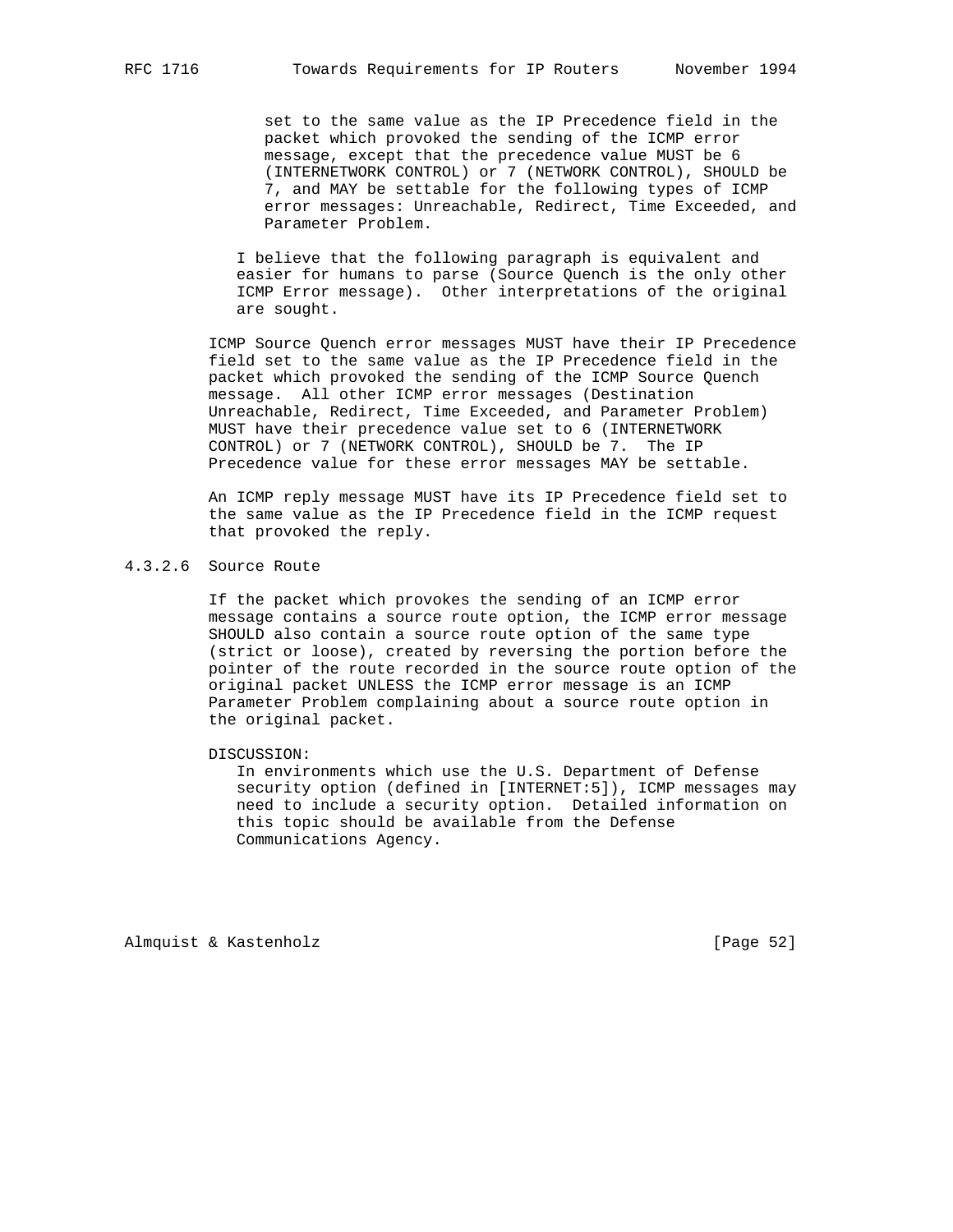## 4.3.2.7 When Not to Send ICMP Errors

 An ICMP error message MUST NOT be sent as the result of receiving:

- o An ICMP error message, or
- o A packet which fails the IP header validation tests described in Section [5.2.2] (except where that section specifically permits the sending of an ICMP error message), or
- o A packet destined to an IP broadcast or IP multicast address, or
- o A packet sent as a Link Layer broadcast or multicast, or
- o A packet whose source address has a network number of zero or is an invalid source address (as defined in Section [5.3.7]), or
- o Any fragment of a datagram other then the first fragment (i.e., a packet for which the fragment offset in the IP header is nonzero).

 Furthermore, an ICMP error message MUST NOT be sent in any case where this memo states that a packet is to be silently discarded.

 NOTE: THESE RESTRICTIONS TAKE PRECEDENCE OVER ANY REQUIREMENT ELSEWHERE IN THIS DOCUMENT FOR SENDING ICMP ERROR MESSAGES.

### DISCUSSION:

 These rules aim to prevent the broadcast storms that have resulted from routers or hosts returning ICMP error messages in response to broadcast packets. For example, a broadcast UDP packet to a non-existent port could trigger a flood of ICMP Destination Unreachable datagrams from all devices that do not have a client for that destination port. On a large Ethernet, the resulting collisions can render the network useless for a second or more.

 Every packet that is broadcast on the connected network should have a valid IP broadcast address as its IP destination (see Section [5.3.4] and [INTRO:2]). However, some devices violate this rule. To be certain to detect broadcast packets, therefore, routers are required to check

Almquist & Kastenholz [Page 53]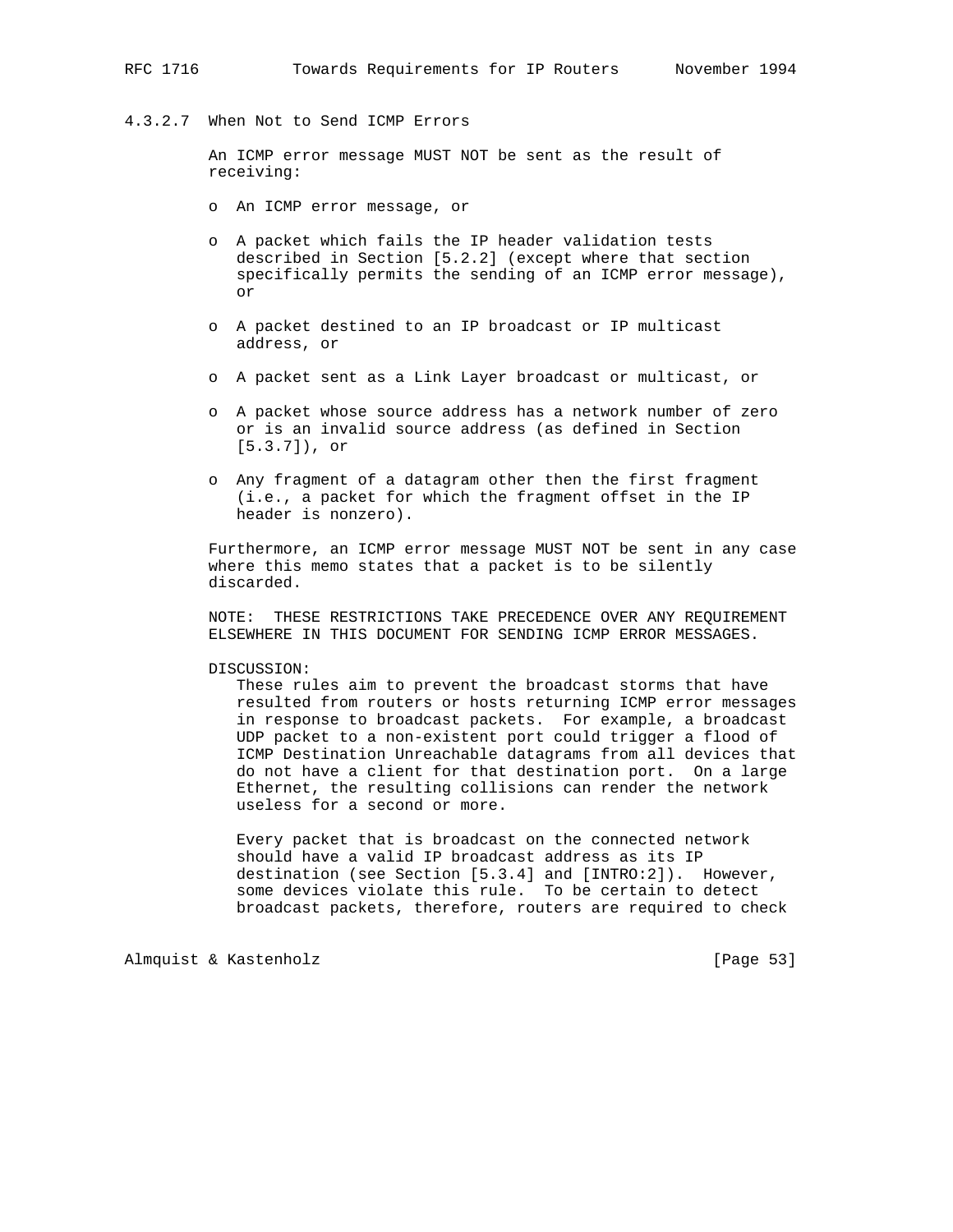for a link-layer broadcast as well as an IP-layer address.

### IMPLEMENTATION:

 This requires that the link layer inform the IP layer when a link-layer broadcast packet has been received; see Section [3.1].

### 4.3.2.8 Rate Limiting

 A router which sends ICMP Source Quench messages MUST be able to limit the rate at which the messages can be generated. A router SHOULD also be able to limit the rate at which it sends other sorts of ICMP error messages (Destination Unreachable, Redirect, Time Exceeded, Parameter Problem). The rate limit parameters SHOULD be settable as part of the configuration of the router. How the limits are applied (e.g., per router or per interface) is left to the implementor's discretion.

#### DISCUSSION:

- Two problems for a router sending ICMP error message are:
- (1) The consumption of bandwidth on the reverse path, and
- (2) The use of router resources (e.g., memory, CPU time)

 To help solve these problems a router can limit the frequency with which it generates ICMP error messages. For similar reasons, a router may limit the frequency at which some other sorts of messages, such as ICMP Echo Replies, are generated.

#### IMPLEMENTATION:

 Various mechanisms have been used or proposed for limiting the rate at which ICMP messages are sent:

- (1) Count-based for example, send an ICMP error message for every N dropped packets overall or per given source host. This mechanism might be appropriate for ICMP Source Quench, but probably not for other types of ICMP messages.
- (2) Timer-based for example, send an ICMP error message to a given source host or overall at most once per T milliseconds.
- (3) Bandwidth-based for example, limit the rate at which

Almquist & Kastenholz [Page 54]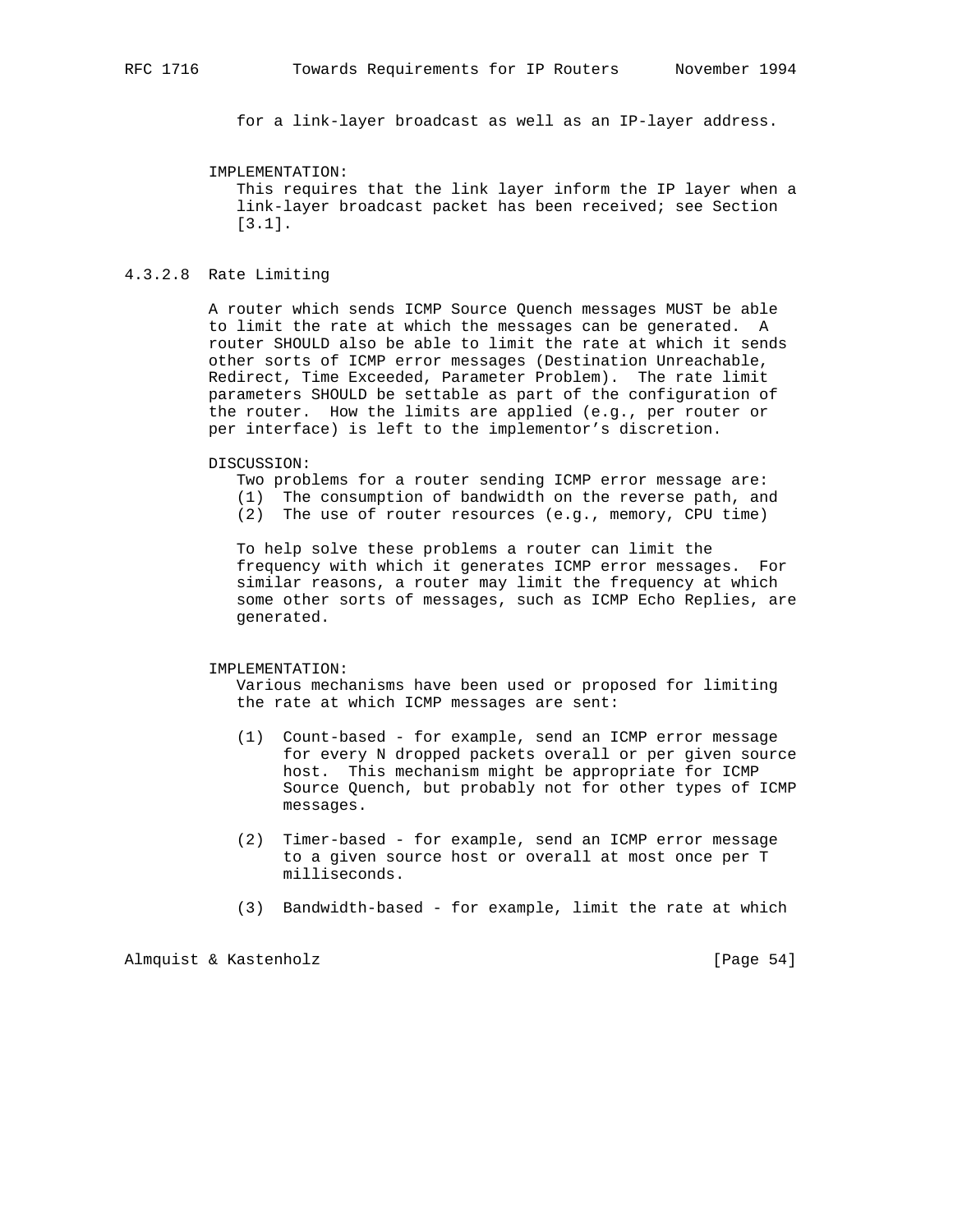ICMP messages are sent over a particular interface to some fraction of the attached network's bandwidth.

## 4.3.3 SPECIFIC ISSUES

### 4.3.3.1 Destination Unreachable

 If a route can not forward a packet because it has no routes at all to the destination network specified in the packet then the router MUST generate a Destination Unreachable, Code 0 (Network Unreachable) ICMP message. If the router does have routes to the destination network specified in the packet but the TOS specified for the routes is neither the default TOS (0000) nor the TOS of the packet that the router is attempting to route, then the router MUST generate a Destination Unreachable, Code 11 (Network Unreachable for TOS) ICMP message.

 If a packet is to be forwarded to a host on a network that is directly connected to the router (i.e., the router is the last-hop router) and the router has ascertained that there is no path to the destination host then the router MUST generate a Destination Unreachable, Code 1 (Host Unreachable) ICMP message. If a packet is to be forwarded to a host that is on a network that is directly connected to the router and the router cannot forward the packet because because no route to the destination has a TOS that is either equal to the TOS requested in the packet or is the default TOS (0000) then the router MUST generate a Destination Unreachable, Code 12 (Host Unreachable for TOS) ICMP message.

### DISCUSSION:

 The intent is that a router generates the "generic" host/network unreachable if it has no path at all (including default routes) to the destination. If the router has one or more paths to the destination, but none of those paths have an acceptable TOS, then the router generates the "unreachable for TOS" message.

# 4.3.3.2 Redirect

 The ICMP Redirect message is generated to inform a host on the same subnet that the router used by the host to route certain packets should be changed.

Almquist & Kastenholz [Page 55]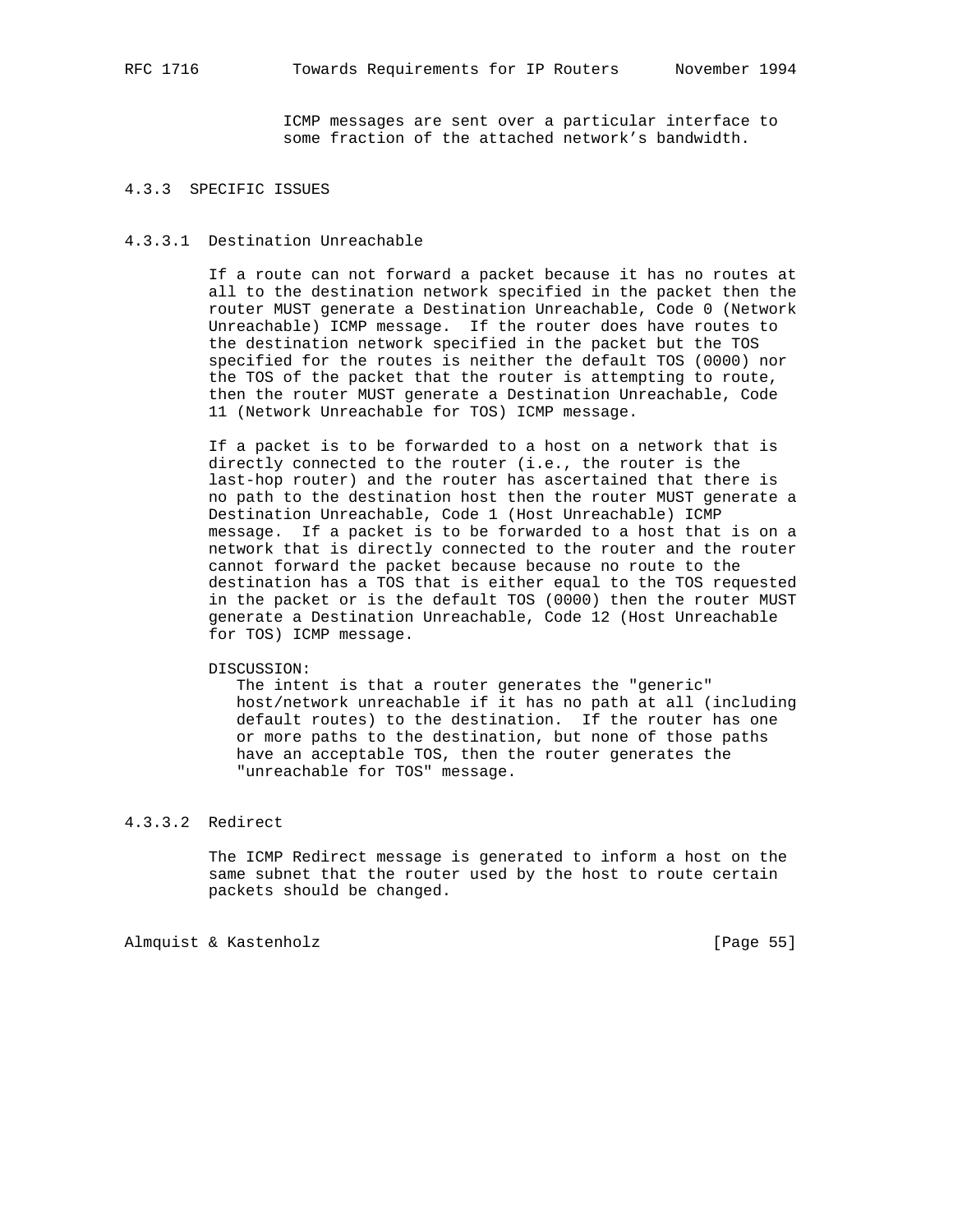Contrary to section 3.2.2.2 of [INTRO:2], a router MAY ignore ICMP Redirects when choosing a path for a packet originated by the router if the router is running a routing protocol or if forwarding is enabled on the router and on the interface over which the packet is being sent.

### 4.3.3.3 Source Quench

 A router SHOULD NOT originate ICMP Source Quench messages. As specified in Section [4.3.2], a router which does originate Source Quench messages MUST be able to limit the rate at which they are generated.

### DISCUSSION:

 Research seems to suggest that Source Quench consumes network bandwidth but is an ineffective (and unfair) antidote to congestion. See, for example, [INTERNET:9] and [INTERNET:10]. Section [5.3.6] discusses the current thinking on how routers ought to deal with overload and network congestion.

 A router MAY ignore any ICMP Source Quench messages it receives.

#### DISCUSSION:

 A router itself may receive a Source Quench as the result of originating a packet sent to another router or host. Such datagrams might be, e.g., an EGP update sent to another router, or a telnet stream sent to a host. A mechanism has been proposed ([INTERNET:11], [INTERNET:12]) to make the IP layer respond directly to Source Quench by controlling the rate at which packets are sent, however, this proposal is currently experimental and not currently recommended.

# 4.3.3.4 Time Exceeded

 When a router is forwarding a packet and the TTL field of the packet is reduced to 0, the requirements of section [5.2.3.8] apply.

 When the router is reassembling a packet that is destined for the router, it MUST fulfill requirements of [INTRO:2], section [3.3.2] apply.

When the router receives (i.e., is destined for the router) a Time Exceeded message, it MUST comply with section 3.2.2.4 of

Almquist & Kastenholz [Page 56]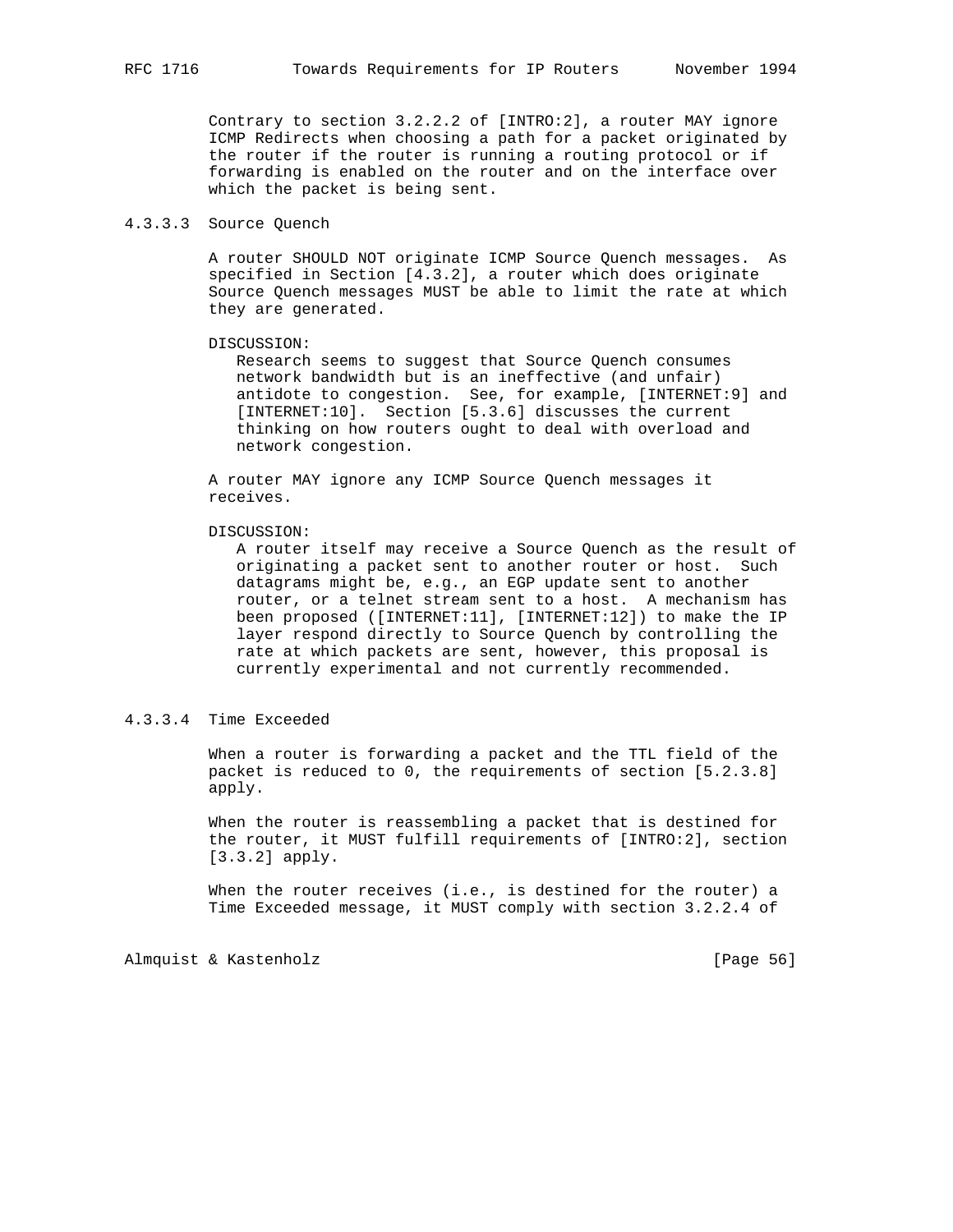[INTRO:2].

### 4.3.3.5 Parameter Problem

 A router MUST generate a Parameter Problem message for any error not specifically covered by another ICMP message. The IP header field or IP option including the byte indicated by the pointer field MUST be included unchanged in the IP header returned with this ICMP message. Section [4.3.2] defines an exception to this requirement.

 A new variant of the Parameter Problem message was defined in [INTRO:2]:

Code 1 = required option is missing.

DISCUSSION:

 This variant is currently in use in the military community for a missing security option.

#### 4.3.3.6 Echo Request/Reply

 A router MUST implement an ICMP Echo server function that receives Echo Requests and sends corresponding Echo Replies. A router MUST be prepared to receive, reassemble and echo an ICMP Echo Request datagram at least as large as the maximum of 576 and the MTUs of all the connected networks.

 The Echo server function MAY choose not to respond to ICMP echo requests addressed to IP broadcast or IP multicast addresses.

 A router SHOULD have a configuration option which, if enabled, causes the router to silently ignore all ICMP echo requests; if provided, this option MUST default to allowing responses.

### DISCUSSION:

 The neutral provision about responding to broadcast and multicast Echo Requests results from the conclusions reached in section [3.2.2.6] of [INTRO:2].

 As stated in Section [10.3.3], a router MUST also implement an user/application-layer interface for sending an Echo Request and receiving an Echo Reply, for diagnostic purposes. All ICMP Echo Reply messages MUST be passed to this interface.

 The IP source address in an ICMP Echo Reply MUST be the same as the specific-destination address of the corresponding ICMP Echo

Almquist & Kastenholz [Page 57]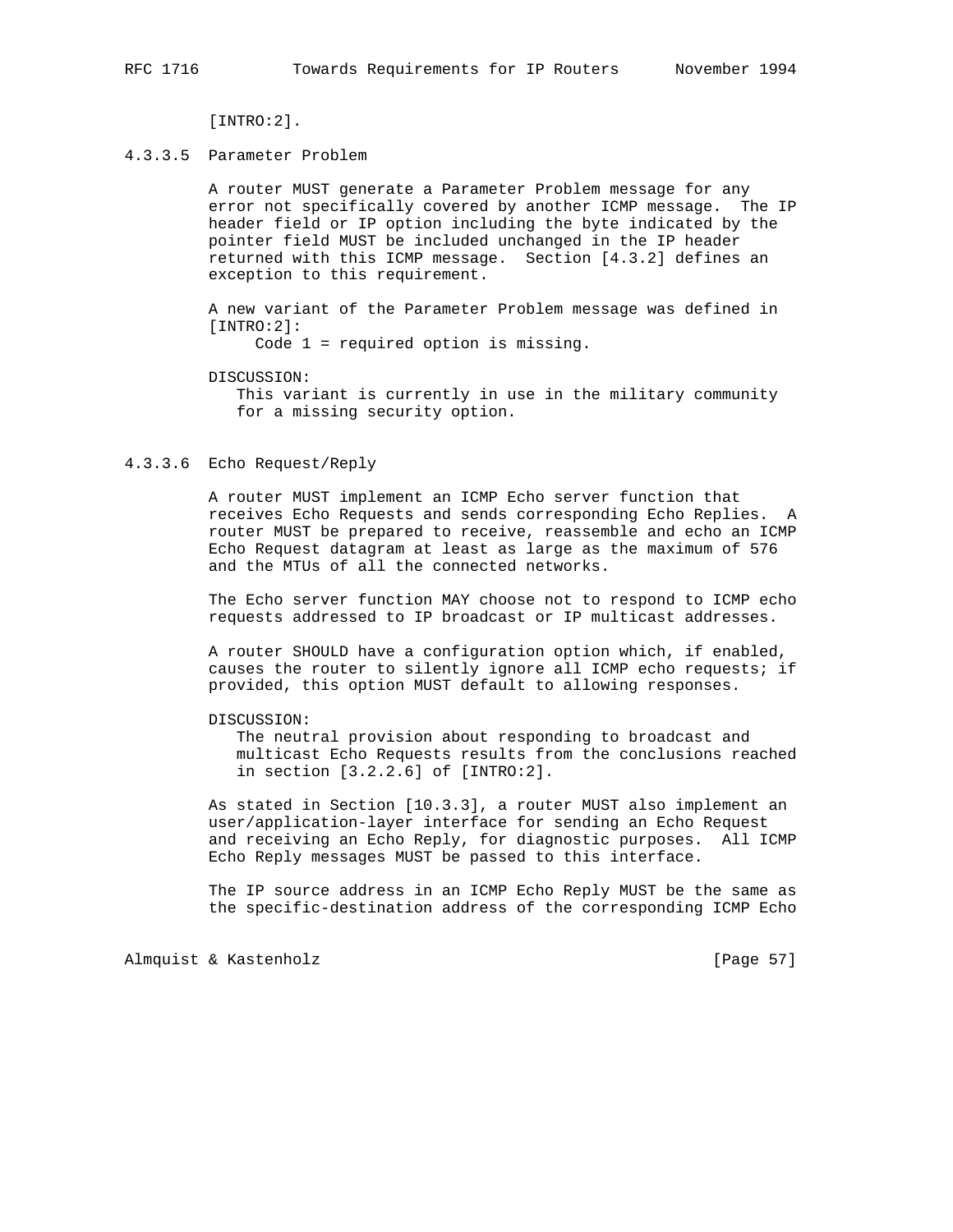Request message.

 Data received in an ICMP Echo Request MUST be entirely included in the resulting Echo Reply.

 If a Record Route and/or Timestamp option is received in an ICMP Echo Request, this option (these options) SHOULD be updated to include the current router and included in the IP header of the Echo Reply message, without truncation. Thus, the recorded route will be for the entire round trip.

 If a Source Route option is received in an ICMP Echo Request, the return route MUST be reversed and used as a Source Route option for the Echo Reply message.

4.3.3.7 Information Request/Reply

A router SHOULD NOT originate or respond to these messages.

#### DISCUSSION:

 The Information Request/Reply pair was intended to support self-configuring systems such as diskless workstations, to allow them to discover their IP network numbers at boot time. However, these messages are now obsolete. The RARP and BOOTP protocols provide better mechanisms for a host to discover its own IP address.

### 4.3.3.8 Timestamp and Timestamp Reply

 A router MAY implement Timestamp and Timestamp Reply. If they are implemented then:

- o The ICMP Timestamp server function MUST return a Timestamp Reply to every Timestamp message that is received. It SHOULD be designed for minimum variability in delay.
- o An ICMP Timestamp Request message to an IP broadcast or IP multicast address MAY be silently discarded.
- o The IP source address in an ICMP Timestamp Reply MUST be the same as the specific-destination address of the corresponding Timestamp Request message.
- o If a Source Route option is received in an ICMP Timestamp Request, the return route MUST be reversed and used as a Source Route option for the Timestamp Reply message.

Almquist & Kastenholz [Page 58]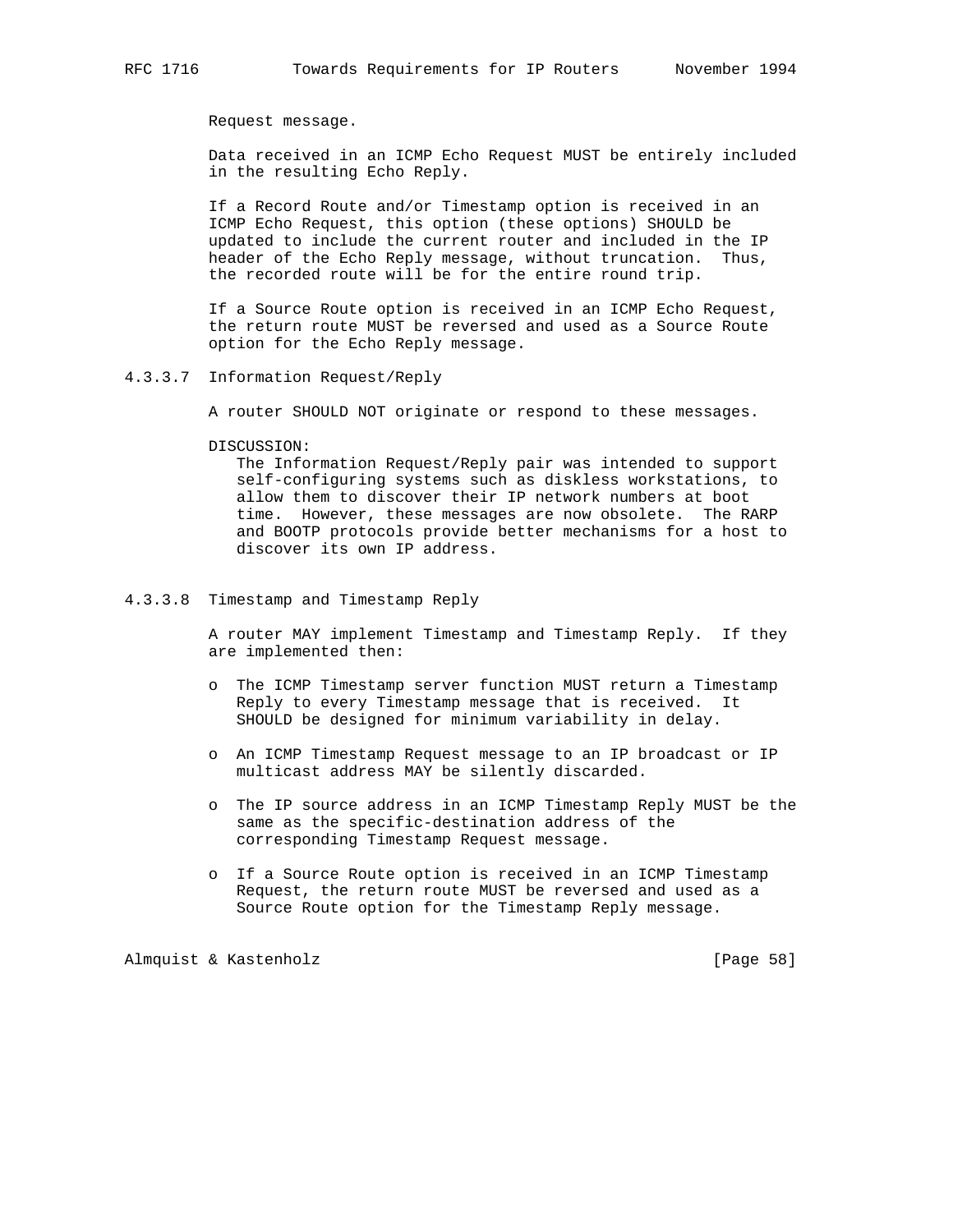- o If a Record Route and/or Timestamp option is received in a Timestamp Request, this (these) option(s) SHOULD be updated to include the current router and included in the IP header of the Timestamp Reply message.
- o If the router provides an application-layer interface for sending Timestamp Request messages then incoming Timestamp Reply messages MUST be passed up to the ICMP user interface.

 The preferred form for a timestamp value (the standard value) is milliseconds since midnight, Universal Time. However, it may be difficult to provide this value with millisecond resolution. For example, many systems use clocks that update only at line frequency, 50 or 60 times per second. Therefore, some latitude is allowed in a standard value:

- (a) A standard value MUST be updated at least 16 times per second (i.e., at most the six low-order bits of the value may be undefined).
- (b) The accuracy of a standard value MUST approximate that of operator-set CPU clocks, i.e., correct within a few minutes.

IMPLEMENTATION:

 To meet the second condition, a router may need to query some time server when the router is booted or restarted. It is recommended that the UDP Time Server Protocol be used for this purpose. A more advanced implementation would use the Network Time Protocol (NTP) to achieve nearly millisecond clock synchronization; however, this is not required.

### 4.3.3.9 Address Mask Request/Reply

 A router MUST implement support for receiving ICMP Address Mask Request messages and responding with ICMP Address Mask Reply messages. These messages are defined in [INTERNET:2].

 A router SHOULD have a configuration option for each logical interface specifying whether the router is allowed to answer Address Mask Requests for that interface; this option MUST default to allowing responses. A router MUST NOT respond to an Address Mask Request before the router knows the correct subnet mask.

A router MUST NOT respond to an Address Mask Request which has

Almquist & Kastenholz [Page 59]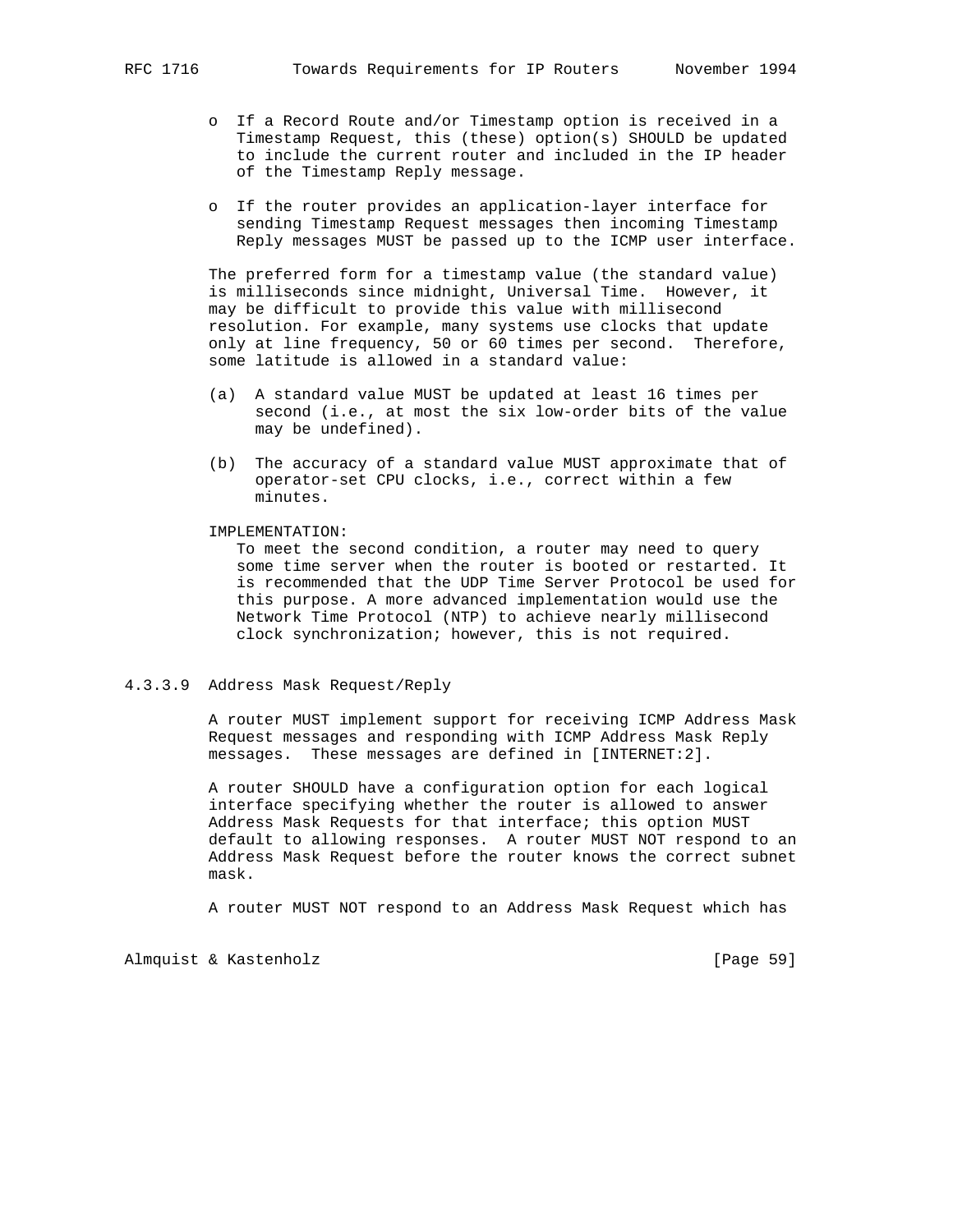a source address of 0.0.0.0 and which arrives on a physical interface which has associated with it multiple logical interfaces and the subnet masks for those interfaces are not all the same.

 A router SHOULD examine all ICMP Address Mask Replies which it receives to determine whether the information it contains matches the router's knowledge of the subnet mask. If the ICMP Address Mask Reply appears to be in error, the router SHOULD log the subnet mask and the sender's IP address. A router MUST NOT use the contents of an ICMP Address Mask Reply to determine the correct subnet mask.

 Because hosts may not be able to learn the subnet mask if a router is down when the host boots up, a router MAY broadcast a gratuitous ICMP Address Mask Reply on each of its logical interfaces after it has configured its own subnet masks. However, this feature can be dangerous in environments which use variable length subnet masks. Therefore, if this feature is implemented, gratuitous Address Mask Replies MUST NOT be broadcast over any logical interface(s) which either:

- o Are not configured to send gratuitous Address Mask Replies. Each logical interface MUST have a configuration parameter controlling this, and that parameter MUST default to not sending the gratuitous Address Mask Replies.
- o Share the same IP network number and physical interface but have different subnet masks.

The  $\{$  <Network-number>, -1, -1  $\}$  form (on subnetted networks) or the { <Network-number>, -1 } form (on non-subnetted networks) of the IP broadcast address MUST be used for broadcast Address Mask Replies.

DISCUSSION:

 The ability to disable sending Address Mask Replies by routers is required at a few sites which intentionally lie to their hosts about the subnet mask. The need for this is expected to go away as more and more hosts become compliant with the Host Requirements standards.

 The reason for both the second bullet above and the requirement about which IP broadcast address to use is to prevent problems when multiple IP networks or subnets are in use on the same physical network.

Almquist & Kastenholz [Page 60]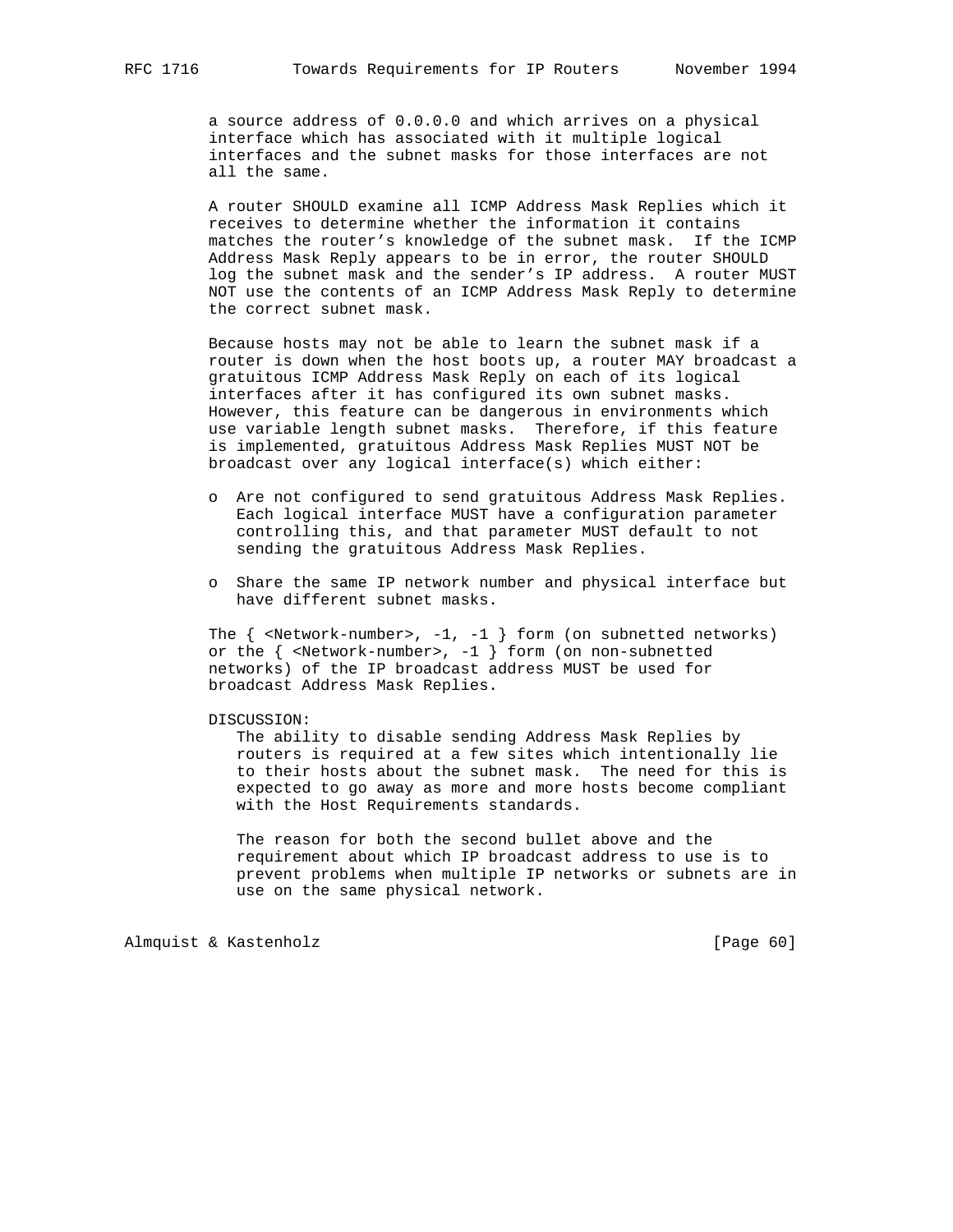## 4.3.3.10 Router Advertisement and Solicitations

 An IP router MUST support the router part of the ICMP Router Discovery Protocol [INTERNET:13] on all connected networks on which the router supports either IP multicast or IP broadcast addressing. The implementation MUST include all of the configuration variables specified for routers, with the specified defaults.

DISCUSSION:

 Routers are not required to implement the host part of the ICMP Router Discovery Protocol, but might find it useful for operation while IP forwarding is disabled (i.e., when operating as a host).

DISCUSSION:

 We note that it is quite common for hosts to use RIP as the router discovery protocol. Such hosts listen to RIP traffic and use and use information extracted from that traffic to discover routers and to make decisions as to which router to use as a first-hop router for a given destination. While this behavior is discouraged, it is still common and implementors should be aware of it.

4.4 INTERNET GROUP MANAGEMENT PROTOCOL - IGMP

 IGMP [INTERNET:4] is a protocol used between hosts and multicast routers on a single physical network to establish hosts' membership in particular multicast groups. Multicast routers use this information, in conjunction with a multicast routing protocol, to support IP multicast forwarding across the Internet.

A router SHOULD implement the host part of IGMP.

Almquist & Kastenholz [Page 61]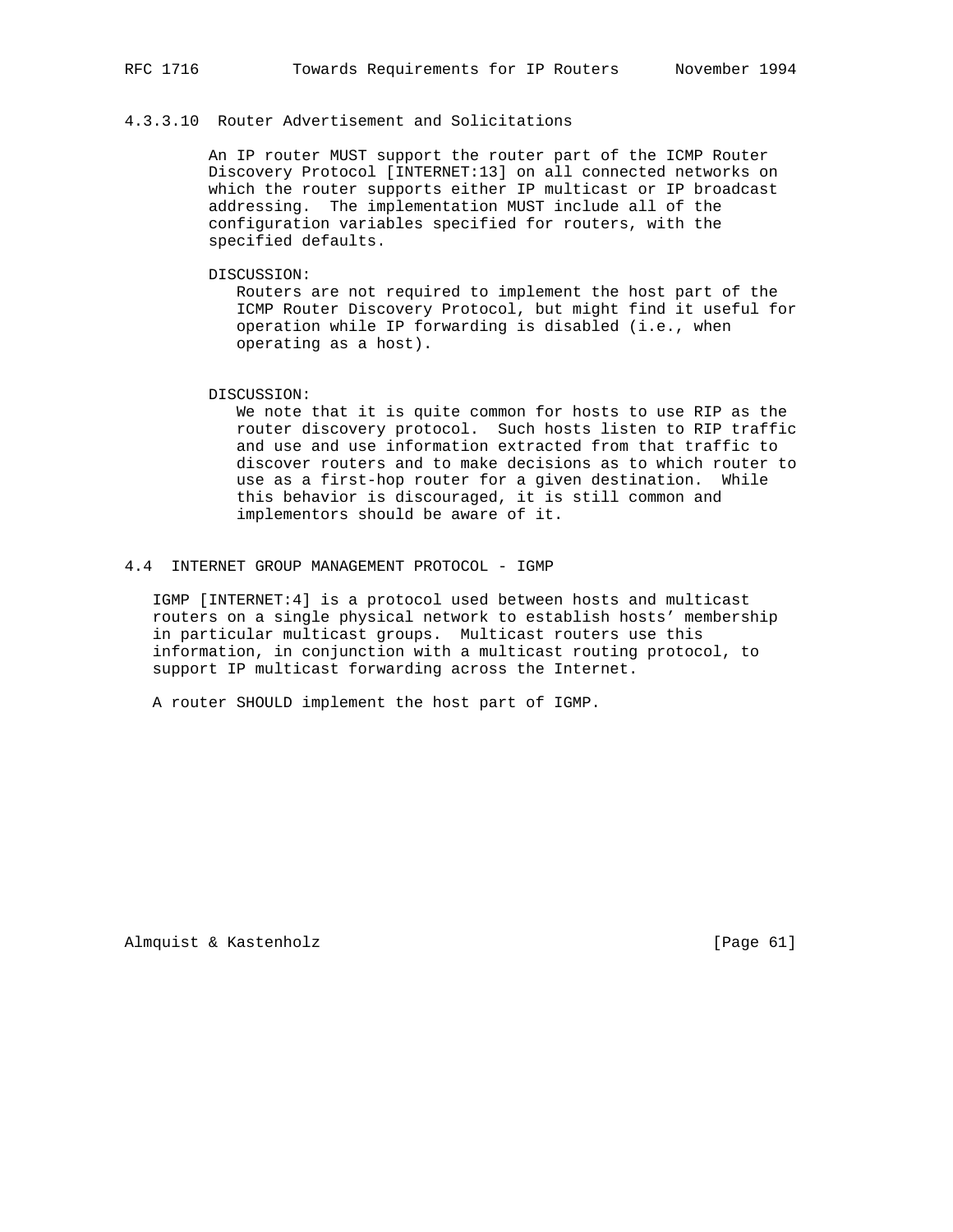# 5. INTERNET LAYER - FORWARDING

# 5.1 INTRODUCTION

This section describes the process of forwarding packets.

5.2 FORWARDING WALK-THROUGH

 There is no separate specification of the forwarding function in IP. Instead, forwarding is covered by the protocol specifications for the internet layer protocols ([INTERNET:1], [INTERNET:2], [INTERNET:3], [INTERNET:8], and [ROUTE:11]).

5.2.1 Forwarding Algorithm

 Since none of the primary protocol documents describe the forwarding algorithm in any detail, we present it here. This is just a general outline, and omits important details, such as handling of congestion, that are dealt with in later sections.

 It is not required that an implementation follow exactly the algorithms given in sections  $[5.2.1.1]$ ,  $[5.2.1.2]$ , and  $[5.2.1.3]$ . Much of the challenge of writing router software is to maximize the rate at which the router can forward packets while still achieving the same effect of the algorithm. Details of how to do that are beyond the scope of this document, in part because they are heavily dependent on the architecture of the router. Instead, we merely point out the order dependencies among the steps:

- (1) A router MUST verify the IP header, as described in section [5.2.2], before performing any actions based on the contents of the header. This allows the router to detect and discard bad packets before the expenditure of other resources.
- (2) Processing of certain IP options requires that the router insert its IP address into the option. As noted in Section [5.2.4], the address inserted MUST be the address of the logical interface on which the packet is sent or the router's router-id if the packet is sent over an unnumbered interface. Thus, processing of these options cannot be completed until after the output interface is chosen.
- (3) The router cannot check and decrement the TTL before checking whether the packet should be delivered to the router itself, for reasons mentioned in Section [4.2.2.9].

Almquist & Kastenholz [Page 62]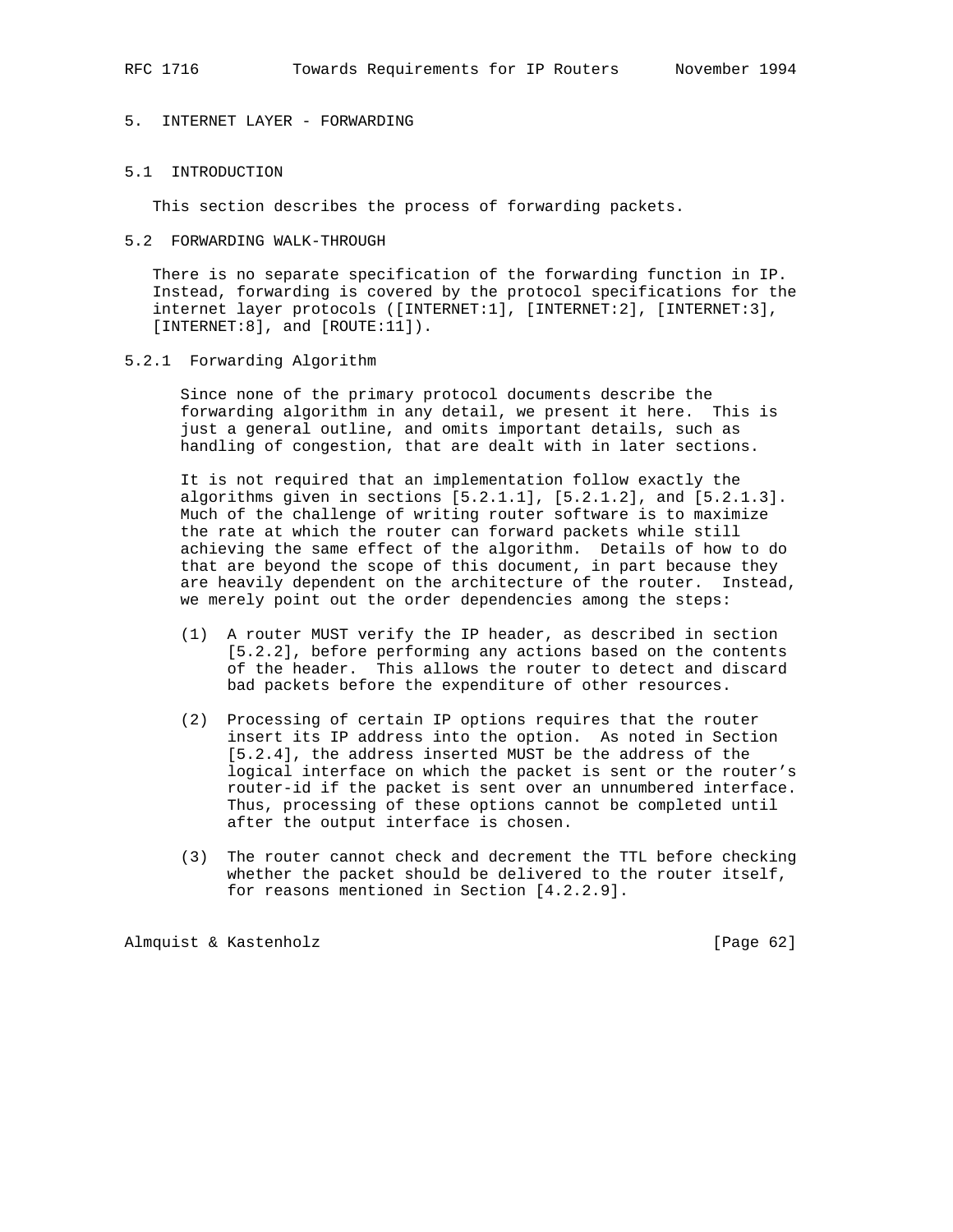(4) More generally, when a packet is delivered locally to the router, its IP header MUST NOT be modified in any way (except that a router may be required to insert a timestamp into any Timestamp options in the IP header). Thus, before the router determines whether the packet is to be delivered locally to the router, it cannot update the IP header in any way that it is not prepared to undo.

### 5.2.1.1 General

 This section covers the general forwarding algorithm. This algorithm applies to all forms of packets to be forwarded: unicast, multicast, and broadcast.

- (1) The router receives the IP packet (plus additional information about it, as described in Section [3.1]) from the Link Layer.
- (2) The router validates the IP header, as described in Section [5.2.2]. Note that IP reassembly is not done, except on IP fragments to be queued for local delivery in step (4).
- (3) The router performs most of the processing of any IP options. As described in Section [5.2.4], some IP options require additional processing after the routing decision has been made.
- (4) The router examines the destination IP address of the IP datagram, as described in Section [5.2.3], to determine how it should continue to process the IP datagram. There are three possibilities:
	- o The IP datagram is destined for the router, and should be queued for local delivery, doing reassembly if needed.
	- o The IP datagram is not destined for the router, and should be queued for forwarding.
	- o The IP datagram should be queued for forwarding, but (a copy) must also be queued for local delivery.

Almquist & Kastenholz [Page 63]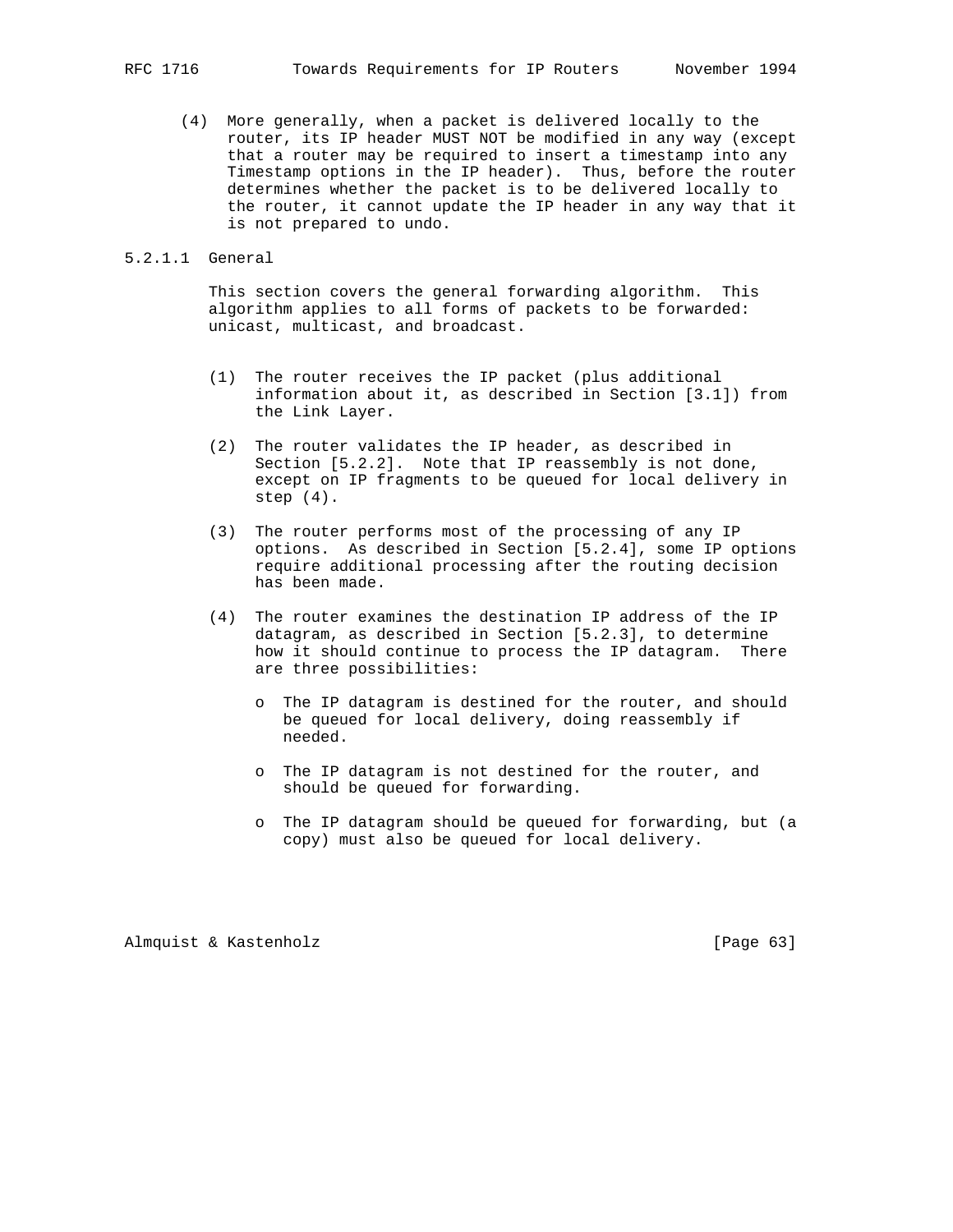# 5.2.1.2 Unicast

 Since the local delivery case is well-covered by [INTRO:2], the following assumes that the IP datagram was queued for forwarding. If the destination is an IP unicast address:

- (5) The forwarder determines the next hop IP address for the packet, usually by looking up the packet's destination in the router's routing table. This procedure is described in more detail in Section [5.2.4]. This procedure also decides which network interface should be used to send the packet.
- (6) The forwarder verifies that forwarding the packet is permitted. The source and destination addresses should be valid, as described in Section [5.3.7] and Section [5.3.4] If the router supports administrative constraints on forwarding, such as those described in Section [5.3.9], those constraints must be satisfied.
- (7) The forwarder decrements (by at least one) and checks the packet's TTL, as described in Section [5.3.1].
- (8) The forwarder performs any IP option processing that could not be completed in step 3.
- (9) The forwarder performs any necessary IP fragmentation, as described in Section [4.2.2.7]. Since this step occurs after outbound interface selection (step 5), all fragments of the same datagram will be transmitted out the same interface.
- (10) The forwarder determines the Link Layer address of the packet's next hop. The mechanisms for doing this are Link Layer-dependent (see chapter 3).
- (11) The forwarder encapsulates the IP datagram (or each of the fragments thereof) in an appropriate Link Layer frame and queues it for output on the interface selected in step 5.
- (12) The forwarder sends an ICMP redirect if necessary, as described in Section [4.3.3.2].

Almquist & Kastenholz [Page 64]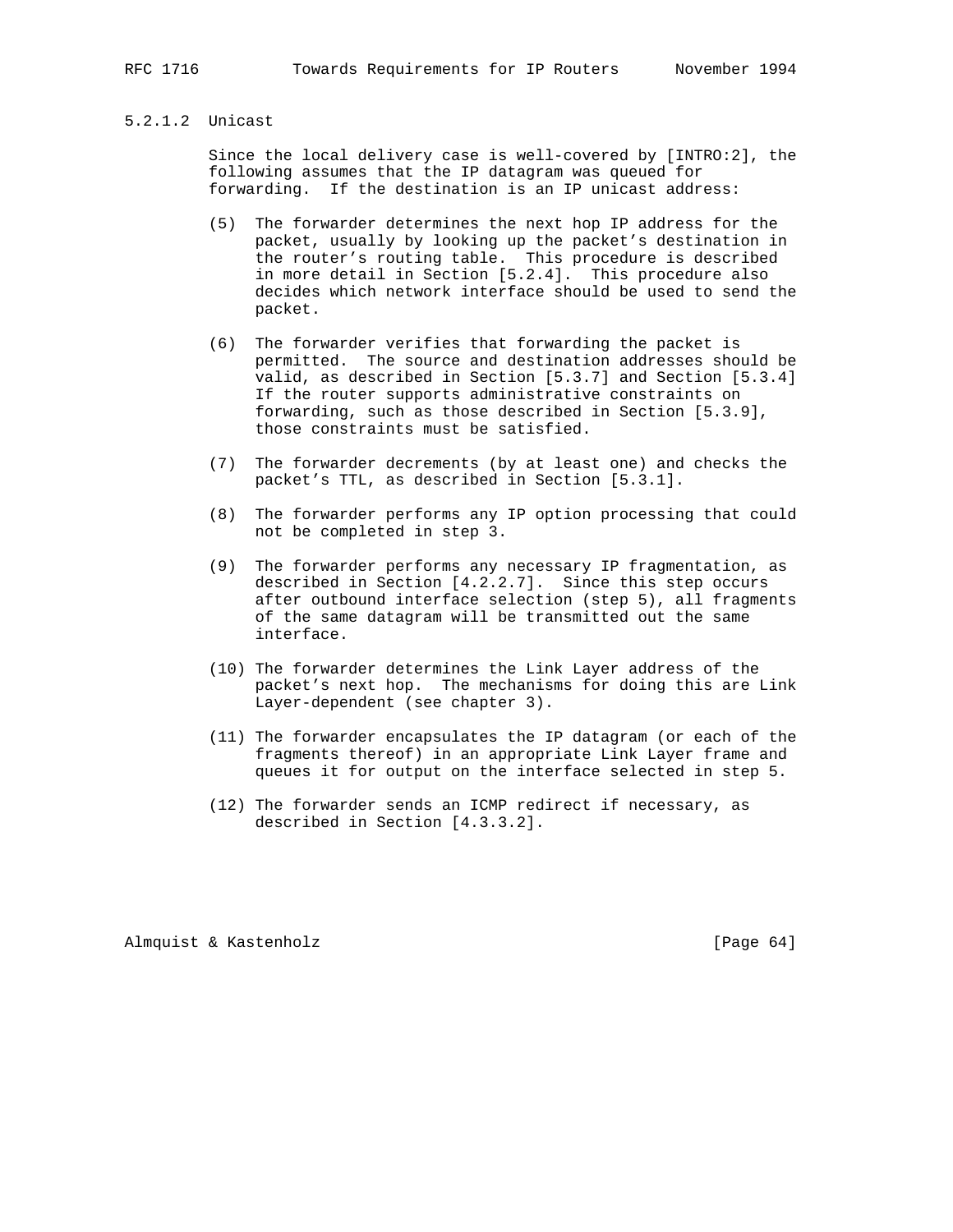## 5.2.1.3 Multicast

 If the destination is an IP multicast, the following steps are taken.

 Note that the main differences between the forwarding of IP unicasts and the forwarding of IP multicasts are

- o IP multicasts are usually forwarded based on both the datagram's source and destination IP addresses,
- o IP multicast uses an expanding ring search,
- o IP multicasts are forwarded as Link Level multicasts, and
- o ICMP errors are never sent in response to IP multicast datagrams.

 Note that the forwarding of IP multicasts is still somewhat experimental. As a result, the algorithm presented below is not mandatory, and is provided as an example only.

- (5a) Based on the IP source and destination addresses found in the datagram header, the router determines whether the datagram has been received on the proper interface for forwarding. If not, the datagram is dropped silently. The method for determining the proper receiving interface depends on the multicast routing algorithm(s) in use. In one of the simplest algorithms, reverse path forwarding (RPF), the proper interface is the one that would be used to forward unicasts back to the datagram source.
- (6a) Based on the IP source and destination addresses found in the datagram header, the router determines the datagram's outgoing interfaces. In order to implement IP multicast's expanding ring search (see [INTERNET:4]) a minimum TTL value is specified for each outgoing interface. A copy of the multicast datagram is forwarded out each outgoing interface whose minimum TTL value is less than or equal to the TTL value in the datagram header, by separately applying the remaining steps on each such interface.
- (7a) The router decrements the packet's TTL by one.
- (8a) The forwarder performs any IP option processing that could not be completed in step (3).

Almquist & Kastenholz [Page 65]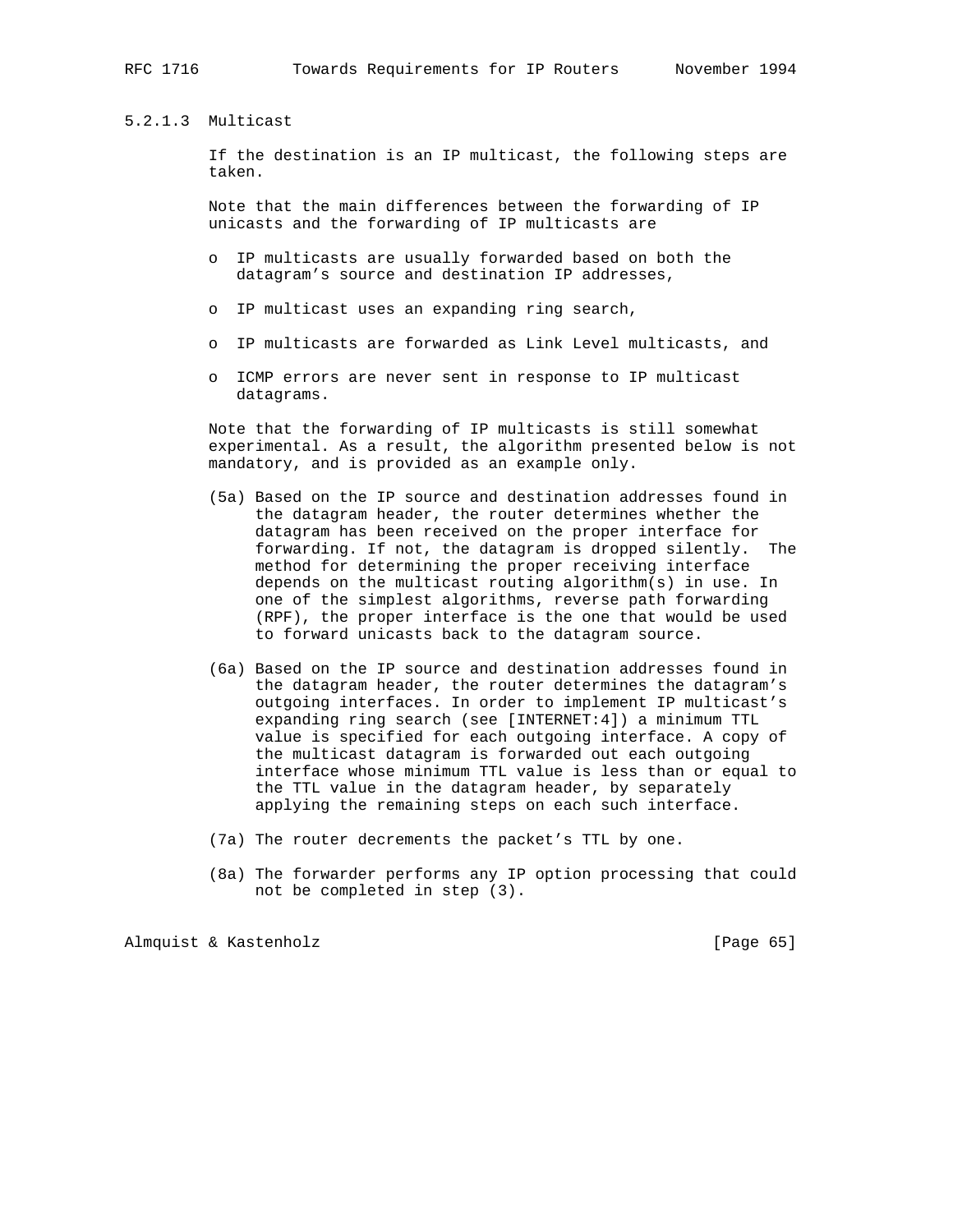- (9a) The forwarder performs any necessary IP fragmentation, as described in Section [4.2.2.7].
- (10a) The forwarder determines the Link Layer address to use in the Link Level encapsulation. The mechanisms for doing this are Link Layer-dependent. On LANs a Link Level multicast or broadcast is selected, as an algorithmic translation of the datagrams' class D destination address. See the various IP-over-xxx specifications for more details.
- (11a) The forwarder encapsulates the packet (or each of the fragments thereof) in an appropriate Link Layer frame and queues it for output on the appropriate interface.

## 5.2.2 IP Header Validation

 Before a router can process any IP packet, it MUST perform a the following basic validity checks on the packet's IP header to ensure that the header is meaningful. If the packet fails any of the following tests, it MUST be silently discarded, and the error SHOULD be logged.

- (1) The packet length reported by the Link Layer must be large enough to hold the minimum length legal IP datagram (20 bytes).
- (2) The IP checksum must be correct.
- (3) The IP version number must be 4. If the version number is not 4 then the packet may well be another version of IP, such as ST-II.
- (4) The IP header length field must be at least 5.
- (5) The IP total length field must be at least 4 \* IP header length field.

 A router MUST NOT have a configuration option which allows disabling any of these tests.

 If the packet passes the second and third tests, the IP header length field is at least 4, and both the IP total length field and the packet length reported by the Link Layer are at least 16 then, despite the above rule, the router MAY respond with an ICMP Parameter Problem message, whose pointer points at the IP header length field (if it failed the fourth test) or the IP total length

Almquist & Kastenholz [Page 66]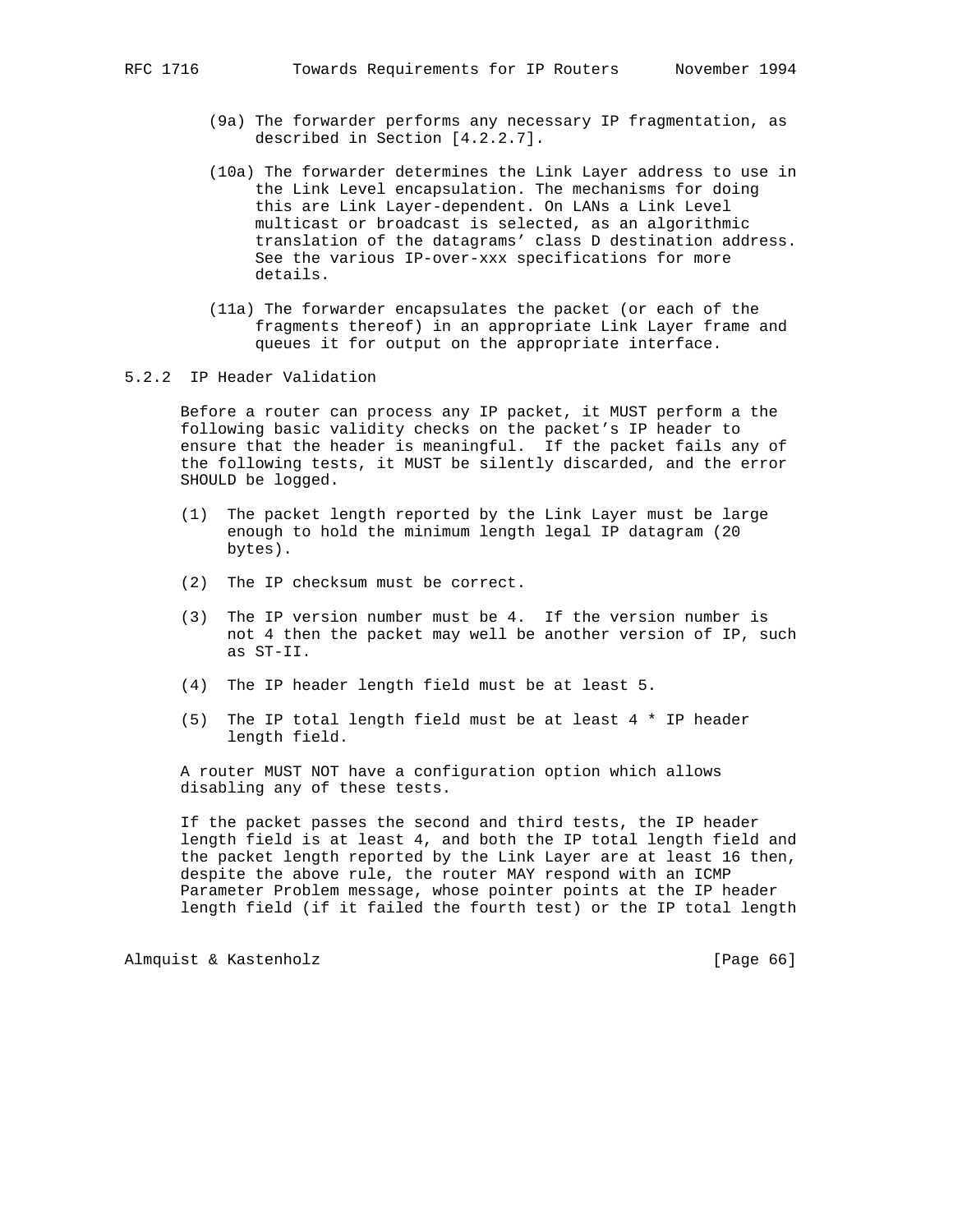field (if it failed the fifth test). However, it still MUST discard the packet and still SHOULD log the error.

 These rules (and this entire document) apply only to version 4 of the Internet Protocol. These rules should not be construed as prohibiting routers from supporting other versions of IP. Furthermore, if a router can truly classify a packet as being some other version of IP then it ought not treat that packet as an error packet within the context of this memo.

#### IMPLEMENTATION:

 It is desirable for purposes of error reporting, though not always entirely possible, to determine why a header was invalid. There are four possible reasons:

- o The Link Layer truncated the IP header
- o The datagram is using a version of IP other than the standard one (version 4).
- o The IP header has been corrupted in transit.
- o The sender generated an illegal IP header.

 It is probably desirable to perform the checks in the order listed, since we believe that this ordering is most likely to correctly categorize the cause of the error. For purposes of error reporting, it may also be desirable to check if a packet which fails these tests has an IP version number equal to 6. If it does, the packet is probably an ST-II datagram and should be treated as such. ST-II is described in [FORWARD:1].

 Additionally, the router SHOULD verify that the packet length reported by the Link Layer is at least as large as the IP total length recorded in the packet's IP header. If it appears that the packet has been truncated, the packet MUST be discarded, the error SHOULD be logged, and the router SHOULD respond with an ICMP Parameter Problem message whose pointer points at the IP total length field.

#### DISCUSSION:

 Because any higher layer protocol which concerns itself with data corruption will detect truncation of the packet data when it reaches its final destination, it is not absolutely necessary for routers to perform the check suggested above in order to maintain protocol correctness. However, by making this check a router can simplify considerably the task of

Almquist & Kastenholz [Page 67]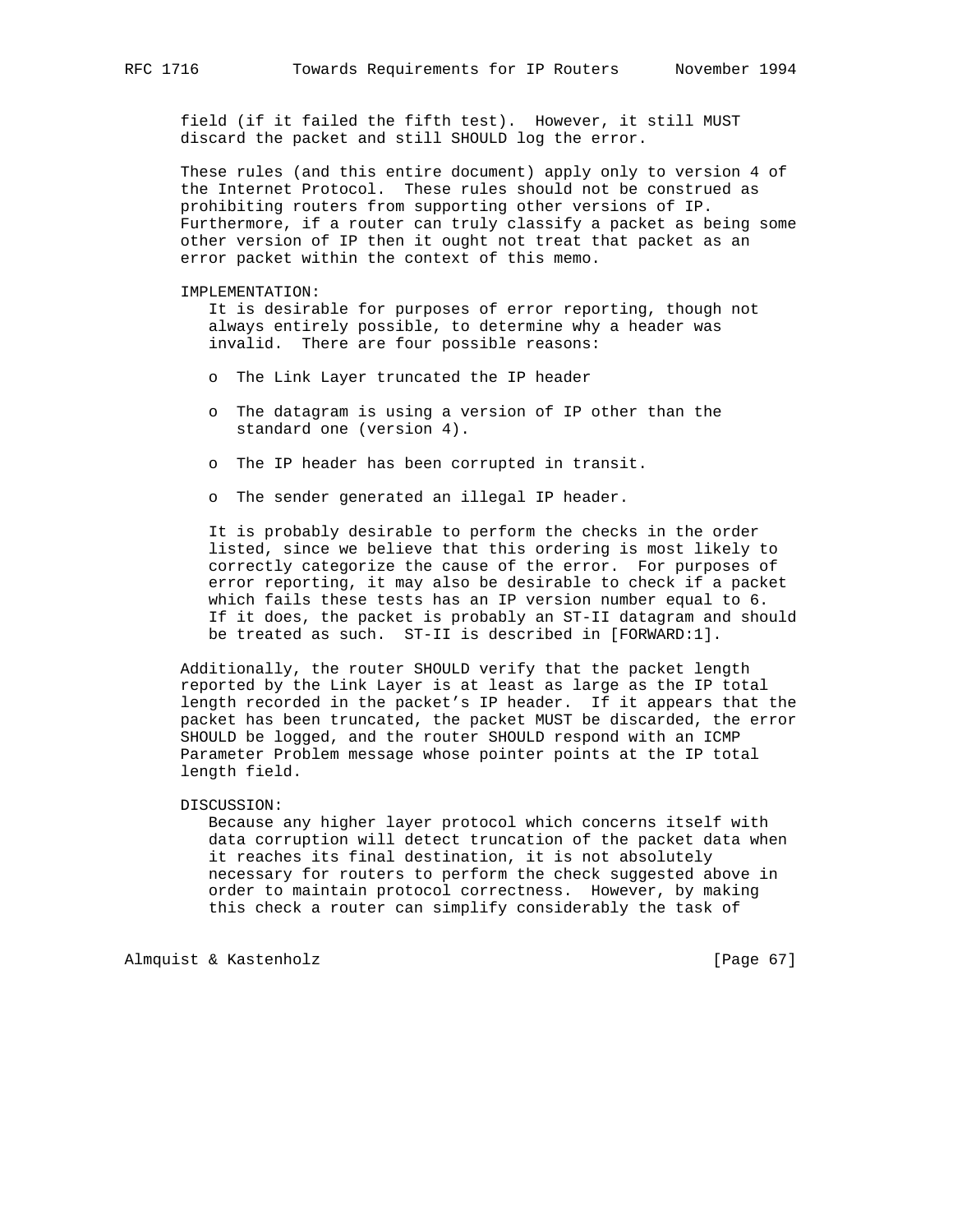determining which hop in the path is truncating the packets. It will also reduce the expenditure of resources down-stream from the router in that down-stream systems will not need to deal with the packet.

 Finally, if the destination address in the IP header is not one of the addresses of the router, the router SHOULD verify that the packet does not contain a Strict Source and Record Route option. If a packet fails this test, the router SHOULD log the error and SHOULD respond with an ICMP Parameter Problem error with the pointer pointing at the offending packet's IP destination address.

#### DISCUSSION:

 Some people might suggest that the router should respond with a Bad Source Route message instead of a Parameter Problem message. However, when a packet fails this test, it usually indicates a protocol error by the previous hop router, whereas Bad Source Route would suggest that the source host had requested a nonexistent or broken path through the network.

### 5.2.3 Local Delivery Decision

 When a router receives an IP packet, it must decide whether the packet is addressed to the router (and should be delivered locally) or the packet is addressed to another system (and should be handled by the forwarder). There is also a hybrid case, where certain IP broadcasts and IP multicasts are both delivered locally and forwarded. A router MUST determine which of the these three cases applies using the following rules:

- o An unexpired source route option is one whose pointer value does not point past the last entry in the source route. If the packet contains an unexpired source route option, the pointer in the option is advanced until either the pointer does point past the last address in the option or else the next address is not one of the router's own addresses. In the latter (normal) case, the packet is forwarded (and not delivered locally) regardless of the rules below.
- o The packet is delivered locally and not considered for forwarding in the following cases:
	- The packet's destination address exactly matches one of the router's IP addresses,
	- The packet's destination address is a limited broadcast

Almquist & Kastenholz [Page 68]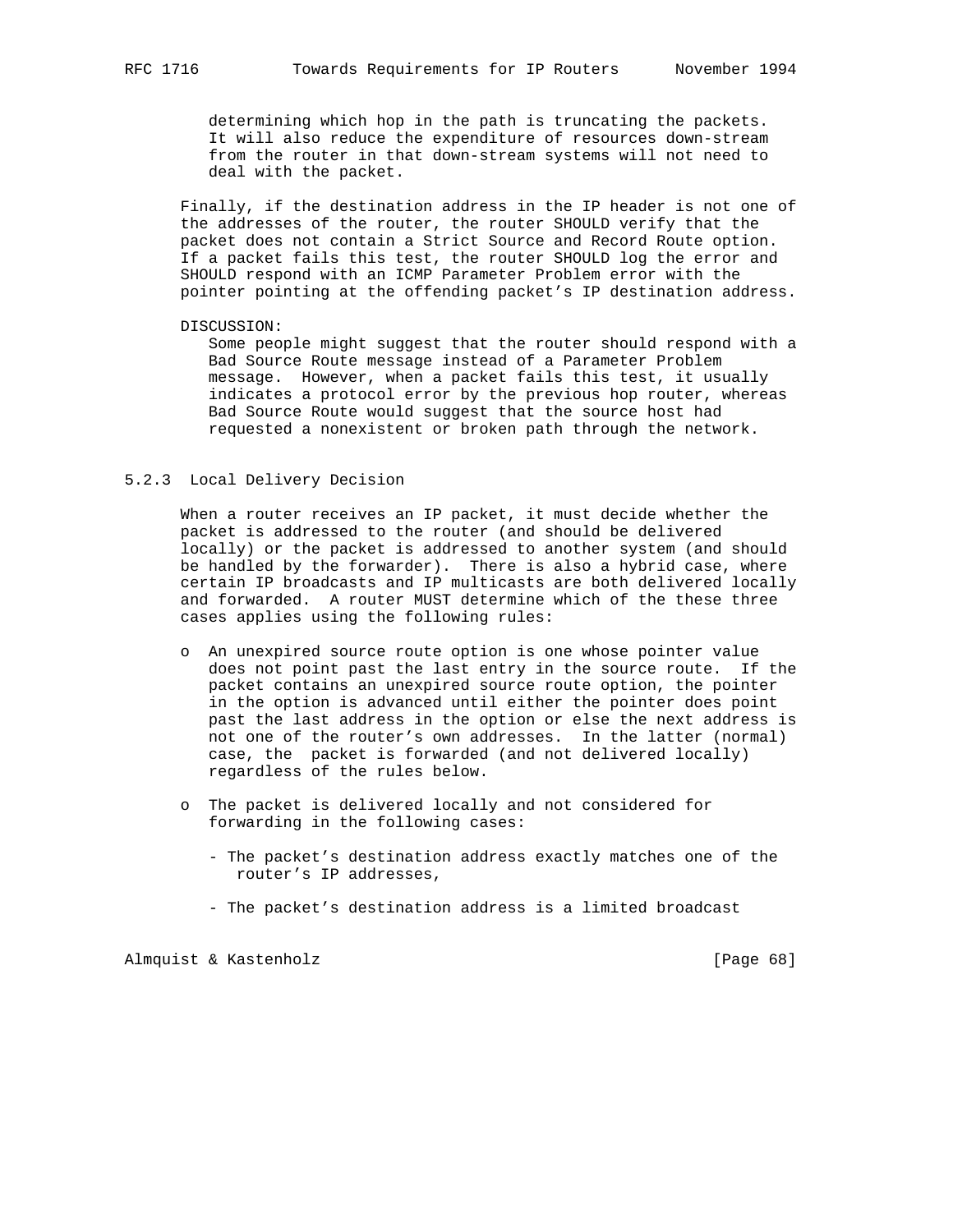address  $(\{-1, -1\})$ , and

- The packet's destination is an IP multicast address which is limited to a single subnet (such as 224.0.0.1 or 224.0.0.2) and (at least) one of the logical interfaces associated with the physical interface on which the packet arrived is a member of the destination multicast group.
- o The packet is passed to the forwarder AND delivered locally in the following cases:
	- The packet's destination address is an IP broadcast address that addresses at least one of the router's logical interfaces but does not address any of the logical interfaces associated with the physical interface on which the packet arrived
	- The packet's destination is an IP multicast address which is not limited to a single subnetwork (such as 224.0.0.1 and 224.0.0.2 are) and (at least) one of the logical interfaces associated with the physical interface on which the packet arrived is a member of the destination multicast group.
- o The packet is delivered locally if the packet's destination address is an IP broadcast address (other than a limited broadcast address) that addresses at least one of the logical interfaces associated with the physical interface on which the packet arrived. The packet is ALSO passed to the forwarder unless the link on which the packet arrived uses an IP encapsulation that does not encapsulate broadcasts differently than unicasts (e.g. by using different Link Layer destination addresses).
- o The packet is passed to the forwarder in all other cases.

#### DISCUSSION:

 The purpose of the requirement in the last sentence of the fourth bullet is to deal with a directed broadcast to another net or subnet on the same physical cable. Normally, this works as expected: the sender sends the broadcast to the router as a Link Layer unicast. The router notes that it arrived as a unicast, and therefore must be destined for a different logical net (or subnet) than the sender sent it on. Therefore, the router can safely send it as a Link Layer broadcast out the same (physical) interface over which it arrived. However, if the router can't tell whether the packet was received as a Link Layer unicast, the sentence ensures that the router does the

Almquist & Kastenholz [Page 69]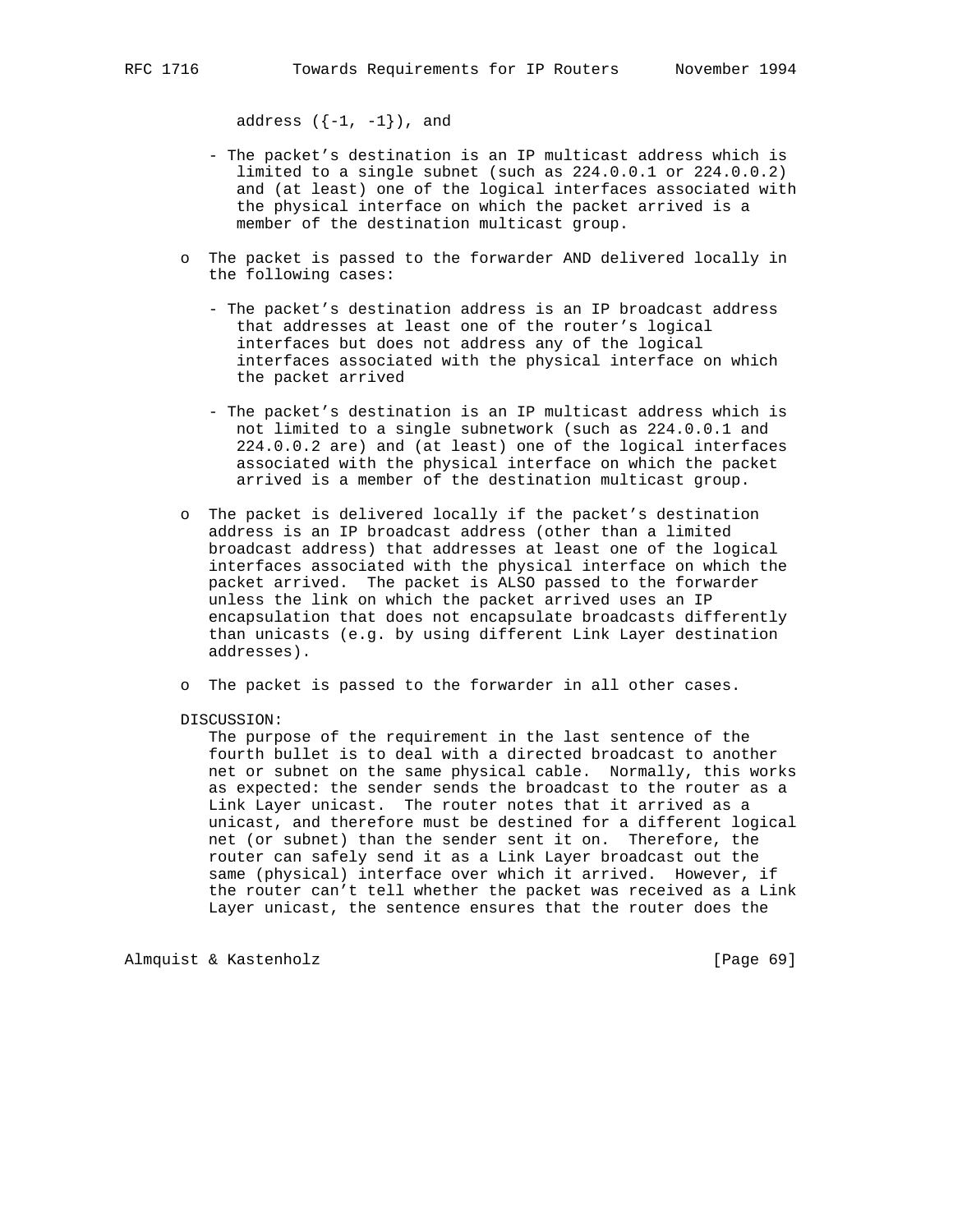safe but wrong thing rather than the unsafe but right thing.

#### IMPLEMENTATION:

 As described in Section [5.3.4], packets received as Link Layer broadcasts are generally not forwarded. It may be advantageous to avoid passing to the forwarder packets it would later discard because of the rules in that section.

 Some Link Layers (either because of the hardware or because of special code in the drivers) can deliver to the router copies of all Link Layer broadcasts and multicasts it transmits. Use of this feature can simplify the implementation of cases where a packet has to both be passed to the forwarder and delivered locally, since forwarding the packet will automatically cause the router to receive a copy of the packet that it can then deliver locally. One must use care in these circumstances in order to prevent treating a received loop-back packet as a normal packet that was received (and then being subject to the rules of forwarding, etc etc).

 Even in the absence of such a Link Layer, it is of course hardly necessary to make a copy of an entire packet in order to queue it both for forwarding and for local delivery, though care must be taken with fragments, since reassembly is performed on locally delivered packets but not on forwarded packets. One simple scheme is to associate a flag with each packet on the router's output queue which indicates whether it should be queued for local delivery after it has been sent.

### 5.2.4 Determining the Next Hop Address

 When a router is going to forward a packet, it must determine whether it can send it directly to its destination, or whether it needs to pass it through another router. If the latter, it needs to determine which router to use. This section explains how these determinations are made.

This section makes use of the following definitions:

- o LSRR IP Loose Source and Record Route option
- o SSRR IP Strict Source and Record Route option
- o Source Route Option an LSRR or an SSRR
- o Ultimate Destination Address where the packet is being sent

Almquist & Kastenholz [Page 70]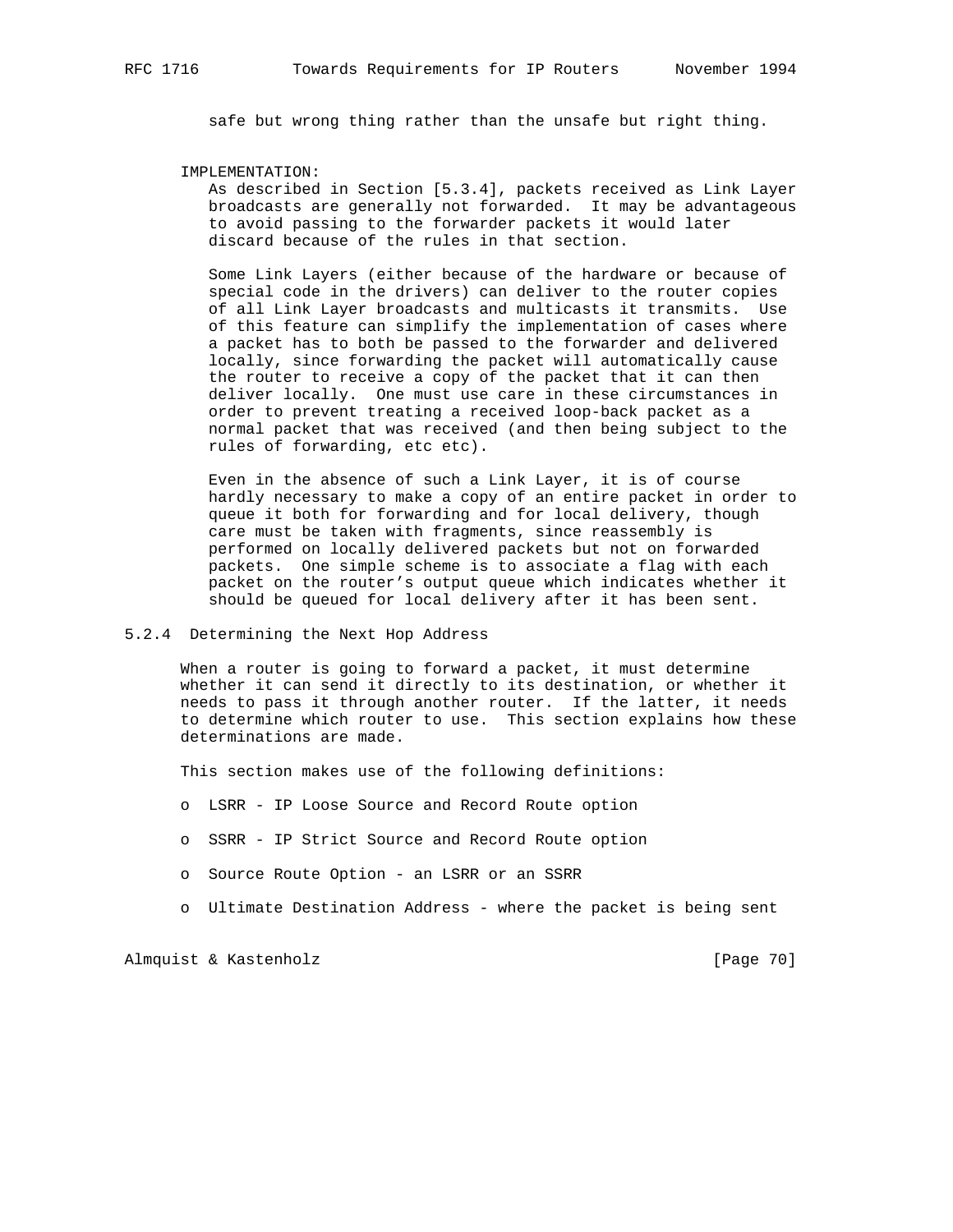to: the last address in the source route of a source-routed packet, or the destination address in the IP header of a non source-routed packet

- o Adjacent reachable without going through any IP routers
- o Next Hop Address the IP address of the adjacent host or router to which the packet should be sent next
- o Immediate Destination Address the ultimate destination address, except in source routed packets, where it is the next address specified in the source route
- o Immediate Destination the node, system, router, end-system, or whatever that is addressed by the Immediate Destination Address.
- 5.2.4.1 Immediate Destination Address

 If the destination address in the IP header is one of the addresses of the router and the packet contains a Source Route Option, the Immediate Destination Address is the address pointed at by the pointer in that option if the pointer does not point past the end of the option. Otherwise, the Immediate Destination Address is the same as the IP destination address in the IP header.

 A router MUST use the Immediate Destination Address, not the Ultimate Destination Address, when determining how to handle a packet.

 It is an error for more than one source route option to appear in a datagram. If it receives one, it SHOULD discard the packet and reply with an ICMP Parameter Problem message whose pointer points at the beginning of the second source route option.

5.2.4.2 Local/Remote Decision

 After it has been determined that the IP packet needs to be forwarded in accordance with the rules specified in Section [5.2.3], the following algorithm MUST be used to determine if the Immediate Destination is directly accessible (see [INTERNET:2]):

 (1) For each network interface that has not been assigned any IP address (the unnumbered lines as described in Section

Almquist & Kastenholz [Page 71]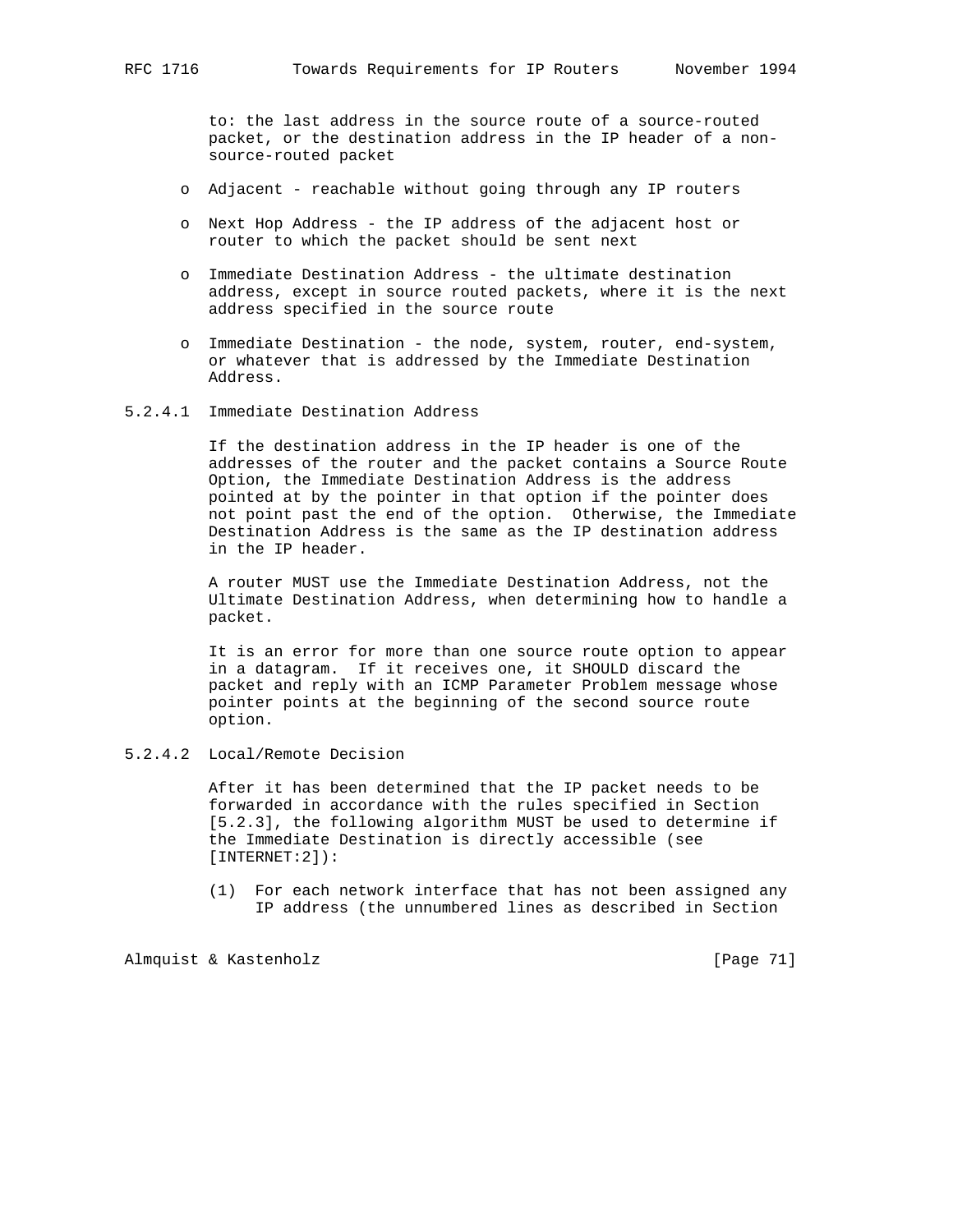[2.2.7]), compare the router-id of the other end of the line to the Immediate Destination Address. If they are exactly equal, the packet can be transmitted through this interface.

DISCUSSION:

 In other words, the router or host at the remote end of the line is the destination of the packet or is the next step in the source route of a source routed packet.

- (2) If no network interface has been selected in the first step, for each IP address assigned to the router:
	- (a) Apply the subnet mask associated with the address to this IP address.

 IMPLEMENTATION: The result of this operation will usually have been computed and saved during initialization.

- (b) Apply the same subnet mask to the Immediate Destination Address of the packet.
- (c) Compare the resulting values. If they are equal to each other, the packet can be transmitted through the corresponding network interface.
- (3) If an interface has still not been selected, the Immediate Destination is accessible only through some other router. The selection of the router and the next hop IP address is described in Section [5.2.4.3].

## 5.2.4.3 Next Hop Address

### EDITOR'S COMMENTS:

 Note that this section has been extensively rewritten. The original document indicated that Phil Almquist wished to revise this section to conform to his "Ruminations on the Next Hop" document. I am under the assumption that the working group generally agreed with this goal; there was an editor's note from Phil that remained in this document to that effect, and the RoNH document contains a "mandatory RRWG algorithm".

 So, I have taken said algorithm from RoNH and moved it into here.

Almquist & Kastenholz [Page 72]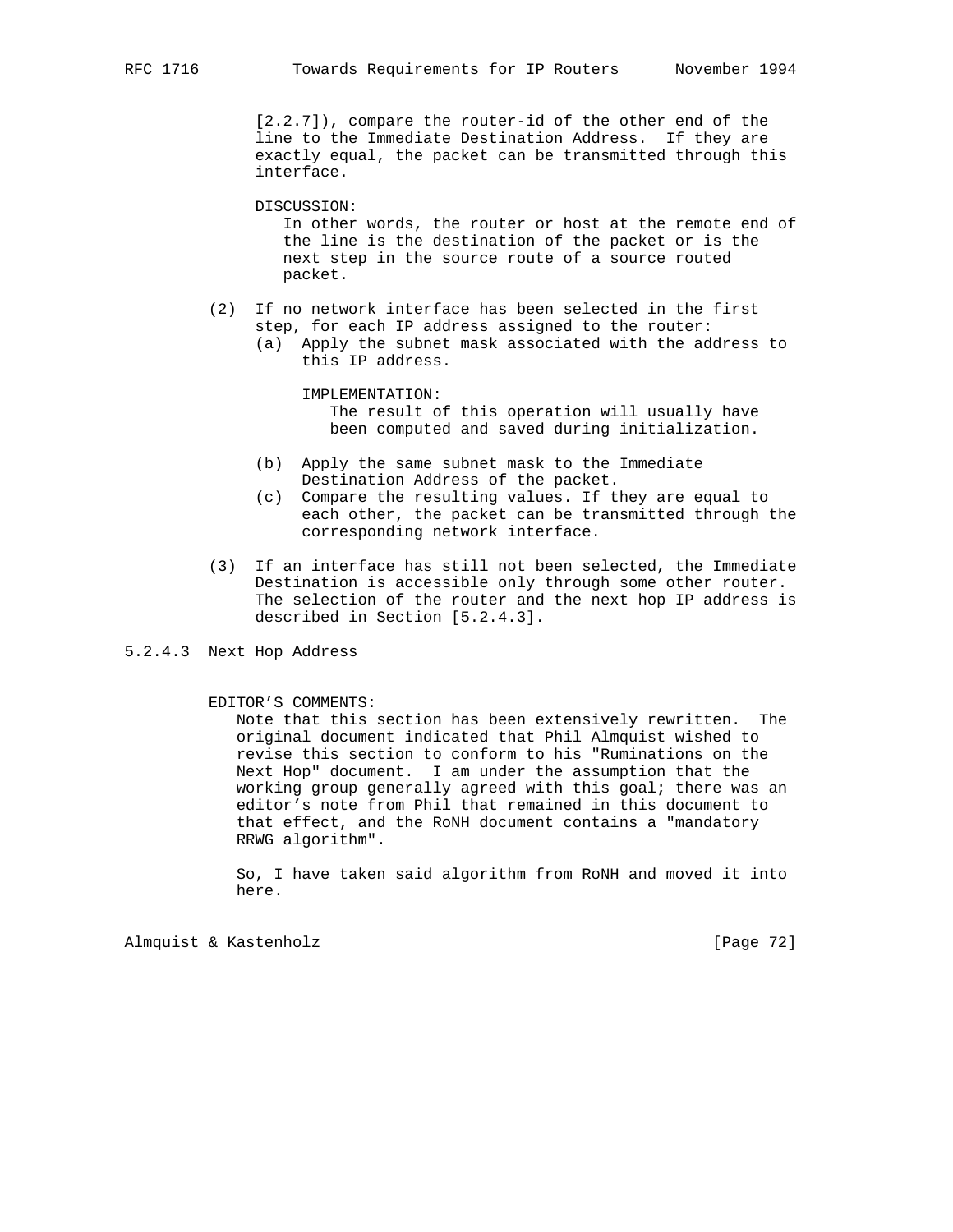Additional useful or interesting information from RoNH has been extracted and placed into an appendix to this note.

 The router applies the algorithm in the previous section to determine if the Immediate Destination Address is adjacent. If so, the next hop address is the same as the Immediate Destination Address. Otherwise, the packet must be forwarded through another router to reach its Immediate Destination. The selection of this router is the topic of this section.

 If the packet contains an SSRR, the router MUST discard the packet and reply with an ICMP Bad Source Route error. Otherwise, the router looks up the Immediate Destination Address in its routing table to determine an appropriate next hop address.

DISCUSSION:

 Per the IP specification, a Strict Source Route must specify a sequence of nodes through which the packet must traverse; the packet must go from one node of the source route to the next, traversing intermediate networks only. Thus, if the router is not adjacent to the next step of the source route, the source route can not be fulfilled. Therefore, the ICMP Bad Source Route error.

 The goal of the next-hop selection process is to examine the entries in the router's Forwarding Information Base (FIB) and select the best route (if there is one) for the packet from those available in the FIB.

 Conceptually, any route lookup algorithm starts out with a set of candidate routes which consists of the entire contents of the FIB. The algorithm consists of a series of steps which discard routes from the set. These steps are referred to as Pruning Rules. Normally, when the algorithm terminates there is exactly one route remaining in the set. If the set ever becomes empty, the packet is discarded because the destination is unreachable. It is also possible for the algorithm to terminate when more than one route remains in the set. In this case, the router may arbitrarily discard all but one of them, or may perform "load-splitting" by choosing whichever of the routes has been least recently used.

 With the exception of rule 3 (Weak TOS), a router MUST use the following Pruning Rules when selecting a next hop for a packet. If a router does consider TOS when making next-hop decisions, the Rule 3 must be applied in the order indicated below. These

Almquist & Kastenholz [Page 73]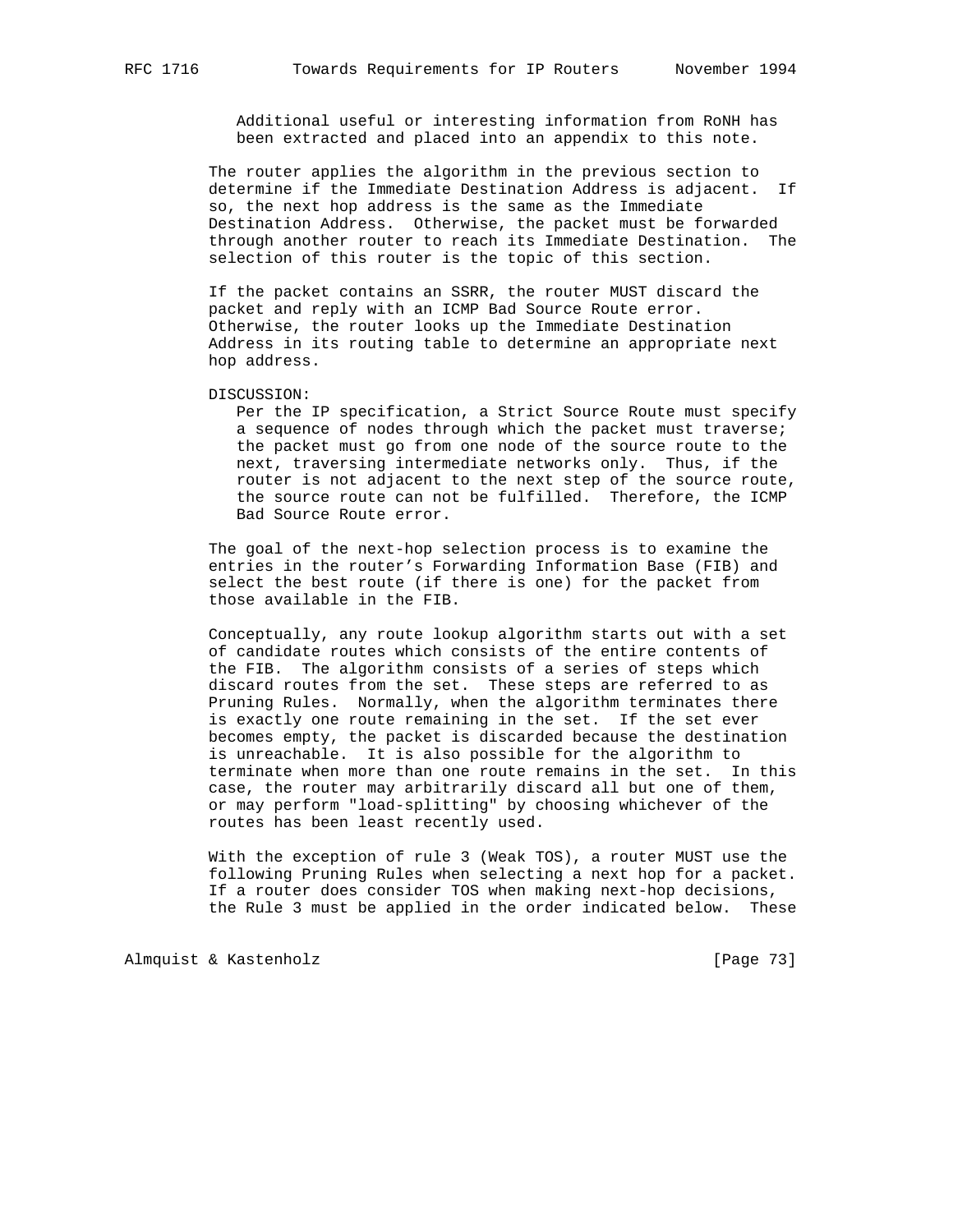rules MUST be (conceptually) applied to the FIB in the order that they are presented. (For some historical perspective, additional pruning rules, and other common algorithms in use, see Appendix E).

DISCUSSION:

 Rule 3 is optional in that Section [5.3.2] says that a router only SHOULD consider TOS when making forwarding decisions.

(1) Basic Match

 This rule discards any routes to destinations other than the Immediate Destination Address of the packet. For example, if a packet's Immediate Destination Address is 36.144.2.5, this step would discard a route to net 128.12.0.0 but would retain any routes to net 36.0.0.0, any routes to subnet 36.144.0.0, and any default routes.

 More precisely, we assume that each route has a destination attribute, called route.dest, and a corresponding mask, called route.mask, to specify which bits of route.dest are significant. The Immediate Destination Address of the packet being forwarded is ip.dest. This rule discards all routes from the set of candidate routes except those for which (route.dest & route.mask) = (ip.dest & route.mask).

(2) Longest Match

 Longest Match is a refinement of Basic Match, described above. After Basic Match pruning is performed, the remaining routes are examined to determine the maximum number of bits set in any of their route.mask attributes. The step then discards from the set of candidate routes any routes which have fewer than that maximum number of bits set in their route.mask attributes.

 For example, if a packet's Immediate Destination Address is 36.144.2.5 and there are {route.dest, route.mask} pairs of {36.144.2.0, 255.255.255.0}, {36.144.0.5, 255.255.0.255}, {36.144.0.0, 255.255.0.0}, and {36.0.0.0, 255.0.0.0}, then this rule would keep only the first two pairs; {36.144.2.0, 255.255.255.0} and {36.144.0.5, 255.255.0.255}.

Almquist & Kastenholz [Page 74]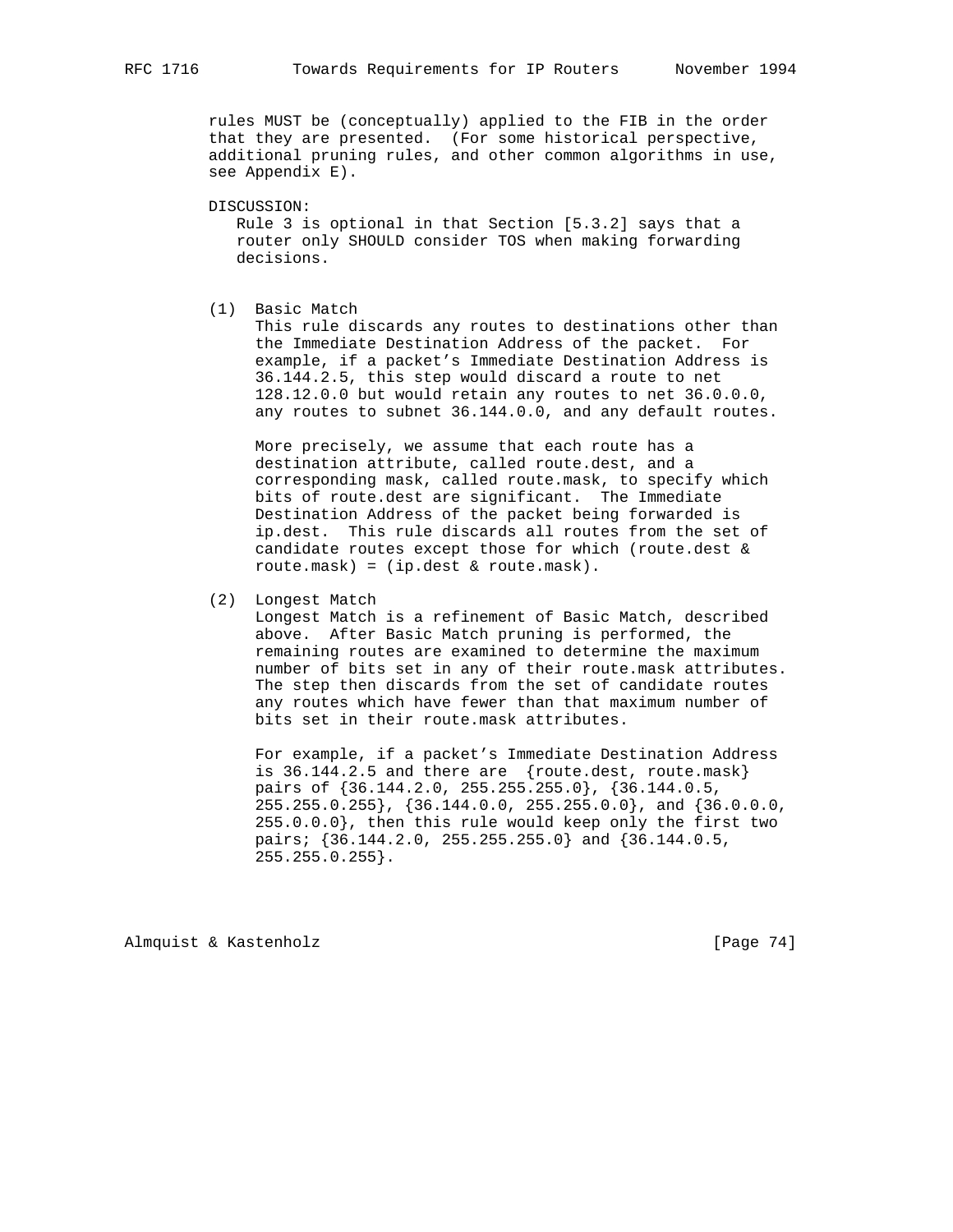# (3) Weak TOS

 Each route has a type of service attribute, called route.tos, whose possible values are assumed to be identical to those used in the TOS field of the IP header. Routing protocols which distribute TOS information fill in route.tos appropriately in routes they add to the FIB; routes from other routing protocols are treated as if they have the default TOS (0000). The TOS field in the IP header of the packet being routed is called ip.tos.

 The set of candidate routes is examined to determine if it contains any routes for which route.tos = ip.tos. If so, all routes except those for which route.tos = ip.tos are discarded. If not, all routes except those for which route.tos = 0000 are discarded from the set of candidate routes.

 Additional discussion of routing based on Weak TOS may be found in [ROUTE:11].

DISCUSSION:

 The effect of this rule is to select only those routes which have a TOS that matches the TOS requested in the packet. If no such routes exist then routes with the default TOS are considered. Routes with a non-default TOS that is not the TOS requested in the packet are never used, even if such routes are the only available routes that go to the packet's destination.

(4) Best Metric

 Each route has a metric attribute, called route.metric, and a routing domain identifier, called route.domain. Each member of the set of candidate routes is compared with each other member of the set. If route.domain is equal for the two routes and route.metric is strictly inferior for one when compared with the other, then the one with the inferior metric is discarded from the set. The determination of inferior is usually by a simple arithmetic comparison, though some protocols may have structured metrics requiring more complex comparisons.

 (5) Vendor Policy Vendor Policy is sort of a catch-all to make up for the fact that the previously listed rules are often inadequate to chose from among the possible routes. Vendor Policy pruning rules are extremely vendor-specific. See section [5.2.4.4].

Almquist & Kastenholz [Page 75]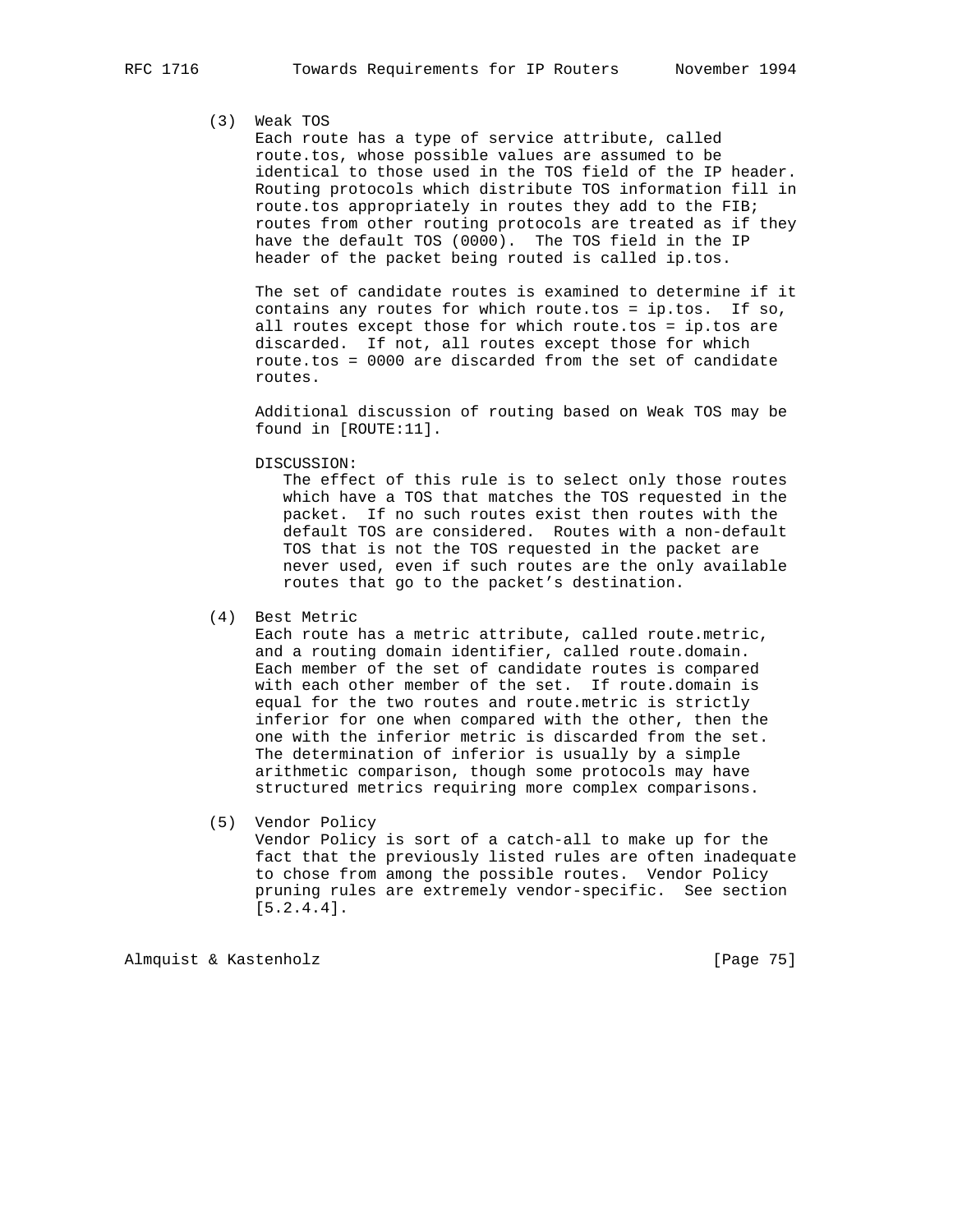This algorithm has two distinct disadvantages. Presumably, a router implementor might develop techniques to deal with these disadvantages and make them a part of the Vendor Policy pruning rule.

- (1) IS-IS and OSPF route classes are not directly handled.
- (2) Path properties other than type of service (e.g. MTU) are ignored.

 It is also worth noting a deficiency in the way that TOS is supported: routing protocols which support TOS are implicitly preferred when forwarding packets which have non-zero TOS values.

 The Basic Match and Longest Match pruning rules generalize the treatment of a number of particular types of routes. These routes are selected in the following, decreasing, order of preference:

- (1) Host Route: This is a route to a specific end system.
- (2) Subnetwork Route: This is a route to a particular subnet of a network.
- (3) Default Subnetwork Route: This is a route to all subnets of a particular net for which there are not (explicit) subnet routes.
- (4) Network Route: This is a route to a particular network.
- (5) Default Network Route (also known as the default route): This is a route to all networks for which there are no explicit routes to the net or any of its subnets.

 If, after application of the pruning rules, the set of routes is empty (i.e., no routes were found), the packet MUST be discarded and an appropriate ICMP error generated (ICMP Bad Source Route if the Immediate Destination Address came from a source route option; otherwise, whichever of ICMP Destination Host Unreachable or Destination Network Unreachable is appropriate, as described in Section [4.3.3.1]).

Almquist & Kastenholz [Page 76]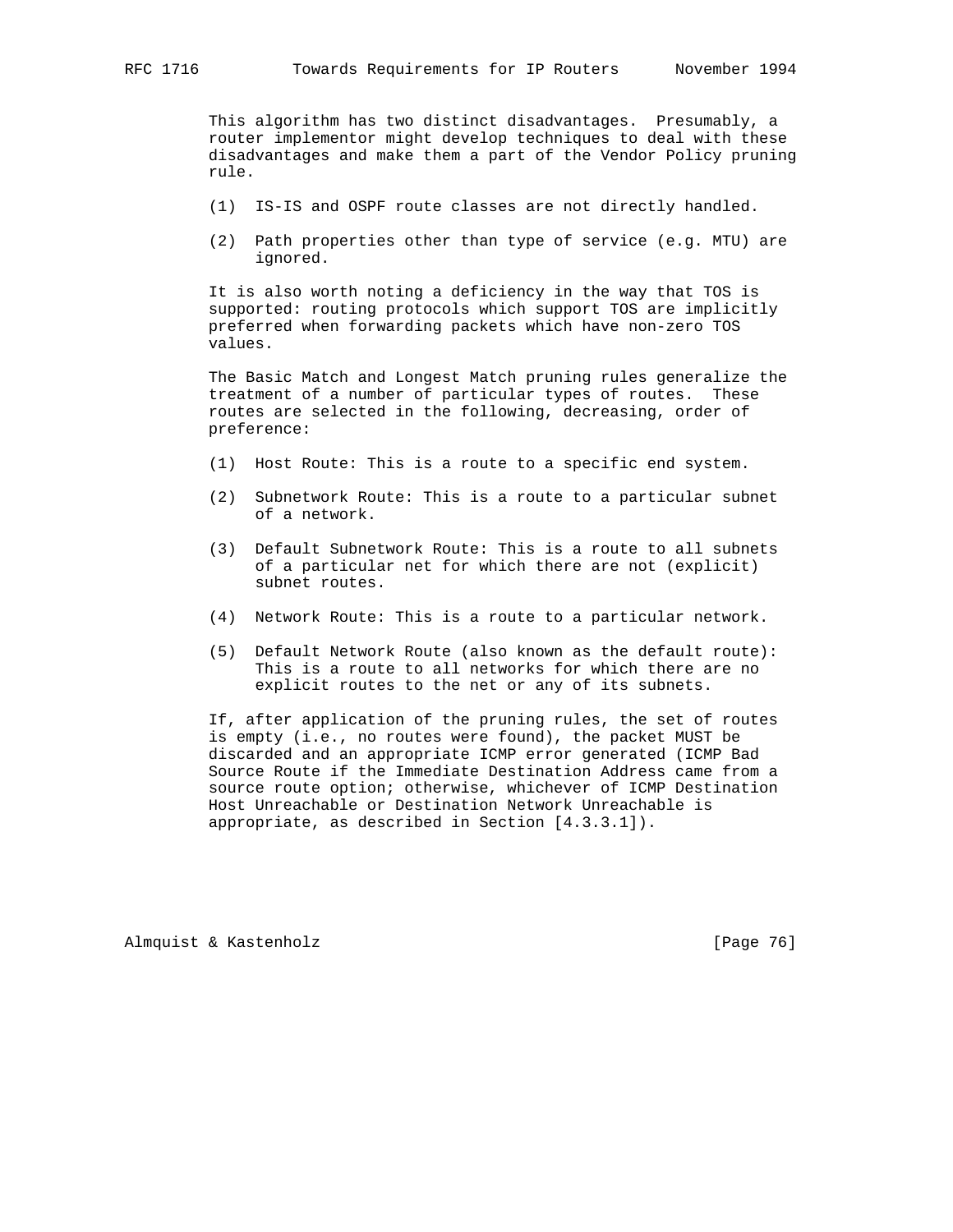## 5.2.4.4 Administrative Preference

 One suggested mechanism for the Vendor Policy Pruning Rule is to use administrative preference.

 Each route has associated with it a preference value, based on various attributes of the route (specific mechanisms for assignment of preference values are suggested below). This preference value is an integer in the range [0..255], with zero being the most preferred and 254 being the least preferred. 255 is a special value that means that the route should never be used. The first step in the Vendor Policy pruning rule discards all but the most preferable routes (and always discards routes whose preference value is 255).

 This policy is not safe in that it can easily be misused to create routing loops. Since no protocol ensures that the preferences configured for a router are consistent with the preferences configured in its neighbors, network managers must exercise care in configuring preferences.

o Address Match

 It is useful to be able to assign a single preference value to all routes (learned from the same routing domain) to any of a specified set of destinations, where the set of destinations is all destinations that match a specified address/mask pair.

o Route Class

 For routing protocols which maintain the distinction, it is useful to be able to assign a single preference value to all routes (learned from the same routing domain) which have a particular route class (intra-area, inter-area, external with internal metrics, or external with external metrics).

o Interface

 It is useful to be able to assign a single preference value to all routes (learned from a particular routing domain) that would cause packets to be routed out a particular logical interface on the router (logical interfaces generally map one-to-one onto the router's network interfaces, except that any network interface which has multiple IP addresses will have multiple logical interfaces associated with it).

 o Source router It is useful to be able to assign a single preference value

Almquist & Kastenholz [Page 77]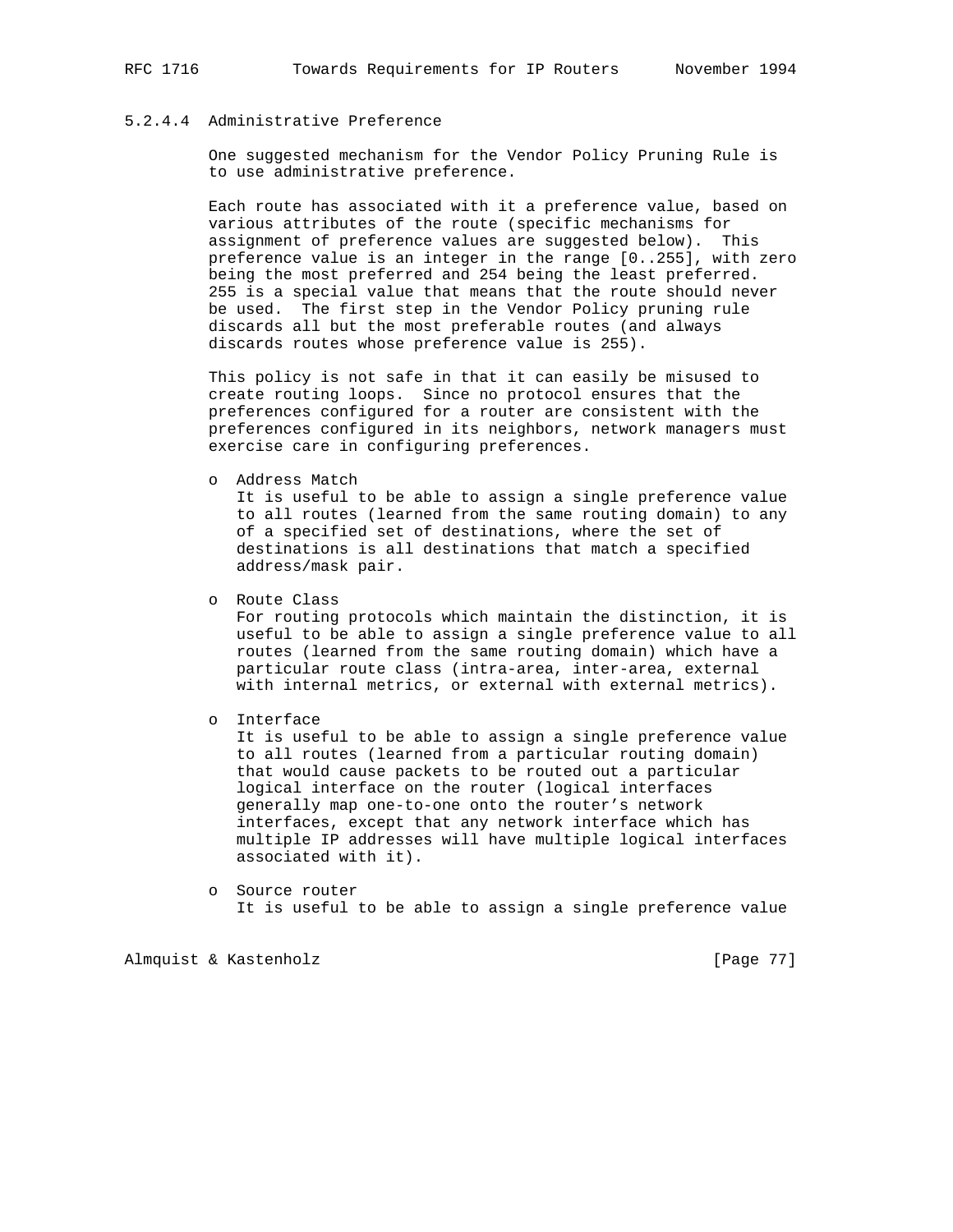to all routes (learned from the same routing domain) which were learned from any of a set of routers, where the set of routers are those whose updates have a source address which match a specified address/mask pair.

o Originating AS

 For routing protocols which provide the information, it is useful to be able to assign a single preference value to all routes (learned from a particular routing domain) which originated in another particular routing domain. For BGP routes, the originating AS is the first AS listed in the route's AS\_PATH attribute. For OSPF external routes, the originating AS may be considered to be the low order 16 bits of the route's external route tag if the tag's Automatic bit is set and the tag's PathLength is not equal to 3.

o External route tag

 It is useful to be able to assign a single preference value to all OSPF external routes (learned from the same routing domain) whose external route tags match any of a list of specified values. Because the external route tag may contain a structured value, it may be useful to provide the ability to match particular subfields of the tag.

o AS path

 It may be useful to be able to assign a single preference value to all BGP routes (learned from the same routing domain) whose AS path "matches" any of a set of specified values. It is not yet clear exactly what kinds of matches are most useful. A simple option would be to allow matching of all routes for which a particular AS number appears (or alternatively, does not appear) anywhere in the route's AS\_PATH attribute. A more general but somewhat more difficult alternative would be to allow matching all routes for which the AS path matches a specified regular expression.

# 5.2.4.6 Load Splitting

 At the end of the Next-hop selection process, multiple routes may still remain. A router has several options when this occurs. It may arbitrarily discard some of the routes. It may reduce the number of candidate routes by comparing metrics of routes from routing domains which are not considered equivalent. It may retain more than one route and employ a load-splitting mechanism to divide traffic among them. Perhaps the only thing that can be said about the relative merits of

Almquist & Kastenholz [Page 78]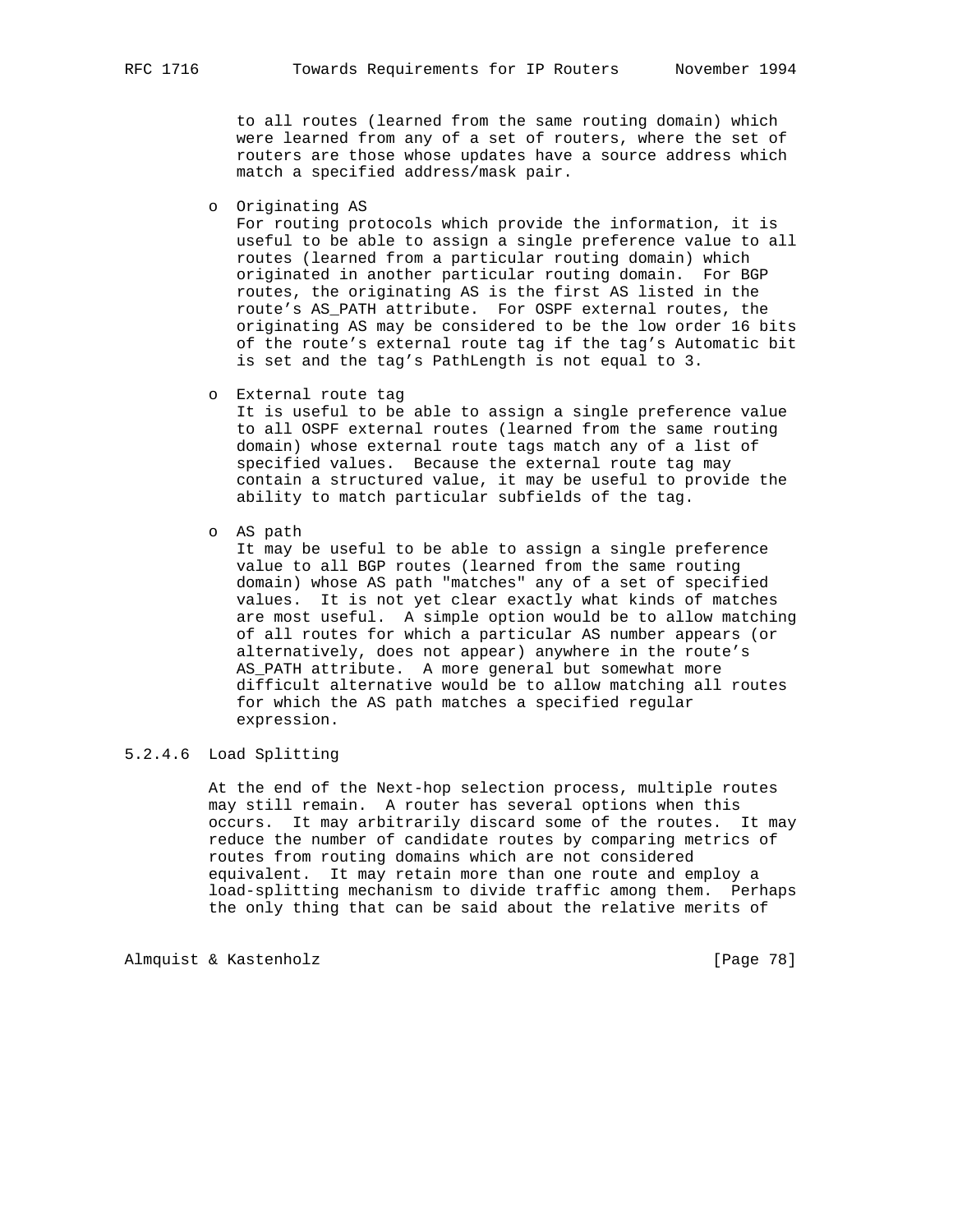the options is that load-splitting is useful in some situations but not in others, so a wise implementor who implements load splitting will also provide a way for the network manager to disable it.

5.2.5 Unused IP Header Bits: RFC-791 Section 3.1

 The IP header contains several reserved bits, in the Type of Service field and in the Flags field. Routers MUST NOT drop packets merely because one or more of these reserved bits has a non-zero value.

 Routers MUST ignore and MUST pass through unchanged the values of these reserved bits. If a router fragments a packet, it MUST copy these bits into each fragment.

DISCUSSION:

 Future revisions to the IP protocol may make use of these unused bits. These rules are intended to ensure that these revisions can be deployed without having to simultaneously upgrade all routers in the Internet.

5.2.6 Fragmentation and Reassembly: RFC-791 Section 3.2

 As was discussed in Section [4.2.2.7], a router MUST support IP fragmentation.

A router MUST NOT reassemble any datagram before forwarding it.

DISCUSSION:

 A few people have suggested that there might be some topologies where reassembly of transit datagrams by routers might improve performance. In general, however, the fact that fragments may take different paths to the destination precludes safe use of such a feature.

 Nothing in this section should be construed to control or limit fragmentation or reassembly performed as a link layer function by the router.

Almquist & Kastenholz [Page 79]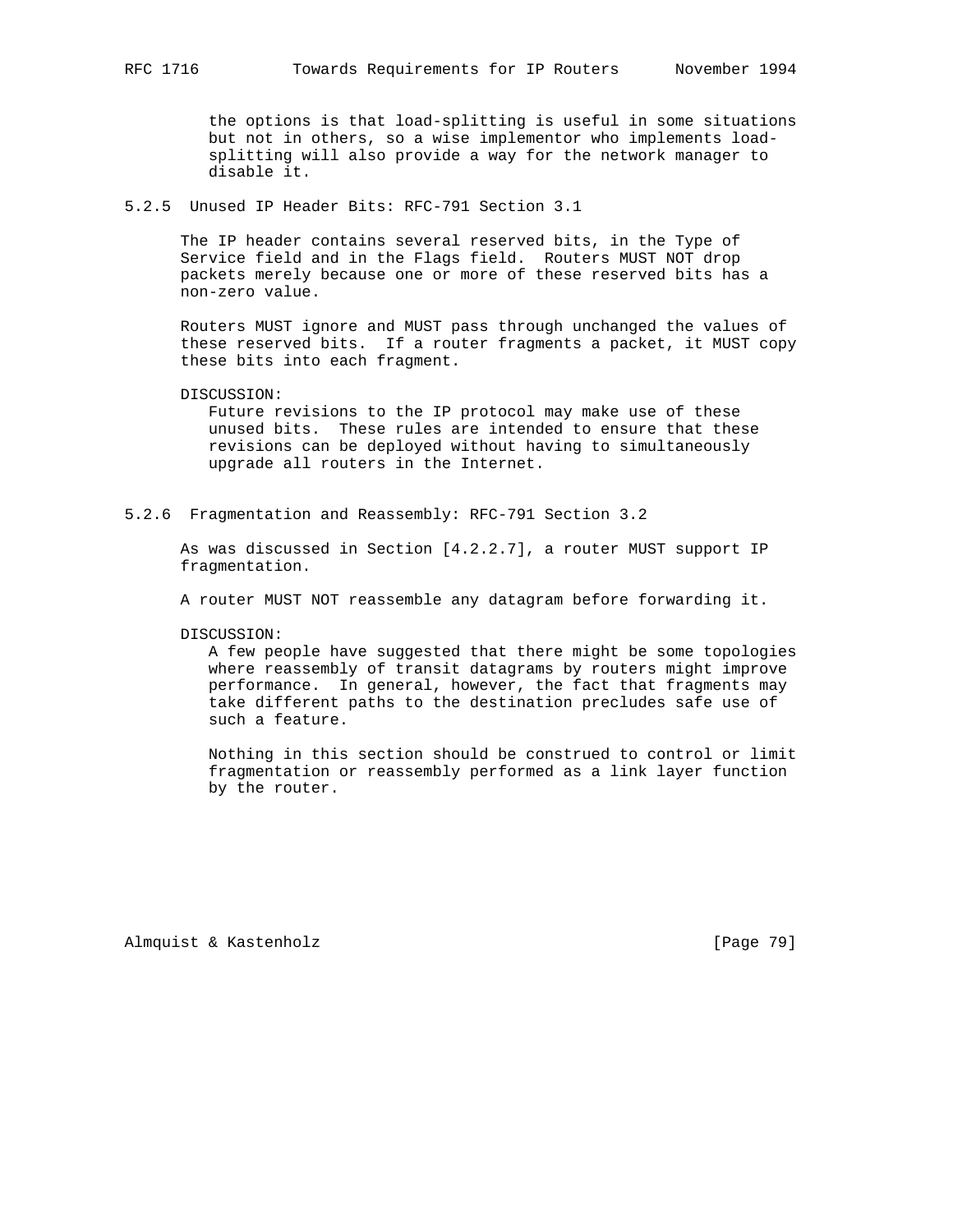5.2.7 Internet Control Message Protocol - ICMP

 General requirements for ICMP were discussed in Section [4.3]. This section discusses ICMP messages which are sent only by routers.

5.2.7.1 Destination Unreachable

 The ICMP Destination Unreachable message is sent by a router in response to a packet which it cannot forward because the destination (or next hop) is unreachable or a service is unavailable

 A router MUST be able to generate ICMP Destination Unreachable messages and SHOULD choose a response code that most closely matches the reason why the message is being generated.

The following codes are defined in [INTERNET:8] and [INTRO:2]:

- 0 = Network Unreachable generated by a router if a forwarding path (route) to the destination network is not available;
- 1 = Host Unreachable generated by a router if a forwarding path (route) to the destination host on a directly connected network is not available;
- 2 = Protocol Unreachable generated if the transport protocol designated in a datagram is not supported in the transport layer of the final destination;
- 3 = Port Unreachable generated if the designated transport protocol (e.g. UDP) is unable to demultiplex the datagram in the transport layer of the final destination but has no protocol mechanism to inform the sender;
- 4 = Fragmentation Needed and DF Set generated if a router needs to fragment a datagram but cannot since the DF flag is set;
- 5 = Source Route Failed generated if a router cannot forward a packet to the next hop in a source route option;
- 6 = Destination Network Unknown This code SHOULD NOT be generated since it would imply on the part of the router that the destination network does not exist (net unreachable code 0 SHOULD be used in place of code 6);

Almquist & Kastenholz [Page 80]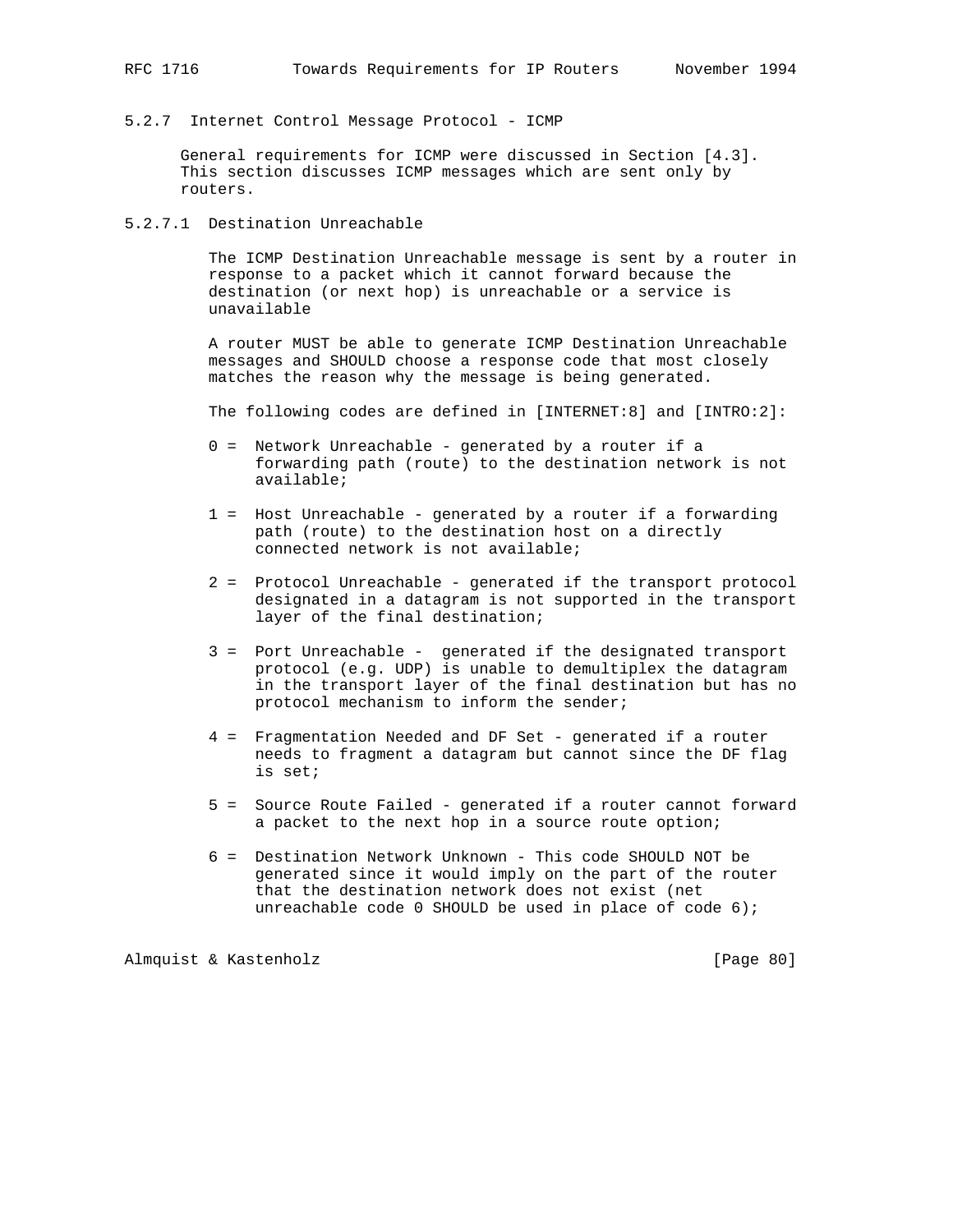- 7 = Destination Host Unknown generated only when a router can determine (from link layer advice) that the destination host does not exist;
- 11 = Network Unreachable For Type Of Service generated by a router if a forwarding path (route) to the destination network with the requested or default TOS is not available;
- 12 = Host Unreachable For Type Of Service generated if a router cannot forward a packet because its route(s) to the destination do not match either the TOS requested in the datagram or the default TOS (0).

The following additional codes are hereby defined:

- 13 = Communication Administratively Prohibited generated if a router cannot forward a packet due to administrative filtering;
- 14 = Host Precedence Violation. Sent by the first hop router to a host to indicate that a requested precedence is not permitted for the particular combination of source/destination host or network, upper layer protocol, and source/destination port;
- 15 = Precedence cutoff in effect. The network operators have imposed a minimum level of precedence required for operation, the datagram was sent with a precedence below this level;

 NOTE: [INTRO:2] defined Code 8 for source host isolated. Routers SHOULD NOT generate Code 8; whichever of Codes 0 (Network Unreachable) and 1 (Host Unreachable) is appropriate SHOULD be used instead. [INTRO:2] also defined Code 9 for communication with destination network administratively prohibited and Code 10 for communication with destination host administratively prohibited. These codes were intended for use by end-to-end encryption devices used by U.S military agencies. Routers SHOULD use the newly defined Code 13 (Communication Administratively Prohibited) if they administratively filter packets.

 Routers MAY have a configuration option that causes Code 13 (Communication Administratively Prohibited) messages not to be generated. When this option is enabled, no ICMP error message is sent in response to a packet which is dropped because its

Almquist & Kastenholz [Page 81]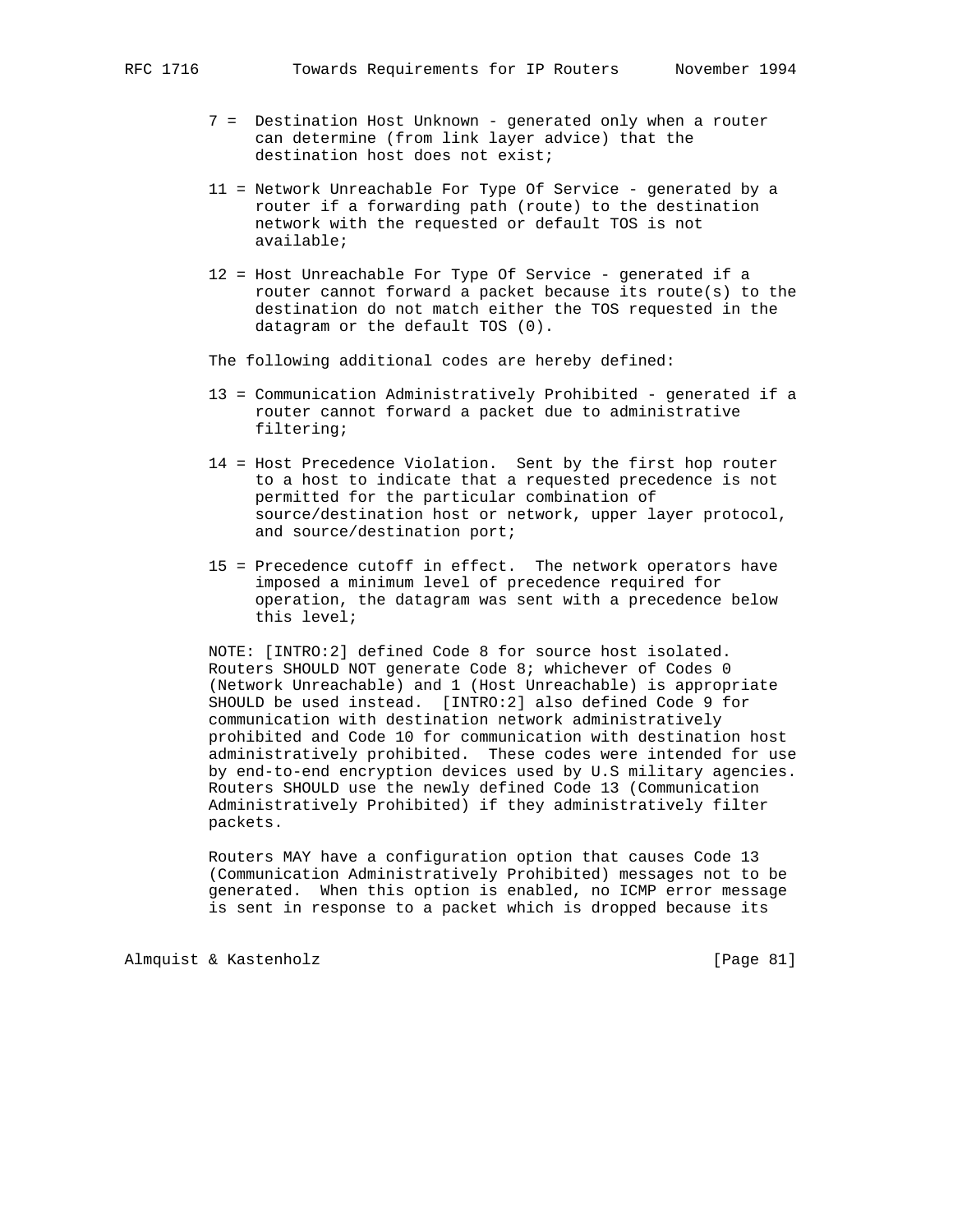forwarding is administratively prohibited.

 Similarly, routers MAY have a configuration option that causes Code 14 (Host Precedence Violation) and Code 15 (Precedence Cutoff in Effect) messages not to be generated. When this option is enabled, no ICMP error message is sent in response to a packet which is dropped because of a precedence violation.

 Routers MUST use Host Unreachable or Destination Host Unknown codes whenever other hosts on the same destination network might be reachable; otherwise, the source host may erroneously conclude that all hosts on the network are unreachable, and that may not be the case.

 [INTERNET:14] describes a slight modification the form of Destination Unreachable messages containing Code 4 (Fragmentation needed and DF set). A router MUST use this modified form when originating Code 4 Destination Unreachable messages.

## 5.2.7.2 Redirect

 The ICMP Redirect message is generated to inform a host on the same subnet that the router used by the host to route certain packets should be changed.

 Routers MUST NOT generate the Redirect for Network or Redirect for Network and Type of Service messages (Codes 0 and 2) specified in [INTERNET:8]. Routers MUST be able to generate the Redirect for Host message (Code 1) and SHOULD be able to generate the Redirect for Type of Service and Host message (Code 3) specified in [INTERNET:8].

#### DISCUSSION:

 If the directly-connected network is not subnetted, a router can normally generate a network Redirect which applies to all hosts on a specified remote network. Using a network rather than a host Redirect may economize slightly on network traffic and on host routing table storage. However, the savings are not significant, and subnets create an ambiguity about the subnet mask to be used to interpret a network Redirect. In a general subnet environment, it is difficult to specify precisely the cases in which network Redirects can be used. Therefore, routers must send only host (or host and type of service) Redirects.

A Code 3 (Redirect for Host and Type of Service) message is

Almquist & Kastenholz [Page 82]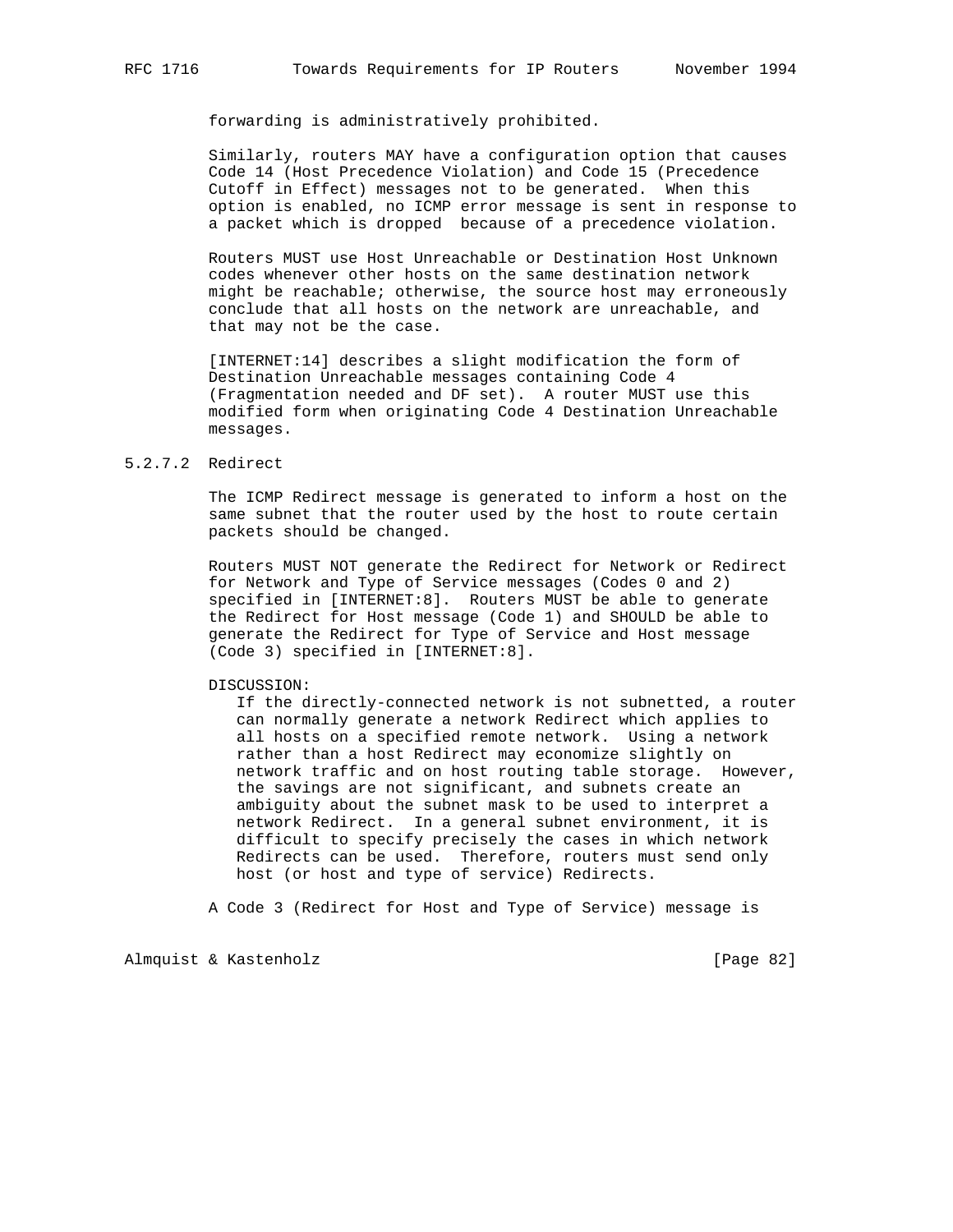generated when the packet provoking the redirect has a destination for which the path chosen by the router would depend (in part) on the TOS requested.

 Routers which can generate Code 3 redirects (Host and Type of Service) MUST have a configuration option (which defaults to on) to enable Code 1 (Host) redirects to be substituted for Code 3 redirects. A router MUST send a Code 1 Redirect in place of a Code 3 Redirect if it has been configured to do so.

 If a router is not able to generate Code 3 Redirects then it MUST generate Code 1 Redirects in situations where a Code 3 Redirect is called for.

 Routers MUST NOT generate a Redirect Message unless all of the following conditions are met:

- o The packet is being forwarded out the same physical interface that it was received from,
- o The IP source address in the packet is on the same Logical IP (sub)network as the next-hop IP address, and
- o The packet does not contain an IP source route option.

 The source address used in the ICMP Redirect MUST belong to the same logical (sub)net as the destination address.

 A router using a routing protocol (other than static routes) MUST NOT consider paths learned from ICMP Redirects when forwarding a packet. If a router is not using a routing protocol, a router MAY have a configuration which, if set, allows the router to consider routes learned via ICMP Redirects when forwarding packets.

### DISCUSSION:

 ICMP Redirect is a mechanism for routers to convey routing information to hosts. Routers use other mechanisms to learn routing information, and therefore have no reason to obey redirects. Believing a redirect which contradicted the router's other information would likely create routing loops.

 On the other hand, when a router is not acting as a router, it MUST comply with the behavior required of a host.

Almquist & Kastenholz [Page 83]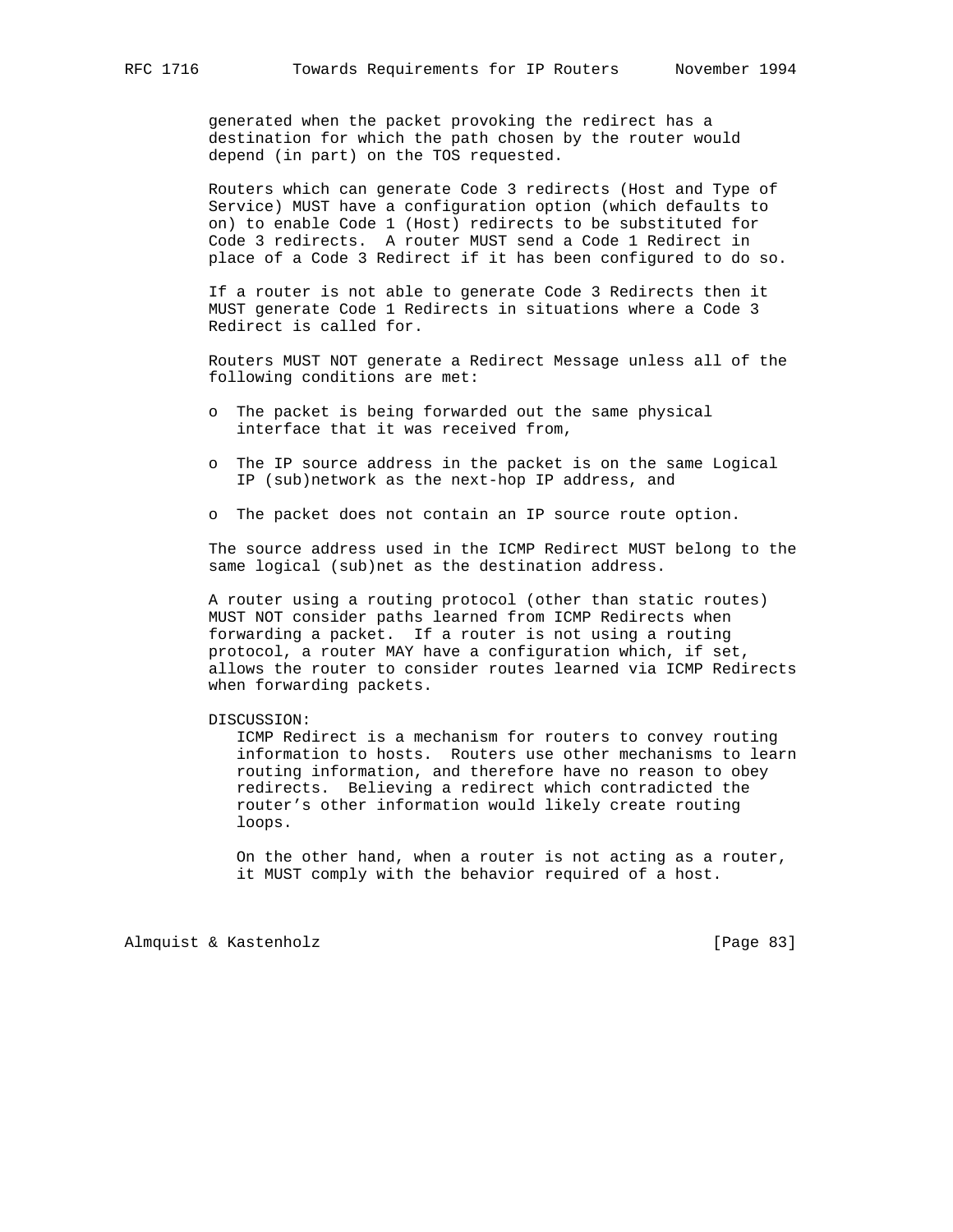## 5.2.7.3 Time Exceeded

 A router MUST generate a Time Exceeded message Code 0 (In Transit) when it discards a packet due to an expired TTL field. A router MAY have a per-interface option to disable origination of these messages on that interface, but that option MUST default to allowing the messages to be originated.

### 5.2.8 INTERNET GROUP MANAGEMENT PROTOCOL - IGMP

 IGMP [INTERNET:4] is a protocol used between hosts and multicast routers on a single physical network to establish hosts' membership in particular multicast groups. Multicast routers use this information, in conjunction with a multicast routing protocol, to support IP multicast forwarding across the Internet.

A router SHOULD implement the multicast router part of IGMP.

#### 5.3 SPECIFIC ISSUES

#### 5.3.1 Time to Live (TTL)

 The Time-to-Live (TTL) field of the IP header is defined to be a timer limiting the lifetime of a datagram. It is an 8-bit field and the units are seconds. Each router (or other module) that handles a packet MUST decrement the TTL by at least one, even if the elapsed time was much less than a second. Since this is very often the case, the TTL is effectively a hop count limit on how far a datagram can propagate through the Internet.

 When a router forwards a packet, it MUST reduce the TTL by at least one. If it holds a packet for more than one second, it MAY decrement the TTL by one for each second.

 If the TTL is reduced to zero (or less), the packet MUST be discarded, and if the destination is not a multicast address the router MUST send an ICMP Time Exceeded message, Code 0 (TTL Exceeded in Transit) message to the source. Note that a router MUST NOT discard an IP unicast or broadcast packet with a non-zero TTL merely because it can predict that another router on the path to the packet's final destination will decrement the TTL to zero. However, a router MAY do so for IP multicasts, in order to more efficiently implement IP multicast's expanding ring search algorithm (see [INTERNET:4]).

Almquist & Kastenholz [Page 84]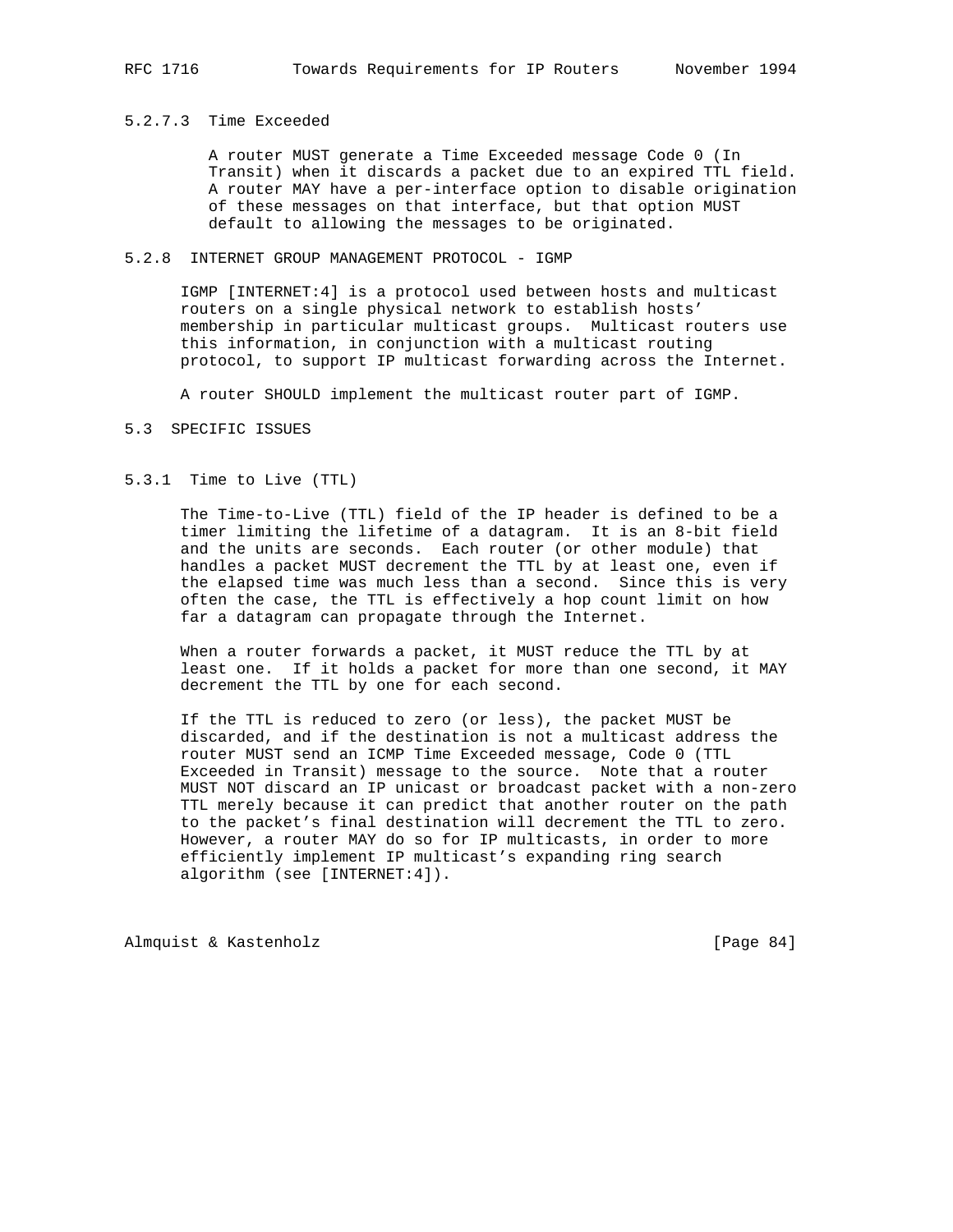#### DISCUSSION:

 The IP TTL is used, somewhat schizophrenically, as both a hop count limit and a time limit. Its hop count function is critical to ensuring that routing problems can't melt down the network by causing packets to loop infinitely in the network. The time limit function is used by transport protocols such as TCP to ensure reliable data transfer. Many current implementations treat TTL as a pure hop count, and in parts of the Internet community there is a strong sentiment that the time limit function should instead be performed by the transport protocols that need it.

 In this specification, we have reluctantly decided to follow the strong belief among the router vendors that the time limit function should be optional. They argued that implementation of the time limit function is difficult enough that it is currently not generally done. They further pointed to the lack of documented cases where this shortcut has caused TCP to corrupt data (of course, we would expect the problems created to be rare and difficult to reproduce, so the lack of documented cases provides little reassurance that there haven't been a number of undocumented cases).

 IP multicast notions such as the expanding ring search may not work as expected unless the TTL is treated as a pure hop count. The same thing is somewhat true of traceroute.

 ICMP Time Exceeded messages are required because the traceroute diagnostic tool depends on them.

 Thus, the tradeoff is between severely crippling, if not eliminating, two very useful tools vs. a very rare and transient data transport problem (which may not occur at all).

### 5.3.2 Type of Service (TOS)

 The Type-of-Service byte in the IP header is divided into three sections: the Precedence field (high-order 3 bits), a field that is customarily called Type of Service or "TOS (next 4 bits), and a reserved bit (the low order bit). Rules governing the reserved bit were described in Section [4.2.2.3]. The Precedence field will be discussed in Section [5.3.3]. A more extensive discussion of the TOS field and its use can be found in [ROUTE:11].

 A router SHOULD consider the TOS field in a packet's IP header when deciding how to forward it. The remainder of this section

Almquist & Kastenholz [Page 85]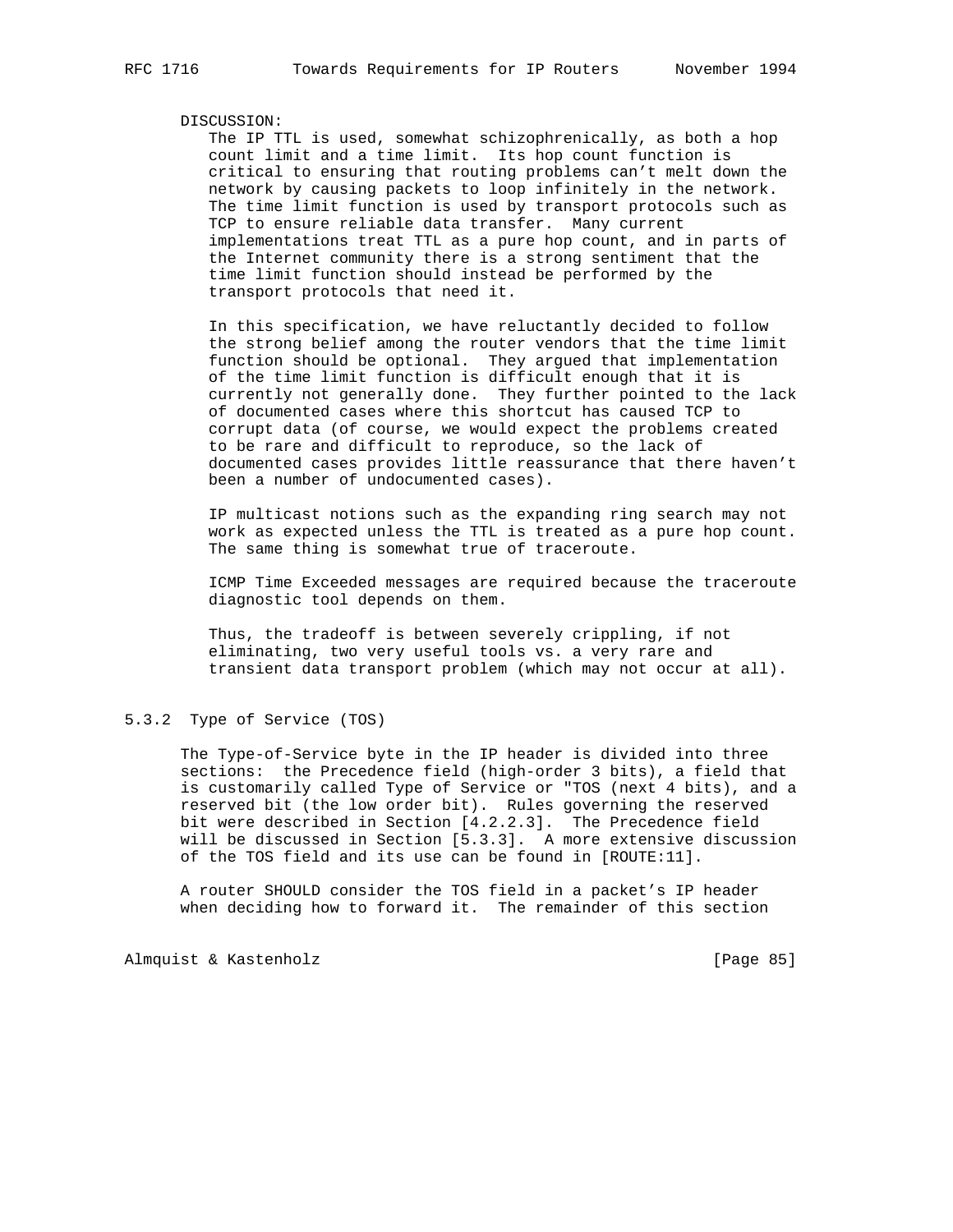describes the rules that apply to routers that conform to this requirement.

 A router MUST maintain a TOS value for each route in its routing table. Routes learned via a routing protocol which does not support TOS MUST be assigned a TOS of zero (the default TOS).

 To choose a route to a destination, a router MUST use an algorithm equivalent to the following:

- (1) The router locates in its routing table all available routes to the destination (see Section [5.2.4]).
- (2) If there are none, the router drops the packet because the destination is unreachable. See section [5.2.4].
- (3) If one or more of those routes have a TOS that exactly matches the TOS specified in the packet, the router chooses the route with the best metric.
- (4) Otherwise, the router repeats the above step, except looking at routes whose TOS is zero.
- (5) If no route was chosen above, the router drops the packet because the destination is unreachable. The router returns an ICMP Destination Unreachable error specifying the appropriate code: either Network Unreachable with Type of Service (code 11) or Host Unreachable with Type of Service (code 12).

DISCUSSION:

 Although TOS has been little used in the past, its use by hosts is now mandated by the Requirements for Internet Hosts RFCs ([INTRO:2] and [INTRO:3]). Support for TOS in routers may become a MUST in the future, but is a SHOULD for now until we get more experience with it and can better judge both its benefits and its costs.

 Various people have proposed that TOS should affect other aspects of the forwarding function. For example:

- (1) A router could place packets which have the Low Delay bit set ahead of other packets in its output queues.
- (2) a router is forced to discard packets, it could try to avoid discarding those which have the High Reliability bit set.

Almquist & Kastenholz [Page 86]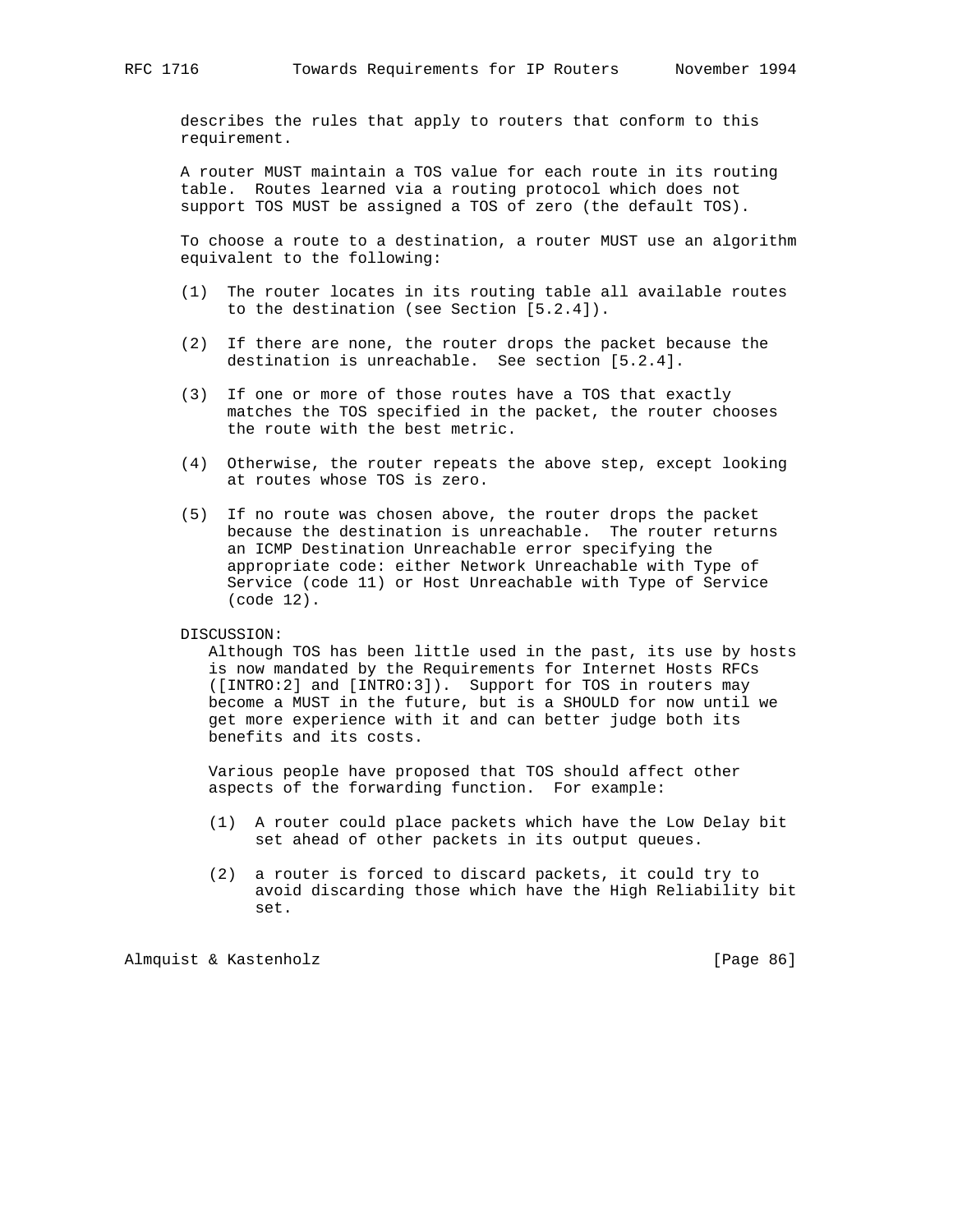These ideas have been explored in more detail in [INTERNET:17] but we don't yet have enough experience with such schemes to make requirements in this area.

# 5.3.3 IP Precedence

 This section specifies requirements and guidelines for appropriate processing of the IP Precedence field in routers. Precedence is a scheme for allocating resources in the network based on the relative importance of different traffic flows. The IP specification defines specific values to be used in this field for various types of traffic.

 The basic mechanisms for precedence processing in a router are preferential resource allocation, including both precedence ordered queue service and precedence-based congestion control, and selection of Link Layer priority features. The router also selects the IP precedence for routing, management and control traffic it originates. For a more extensive discussion of IP Precedence and its implementation see [FORWARD:6].

 Precedence-ordered queue service, as discussed in this section, includes but is not limited to the queue for the forwarding process and queues for outgoing links. It is intended that a router supporting precedence should also use the precedence indication at whatever points in its processing are concerned with allocation of finite resources, such as packet buffers or Link Layer connections. The set of such points is implementation dependent.

#### DISCUSSION:

 Although the Precedence field was originally provided for use in DOD systems where large traffic surges or major damage to the network are viewed as inherent threats, it has useful applications for many non-military IP networks. Although the traffic handling capacity of networks has grown greatly in recent years, the traffic generating ability of the users has also grown, and network overload conditions still occur at times. Since IP-based routing and management protocols have become more critical to the successful operation of the Internet, overloads present two additional risks to the network:

 (1) High delays may result in routing protocol packets being lost. This may cause the routing protocol to falsely deduce a topology change and propagate this false

Almquist & Kastenholz [Page 87]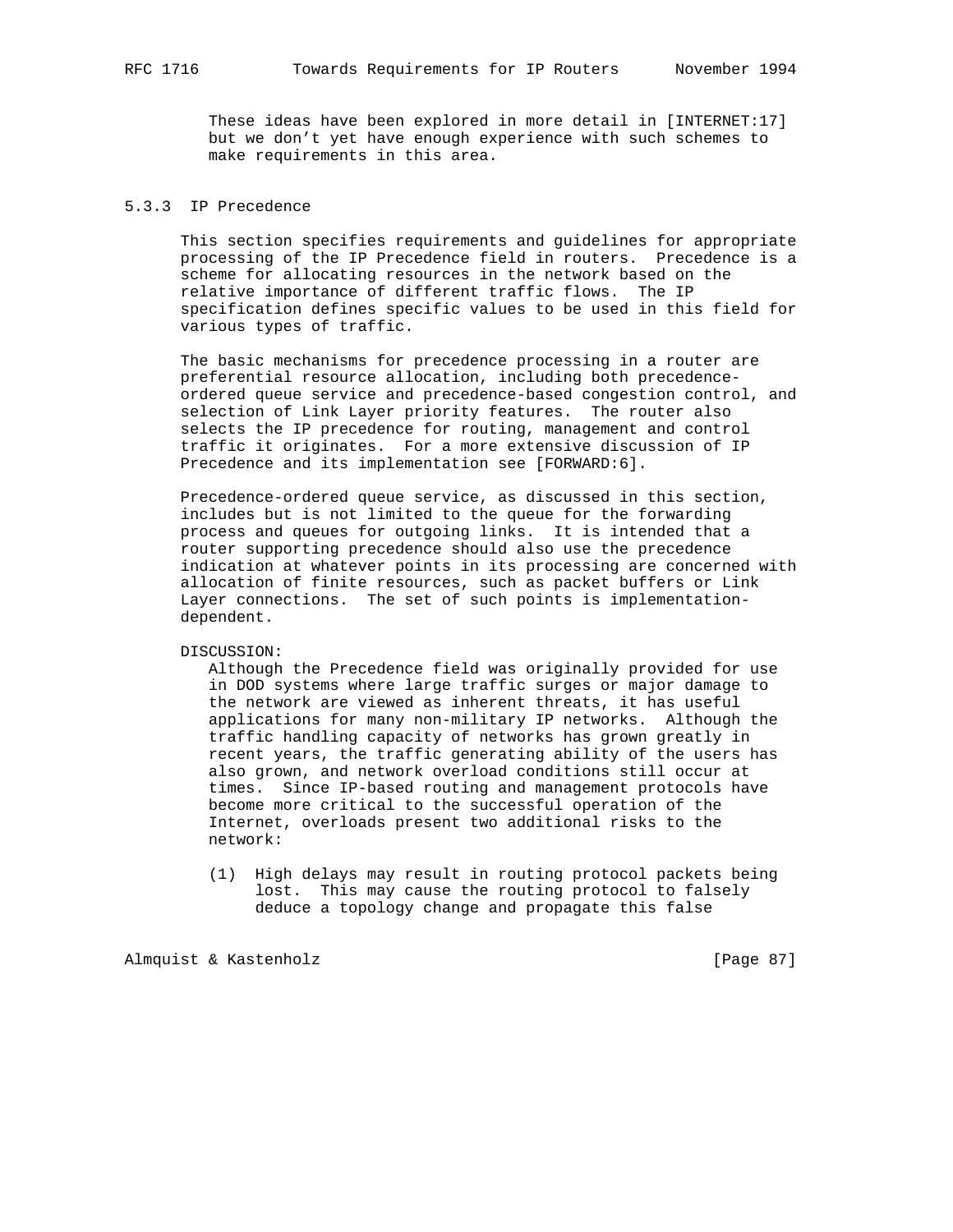information to other routers. Not only can this cause routes to oscillate, but an extra processing burden may be placed on other routers.

 (2) High delays may interfere with the use of network management tools to analyze and perhaps correct or relieve the problem in the network that caused the overload condition to occur.

 Implementation and appropriate use of the Precedence mechanism alleviates both of these problems.

### 5.3.3.1 Precedence-Ordered Queue Service

 Routers SHOULD implement precedence-ordered queue service. Precedence-ordered queue service means that when a packet is selected for output on a (logical) link, the packet of highest precedence that has been queued for that link is sent. Routers that implement precedence-ordered queue service MUST also have a configuration option to suppress precedence-ordered queue service in the Internet Layer.

 Any router MAY implement other policy-based throughput management procedures that result in other than strict precedence ordering, but it MUST be configurable to suppress them (i.e., use strict ordering).

 As detailed in Section [5.3.6], routers that implement precedence-ordered queue service discard low precedence packets before discarding high precedence packets for congestion control purposes.

 Preemption (interruption of processing or transmission of a packet) is not envisioned as a function of the Internet Layer. Some protocols at other layers may provide preemption features.

## 5.3.3.2 Lower Layer Precedence Mappings

 Routers that implement precedence-ordered queueing MUST IMPLEMENT, and other routers SHOULD IMPLEMENT, Lower Layer Precedence Mapping.

- A router which implements Lower Layer Precedence Mapping:
- o MUST be able to map IP Precedence to Link Layer priority mechanisms for link layers that have such a feature defined.

Almquist & Kastenholz [Page 88]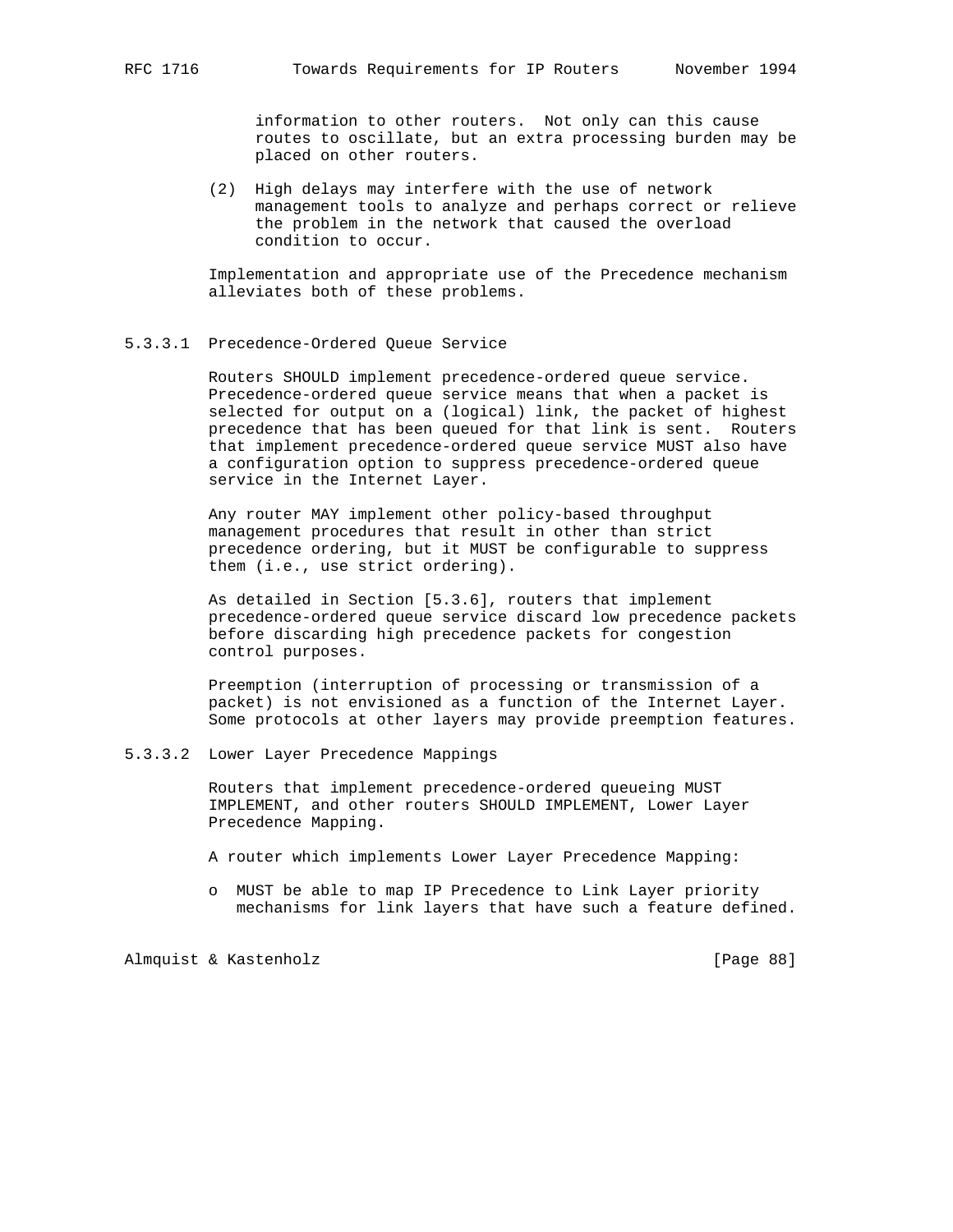- o MUST have a configuration option to select the Link Layer's default priority treatment for all IP traffic
- o SHOULD be able to configure specific nonstandard mappings of IP precedence values to Link Layer priority values for each interface.
- DISCUSSION:

 Some research questions the workability of the priority features of some Link Layer protocols, and some networks may have faulty implementations of the link layer priority mechanism. It seems prudent to provide an escape mechanism in case such problems show up in a network.

 On the other hand, there are proposals to use novel queueing strategies to implement special services such as low-delay service. Special services and queueing strategies to support them need further research and experimentation before they are put into widespread use in the Internet. Since these requirements are intended to encourage (but not force) the use of precedence features in the hope of providing better Internet service to all users, routers supporting precedence-ordered queue service should default to maintaining strict precedence ordering regardless of the type of service requested.

 Implementors may wish to consider that correct link layer mapping of IP precedence is required by DOD policy for TCP/IP systems used on DOD networks.

5.3.3.3 Precedence Handling For All Routers

 A router (whether or not it employs precedence-ordered queue service):

- (1) MUST accept and process incoming traffic of all precedence levels normally, unless it has been administratively configured to do otherwise.
- (2) MAY implement a validation filter to administratively restrict the use of precedence levels by particular traffic sources. If provided, this filter MUST NOT filter out or cut off the following sorts of ICMP error messages: Destination Unreachable, Redirect, Time Exceeded, and Parameter Problem. If this filter is provided, the procedures required for packet filtering by addresses are

Almquist & Kastenholz [Page 89]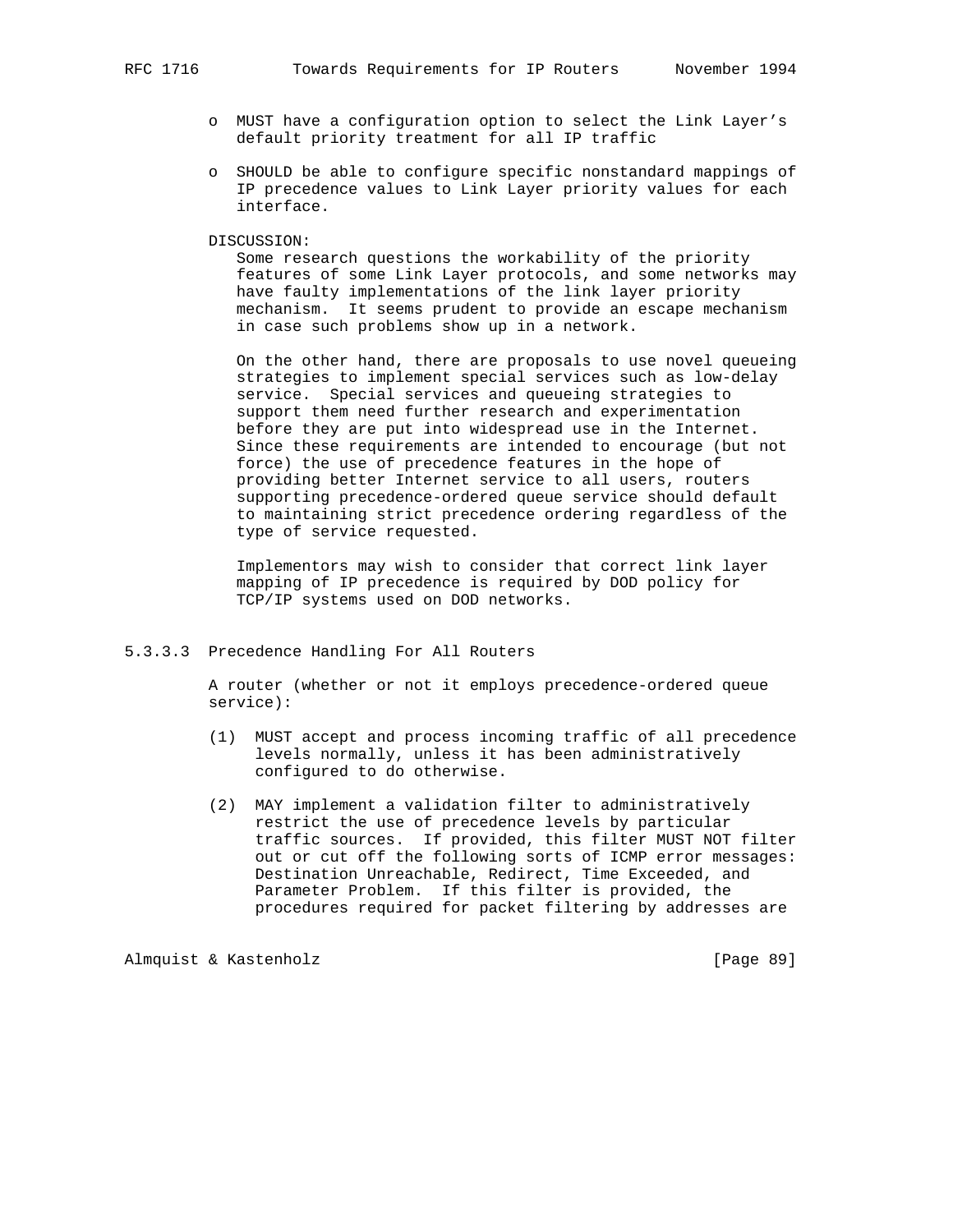required for this filter also.

DISCUSSION:

 Precedence filtering should be applicable to specific source/destination IP Address pairs, specific protocols, specific ports, and so on.

 An ICMP Destination Unreachable message with code 14 SHOULD be sent when a packet is dropped by the validation filter, unless this has been suppressed by configuration choice.

 (3) MAY implement a cutoff function which allows the router to be set to refuse or drop traffic with precedence below a specified level. This function may be activated by management actions or by some implementation dependent heuristics, but there MUST be a configuration option to disable any heuristic mechanism that operates without human intervention. An ICMP Destination Unreachable message with code 15 SHOULD be sent when a packet is dropped by the cutoff function, unless this has been suppressed by configuration choice.

 A router MUST NOT refuse to forward datagrams with IP precedence of 6 (Internetwork Control) or 7 (Network Control) solely due to precedence cutoff. However, other criteria may be used in conjunction with precedence cutoff to filter high precedence traffic.

DISCUSSION:

 Unrestricted precedence cutoff could result in an unintentional cutoff of routing and control traffic. In general, host traffic should be restricted to a value of 5 (CRITIC/ECP) or below although this is not a requirement and may not be valid in certain systems.

- (4) MUST NOT change precedence settings on packets it did not originate.
- (5) SHOULD be able to configure distinct precedence values to be used for each routing or management protocol supported (except for those protocols, such as OSPF, which specify which precedence value must be used).
- (6) MAY be able to configure routing or management traffic precedence values independently for each peer address.

Almquist & Kastenholz [Page 90]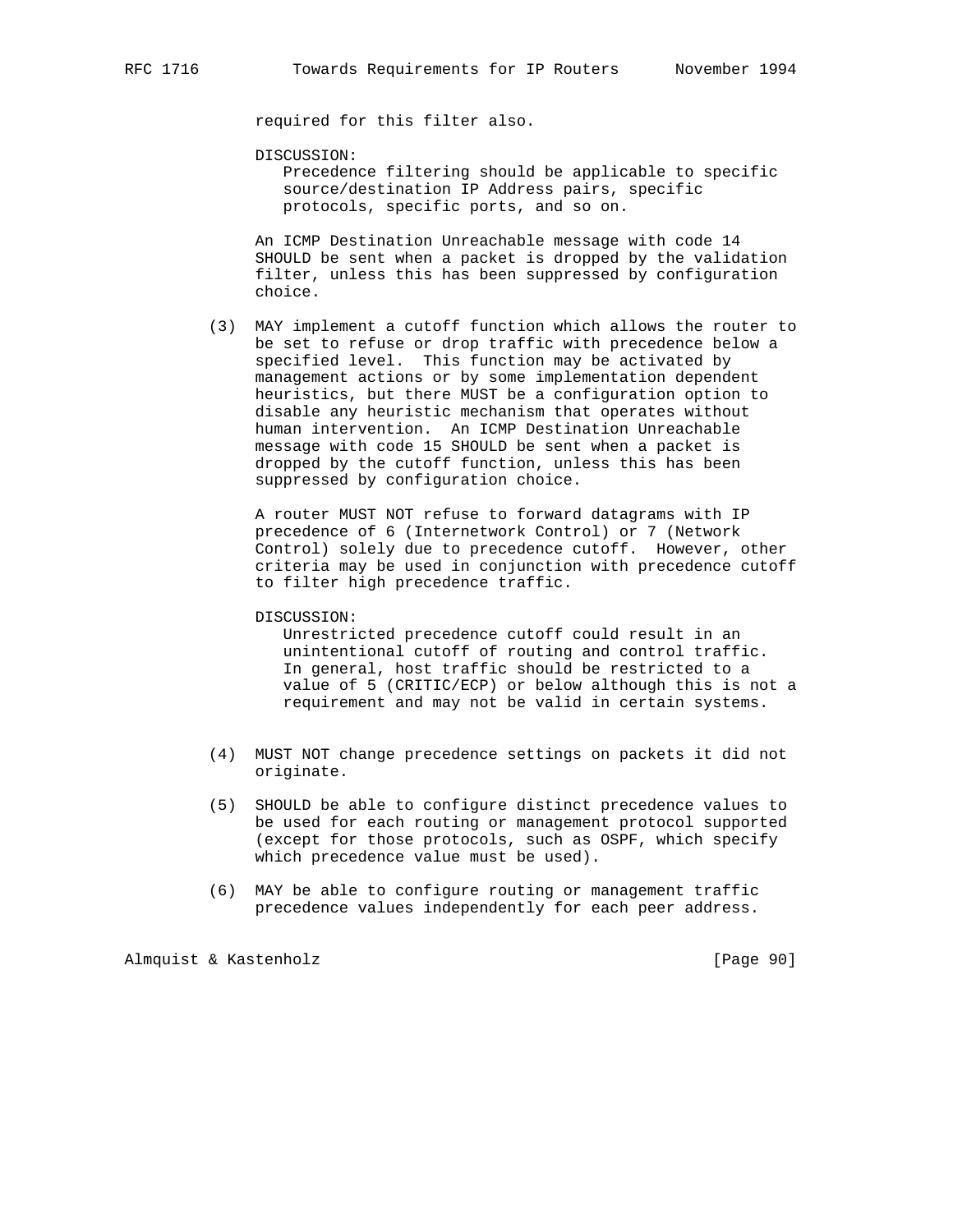(7) MUST respond appropriately to Link Layer precedence related error indications where provided. An ICMP Destination Unreachable message with code 15 SHOULD be sent when a packet is dropped because a link cannot accept it due to a precedence-related condition, unless this has been suppressed by configuration choice.

#### DISCUSSION:

 The precedence cutoff mechanism described in (3) is somewhat controversial. Depending on the topological location of the area affected by the cutoff, transit traffic may be directed by routing protocols into the area of the cutoff, where it will be dropped. This is only a problem if another path which is unaffected by the cutoff exists between the communicating points. Proposed ways of avoiding this problem include providing some minimum bandwidth to all precedence levels even under overload conditions, or propagating cutoff information in routing protocols. In the absence of a widely accepted (and implemented) solution to this problem, great caution is recommended in activating cutoff mechanisms in transit networks.

 A transport layer relay could legitimately provide the function prohibited by (4) above. Changing precedence levels may cause subtle interactions with TCP and perhaps other protocols; a correct design is a non trivial task.

 The intent of (5) and (6) (and the discussion of IP Precedence in ICMP messages in Section [4.3.2]) is that the IP precedence bits should be appropriately set, whether or not this router acts upon those bits in any other way. We expect that in the future specifications for routing protocols and network management protocols will specify how the IP Precedence should be set for messages sent by those protocols.

 The appropriate response for (7) depends on the link layer protocol in use. Typically, the router should stop trying to send offensive traffic to that destination for some period of time, and should return an ICMP Destination Unreachable message with code 15 (service not available for precedence requested) to the traffic source. It also should not try to reestablish a preempted Link Layer connection for some period of time.

Almquist & Kastenholz [Page 91]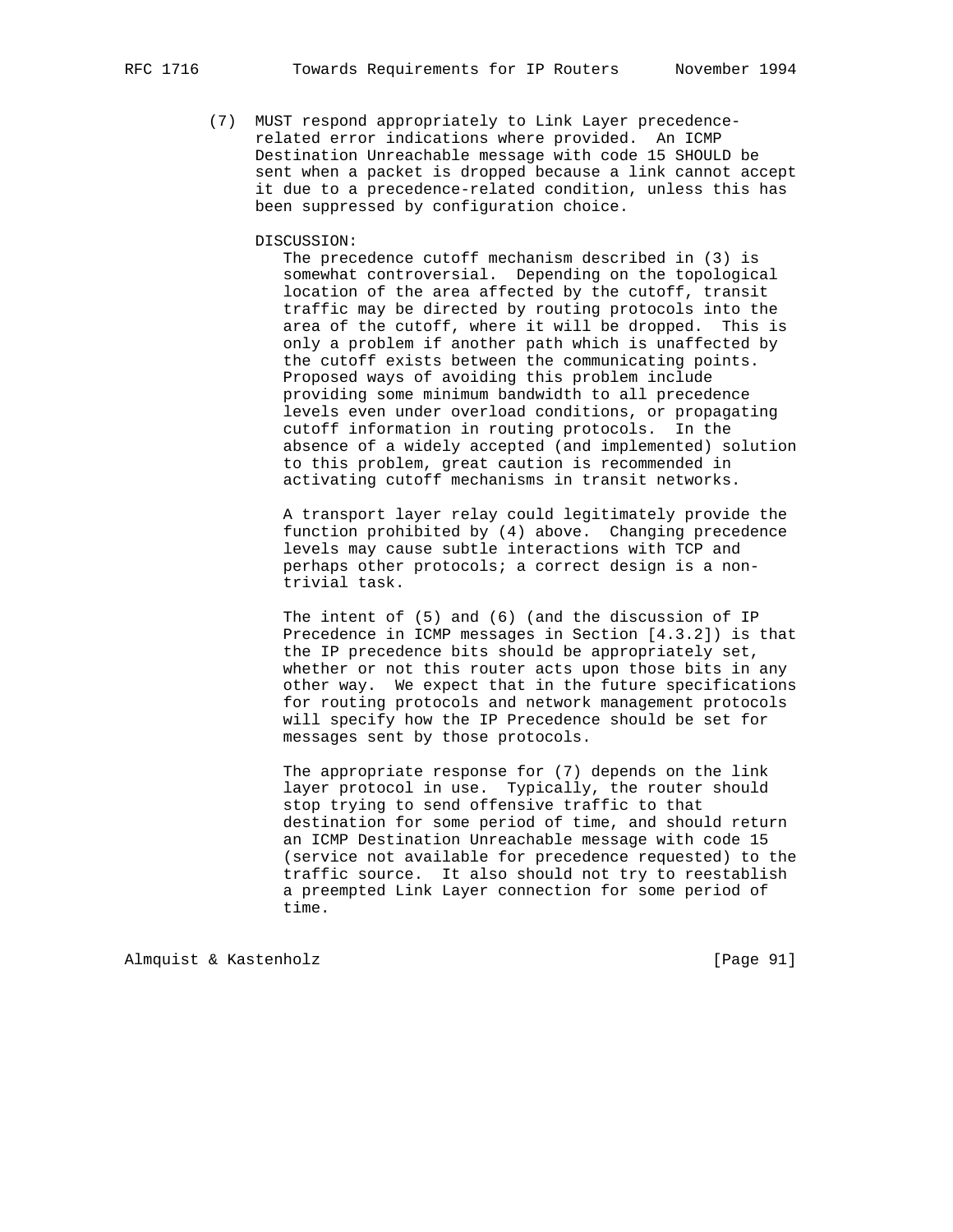## 5.3.4 Forwarding of Link Layer Broadcasts

 The encapsulation of IP packets in most Link Layer protocols (except PPP) allows a receiver to distinguish broadcasts and multicasts from unicasts simply by examining the Link Layer protocol headers (most commonly, the Link Layer destination address). The rules in this section which refer to Link Layer broadcasts apply only to Link Layer protocols which allow broadcasts to be distinguished; likewise, the rules which refer to Link Layer multicasts apply only to Link Layer protocols which allow multicasts to be distinguished.

 A router MUST NOT forward any packet which the router received as a Link Layer broadcast (even if the IP destination address is also some form of broadcast address) unless the packet is an all subnets-directed broadcast being forwarded as specified in [INTERNET:3].

#### DISCUSSION:

 As noted in Section [5.3.5.3], forwarding of all-subnets directed broadcasts in accordance with [INTERNET:3] is optional and is not something that routers do by default.

 A router MUST NOT forward any packet which the router received as a Link Layer multicast unless the packet's destination address is an IP multicast address.

 A router SHOULD silently discard a packet that is received via a Link Layer broadcast but does not specify an IP multicast or IP broadcast destination address.

 When a router sends a packet as a Link Layer broadcast, the IP destination address MUST be a legal IP broadcast or IP multicast address.

### 5.3.5 Forwarding of Internet Layer Broadcasts

There are two major types of IP broadcast addresses; limited broadcast and directed broadcast. In addition, there are three subtypes of directed broadcast; a broadcast directed to a specified network, a broadcast directed to a specified subnetwork, and a broadcast directed to all subnets of a specified network. Classification by a router of a broadcast into one of these categories depends on the broadcast address and on the router's understanding (if any) of the subnet structure of the destination network. The same broadcast will be classified differently by different routers.

Almquist & Kastenholz [Page 92]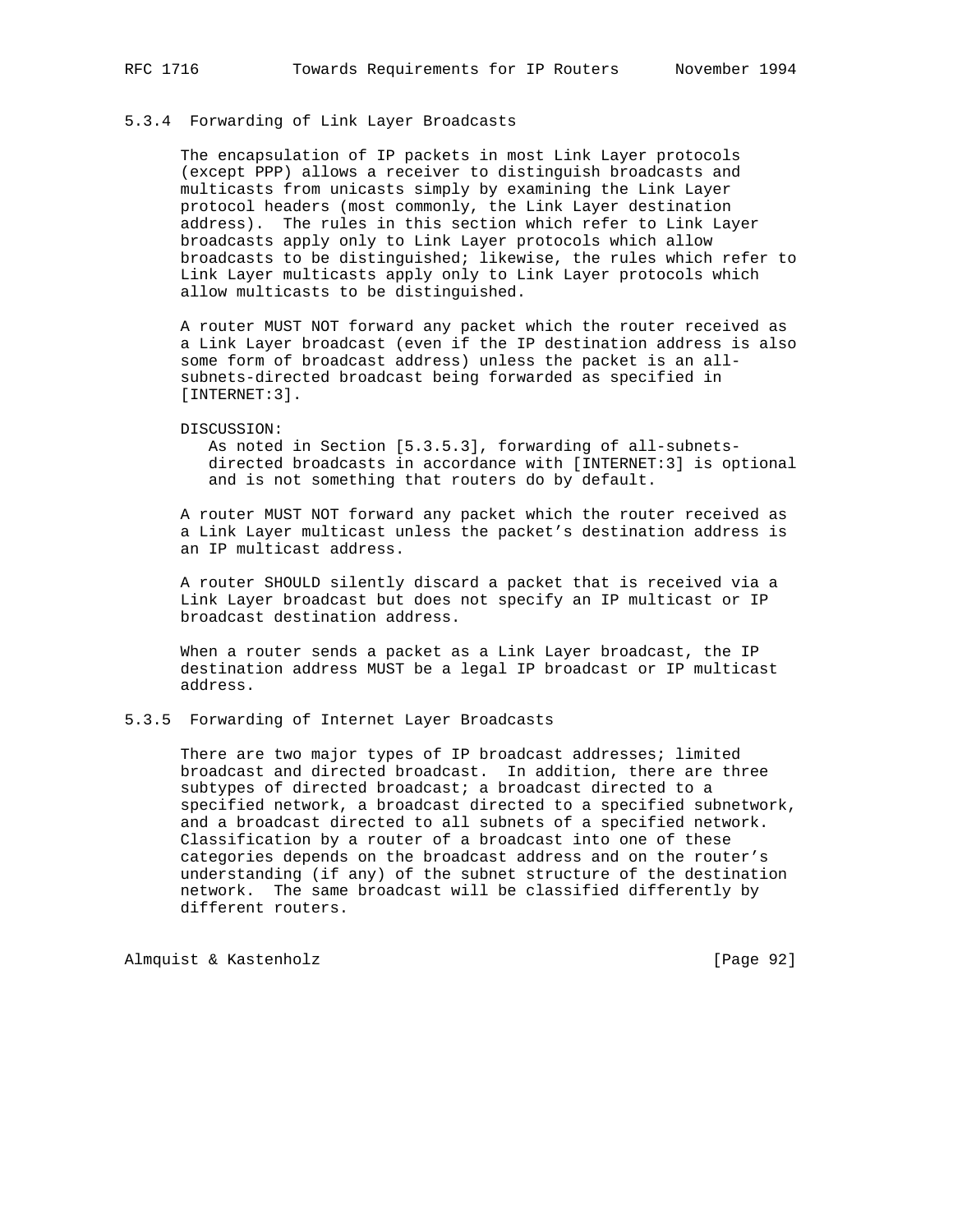A limited IP broadcast address is defined to be all-ones:  $\{-1, -1\}$ } or 255.255.255.255.

 A net-directed broadcast is composed of the network portion of the IP address with a local part of all-ones,  $\{$  <Network-number>, -1 }. For example, a Class A net broadcast address is net.255.255.255, a Class B net broadcast address is net.net.255.255 and a Class C net broadcast address is net.net.net.255 where net is a byte of the network address.

 An all-subnets-directed broadcast is composed of the network part of the IP address with a subnet and a host part of all-ones, {  $\prec$ Network-number>, -1, -1 }. For example, an all-subnets broadcast on a subnetted class B network is net.net.255.255. A network must be known to be subnetted and the subnet part must be all-ones before a broadcast can be classified as all-subnets-directed.

 A subnet-directed broadcast address is composed of the network and subnet part of the IP address with a host part of all-ones, { <Network-number>, <Subnet-number>, -1 }. For example, a subnet directed broadcast to subnet 2 of a class B network might be net.net.2.255 (if the subnet mask was 255.255.255.0) or net.net.1.127 (if the subnet mask was 255.255.255.128). A network must be known to be subnetted and the net and subnet part must not be all-ones before an IP broadcast can be classified as subnet directed.

 As was described in Section [4.2.3.1], a router may encounter certain non-standard IP broadcast addresses:

- o 0.0.0.0 is an obsolete form of the limited broadcast address
- o { broadcast address.
- o { broadcast address.
- o { form of a subnet-directed broadcast address.

 As was described in that section, packets addressed to any of these addresses SHOULD be silently discarded, but if they are not, they MUST be treated in accordance with the same rules that apply to packets addressed to the non-obsolete forms of the broadcast addresses described above. These rules are described in the next few sections.

Almquist & Kastenholz [Page 93]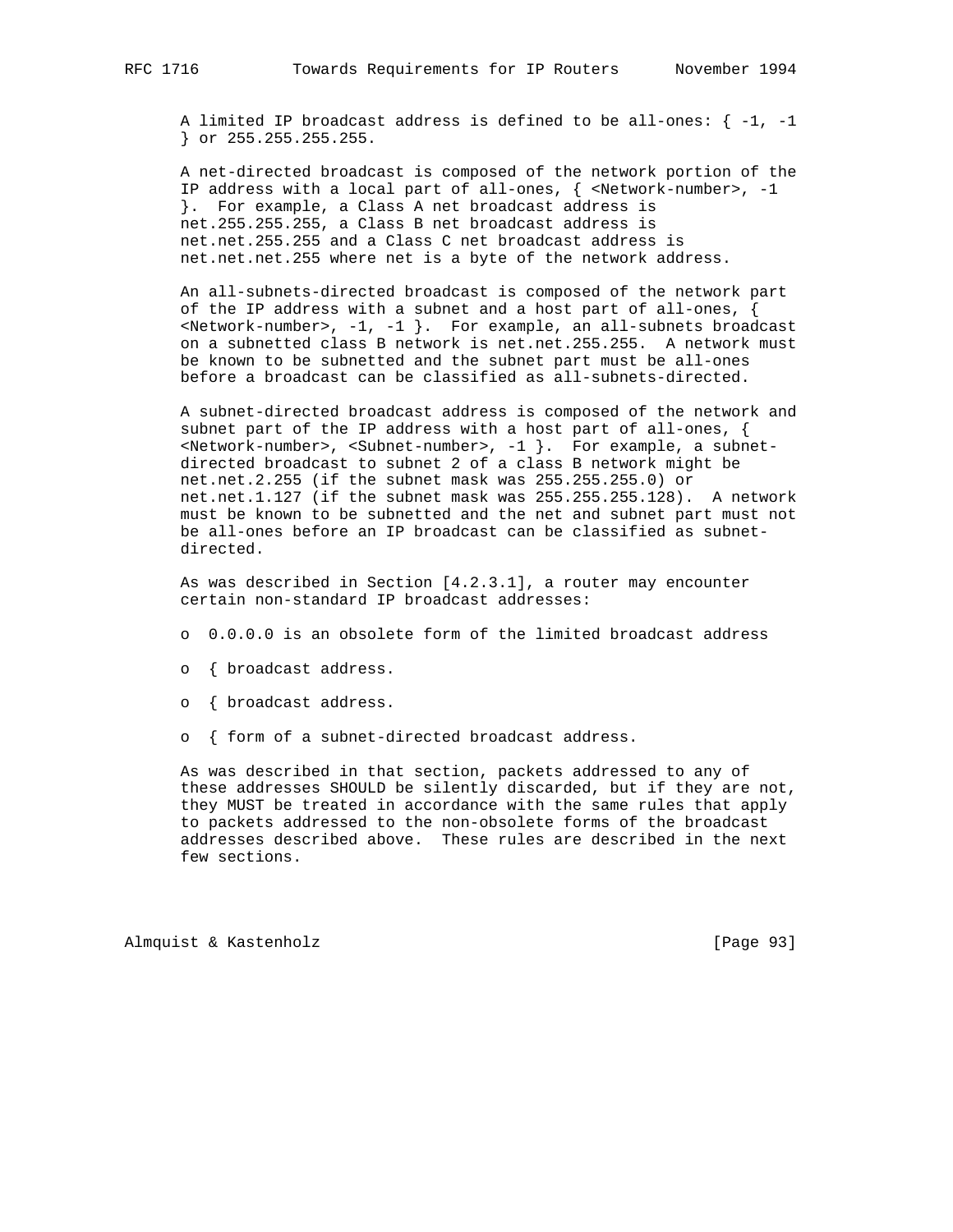## 5.3.5.1 Limited Broadcasts

 Limited broadcasts MUST NOT be forwarded. Limited broadcasts MUST NOT be discarded. Limited broadcasts MAY be sent and SHOULD be sent instead of directed broadcasts where limited broadcasts will suffice.

#### DISCUSSION:

 Some routers contain UDP servers which function by resending the requests (as unicasts or directed broadcasts) to other servers. This requirement should not be interpreted as prohibiting such servers. Note, however, that such servers can easily cause packet looping if misconfigured. Thus, providers of such servers would probably be well-advised to document their setup carefully and to consider carefully the TTL on packets which are sent.

## 5.3.5.2 Net-directed Broadcasts

 A router MUST classify as net-directed broadcasts all valid, directed broadcasts destined for a remote network or an attached nonsubnetted network. A router MUST forward net directed broadcasts. Net-directed broadcasts MAY be sent.

 A router MAY have an option to disable receiving net-directed broadcasts on an interface and MUST have an option to disable forwarding net-directed broadcasts. These options MUST default to permit receiving and forwarding net-directed broadcasts.

#### DISCUSSION:

 There has been some debate about forwarding or not forwarding directed broadcasts. In this memo we have made the forwarding decision depend on the router's knowledge of the subnet mask for the destination network. Forwarding decisions for subnetted networks should be made by routers with an understanding of the subnet structure. Therefore, in general, routers must forward directed broadcasts for networks they are not attached to and for which they do not understand the subnet structure. One router may interpret and handle the same IP broadcast packet differently than another, depending on its own understanding of the structure of the destination (sub)network.

Almquist & Kastenholz [Page 94]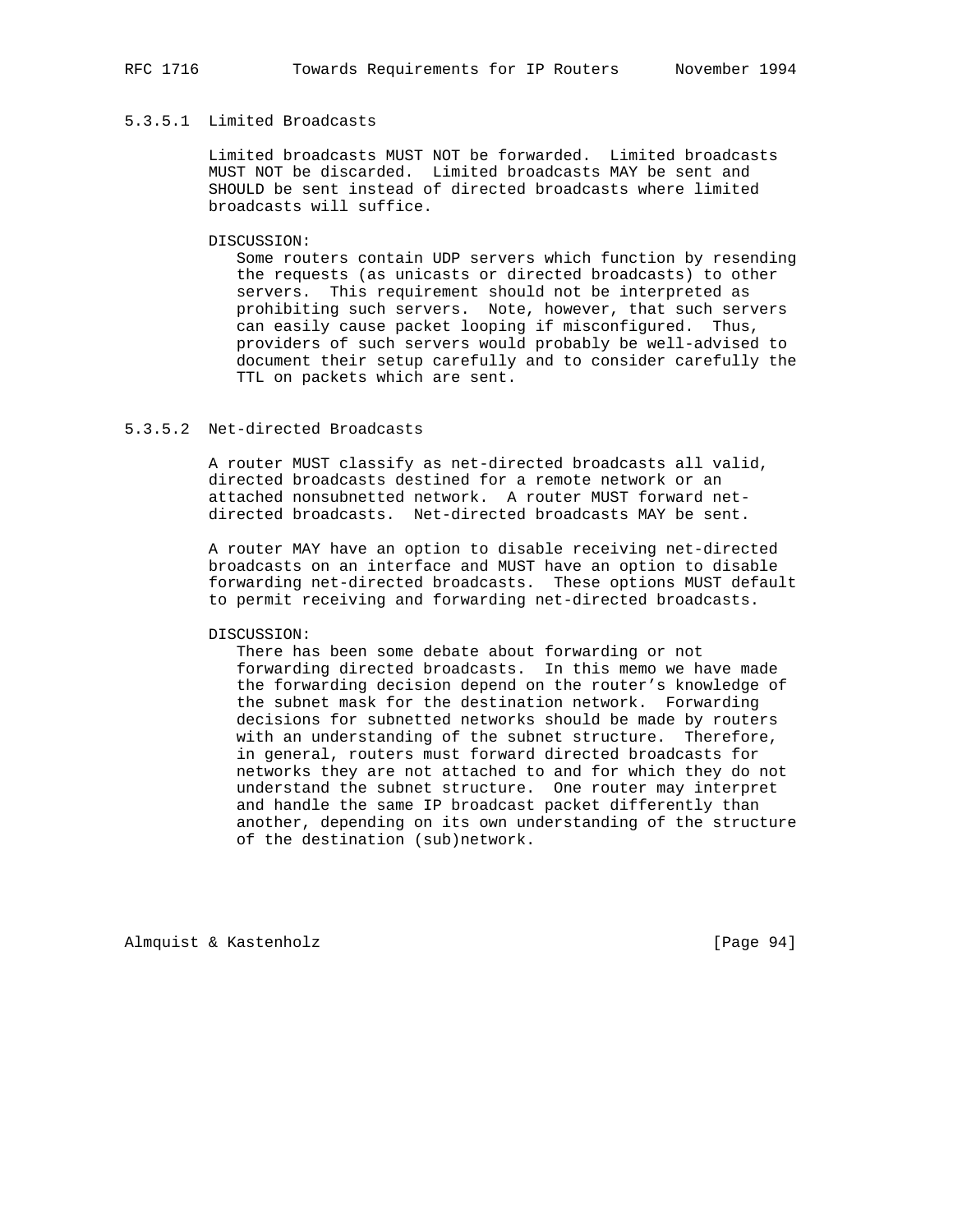## 5.3.5.3 All-subnets-directed Broadcasts

 A router MUST classify as all-subnets-directed broadcasts all valid directed broadcasts destined for a directly attached subnetted network which have all-ones in the subnet part of the address. If the destination network is not subnetted, the broadcast MUST be treated as a net-directed broadcast.

 A router MUST forward an all-subnets-directed broadcast as a link level broadcast out all physical interfaces connected to the IP network addressed by the broadcast, except that:

- o A router MUST NOT forward an all-subnet-directed broadcast that was received by the router as a Link Layer broadcast, unless the router is forwarding the broadcast in accordance with [INTERNET:3] (see below).
- o If a router receives an all-subnets-directed broadcast over a network which does not indicate via Link Layer framing whether the frame is a broadcast or a unicast, the packet MUST NOT be forwarded to any network which likewise does not indicate whether a frame is a broadcast.
- o A router MUST NOT forward an all-subnets-directed broadcast if the router is configured not to forward such broadcasts. A router MUST have a configuration option to deny forwarding of all-subnets-directed broadcasts. The configuration option MUST default to permit forwarding of all-subnets directed broadcasts.

EDITOR'S COMMENTS:

 The algorithm presented here is broken. The working group explicitly desired this algorithm, knowing its failures.

 The second bullet, above, prevents All Subnets Directed Broadcasts from traversing more than one PPP (or other serial) link in a row. Such a topology is easily conceived. Suppose that some corporation builds its corporate backbone out of PPP links, connecting routers at geographically dispersed locations. Suppose that this corporation has 3 sites (S1, S2, and S3) and there is a router at each site (R1, R2, and R3). At each site there are also several LANs connected to the local router. Let there be a PPP link connecting S1 to S2 and one connecting S2 to S3 (i.e. the links are R1-R2 and R2-R3). So, if a host on a LAN at S1 sends a All Subnets Directed Broadcast, R1 will forward the broadcast over the R1-R2 link to R2. R2 will forward the

Almquist & Kastenholz [Page 95]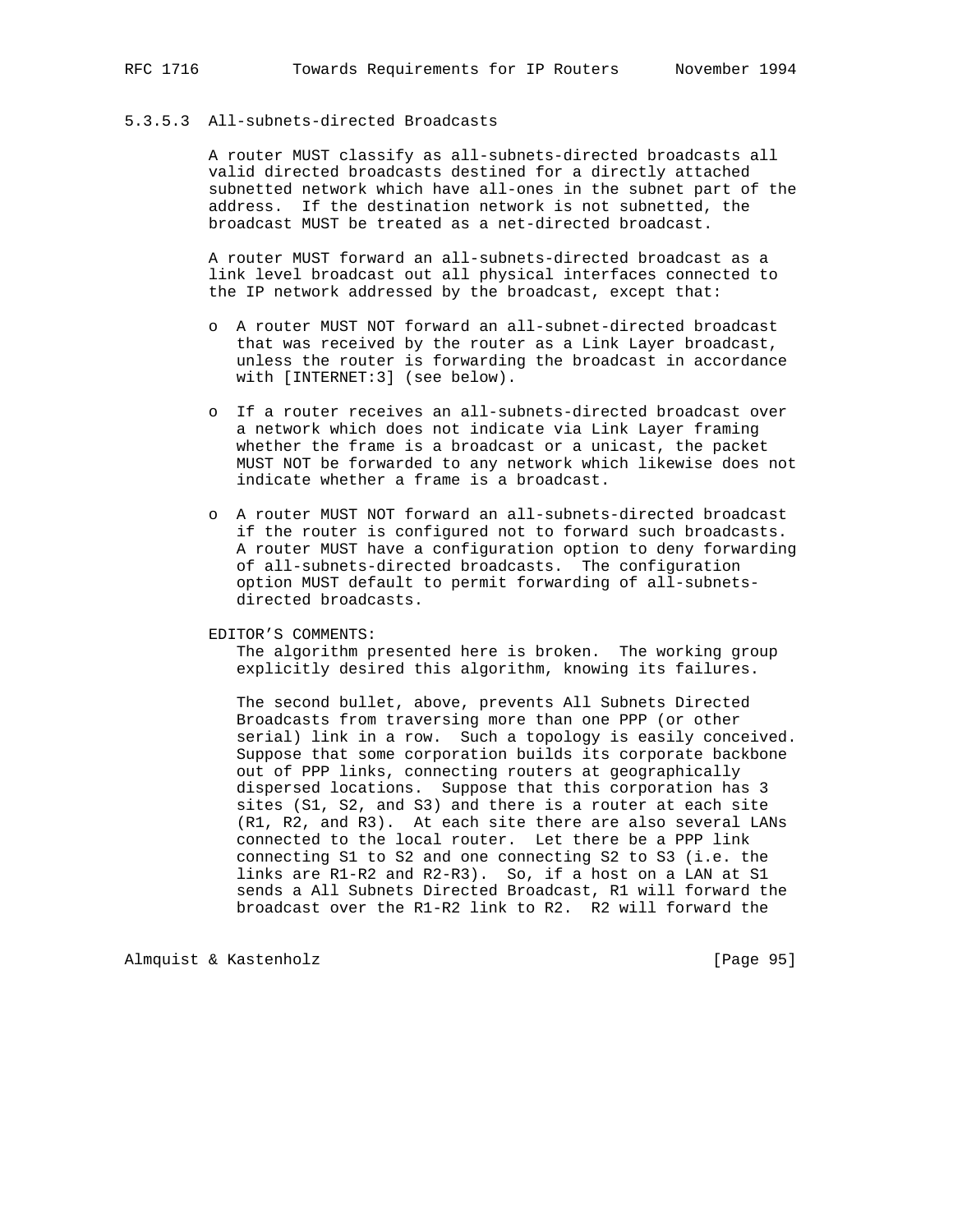broadcast to the LAN(s) connected to R2. Since the PPP does not differentiate broadcast from non-broadcast frames, R2 will NOT forward the broadcast onto the R2-R3 link. Therefore, the broadcast will not reach S3.

 [INTERNET:3] describes an alternative set of rules for forwarding of all-subnets-directed broadcasts (called multi subnet-broadcasts in that document). A router MAY IMPLEMENT that alternative set of rules, but MUST use the set of rules described above unless explicitly configured to use the [INTERNET:3] rules. If routers will do [INTERNET:3]-style forwarding, then the router MUST have a configuration option which MUST default to doing the rules presented in this document.

DISCUSSION:

 As far as we know, the rules for multi-subnet broadcasts described in [INTERNET:3] have never been implemented, suggesting that either they are too complex or the utility of multi-subnet broadcasts is low. The rules described in this section match current practice. In the future, we expect that IP multicast (see [INTERNET:4]) will be used to better solve the sorts of problems that multi-subnets broadcasts were intended to address.

 We were also concerned that hosts whose system managers neglected to configure with a subnet mask could unintentionally send multi-subnet broadcasts.

 A router SHOULD NOT originate all-subnets broadcasts, except as required by Section [4.3.3.9] when sending ICMP Address Mask Replies on subnetted networks.

DISCUSSION:

 The current intention is to decree that (like 0-filled IP broadcasts) the notion of the all-subnets broadcast is obsolete. It should be treated as a directed broadcast to the first subnet of the net in question that it appears on.

 Routers may implement a switch (default off) which if turned on enables the [INTERNET:3] behavior for all-subnets broadcasts.

 If a router has a configuration option to allow for forwarding all-subnet broadcasts, it should use a spanning tree, RPF, or other multicast forwarding algorithm (which may be computed for other purposes such as bridging or OSPF)

Almquist & Kastenholz [Page 96]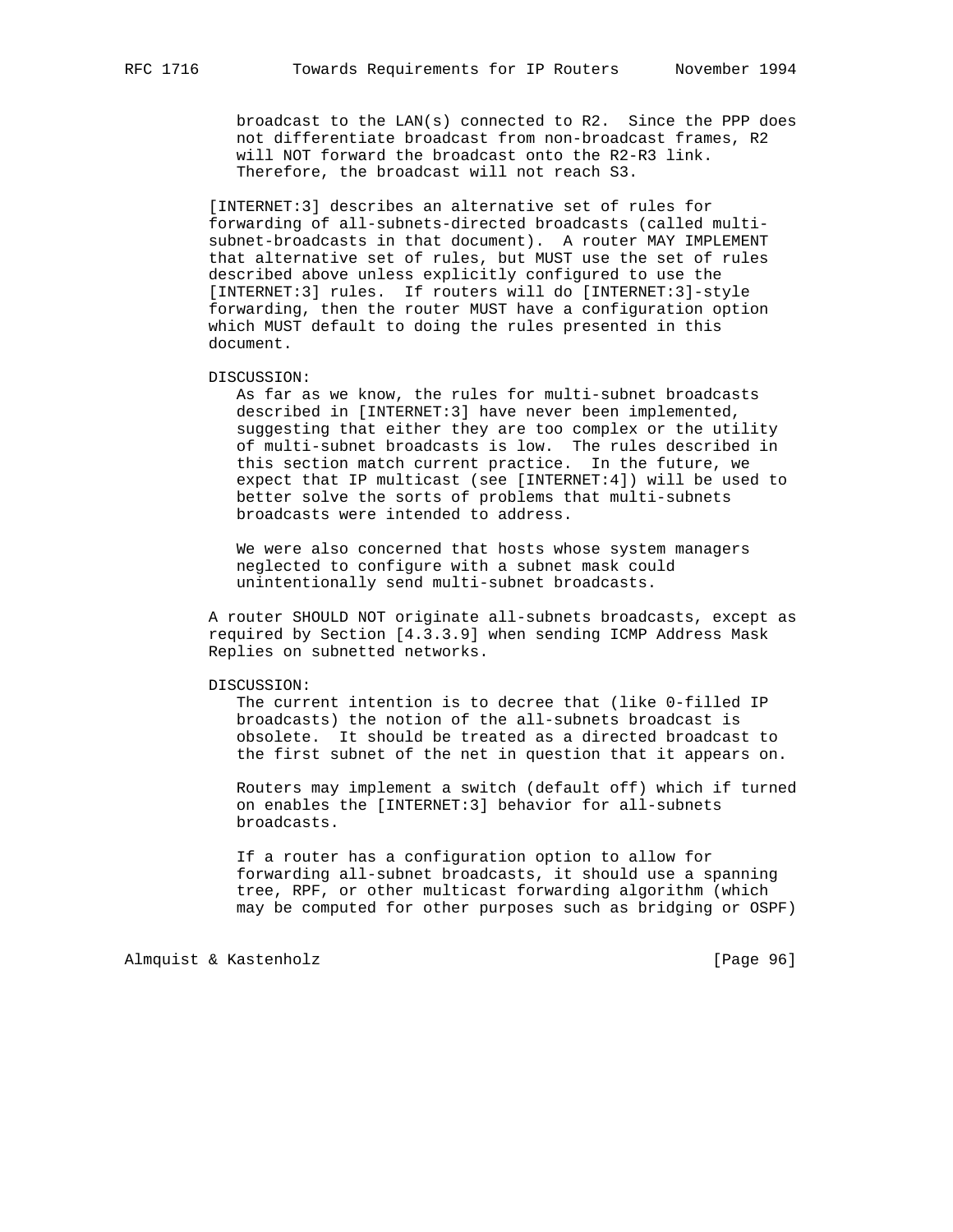to distribute the all-subnets broadcast efficiently. In general, it is better to use an IP multicast address rather than an all-subnets broadcast.

## 5.3.5.4 Subnet-directed Broadcasts

 A router MUST classify as subnet-directed broadcasts all valid directed broadcasts destined for a directly attached subnetted network in which the subnet part is not all-ones. If the destination network is not subnetted, the broadcast MUST be treated as a net-directed broadcast.

A router MUST forward subnet-directed broadcasts.

 A router MUST have a configuration option to prohibit forwarding of subnet-directed broadcasts. Its default setting MUST permit forwarding of subnet-directed broadcasts.

 A router MAY have a configuration option to prohibit forwarding of subnet-directed broadcasts from a source on a network on which the router has an interface. If such an option is provided, its default setting MUST permit forwarding of subnet-directed broadcasts.

## 5.3.6 Congestion Control

 Congestion in a network is loosely defined as a condition where demand for resources (usually bandwidth or CPU time) exceeds capacity. Congestion avoidance tries to prevent demand from exceeding capacity, while congestion recovery tries to restore an operative state. It is possible for a router to contribute to both of these mechanisms. A great deal of effort has been spent studying the problem. The reader is encouraged to read [FORWARD:2] for a survey of the work. Important papers on the subject include [FORWARD:3], [FORWARD:4], [FORWARD:5], and [INTERNET:10], among others.

 The amount of storage that router should have available to handle peak instantaneous demand when hosts use reasonable congestion policies, such as described in [FORWARD:5], is a function of the product of the bandwidth of the link times the path delay of the flows using the link, and therefore storage should increase as this Bandwidth\*Delay product increases. The exact function relating storage capacity to probability of discard is not known.

When a router receives a packet beyond its storage capacity it

Almquist & Kastenholz [Page 97]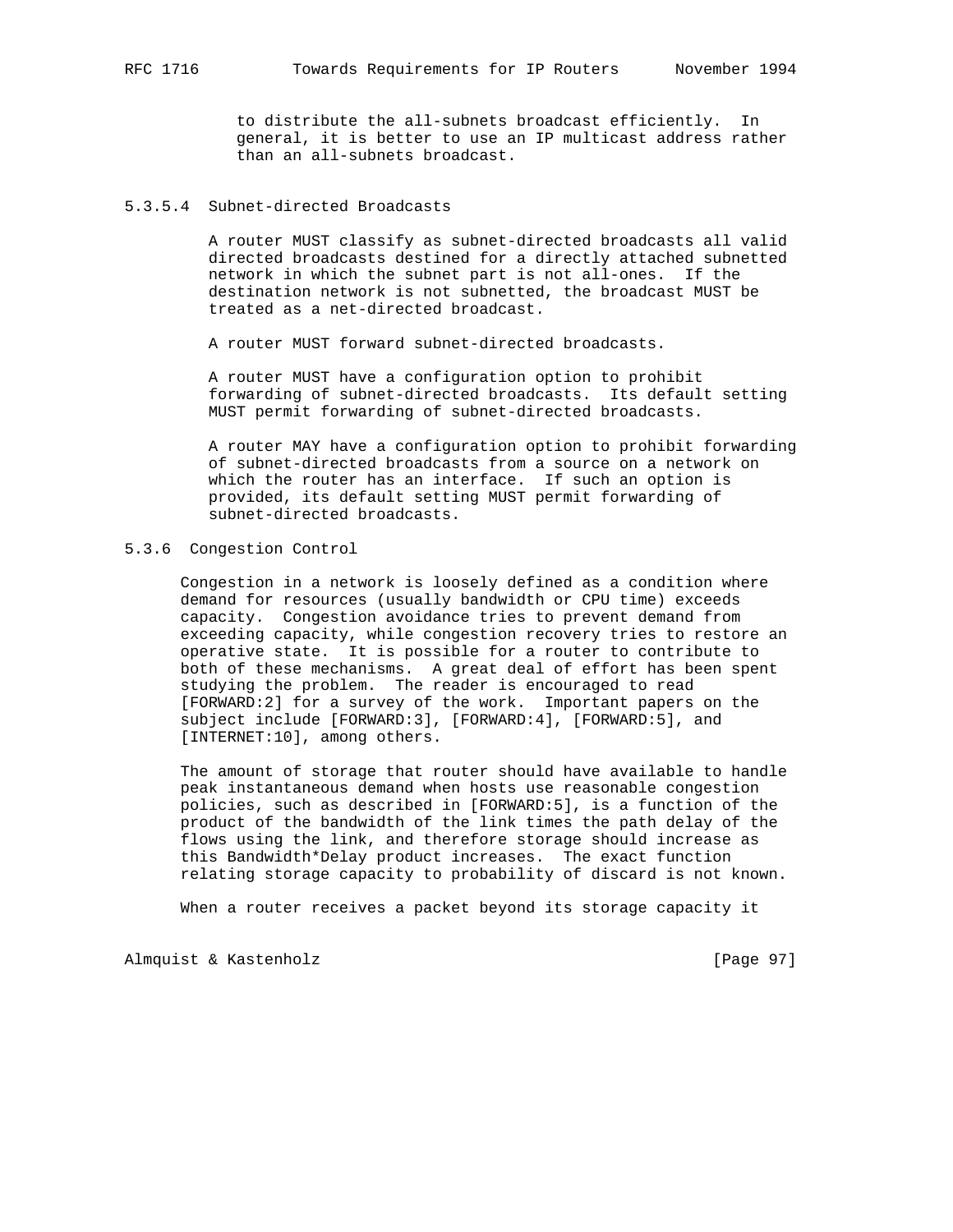must (by definition, not by decree) discard it or some other packet or packets. Which packet to discard is the subject of much study but, unfortunately, little agreement so far.

 A router MAY discard the packet it has just received; this is the simplest but not the best policy. It is considered better policy to randomly pick some transit packet on the queue and discard it (see [FORWARD:2]). A router MAY use this Random Drop algorithm to determine which packet to discard.

 If a router implements a discard policy (such as Random Drop) under which it chooses a packet to discard from among a pool of eligible packets:

- o If precedence-ordered queue service (described in Section [5.3.3.1]) is implemented and enabled, the router MUST NOT discard a packet whose IP precedence is higher than that of a packet which is not discarded.
- o A router MAY protect packets whose IP headers request the maximize reliability TOS, except where doing so would be in violation of the previous rule.
- o A router MAY protect fragmented IP packets, on the theory that dropping a fragment of a datagram may increase congestion by causing all fragments of the datagram to be retransmitted by the source.
- o To help prevent routing perturbations or disruption of management functions, the router MAY protect packets used for routing control, link control, or network management from being discarded. Dedicated routers (i.e.. routers which are not also general purpose hosts, terminal servers, etc.) can achieve an approximation of this rule by protecting packets whose source or destination is the router itself.

 Advanced methods of congestion control include a notion of fairness, so that the 'user' that is penalized by losing a packet is the one that contributed the most to the congestion. No matter what mechanism is implemented to deal with bandwidth congestion control, it is important that the CPU effort expended be sufficiently small that the router is not driven into CPU congestion also.

 As described in Section [4.3.3.3], this document recommends that a router should not send a Source Quench to the sender of the packet that it is discarding. ICMP Source Quench is a very weak

Almquist & Kastenholz [Page 98]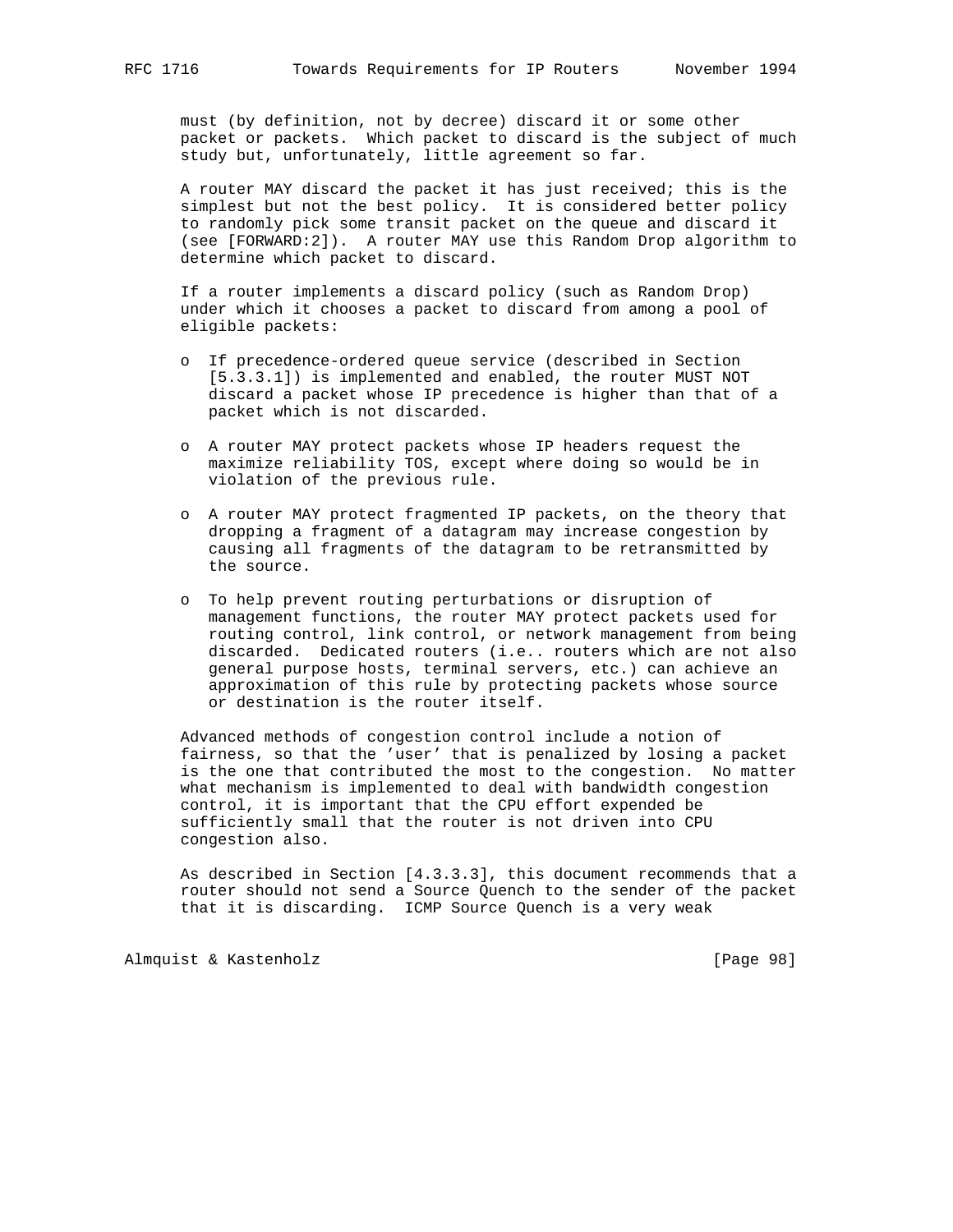mechanism, so it is not necessary for a router to send it, and host software should not use it exclusively as an indicator of congestion.

### 5.3.7 Martian Address Filtering

 An IP source address is invalid if it is an IP broadcast address or is not a class A, B, or C address.

 An IP destination address is invalid if it is not a class A, B, C, or D address.

 A router SHOULD NOT forward any packet which has an invalid IP source address or a source address on network 0. A router SHOULD NOT forward, except over a loopback interface, any packet which has a source address on network 127. A router MAY have a switch which allows the network manager to disable these checks. If such a switch is provided, it MUST default to performing the checks.

 A router SHOULD NOT forward any packet which has an invalid IP destination address or a destination address on network 0. A router SHOULD NOT forward, except over a loopback interface, any packet which has a destination address on network 127. A router MAY have a switch which allows the network manager to disable these checks. If such a switch is provided, it MUST default to performing the checks.

 If a router discards a packet because of these rules, it SHOULD log at least the IP source address, the IP destination address, and, if the problem was with the source address, the physical interface on which the packet was received and the Link Layer address of the host or router from which the packet was received.

### 5.3.8 Source Address Validation

 A router SHOULD IMPLEMENT the ability to filter traffic based on a comparison of the source address of a packet and the forwarding table for a logical interface on which the packet was received. If this filtering is enabled, the router MUST silently discard a packet if the interface on which the packet was received is not the interface on which a packet would be forwarded to reach the address contained in the source address. In simpler terms, if a router wouldn't route a packet containing this address through a particular interface, it shouldn't believe the address if it appears as a source address in a packet read from this interface.

If this feature is implemented, it MUST be disabled by default.

Almquist & Kastenholz [Page 99]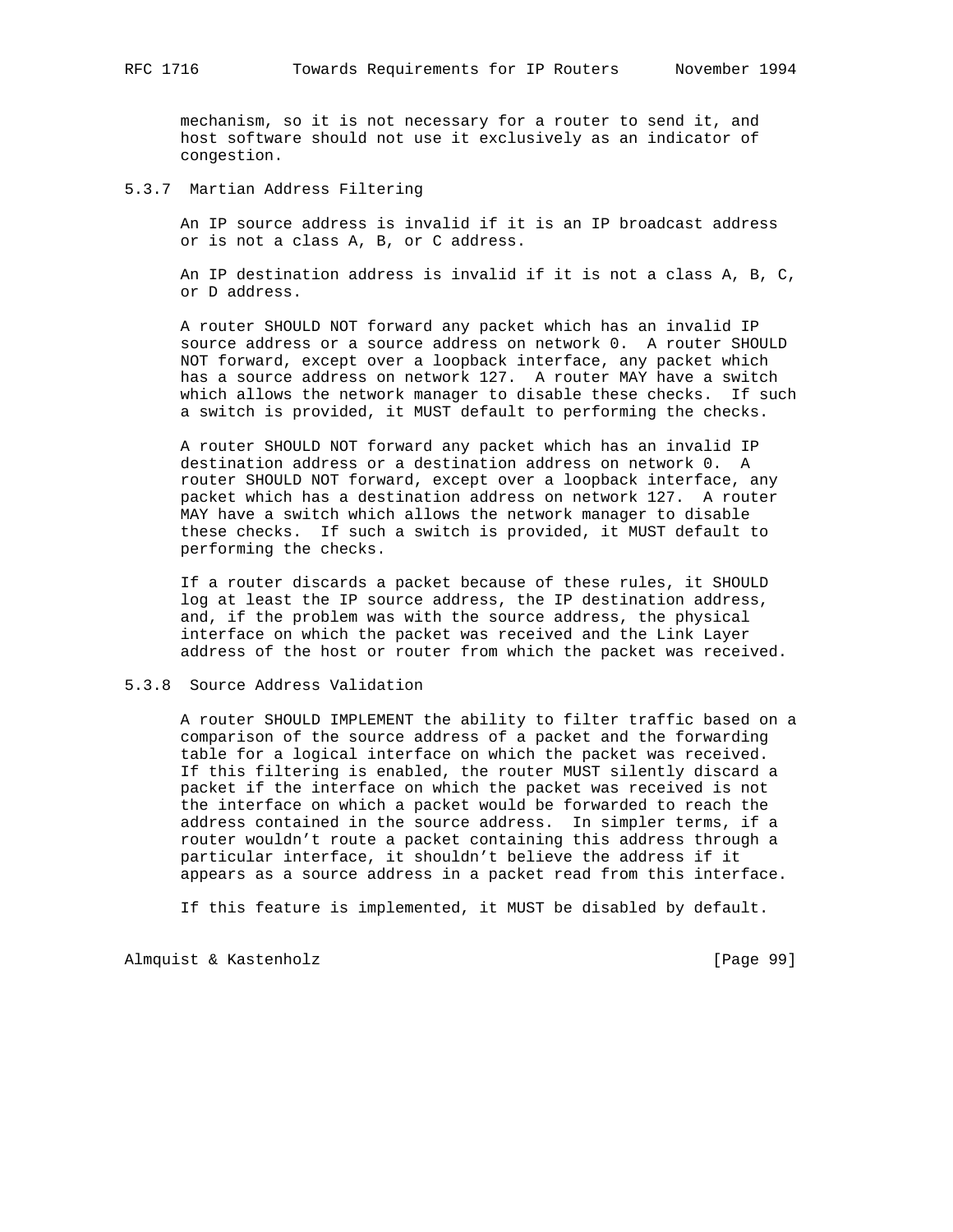DISCUSSION:

 This feature can provide useful security improvements in some situations, but can erroneously discard valid packets in situations where paths are asymmetric.

### 5.3.9 Packet Filtering and Access Lists

 As a means of providing security and/or limiting traffic through portions of a network a router SHOULD provide the ability to selectively forward (or filter) packets. If this capability is provided, filtering of packets MUST be configurable either to forward all packets or to selectively forward them based upon the source and destination addresses. Each source and destination address SHOULD allow specification of an arbitrary mask.

If supported, a router MUST be configurable to allow one of an

- o Include list specification of a list of address pairs to be forwarded, or an
- o Exclude list specification of a list of address pairs NOT to be forwarded.

 A router MAY provide a configuration switch which allows a choice between specifying an include or an exclude list.

 A value matching any address (e.g. a keyword any or an address with a mask of all 0's) MUST be allowed as a source and/or destination address.

 In addition to address pairs, the router MAY allow any combination of transport and/or application protocol and source and destination ports to be specified.

The router MUST allow packets to be silently discarded (i.e.. discarded without an ICMP error message being sent).

 The router SHOULD allow an appropriate ICMP unreachable message to be sent when a packet is discarded. The ICMP message SHOULD specify Communication Administratively Prohibited (code 13) as the reason for the destination being unreachable.

 The router SHOULD allow the sending of ICMP destination unreachable messages (code 13) to be configured for each combination of address pairs, protocol types, and ports it allows to be specified.

Almquist & Kastenholz **by Equal Contract Contract Contract Contract Contract Contract Contract Contract Contract Contract Contract Contract Contract Contract Contract Contract Contract Contract Contract Contract Contract C**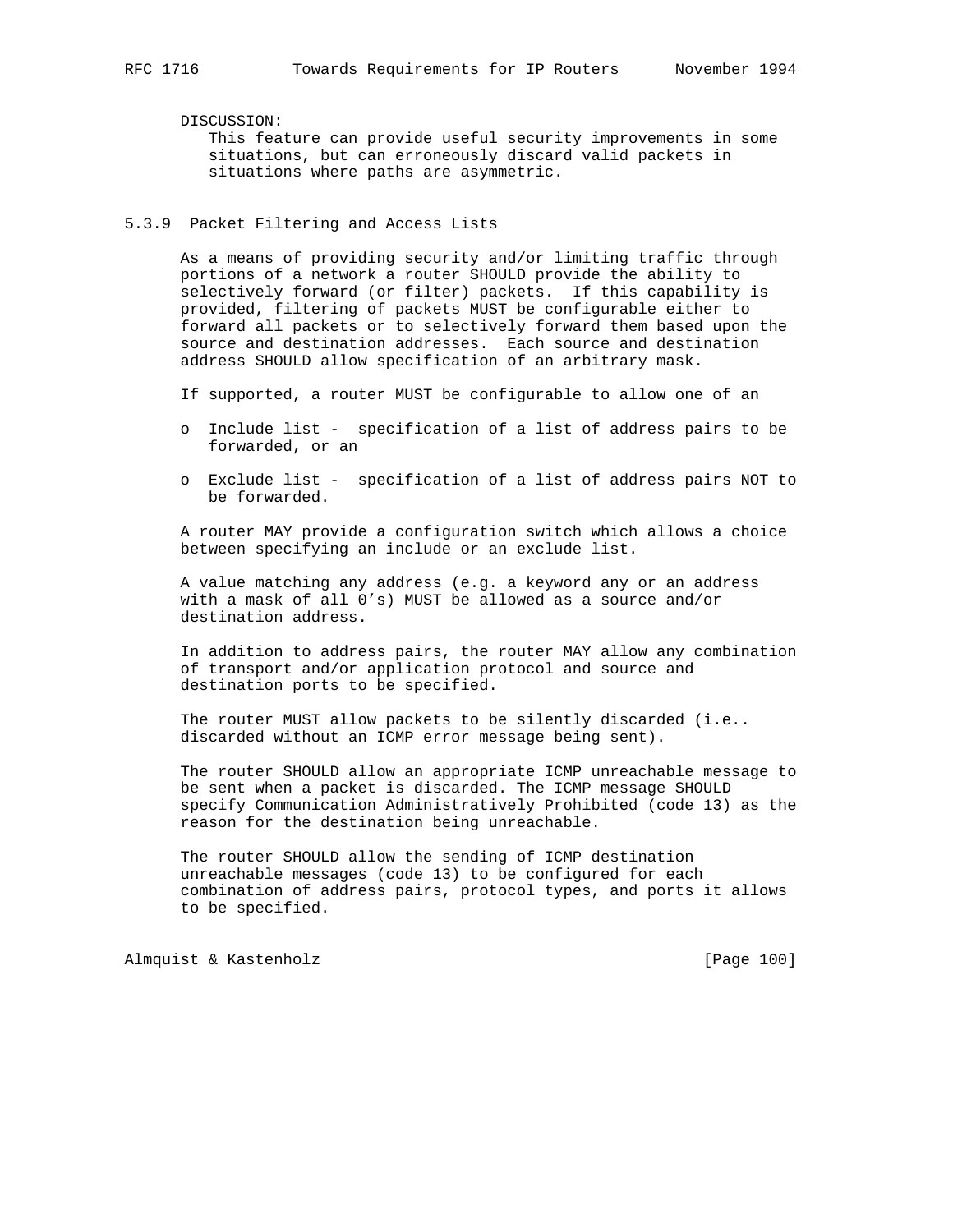The router SHOULD count and SHOULD allow selective logging of packets not forwarded.

5.3.10 Multicast Routing

 An IP router SHOULD support forwarding of IP multicast packets, based either on static multicast routes or on routes dynamically determined by a multicast routing protocol (e.g., DVMRP [ROUTE:9]). A router that forwards IP multicast packets is called a multicast router.

5.3.11 Controls on Forwarding

 For each physical interface, a router SHOULD have a configuration option which specifies whether forwarding is enabled on that interface. When forwarding on an interface is disabled, the router:

- o MUST silently discard any packets which are received on that interface but are not addressed to the router
- o MUST NOT send packets out that interface, except for datagrams originated by the router
- o MUST NOT announce via any routing protocols the availability of paths through the interface

DISCUSSION:

 This feature allows the network manager to essentially turn off an interface but leaves it accessible for network management.

 Ideally, this control would apply to logical rather than physical interfaces, but cannot because there is no known way for a router to determine which logical interface a packet arrived on when there is not a one-to-one correspondence between logical and physical interfaces.

# 5.3.12 State Changes

 During the course of router operation, interfaces may fail or be manually disabled, or may become available for use by the router. Similarly, forwarding may be disabled for a particular interface or for the entire router or may be (re)enabled. While such transitions are (usually) uncommon, it is important that routers handle them correctly.

Almquist & Kastenholz **being a set of the Contract Contract Contract Contract Contract Contract Contract Contract Contract Contract Contract Contract Contract Contract Contract Contract Contract Contract Contract Contract**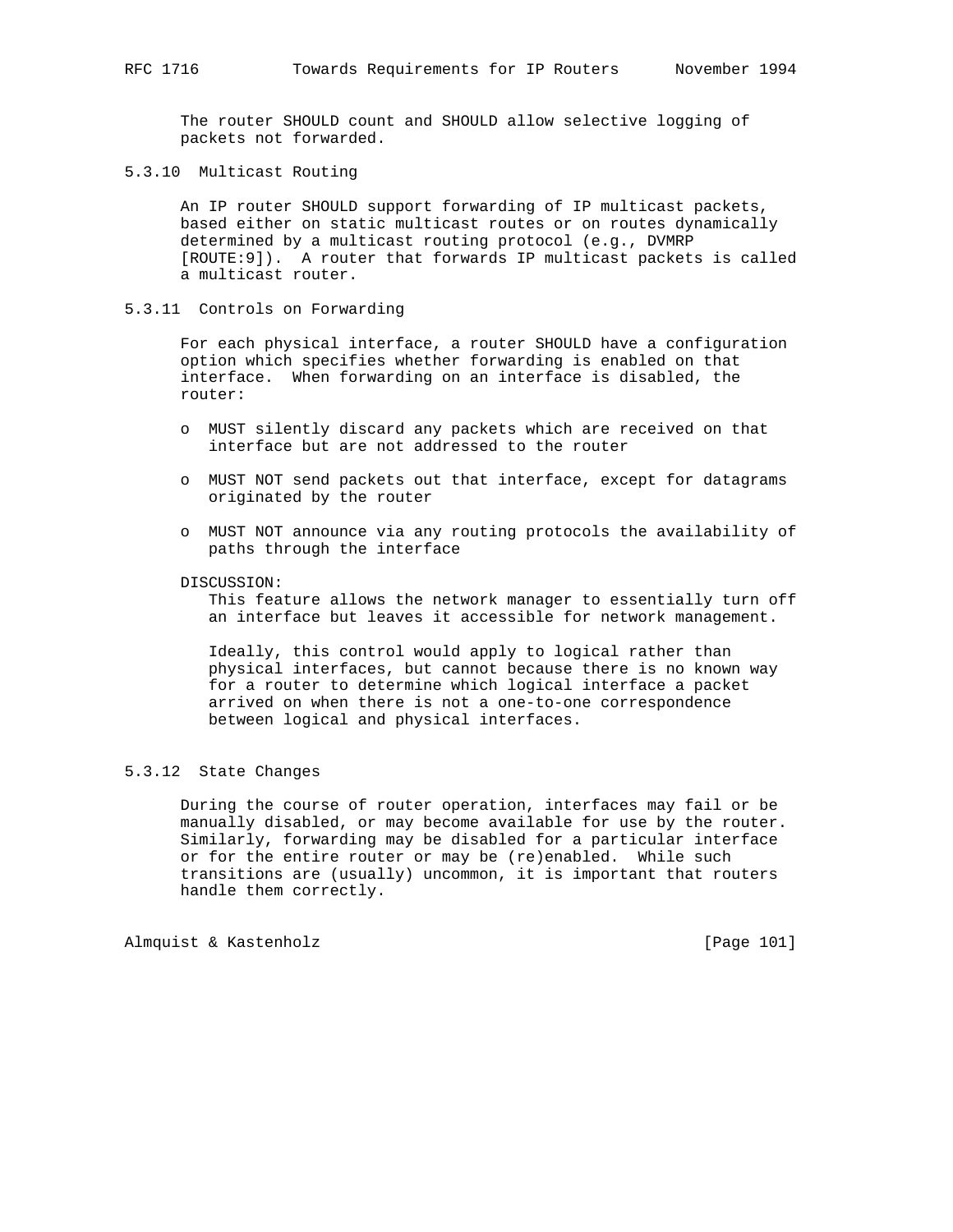# 5.3.12.1 When a Router Ceases Forwarding

 When a router ceases forwarding it MUST stop advertising all routes, except for third party routes. It MAY continue to receive and use routes from other routers in its routing domains. If the forwarding database is retained, the router MUST NOT cease timing the routes in the forwarding database. If routes that have been received from other routers are remembered, the router MUST NOT cease timing the routes which it has remembered. It MUST discard any routes whose timers expire while forwarding is disabled, just as it would do if forwarding were enabled.

DISCUSSION:

 When a router ceases forwarding, it essentially ceases being a router. It is still a host, and must follow all of the requirements of Host Requirements [INTRO: 2]. The router may still be a passive member of one or more routing domains, however. As such, it is allowed to maintain its forwarding database by listening to other routers in its routing domain. It may not, however, advertise any of the routes in its forwarding database, since it itself is doing no forwarding. The only exception to this rule is when the router is advertising a route which uses only some other router, but which this router has been asked to advertise.

 A router MAY send ICMP destination unreachable (host unreachable) messages to the senders of packets that it is unable to forward. It SHOULD NOT send ICMP redirect messages.

#### DISCUSSION:

 Note that sending an ICMP destination unreachable (host unreachable) is a router action. This message should not be sent by hosts. This exception to the rules for hosts is allowed so that packets may be rerouted in the shortest possible time, and so that black holes are avoided.

### 5.3.12.2 When a Router Starts Forwarding

 When a router begins forwarding, it SHOULD expedite the sending of new routing information to all routers with which it normally exchanges routing information.

Almquist & Kastenholz **by Equal Contract Contract Contract Contract Contract Contract Contract Contract Contract Contract Contract Contract Contract Contract Contract Contract Contract Contract Contract Contract Contract C**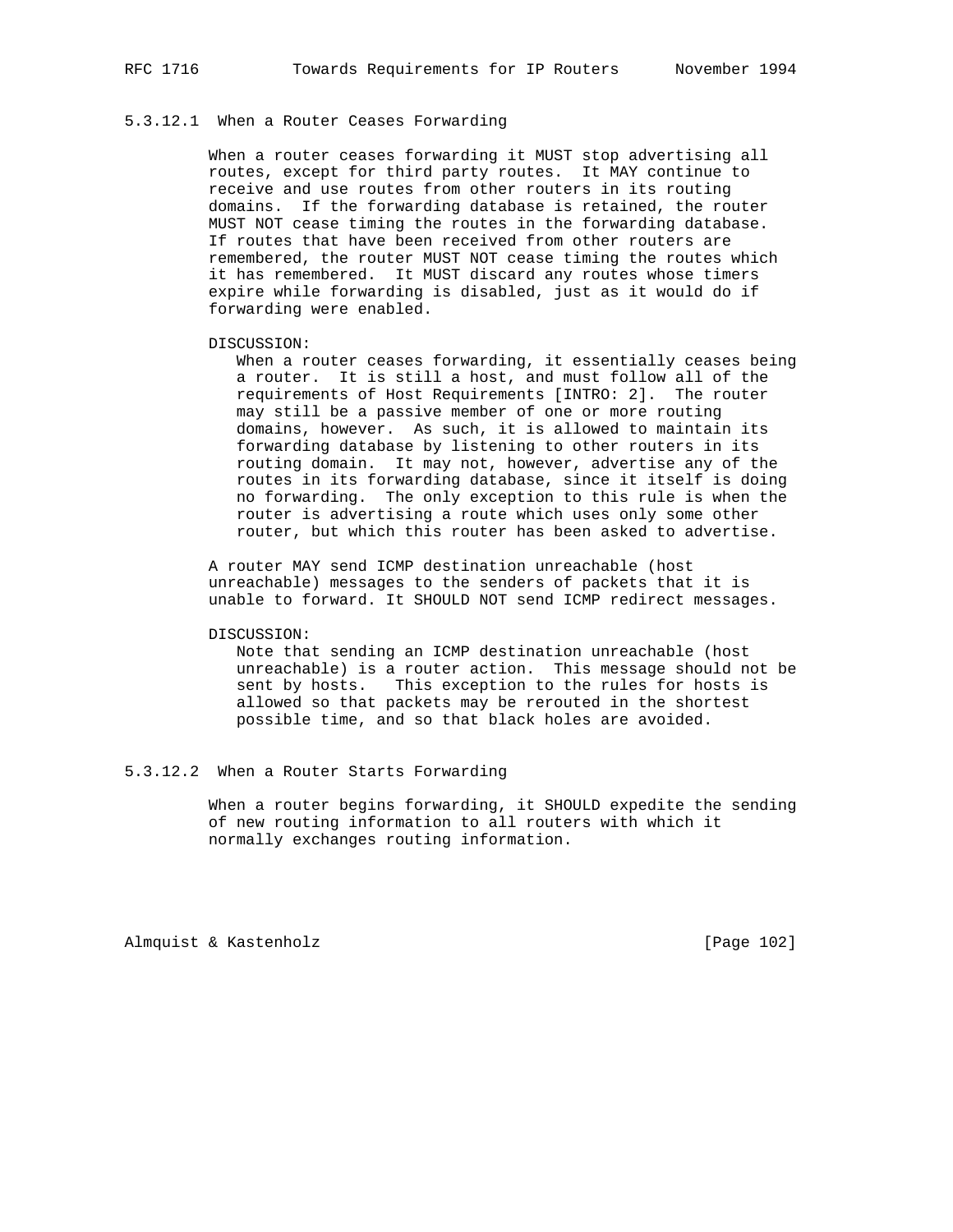## 5.3.12.3 When an Interface Fails or is Disabled

 If an interface fails or is disabled a router MUST remove and stop advertising all routes in its forwarding database which make use of that interface. It MUST disable all static routes which make use of that interface. If other routes to the same destination and TOS are learned or remembered by the router, the router MUST choose the best alternate, and add it to its forwarding database. The router SHOULD send ICMP destination unreachable or ICMP redirect messages, as appropriate, in reply to all packets which it is unable to forward due to the interface being unavailable.

# 5.3.12.4 When an Interface is Enabled

 If an interface which had not been available becomes available, a router MUST reenable any static routes which use that interface. If routes which would use that interface are learned by the router, then these routes MUST be evaluated along with all of the other learned routes, and the router MUST make a decision as to which routes should be placed in the forwarding database. The implementor is referred to Chapter [7], Application Layer - Routing Protocols for further information on how this decision is made.

 A router SHOULD expedite the sending of new routing information to all routers with which it normally exchanges routing information.

# 5.3.13 IP Options

 Several options, such as Record Route and Timestamp, contain slots into which a router inserts its address when forwarding the packet. However, each such option has a finite number of slots, and therefore a router may find that there is not free slot into which it can insert its address. No requirement listed below should be construed as requiring a router to insert its address into an option that has no remaining slot to insert it into. Section [5.2.5] discusses how a router must choose which of its addresses to insert into an option.

# 5.3.13.1 Unrecognized Options

 Unrecognized IP options in forwarded packets MUST be passed through unchanged.

Almquist & Kastenholz **and Contact Contact Act Contact Contact Contact Contact Contact Contact Contact Contact Contact Contact Contact Contact Contact Contact Contact Contact Contact Contact Contact Contact Contact Contact**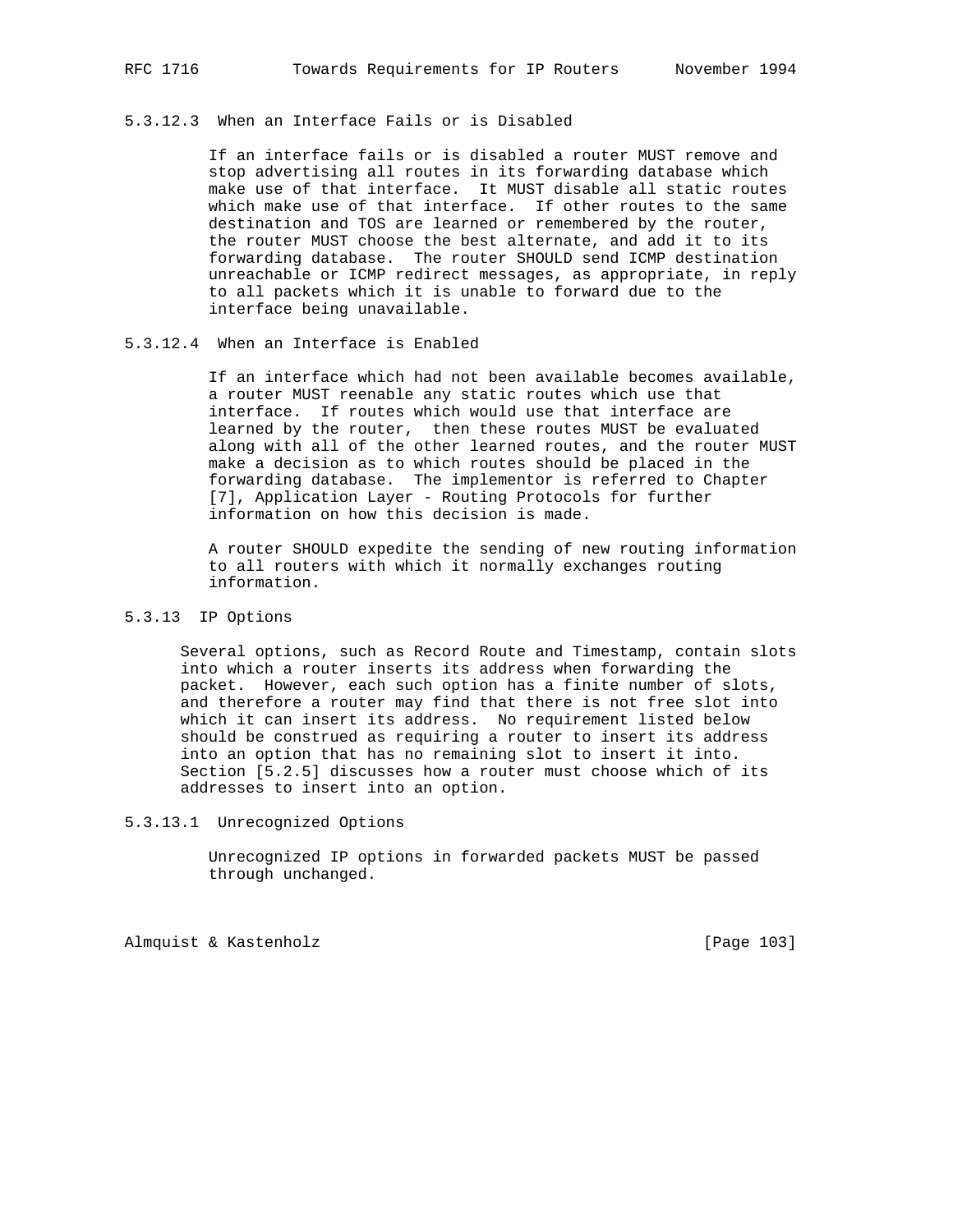## 5.3.13.2 Security Option

 Some environments require the Security option in every packet; such a requirement is outside the scope of this document and the IP standard specification. Note, however, that the security options described in [INTERNET:1] and [INTERNET:16] are obsolete. Routers SHOULD IMPLEMENT the revised security option described in [INTERNET:5].

### 5.3.13.3 Stream Identifier Option

 This option is obsolete. If the Stream Identifier option is present in a packet forwarded by the router, the option MUST be ignored and passed through unchanged.

### 5.3.13.4 Source Route Options

 A router MUST implement support for source route options in forwarded packets. A router MAY implement a configuration option which, when enabled, causes all source-routed packets to be discarded. However, such an option MUST NOT be enabled by default.

### DISCUSSION:

 The ability to source route datagrams through the Internet is important to various network diagnostic tools. However, in a few rare cases, source routing may be used to bypass administrative and security controls within a network. Specifically, those cases where manipulation of routing tables is used to provide administrative separation in lieu of other methods such as packet filtering may be vulnerable through source routed packets.

### 5.3.13.5 Record Route Option

 Routers MUST support the Record Route option in forwarded packets.

 A router MAY provide a configuration option which, if enabled, will cause the router to ignore (i.e. pass through unchanged) Record Route options in forwarded packets. If provided, such an option MUST default to enabling the record-route. This option does not affect the processing of Record Route options in datagrams received by the router itself (in particular, Record Route options in ICMP echo requests will still be processed in accordance with Section [4.3.3.6]).

Almquist & Kastenholz [Page 104]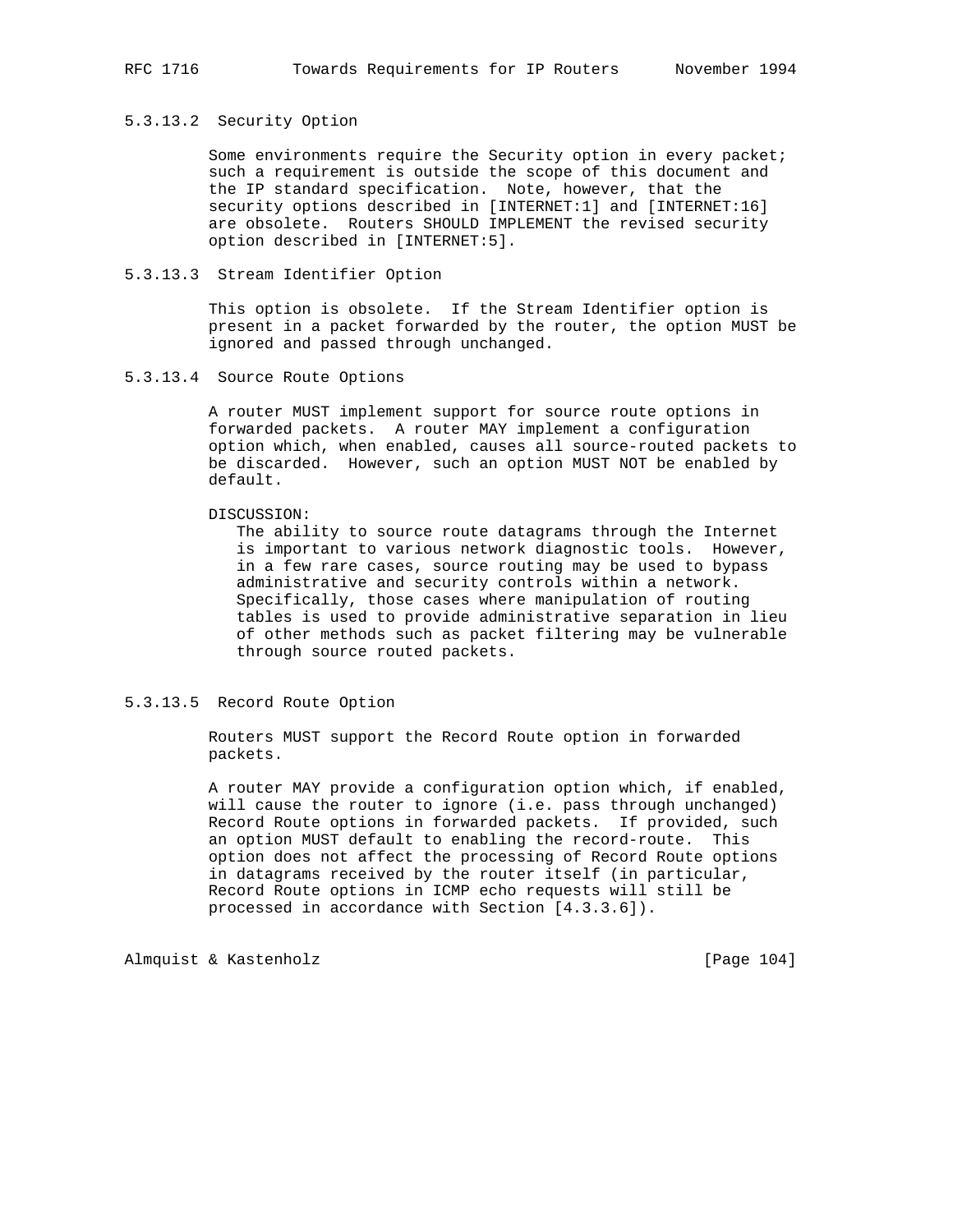# DISCUSSION:

 There are some people who believe that Record Route is a security problem because it discloses information about the topology of the network. Thus, this document allows it to be disabled.

## 5.3.13.6 Timestamp Option

 Routers MUST support the timestamp option in forwarded packets. A timestamp value MUST follow the rules given in Section [3.2.2.8] of [INTRO:2].

 If the flags field = 3 (timestamp and prespecified address), the router MUST add its timestamp if the next prespecified address matches any of the router's IP addresses. It is not necessary that the prespecified address be either the address of the interface on which the packet arrived or the address of the interface over which it will be sent.

#### IMPLEMENTATION:

 To maximize the utility of the timestamps contained in the timestamp option, it is suggested that the timestamp inserted be, as nearly as practical, the time at which the packet arrived at the router. For datagrams originated by the router, the timestamp inserted should be, as nearly as practical, the time at which the datagram was passed to the network layer for transmission.

 A router MAY provide a configuration option which, if enabled, will cause the router to ignore (i.e. pass through unchanged) Timestamp options in forwarded datagrams when the flag word is set to zero (timestamps only) or one (timestamp and registering IP address). If provided, such an option MUST default to off (that is, the router does not ignore the timestamp). This option does not affect the processing of Timestamp options in datagrams received by the router itself (in particular, a router will insert timestamps into Timestamp options in datagrams received by the router, and Timestamp options in ICMP echo requests will still be processed in accordance with Section [4.3.3.6]).

#### DISCUSSION:

 Like the Record Route option, the Timestamp option can reveal information about a network's topology. Some people consider this to be a security concern.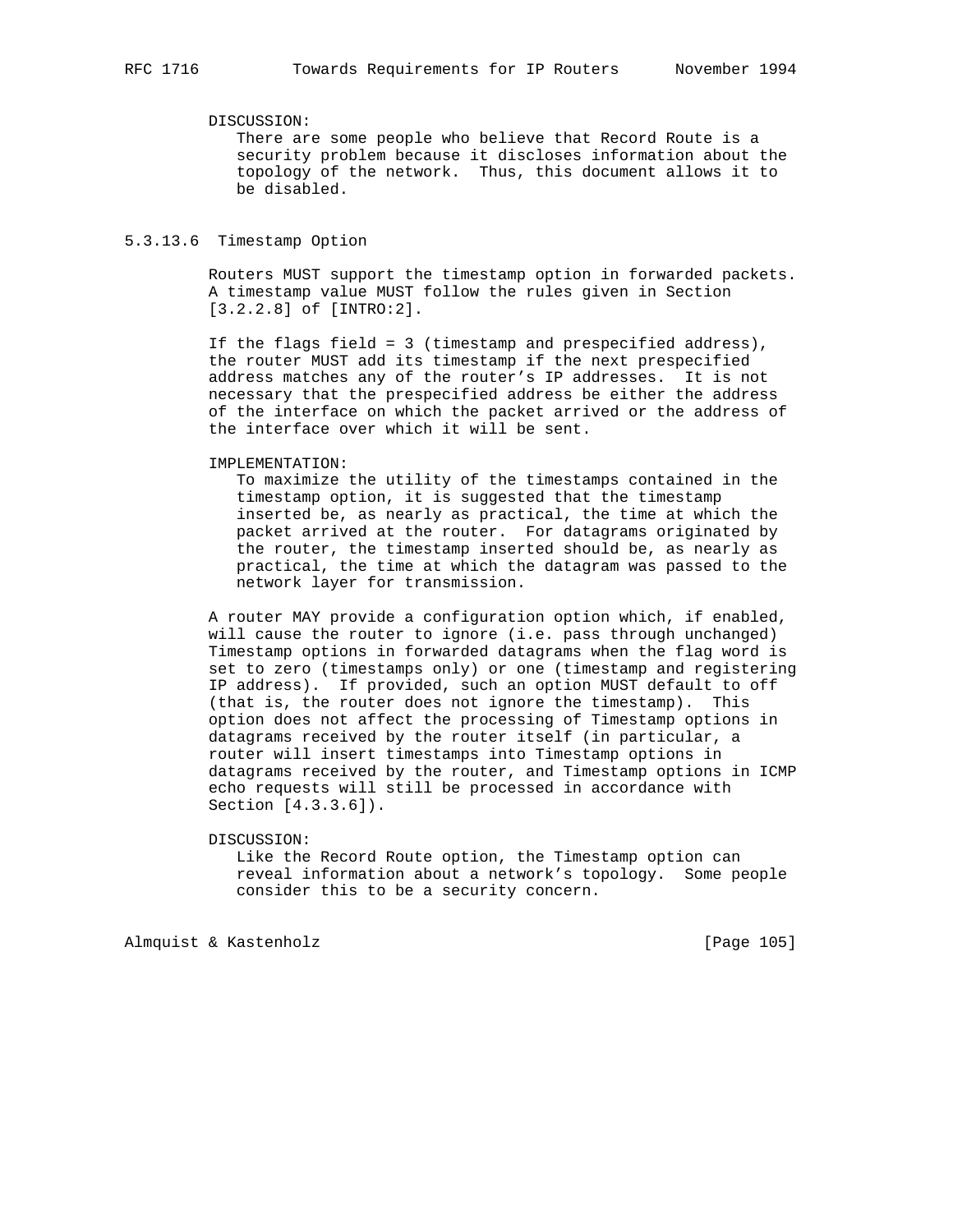### 6. TRANSPORT LAYER

A router is not required to implement any Transport Layer protocols except those required to support Application Layer protocols supported by the router. In practice, this means that most routers implement both the Transmission Control Protocol (TCP) and the User Datagram Protocol (UDP).

6.1 USER DATAGRAM PROTOCOL - UDP

The User Datagram Protocol (UDP) is specified in [TRANS:1].

 A router which implements UDP MUST be compliant, and SHOULD be unconditionally compliant, with the requirements of section 4.1.3 of [INTRO:2], except that:

- o This specification does not specify the interfaces between the various protocol layers. Thus, a router need not comply with sections 4.1.3.2, 4.1.3.3, and 4.1.3.5 of [INTRO:2] (except of course where compliance is required for proper functioning of Application Layer protocols supported by the router).
- o Contrary to section 4.1.3.4 of [INTRO:2], an application MUST NOT be able to disable to generation of UDP checksums.

#### DISCUSSION:

 Although a particular application protocol may require that UDP datagrams it receives must contain a UDP checksum, there is no general requirement that received UDP datagrams contain UDP checksums. Of course, if a UDP checksum is present in a received datagram, the checksum must be verified and the datagram discarded if the checksum is incorrect.

6.2 TRANSMISSION CONTROL PROTOCOL - TCP

The Transmission Control Protocol (TCP) is specified in [TRANS:2].

 A router which implements TCP MUST be compliant, and SHOULD be unconditionally compliant, with the requirements of section 4.2 of [INTRO:2], except that:

 o This specification does not specify the interfaces between the various protocol layers. Thus, a router need not comply with the following requirements of [INTRO:2] (except of course where compliance is required for proper functioning of Application Layer

Almquist & Kastenholz [Page 106]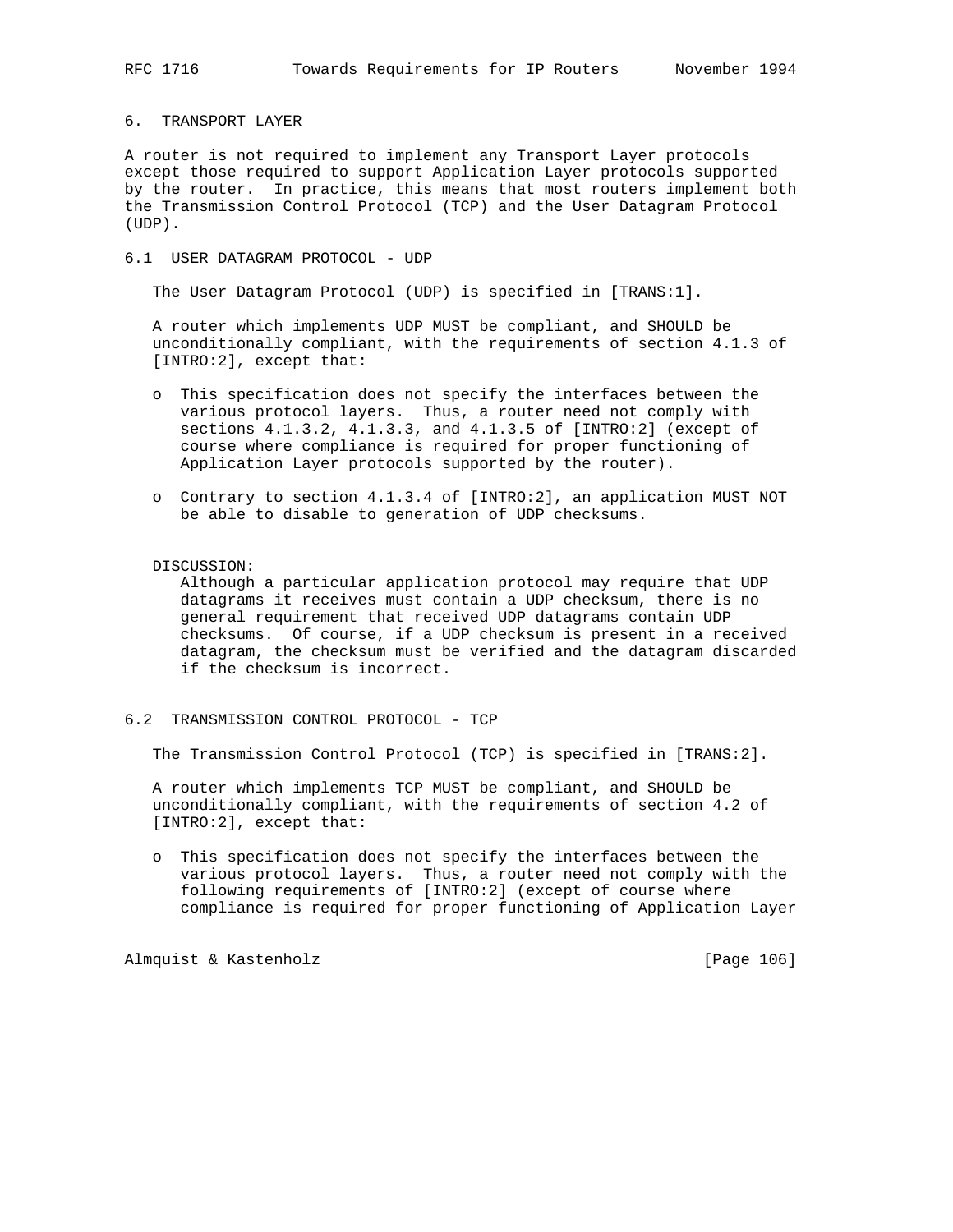protocols supported by the router):

```
 Section 4.2.2.2:
```
 Passing a received PSH flag to the application layer is now OPTIONAL.

Section 4.2.2.4:

 A TCP MUST inform the application layer asynchronously whenever it receives an Urgent pointer and there was previously no pending urgent data, or whenever the Urgent pointer advances in the data stream. There MUST be a way for the application to learn how much urgent data remains to be read from the connection, or at least to determine whether or not more urgent data remains to be read.

Section 4.2.3.5:

 An application MUST be able to set the value for R2 for a particular connection. For example, an interactive application might set R2 to ''infinity,'' giving the user control over when to disconnect.

Section 4.2.3.7:

 If an application on a multihomed host does not specify the local IP address when actively opening a TCP connection, then the TCP MUST ask the IP layer to select a local IP address before sending the (first) SYN. See the function GET\_SRCADDR() in Section 3.4.

Section 4.2.3.8:

 An application MUST be able to specify a source route when it actively opens a TCP connection, and this MUST take precedence over a source route received in a datagram.

- o For similar reasons, a router need not comply with any of the requirements of section 4.2.4 of [INTRO:2].
- o The requirements of section 4.2.2.6 of [INTRO:2] are amended as follows: a router which implements the host portion of MTU discovery (discussed in Section [4.2.3.3] of this memo) uses 536 as the default value of SendMSS only if the path MTU is unknown; if the path MTU is known, the default value for SendMSS is the path MTU - 40.
- o The requirements of section 4.2.2.6 of [INTRO:2] are amended as follows: ICMP Destination Unreachable codes 11 and 12 are additional soft error conditions. Therefore, these message MUST NOT cause TCP to abort a connection.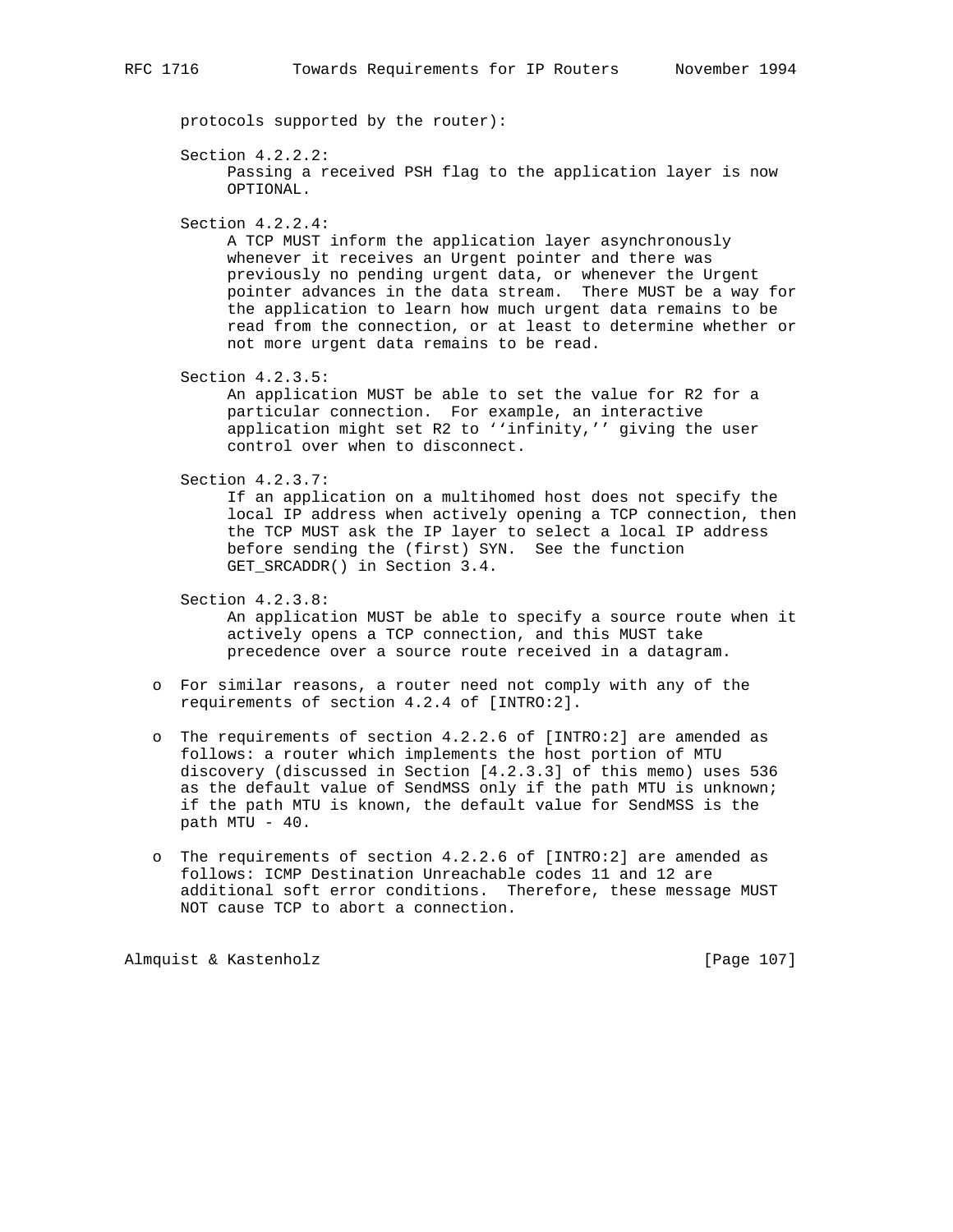DISCUSSION:

 It should particularly be noted that a TCP implementation in a router must conform to the following requirements of [INTRO:2]:

- o Providing a configurable TTL. [4.2.2.1]
- o Providing an interface to configure keep-alive behavior, if keep-alives are used at all. [4.2.3.6]
- o Providing an error reporting mechanism, and the ability to manage it. [4.2.4.1]
- o Specifying type of service. [4.2.4.2]

 The general paradigm applied is that if a particular interface is visible outside the router, then all requirements for the interface must be followed. For example, if a router provides a telnet function, then it will be generating traffic, likely to be routed in the external networks. Therefore, it must be able to set the type of service correctly or else the telnet traffic may not get through.

Almquist & Kastenholz **and Contact Almanus** [Page 108]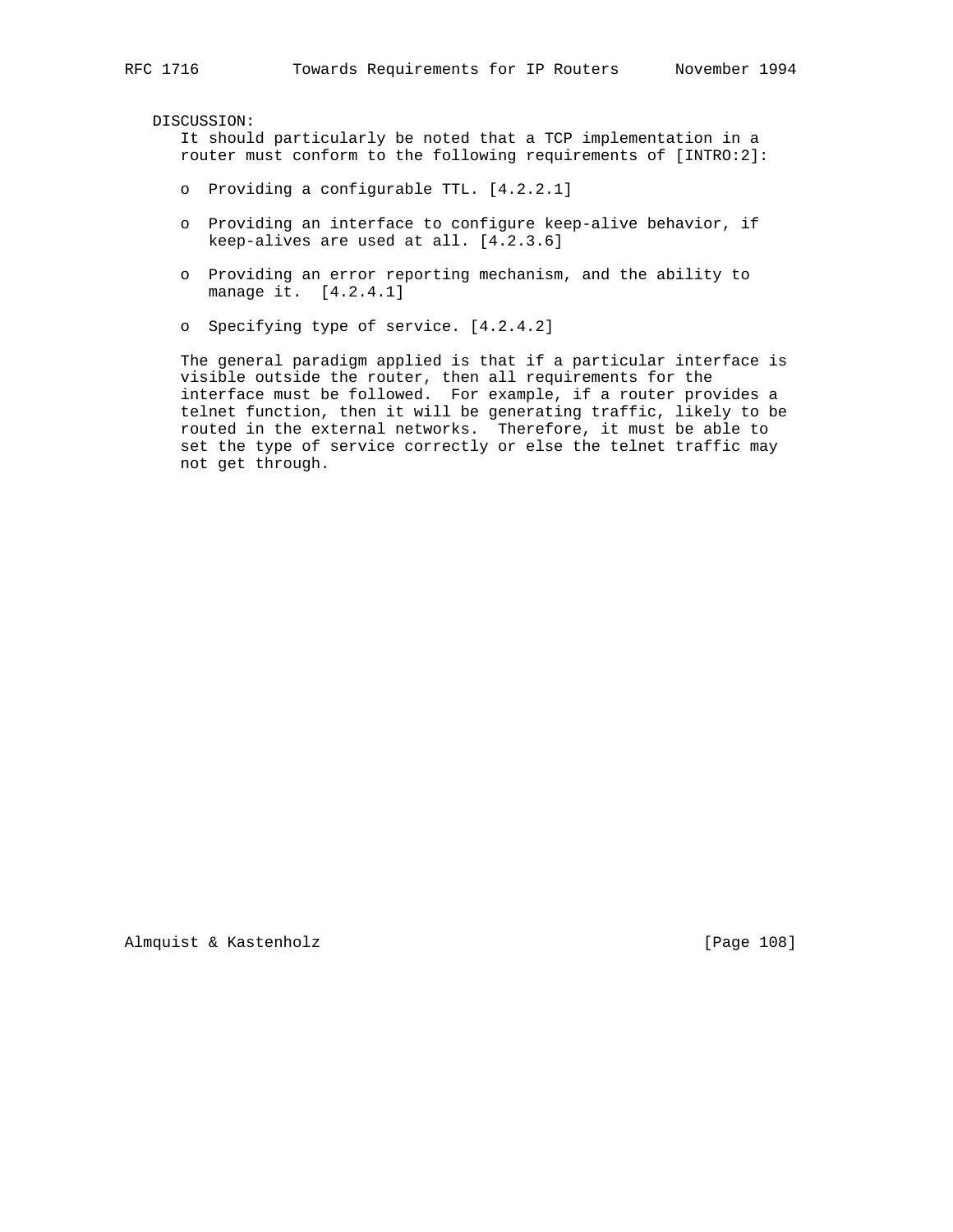# 7. APPLICATION LAYER - ROUTING PROTOCOLS

# 7.1 INTRODUCTION

 An Autonomous System (AS) is defined as a set of routers all belonging under the same authority and all subject to a consistent set of routing policies. Interior gateway protocols (IGPs) are used to distribute routing information inside of an AS (i.e. intra-AS routing). Exterior gateway protocols are used to exchange routing information between ASs (i.e. inter-AS routing).

#### 7.1.1 Routing Security Considerations

 Routing is one of the few places where the Robustness Principle (be liberal in what you accept) does not apply. Routers should be relatively suspicious in accepting routing data from other routing systems.

 A router SHOULD provide the ability to rank routing information sources from most trustworthy to least trustworthy and to accept routing information about any particular destination from the most trustworthy sources first. This was implicit in the original core/stub autonomous system routing model using EGP and various interior routing protocols. It is even more important with the demise of a central, trusted core.

 A router SHOULD provide a mechanism to filter out obviously invalid routes (such as those for net 127).

 Routers MUST NOT by default redistribute routing data they do not themselves use, trust or otherwise consider invalid. In rare cases, it may be necessary to redistribute suspicious information, but this should only happen under direct intercession by some human agency.

 In general, routers must be at least a little paranoid about accepting routing data from anyone, and must be especially careful when they distribute routing information provided to them by another party. See below for specific guidelines.

 Routers SHOULD IMPLEMENT peer-to-peer authentication for those routing protocols that support them.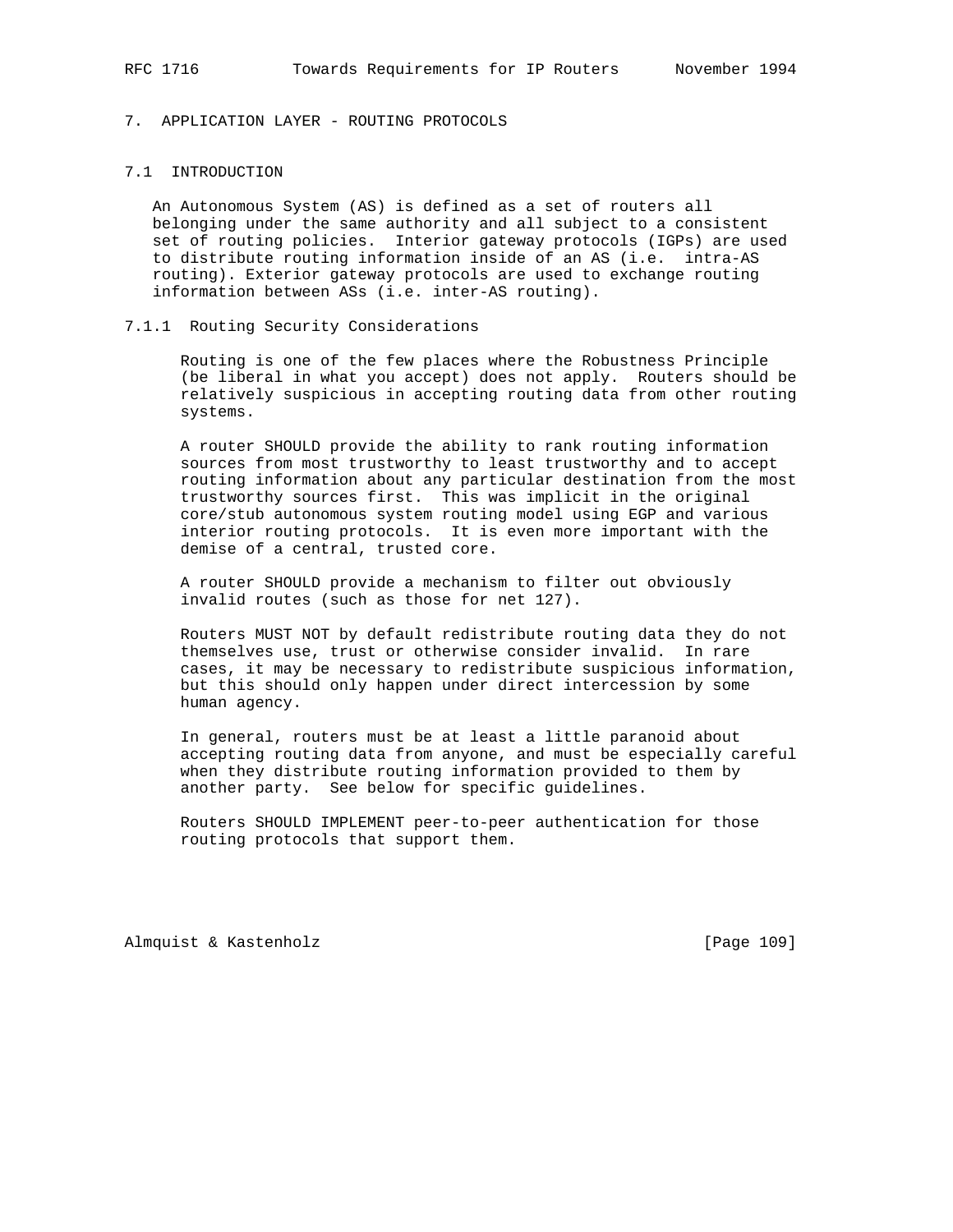# 7.1.2 Precedence

 Except where the specification for a particular routing protocol specifies otherwise, a router SHOULD set the IP Precedence value for IP datagrams carrying routing traffic it originates to 6 (INTERNETWORK CONTROL).

#### DISCUSSION:

 Routing traffic with VERY FEW exceptions should be the highest precedence traffic on any network. If a system's routing traffic can't get through, chances are nothing else will.

### 7.2 INTERIOR GATEWAY PROTOCOLS

## 7.2.1 INTRODUCTION

 An Interior Gateway Protocol (IGP) is used to distribute routing information between the various routers in a particular AS. Independent of the algorithm used to implement a particular IGP, it should perform the following functions:

- (1) Respond quickly to changes in the internal topology of an AS
- (2) Provide a mechanism such that circuit flapping does not cause continuous routing updates
- (3) Provide quick convergence to loop-free routing
- (4) Utilize minimal bandwidth
- (5) Provide equal cost routes to enable load-splitting
- (6) Provide a means for authentication of routing updates

 Current IGPs used in the internet today are characterized as either being being based on a distance-vector or a link-state algorithm.

 Several IGPs are detailed in this section, including those most commonly used and some recently developed protocols which may be widely used in the future. Numerous other protocols intended for use in intra-AS routing exist in the Internet community.

 A router which implements any routing protocol (other than static routes) MUST IMPLEMENT OSPF (see Section [7.2.2]) and MUST

Almquist & Kastenholz [Page 110]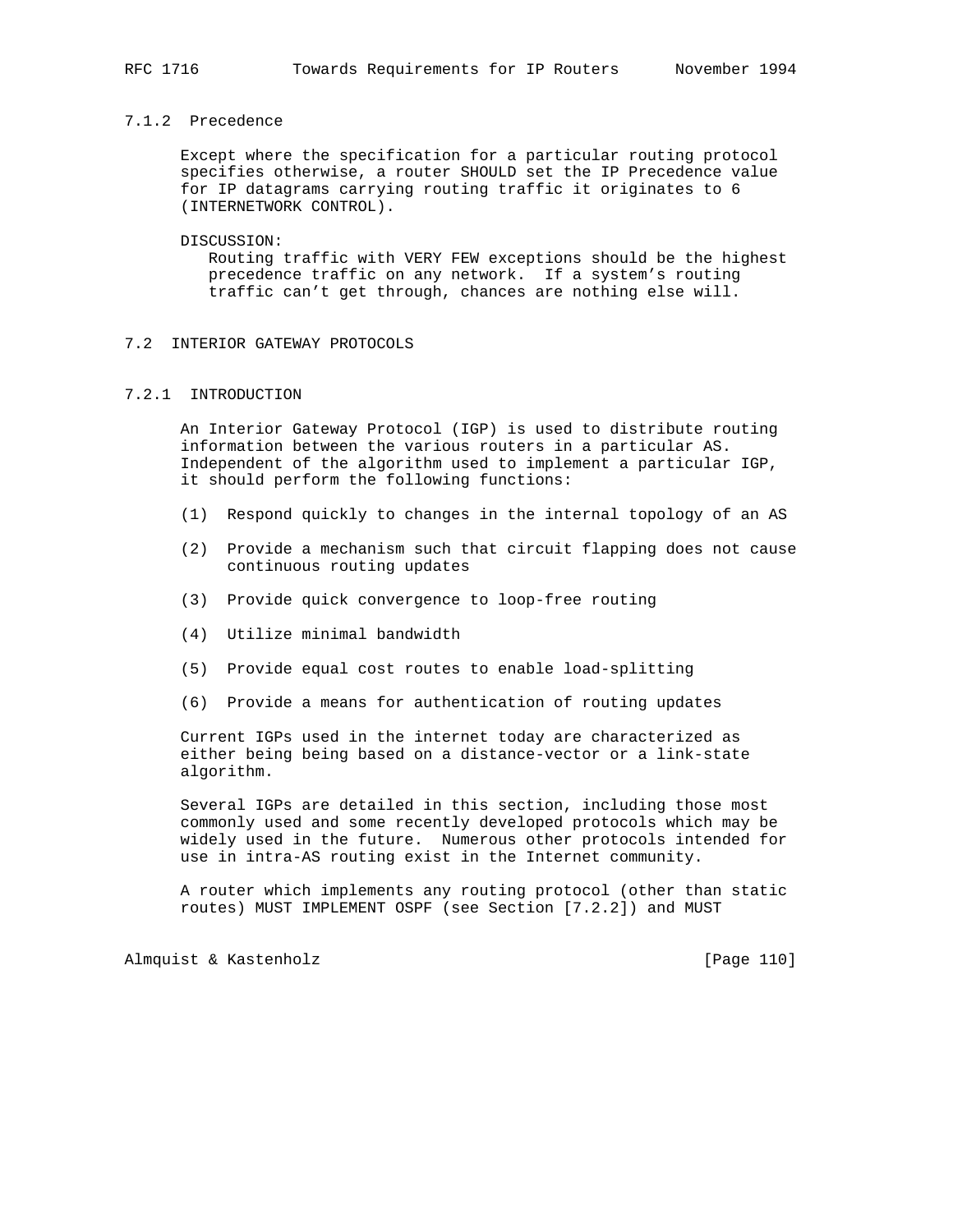IMPLEMENT RIP (see Section [7.2.4]). A router MAY implement additional IGPs.

7.2.2 OPEN SHORTEST PATH FIRST - OSPF

#### 7.2.2.1 Introduction

 Shortest Path First (SPF) based routing protocols are a class of link-state algorithms which are based on the shortest-path algorithm of Dijkstra. Although SPF based algorithms have been around since the inception of the ARPANet, it is only recently that they have achieved popularity both inside both the IP and the OSI communities. In an SPF based system, each router obtains an exact replica of the entire topology database via a process known as flooding. Flooding insures a reliable transfer of the information. Each individual router then runs the SPF algorithm on its database to build the IP routing table. The OSPF routing protocol is an implementation of an SPF algorithm. The current version, OSPF version 2, is specified in [ROUTE:1]. Note that RFC-1131, which describes OSPF version 1, is obsolete.

 Note that to comply with Section [8.3] of this memo, a router which implements OSPF MUST implement the OSPF MIB [MGT:14].

7.2.2.2 Specific Issues

Virtual Links

 There is a minor error in the specification that can cause routing loops when all of the following conditions are simultaneously true:

- (1) A virtual link is configured through a transit area,
- (2) Two separate paths exist, each having the same endpoints, but one utilizing only non-virtual backbone links, and the other using links in the transit area, and
- (3) The latter path is part of the (underlying physical representation of the) configured virtual link, routing loops may occur.

To prevent this, an implementation of OSPF SHOULD invoke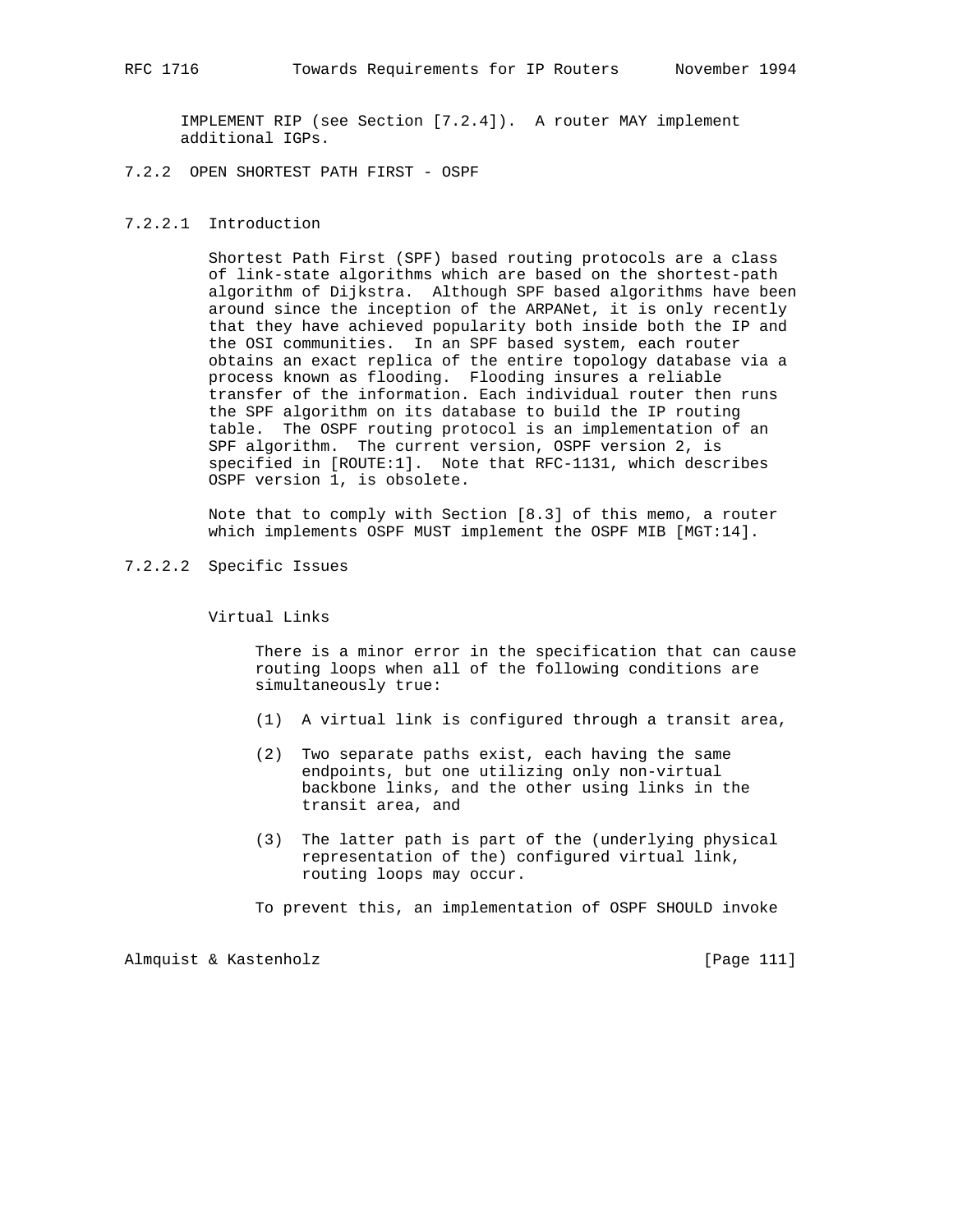the calculation in Section 16.3 of [ROUTE:1] whenever any part of the path to the destination is a virtual link (the specification only says this is necessary when the first hop is a virtual link).

7.2.2.3 New Version of OSPF

 As of this writing (4/4/94) there is a new version of the OSPF specification that is winding its way through the Internet standardization process. A prudent implementor will be aware of this and develop an implementation accordingly.

 The new version fixes several errors in the current specification [ROUTE:1]. For this reason, implementors and vendors ought to expect to upgrade to the new version relatively soon. In particular, the following problems exist in [ROUTE:1] that the new version fixes:

- o In [ROUTE:1], certain configurations of virtual links can lead to incorrect routing and/or routing loops. A fix for this is specified in the new specification.
- o In [ROUTE:1], OSPF external routes to For example, a router cannot import into an OSPF domain external routes both for 192.2.0.0, 255.255.0.0 and 192.2.0.0, 255.255.255.0. Routes such as these may become common with the deployment of CIDR [INTERNET:15]. This has been addressed in the new OSPF specification.
- o In [ROUTE:1], OSPF Network-LSAs originated before a router changes its OSPF Router ID can confuse the Dijkstra calculation if the router again becomes Designated Router for the network. This has been fixed.

# 7.2.3 INTERMEDIATE SYSTEM TO INTERMEDIATE SYSTEM - DUAL IS-IS

 The American National Standards Institute (ANSI) X3S3.3 committee has defined an intra-domain routing protocol. This protocol is titled Intermediate System to Intermediate System Routeing Exchange Protocol.

 Its application to an IP network has been defined in [ROUTE:2], and is referred to as Dual IS-IS (or sometimes as Integrated IS- IS). IS-IS is based on a link-state (SPF) routing algorithm and shares all the advantages for this class of protocols.

Almquist & Kastenholz **and Communist** [Page 112]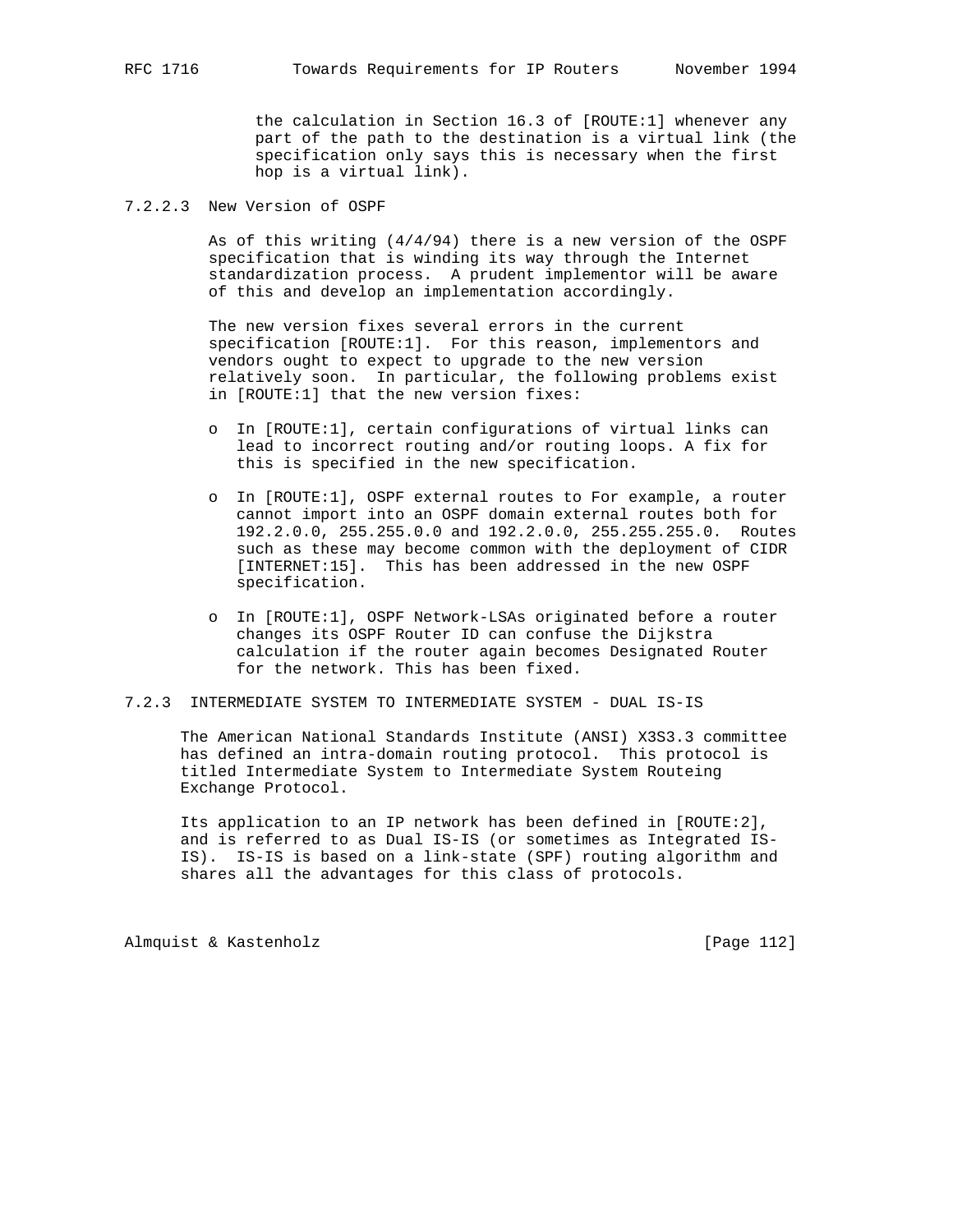# 7.2.4 ROUTING INFORMATION PROTOCOL - RIP

# 7.2.4.1 Introduction

 RIP is specified in [ROUTE:3]. Although RIP is still quite important in the Internet, it is being replaced in sophisticated applications by more modern IGPs such as the ones described above.

 Another common use for RIP is as a router discovery protocol. Section [4.3.3.10] briefly touches upon this subject.

### 7.2.4.2 Protocol Walk-Through

Dealing with changes in topology: [ROUTE:3], pp. 11

 An implementation of RIP MUST provide a means for timing out routes. Since messages are occasionally lost, implementations MUST NOT invalidate a route based on a single missed update.

 Implementations MUST by default wait six times the update interval before invalidating a route. A router MAY have configuration options to alter this value.

DISCUSSION:

 It is important to routing stability that all routers in a RIP autonomous system use similar timeout value for invalidating routes, and therefore it is important that an implementation default to the timeout value specified in the RIP specification. However, that timeout value is overly conservative in environments where packet loss is reasonably rare. In such an environment, a network manager may wish to be able to decrease the timeout period in order to promote faster recovery from failures.

#### IMPLEMENTATION:

 There is a very simple mechanism which a router may use to meet the requirement to invalidate routes promptly after they time out. Whenever the router scans the routing table to see if any routes have timed out, it also notes the age of the least recently updated route which has not yet timed out. Subtracting this age from

Almquist & Kastenholz **by Equal Contract Contract Contract** [Page 113]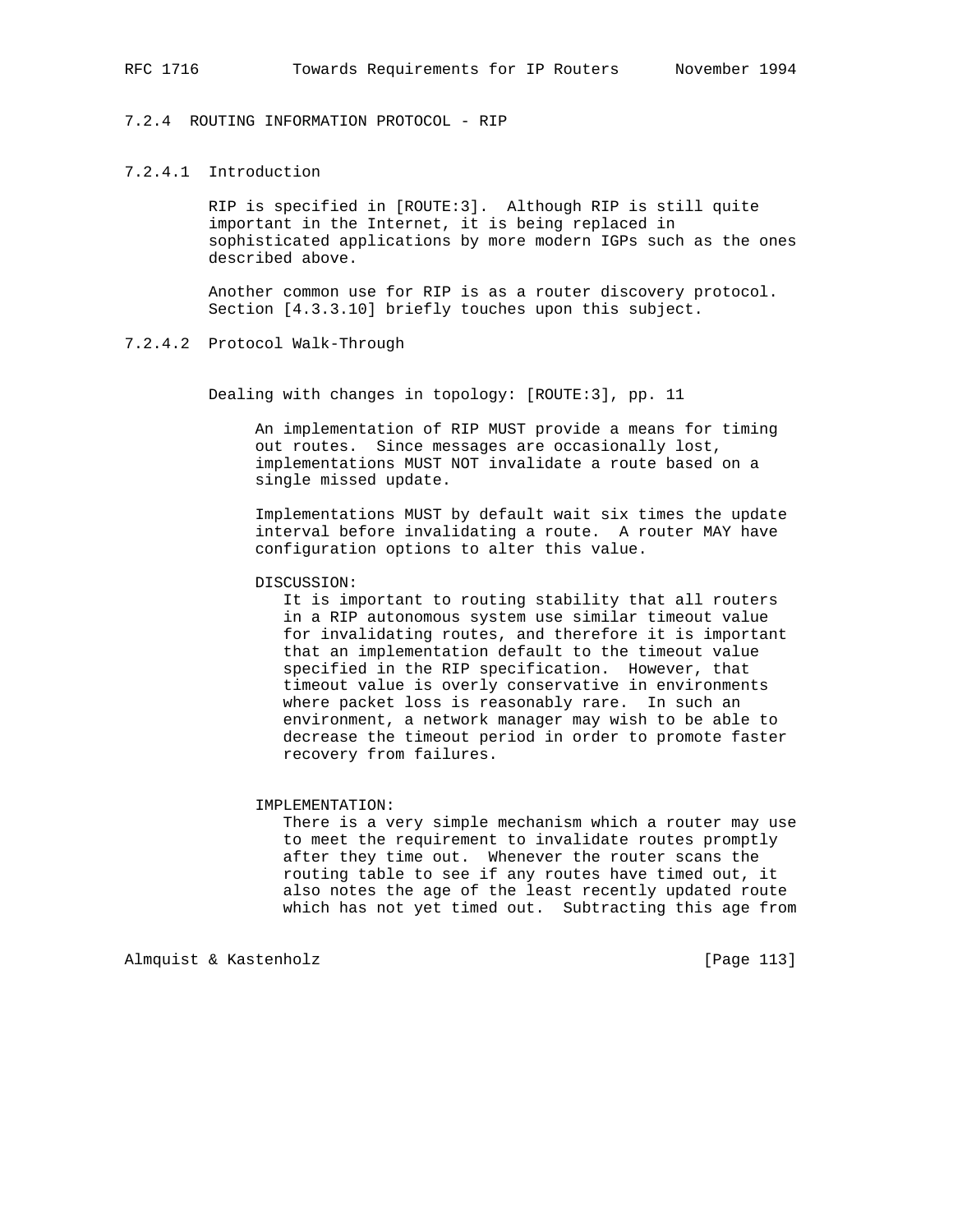the timeout period gives the amount of time until the router again needs to scan the table for timed out routes.

Split Horizon: [ROUTE:3], pp. 14-15

 An implementation of RIP MUST implement split horizon, a scheme used for avoiding problems caused by including routes in updates sent to the router from which they were learned.

 An implementation of RIP SHOULD implement Split horizon with poisoned reverse, a variant of split horizon which includes routes learned from a router sent to that router, but sets their metric to infinity. Because of the routing overhead which may be incurred by implementing split horizon with poisoned reverse, implementations MAY include an option to select whether poisoned reverse is in effect. An implementation SHOULD limit the period of time in which it sends reverse routes at an infinite metric.

IMPLEMENTATION:

 Each of the following algorithms can be used to limit the period of time for which poisoned reverse is applied to a route. The first algorithm is more complex but does a more complete job of limiting poisoned reverse to only those cases where it is necessary.

 The goal of both algorithms is to ensure that poison reverse is done for any destination whose route has changed in the last Route Lifetime (typically 180 seconds), unless it can be sure that the previous route used the same output interface. The Route Lifetime is used because that is the amount of time RIP will keep around an old route before declaring it stale.

 The time intervals (and derived variables) used in the following algorithms are as follows:

- Tu The Update Timer; the number of seconds between RIP updates. This typically defaults to 30 seconds.
- Rl The Route Lifetime, in seconds. This is the amount of time that a route is presumed to be

Almquist & Kastenholz [Page 114]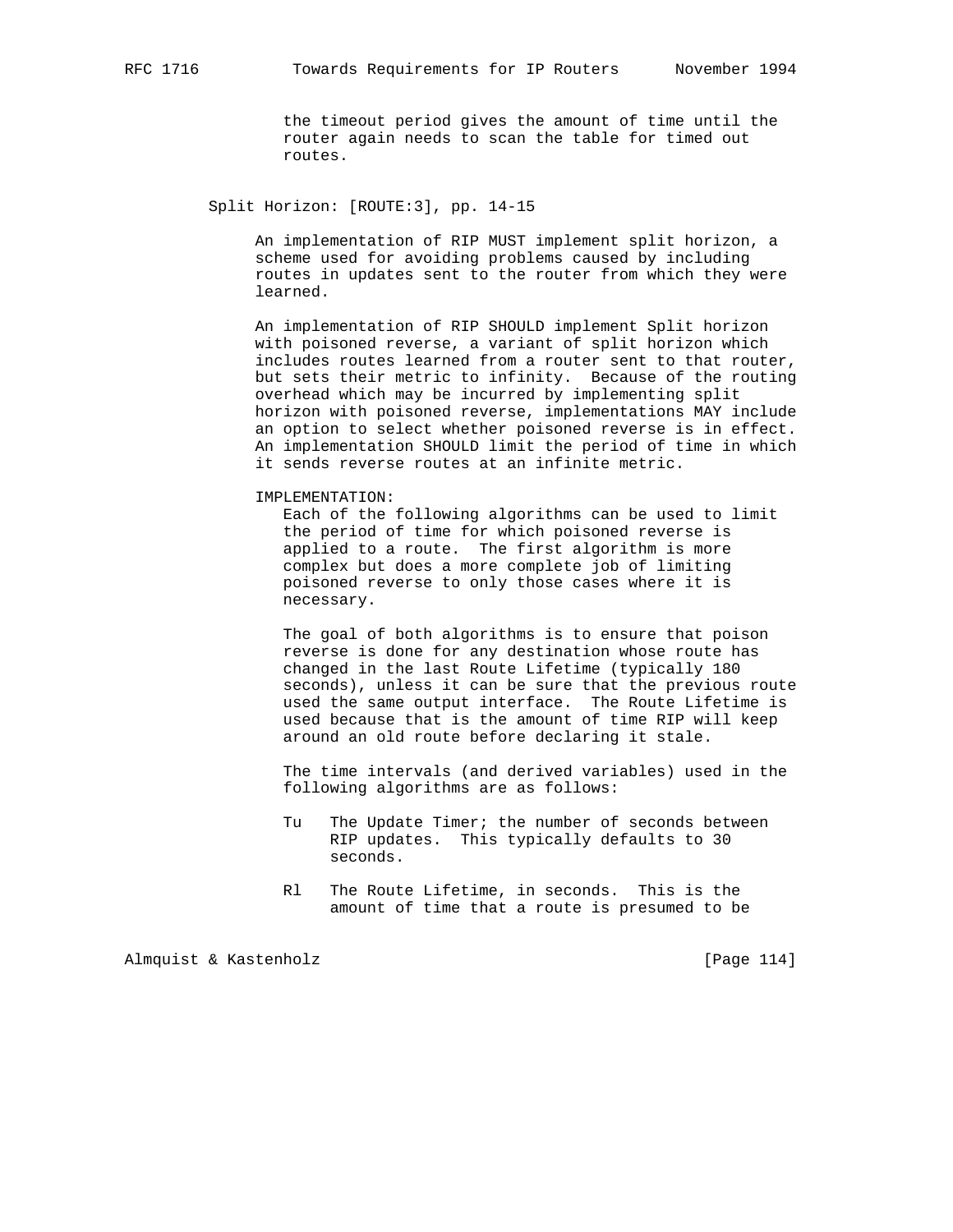good, without requiring an update. This typically defaults to 180 seconds.

- Ul The Update Loss; the number of consecutive updates that have to be lost or fail to mention a route before RIP deletes the route. Ul is calculated to be  $(Rl/Tu)+1$ . The  $+1$  is to account for the fact that the first time the ifcounter is decremented will be less than Tu seconds after it is initialized. Typically, Ul will be 7: (180/30)+1.
- In The value to set ifcounter to when a destination is newly learned. This value is Ul-4, where the 4 is RIP's garbage collection timer/30

The first algorithm is:

- Associated with each destination is a counter, called the ifcounter below. Poison reverse is done for any route whose destination's ifcounter is greater than zero.
- After a regular (not triggered or in response to a request) update is sent, all of the non-zero ifcounters are decremented by one.
- When a route to a destination is created, its ifcounter is set as follows:
	- If the new route is superseding a valid route, and the old route used a different (logical) output interface, then the ifcounter is set to Ul.
	- If the new route is superseding a stale route, and the old route used a different (logical) output interface, then the ifcounter is set to MAX(0, Ul - INT(seconds that the route has been stale/Ut).
	- If there was no previous route to the destination, the ifcounter is set to In.
	- Otherwise, the ifcounter is set to zero
- RIP also maintains a timer, called the resettimer below. Poison reverse is done on all routes whenever resettimer has not expired (regardless of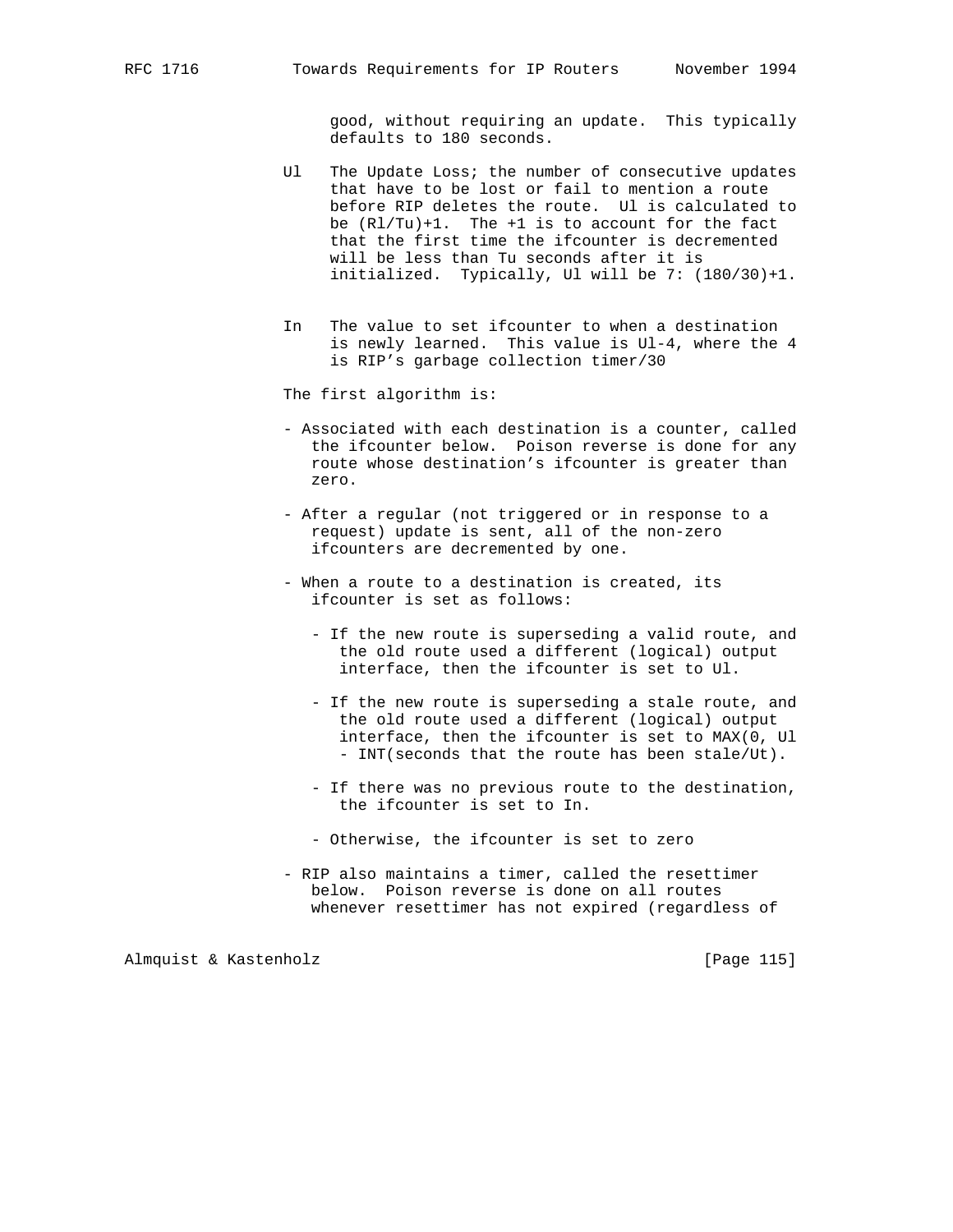the ifcounter values).

 - When RIP is started, restarted, reset, or otherwise has its routing table cleared, it sets the resettimer to go off in Rl seconds.

 The second algorithm is identical to the first except that:

 - The rules which set the ifcounter to non-zero values are changed to always set it to Rl/Tu, and

- The resettimer is eliminated.

Triggered updates: [ROUTE:3], pp. 15-16; pp. 29

 Triggered updates (also called flash updates) are a mechanism for immediately notifying a router's neighbors when the router adds or deletes routes or changes their metrics. A router MUST send a triggered update when routes are deleted or their metrics are increased. A router MAY send a triggered update when routes are added or their metrics decreased.

 Since triggered updates can cause excessive routing overhead, implementations MUST use the following mechanism to limit the frequency of triggered updates:

- (1) When a router sends a triggered update, it sets a timer to a random time between one and five seconds in the future. The router must not generate additional triggered updates before this timer expires.
- (2) If the router would generate a triggered update during this interval it sets a flag indicating that a triggered update is desired. The router also logs the desired triggered update.
- (3) When the triggered update timer expires, the router checks the triggered update flag. If the flag is set then the router sends a single triggered update which includes all of the changes that were logged. The router then clears the flag and, since a triggered update was sent, restarts this algorithm.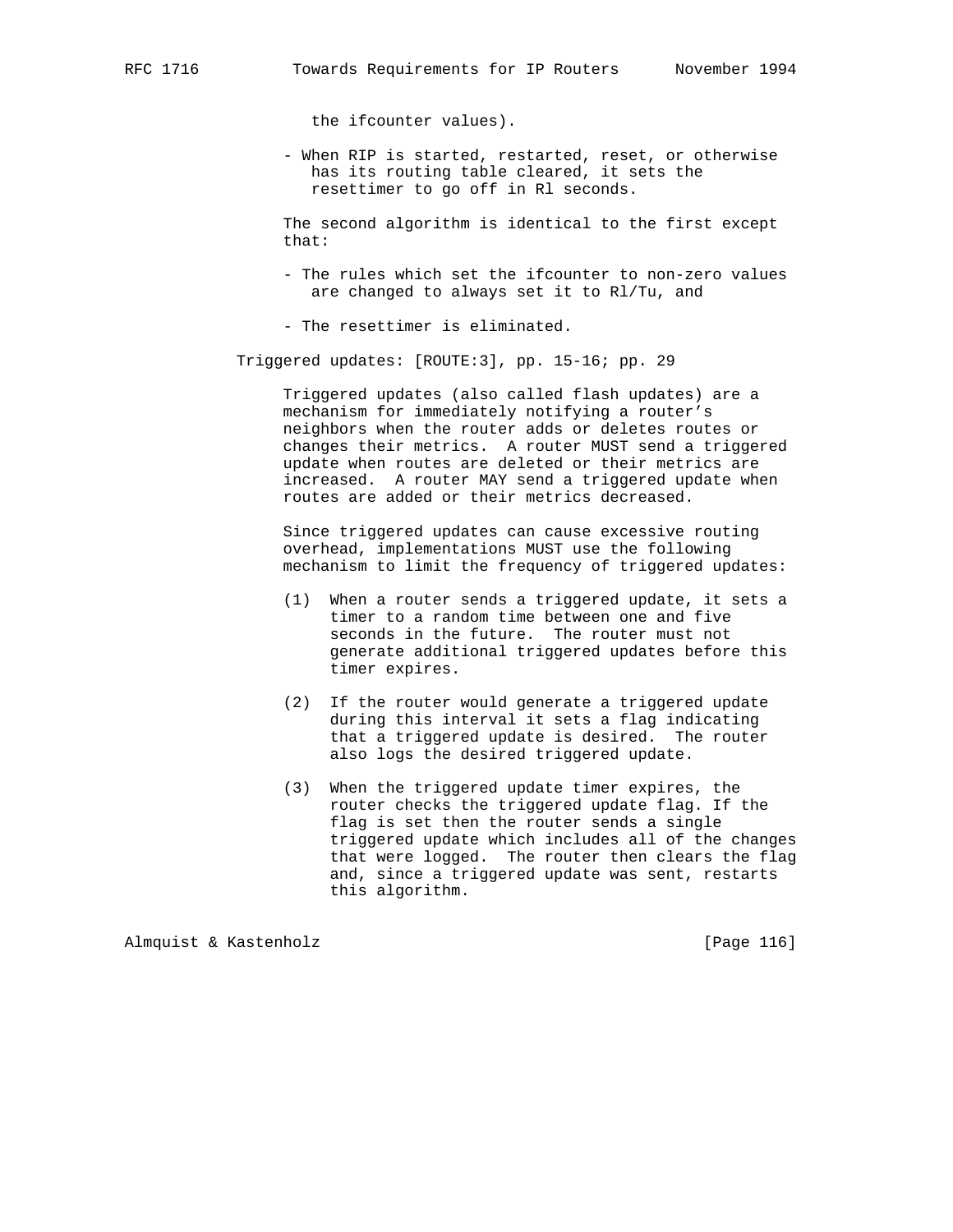(4) The flag is also cleared whenever a regular update is sent.

 Triggered updates SHOULD include all routes that have changed since the most recent regular (non-triggered) update. Triggered updates MUST NOT include routes that have not changed since the most recent regular update.

DISCUSSION:

 Sending all routes, whether they have changed recently or not, is unacceptable in triggered updates because the tremendous size of many Internet routing tables could otherwise result in considerable bandwidth being wasted on triggered updates.

Use of UDP: [ROUTE:3], pp. 18-19.

 RIP packets sent to an IP broadcast address SHOULD have their initial TTL set to one.

 Note that to comply with Section [6.1] of this memo, a router MUST use UDP checksums in RIP packets which it originates, MUST discard RIP packets received with invalid UDP checksums, but MUST not discard received RIP packets simply because they do not contain UDP checksums.

Addressing Considerations: [ROUTE:3], pp. 22

 A RIP implementation SHOULD support host routes. If it does not, it MUST (as described on page 27 of [ROUTE:3]) ignore host routes in received updates. A router MAY log ignored hosts routes.

 The special address 0.0.0.0 is used to describe a default route. A default route is used as the route of last resort (i.e. when a route to the specific net does not exist in the routing table). The router MUST be able to create a RIP entry for the address 0.0.0.0.

Input Processing - Response: [ROUTE:3], pp. 26

 When processing an update, the following validity checks MUST be performed:

o The response MUST be from UDP port 520.

Almquist & Kastenholz [Page 117]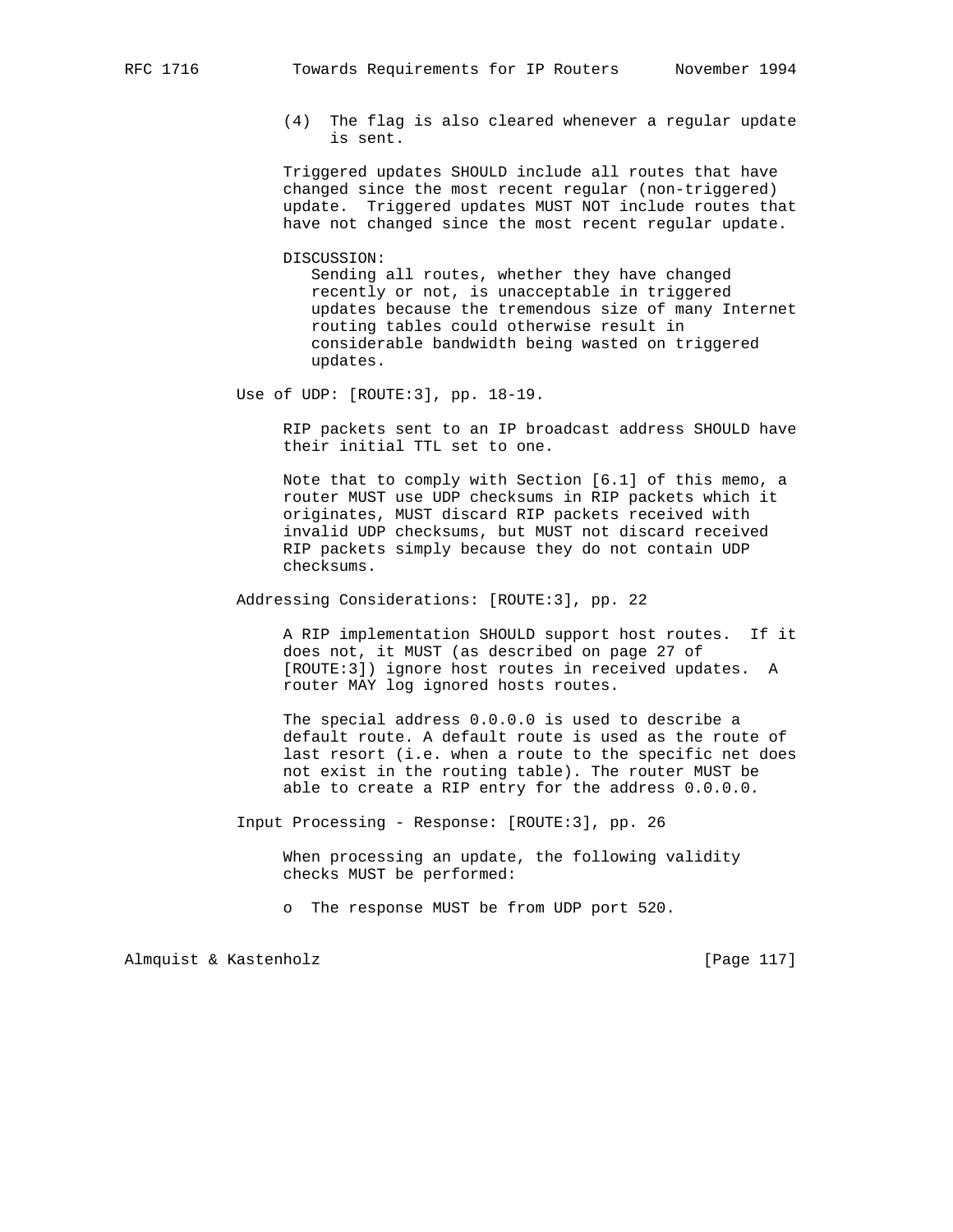- o The source address MUST be on a directly connected subnet (or on a directly connected, non-subnetted network) to be considered valid.
- o The source address MUST NOT be one of the router's addresses.

DISCUSSION:

 Some networks, media, and interfaces allow a sending node to receive packets that it broadcasts. A router must not accept its own packets as valid routing updates and process them. The last requirement prevents a router from accepting its own routing updates and processing them (on the assumption that they were sent by some other router on the network).

 An implementation MUST NOT replace an existing route if the metric received is equal to the existing metric except in accordance with the following heuristic.

 An implementation MAY choose to implement the following heuristic to deal with the above situation. Normally, it is useless to change the route to a network from one router to another if both are advertised at the same metric. However, the route being advertised by one of the routers may be in the process of timing out. Instead of waiting for the route to timeout, the new route can be used after a specified amount of time has elapsed. If this heuristic is implemented, it MUST wait at least halfway to the expiration point before the new route is installed.

# 7.2.4.3 Specific Issues

#### RIP Shutdown

 An implementation of RIP SHOULD provide for a graceful shutdown using the following steps:

- (1) Input processing is terminated,
- (2) Four updates are generated at random intervals of between two and four seconds, These updates contain all routes that were previously announced, but with some metric changes. Routes that were being

Almquist & Kastenholz [Page 118]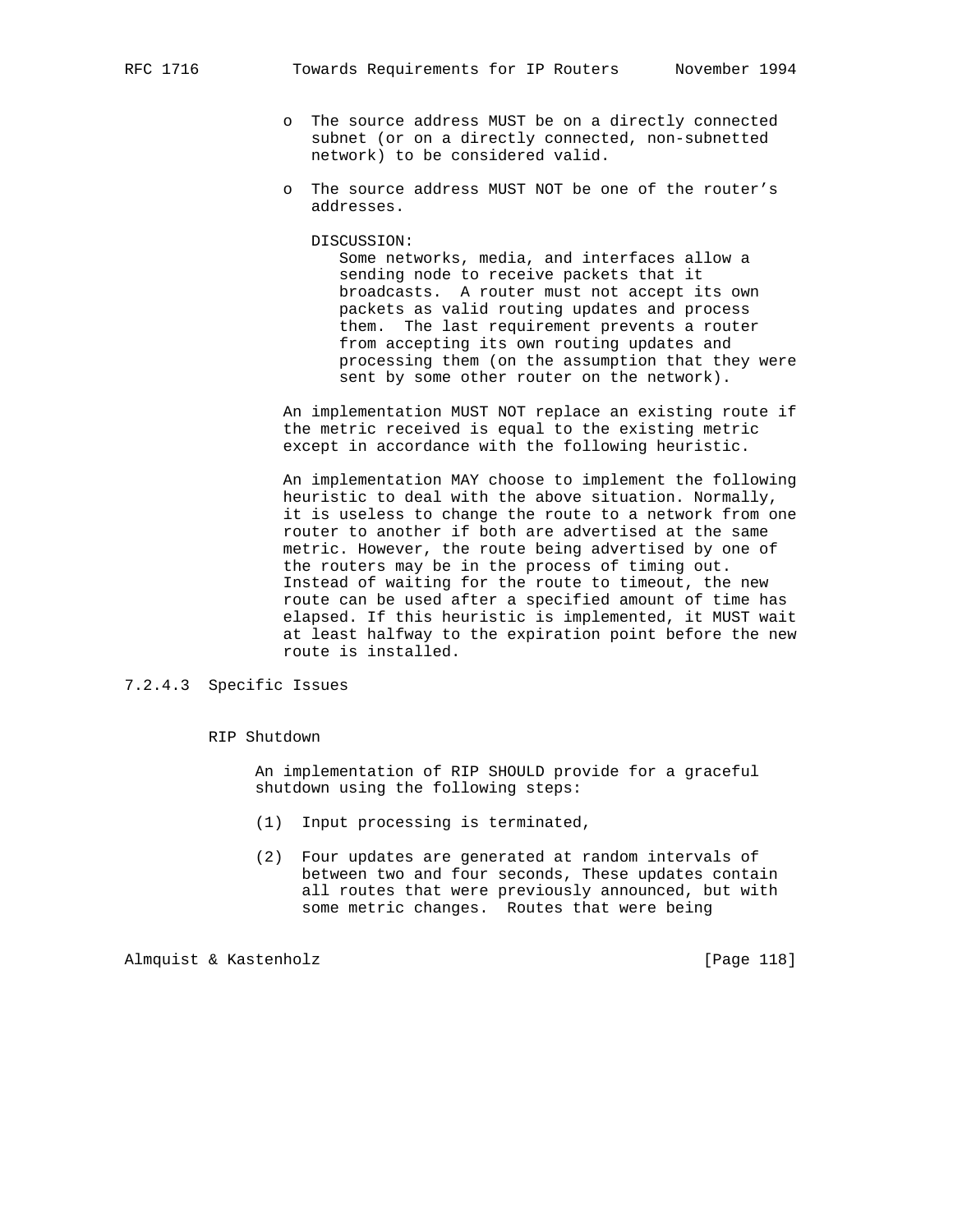announced at a metric of infinity should continue to use this metric. Routes that had been announced with a non-infinite metric should be announced with a metric of 15 (infinity - 1).

DISCUSSION:

 The metric used for the above really ought to be 16 (infinity); setting it to 15 is a kludge to avoid breaking certain old hosts which wiretap the RIP protocol. Such a host will (erroneously) abort a TCP connection if it tries to send a datagram on the connection while the host has no route to the destination (even if the period when the host has no route lasts only a few seconds while RIP chooses an alternate path to the destination).

RIP Split Horizon and Static Routes

 Split horizon SHOULD be applied to static routes by default. An implementation SHOULD provide a way to specify, per static route, that split horizon should not be applied to this route.

7.2.5 GATEWAY TO GATEWAY PROTOCOL - GGP

 The Gateway to Gateway protocol is considered obsolete and SHOULD NOT be implemented.

7.3 EXTERIOR GATEWAY PROTOCOLS

# 7.3.1 INTRODUCTION

 Exterior Gateway Protocols are utilized for inter-Autonomous System routing to exchange reachability information for a set of networks internal to a particular autonomous system to a neighboring autonomous system.

 The area of inter-AS routing is a current topic of research inside the Internet Engineering Task Force. The Exterior Gateway Protocol (EGP) described in Section [7.3.3] has traditionally been the inter-AS protocol of choice. The Border Gateway Protocol (BGP) eliminates many of the restrictions and limitations of EGP, and is therefore growing rapidly in popularity. A router is not required to implement any inter-AS routing protocol. However, if a router does implement EGP it also MUST IMPLEMENT BGP.

Almquist & Kastenholz **but all almost a Community** [Page 119]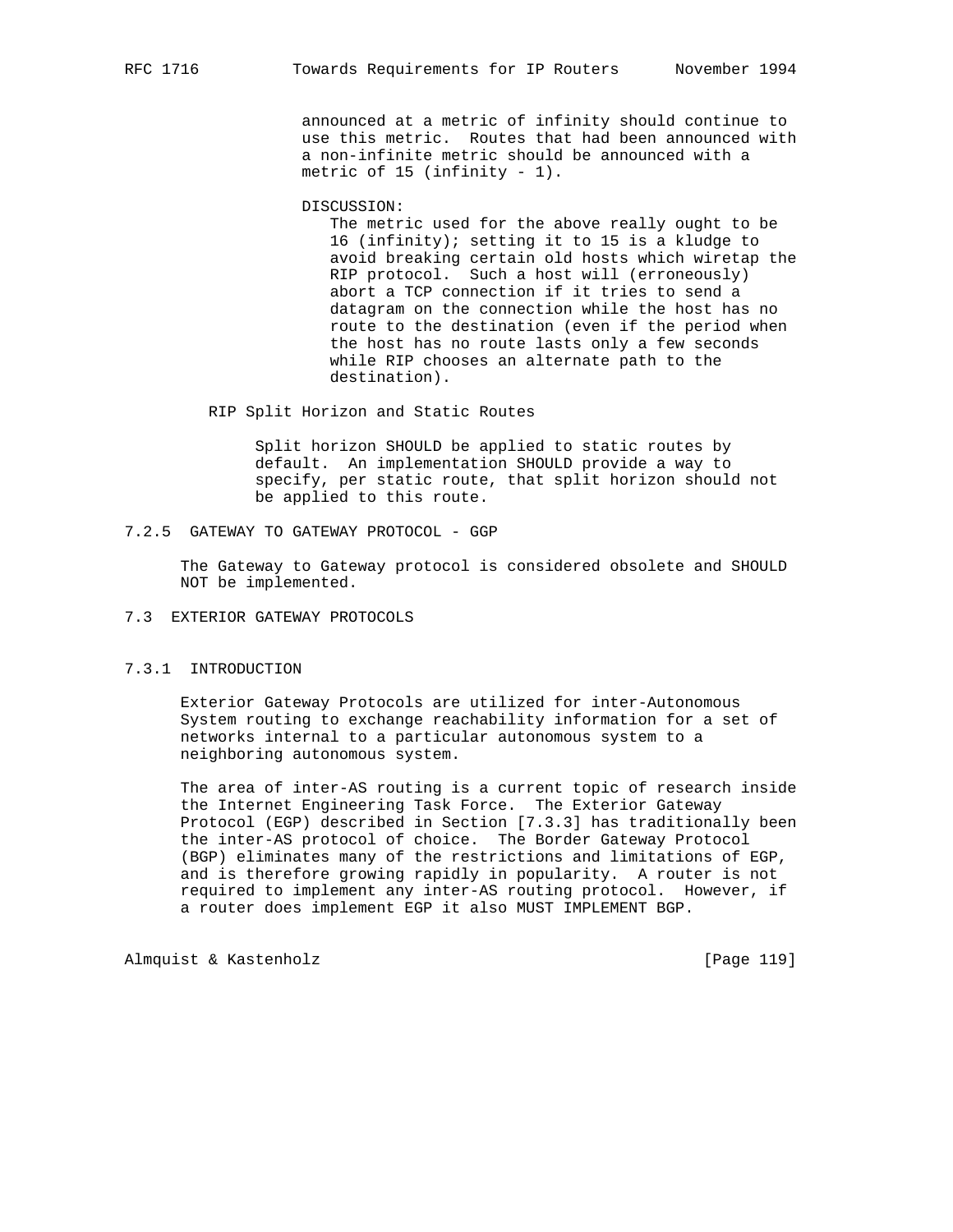Although it was not designed as an exterior gateway protocol, RIP (described in Section [7.2.4]) is sometimes used for inter-AS routing.

## 7.3.2 BORDER GATEWAY PROTOCOL - BGP

### 7.3.2.1 Introduction

 The Border Gateway Protocol (BGP) is an inter-AS routing protocol which exchanges network reachability information with other BGP speakers. The information for a network includes the complete list of ASs that traffic must transit to reach that network. This information can then be used to insure loop-free paths. This information is sufficient to construct a graph of AS connectivity from which routing loops may be pruned and some policy decisions at the AS level may be enforced.

 BGP is defined by [ROUTE:4]. [ROUTE:5] specifies the proper usage of BGP in the Internet, and provides some useful implementation hints and guidelines. [ROUTE:12] and [ROUTE:13] provide additional useful information.

 To comply with Section [8.3] of this memo, a router which implements BGP MUST also implement the BGP MIB [MGT:15].

 To characterize the set of policy decisions that can be enforced using BGP, one must focus on the rule that an AS advertises to its neighbor ASs only those routes that it itself uses. This rule reflects the hop-by-hop routing paradigm generally used throughout the current Internet. Note that some policies cannot be supported by the hop-by-hop routing paradigm and thus require techniques such as source routing to enforce. For example, BGP does not enable one AS to send traffic to a neighbor AS intending that that traffic take a different route from that taken by traffic originating in the neighbor AS. On the other hand, BGP can support any policy conforming to the hop-by-hop routing paradigm.

 Implementors of BGP are strongly encouraged to follow the recommendations outlined in Section 6 of [ROUTE:5].

### 7.3.2.2 Protocol Walk-through

 While BGP provides support for quite complex routing policies (as an example see Section 4.2 in [ROUTE:5]), it is not required for all BGP implementors to support such policies. At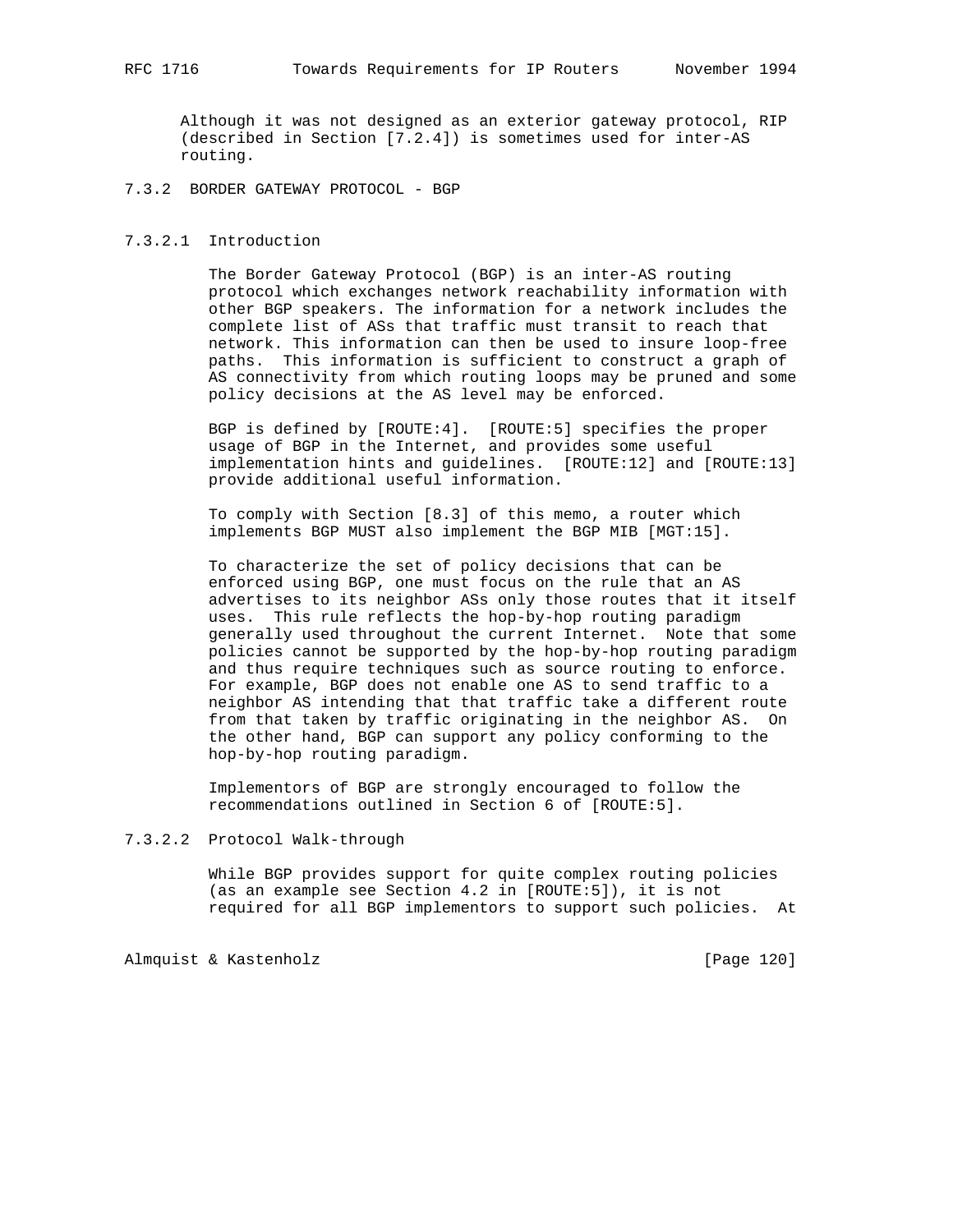a minimum, however, a BGP implementation:

- (1) SHOULD allow an AS to control announcements of the BGP learned routes to adjacent AS's. Implementations SHOULD support such control with at least the granularity of a single network. Implementations SHOULD also support such control with the granularity of an autonomous system, where the autonomous system may be either the autonomous system that originated the route, or the autonomous system that advertised the route to the local system (adjacent autonomous system).
- (2) SHOULD allow an AS to prefer a particular path to a destination (when more than one path is available). Such function SHOULD be implemented by allowing system administrator to assign weights to Autonomous Systems, and making route selection process to select a route with the lowest weight (where weight of a route is defined as a sum of weights of all AS's in the AS\_PATH path attribute associated with that route).
- (3) SHOULD allow an AS to ignore routes with certain AS's in the AS\_PATH path attribute. Such function can be implemented by using technique outlined in (2), and by assigning infinity as weights for such AS's. The route selection process must ignore routes that have weight equal to infinity.

7.3.3 EXTERIOR GATEWAY PROTOCOL - EGP

### 7.3.3.1 Introduction

 The Exterior Gateway Protocol (EGP) specifies an EGP which is used to exchange reachability information between routers of the same or differing autonomous systems. EGP is not considered a routing protocol since there is no standard interpretation (i.e. metric) for the distance fields in the EGP update message, so distances are comparable only among routers of the same AS. It is however designed to provide high-quality reachability information, both about neighbor routers and about routes to non-neighbor routers.

 EGP is defined by [ROUTE:6]. An implementor almost certainly wants to read [ROUTE:7] and [ROUTE:8] as well, for they contain useful explanations and background material.

Almquist & Kastenholz [Page 121]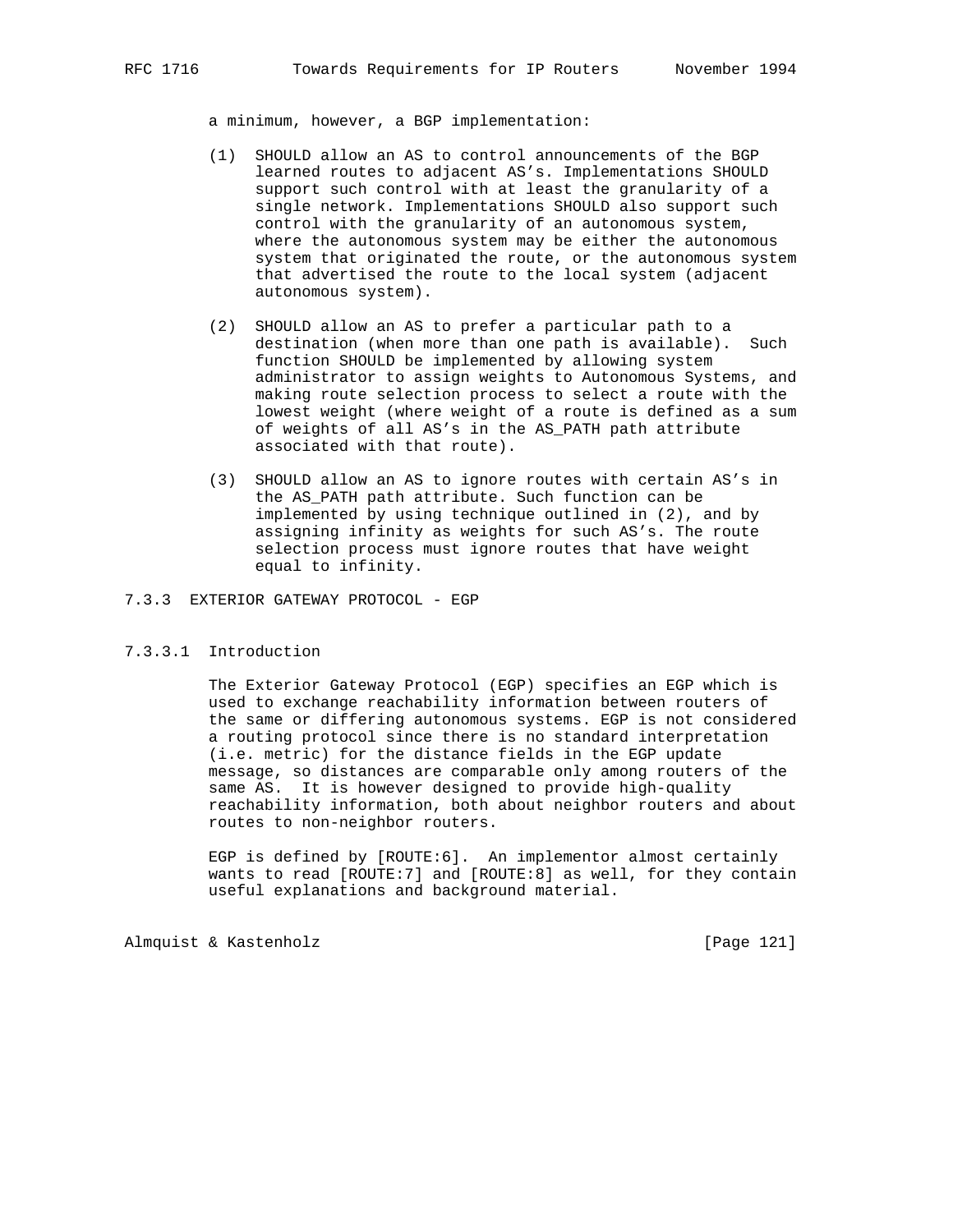### DISCUSSION:

 The present EGP specification has serious limitations, most importantly a restriction which limits routers to advertising only those networks which are reachable from within the router's autonomous system. This restriction against propagating third party EGP information is to prevent long-lived routing loops. This effectively limits EGP to a two-level hierarchy.

 RFC-975 is not a part of the EGP specification, and should be ignored.

Indirect Neighbors: RFC-888, pp. 26

 An implementation of EGP MUST include indirect neighbor support.

Polling Intervals: RFC-904, pp. 10

 The interval between Hello command retransmissions and the interval between Poll retransmissions SHOULD be configurable but there MUST be a minimum value defined.

 The interval at which an implementation will respond to Hello commands and Poll commands SHOULD be configurable but there MUST be a minimum value defined.

Network Reachability: RFC-904, pp. 15

 An implementation MUST default to not providing the external list of routers in other autonomous systems; only the internal list of routers together with the nets which are reachable via those routers should be included in an Update Response/Indication packet. However, an implementation MAY elect to provide a configuration option enabling the external list to be provided. An implementation MUST NOT include in the external list routers which were learned via the external list provided by a router in another autonomous system. An implementation MUST NOT send a network back to the autonomous system from which it is learned, i.e. it MUST do split-horizon on an autonomous system level.

If more than 255 internal or 255 external routers need to be

<sup>7.3.3.2</sup> Protocol Walk-through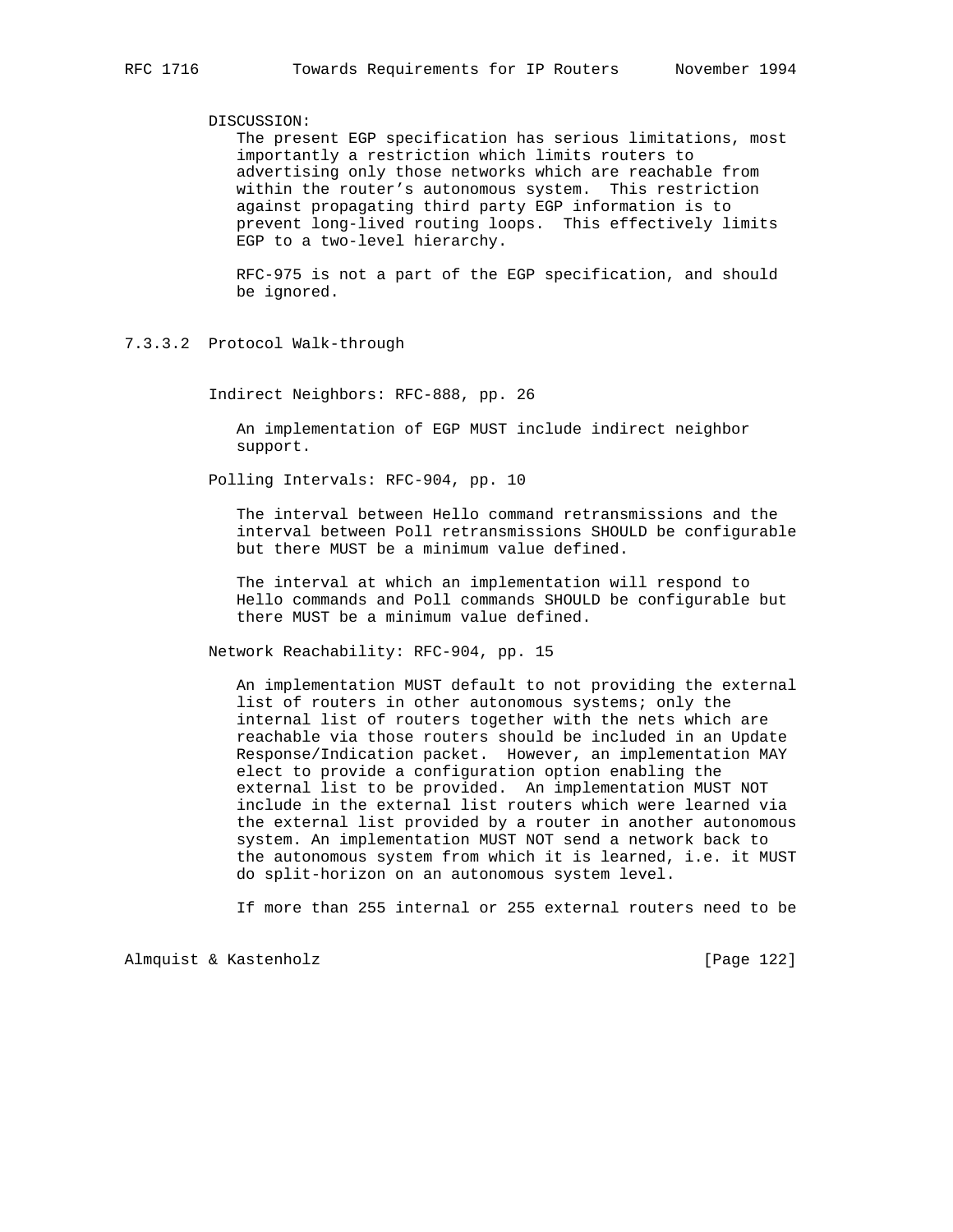specified in a Network Reachability update, the networks reachable from routers that can not be listed MUST be merged into the list for one of the listed routers. Which of the listed routers is chosen for this purpose SHOULD be user configurable, but SHOULD default to the source address of the EGP update being generated.

 An EGP update contains a series of blocks of network numbers, where each block contains a list of network numbers reachable at a particular distance via a particular router. If more than 255 networks are reachable at a particular distance via a particular router, they are split into multiple blocks (all of which have the same distance). Similarly, if more than 255 blocks are required to list the networks reachable via a particular router, the router's address is listed as many times as necessary to include all of the blocks in the update.

Unsolicited Updates: RFC-904, pp. 16

 If a network is shared with the peer, an implementation MUST send an unsolicited update upon entry to the Up state assuming that the source network is the shared network.

Neighbor Reachability: RFC-904, pp. 6, 13-15

 The table on page 6 which describes the values of j and k (the neighbor up and down thresholds) is incorrect. It is reproduced correctly here:

| Name |  | Active Passive Description |
|------|--|----------------------------|
|      |  | neighbor-up threshold      |
|      |  | neighbor-down threshold    |

 The value for k in passive mode also specified incorrectly in RFC-904, pp. 14 The values in parenthesis should read:

 $(j = 1, k = 0, and T3/T1 = 4)$ 

 As an optimization, an implementation can refrain from sending a Hello command when a Poll is due. If an implementation does so, it SHOULD provide a user configurable option to disable this optimization.

Abort timer: RFC-904, pp. 6, 12, 13

Almquist & Kastenholz [Page 123]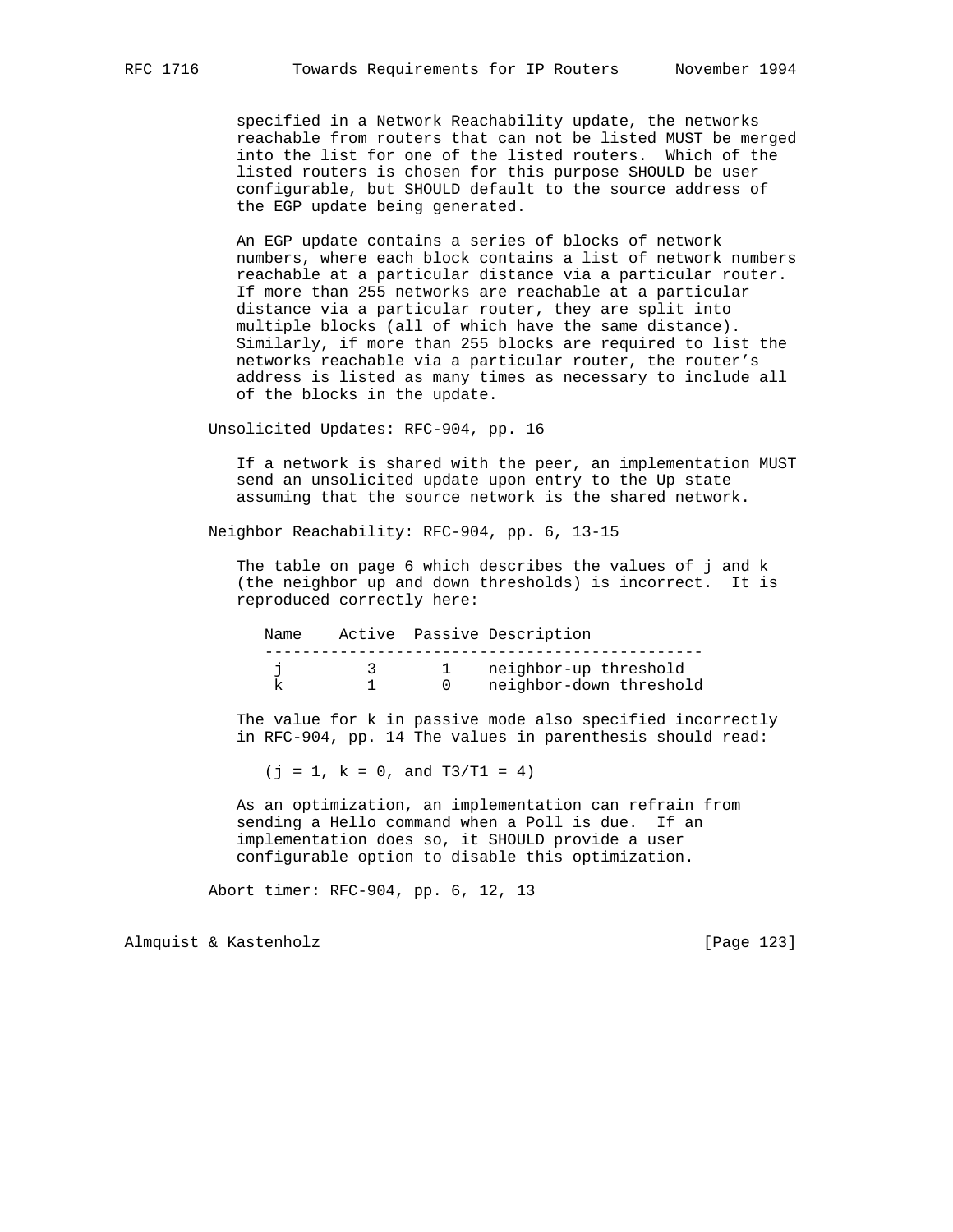An EGP implementation MUST include support for the abort timer (as documented in section 4.1.4 of RFC-904). An implementation SHOULD use the abort timer in the Idle state to automatically issue a Start event to restart the protocol machine. Recommended values are P4 for a critical error (Administratively prohibited, Protocol Violation and Parameter Problem) and P5 for all others. The abort timer SHOULD NOT be started when a Stop event was manually initiated (such as via a network management protocol).

Cease command received in Idle state: RFC-904, pp. 13

 When the EGP state machine is in the Idle state, it MUST reply to Cease commands with a Cease-ack response.

Hello Polling Mode: RFC-904, pp. 11

 An EGP implementation MUST include support for both active and passive polling modes.

Neighbor Acquisition Messages: RFC-904, pp. 18

 As noted the Hello and Poll Intervals should only be present in Request and Confirm messages. Therefore the length of an EGP Neighbor Acquisition Message is 14 bytes for a Request or Confirm message and 10 bytes for a Refuse, Cease or Cease-ack message. Implementations MUST NOT send 14 bytes for Refuse, Cease or Cease-ack messages but MUST allow for implementations that send 14 bytes for these messages.

Sequence Numbers: RFC-904, pp. 10

 Response or indication packets received with a sequence number not equal to S MUST be discarded. The send sequence number S MUST be incremented just before the time a Poll command is sent and at no other times.

7.3.4 INTER-AS ROUTING WITHOUT AN EXTERIOR PROTOCOL

 It is possible to exchange routing information between two autonomous systems or routing domains without using a standard exterior routing protocol between two separate, standard interior routing protocols. The most common way of doing this is to run both interior protocols independently in one of the border routers with an exchange of route information between the two processes.

As with the exchange of information from an EGP to an IGP, without

Almquist & Kastenholz [Page 124]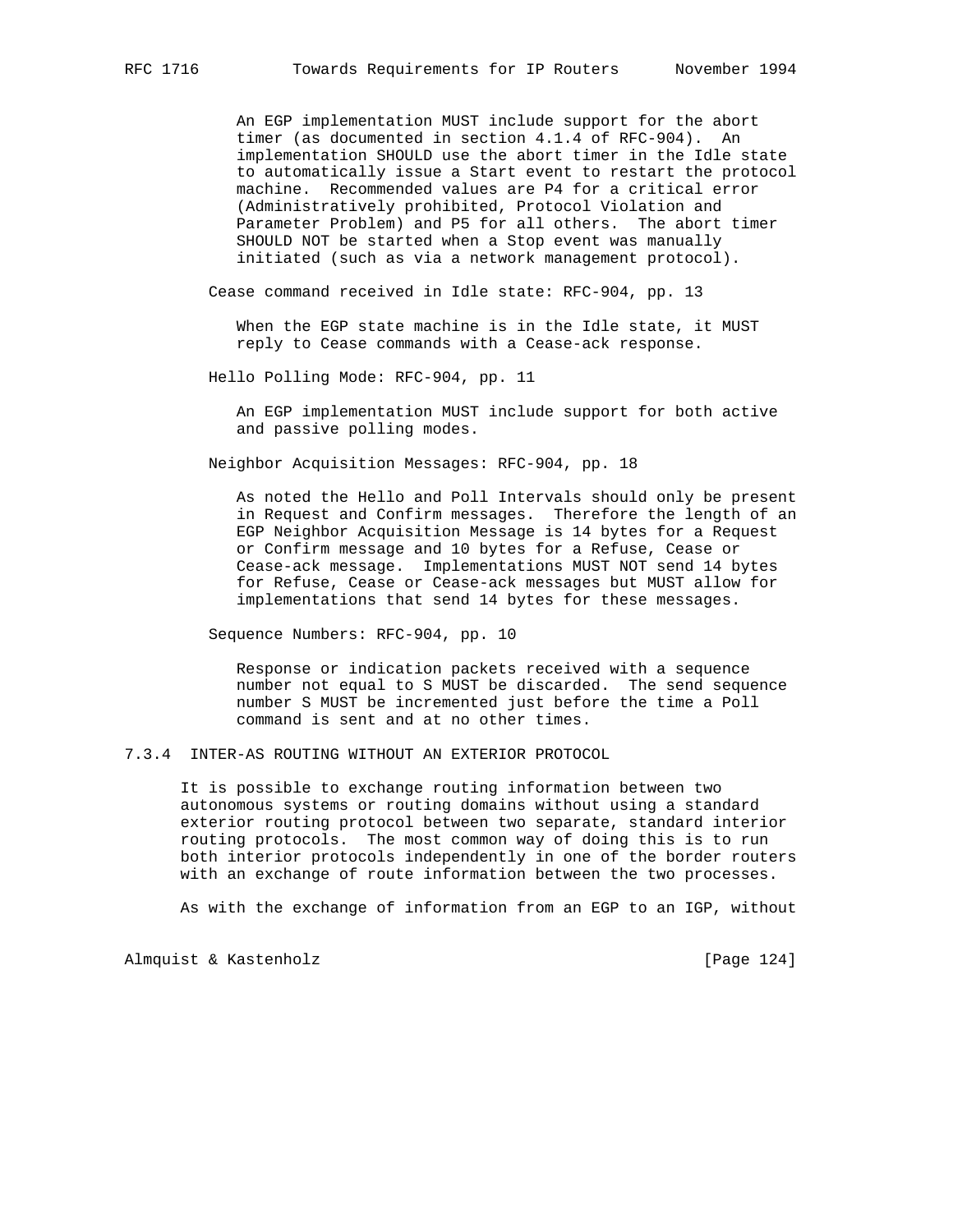appropriate controls these exchanges of routing information between two IGPs in a single router are subject to creation of routing loops.

# 7.4 STATIC ROUTING

 Static routing provides a means of explicitly defining the next hop from a router for a particular destination. A router SHOULD provide a means for defining a static route to a destination, where the destination is defined by an address and an address mask. The mechanism SHOULD also allow for a metric to be specified for each static route.

 A router which supports a dynamic routing protocol MUST allow static routes to be defined with any metric valid for the routing protocol used. The router MUST provide the ability for the user to specify a list of static routes which may or may not be propagated via the routing protocol. In addition, a router SHOULD support the following additional information if it supports a routing protocol that could make use of the information. They are:

o TOS,

- o Subnet mask, or
- o A metric specific to a given routing protocol that can import the route.

#### DISCUSSION:

 We intend that one needs to support only the things useful to the given routing protocol. The need for TOS should not require the vendor to implement the other parts if they are not used.

 Whether a router prefers a static route over a dynamic route (or vice versa) or whether the associated metrics are used to choose between conflicting static and dynamic routes SHOULD be configurable for each static route.

 A router MUST allow a metric to be assigned to a static route for each routing domain that it supports. Each such metric MUST be explicitly assigned to a specific routing domain. For example:

route 36.0.0.0 255.0.0.0 via 192.19.200.3 rip metric 3

 route 36.21.0.0 255.255.0.0 via 192.19.200.4 ospf inter-area metric 27

Almquist & Kastenholz **and Contact Contact Act Contact Contact Contact Contact Contact Contact Contact Contact Contact Contact Contact Contact Contact Contact Contact Contact Contact Contact Contact Contact Contact Contact**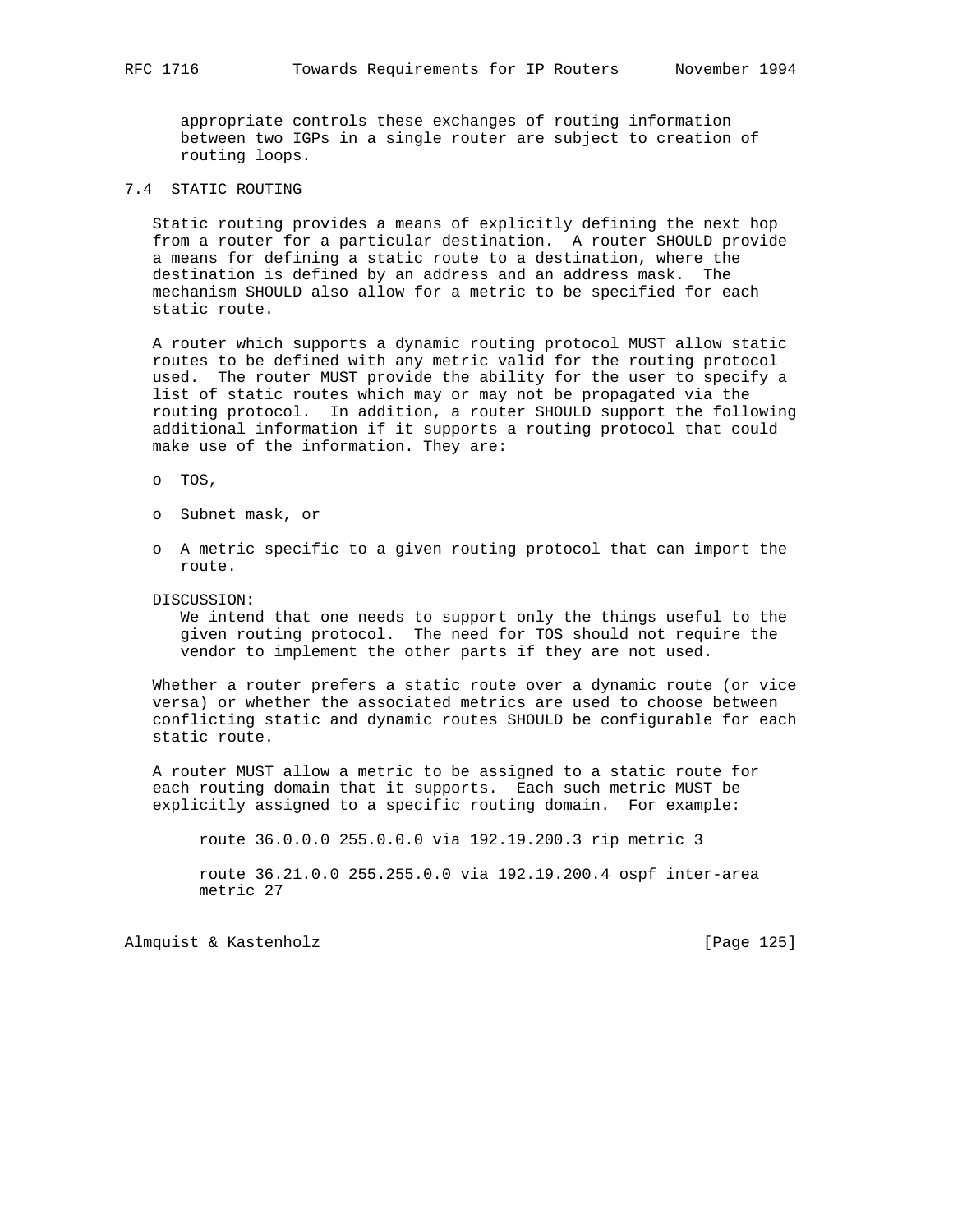route 36.22.0.0 255.255.0.0 via 192.19.200.5 egp 123 metric 99 route 36.23.0.0 255.255.0.0 via 192.19.200.6 igrp 47 metric 1 2 3 4 5

#### DISCUSSION:

 It has been suggested that, ideally, static routes should have preference values rather than metrics (since metrics can only be compared with metrics of other routes in the same routing domain, the metric of a static route could only be compared with metrics of other static routes). This is contrary to some current implementations, where static routes really do have metrics, and those metrics are used to determine whether a particular dynamic route overrides the static route to the same destination. Thus, this document uses the term metric rather than preference.

 This technique essentially makes the static route into a RIP route, or an OSPF route (or whatever, depending on the domain of the metric). Thus, the route lookup algorithm of that domain applies. However, this is NOT route leaking, in that coercing a static route into a dynamic routing domain does not authorize the router to redistribute the route into the dynamic routing domain.

 For static routes not put into a specific routing domain, the route lookup algorithm is:

- (1) Basic match
- (2) Longest match
- (3) Weak TOS (if TOS supported)
- (4) Best metric (where metric are implementation-defined)

 The last step may not be necessary, but it's useful in the case where you want to have a primary static route over one interface and a secondary static route over an alternate interface, with failover to the alternate path if the interface for the primary route fails.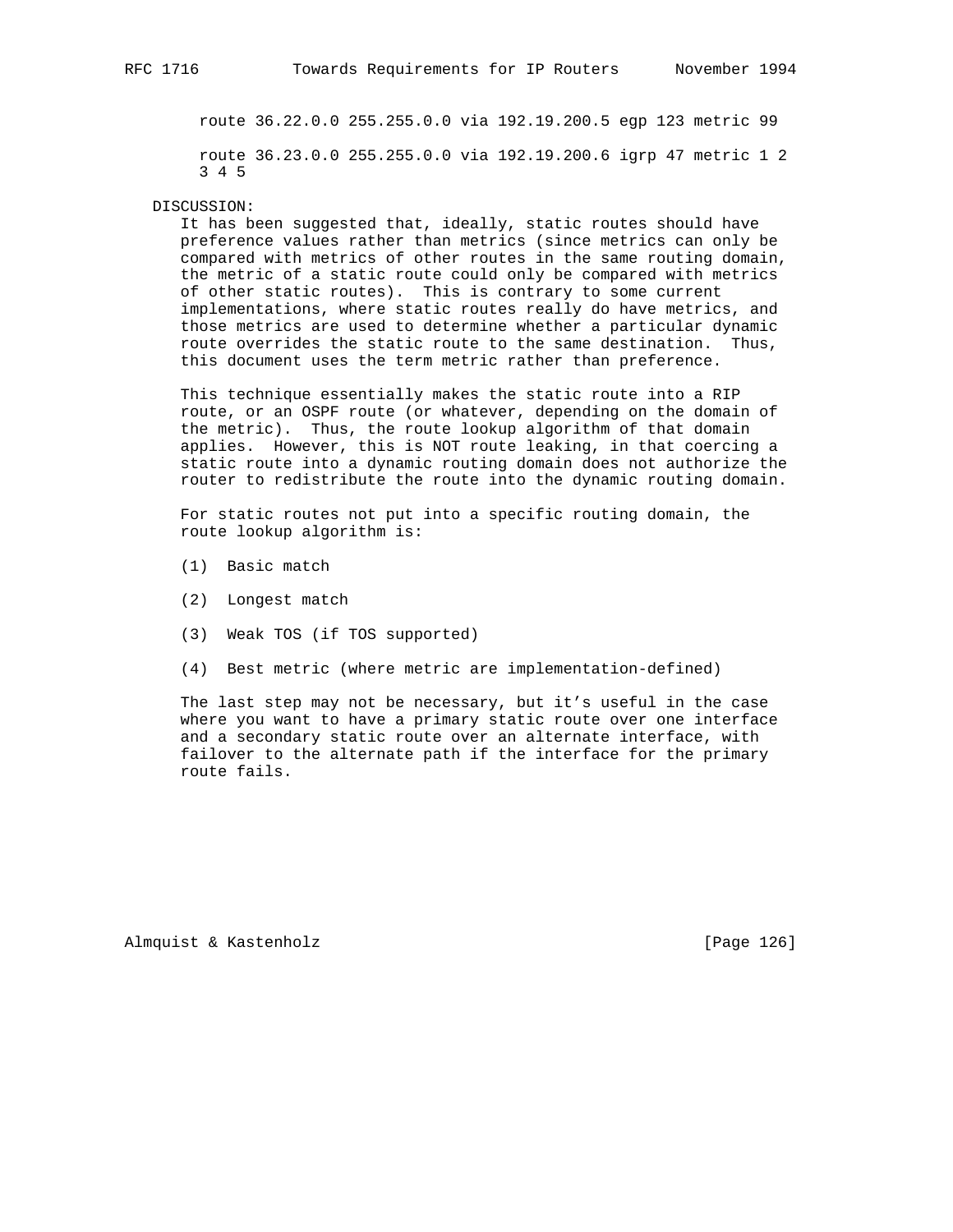## 7.5 FILTERING OF ROUTING INFORMATION

 Each router within a network makes forwarding decisions based upon information contained within its forwarding database. In a simple network the contents of the database may be statically configured. As the network grows more complex, the need for dynamic updating of the forwarding database becomes critical to the efficient operation of the network.

 If the data flow through a network is to be as efficient as possible, it is necessary to provide a mechanism for controlling the propagation of the information a router uses to build its forwarding database. This control takes the form of choosing which sources of routing information should be trusted and selecting which pieces of the information to believe. The resulting forwarding database is a filtered version of the available routing information.

 In addition to efficiency, controlling the propagation of routing information can reduce instability by preventing the spread of incorrect or bad routing information.

 In some cases local policy may require that complete routing information not be widely propagated.

 These filtering requirements apply only to non-SPF-based protocols (and therefore not at all to routers which don't implement any distance vector protocols).

## 7.5.1 Route Validation

 A router SHOULD log as an error any routing update advertising a route to network zero, subnet zero, or subnet -1, unless the routing protocol from which the update was received uses those values to encode special routes (such as default routes).

#### 7.5.2 Basic Route Filtering

 Filtering of routing information allows control of paths used by a router to forward packets it receives. A router should be selective in which sources of routing information it listens to and what routes it believes. Therefore, a router MUST provide the ability to specify:

 o On which logical interfaces routing information will be accepted and which routes will be accepted from each logical interface.

Almquist & Kastenholz **and Communist** [Page 127]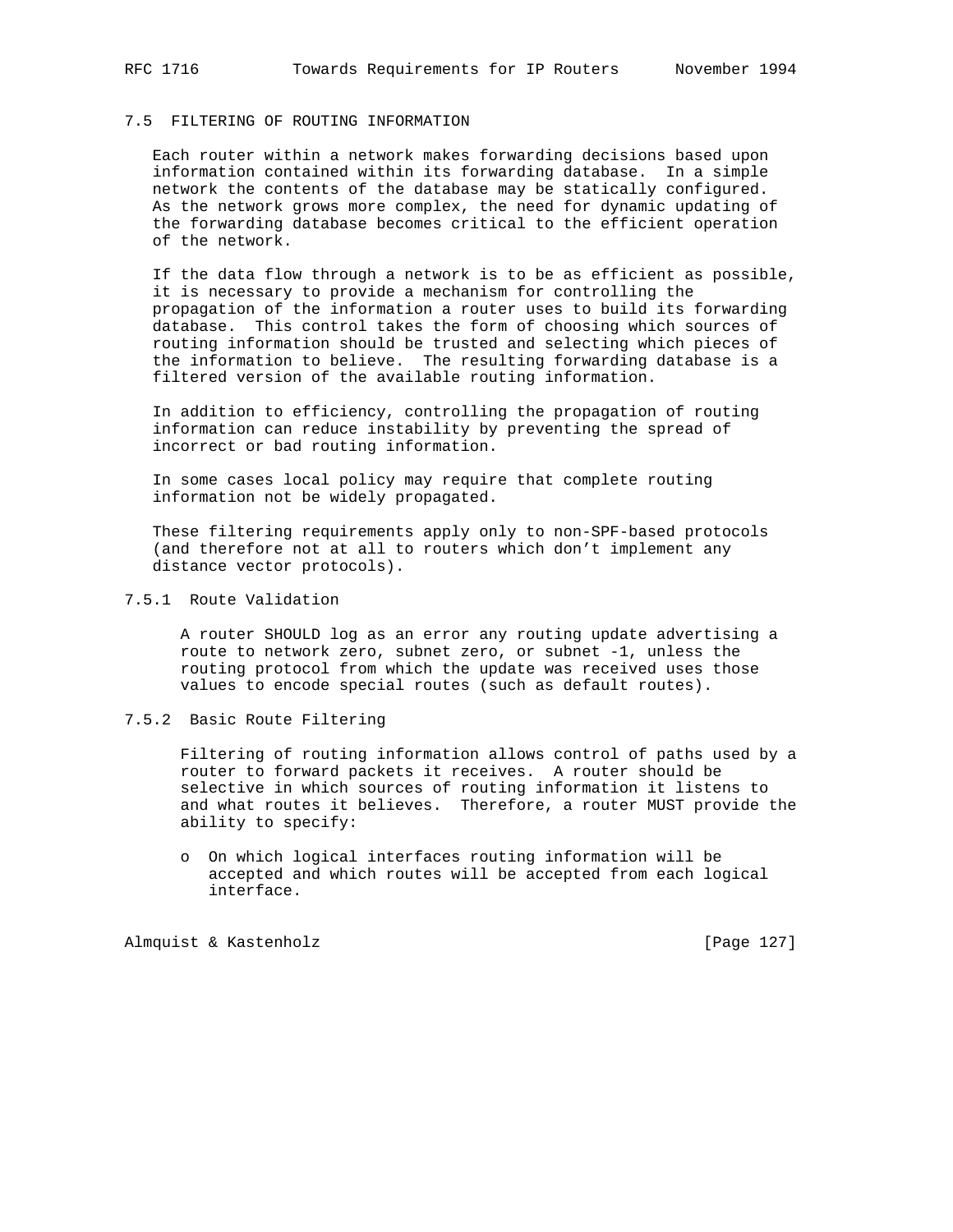o Whether all routes or only a default route is advertised on a logical interface.

 Some routing protocols do not recognize logical interfaces as a source of routing information. In such cases the router MUST provide the ability to specify

o from which other routers routing information will be accepted.

 For example, assume a router connecting one or more leaf networks to the main portion or backbone of a larger network. Since each of the leaf networks has only one path in and out, the router can simply send a default route to them. It advertises the leaf networks to the main network.

7.5.3 Advanced Route Filtering

 As the topology of a network grows more complex, the need for more complex route filtering arises. Therefore, a router SHOULD provide the ability to specify independently for each routing protocol:

- o Which logical interfaces or routers routing information (routes) will be accepted from and which routes will be believed from each other router or logical interface,
- o Which routes will be sent via which logical interface(s), and
- o Which routers routing information will be sent to, if this is supported by the routing protocol in use.

 In many situations it is desirable to assign a reliability ordering to routing information received from another router instead of the simple believe or don't believe choice listed in the first bullet above. A router MAY provide the ability to specify:

 o A reliability or preference to be assigned to each route received. A route with higher reliability will be chosen over one with lower reliability regardless of the routing metric associated with each route.

 If a router supports assignment of preferences, the router MUST NOT propagate any routes it does not prefer as first party information. If the routing protocol being used to propagate the routes does not support distinguishing between first and third party information, the router MUST NOT propagate any routes it

Almquist & Kastenholz [Page 128]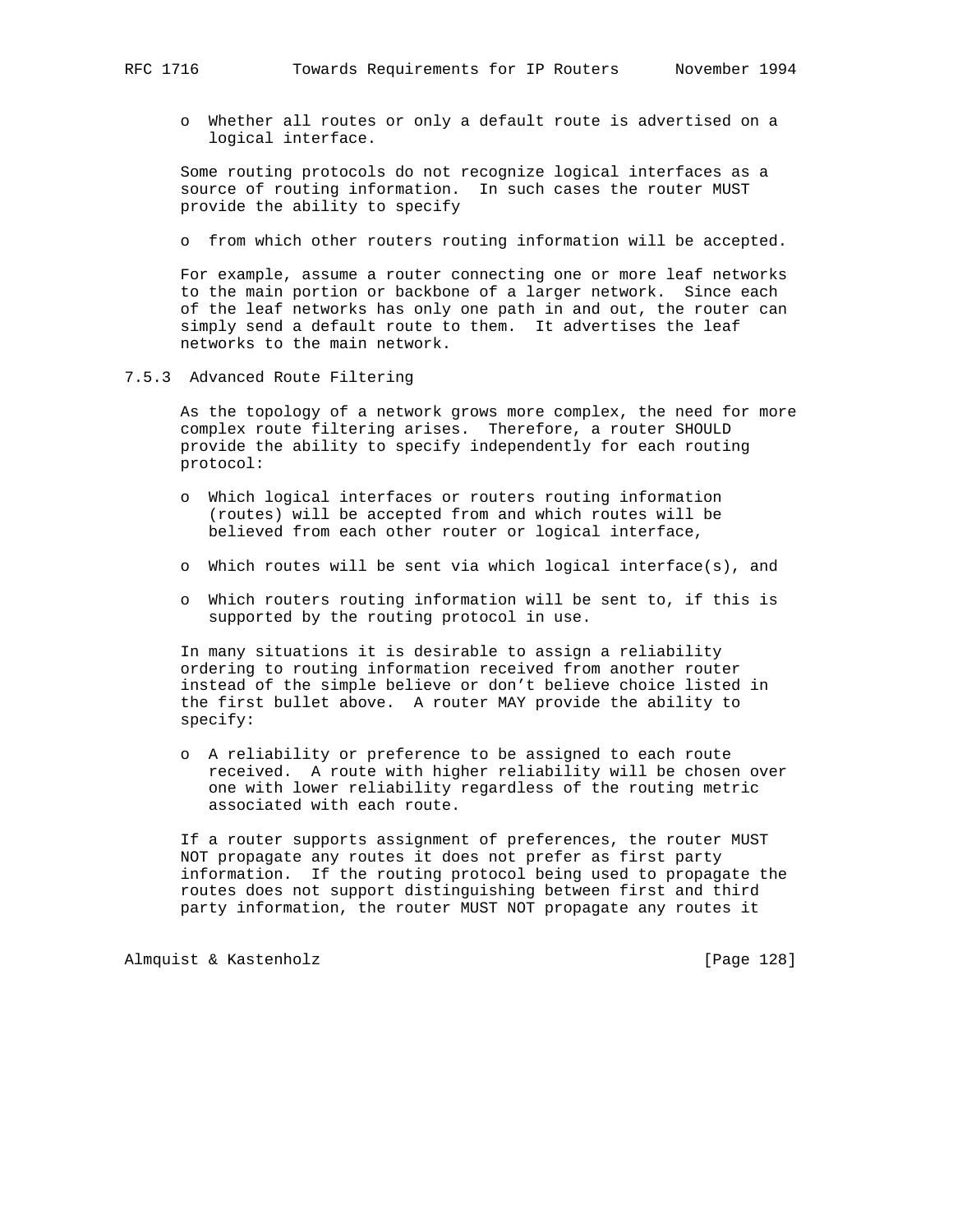does not prefer.

#### DISCUSSION:

 For example, assume a router receives a route to network C from router R and a route to the same network from router S. If router R is considered more reliable than router S traffic destined for network C will be forwarded to router R regardless of the route received from router S.

 Routing information for routes which the router does not use (router S in the above example) MUST NOT be passed to any other router.

#### 7.6 INTER-ROUTING-PROTOCOL INFORMATION EXCHANGE

 Routers MUST be able to exchange routing information between separate IP interior routing protocols, if independent IP routing processes can run in the same router. Routers MUST provide some mechanism for avoiding routing loops when routers are configured for bi-directional exchange of routing information between two separate interior routing processes. Routers MUST provide some priority mechanism for choosing routes from among independent routing processes. Routers SHOULD provide administrative control of IGP-IGP exchange when used across administrative boundaries.

 Routers SHOULD provide some mechanism for translating or transforming metrics on a per network basis. Routers (or routing protocols) MAY allow for global preference of exterior routes imported into an IGP.

DISCUSSION:

 Different IGPs use different metrics, requiring some translation technique when introducing information from one protocol into another protocol with a different form of metric. Some IGPs can run multiple instances within the same router or set of routers. In this case metric information can be preserved exactly or translated.

 There are at least two techniques for translation between different routing processes. The static (or reachability) approach uses the existence of a route advertisement in one IGP to generate a route advertisement in the other IGP with a given metric. The translation or tabular approach uses the metric in one IGP to create a metric in the other IGP through use of either a function (such as adding a constant) or a table lookup.

 Bi-directional exchange of routing information is dangerous without control mechanisms to limit feedback. This is the same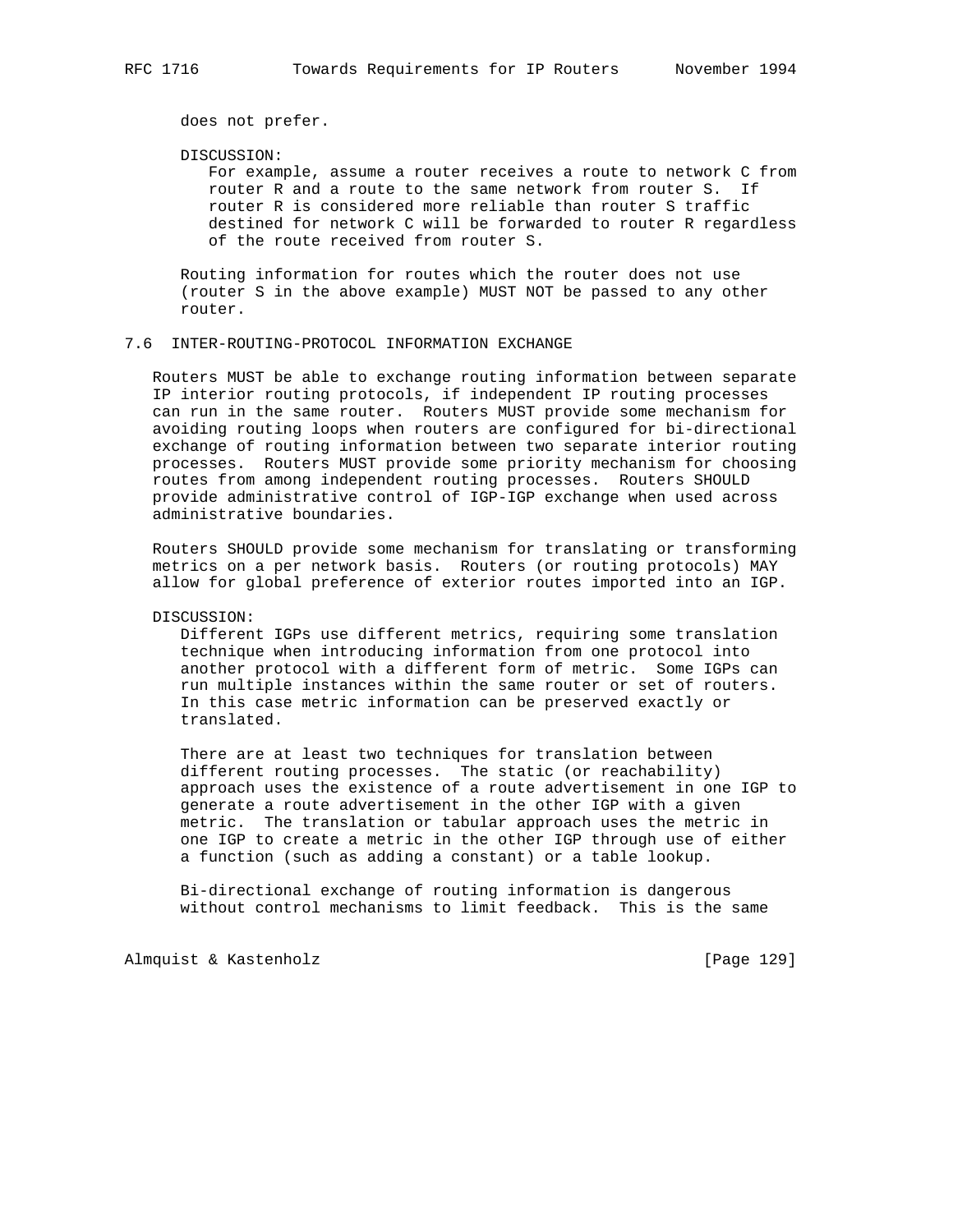problem that distance vector routing protocols must address with the split horizon technique and that EGP addresses with the third-party rule. Routing loops can be avoided explicitly through use of tables or lists of permitted/denied routes or implicitly through use of a split horizon rule, a no-third-party rule, or a route tagging mechanism. Vendors are encouraged to use implicit techniques where possible to make administration easier for network operators.

Almquist & Kastenholz [Page 130]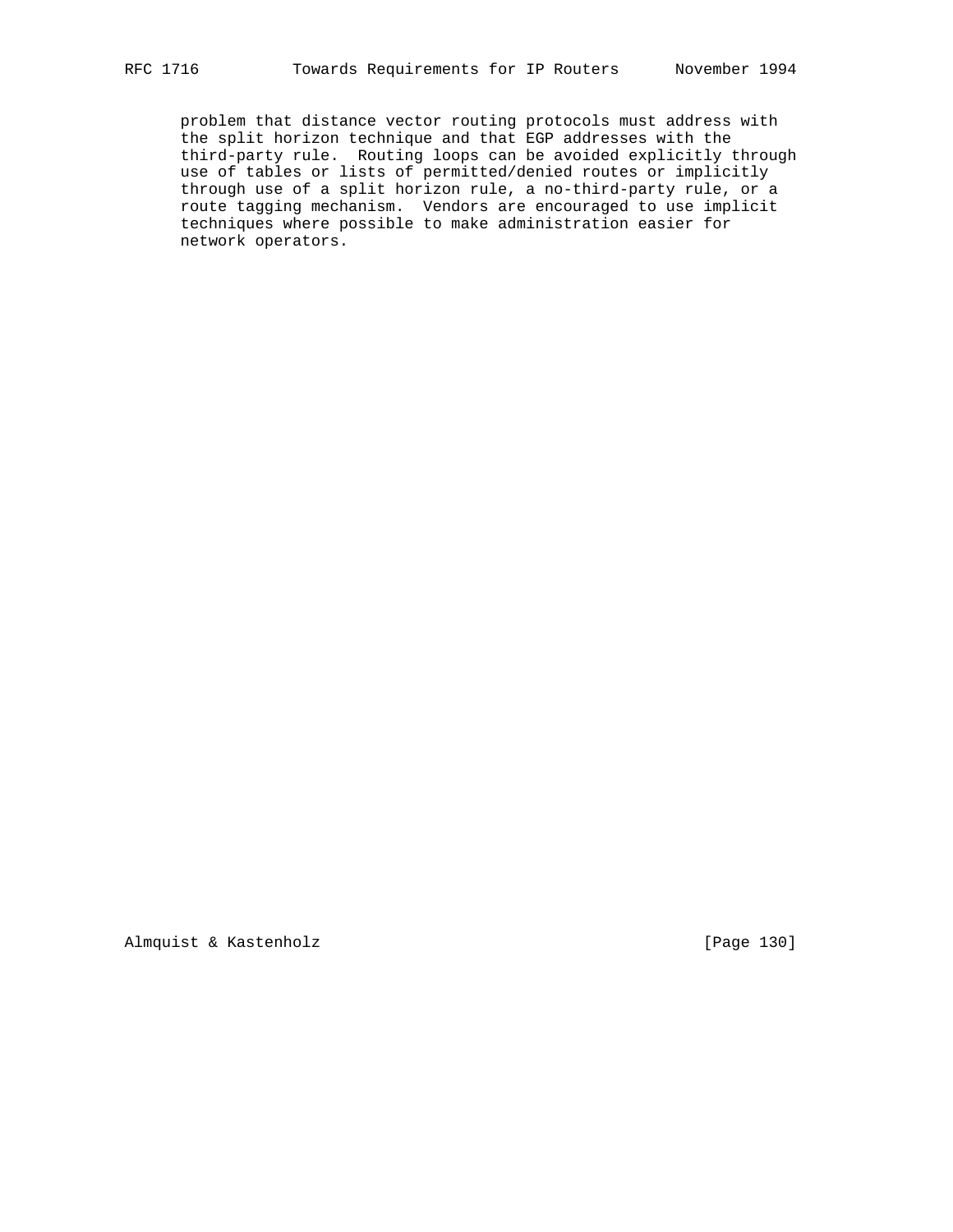# 8. APPLICATION LAYER - NETWORK MANAGEMENT PROTOCOLS

Note that this chapter supersedes any requirements stated in section 6.3 of [INTRO:3].

8.1 The Simple Network Management Protocol - SNMP

#### 8.1.1 SNMP Protocol Elements

 Routers MUST be manageable by SNMP [MGT:3]. The SNMP MUST operate using UDP/IP as its transport and network protocols. Others MAY be supported (e.g., see [MGT:25, MGT:26, MGT:27, and MGT:28]). SNMP management operations MUST operate as if the SNMP was implemented on the router itself. Specifically, management operations MUST be effected by sending SNMP management requests to any of the IP addresses assigned to any of the router's interfaces. The actual management operation may be performed either by the router or by a proxy for the router.

DISCUSSION:

 This wording is intended to allow management either by proxy, where the proxy device responds to SNMP packets which have one of the router's IP addresses in the packets destination address field, or the SNMP is implemented directly in the router itself and receives packets and responds to them in the proper manner.

 It is important that management operations can be sent to one of the router's IP Addresses. In diagnosing network problems the only thing identifying the router that is available may be one of the router's IP address; obtained perhaps by looking through another router's routing table.

 All SNMP operations (get, get-next, get-response, set, and trap) MUST be implemented.

 Routers MUST provide a mechanism for rate-limiting the generation of SNMP trap messages. Routers MAY provide this mechanism via the algorithms for asynchronous alert management described in [MGT:5].

### DISCUSSION:

 Although there is general agreement about the need to rate limit traps, there is not yet consensus on how this is best achieved. The reference cited is considered experimental.

Almquist & Kastenholz [Page 131]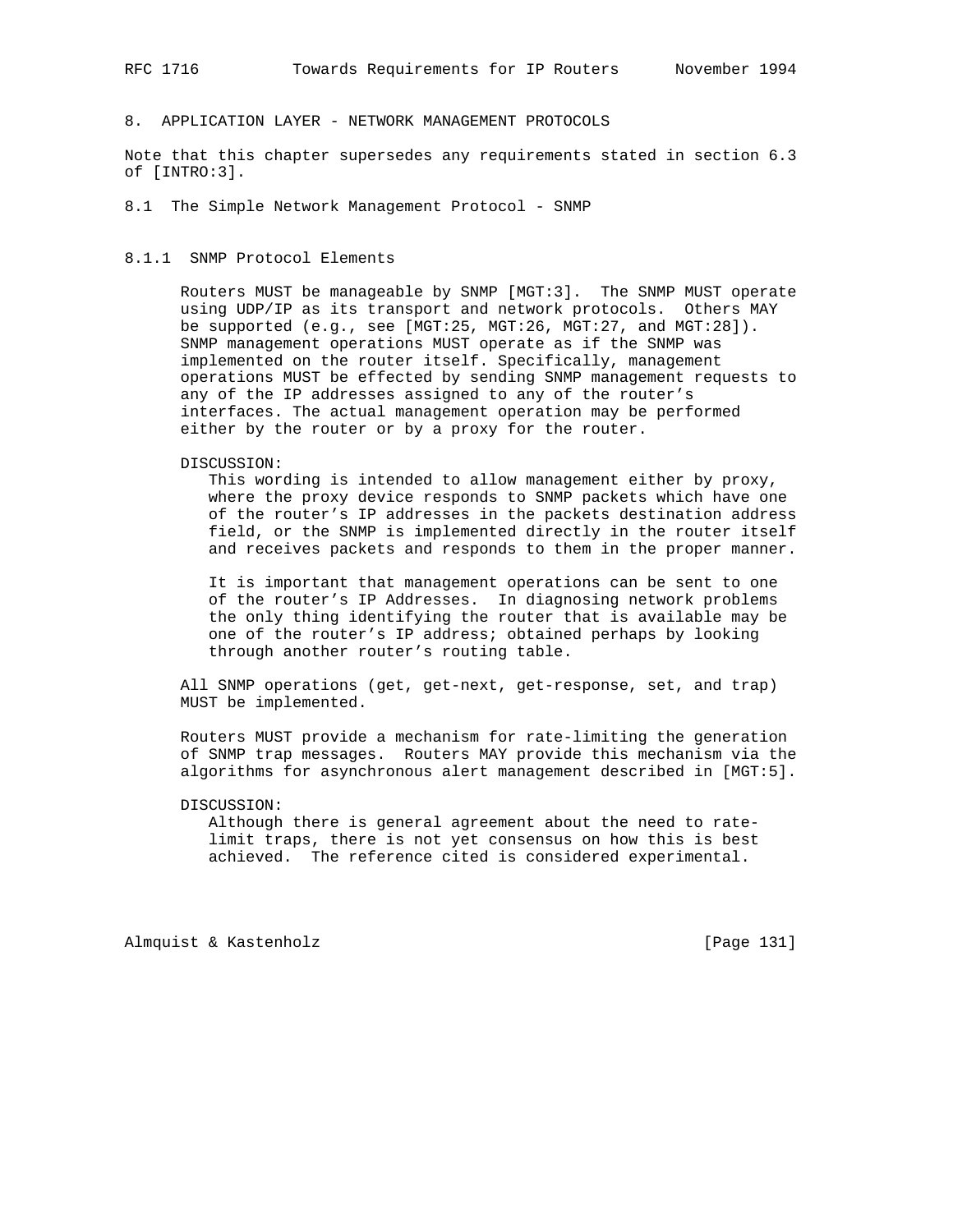#### 8.2 Community Table

 For the purposes of this specification, we assume that there is an abstract 'community table' in the router. This table contains several entries, each entry for a specific community and containing the parameters necessary to completely define the attributes of that community. The actual implementation method of the abstract community table is, of course, implementation specific.

 A router's community table MUST allow for at least one entry and SHOULD allow for at least two entries.

#### DISCUSSION:

 A community table with zero capacity is useless. It means that the router will not recognize any communities and, therefore, all SNMP operations will be rejected.

 Therefore, one entry is the minimal useful size of the table. Having two entries allows one entry to be limited to read-only access while the other would have write capabilities.

 Routers MUST allow the user to manually (i.e., without using SNMP) examine, add, delete and change entries in the SNMP community table. The user MUST be able to set the community name. The user MUST be able to configure communities as read-only (i.e., they do not allow SETs) or read-write (i.e., they do allow SETs).

 The user MUST be able to define at least one IP address to which traps are sent for each community. These addresses MUST be definable on a per-community basis. Traps MUST be enablable or disablable on a per-community basis.

 A router SHOULD provide the ability to specify a list of valid network managers for any particular community. If enabled, a router MUST validate the source address of the SNMP datagram against the list and MUST discard the datagram if its address does not appear. If the datagram is discarded the router MUST take all actions appropriate to an SNMP authentication failure.

DISCUSSION:

 This is a rather limited authentication system, but coupled with various forms of packet filtering may provide some small measure of increased security.

The community table MUST be saved in non-volatile storage.

The initial state of the community table SHOULD contain one entry,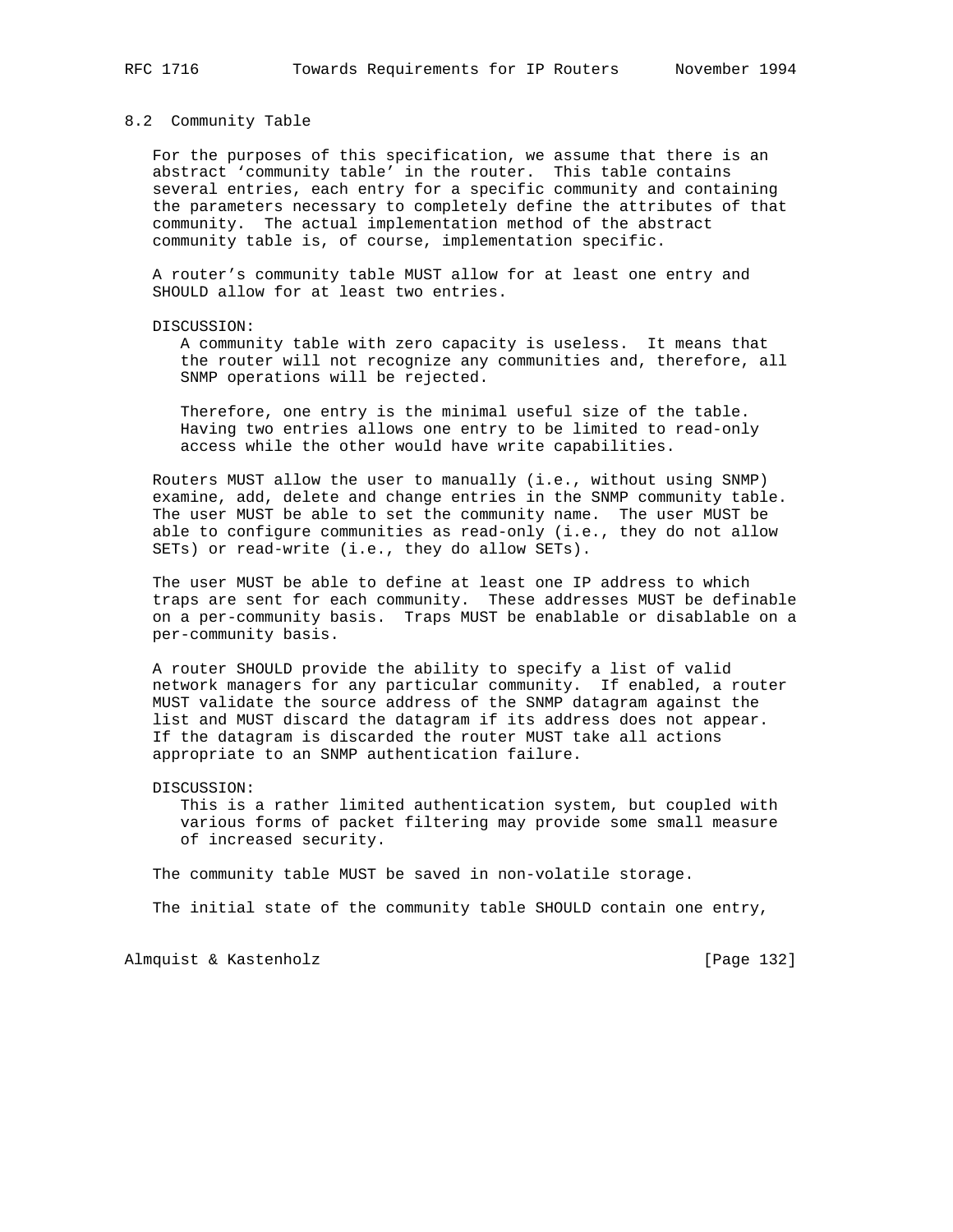with the community name string public and read-only access. The default state of this entry MUST NOT send traps. If it is implemented, then this entry MUST remain in the community table until the administrator changes it or deletes it.

#### DISCUSSION:

 By default, traps are not sent to this community. Trap PDUs are sent to unicast IP addresses. This address must be configured into the router in some manner. Before the configuration occurs, there is no such address, so to whom should the trap be sent? Therefore trap sending to the public community defaults to be disabled. This can, of course, be changed by an administrative operation once the router is operational.

#### 8.3 Standard MIBS

 All MIBS relevant to a router's configuration are to be implemented. To wit:

- o The System, Interface, IP, ICMP, and UDP groups of MIB-II [MGT:2] MUST be implemented.
- o The Interface Extensions MIB [MGT:18] MUST be implemented.
- o The IP Forwarding Table MIB [MGT:20] MUST be implemented.
- o If the router implements TCP (e.g. for Telnet) then the TCP group of MIB-II [MGT:2] MUST be implemented.
- o If the router implements EGP then the EGP group of MIB-II [MGT:2] MUST be implemented.
- o If the router supports OSPF then the OSPF MIB [MGT:14] MUST be implemented.
- o If the router supports BGP then the BGP MIB [MGT:15] MUST be implemented.
- o If the router has Ethernet, 802.3, or StarLan interfaces then the Ethernet-Like MIB [MGT:6] MUST be implemented.
- o If the router has 802.4 interfaces then the 802.4 MIB [MGT:7] MAY be implemented.
- o If the router has 802.5 interfaces then the 802.5 MIB [MGT:8] MUST be implemented.

Almquist & Kastenholz [Page 133]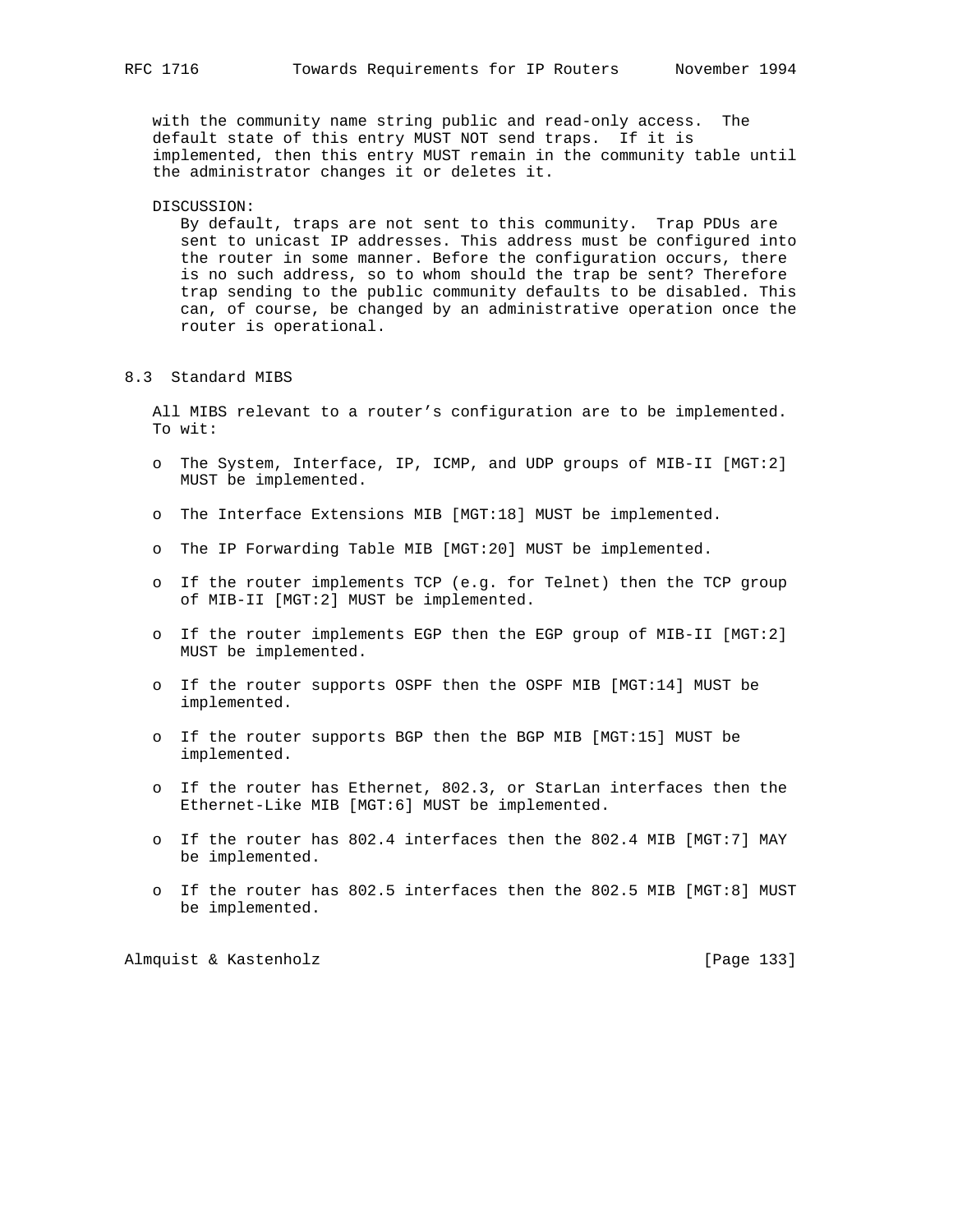- o If the router has FDDI interfaces that implement ANSI SMT 7.3 then the FDDI MIB [MGT:9] MUST be implemented.
- o If the router has FDDI interfaces that implement ANSI SMT 6.2 then the FDDI MIB [MGT:29] MUST be implemented.
- o If the router has RS-232 interfaces then the RS-232 [MGT:10] MIB MUST be implemented.
- o If the router has T1/DS1 interfaces then the T1/DS1 MIB [MGT:16] MUST be implemented.
- o If the router has T3/DS3 interfaces then the T3/DS3 MIB [MGT:17] MUST be implemented.
- o If the router has SMDS interfaces then the SMDS Interface Protocol MIB [MGT:19] MUST be implemented.
- o If the router supports PPP over any of its interfaces then the PPP MIBs [MGT:11], [MGT:12], and [MGT:13] MUST be implemented.
- o If the router supports RIP Version 2 then the RIP Version 2 MIB [MGT:21] MUST be implemented.
- o If the router supports X.25 over any of its interfaces then the X.25 MIBs [MGT:22, MGT:23 and MGT:24] MUST be implemented.
- 8.4 Vendor Specific MIBS

 The Internet Standard and Experimental MIBs do not cover the entire range of statistical, state, configuration and control information that may be available in a network element. This information is, never the less, extremely useful. Vendors of routers (and other network devices) generally have developed MIB extensions that cover this information. These MIB extensions are called Vendor Specific MIBs.

 The Vendor Specific MIB for the router MUST provide access to all statistical, state, configuration, and control information that is not available through the Standard and Experimental MIBs that have been implemented. This information MUST be available for both monitoring and control operations.

Almquist & Kastenholz **by Equal Contract Contract Contract** [Page 134]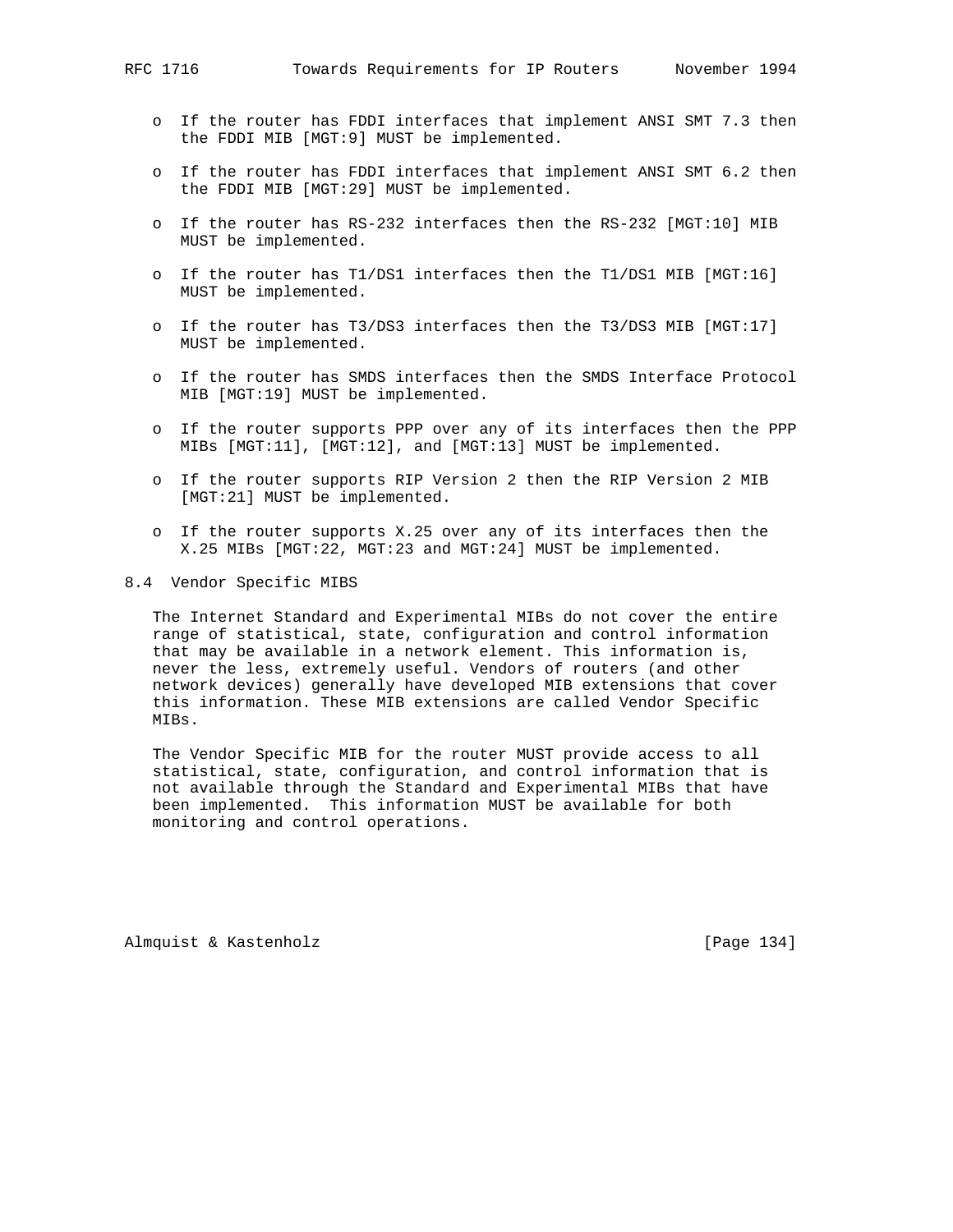#### DISCUSSION:

 The intent of this requirement is to provide the ability to do anything on the router via SNMP that can be done via a console. A certain minimal amount of configuration is necessary before SNMP can operate (e.g., the router must have an IP address). This initial configuration can not be done via SNMP. However, once the initial configuration is done, full capabilities ought to be available via network management.

 The vendor SHOULD make available the specifications for all Vendor Specific MIB variables. These specifications MUST conform to the SMI [MGT:1] and the descriptions MUST be in the form specified in [MGT:4].

#### DISCUSSION:

 Making the Vendor Specific MIB available to the user is necessary. Without this information the users would not be able to configure their network management systems to be able to access the Vendor Specific parameters. These parameters would then be useless.

 The format of the MIB specification is also specified. Parsers which read MIB specifications and generate the needed tables for the network management station are available. These parsers generally understand only the standard MIB specification format.

#### 8.5 Saving Changes

Parameters altered by SNMP MAY be saved to non-volatile storage.

DISCUSSION:

Reasons why this requirement is a MAY:

 o The exact physical nature of non-volatile storage is not specified in this document. Hence, parameters may be saved in NVRAM/EEPROM, local floppy or hard disk, or in some TFTP file server or BOOTP server, etc. Suppose that that this information is in a file that is retrieved via TFTP. In that case, a change made to a configuration parameter on the router would need to be propagated back to the file server holding the configuration file. Alternatively, the SNMP operation would need to be directed to the file server, and then the change somehow propagated to the router. The answer to this problem does not seem obvious.

 This also places more requirements on the host holding the configuration information than just having an available tftp

Almquist & Kastenholz [Page 135]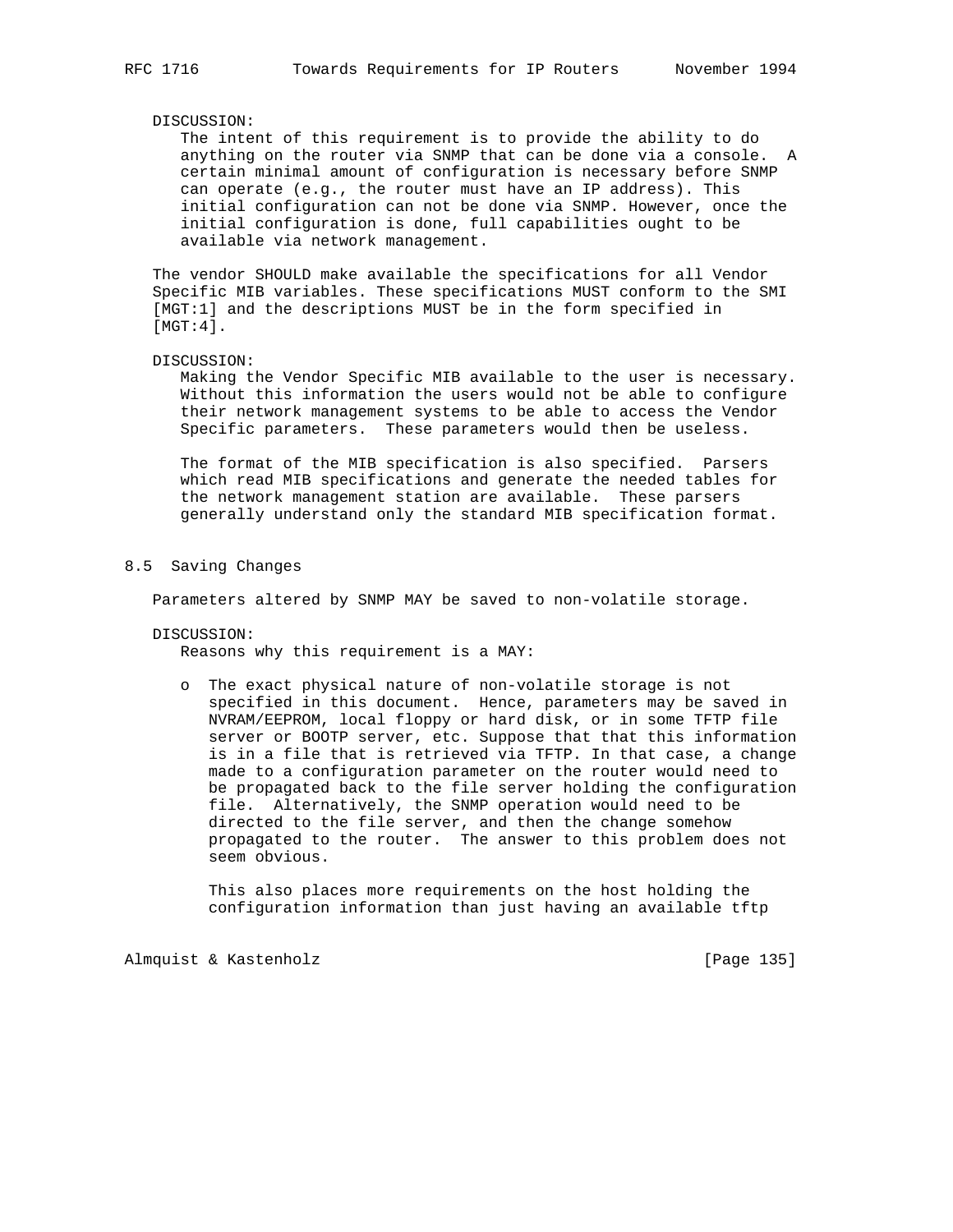server, so much more that its probably unsafe for a vendor to assume that any potential customer will have a suitable host available.

 o The timing of committing changed parameters to non-volatile storage is still an issue for debate. Some prefer to commit all changes immediately. Others prefer to commit changes to non volatile storage only upon an explicit command.

Almquist & Kastenholz [Page 136]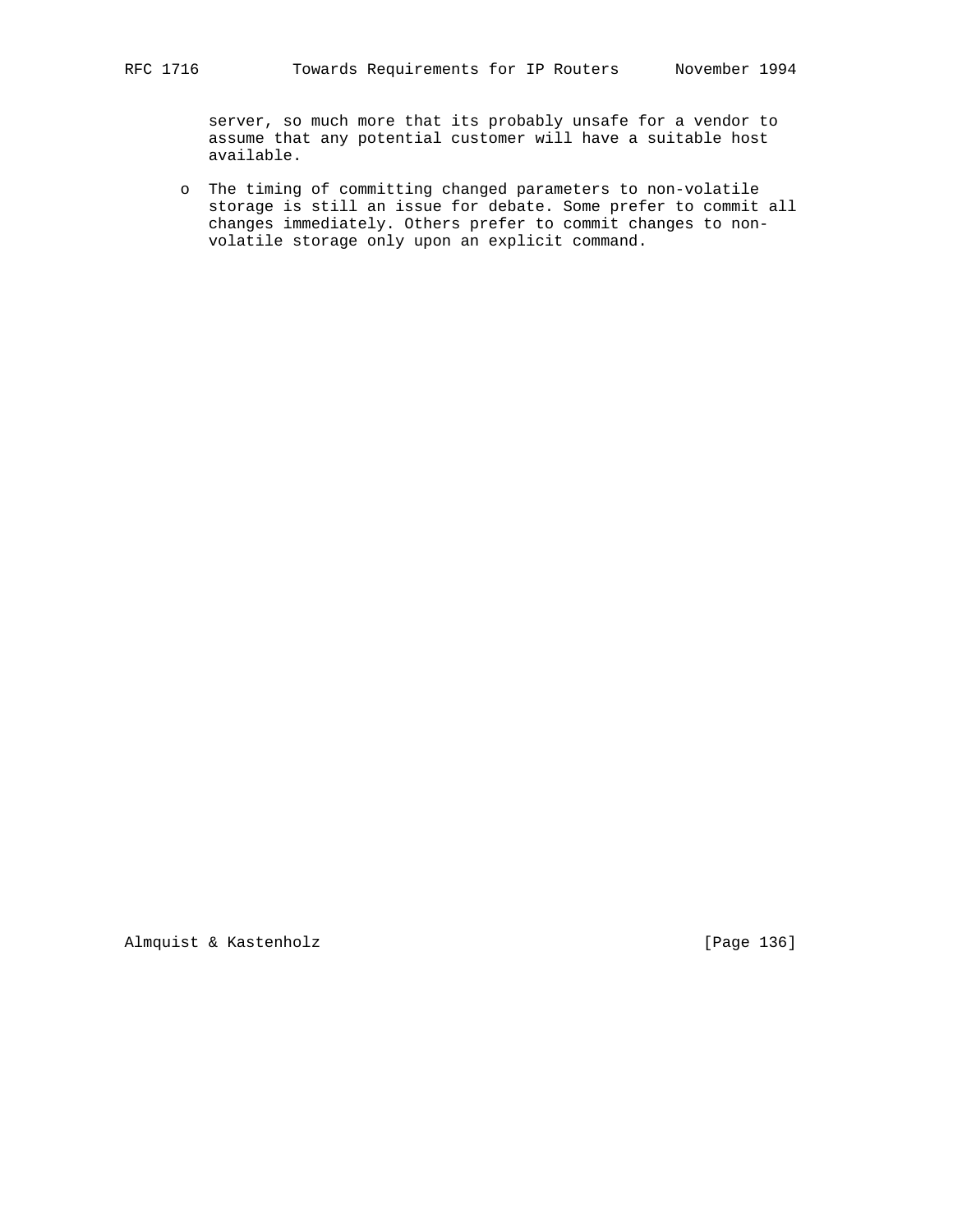# 9. APPLICATION LAYER - MISCELLANEOUS PROTOCOLS

For all additional application protocols that a router implements, the router MUST be compliant and SHOULD be unconditionally compliant with the relevant requirements of [INTRO:3].

# 9.1 BOOTP

#### 9.1.1 Introduction

 The Bootstrap Protocol (BOOTP) is a UDP/IP-based protocol which allows a booting host to configure itself dynamically and without user supervision. BOOTP provides a means to notify a host of its assigned IP address, the IP address of a boot server host, and the name of a file to be loaded into memory and executed ([APPL:1]). Other configuration information such as the local subnet mask, the local time offset, the addresses of default routers, and the addresses of various Internet servers can also be communicated to a host using BOOTP ([APPL:2]).

### 9.1.2 BOOTP Relay Agents

 In many cases, BOOTP clients and their associated BOOTP server(s) do not reside on the same IP network or subnet. In such cases, a third-party agent is required to transfer BOOTP messages between clients and servers. Such an agent was originally referred to as a BOOTP forwarding agent. However, in order to avoid confusion with the IP forwarding function of a router, the name BOOTP relay agent has been adopted instead.

DISCUSSION:

 A BOOTP relay agent performs a task which is distinct from a router's normal IP forwarding function. While a router normally switches IP datagrams between networks more-or-less transparently, a BOOTP relay agent may more properly be thought to receive BOOTP messages as a final destination and then generate new BOOTP messages as a result. One should resist the notion of simply forwarding a BOOTP message straight through like a regular packet.

 This relay-agent functionality is most conveniently located in the routers which interconnect the clients and servers (although it may alternatively be located in a host which is directly connected to the client subnet).

A router MAY provide BOOTP relay-agent capability. If it does, it

Almquist & Kastenholz **by Equal Contract Contract Contract** [Page 137]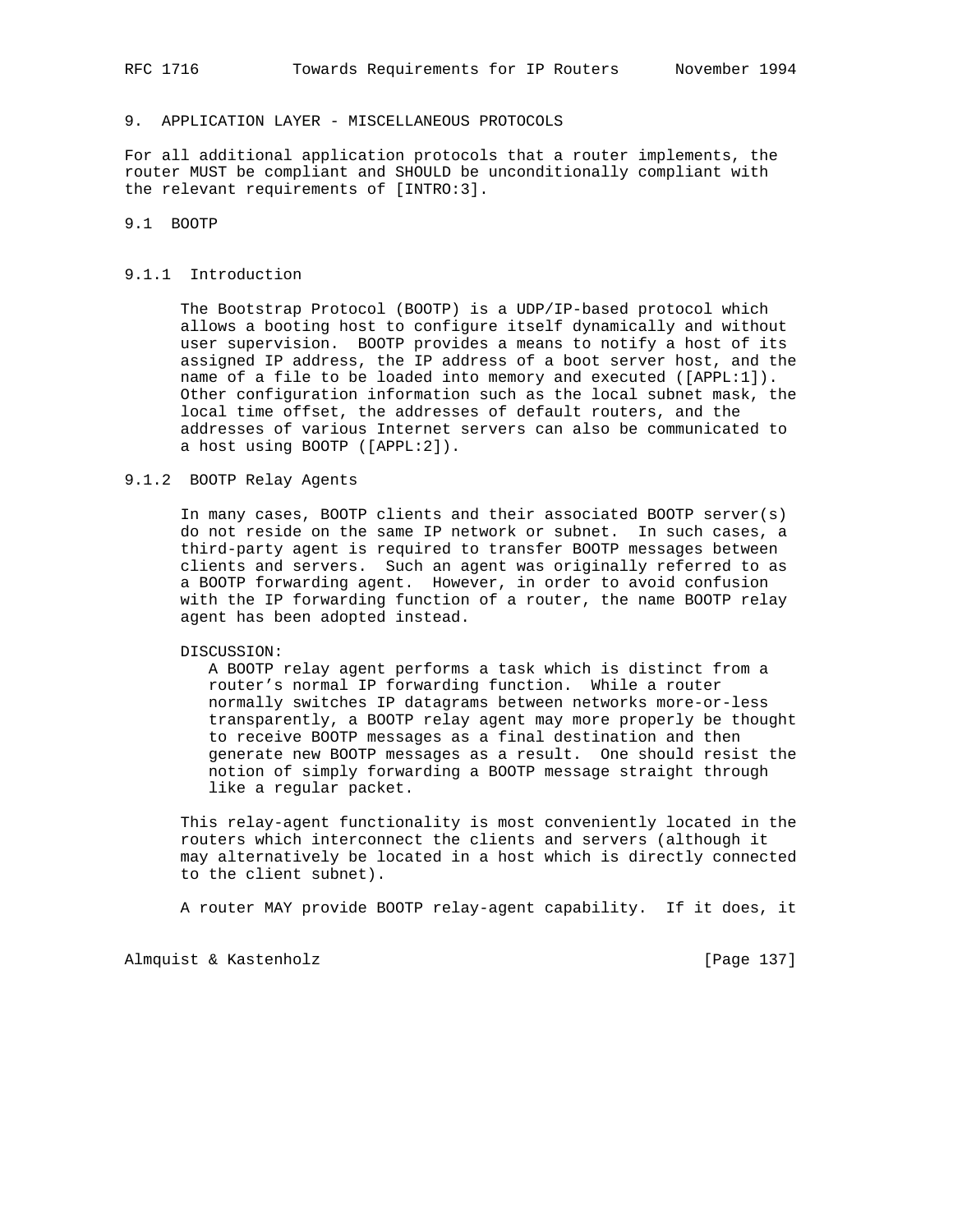MUST conform to the specifications in [APPL:3].

 Section [5.2.3] discussed the circumstances under which a packet is delivered locally (to the router). All locally delivered UDP messages whose UDP destination port number is BOOTPS (67) are considered for special processing by the router's logical BOOTP relay agent.

 Sections [4.2.2.11] and [5.3.7] discussed invalid IP source addresses. According to these rules, a router must not forward any received datagram whose IP source address is 0.0.0.0. However, routers which support a BOOTP relay agent MUST accept for local delivery to the relay agent BOOTREQUEST messages whose IP source address is 0.0.0.0.

Almquist & Kastenholz **and Contact Contact Contact Contact Contact Contact Contact Contact Contact Contact Contact Contact Contact Contact Contact Contact Contact Contact Contact Contact Contact Contact Contact Contact Con**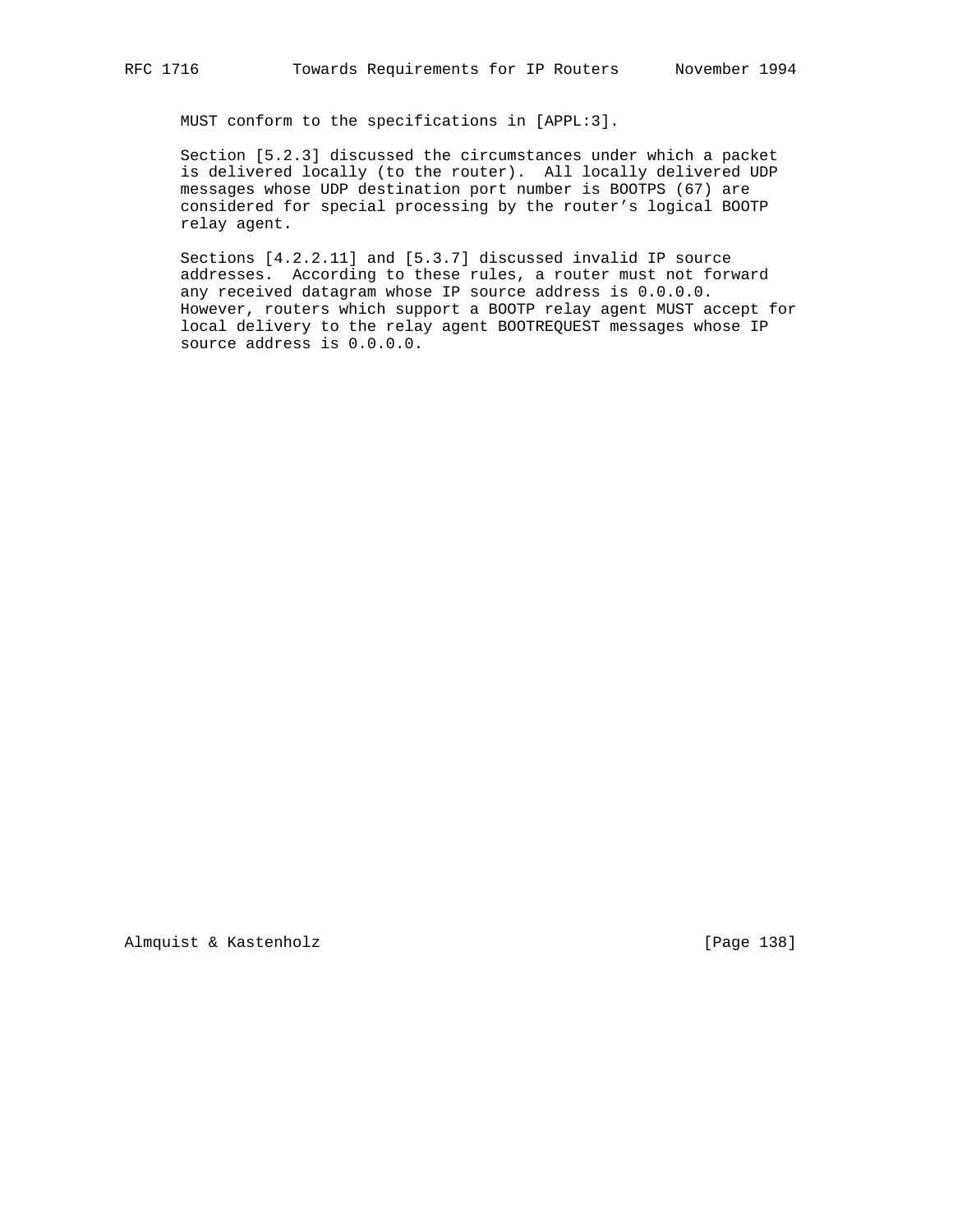## 10. OPERATIONS AND MAINTENANCE

This chapter supersedes any requirements stated in section 6.2 of [INTRO:3].

Facilities to support operation and maintenance (O&M) activities form an essential part of any router implementation. Although these functions do not seem to relate directly to interoperability, they are essential to the network manager who must make the router interoperate and must track down problems when it doesn't. This chapter also includes some discussion of router initialization and of facilities to assist network managers in securing and accounting for their networks.

## 10.1 Introduction

The following kinds of activities are included under router O&M:

- o Diagnosing hardware problems in the router's processor, in its network interfaces, or in its connected networks, modems, or communication lines.
- o Installing new hardware
- o Installing new software.
- o Restarting or rebooting the router after a crash.
- o Configuring (or reconfiguring) the router.
- o Detecting and diagnosing Internet problems such as congestion, routing loops, bad IP addresses, black holes, packet avalanches, and misbehaved hosts.
- o Changing network topology, either temporarily (e.g., to bypass a communication line problem) or permanently.
- o Monitoring the status and performance of the routers and the connected networks.
- o Collecting traffic statistics for use in (Inter-)network planning.
- o Coordinating the above activities with appropriate vendors and telecommunications specialists.

 Routers and their connected communication lines are often operated as a system by a centralized O&M organization. This organization may maintain a (Inter-)network operation center, or NOC, to carry out its

Almquist & Kastenholz [Page 139]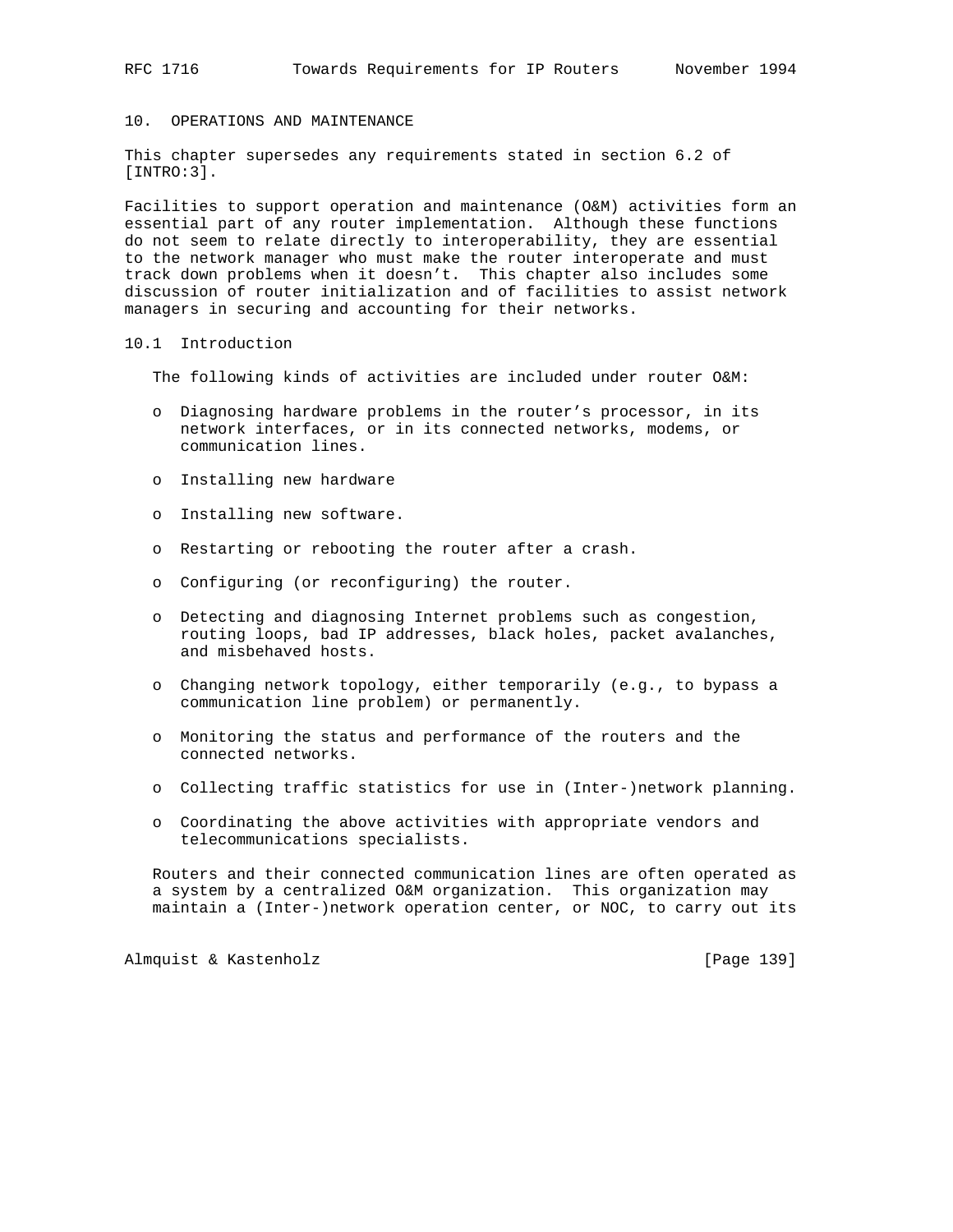O&M functions. It is essential that routers support remote control and monitoring from such a NOC through an Internet path, since routers might not be connected to the same network as their NOC. Since a network failure may temporarily preclude network access, many NOCs insist that routers be accessible for network management via an alternative means, often dialup modems attached to console ports on the routers.

 Since an IP packet traversing an internet will often use routers under the control of more than one NOC, Internet problem diagnosis will often involve cooperation of personnel of more than one NOC. In some cases, the same router may need to be monitored by more than one NOC, but only if necessary, because excessive monitoring could impact a router's performance.

 The tools available for monitoring at a NOC may cover a wide range of sophistication. Current implementations include multi-window, dynamic displays of the entire router system. The use of AI techniques for automatic problem diagnosis is proposed for the future.

 Router O&M facilities discussed here are only a part of the large and difficult problem of Internet management. These problems encompass not only multiple management organizations, but also multiple protocol layers. For example, at the current stage of evolution of the Internet architecture, there is a strong coupling between host TCP implementations and eventual IP-level congestion in the router system [OPER:1]. Therefore, diagnosis of congestion problems will sometimes require the monitoring of TCP statistics in hosts. There are currently a number of R&D efforts in progress in the area of Internet management and more specifically router O&M. These R&D efforts have already produced standards for router O&M. This is also an area in which vendor creativity can make a significant contribution.

## 10.2 Router Initialization

## 10.2.1 Minimum Router Configuration

 There exists a minimum set of conditions that must be satisfied before a router may forward packets. A router MUST NOT enable forwarding on any physical interface unless either:

 (1) The router knows the IP address and associated subnet mask of at least one logical interface associated with that physical interface, or

Almquist & Kastenholz **and Communist** [Page 140]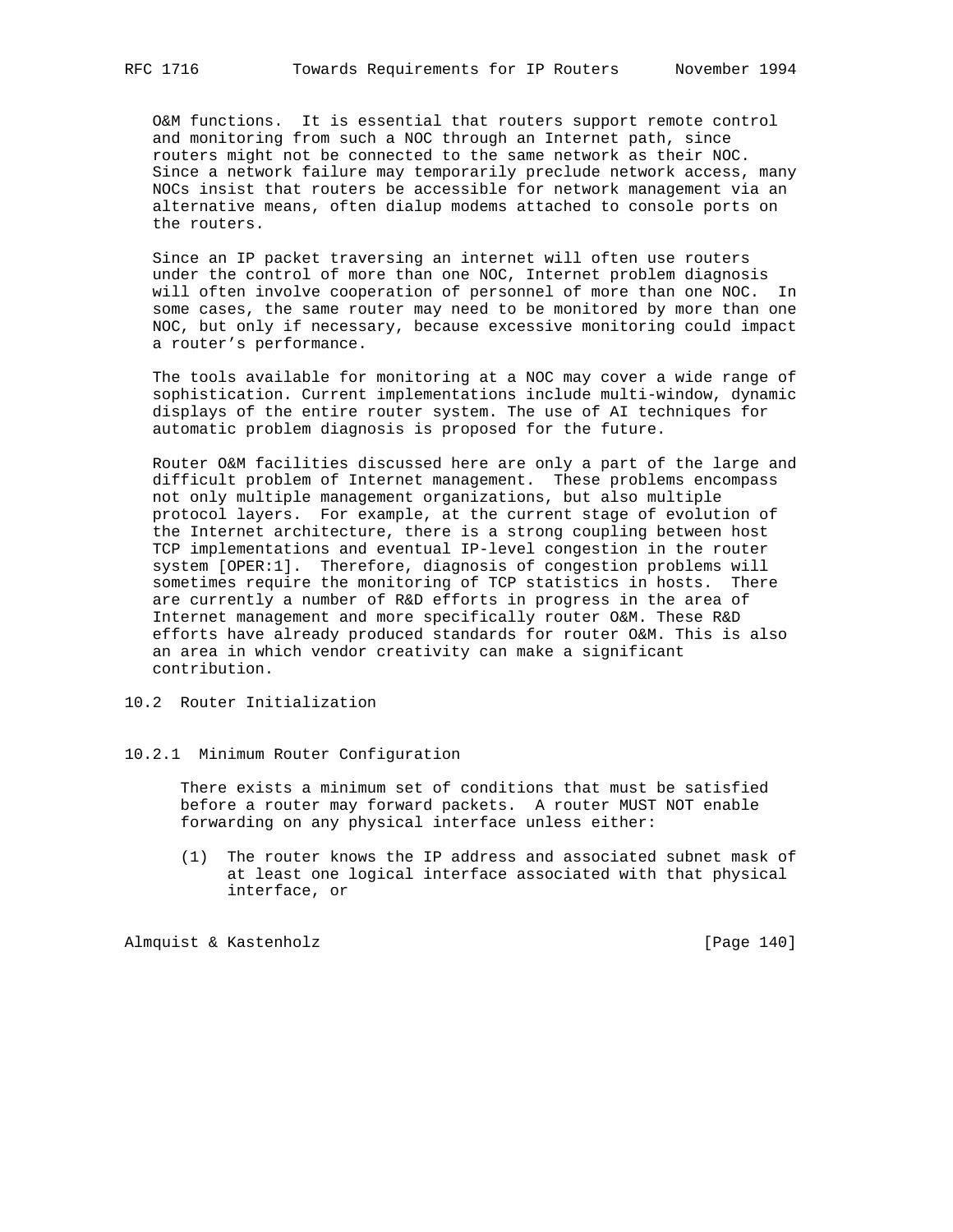(2) The router knows that the interface is an unnumbered interface and also knows its router-id.

These parameters MUST be explicitly configured:

- o A router MUST NOT use factory-configured default values for its IP addresses, subnet masks, or router-id, and
- o A router MUST NOT assume that an unconfigured interface is an unnumbered interface.

#### DISCUSSION:

 There have been instances in which routers have been shipped with vendor-installed default addresses for interfaces. In a few cases, this has resulted in routers advertising these default addresses into active networks.

## 10.2.2 Address and Address Mask Initialization

 A router MUST allow its IP addresses and their subnet masks to be statically configured and saved in permanent storage.

 A router MAY obtain its IP addresses and their corresponding subnet masks dynamically as a side effect of the system initialization process (see Section 10.2.3]);

 If the dynamic method is provided, the choice of method to be used in a particular router MUST be configurable.

 As was described in Section [4.2.2.11], IP addresses are not permitted to have the value 0 or -1 for any of the <Host-number>, <Network-number>, or <Subnet-number> fields. Therefore, a router SHOULD NOT allow an IP address or subnet mask to be set to a value which would make any of the the three fields above have the value zero or -1.

#### DISCUSSION:

 It is possible using variable length subnet masks to create situations in which routing is ambiguous (i.e., two routes with different but equally-specific subnet masks match a particular destination address). We suspect that a router could, when setting a subnet mask, check whether the mask would cause routing to be ambiguous, and that implementors might be able to decrease their customer support costs by having routers prohibit or log such erroneous configurations. However, at this time we do not require routers to make such checks because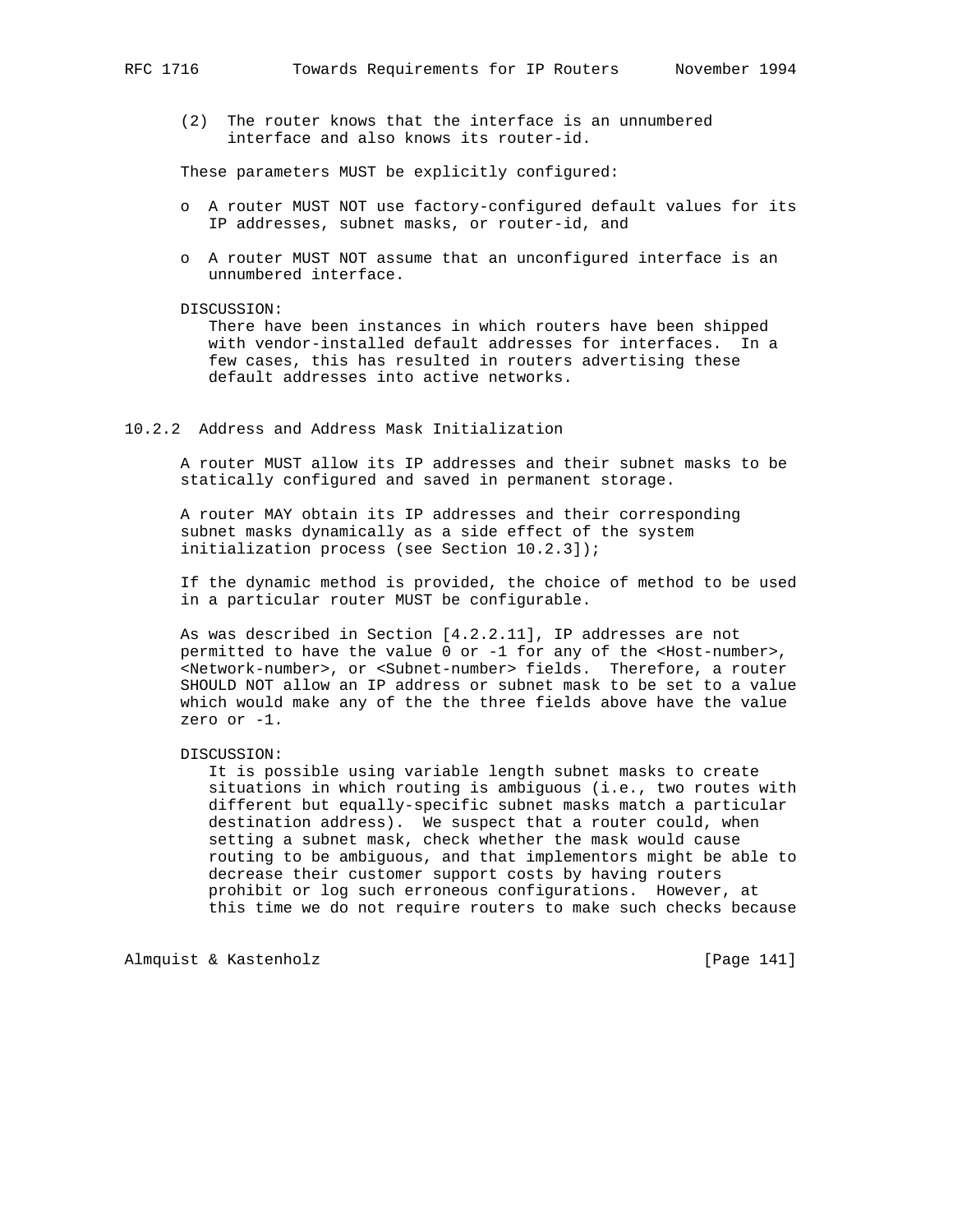we know of no published method for accurately making this check.

 A router SHOULD make the following checks on any subnet mask it installs:

- o The mask is not all 1-bits.
- o The bits which correspond to the network number part of the address are all set to 1.

#### DISCUSSION:

 The masks associated with routes are also sometimes called subnet masks, this test should not be applied to them.

## 10.2.3 Network Booting using BOOTP and TFTP

 There has been a lot of discussion on how routers can and should be booted from the network. In general, these discussions have centered around BOOTP and TFTP. Currently, there are routers that boot with TFTP from the network. There is no reason that BOOTP could not be used for locating the server that the boot image should be loaded from.

 In general, BOOTP is a protocol used to boot end systems, and requires some stretching to accommodate its use with routers. If a router is using BOOTP to locate the current boot host, it should send a BOOTP Request with its hardware address for its first interface, or, if it has been previously configured otherwise, with either another interface's hardware address, or another number to put in the hardware address field of the BOOTP packet. This is to allow routers without hardware addresses (like sync line only routers) to use BOOTP for bootload discovery. TFTP can then be used to retrieve the image found in the BOOTP Reply. If there are no configured interfaces or numbers to use, a router MAY cycle through the interface hardware addresses it has until a match is found by the BOOTP server.

 A router SHOULD IMPLEMENT the ability to store parameters learned via BOOTP into local stable storage. A router MAY implement the ability to store a system image loaded over the network into local stable storage.

 A router MAY have a facility to allow a remote user to request that the router get a new boot image. Differentiation should be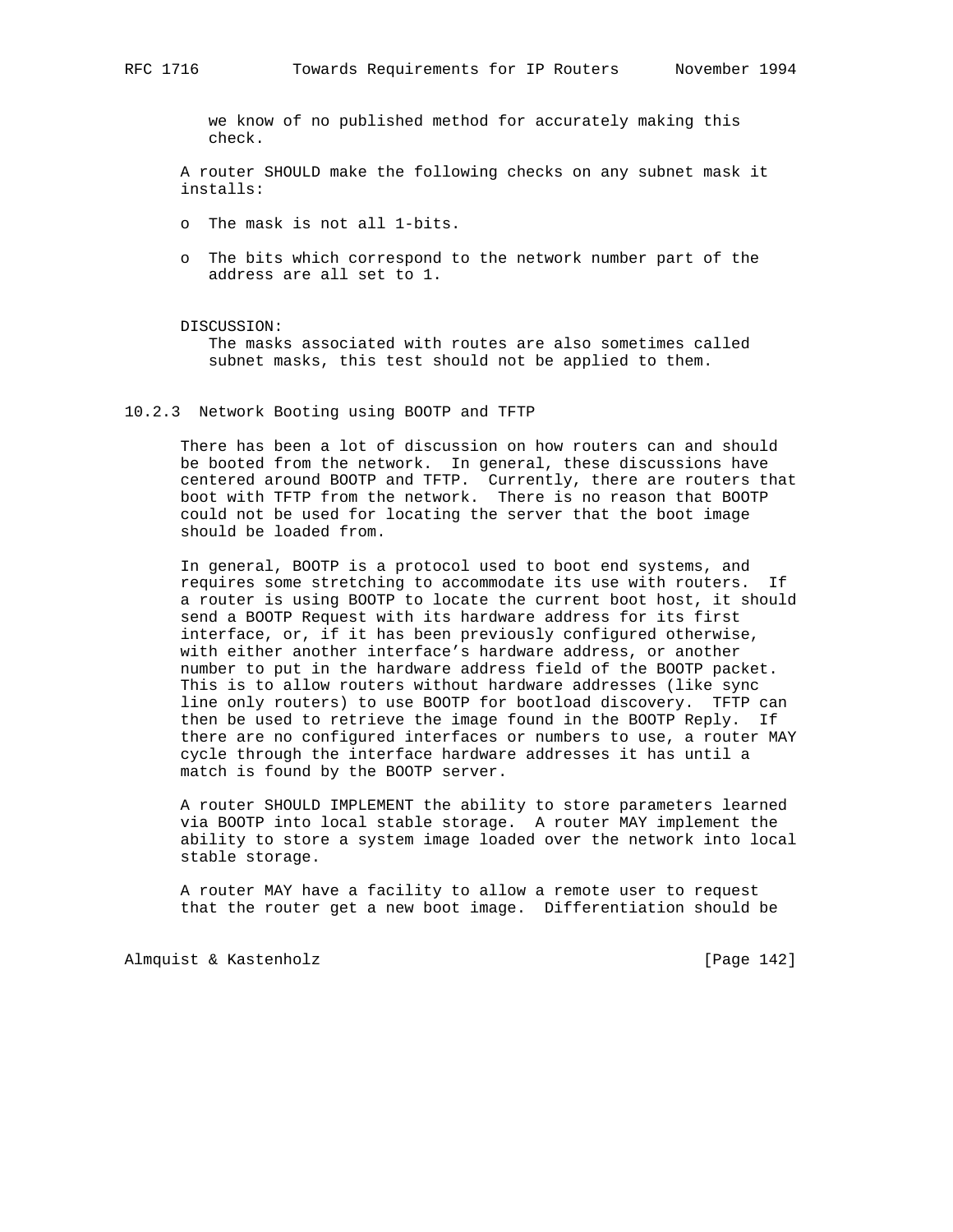made between getting the new boot image from one of three locations: the one included in the request, from the last boot image server, and using BOOTP to locate a server.

## 10.3 Operation and Maintenance

## 10.3.1 Introduction

 There is a range of possible models for performing O&M functions on a router. At one extreme is the local-only model, under which the O&M functions can only be executed locally (e.g., from a terminal plugged into the router machine). At the other extreme, the fully-remote model allows only an absolute minimum of functions to be performed locally (e.g., forcing a boot), with most O&M being done remotely from the NOC. There are intermediate models, such as one in which NOC personnel can log into the router as a host, using the Telnet protocol, to perform functions which can also be invoked locally. The local-only model may be adequate in a few router installations, but in general remote operation from a NOC will be required, and therefore remote O&M provisions are required for most routers.

 Remote O&M functions may be exercised through a control agent (program). In the direct approach, the router would support remote O&M functions directly from the NOC using standard Internet protocols (e.g., SNMP, UDP or TCP); in the indirect approach, the control agent would support these protocols and control the router itself using proprietary protocols. The direct approach is preferred, although either approach is acceptable. The use of specialized host hardware and/or software requiring significant additional investment is discouraged; nevertheless, some vendors may elect to provide the control agent as an integrated part of the network in which the routers are a part. If this is the case, it is required that a means be available to operate the control agent from a remote site using Internet protocols and paths and with equivalent functionality with respect to a local agent terminal.

 It is desirable that a control agent and any other NOC software tools which a vendor provides operate as user programs in a standard operating system. The use of the standard Internet protocols UDP and TCP for communicating with the routers should facilitate this.

 Remote router monitoring and (especially) remote router control present important access control problems which must be addressed.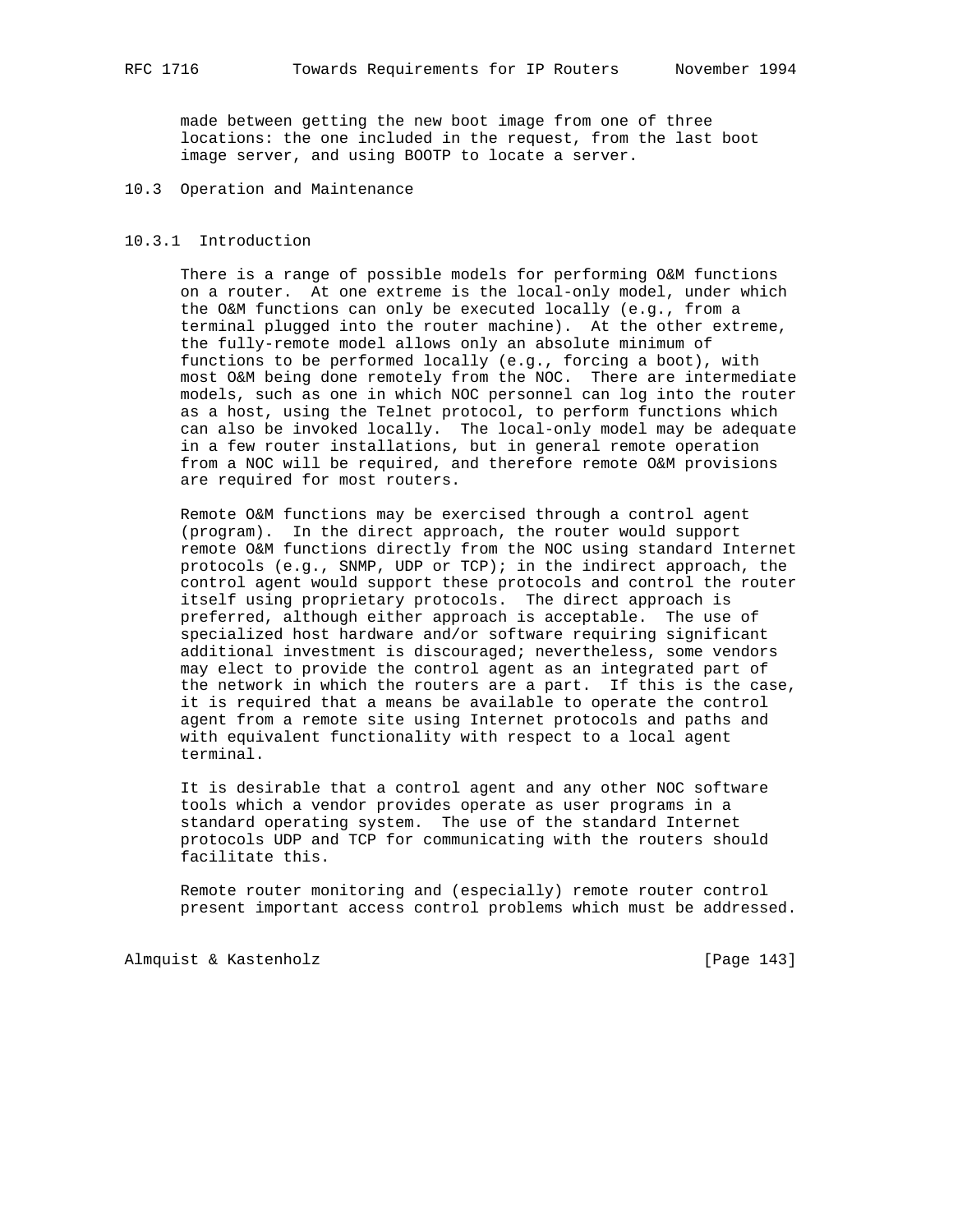Care must also be taken to ensure control of the use of router resources for these functions. It is not desirable to let router monitoring take more than some limited fraction of the router CPU time, for example. On the other hand, O&M functions must receive priority so they can be exercised when the router is congested, since often that is when O&M is most needed.

## 10.3.2 Out Of Band Access

 Routers MUST support Out-Of-Band (OOB) access. OOB access SHOULD provide the same functionality as in-band access.

## DISCUSSION:

 This Out-Of-Band access will allow the NOC a way to access isolated routers during times when network access is not available.

 Out-Of-Band access is an important management tool for the network administrator. It allows the access of equipment independent of the network connections. There are many ways to achieve this access. Whichever one is used it is important that the access is independent of the network connections. An example of Out-Of-Band access would be a serial port connected to a modem that provides dial up access to the router.

 It is important that the OOB access provides the same functionality as in-band access. In-band access, or accessing equipment through the existing network connection, is limiting, because most of the time, administrators need to reach equipment to figure out why it is unreachable. In band access is still very important for configuring a router, and for troubleshooting more subtle problems.

## 10.3.2 Router O&M Functions

## 10.3.2.1 Maintenance - Hardware Diagnosis

 Each router SHOULD operate as a stand-alone device for the purposes of local hardware maintenance. Means SHOULD be available to run diagnostic programs at the router site using only on-site tools. A router SHOULD be able to run diagnostics in case of a fault. For suggested hardware and software diagnostics see Section [10.3.3].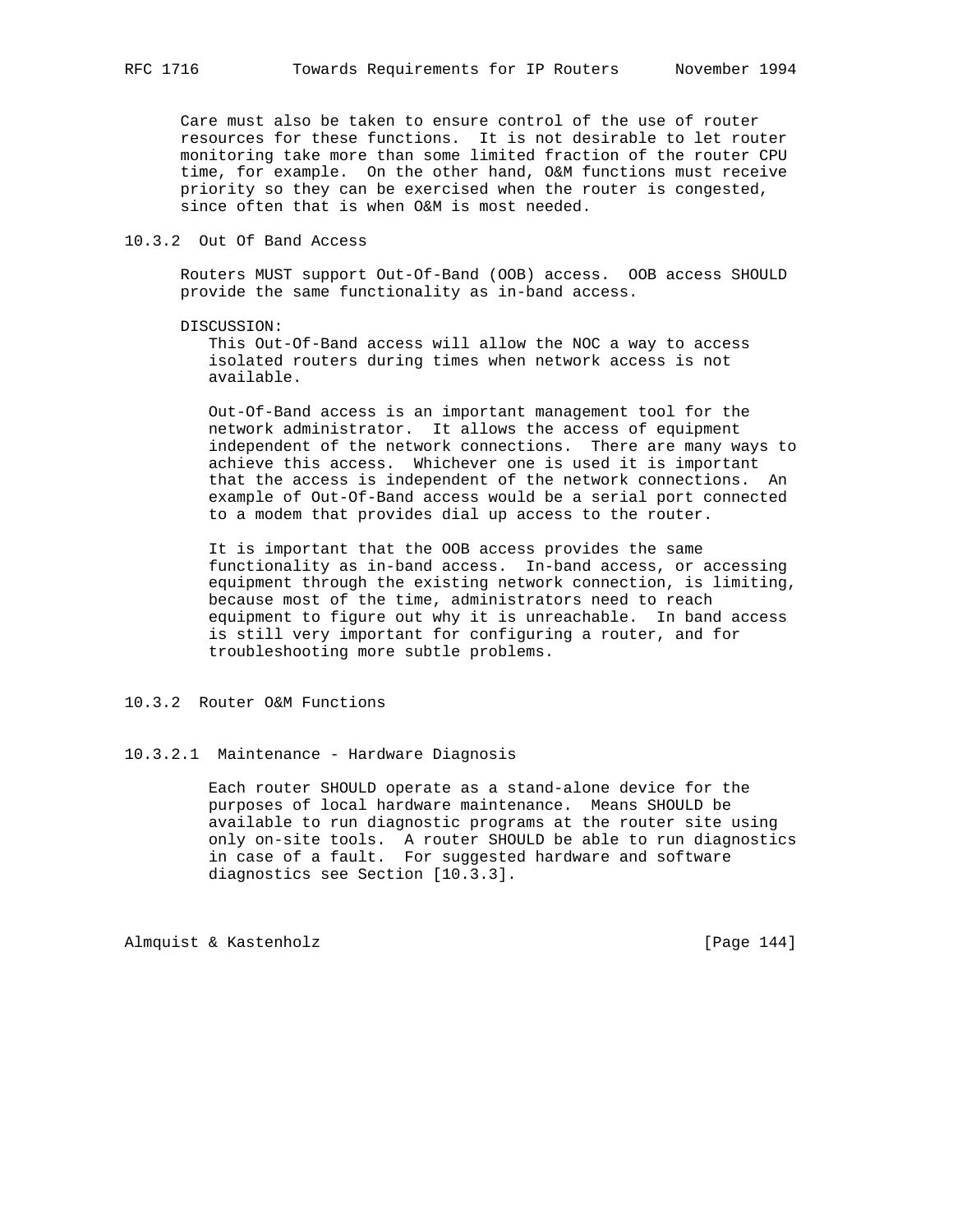## 10.3.2.2 Control - Dumping and Rebooting

 A router MUST include both in-band and out-of-band mechanisms to allow the network manager to reload, stop, and restart the router. A router SHOULD also contain a mechanism (such as a watchdog timer) which will reboot the router automatically if it hangs due to a software or hardware fault.

 A router SHOULD IMPLEMENT a mechanism for dumping the contents of a router's memory (and/or other state useful for vendor debugging after a crash), and either saving them on a stable storage device local to the router or saving them on another host via an up-line dump mechanism such as TFTP (see [OPER:2],  $[INTRO:3]$ .

## 10.3.2.3 Control - Configuring the Router

 Every router has configuration parameters which may need to be set. It SHOULD be possible to update the parameters without rebooting the router; at worst, a restart MAY be required. There may be cases when it is not possible to change parameters without rebooting the router (for instance, changing the IP address of an interface). In these cases, care should be taken to minimize disruption to the router and the surrounding network.

 There SHOULD be a way to configure the router over the network either manually or automatically. A router SHOULD be able to upload or download its parameters from a host or another router, and these parameters SHOULD be convertible into some sort of text format for making changes and then back to the form the router can read. A router SHOULD have some sort of stable storage for its configuration. A router SHOULD NOT believe protocols such as RARP, ICMP Address Mask Reply, and MAY not believe BOOTP.

DISCUSSION:

 It is necessary to note here that in the future RARP, ICMP Address Mask Reply, BOOTP and other mechanisms may be needed to allow a router to auto-configure. Although routers may in the future be able to configure automatically, the intent here is to discourage this practice in a production environment until such time as auto-configuration has been tested more thoroughly. The intent is NOT to discourage auto-configuration all together. In cases where a router is expected to get its configuration automatically it may be wise to allow the router to believe these things as it comes

Almquist & Kastenholz **by Equal Contract Contract Contract** [Page 145]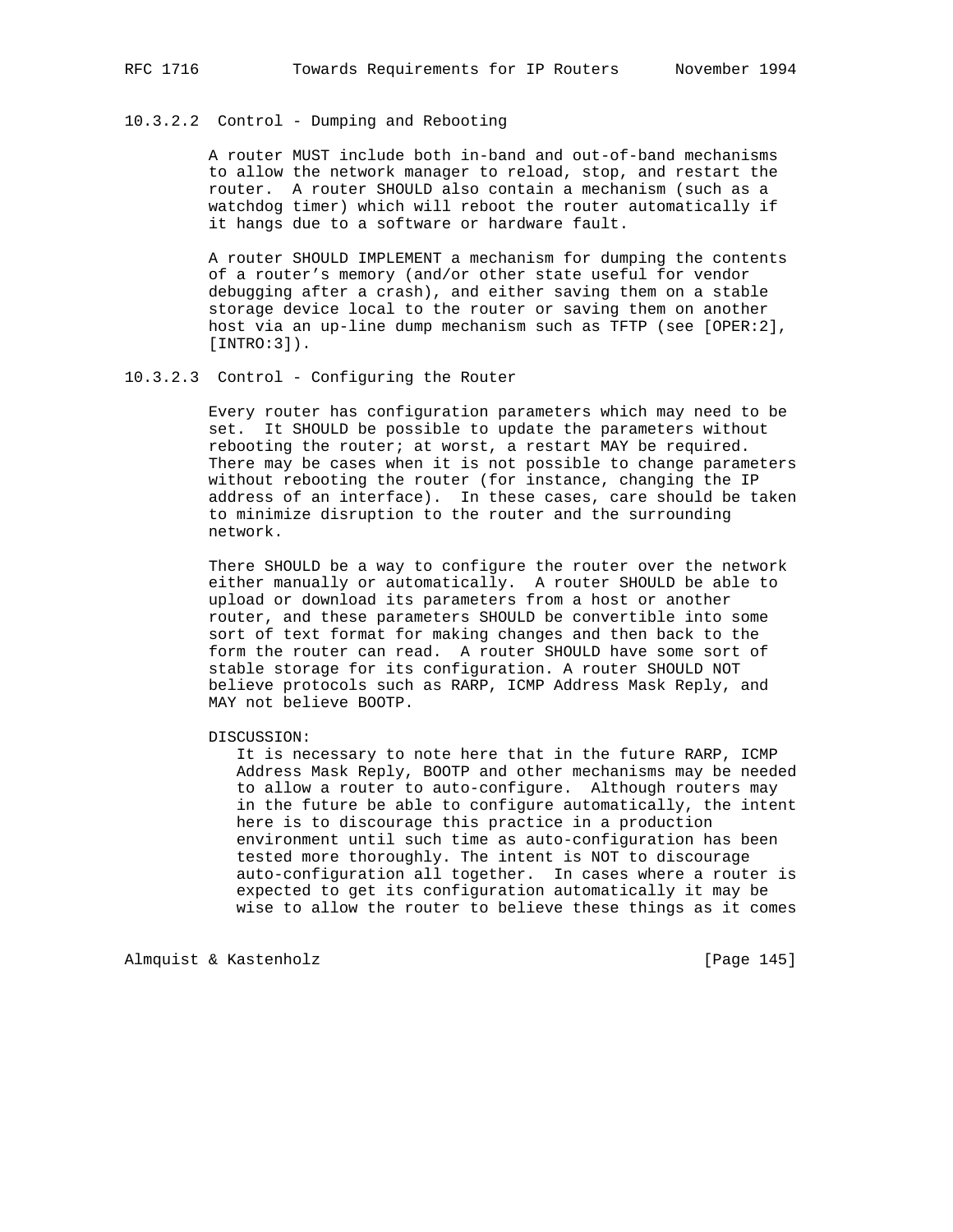up and then ignore them after it has gotten its configuration.

10.3.2.4 Netbooting of System Software

 A router SHOULD keep its system image in local non-volatile storage such as PROM, NVRAM, or disk. It MAY also be able to load its system software over the network from a host or another router.

 A router which can keep its system image in local non-volatile storage MAY be configurable to boot its system image over the network. A router which offers this option SHOULD be configurable to boot the system image in its non-volatile local storage if it is unable to boot its system image over the network.

#### DISCUSSION:

 It is important that the router be able to come up and run on its own. NVRAM may be a particular solution for routers used in large networks, since changing PROMs can be quite time consuming for a network manager responsible for numerous or geographically dispersed routers. It is important to be able to netboot the system image because there should be an easy way for a router to get a bug fix or new feature more quickly than getting PROMS installed. Also if the router has NVRAM instead of PROMs, it will netboot the image and then put it in NVRAM.

 A router MAY also be able to distinguish between different configurations based on which software it is running. If configuration commands change from one software version to another, it would be helpful if the router could use the configuration that was compatible with the software.

## 10.3.2.5 Detecting and responding to misconfiguration

 There MUST be mechanisms for detecting and responding to misconfigurations. If a command is executed incorrectly, the router SHOULD give an error message. The router SHOULD NOT accept a poorly formed command as if it were correct.

Almquist & Kastenholz **but all almaceutive** [Page 146]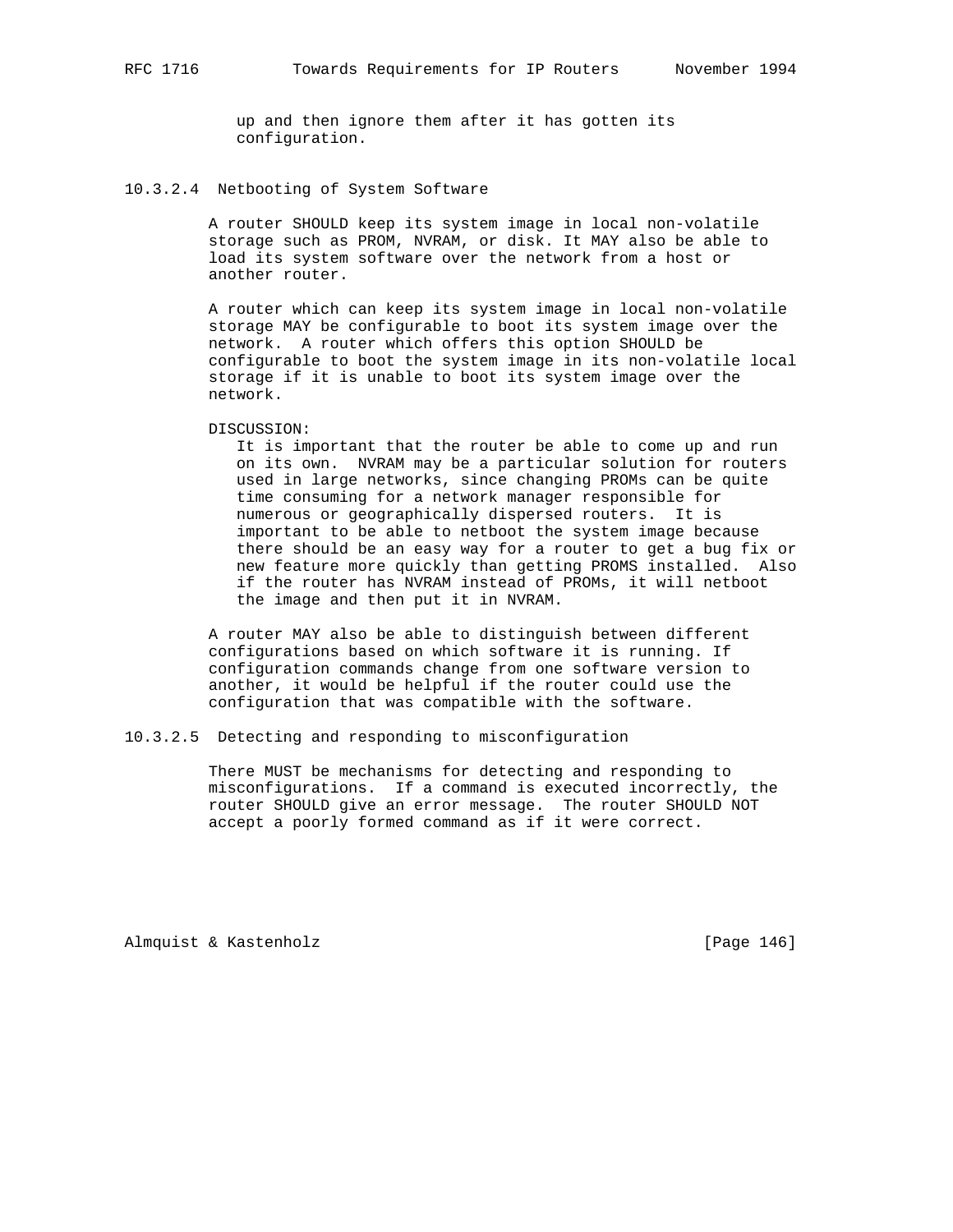## DISCUSSION:

 There are cases where it is not possible to detect errors: the command is correctly formed, but incorrect with respect to the network. This may be detected by the router, but may not be possible.

 Another form of misconfiguration is misconfiguration of the network to which the router is attached. A router MAY detect misconfigurations in the network. The router MAY log these findings to a file, either on the router or a host, so that the network manager will see that there are possible problems on the network.

## DISCUSSION:

 Examples of such misconfigurations might be another router with the same address as the one in question or a router with the wrong subnet mask. If a router detects such problems it is probably not the best idea for the router to try to fix the situation. That could cause more harm than good.

## 10.3.2.6 Minimizing Disruption

 Changing the configuration of a router SHOULD have minimal affect on the network. Routing tables SHOULD NOT be unnecessarily flushed when a simple change is made to the router. If a router is running several routing protocols, stopping one routing protocol SHOULD NOT disrupt other routing protocols, except in the case where one network is learned by more than one routing protocol.

## DISCUSSION:

 It is the goal of a network manager to run a network so that users of the network get the best connectivity possible. Reloading a router for simple configuration changes can cause disruptions in routing and ultimately cause disruptions to the network and its users. If routing tables are unnecessarily flushed, for instance, the default route will be lost as well as specific routes to sites within the network. This sort of disruption will cause significant downtime for the users. It is the purpose of this section to point out that whenever possible, these disruptions should be avoided.

Almquist & Kastenholz **and Communist** [Page 147]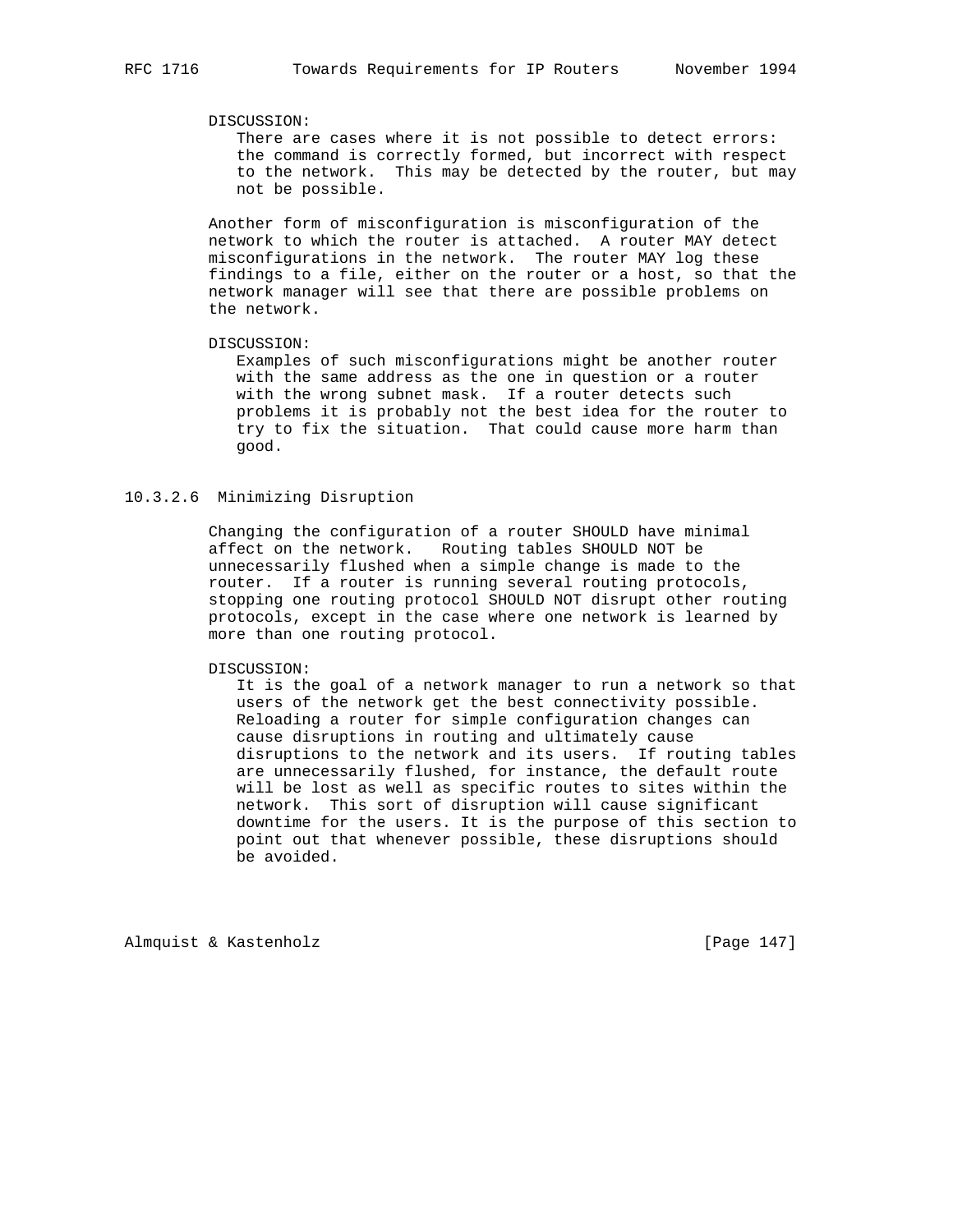## 10.3.2.7 Control - Troubleshooting Problems

 (1) A router MUST provide in-band network access, but (except as required by Section [8.2]) for security considerations this access SHOULD be disabled by default. Vendors MUST document the default state of any in-band access.

## DISCUSSION:

 In-band access primarily refers to access via the normal network protocols which may or may not affect the permanent operational state of the router. This includes, but is not limited to Telnet/RLOGIN console access and SNMP operations.

 This was a point of contention between the operational out of the box and secure out of the box contingents. Any automagic access to the router may introduce insecurities, but it may be more important for the customer to have a router which is accessible over the network as soon as it is plugged in. At least one vendor supplies routers without any external console access and depends on being able to access the router via the network to complete its configuration.

 Basically, it is the vendors call whether or not in band access is enabled by default; but it is also the vendors responsibility to make its customers aware of possible insecurities.

- (2) A router MUST provide the ability to initiate an ICMP echo. The following options SHOULD be implemented:
	- o Choice of data patterns
	- o Choice of packet size
	- o Record route

and the following additional options MAY be implemented:

- o Loose source route
- o Strict source route
- o Timestamps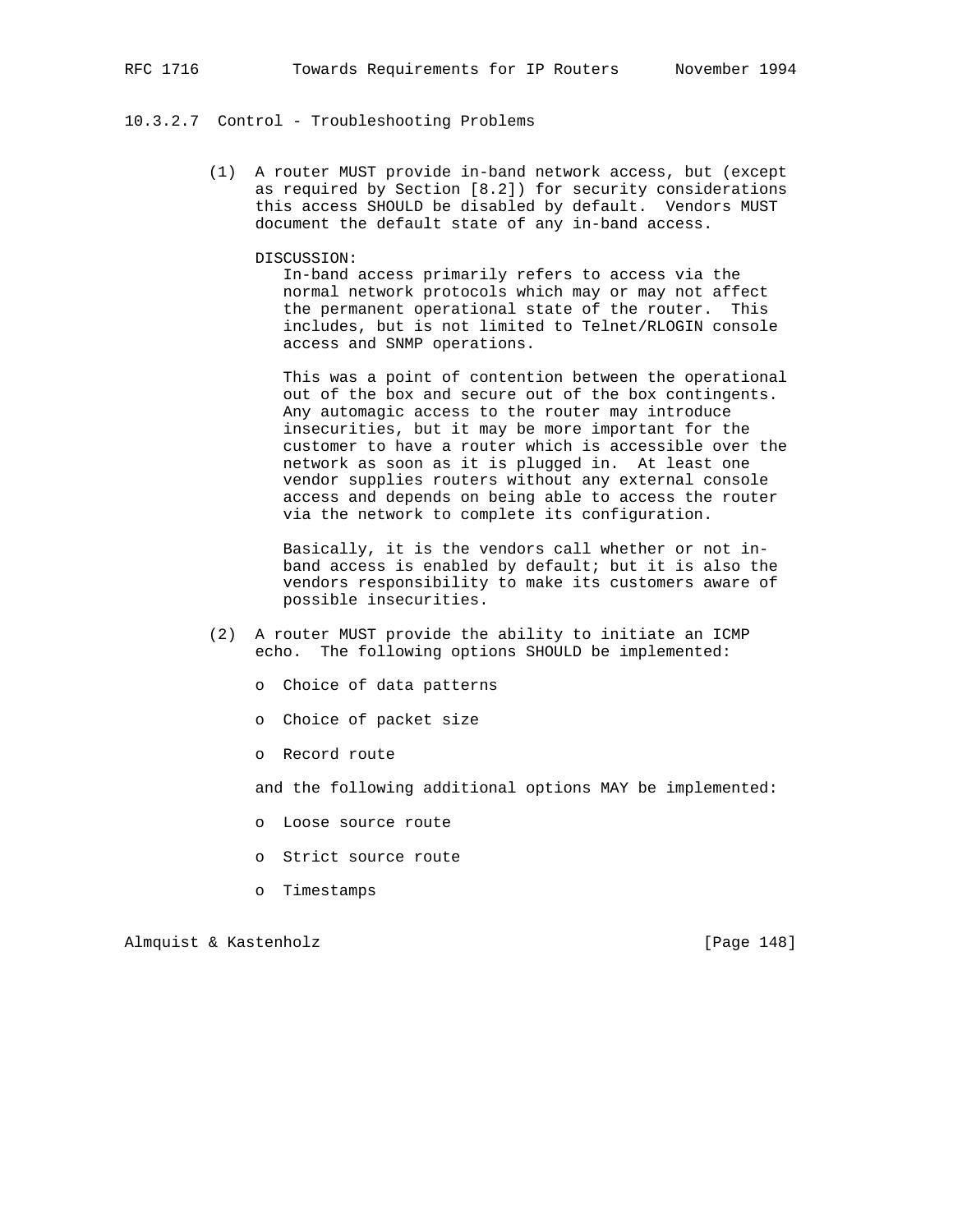(3) A router SHOULD provide the ability to initiate a traceroute. If traceroute is provided, then the 3rd party traceroute SHOULD be implemented.

 Each of the above three facilities (if implemented) SHOULD have access restrictions placed on it to prevent its abuse by unauthorized persons.

## 10.4 Security Considerations

## 10.4.1 Auditing and Audit Trails

 Auditing and billing are the bane of the network operator, but are the two features most requested by those in charge of network security and those who are responsible for paying the bills. In the context of security, auditing is desirable if it helps you keep your network working and protects your resources from abuse, without costing you more than those resources are worth.

(1) Configuration Changes

 Router SHOULD provide a method for auditing a configuration change of a router, even if it's something as simple as recording the operator's initials and time of change.

DISCUSSION:

 Having the ability to track who made changes and when is highly desirable, especially if your packets suddenly start getting routed through Alaska on their way across town.

(2) Packet Accounting

 Vendors should strongly consider providing a system for tracking traffic levels between pairs of hosts or networks. A mechanism for limiting the collection of this information to specific pairs of hosts or networks is also strongly encouraged.

## DISCUSSION:

 A host traffic matrix as described above can give the network operator a glimpse of traffic trends not apparent from other statistics. It can also identify hosts or networks which are probing the structure of the attached networks - e.g., a single external host which tries to send packets to every IP address in the network address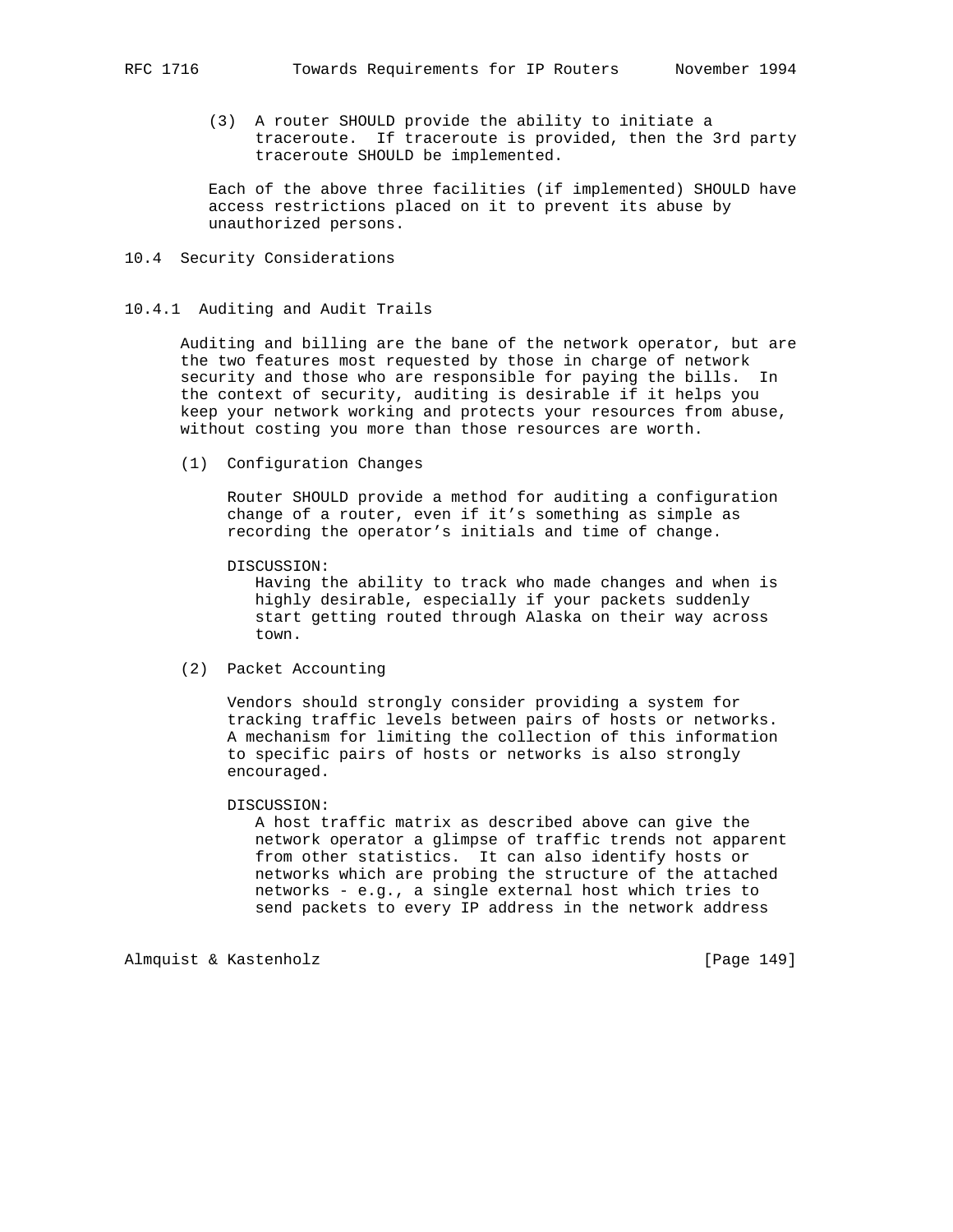range for a connected network.

(3) Security Auditing

 Routers MUST provide a method for auditing security related failures or violations to include:

- o Authorization Failures: bad passwords, invalid SNMP communities, invalid authorization tokens,
- o Violations of Policy Controls: Prohibited Source Routes, Filtered Destinations, and
- o Authorization Approvals: good passwords Telnet in-band access, console access.

 Routers MUST provide a method of limiting or disabling such auditing but auditing SHOULD be on by default. Possible methods for auditing include listing violations to a console if present, logging or counting them internally, or logging them to a remote security server via the SNMP trap mechanism or the Unix logging mechanism as appropriate. A router MUST implement at least one of these reporting mechanisms - it MAY implement more than one.

## 10.4.2 Configuration Control

 A vendor has a responsibility to use good configuration control practices in the creation of the software/firmware loads for their routers. In particular, if a vendor makes updates and loads available for retrieval over the Internet, the vendor should also provide a way for the customer to confirm the load is a valid one, perhaps by the verification of a checksum over the load.

#### DISCUSSION:

 Many vendors currently provide short notice updates of their software products via the Internet. This a good trend and should be encouraged, but provides a point of vulnerability in the configuration control process.

 If a vendor provides the ability for the customer to change the configuration parameters of a router remotely, for example via a Telnet session, the ability to do so SHOULD be configurable and SHOULD default to off. The router SHOULD require a password or other valid authentication before permitting remote reconfiguration.

Almquist & Kastenholz **and Communist** [Page 150]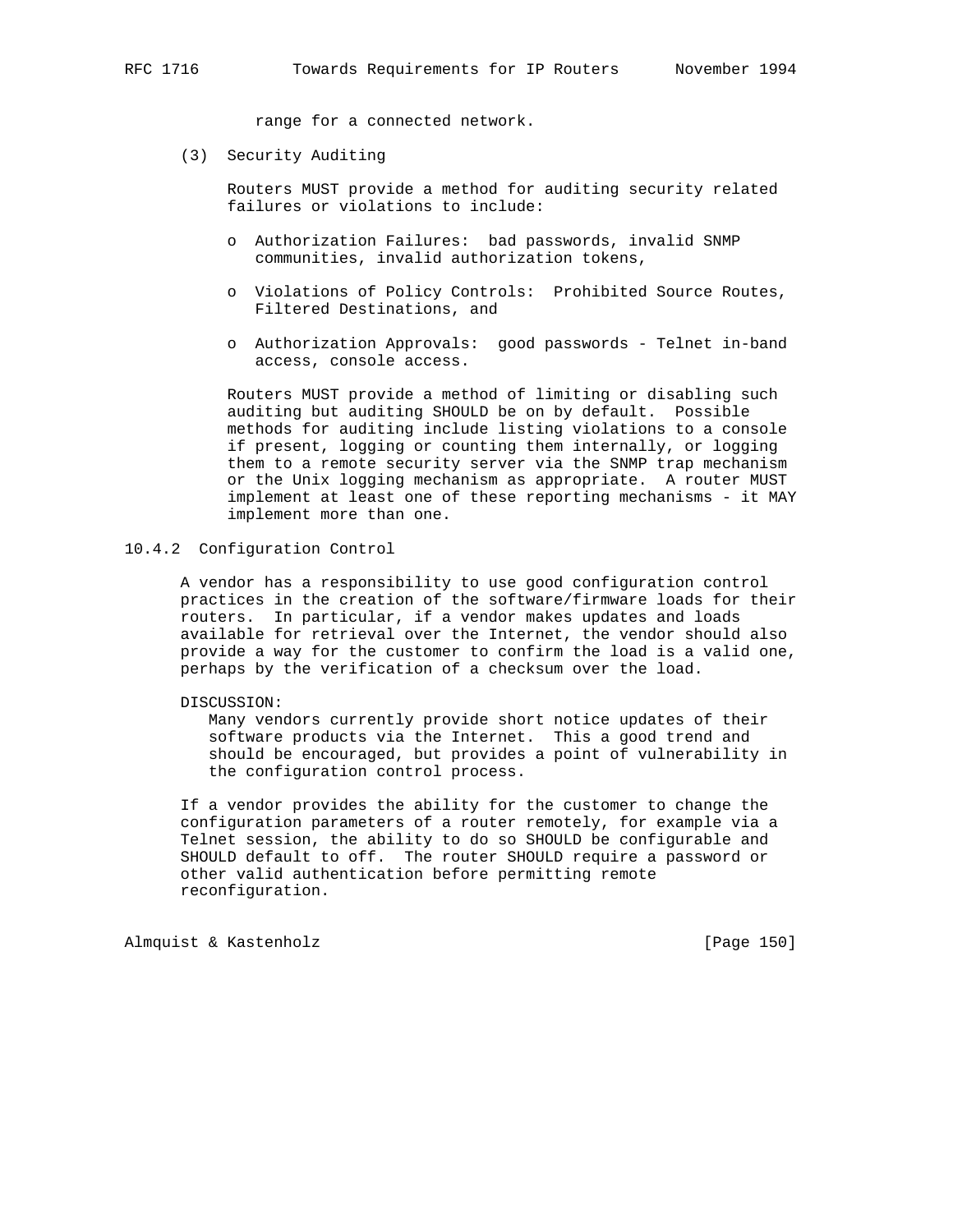# DISCUSSION:

 Allowing your properly identified network operator to twiddle with your routers is necessary; allowing anyone else to do so is foolhardy.

 A router MUST NOT have undocumented back door access and master passwords. A vendor MUST ensure any such access added for purposes of debugging or product development are deleted before the product is distributed to its customers.

DISCUSSION:

 A vendor has a responsibility to its customers to ensure they are aware of the vulnerabilities present in its code by intention - e.g. in-band access. Trap doors, back doors and master passwords intentional or unintentional can turn a relatively secure router into a major problem on an operational network. The supposed operational benefits are not matched by the potential problems.

Almquist & Kastenholz **and Communist** [Page 151]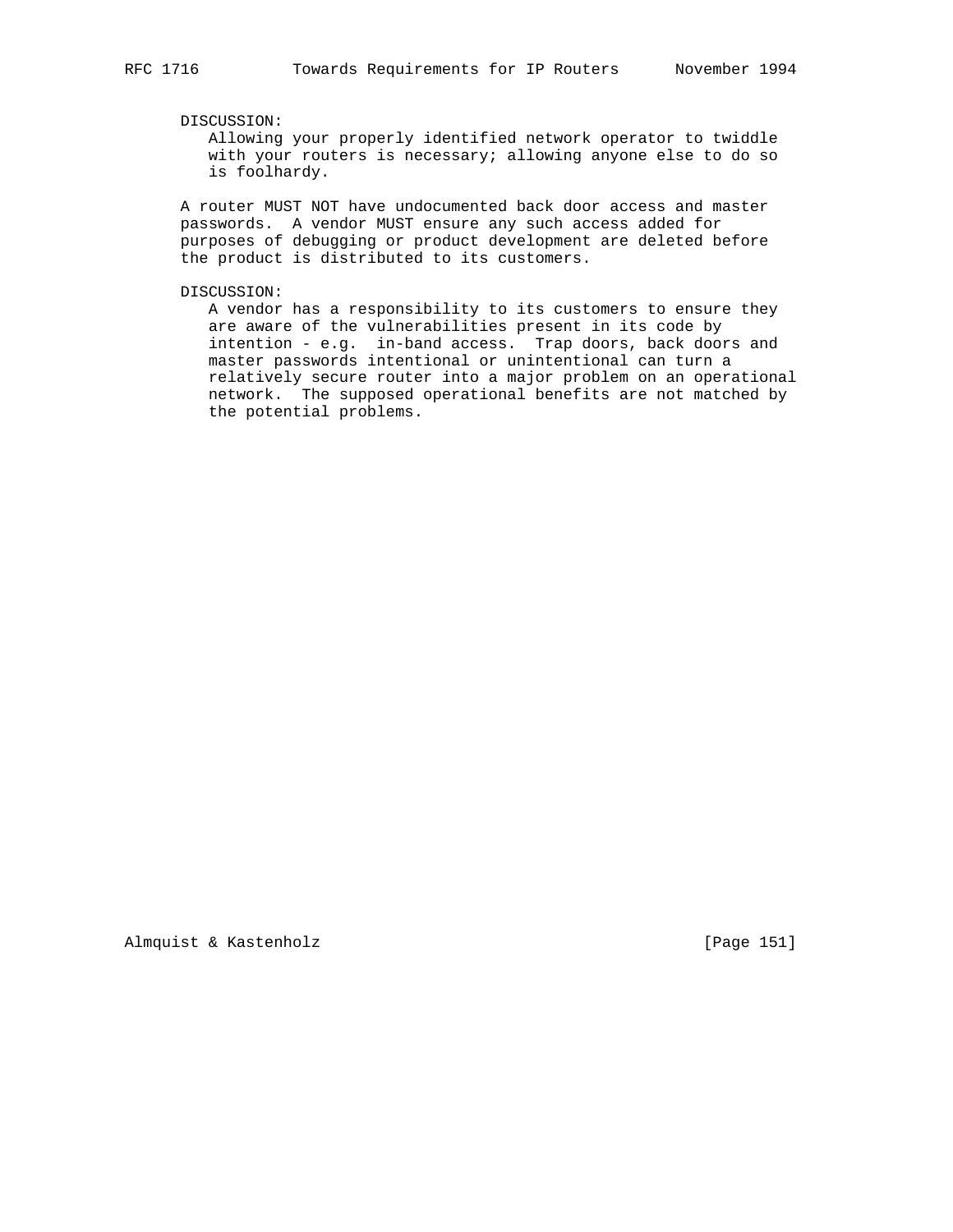## 11. REFERENCES

Implementors should be aware that Internet protocol standards are occasionally updated. These references are current as of this writing, but a cautious implementor will always check a recent version of the RFC index to ensure that an RFC has not been updated or superseded by another, more recent RFC. Reference [INTRO:6] explains various ways to obtain a current RFC index.

## APPL:1.

 B. Croft and J. Gilmore, Bootstrap Protocol (BOOTP), Request For Comments (RFC) 951, Stanford and SUN Microsystems, September 1985.

#### APPL:2.

 S. Alexander and R. Droms, DHCP Options and BOOTP Vendor Extensions, Request For Comments (RFC) 1533, Lachman Technology, Inc., Bucknell University, October 1993.

### APPL:3.

 W. Wimer, Clarifications and Extensions for the Bootstrap Protocol, Request For Comments (RFC) 1542, Carnegie Mellon University, October 1993.

## ARCH:1.

 DDN Protocol Handbook, NIC-50004, NIC-50005, NIC-50006 (three volumes), DDN Network Information Center, SRI International, Menlo Park, California, USA, December 1985.

## ARCH:2.

 V. Cerf and R. Kahn, A Protocol for Packet Network Intercommunication," IEEE Transactions on Communication, May 1974. Also included in [ARCH:1].

#### ARCH:3.

 J. Postel, C. Sunshine, and D. Cohen, The ARPA Internet Protocol," Computer Networks, vol. 5, no. 4, July 1981. Also included in [ARCH:1].

## ARCH:4.

 B. Leiner, J. Postel, R. Cole, and D. Mills, The DARPA Internet Protocol Suite, Proceedings of INFOCOM '85, IEEE, Washington, DC, March 1985. Also in: IEEE Communications Magazine, March 1985. Also available from the Information Sciences Institute, University of Southern California as Technical Report ISI-RS-85-153.

Almquist & Kastenholz **and Communist** [Page 152]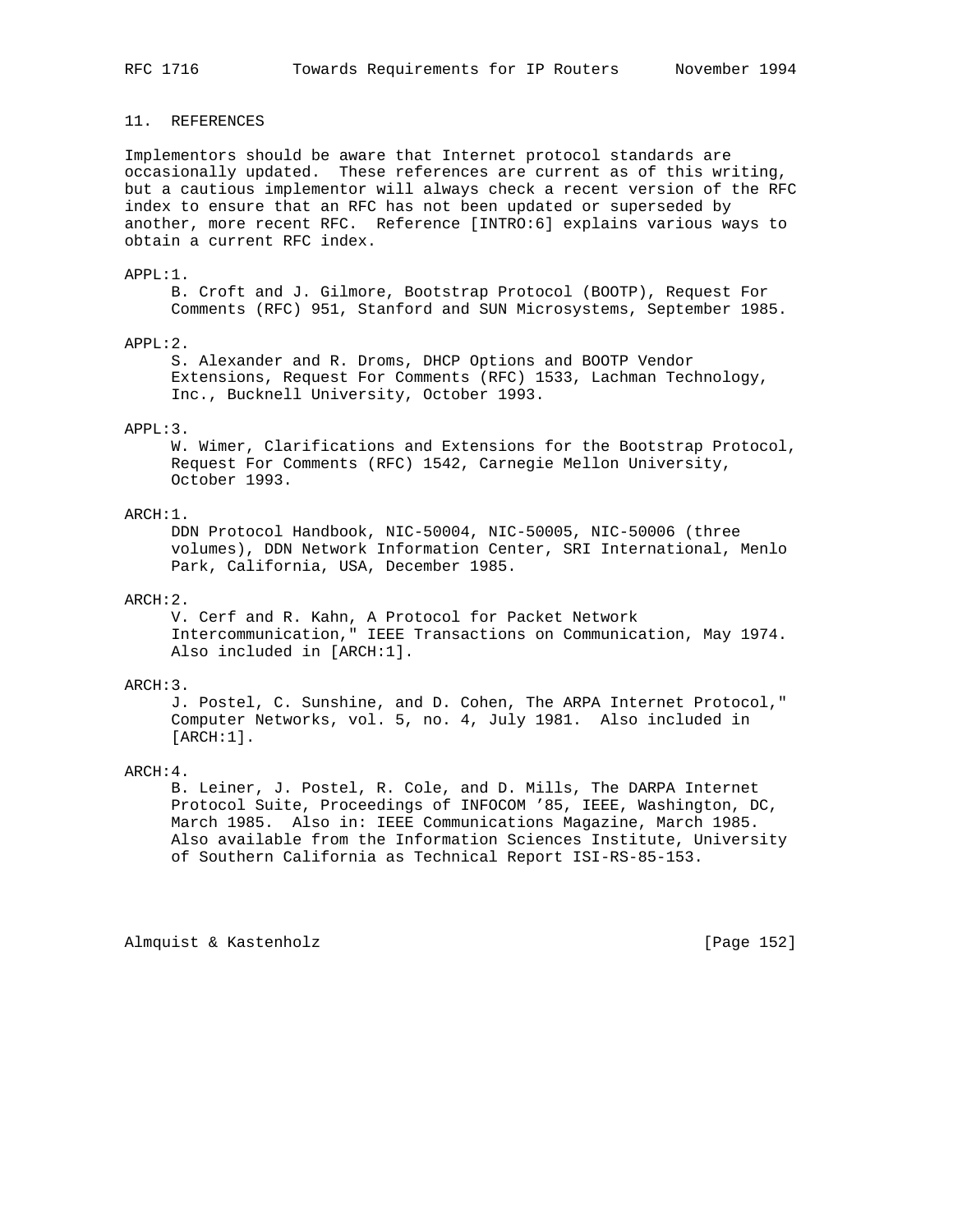## ARCH:5.

 D. Comer, Internetworking With TCP/IP Volume 1: Principles, Protocols, and Architecture, Prentice Hall, Englewood Cliffs, NJ, 1991.

## ARCH:6.

 W. Stallings, Handbook of Computer-Communications Standards Volume 3: The TCP/IP Protocol Suite, Macmillan, New York, NY, 1990.

## ARCH:7.

 J. Postel, Internet Official Protocol Standards, Request For Comments (RFC) 1610, STD 1, USC/Information Sciences Institute, July 1994.

#### ARCH:8.

 Information processing systems - Open Systems Interconnection - Basic Reference Model, ISO 7489, International Standards Organization, 1984.

#### FORWARD:1.

 IETF CIP Working Group (C. Topolcic, Editor), Experimental Internet Stream Protocol, Version 2 (ST-II), Request For Comments (RFC) 1190, CIP Working Group, October 1990.

## FORWARD:2.

 A. Mankin and K. Ramakrishnan, Editors, Gateway Congestion Control Survey, Request For Comments (RFC) 1254, MITRE, Digital Equipment Corporation, August 1991.

## FORWARD:3.

 J. Nagle, On Packet Switches with Infinite Storage, IEEE Transactions on Communications, vol. COM-35, no. 4, April 1987.

#### FORWARD:4.

 R. Jain, K. Ramakrishnan, and D. Chiu, Congestion Avoidance in Computer Networks With a Connectionless Network Layer, Technical Report DEC-TR-506, Digital Equipment Corporation.

#### FORWARD:5.

 V. Jacobson, Congestion Avoidance and Control, Proceedings of SIGCOMM '88, Association for Computing Machinery, August 1988.

## FORWARD:6.

 W. Barns, Precedence and Priority Access Implementation for Department of Defense Data Networks, Technical Report MTR-91W00029, The Mitre Corporation, McLean, Virginia, USA, July 1991.

Almquist & Kastenholz **and Communist** [Page 153]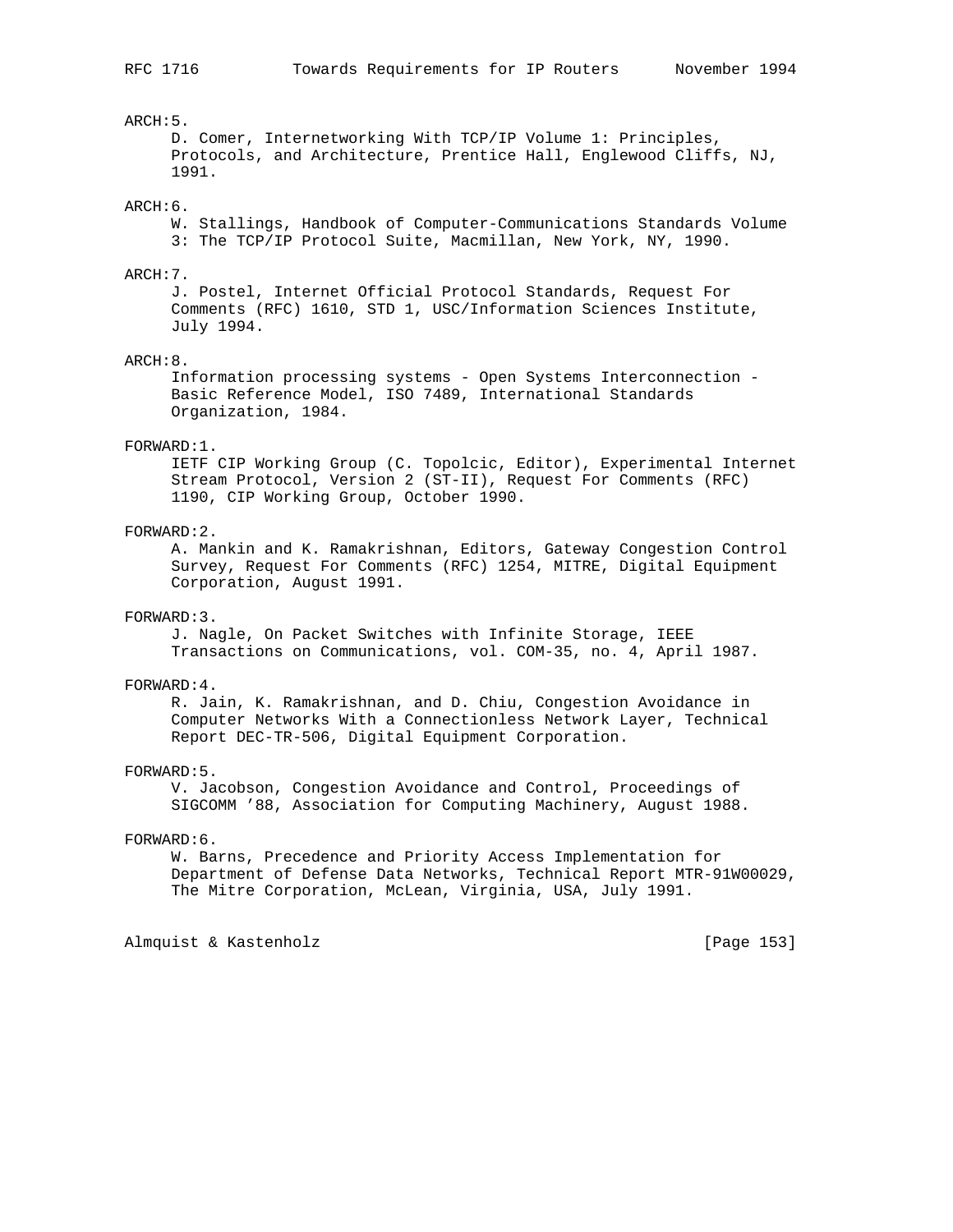INTERNET:1.

 J. Postel, Internet Protocol, Request For Comments (RFC) 791, STD 5, USC/Information Sciences Institute, September 1981. INTERNET:2. J. Mogul and J. Postel, Internet Standard Subnetting Procedure, Request For Comments (RFC) 950, STD 5, USC/Information Sciences Institute, August 1985. INTERNET:3. J. Mogul, Broadcasting Internet Datagrams in the Presence of Subnets, Request For Comments (RFC) 922, STD 5, Stanford, October 1984. INTERNET:4. S. Deering, Host Extensions for IP Multicasting, Request For Comments (RFC) 1112, STD 5, Stanford University, August 1989. INTERNET:5. S. Kent, U.S. Department of Defense Security Options for the Internet Protocol, Request for Comments (RFC) 1108, BBN Communications, November 1991. INTERNET:6. R. Braden, D. Borman, and C. Partridge, Computing the Internet Checksum, Request For Comments (RFC) 1071, USC/Information Sciences Institute, Cray Researc, BBN, September 1988.

#### INTERNET:7.

 T. Mallory and A. Kullberg, Incremental Updating of the Internet Checksum, Request For Comments (RFC) 1141, BBN, January 1990.

#### INTERNET:8.

 J. Postel, Internet Control Message Protocol, Request For Comments (RFC) 792, STD 5, USC/Information Sciences Institute, September 1981.

#### INTERNET:9.

 A. Mankin, G. Hollingsworth, G. Reichlen, K. Thompson, R. Wilder, and R. Zahavi, Evaluation of Internet Performance - FY89, Technical Report MTR-89W00216, MITRE Corporation, February, 1990.

## INTERNET:10.

 G. Finn, A Connectionless Congestion Control Algorithm, Computer Communications Review, vol. 19, no. 5, Association for Computing Machinery, October 1989.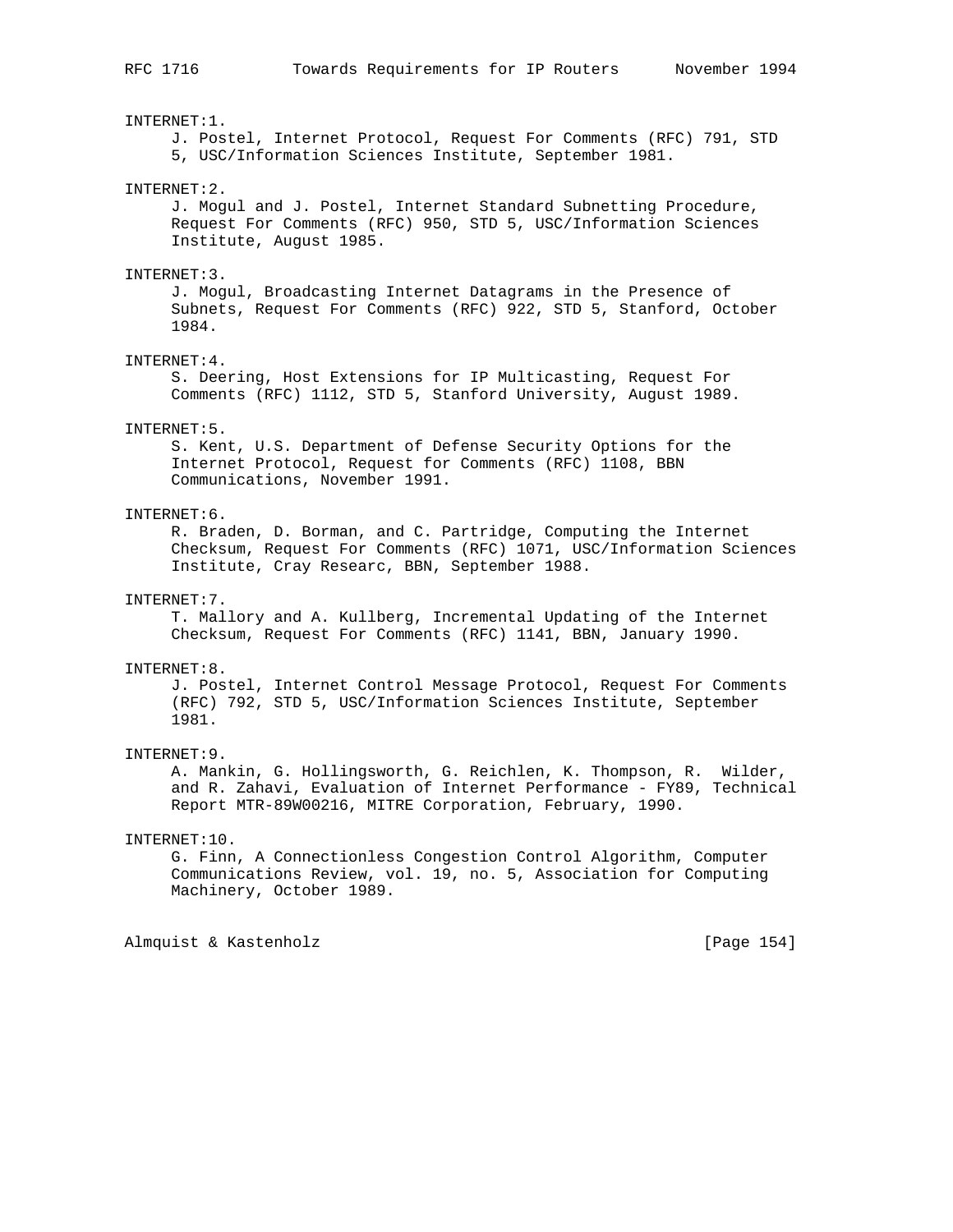INTERNET:11.

 W. Prue, J. Postel, The Source Quench Introduced Delay (SQuID), Request For Comments (RFC) 1016, USC/Information Sciences Institute, August 1987.

#### INTERNET:12.

 A. McKenzie, Some comments on SQuID, Request For Comments (RFC) 1018, BBN, August 1987.

#### INTERNET:13.

 S. Deering, ICMP Router Discovery Messages, Request For Comments (RFC) 1256, Xerox PARC, September 1991.

#### INTERNET:14.

 J. Mogul and S. Deering, Path MTU Discovery, Request For Comments (RFC) 1191, DECWRL, Stanford University, November 1990.

#### INTERNET:15

 V. Fuller, T. Li, J. Yi, and K. Varadhan, Classless Inter-Domain Routing (CIDR): an Address Assignment and Aggregation Strategy Request For Comments (RFC) 1519, BARRNet, cisco, Merit, OARnet, September 1993.

## INTERNET:16

 M. St. Johns, Draft Revised IP Security Option, Request for Comments 1038, IETF, January 1988.

### INTERNET:17

 W. Prue and J. Postel, Queuing Algorithm to Provide Type-of-service For IP Links, Request for Comments 1046, USC/Information Sciences Institute, February 1988.

### INTRO:1.

 R. Braden and J. Postel, Requirements for Internet Gateways, Request For Comments (RFC) 1009, STD 4, USC/Information Sciences Institute, June 1987.

#### INTRO:2.

 Internet Engineering Task Force (R. Braden, Editor), Requirements for Internet Hosts - Communication Layers, Request For Comments (RFC) 1122, STD 3, USC/Information Sciences Institute, October 1989.

Almquist & Kastenholz **but all almaceutive Contract Contract (Page 155**)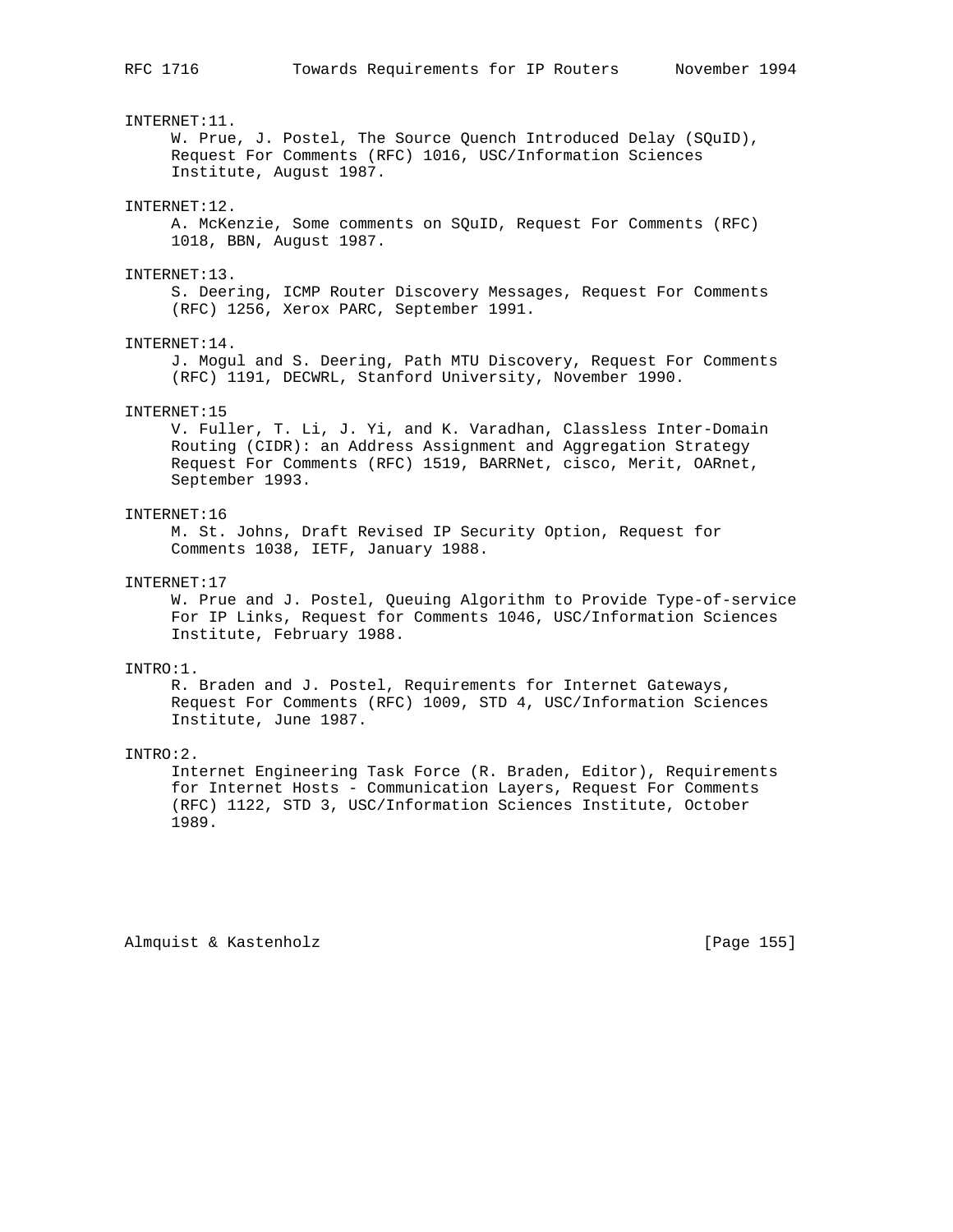## INTRO:3.

 Internet Engineering Task Force (R. Braden, Editor), Requirements for Internet Hosts - Application and Support, Request For Comments (RFC) 1123, STD 3, USC/Information Sciences Institute, October 1989.

## INTRO:4.

 D. Clark, Modularity and Efficiency in Protocol Implementations, Request For Comments (RFC) 817, MIT, July 1982.

#### INTRO:5.

 D. Clark, The Structuring of Systems Using Upcalls, Proceedings of 10th ACM SOSP, December 1985.

#### INTRO:6.

 O. Jacobsen and J. Postel, Protocol Document Order Information, Request For Comments (RFC) 980, SRI, USC/Information Sciences Institute, March 1986.

#### INTRO:7.

 J. Reynolds and J. Postel, Assigned Numbers, Request For Comments (RFC) 1700, STD 2, USC/Information Sciences Institute, October 1994. This document is periodically updated and reissued with a new number. It is wise to verify occasionally that the version you have is still current.

## INTRO:8.

 DoD Trusted Computer System Evaluation Criteria, DoD publication 5200.28-STD, U.S. Department of Defense, December 1985.

## INTRO:9

 G. Malkin and T. LaQuey Parker, Internet Users' Glossary, Request for Comments (RFC) 1392 (also FYI 0018), Xylogics, Inc., UTexas, January 1993.

## LINK:1.

 S. Leffler and M. Karels, Trailer Encapsulations, Request For Comments (RFC) 893, U. C. Berkeley, April 1984.

## LINK:2

 W. Simpson, The Point-to-Point Protocol (PPP) for the Transmission of Multi-protocol Datagrams over Point-to-Point Links, Daydreamer, Request For Comments (RFC) 1331, May 1992.

Almquist & Kastenholz **by Equal Contract Contract Contract** [Page 156]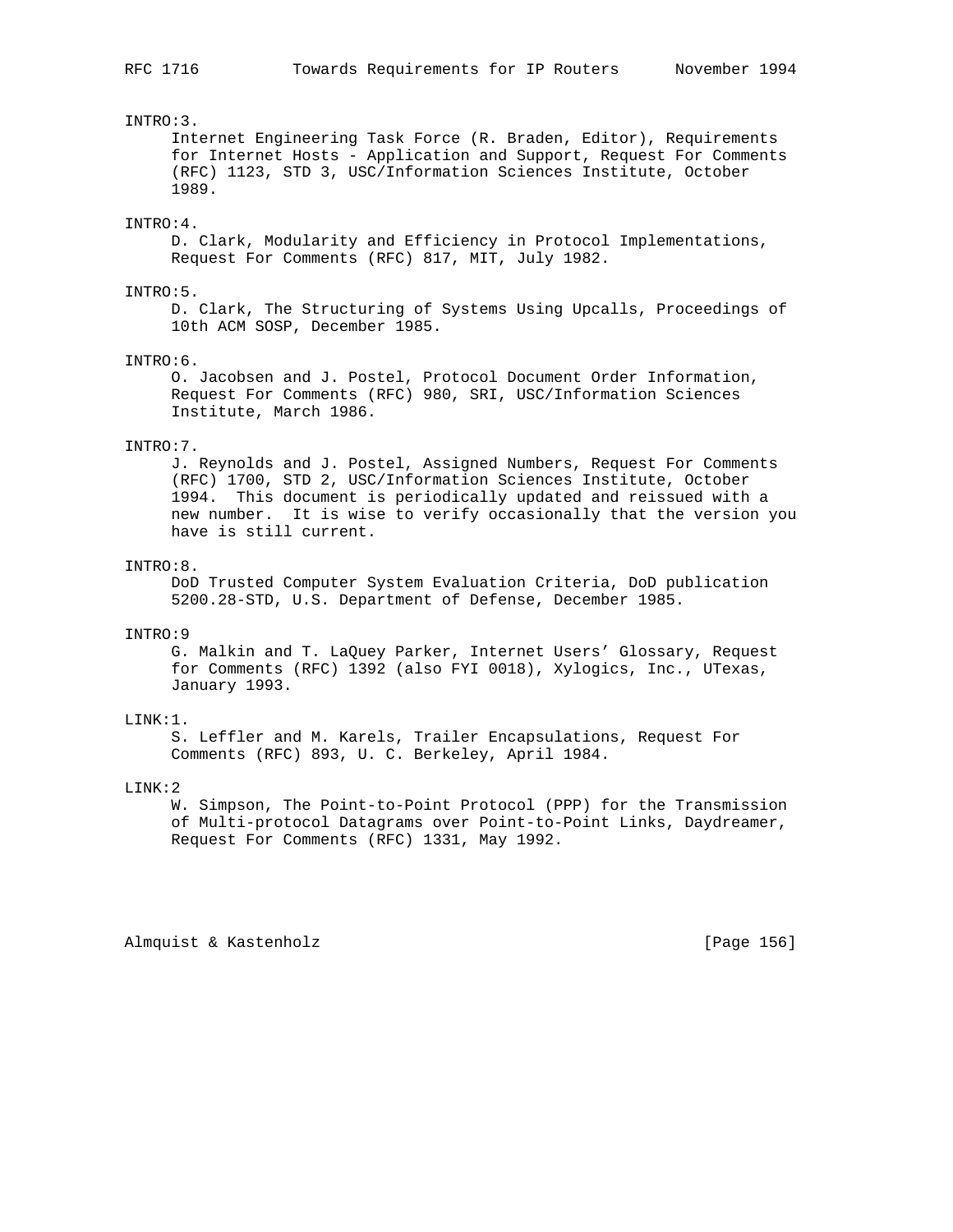## LINK:3

 G. McGregor, The PPP Internet Protocol Control Protocol (IPCP), Request For Comments (RFC) 1332, Merit, May 1992.

## LINK:4

 B. Lloyd, W. Simpson, PPP Authentication Protocols, Request For Comments (RFC) 1334, Daydreamer, May 1992.

#### LINK:5

 W. Simpson, PPP Link Quality Monitoring, Daydreamer, Request For Comments (RFC) 1333, May 1992.

#### $MGT:1$ .

 M. Rose and K. McCloghrie, Structure and Identification of Management Information of TCP/IP-based Internets, Request For Comments (RFC) 1155, STD 16, Performance Systems International, Hughes LAN Systems, May 1990.

## MGT:2.

 K. McCloghrie and M. Rose (Editors), Management Information Base of TCP/IP-Based Internets: MIB-II, Request For Comments (RFC) 1213, STD 16, Hughes LAN Systems, Performance Systems International, March 1991.

## MGT:3.

 J. Case, M. Fedor, M. Schoffstall, and J. Davin, Simple Network Management Protocol, Request For Comments (RFC) 1157, STD 15, SNMP Research, Performance Systems International, MIT Laboratory for Computer Science, May 1990.

## MGT:4.

 M. Rose and K. McCloghrie (Editors), Towards Concise MIB Definitions, Request For Comments (RFC) 1212, STD 16, Performance Systems International, Hughes LAN Systems, March 1991.

## MGT:5.

 L. Steinberg, Techniques for Managing Asynchronously Generated Alerts, Request for Comments (RFC) 1224, IBM, May 1991.

## MGT:6.

 F. Kastenholz, Definitions of Managed Objects for the Ethernet-like Interface Types, Request for Comments (RFC) 1398, FTP Software January 1993.

Almquist & Kastenholz **Example 157** [Page 157]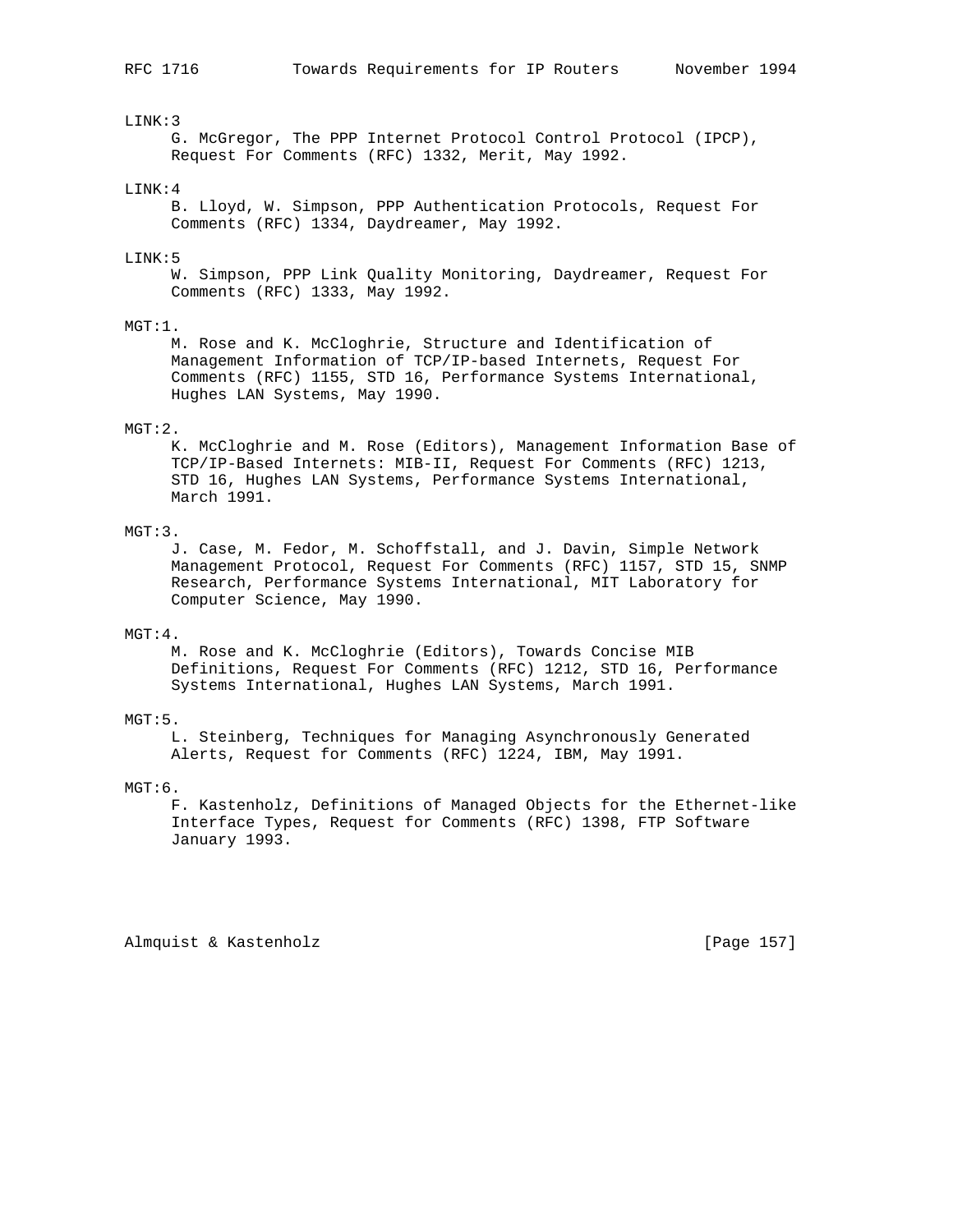## MGT:7.

 R. Fox and K. McCloghrie, IEEE 802.4 Token Bus MIB, Request for Comments (RFC) 1230, Hughes LAN Systems, Synoptics, Inc., May 1991.

#### MGT:8.

 K. McCloghrie, R. Fox and E. Decker, IEEE 802.5 Token Ring MIB, Request for Comments (RFC) 1231, Hughes LAN Systems, Synoptics, Inc., cisco Systems, Inc., February 1993.

## MGT:9.

 J. Case and A. Rijsinghani, FDDI Management Information Base, Request for Comments (RFC) 1512, SNMP Research, Digital Equipment Corporation, September 1993.

#### MGT:10.

 B. Stewart, Definitions of Managed Objects for RS-232-like Hardware Devices, Request for Comments (RFC) 1317, Xyplex, Inc., April 1992.

## MGT:11.

 F. Kastenholz, Definitions of Managed Objects for the Link Control Protocol of the Point-to-Point Protocol, Request For Comments (RFC) 1471, FTP Software, June 1992.

## MGT:12.

 F. Kastenholz, The Definitions of Managed Objects for the Security Protocols of the Point-to-Point Protocol, Request For Comments (RFC) 1472, FTP Software, June 1992.

## MGT:13.

 F. Kastenholz, The Definitions of Managed Objects for the IP Network Control Protocol of the Point-to-Point Protocol, Request For Comments (RFC) 1473, FTP Software, June 1992.

## MGT:14.

 F. Baker and R. Coltun, OSPF Version 2 Management Information Base, Request For Comments (RFC) 1253, ACC, Computer Science Center, August 1991.

#### MGT:15.

 S. Willis and J. Burruss, Definitions of Managed Objects for the Border Gateway Protocol (Version 3), Request For Comments (RFC) 1269, Wellfleet Communications Inc., October 1991.

#### MGT:16.

 F. Baker, J. Watt, Definitions of Managed Objects for the DS1 and E1 Interface Types, Request For Comments (RFC) 1406, Advanced Computer Communications, Newbridge Networks Corporation, January

Almquist & Kastenholz [Page 158]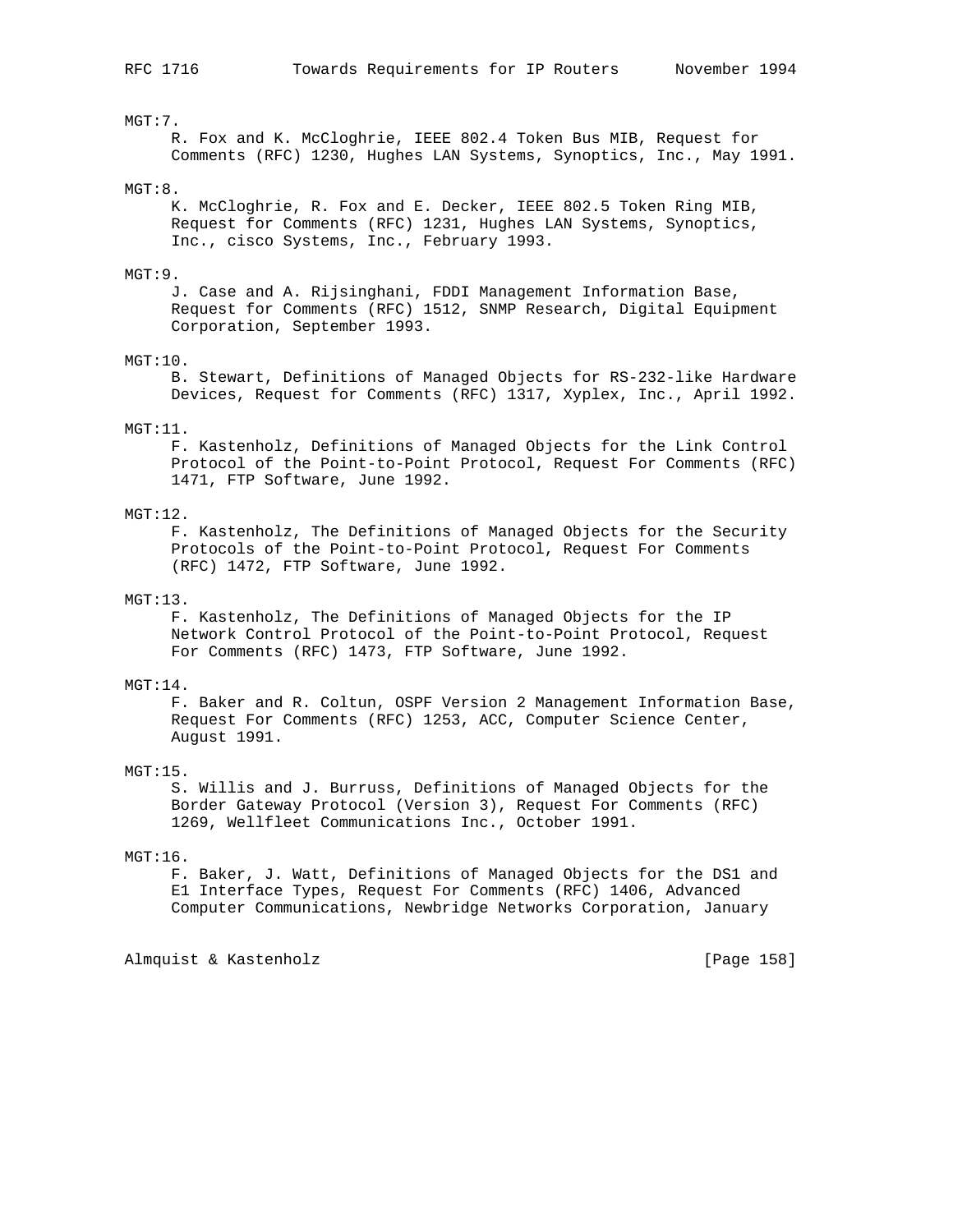1993.

## MGT:17.

 T. Cox and K. Tesink, Definitions of Managed Objects for the DS3/E3 Interface Types, Request For Comments (RFC) 1407, Bell Communications Research, January 1993.

## MGT:18.

 K. McCloghrie, Extensions to the Generic-Interface MIB, Request For Comments (RFC) 1229, Hughes LAN Systems, August 1992.

## MGT:19.

 T. Cox and K. Tesink, Definitions of Managed Objects for the SIP Interface Type, Request For Comments (RFC) 1304, Bell Communications Research, February 1992.

## MGT:20

 F. Baker, IP Forwarding Table MIB, Request For Comments (RFC) 1354, ACC, July 1992.

#### MGT:21.

 G. Malkin and F. Baker, RIP Version 2 MIB Extension, Request For Comments (RFC) 1389, Xylogics, Inc., Advanced Computer Communications, January 1993.

#### MGT:22.

 D. Throop, SNMP MIB Extension for the X.25 Packet Layer, Request For Comments (RFC) 1382, Data General Corporation, November 1992.

#### $MGT:23$

 D. Throop and F. Baker, SNMP MIB Extension for X.25 LAPB, Request For Comments (RFC) 1381, Data General Corporation, Advanced Computer Communications, November 1992.

#### MGT:24.

 D. Throop and F. Baker, SNMP MIB Extension for MultiProtocol Interconnect over X.25, Request For Comments (RFC) 1461, Data General Corporation, May 1993.

## $MGT:25$ .

 M. Rose, SNMP over OSI, Request For Comments (RFC) 1418, Dover Beach Consulting, Inc., March 1993.

#### MGT:26.

 G. Minshall and M. Ritter, SNMP over AppleTalk, Request For Comments (RFC) 1419, Novell, Inc., Apple Computer, Inc., March 1993.

Almquist & Kastenholz [Page 159]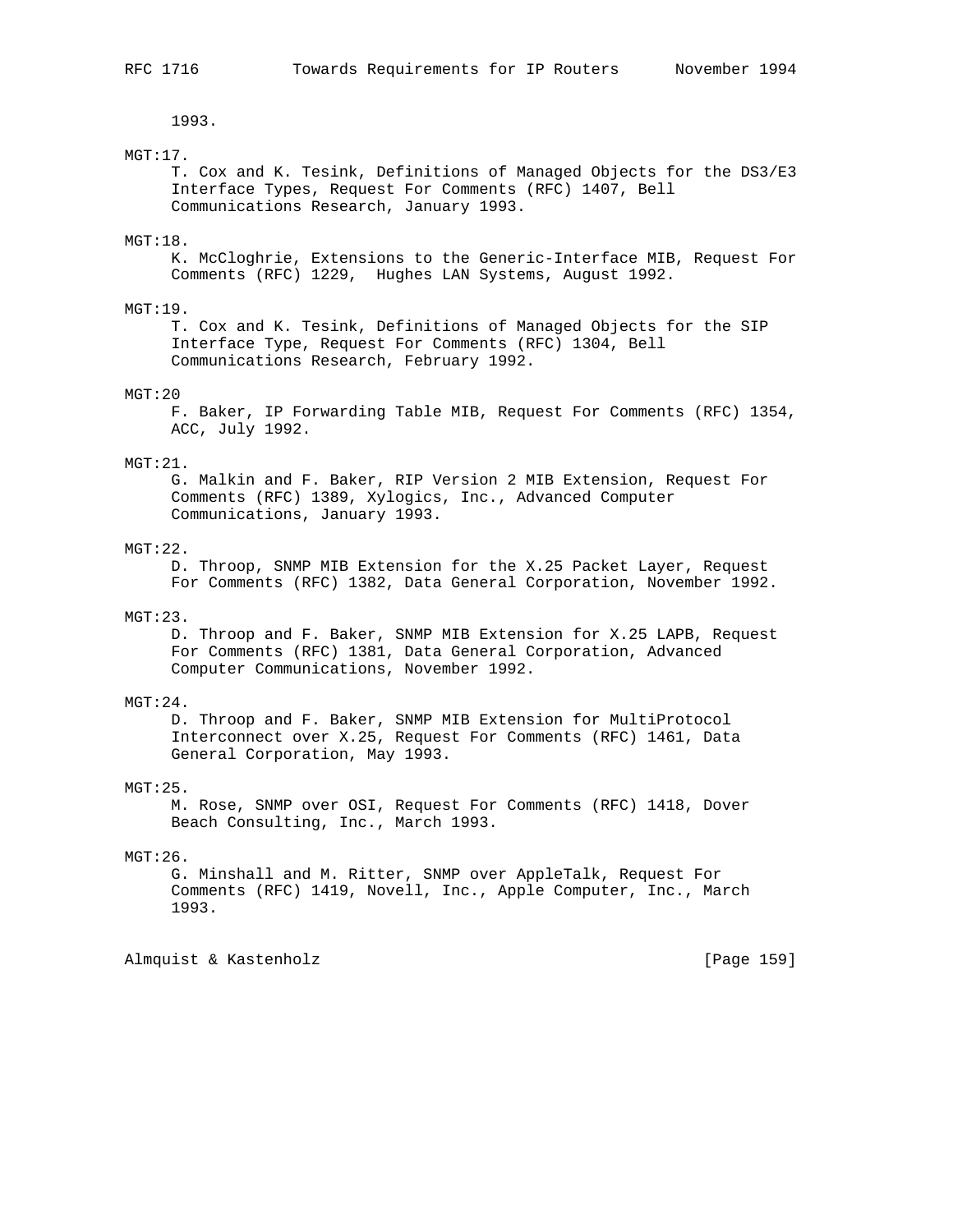## MGT:27.

 S. Bostock, SNMP over IPX, Request For Comments (RFC) 1420, Novell, Inc., March 1993.

## MGT:28.

 M. Schoffstall, C. Davin, M. Fedor, J. Case, SNMP over Ethernet, Request For Comments (RFC) 1089, Rensselaer Polytechnic Institute, MIT Laboratory for Computer Science, NYSERNet, Inc., University of Tennessee at Knoxville, February 1989.

#### $MGT:29$ .

 J. Case, FDDI Management Information Base, Request For Comments (RFC) 1285, SNMP Research, Incorporated, January 1992.

#### OPER:1.

 J. Nagle, Congestion Control in IP/TCP Internetworks, Request For Comments (RFC) 896, FACC, January 1984.

### OPER:2.

 K.R. Sollins, TFTP Protocol (revision 2), Request For Comments (RFC) 1350, MIT, July 1992.

#### ROUTE:1.

 J. Moy, OSPF Version 2, Request For Comments (RFC) 1247, Proteon, July 1991.

## ROUTE:2.

 R. Callon, Use of OSI IS-IS for Routing in TCP/IP and Dual Environments, Request For Comments (RFC) 1195, DEC, December 1990.

## ROUTE:3.

 C. L. Hedrick, Routing Information Protocol, Request For Comments (RFC) 1058, Rutgers University, June 1988.

#### ROUTE:4.

 K. Lougheed and Y. Rekhter, A Border Gateway Protocol 3 (BGP-3), Request For Comments (RFC) 1267, cisco, T.J. Watson Research Center, IBM Corp., October 1991.

#### ROUTE:5.

 Y. Rekhter and P. Gross Application of the Border Gateway Protocol in the Internet, Request For Comments (RFC) 1268, T.J. Watson Research Center, IBM Corp., ANS, October 1991.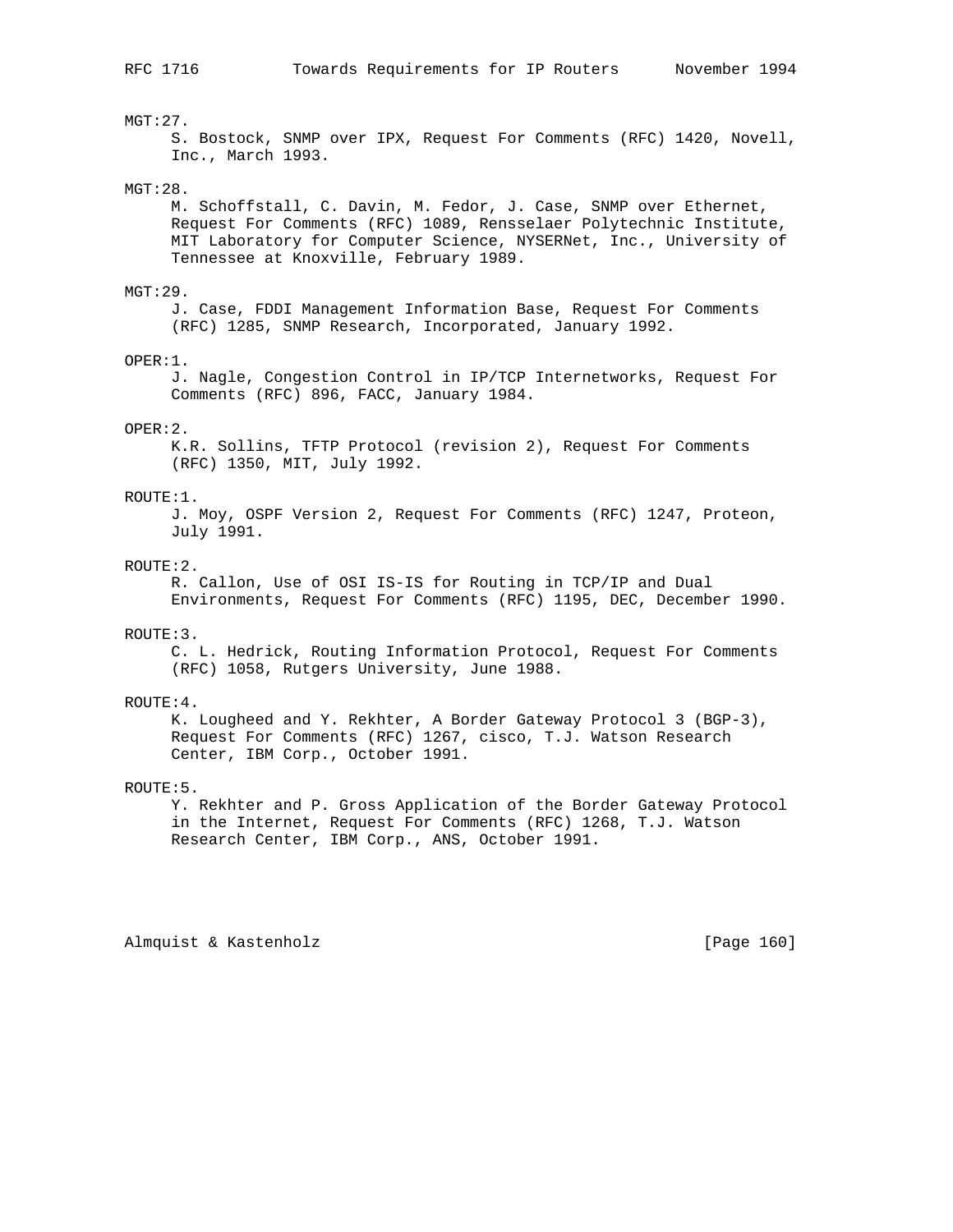ROUTE:6.

 D. Mills, Exterior Gateway Protocol Formal Specification, Request For Comments (RFC) 904, UDEL, April 1984.

#### ROUTE:7.

 E. Rosen, Exterior Gateway Protocol (EGP), Request For Comments (RFC) 827, BBN, October 1982.

#### ROUTE:8.

 L. Seamonson and E. Rosen, "STUB" Exterior Gateway Protocol, Request For Comments (RFC) 888, BBN, January 1984.

## ROUTE:9.

 D. Waitzman, C. Partridge, and S. Deering, Distance Vector Multicast Routing Protocol, Request For Comments (RFC) 1075, BBN, Stanford, November 1988.

## ROUTE:10.

 S. Deering, Multicast Routing in Internetworks and Extended LANs, Proceedings of SIGCOMM '88, Association for Computing Machinery, August 1988.

## ROUTE:11.

 P. Almquist, Type of Service in the Internet Protocol Suite, Request for Comments (RFC) 1349, Consultant, July 1992.

## ROUTE:12.

 Y. Rekhter, Experience with the BGP Protocol, Request For Comments (RFC) 1266, T.J. Watson Research Center, IBM Corp., October 1991.

## ROUTE:13.

 Y. Rekhter, BGP Protocol Analysis, Request For Comments (RFC) 1265, T.J. Watson Research Center, IBM Corp., October 1991.

#### TRANS:1.

 J. Postel, User Datagram Protocol, Request For Comments (RFC) 768, STD 6, USC/Information Sciences Institute, August 1980.

#### TRANS:2.

 J. Postel, Transmission Control Protocol, Request For Comments (RFC) 793, STD 7, T.J. Watson Research Center, IBM Corp., September 1981.

Almquist & Kastenholz **by Equal Contract Contract Contract** [Page 161]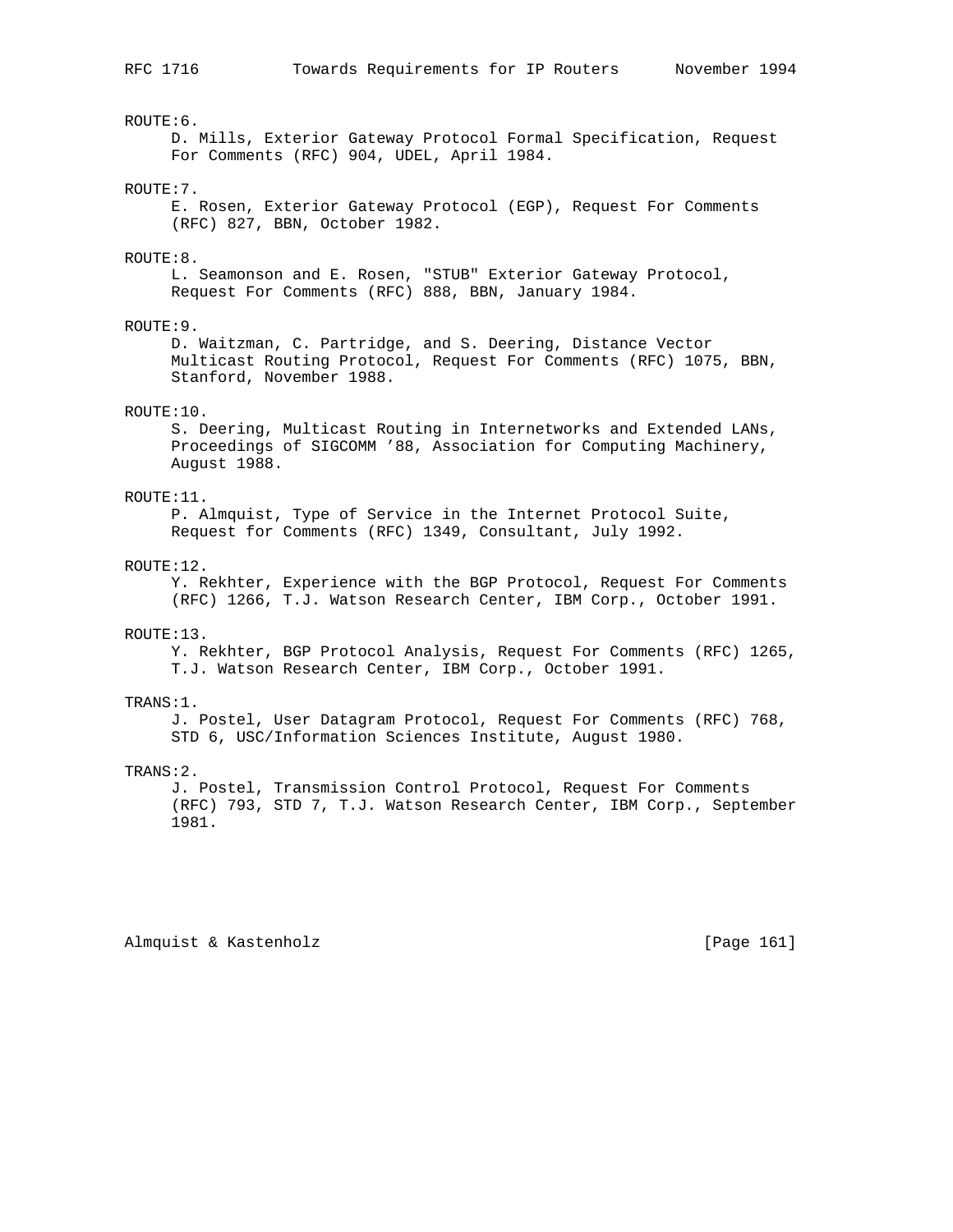APPENDIX A. REQUIREMENTS FOR SOURCE-ROUTING HOSTS

Subject to restrictions given below, a host MAY be able to act as an intermediate hop in a source route, forwarding a source-routed datagram to the next specified hop.

However, in performing this router-like function, the host MUST obey all the relevant rules for a router forwarding source-routed datagrams [INTRO:2]. This includes the following specific provisions:

- (A) TTL The TTL field MUST be decremented and the datagram perhaps discarded as specified for a router in [INTRO:2].
- (B) ICMP Destination Unreachable
	- A host MUST be able to generate Destination Unreachable messages with the following codes:
	- 4 (Fragmentation Required but DF Set) when a source-routed datagram cannot be fragmented to fit into the target network;
	- 5 (Source Route Failed) when a source-routed datagram cannot be forwarded, e.g., because of a routing problem or because the next hop of a strict source route is not on a connected network.
- (C) IP Source Address A source-routed datagram being forwarded MAY (and normally will) have a source address that is not one of the IP addresses of the forwarding host.
- (D) Record Route Option A host that is forwarding a source-routed datagram containing a Record Route option MUST update that option, if it has room.
- (E) Timestamp Option A host that is forwarding a source-routed datagram containing a Timestamp Option MUST add the current timestamp to that option, according to the rules for this option.

To define the rules restricting host forwarding of source-routed datagrams, we use the term local source-routing if the next hop will be through the same physical interface through which the datagram arrived; otherwise, it is non-local source-routing.

A host is permitted to perform local source-routing without restriction.

A host that supports non-local source-routing MUST have a configurable switch to disable forwarding, and this switch MUST default to disabled.

Almquist & Kastenholz **and Contact Contact Act Contact Contact Contact Contact Contact Contact Contact Contact Contact Contact Contact Contact Contact Contact Contact Contact Contact Contact Contact Contact Contact Contact**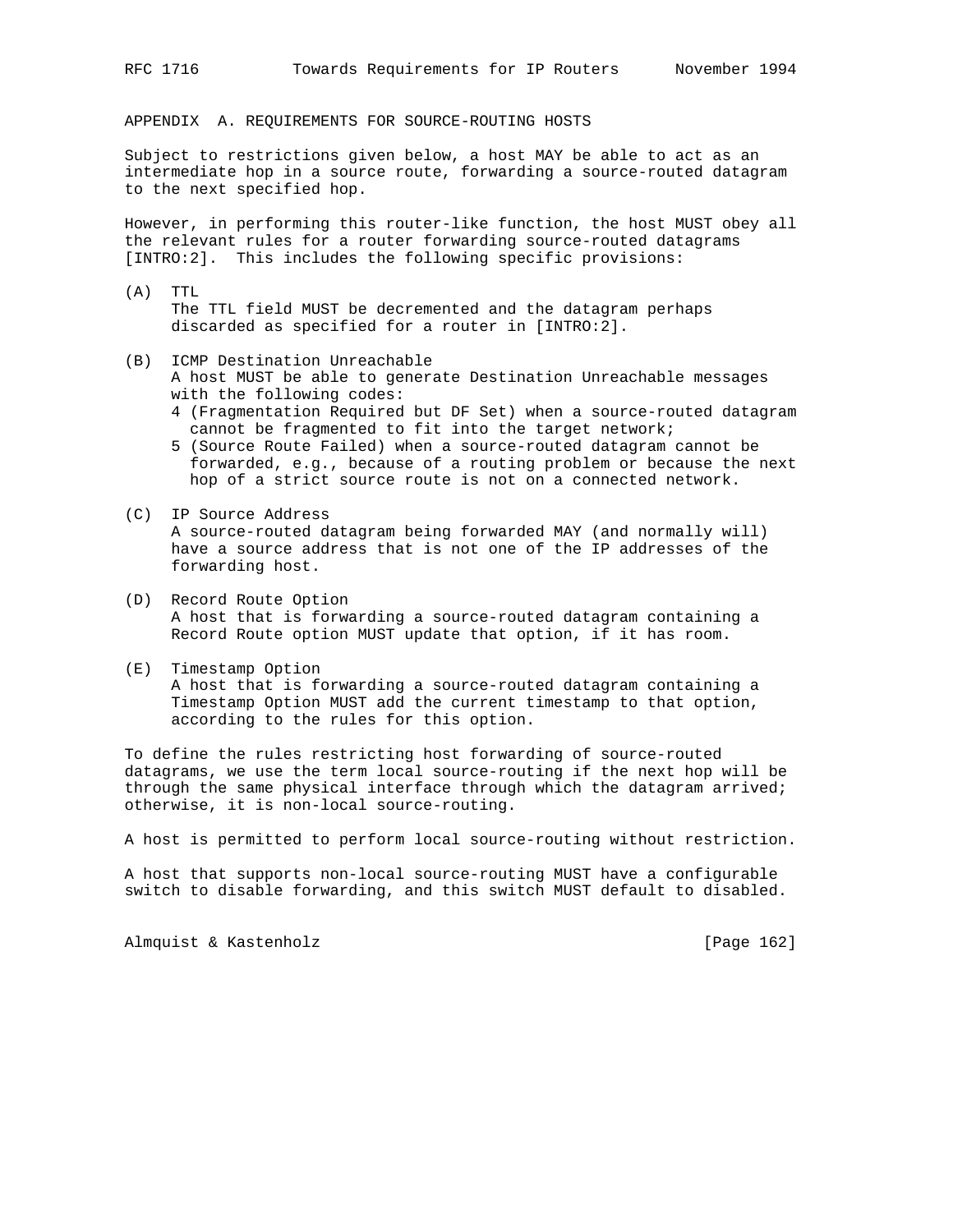The host MUST satisfy all router requirements for configurable policy filters [INTRO:2] restricting non-local forwarding.

If a host receives a datagram with an incomplete source route but does not forward it for some reason, the host SHOULD return an ICMP Destination Unreachable (code 5, Source Route Failed) message, unless the datagram was itself an ICMP error message.

Almquist & Kastenholz [Page 163]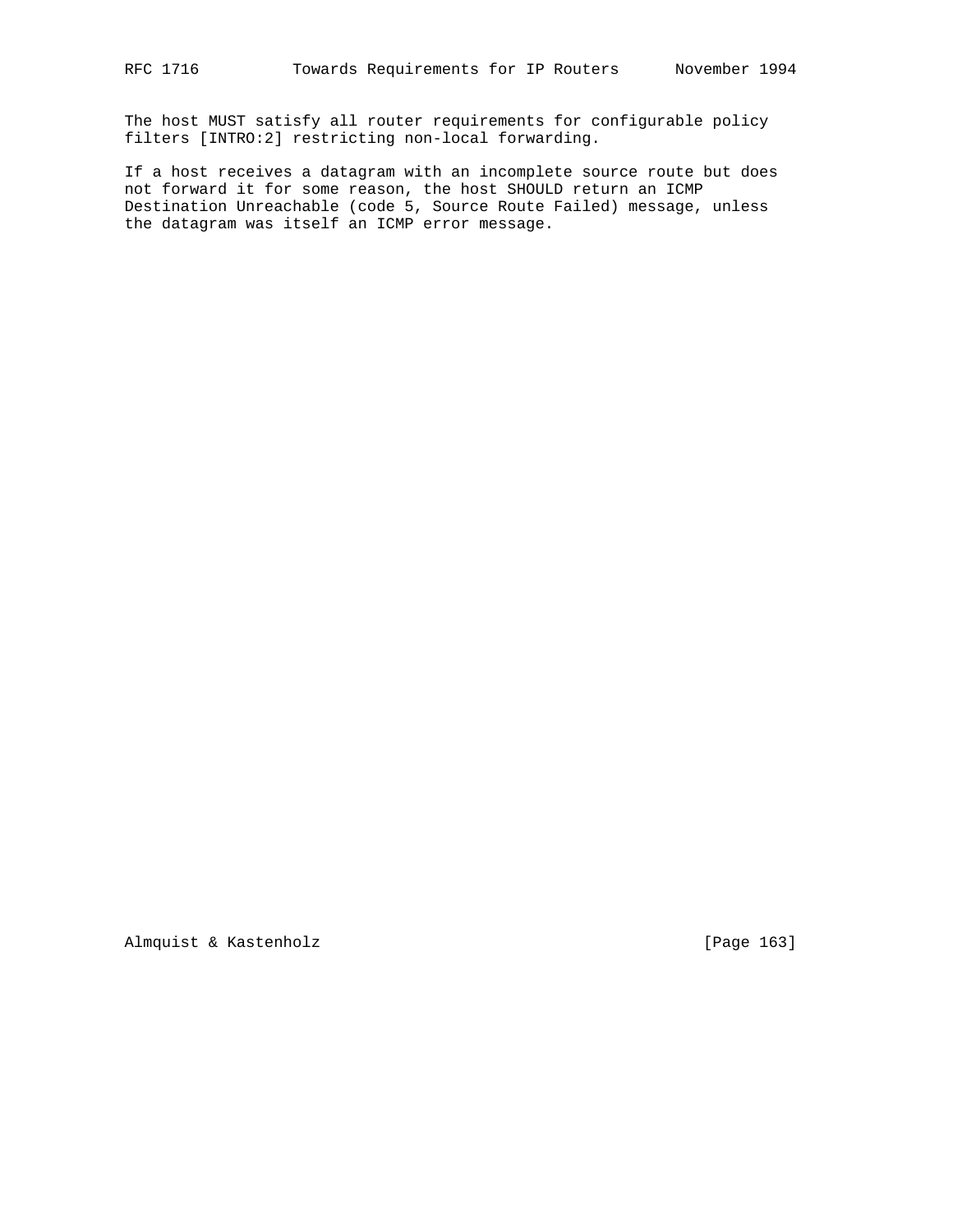APPENDIX B. GLOSSARY

This Appendix defines specific terms used in this memo. It also defines some general purpose terms that may be of interest. See also [INTRO:9] for a more general set of definitions.

AS

 Autonomous System A collection of routers under a single administrative authority using a common Interior Gateway Protocol for routing packets.

## Connected Network

 A network to which a router is interfaced is often known as the local network or the subnetwork relative to that router. However, these terms can cause confusion, and therefore we use the term Connected Network in this memo.

#### Connected (Sub)Network

 A Connected (Sub)Network is an IP subnetwork to which a router is interfaced, or a connected network if the connected network is not subnetted. See also Connected Network.

### Datagram

 The unit transmitted between a pair of internet modules. data, called datagrams, from sources to destinations. The Internet Protocol does not provide a reliable communication facility. There are no acknowledgments either end-to-end or hop-by-hop. There is no error no retransmissions. There is no flow control. See IP.

## Default Route

 A routing table entry which is used to direct any data addressed to any network numbers not explicitly listed in the routing table.

#### EGP

 Exterior Gateway Protocol A protocol which distributes routing information to the gateways (routers) which connect autonomous systems. See IGP.

## EGP-2

 Exterior Gateway Protocol version 2 This is an EGP routing protocol developed to handle traffic between AS's in the Internet.

#### Forwarder

 The logical entity within a router that is responsible for switching packets among the router's interfaces. The Forwarder also makes the decisions to queue a packet for local delivery, to

Almquist & Kastenholz [Page 164]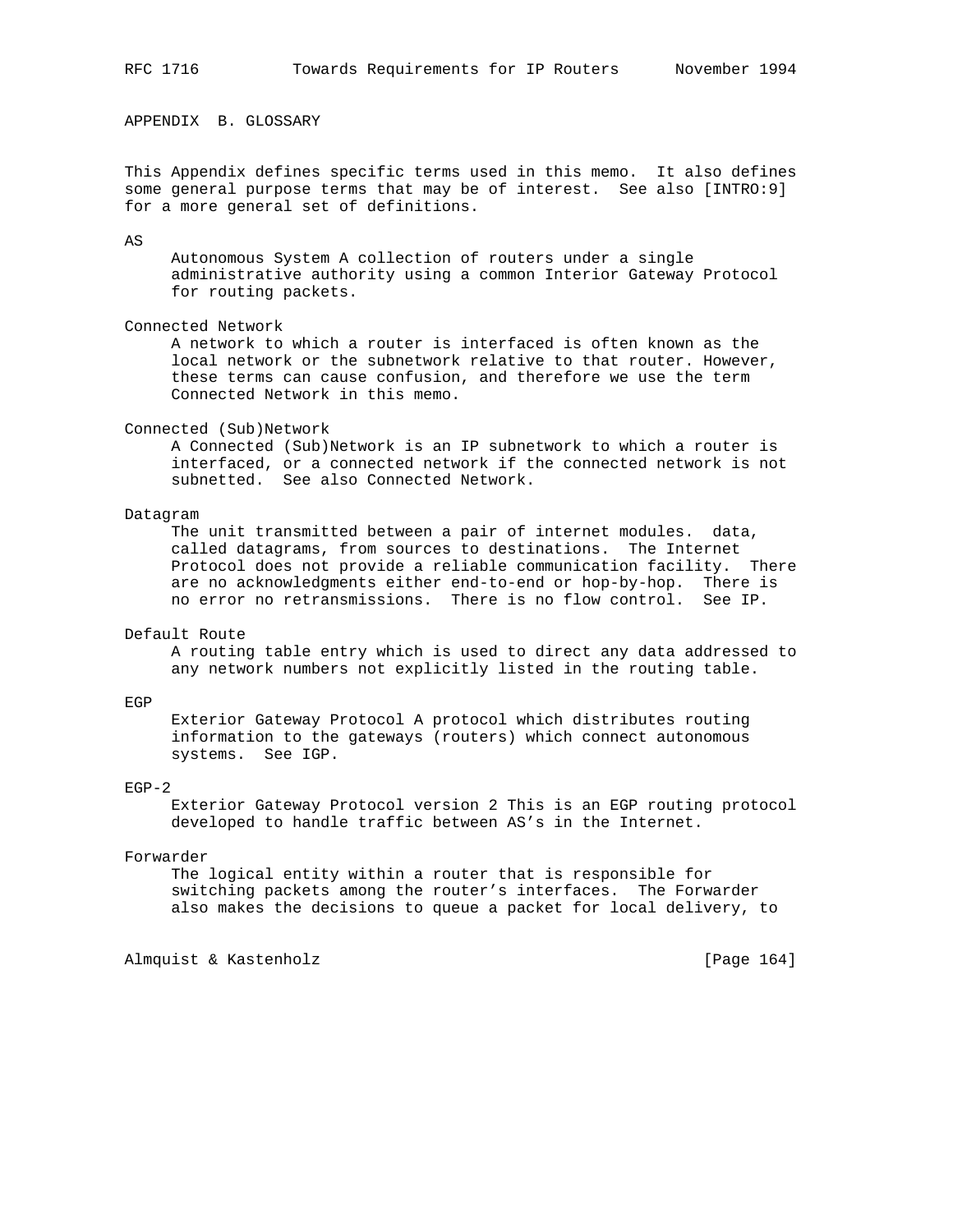queue a packet for transmission out another interface, or both.

## Forwarding

 Forwarding is the process a router goes through for each packet received by the router. The packet may be consumed by the router, it may be output on one or more interfaces of the router, or both. Forwarding includes the process of deciding what to do with the packet as well as queuing it up for (possible) output or internal consumption.

#### Fragment

 An IP datagram which represents a portion of a higher layer's packet which was too large to be sent in its entirety over the output network.

#### IGP

 Interior Gateway Protocol A protocol which distributes routing information with an Autonomous System (AS). See EGP.

#### Interface IP Address

 The IP Address and subnet mask that is assigned to a specific interface of a router.

## Internet Address

 An assigned number which identifies a host in an internet. It has two or three parts: network number, optional subnet number, and host number.

## IP

 Internet Protocol The network layer protocol for the Internet. It is a packet switching, datagram protocol defined in RFC 791. IP does not provide a reliable communications facility; that is, there are no end-to-end of hop-by-hop acknowledgments.

#### IP Datagram

 An IP Datagram is the unit of end-to-end transmission in the Internet Protocol. An IP Datagram consists of an IP header followed by all of higher-layer data (such as TCP, UDP, ICMP, and the like). An IP Datagram is an IP header followed by a message.

 An IP Datagram is a complete IP end-to-end transmission unit. An IP Datagram is composed of one or more IP Fragments.

 In this memo, the unqualified term Datagram should be understood to refer to an IP Datagram.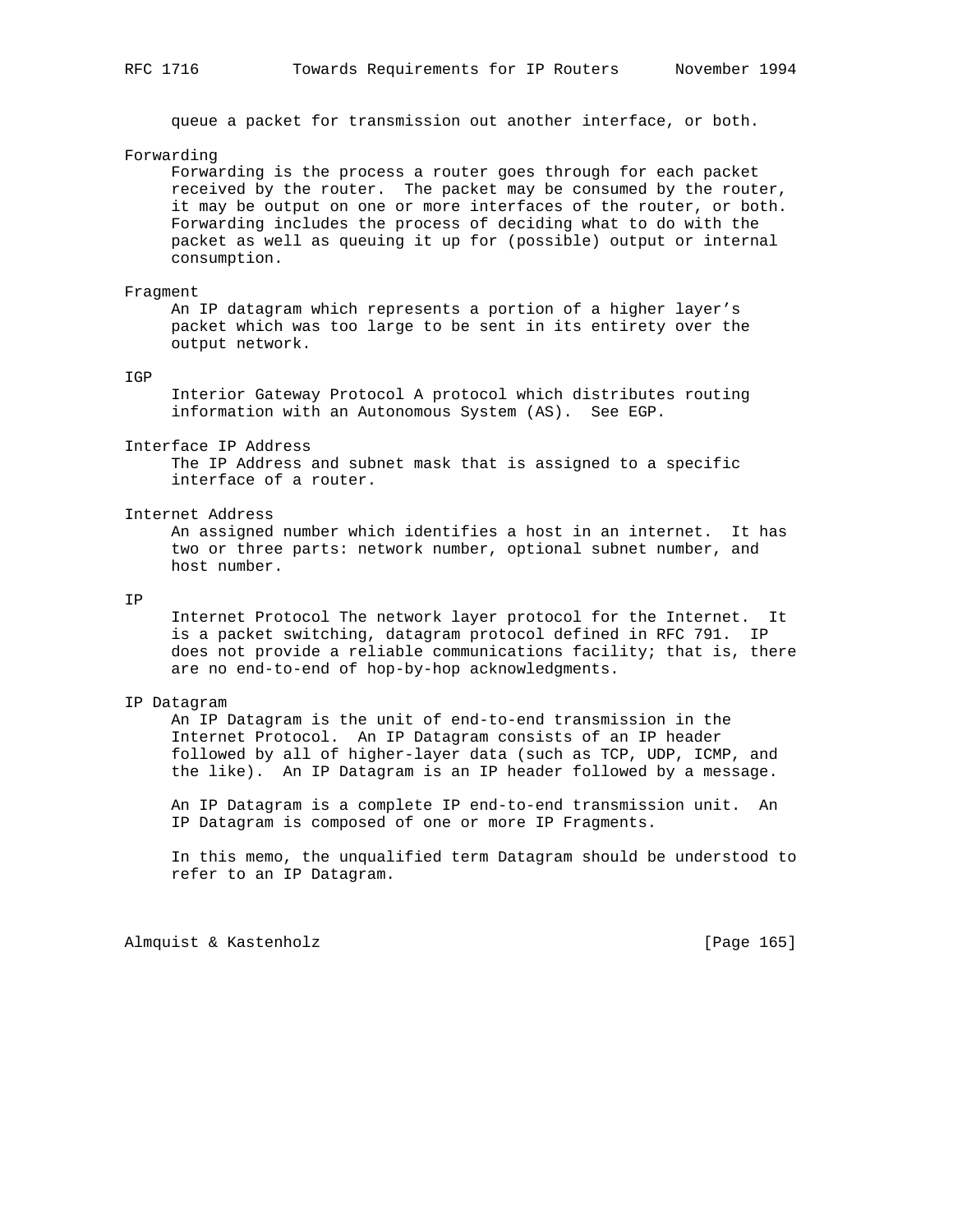#### IP Fragment

 An IP Fragment is a component of an IP Datagram. An IP Fragment consists of an IP header followed by all or part of the higher layer of the original IP Datagram.

One or more IP Fragments comprises a single IP Datagram.

 In this memo, the unqualified term Fragment should be understood to refer to an IP Fragment.

#### IP Packet

An IP Datagram or an IP Fragment.

 In this memo, the unqualified term Packet should generally be understood to refer to an IP Packet.

Logical [network] interface

 We define a logical [network] interface to be a logical path, distinguished by a unique IP address, to a connected network.

#### Martian Filtering

 A packet which contains an invalid source or destination address is considered to be martian and discarded.

MTU (Maximum Transmission Unit)

 The size of the largest packet that can be transmitted or received through a logical interface. This size includes the IP header but does not include the size of any Link Layer headers or framing.

#### Multicast

A packet which is destined for multiple hosts. See broadcast.

#### Multicast Address

A special type of address which is recognized by multiple hosts.

 A Multicast Address is sometimes known as a Functional Address or a Group Address.

Originate

 Packets can be transmitted by a router for one of two reasons: 1) the packet was received and is being forwarded or 2) the router itself created the packet for transmission (such as route advertisements). Packets that the router creates for transmission are said to originate at the router.

## Packet

A packet is the unit of data passed across the interface between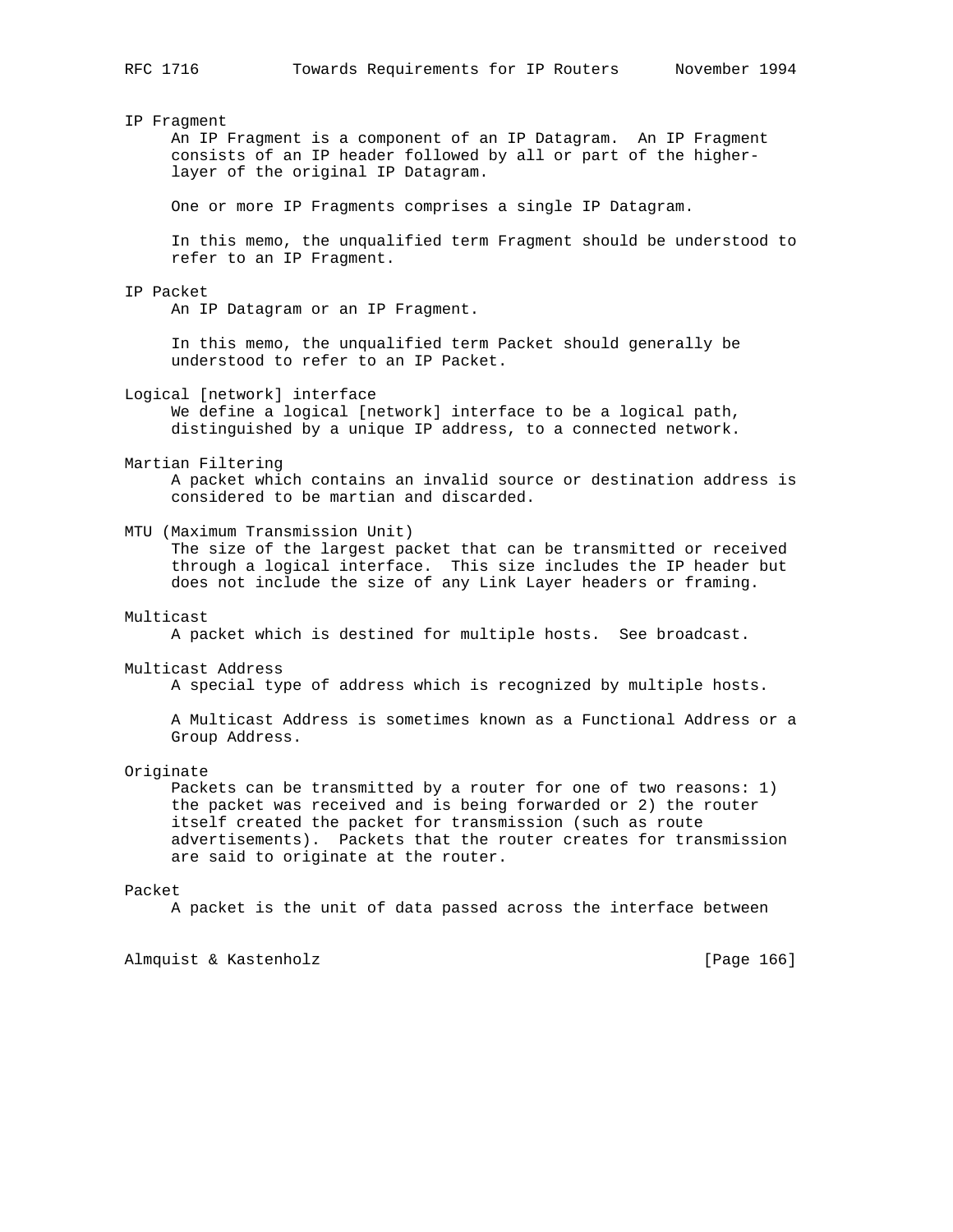the Internet Layer and the Link Layer. It includes an IP header and data. A packet may be a complete IP datagram or a fragment of an IP datagram.

## Path

 The sequence of routers and (sub-)networks which a packet traverses from a particular router to a particular destination host. Note that a path is uni-directional; it is not unusual to have different paths in the two directions between a given host pair.

#### Physical Network

 A Physical Network is a network (or a piece of an internet) which is contiguous at the Link Layer. Its internal structure (if any) is transparent to the Internet Layer.

 In this memo, several media components that are connected together via devices such as bridges or repeaters are considered to be a single Physical Network since such devices are transparent to the IP.

#### Physical Network Interface

 This is a physical interface to a Connected Network and has a (possibly unique) Link-Layer address. Multiple Physical Network Interfaces on a single router may share the same Link-Layer address, but the address must be unique for different routers on the same Physical Network.

#### router

 A special-purpose dedicated computer that attaches several networks together. Routers switch packets between these networks in a process known as forwarding. This process may be repeated several times on a single packet by multiple routers until the packet can be delivered to the final destination - switching the packet from router to router to router... until the packet gets to its destination.

## RPF

 Reverse Path Forwarding A method used to deduce the next hops for broadcast and multicast packets.

## serial line

 A physical medium which we cannot define, but we recognize one when we see one. See the U.S. Supreme Court's definitions on pornography.

#### Silently Discard

This memo specifies several cases where a router is to Silently

Almquist & Kastenholz **by Equal Contract Contract Contract** [Page 167]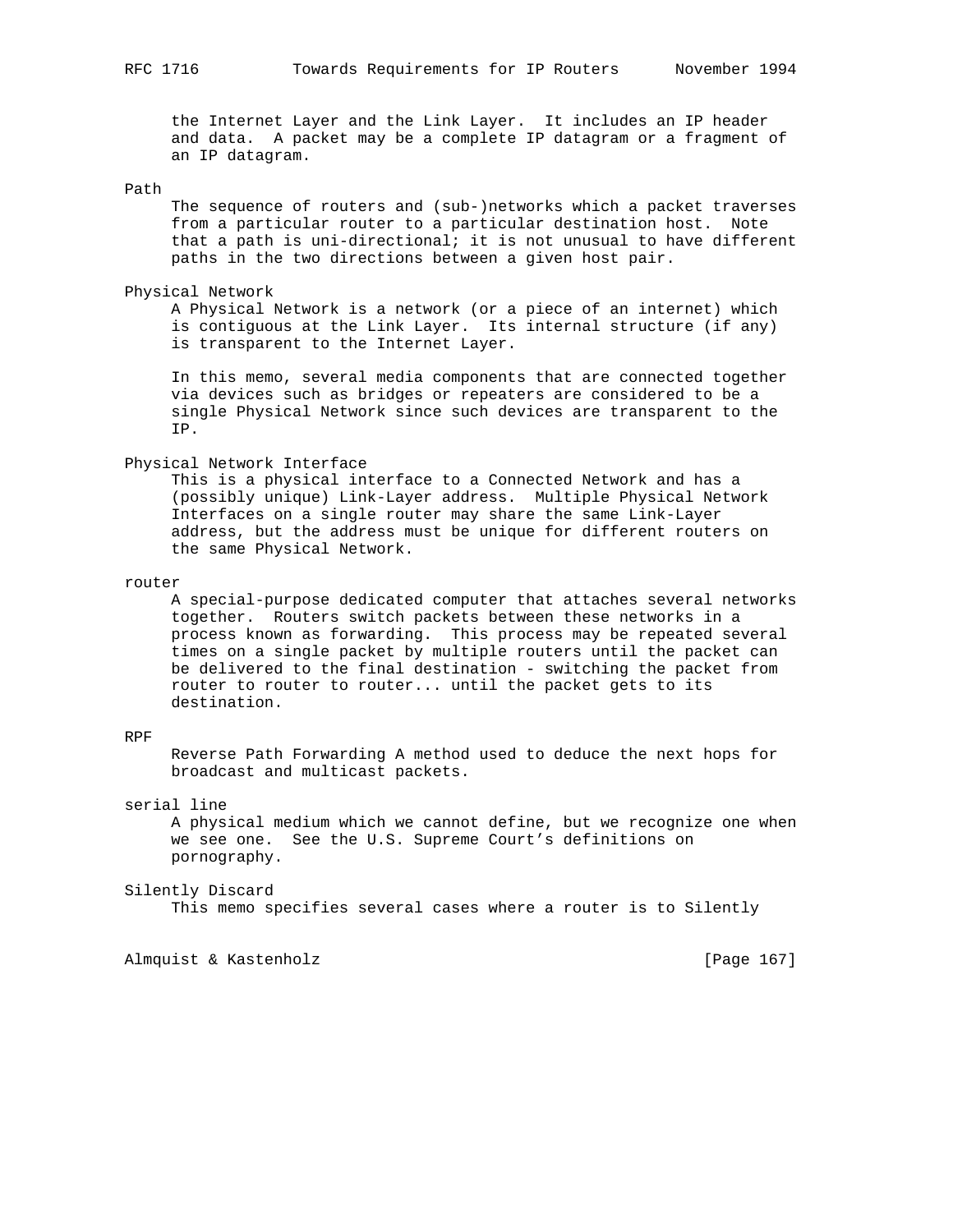Discard a received packet (or datagram). This means that the router should discard the packet without further processing, and that the router will not send any ICMP error message (see Section [4.3.2]) as a result. However, for diagnosis of problems, the router should provide the capability of logging the error (see Section [1.3.3]), including the contents of the silently-discarded packet, and should record the event in a statistics counter.

#### Silently Ignore

 A router is said to Silently Ignore an error or condition if it takes no action other than possibly generating an error report in an error log or via some network management protocol, and discarding, or ignoring, the source of the error. In particular, the router does NOT generate an ICMP error message.

## Specific-destination address

 This is defined to be the destination address in the IP header unless the header contains an IP broadcast or IP multicast address, in which case the specific-destination is an IP address assigned to the physical interface on which the packet arrived.

## subnet

 A portion of a network, which may be a physically independent network, which shares a network address with other portions of the network and is distinguished by a subnet number. A subnet is to a network what a network is to an internet.

## subnet number

 A part of the internet address which designates a subnet. It is ignored for the purposes internet routing, but is used for intranet routing.

## TOS

 Type Of Service A field in the IP header which represents the degree of reliability expected from the network layer by the transport layer or application.

## TTL

 Time To Live A field in the IP header which represents how long a packet is considered valid. It is a combination hop count and timer value.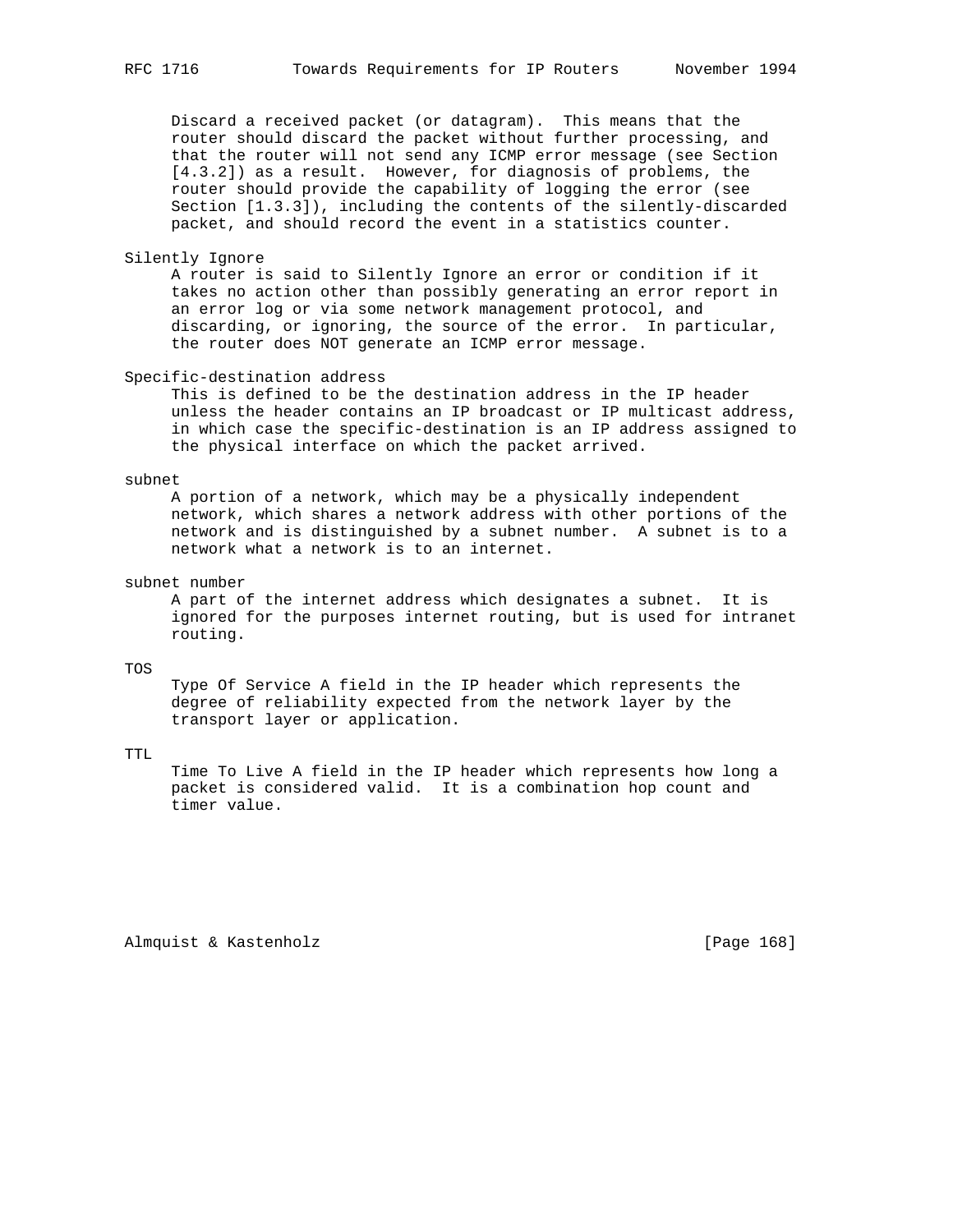APPENDIX C. FUTURE DIRECTIONS

This appendix lists work that future revisions of this document may wish to address.

In the preparation of Router Requirements, we stumbled across several other architectural issues. Each of these is dealt with somewhat in the document, but still ought to be classified as an open issue in the IP architecture.

Most of the he topics presented here generally indicate areas where the technology is still relatively new and it is not appropriate to develop specific requirements since the community is still gaining operational experience.

Other topics represent areas of ongoing research and indicate areas that the prudent developer would closely monitor.

- (1) SNMP Version 2
- (2) Additional SNMP MIBs
- (3) IDPR
- (4) CIPSO
- (5) IP Next Generation research
- (6) More detailed requirements for next-hop selection
- (7) More detailed requirements for leaking routes between routing protocols
- (8) Router system security
- (9) Routing protocol security
- (10) Internetwork Protocol layer security. There has been extensive work refining the security of IP since the original work writing this document. This security work should be included in here.
- (11) Route caching
- (12) Load Splitting
- (13) Sending fragments along different paths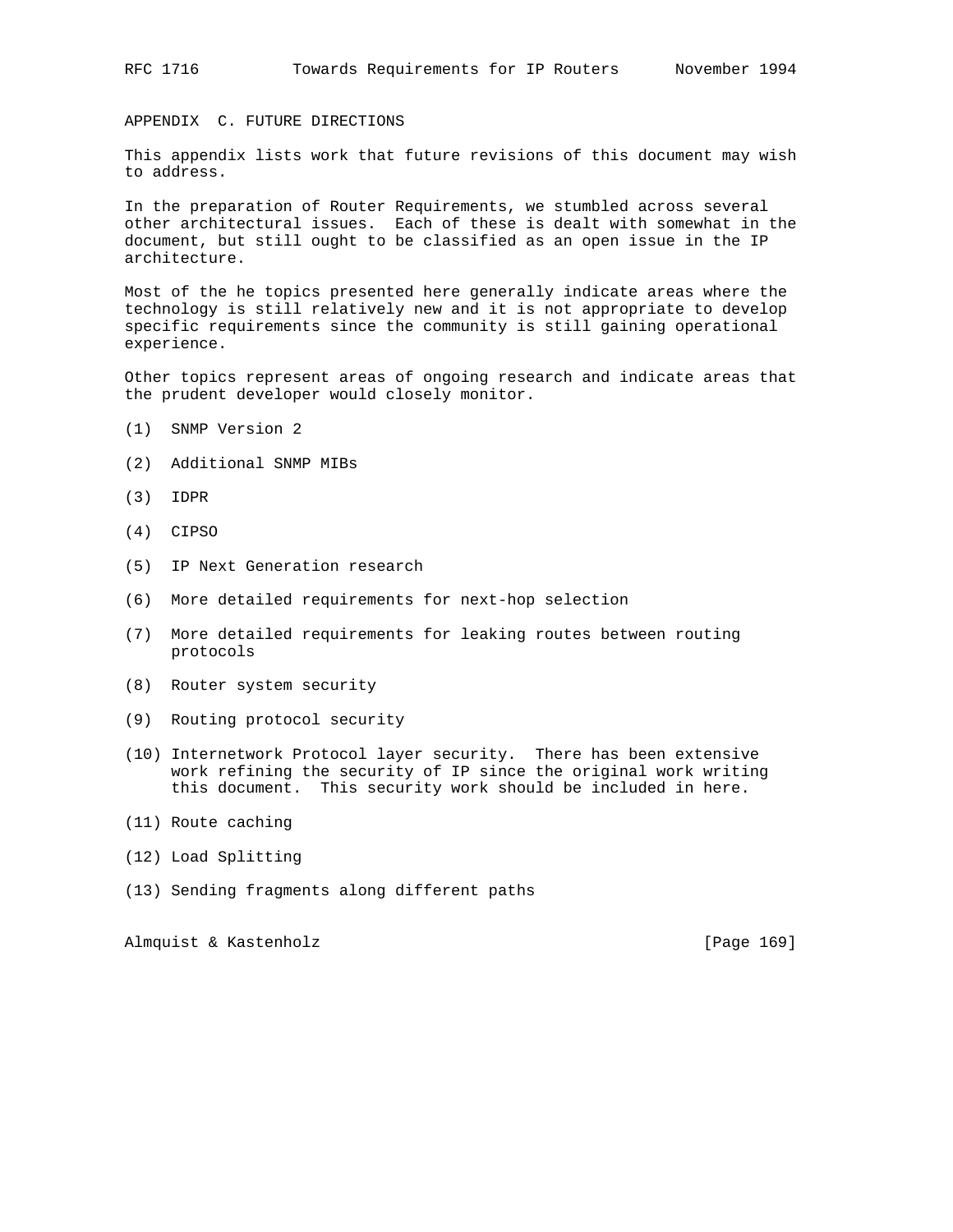- (14) Variable width subnet masks (i.e., not all subnets of a particular net use the same subnet mask). Routers are required (MUST) support them, but are not required to detect ambiguous configurations.
- (15) Multiple logical (sub)nets on the same wire. Router Requirements does not require support for this. We made some attempt to identify pieces of the architecture (e.g. forwarding of directed broadcasts and issuing of Redirects) where the wording of the rules has to be done carefully to make the right thing happen, and tried to clearly distinguish logical interfaces from physical interfaces. However, we did not study this issue in detail, and we are not at all confident that all of the rules in the document are correct in the presence of multiple logical (sub)nets on the same wire.
- (15) Congestion control and resource management. On the advice of the IETF's experts (Mankin and Ramakrishnan) we deprecated (SHOULD NOT) Source Quench and said little else concrete (Section 5.3.6).
- (16) Developing a Link-Layer requirements document that would be common for both routers and hosts.
- (17) Developing a common PPP LQM algorithm.
- (18) Investigate of other information (above and beyond section [3.2]) that passes between the layers, such as physical network MTU, mappings of IP precedence to Link Layer priority values, etc.
- (19) Should the Link Layer notify IP if address resolution failed (just like it notifies IP when there is a Link Layer priority value problem)?
- (20) Should all routers be required to implement a DNS resolver?
- (21) Should a human user be able to use a host name anywhere you can use an IP address when configuring the router? Even in ping and traceroute?
- (22) Almquist's draft ruminations on the next hop and ruminations on route leaking need to be reviewed, brought up to date, and published.
- (23) Investigation is needed to determine if a redirect message for precedence is needed or not. If not, are the type-of-service redirects acceptable?
- (24) RIPv2 and RIP+CIDR and variable length subnet masks.

Almquist & Kastenholz **Example 1999** [Page 170]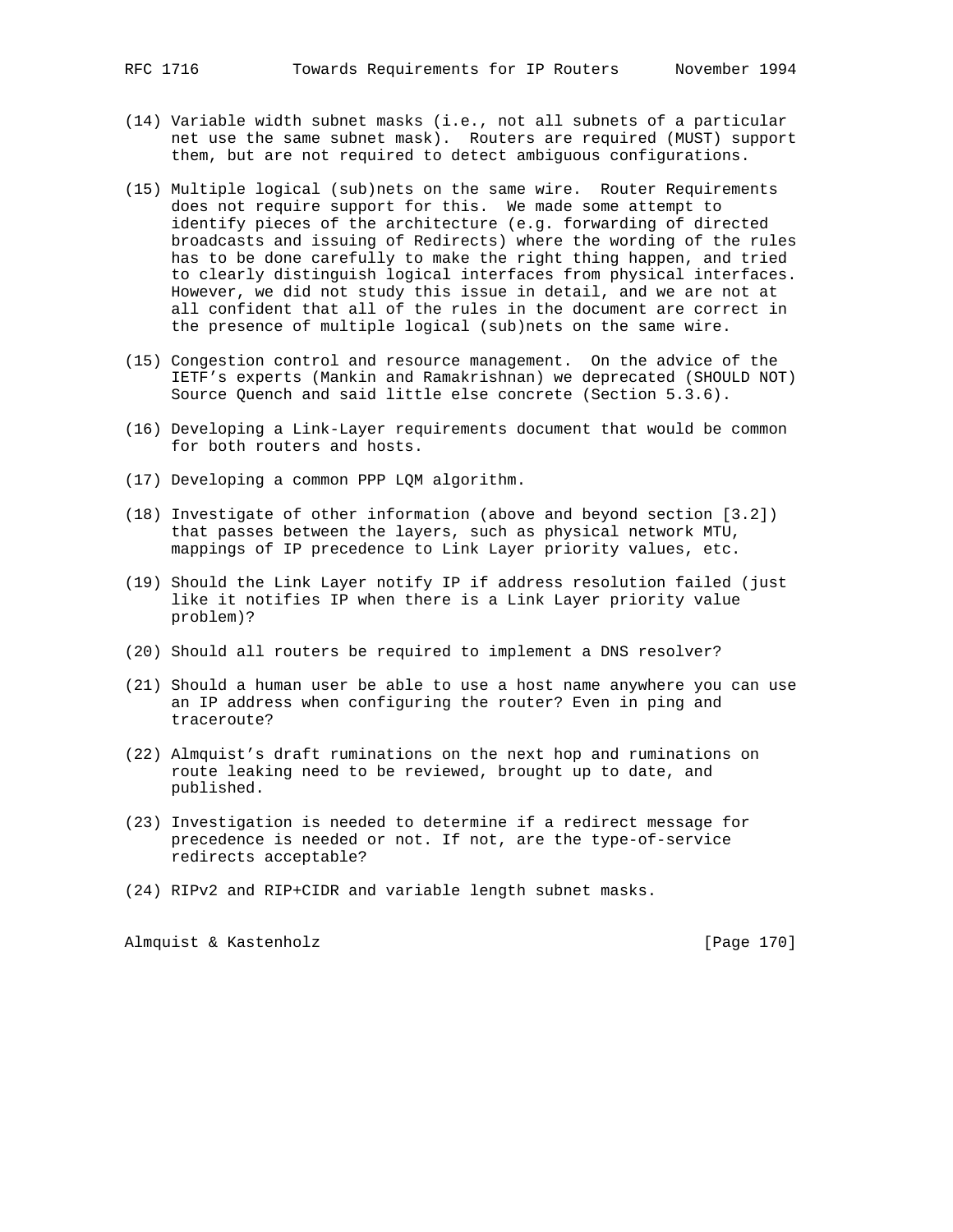- (25) BGP-4 CIDR is going to be important, and everyone is betting on BGP-4. We can't avoid mentioning it. Probably need to describe the differences between BGP-3 and BGP-4, and explore upgrade issues...
- (26) Loose Source Route Mobile IP and some multicasting may require this. Perhaps it should be elevated to a SHOULD (per Fred Baker's Suggestion).

Almquist & Kastenholz [Page 171]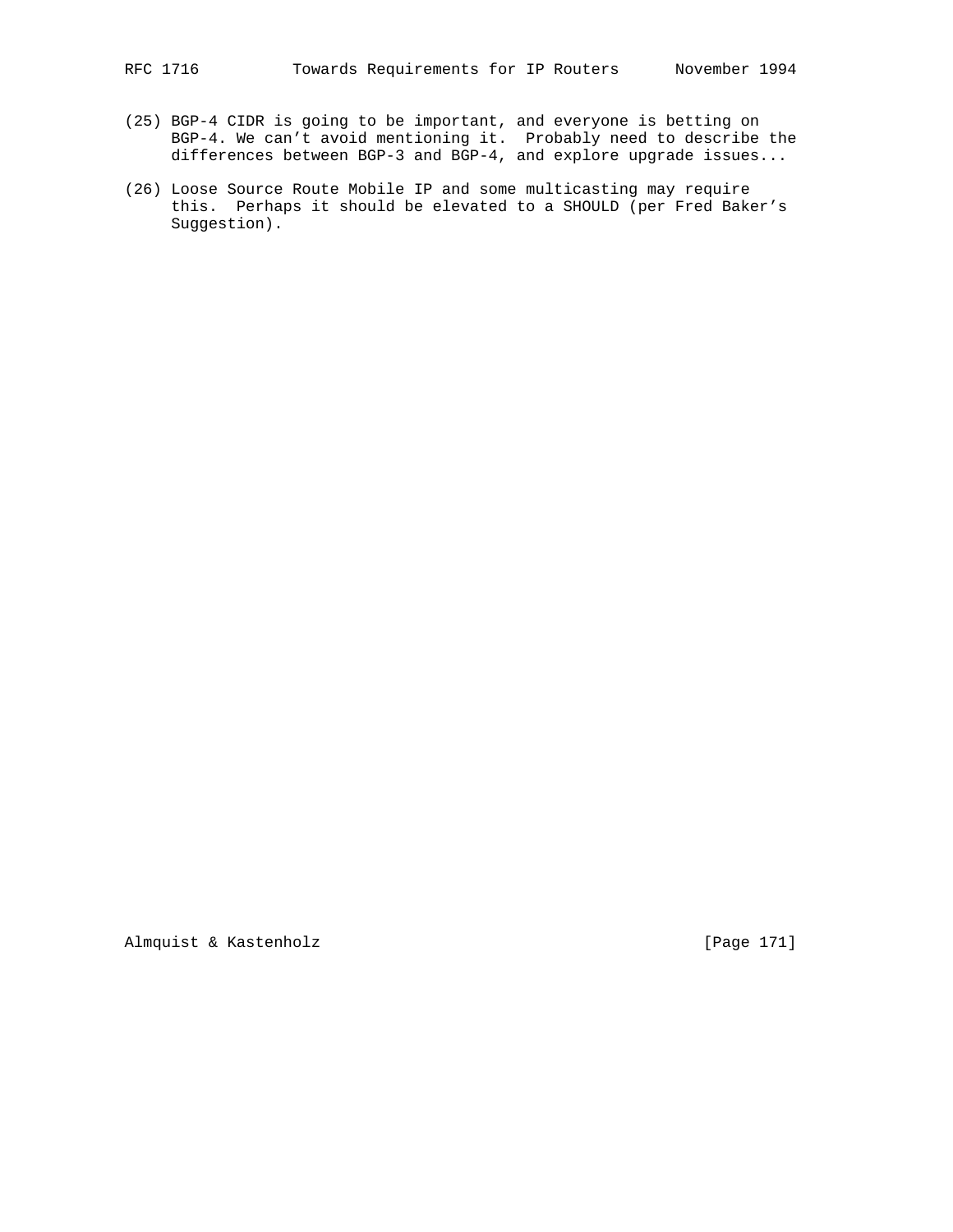APPENDIX D. Multicast Routing Protocols

Multicasting is a relatively new technology within the Internet Protocol family. It is not widely deployed or commonly in use yet. Its importance, however, is expected to grow over the coming years.

This Appendix describes some of the technologies being investigated for routing multicasts through the Internet.

A diligent implementor will keep abreast of developments in this area in order to properly develop multicast facilities.

This Appendix does not specify any standards or requirements.

## D.1 Introduction

 Multicast routing protocols enable the forwarding of IP multicast datagrams throughout a TCP/IP internet. Generally these algorithms forward the datagram based on its source and destination addresses. Additionally, the datagram may need to be forwarded to several multicast group members, at times requiring the datagram to be replicated and sent out multiple interfaces.

 The state of multicast routing protocols is less developed than the protocols available for the forwarding of IP unicasts. Two multicast routing protocols have been documented for TCP/IP; both are currently considered to be experimental. Both also use the IGMP protocol (discussed in Section [4.4]) to monitor multicast group membership.

## D.2 Distance Vector Multicast Routing Protocol - DVMRP

 DVMRP, documented in [ROUTE:9], is based on Distance Vector or Bellman-Ford technology. It routes multicast datagrams only, and does so within a single Autonomous System. DVMRP is an implementation of the Truncated Reverse Path Broadcasting algorithm described in [ROUTE:10]. In addition, it specifies the tunneling of IP multicasts through non-multicast-routing-capable IP domains.

Almquist & Kastenholz **Example 19** (Page 172)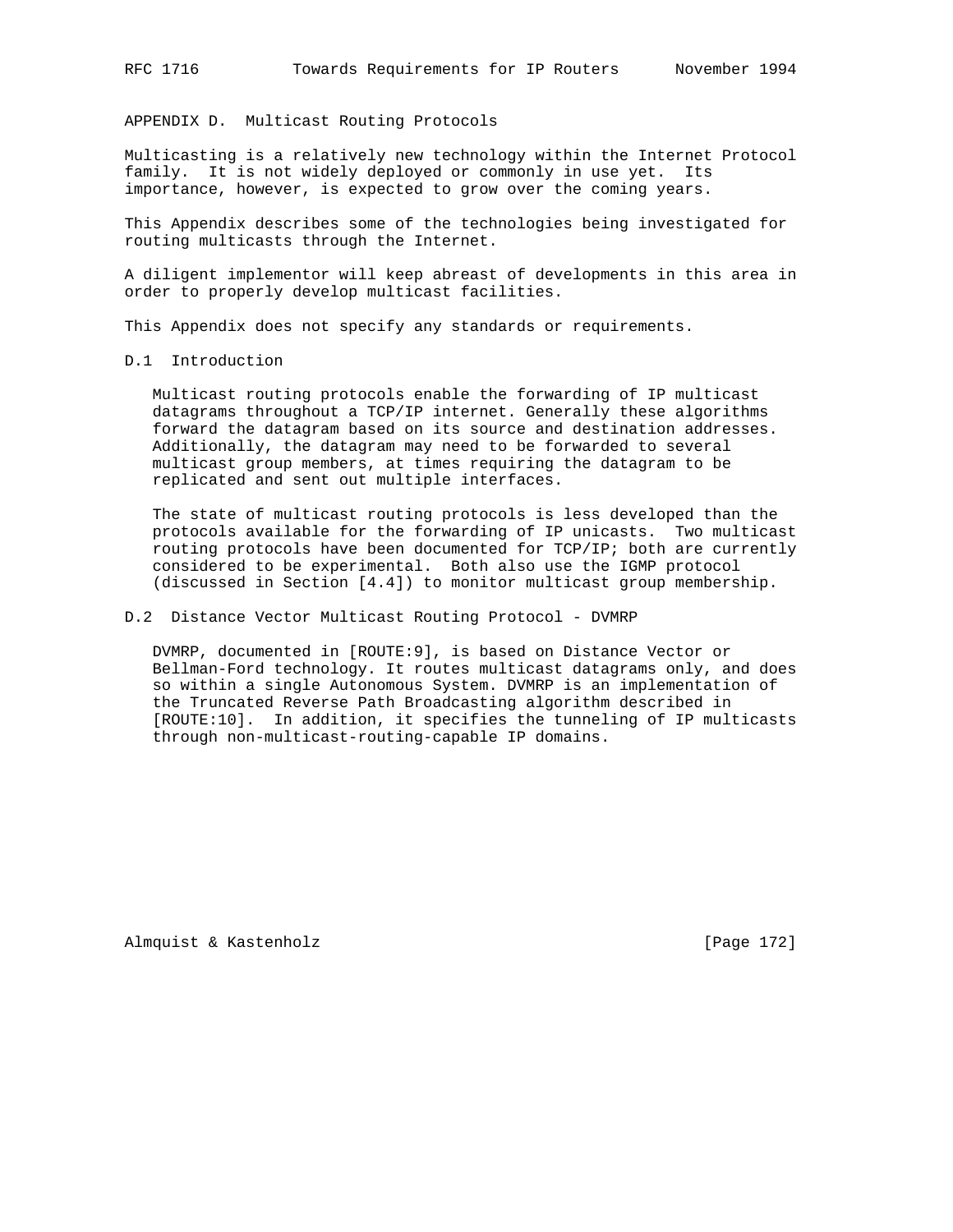## D.3 Multicast Extensions to OSPF - MOSPF

 MOSPF, currently under development, is a backward-compatible addition to OSPF that allows the forwarding of both IP multicasts and unicasts within an Autonomous System. MOSPF routers can be mixed with OSPF routers within a routing domain, and they will interoperate in the forwarding of unicasts. OSPF is a link-state or SPF-based protocol. By adding link state advertisements that pinpoint group membership, MOSPF routers can calculate the path of a multicast datagram as a tree rooted at the datagram source. Those branches that do not contain group members can then be discarded, eliminating unnecessary datagram forwarding hops.

Almquist & Kastenholz **and Contact Contact Act (Page 173**)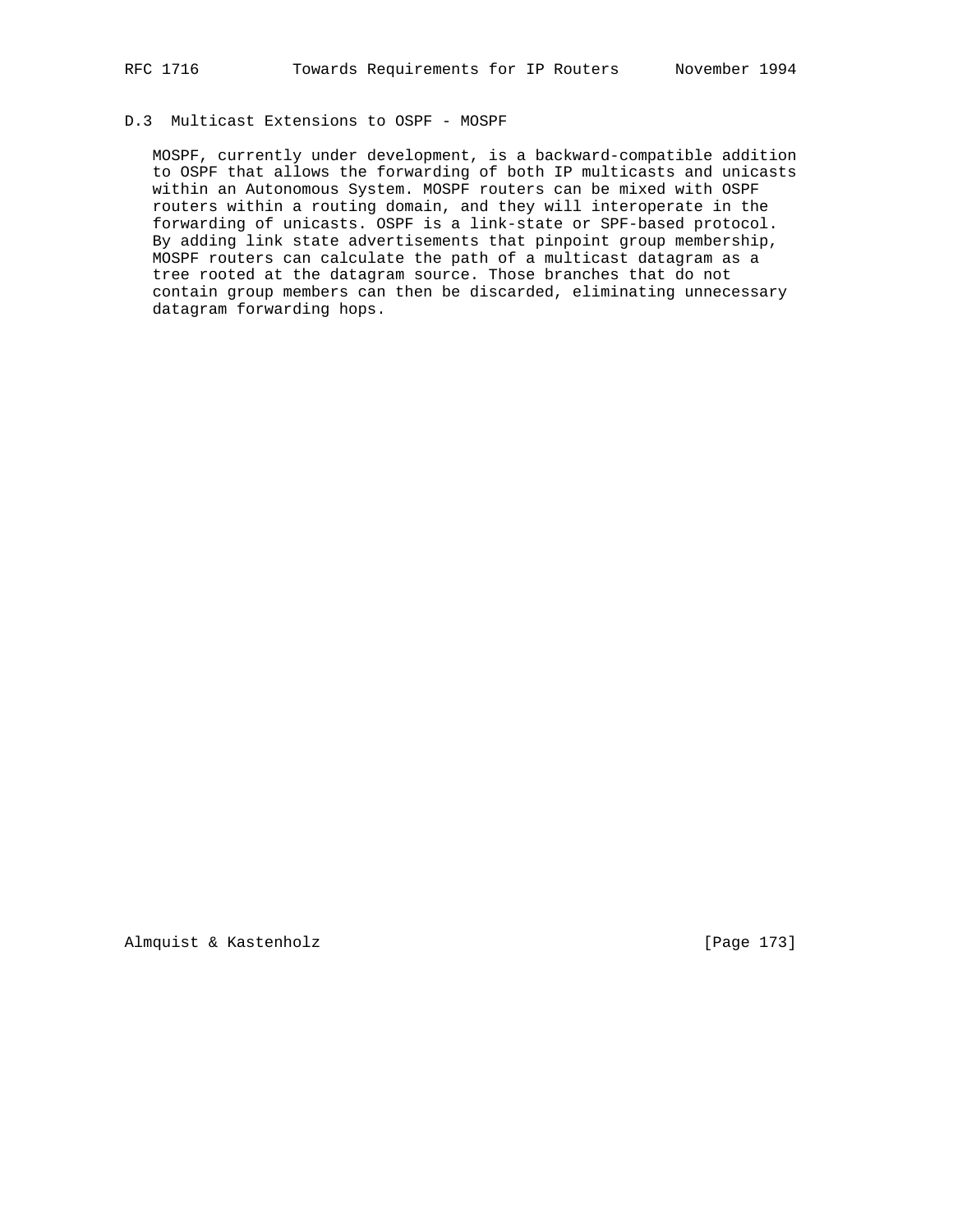APPENDIX E Additional Next-Hop Selection Algorithms

Section [5.2.4.3] specifies an algorithm that routers ought to use when selecting a next-hop for a packet.

This appendix provides historical perspective for the next-hop selection problem. It also presents several additional pruning rules and next-hop selection algorithms that might be found in the Internet.

This appendix presents material drawn from an earlier, unpublished, work by Philip Almquist; Ruminations on the Next Hop.

This Appendix does not specify any standards or requirements.

E.1. Some Historical Perspective

 It is useful to briefly review the history of the topic, beginning with what is sometimes called the "classic model" of how a router makes routing decisions. This model predates IP. In this model, a router speaks some single routing protocol such as RIP. The protocol completely determines the contents of the router's FIB. The route lookup algorithm is trivial: the router looks in the FIB for a route whose destination attribute exactly matches the network number portion of the destination address in the packet. If one is found, it is used; if none is found, the destination is unreachable. Because the routing protocol keeps at most one route to each destination, the problem of what to do when there are multiple routes which match the same destination cannot arise.

 Over the years, this classic model has been augmented in small ways. With the advent of default routes, subnets, and host routes, it became possible to have more than one routing table entry which in some sense matched the destination. This was easily resolved by a consensus that there was a hierarchy of routes: host routes should be preferred over subnet routes, subnet routes over net routes, and net routes over default routes.

 With the advent of variable length subnet masks, the general approach remained the same although its description became a little more complicated. We now say that each route has a bit mask associated with it. If a particular bit in a route's bit mask is set, the corresponding bit in the route's destination attribute is significant. A route cannot be used to route a packet unless each significant bit in the route's destination attribute matches the corresponding bit in the packet's destination address, and routes with more bits set in their masks are preferred over routes which have fewer bits set in their masks. This is simply a generalization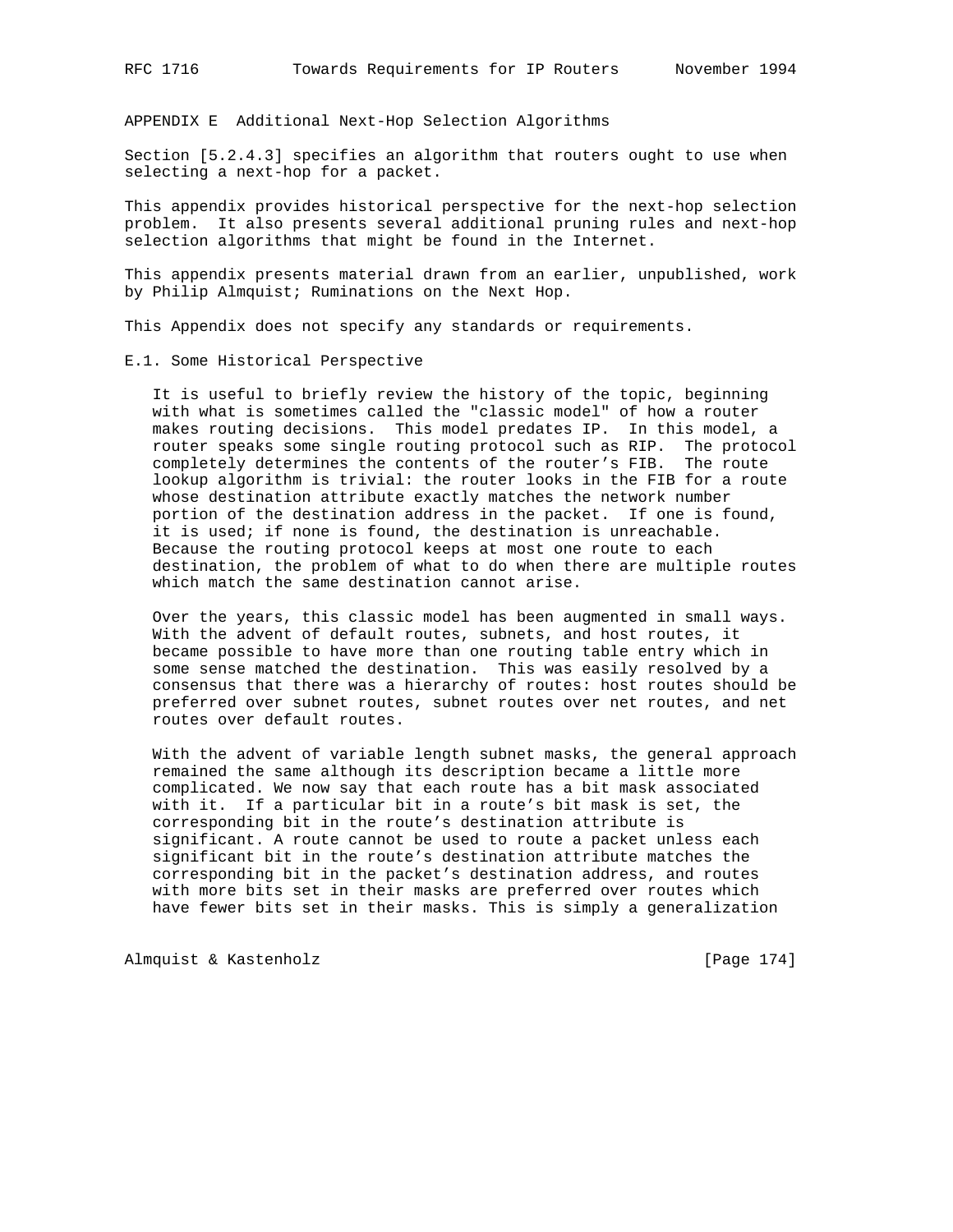of the hierarchy of routes described above, and will be referred to for the rest of this memo as choosing a route by preferring longest match.

 Another way the classic model has been augmented is through a small amount of relaxation of the notion that a routing protocol has complete control over the contents of the routing table. First, static routes were introduced. For the first time, it was possible to simultaneously have two routes (one dynamic and one static) to the same destination. When this happened, a router had to have a policy (in some cases configurable, and in other cases chosen by the author of the router's software) which determined whether the static route or the dynamic route was preferred. However, this policy was only used as a tie-breaker when longest match didn't uniquely determine which route to use. Thus, for example, a static default route would never be preferred over a dynamic net route even if the policy preferred static routes over dynamic routes.

 The classic model had to be further augmented when inter-domain routing protocols were invented. Traditional routing protocols came to be called "interior gateway protocols" (IGPs), and at each Internet site there was a strange new beast called an "exterior gateway", a router which spoke EGP to several "BBN Core Gateways" (the routers which made up the Internet backbone at the time) at the same time as it spoke its IGP to the other routers at its site. Both protocols wanted to determine the contents of the router's routing table. Theoretically, this could result in a router having three routes (EGP, IGP, and static) to the same destination. Because of the Internet topology at the time, it was resolved with little debate that routers would be best served by a policy of preferring IGP routes over EGP routes. However, the sanctity of longest match remained unquestioned: a default route learned from the IGP would never be preferred over a net route from learned EGP.

 Although the Internet topology, and consequently routing in the Internet, have evolved considerably since then, this slightly augmented version of the classic model has survived pretty much intact to this day in the Internet (except that BGP has replaced EGP). Conceptually (and often in implementation) each router has a routing table and one or more routing protocol processes. Each of these processes can add any entry that it pleases, and can delete or modify any entry that it has created. When routing a packet, the router picks the best route using longest match, augmented with a policy mechanism to break ties. Although this augmented classic model has served us well, it has a number of shortcomings:

o It ignores (although it could be augmented to consider) path

Almquist & Kastenholz **by Equal Contract Contract Contract** [Page 175]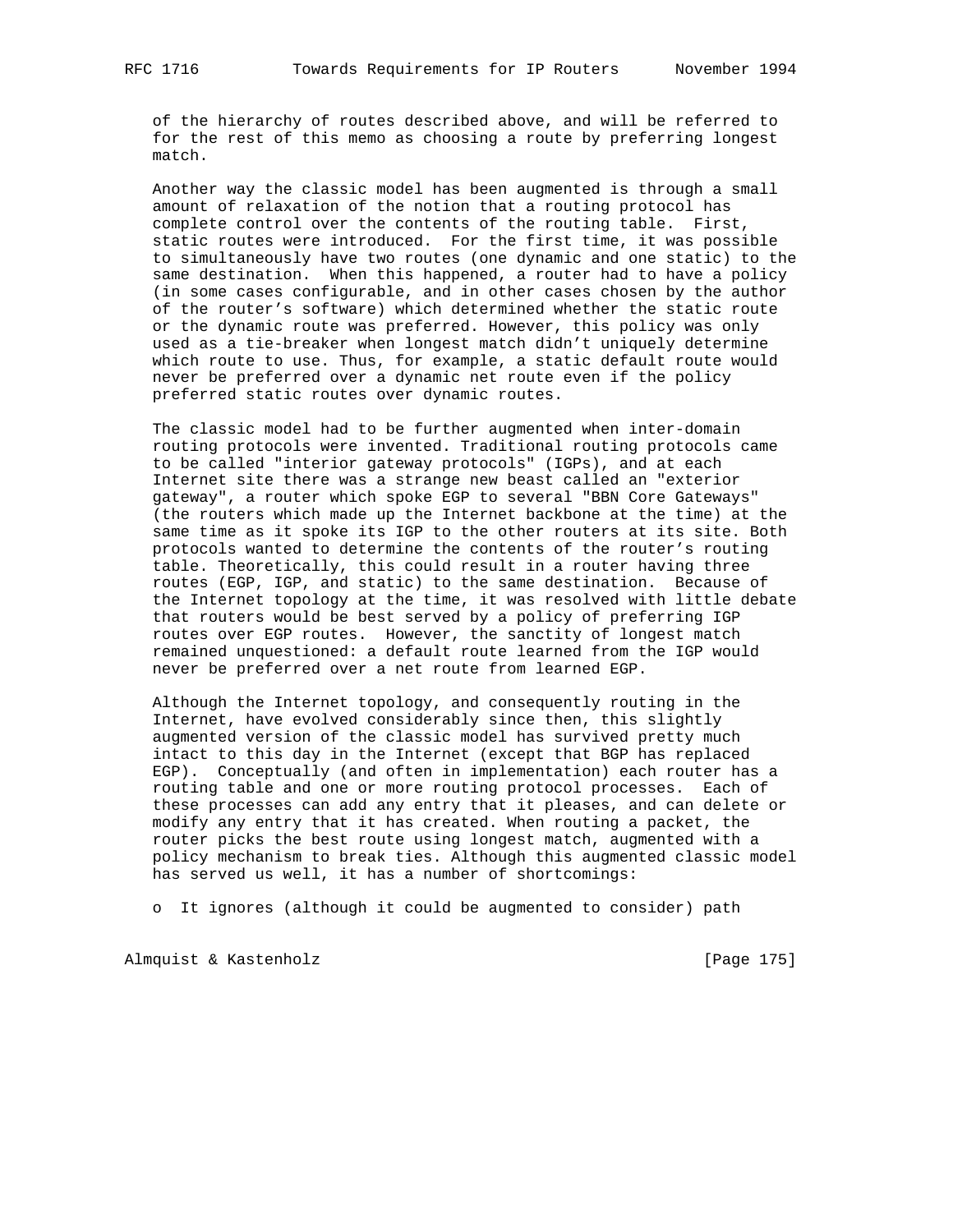characteristics such as quality of service and MTU.

- o It doesn't support routing protocols (such as OSPF and Integrated IS-IS) that require route lookup algorithms different than pure longest match.
- o There has not been a firm consensus on what the tie-breaking mechanism ought to be. Tie-breaking mechanisms have often been found to be difficult if not impossible to configure in such a way that the router will always pick what the network manger considers to be the "correct" route.
- E.2. Additional Pruning Rules

 Section [5.2.4.3] defined several pruning rules to use to select routes from the FIB. There are other rules that could also be used.

o OSPF Route Class

 Routing protocols which have areas or make a distinction between internal and external routes divide their routes into classes, where classes are rank-ordered in terms of preference. A route is always chosen from the most preferred class unless none is available, in which case one is chosen from the second most preferred class, and so on. In OSPF, the classes (in order from most preferred to least preferred) are intra-area, inter-area, type 1 external (external routes with internal metrics), and type 2 external. As an additional wrinkle, a router is configured to know what addresses ought to be accessible via intra-area routes, and will not use inter- area or external routes to reach these destinations even when no intra-area route is available.

 More precisely, we assume that each route has a class attribute, called route.class, which is assigned by the routing protocol. The set of candidate routes is examined to determine if it contains any for which route.class = intra-area. If so, all routes except those for which route.class = intra-area are discarded. Otherwise, router checks whether the packet's destination falls within the address ranges configured for the local area. If so, the entire set of candidate routes is deleted. Otherwise, the set of candidate routes is examined to determine if it contains any for which route.class = inter-area. If so, all routes except those for which route.class = inter-area are discarded. Otherwise, the set of candidate routes is examined to determine if it contains any for which route.class = type 1 external. If so, all routes except those for which route.class = type 1 external are discarded.

Almquist & Kastenholz **and Communist** [Page 176]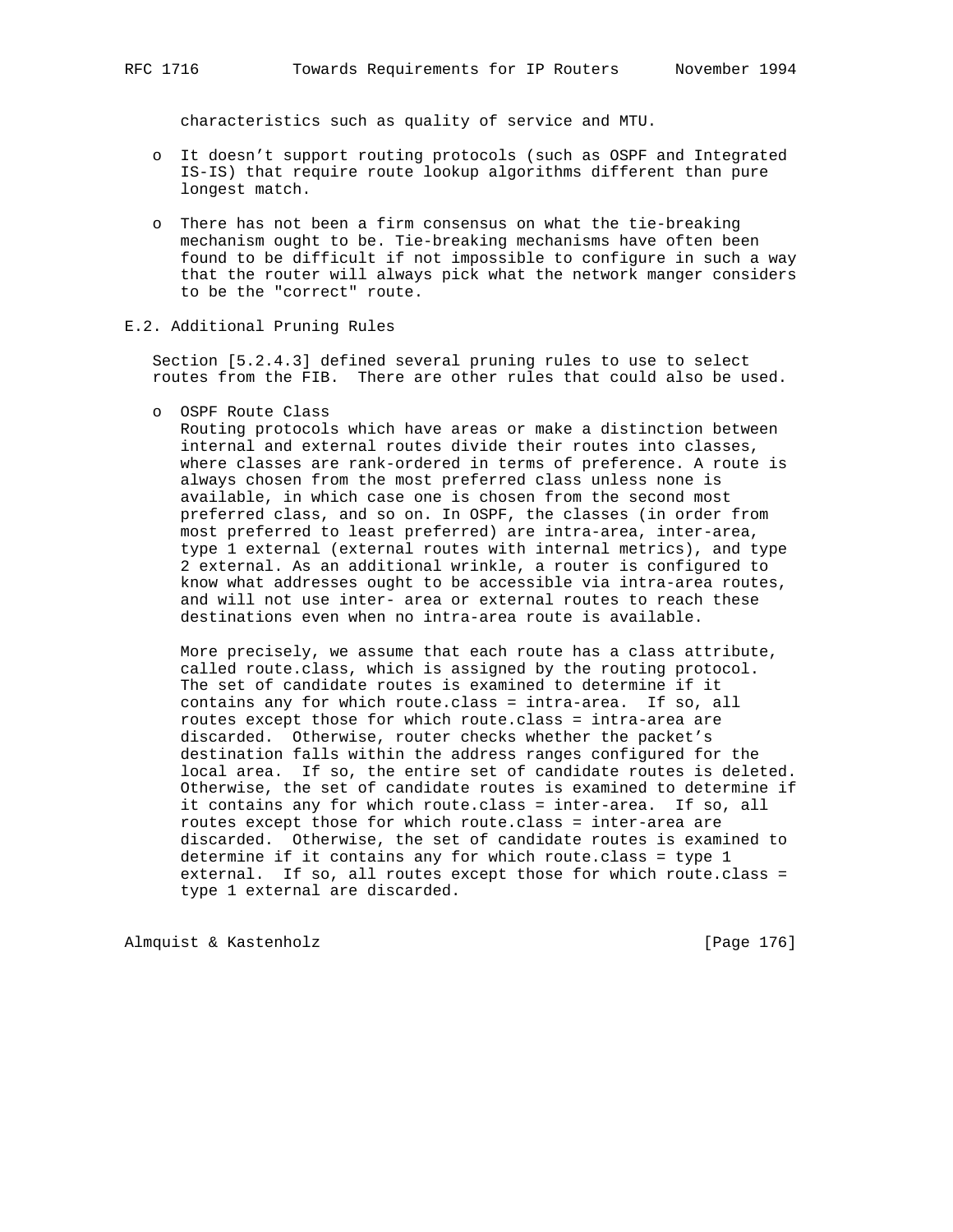## o IS-IS Route Class

 IS-IS route classes work identically to OSPF's. However, the set of classes defined by Integrated IS-IS is different, such that there isn't a one-to-one mapping between IS-IS route classes and OSPF route classes. The route classes used by Integrated IS-IS are (in order from most preferred to least preferred) intra-area, inter-area, and external.

 The Integrated IS-IS internal class is equivalent to the OSPF internal class. Likewise, the Integrated IS-IS external class is equivalent to OSPF's type 2 external class. However, Integrated IS-IS does not make a distinction between inter-area routes and external routes with internal metrics - both are considered to be inter-area routes. Thus, OSPF prefers true inter-area routes over external routes with internal metrics, whereas Integrated IS-IS gives the two types of routes equal preference.

o IDPR Policy

 A specific case of Policy. The IETF's Inter-domain Policy Routing Working Group is devising a routing protocol called Inter-Domain Policy Routing (IDPR) to support true policy-based routing in the Internet. Packets with certain combinations of header attributes (such as specific combinations of source and destination addresses or special IDPR source route options) are required to use routes provided by the IDPR protocol. Thus, unlike other Policy pruning rules, IDPR Policy would have to be applied before any other pruning rules except Basic Match.

 Specifically, IDPR Policy examines the packet being forwarded to ascertain if its attributes require that it be forwarded using policy-based routes. If so, IDPR Policy deletes all routes not provided by the IDPR protocol.

## E.3 Some Route Lookup Algorithms

 This section examines several route lookup algorithms that are in use or have been proposed. Each is described by giving the sequence of pruning rules it uses. The strengths and weaknesses of each algorithm are presented

Almquist & Kastenholz **Example 19** (Page 177)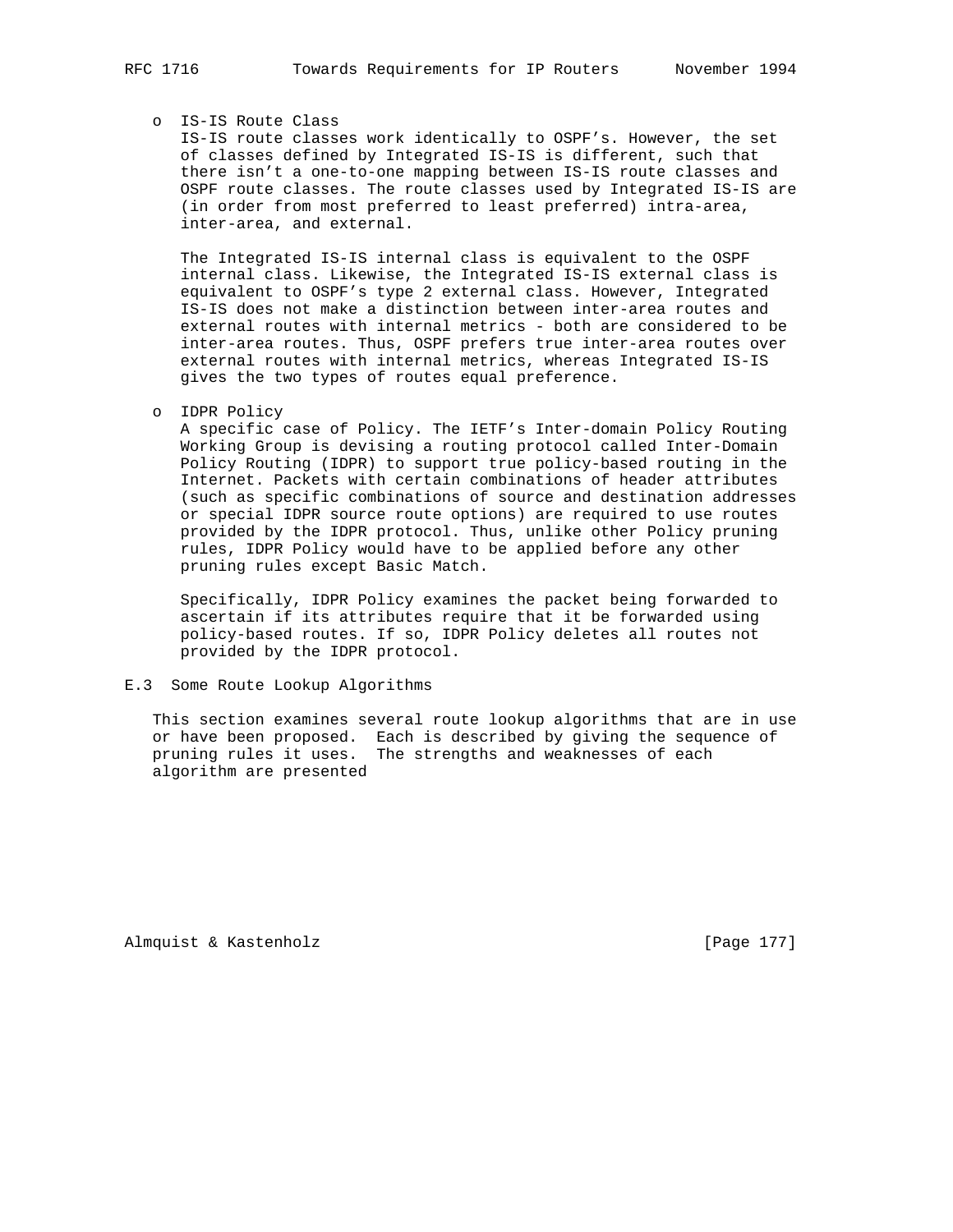## E.3.1 The Revised Classic Algorithm

 The Revised Classic Algorithm is the form of the traditional algorithm which was discussed in Section [E.1]. The steps of this algorithm are:

- 1. Basic match
- 2. Longest match
- 3. Best metric
- 4. Policy

 Some implementations omit the Policy step, since it is needed only when routes may have metrics that are not comparable (because they were learned from different routing domains).

The advantages of this algorithm are:

- (1) It is widely implemented.
- (2) Except for the Policy step (which an implementor can choose to make arbitrarily complex) the algorithm is simple both to understand and to implement.

Its disadvantages are:

- (1) It does not handle IS-IS or OSPF route classes, and therefore cannot be used for Integrated IS-IS or OSPF.
- (2) It does not handle TOS or other path attributes.
- (3) The policy mechanisms are not standardized in any way, and are therefore are often implementation-specific. This causes extra work for implementors (who must invent appropriate policy mechanisms) and for users (who must learn how to use the mechanisms. This lack of a standardized mechanism also makes it difficult to build consistent configurations for routers from different vendors. This presents a significant practical deterrent to multi-vendor interoperability.
- (4) The proprietary policy mechanisms currently provided by vendors are often inadequate in complex parts of the Internet.
- (5) The algorithm has not been written down in any generally available document or standard. It is, in effect, a part of the Internet Folklore.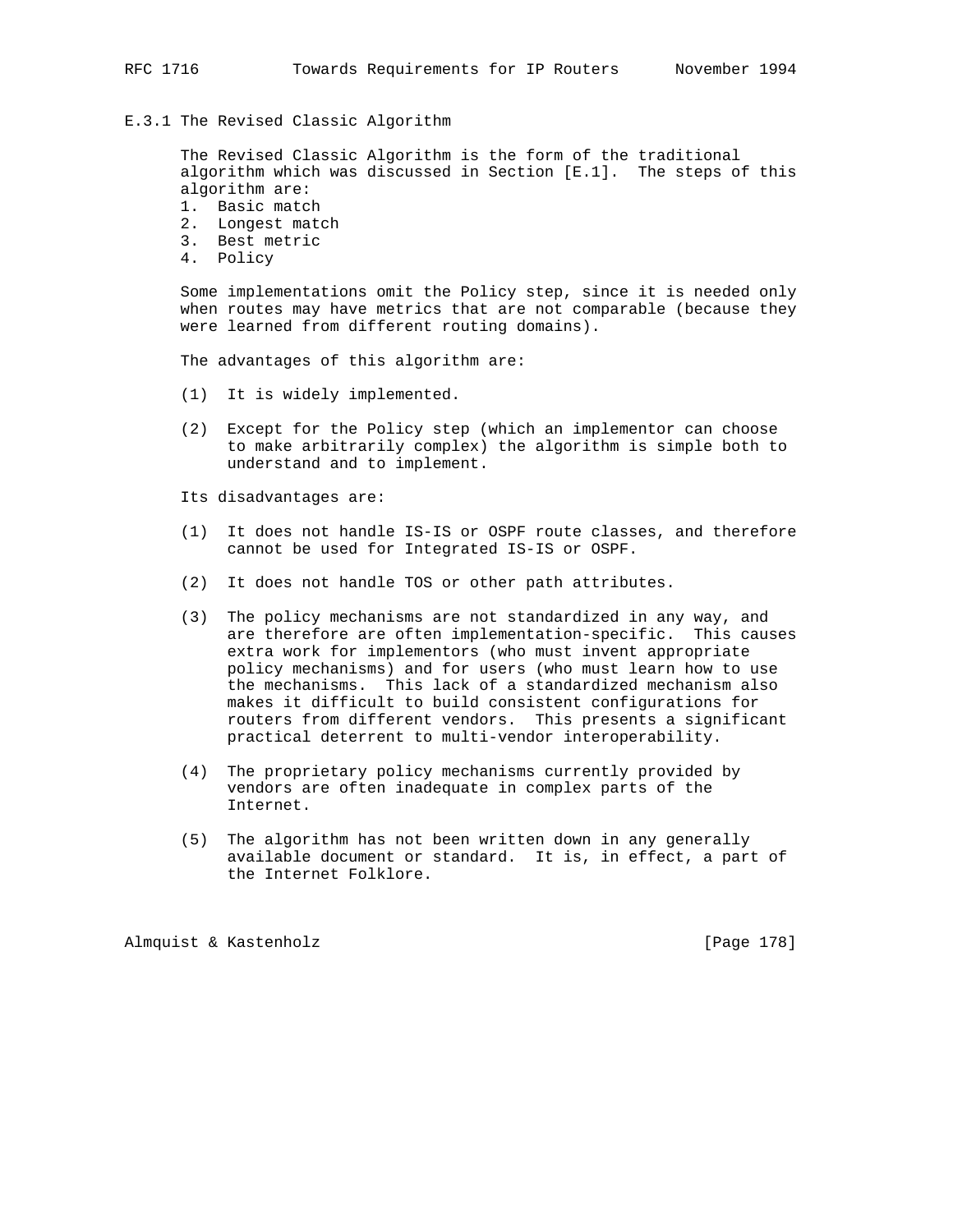## E.3.2 The Variant Router Requirements Algorithm

 Some Router Requirements Working Group members have proposed a slight variant of the algorithm described in the Section [5.2.4.3]. In this variant, matching the type of service requested is considered to be more important, rather than less important, than matching as much of the destination address as possible. For example, this algorithm would prefer a default route which had the correct type of service over a network route which had the default type of service, whereas the algorithm in [5.2.4.3] would make the opposite choice.

The steps of the algorithm are:

- 1. Basic match
- 2. Weak TOS
- 3. Longest match
- 4. Best metric
- 5. Policy

 Debate between the proponents of this algorithm and the regular Router Requirements Algorithm suggests that each side can show cases where its algorithm leads to simpler, more intuitive routing than the other's algorithm does. In general, this variant has the same set of advantages and disadvantages that the algorithm specified in [5.2.4.3] does, except that pruning on Weak TOS before pruning on Longest Match makes this algorithm less compatible with OSPF and Integrated IS-IS than the standard Router Requirements Algorithm.

E.3.3 The OSPF Algorithm

 OSPF uses an algorithm which is virtually identical to the Router Requirements Algorithm except for one crucial difference: OSPF considers OSPF route classes.

The algorithm is:

- 1. Basic match
- 2. OSPF route class
- 3. Longest match
- 4. Weak TOS
- 5. Best metric
- 6. Policy

 Type of service support is not always present. If it is not present then, of course, the fourth step would be omitted

This algorithm has some advantages over the Revised Classic

Almquist & Kastenholz **by Equal Contract Contract Contract** [Page 179]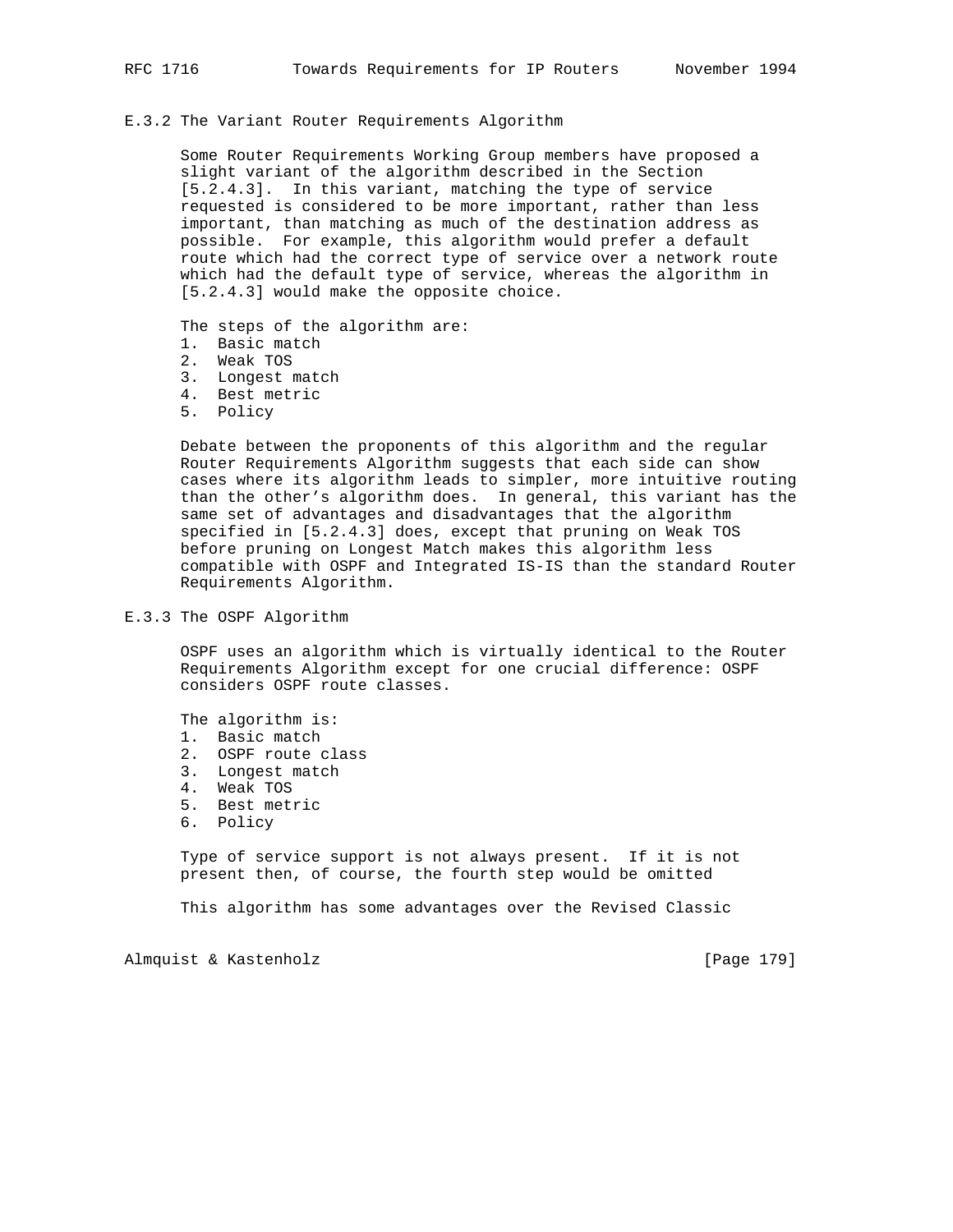Algorithm:

- (1) It supports type of service routing.
- (2) Its rules are written down, rather than merely being a part of the Internet folklore.
- (3) It (obviously) works with OSPF.

 However, this algorithm also retains some of the disadvantages of the Revised Classic Algorithm:

- (1) Path properties other than type of service (e.g. MTU) are ignored.
- (2) As in the Revised Classic Algorithm, the details (or even the existence) of the Policy step are left to the discretion of the implementor.

 The OSPF Algorithm also has a further disadvantage (which is not shared by the Revised Classic Algorithm). OSPF internal (intra area or inter-area) routes are always considered to be superior to routes learned from other routing protocols, even in cases where the OSPF route matches fewer bits of the destination address. This is a policy decision that is inappropriate in some networks.

 Finally, it is worth noting that the OSPF Algorithm's TOS support suffers from a deficiency in that routing protocols which support TOS are implicitly preferred when forwarding packets which have non-zero TOS values. This may not be appropriate in some cases.

E.3.4 The Integrated IS-IS Algorithm

 Integrated IS-IS uses an algorithm which is similar to but not quite identical to the OSPF Algorithm. Integrated IS-IS uses a different set of route classes, and also differs slightly in its handling of type of service. The algorithm is:

- 1. Basic Match
- 2. IS-IS Route Classes
- 3. Longest Match
- 4. Weak TOS
- 5. Best Metric
- 6. Policy

 Although Integrated IS-IS uses Weak TOS, the protocol is only capable of carrying routes for a small specific subset of the possible values for the TOS field in the IP header. Packets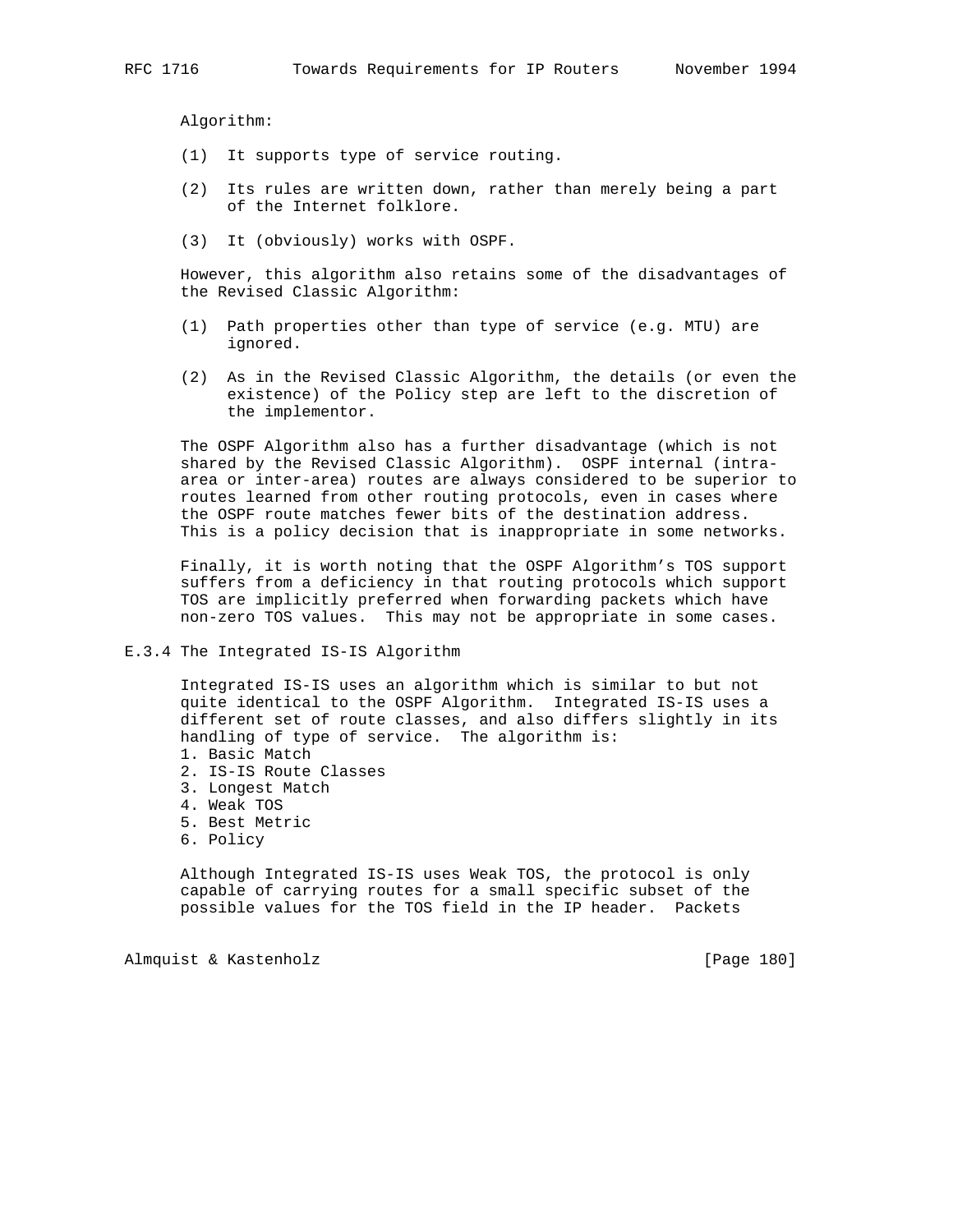containing other values in the TOS field are routed using the default TOS.

 Type of service support is optional; if disabled, the fourth step would be omitted. As in OSPF, the specification does not include the Policy step.

 This algorithm has some advantages over the Revised Classic Algorithm:

- (1) It supports type of service routing.
- (2) Its rules are written down, rather than merely being a part of the Internet folklore.
- (3) It (obviously) works with Integrated IS-IS.

 However, this algorithm also retains some of the disadvantages of the Revised Classic Algorithm:

- (1) Path properties other than type of service (e.g. MTU) are ignored.
- (2) As in the Revised Classic Algorithm, the details (or even the existence) of the Policy step are left to the discretion of the implementor.
- (3) It doesn't work with OSPF because of the differences between IS-IS route classes and OSPF route classes. Also, because IS-IS supports only a subset of the possible TOS values, some obvious implementations of the Integrated IS-IS algorithm would not support OSPF's interpretation of TOS.

 The Integrated IS-IS Algorithm also has a further disadvantage (which is not shared by the Revised Classic Algorithm): IS-IS internal (intra-area or inter-area) routes are always considered to be superior to routes learned from other routing protocols, even in cases where the IS-IS route matches fewer bits of the destination address and doesn't provide the requested type of service. This is a policy decision that may not be appropriate in all cases.

 Finally, it is worth noting that the Integrated IS-IS Algorithm's TOS support suffers from the same deficiency noted for the OSPF Algorithm.

Almquist & Kastenholz **Example 181** [Page 181]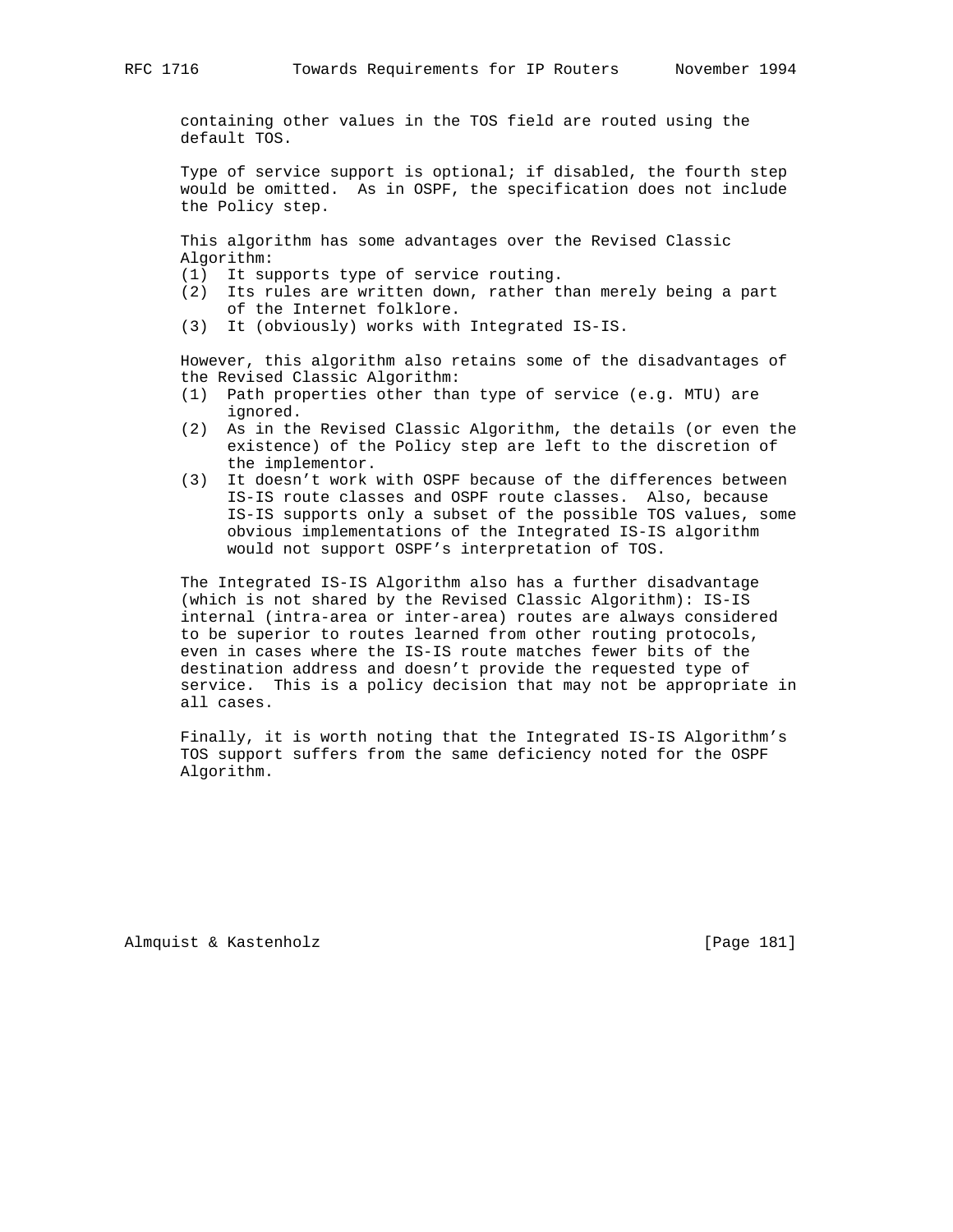Security Considerations

Although the focus of this document is interoperability rather than security, there are obviously many sections of this document which have some ramifications on network security.

Security means different things to different people. Security from a router's point of view is anything that helps to keep its own networks operational and in addition helps to keep the Internet as a whole healthy. For the purposes of this document, the security services we are concerned with are denial of service, integrity, and authentication as it applies to the first two. Privacy as a security service is important, but only peripherally a concern of a router - at least as of the date of this document.

In several places in this document there are sections entitled ... Security Considerations. These sections discuss specific considerations that apply to the general topic under discussion.

Rarely does this document say do this and your router/network will be secure. More likely, it says this is a good idea and if you do it, it \*may\* improve the security of the Internet and your local system in general.

Unfortunately, this is the state-of-the-art AT THIS TIME. Few if any of the network protocols a router is concerned with have reasonable, built-in security features. Industry and the protocol designers have been and are continuing to struggle with these issues. There is progress, but only small baby steps such as the peer-to-peer authentication available in the BGP and OSPF routing protocols.

In particular, this document notes the current research into developing and enhancing network security. Specific areas of research, development, and engineering that are underway as of this writing (December 1993) are in IP Security, SNMP Security, and common authentication technologies.

Notwithstanding all of the above, there are things both vendors and users can do to improve the security of their router. Vendors should get a copy of Trusted Computer System Interpretation [INTRO:8]. Even if a vendor decides not to submit their device for formal verification under these guidelines, the publication provides excellent guidance on general security design and practices for computing devices.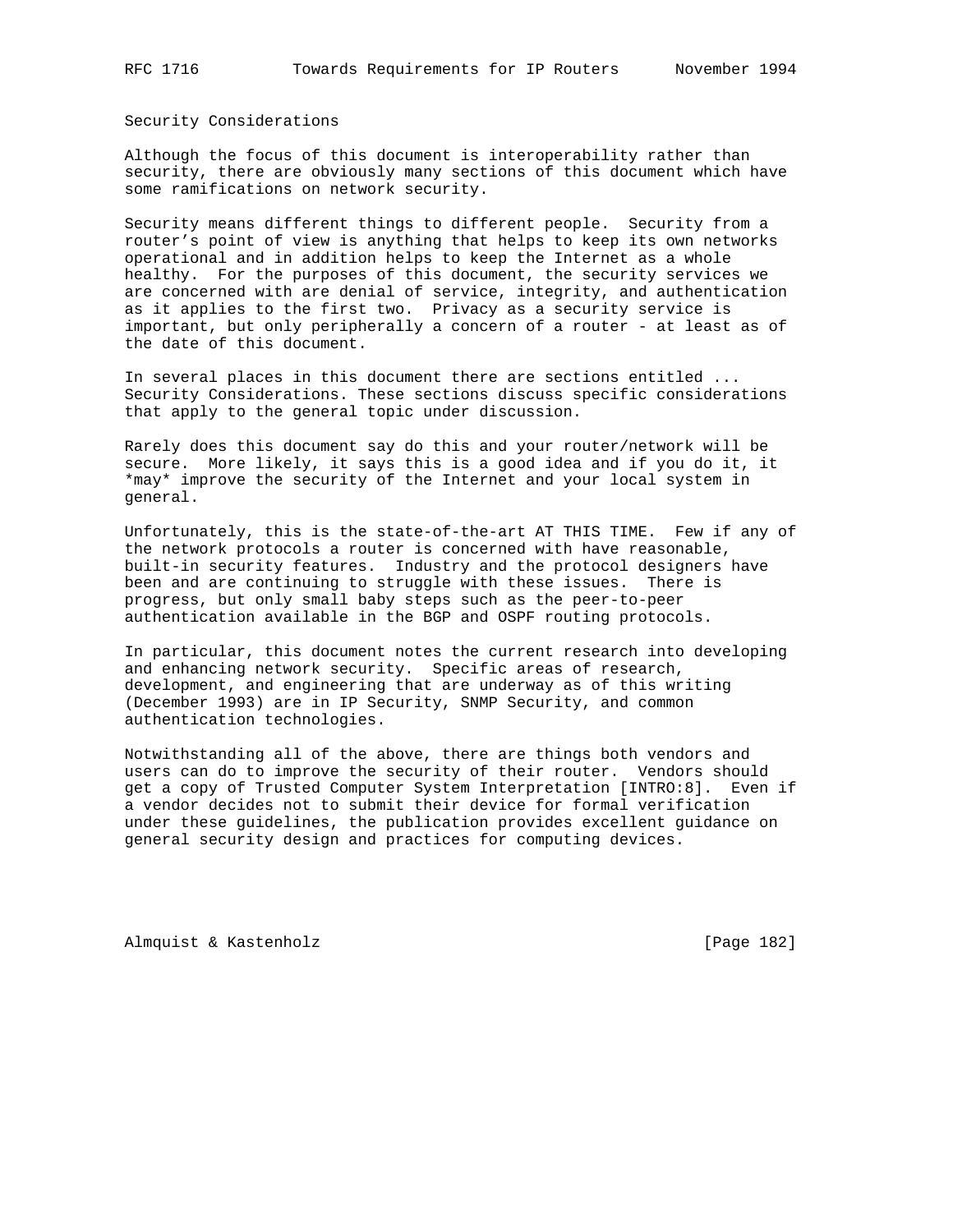Acknowledgments

O that we now had here But one ten thousand of those men in England That do no work to-day!

What's he that wishes so? My cousin Westmoreland? No, my fair cousin: If we are mark'd to die, we are enow To do our country loss; and if to live, The fewer men, the greater share of honour. God's will! I pray thee, wish not one man more. By Jove, I am not covetous for gold, Nor care I who doth feed upon my cost; It yearns me not if men my garments wear; Such outward things dwell not in my desires: But if it be a sin to covet honour, I am the most offending soul alive. No, faith, my coz, wish not a man from England: God's peace! I would not lose so great an honour As one man more, methinks, would share from me For the best hope I have. O, do not wish one more! Rather proclaim it, Westmoreland, through my host, That he which hath no stomach to this fight, Let him depart; his passport shall be made And crowns for convoy put into his purse: We would not die in that man's company That fears his fellowship to die with us. This day is called the feast of Crispian: He that outlives this day, and comes safe home, Will stand a tip-toe when the day is named, And rouse him at the name of Crispian. He that shall live this day, and see old age, Will yearly on the vigil feast his neighbours, And say 'To-morrow is Saint Crispian:' Then will he strip his sleeve and show his scars. And say 'These wounds I had on Crispin's day.' Old men forget: yet all shall be forgot, But he'll remember with advantages What feats he did that day: then shall our names. Familiar in his mouth as household words Harry the king, Bedford and Exeter, Warwick and Talbot, Salisbury and Gloucester, Be in their flowing cups freshly remember'd. This story shall the good man teach his son; And Crispin Crispian shall ne'er go by,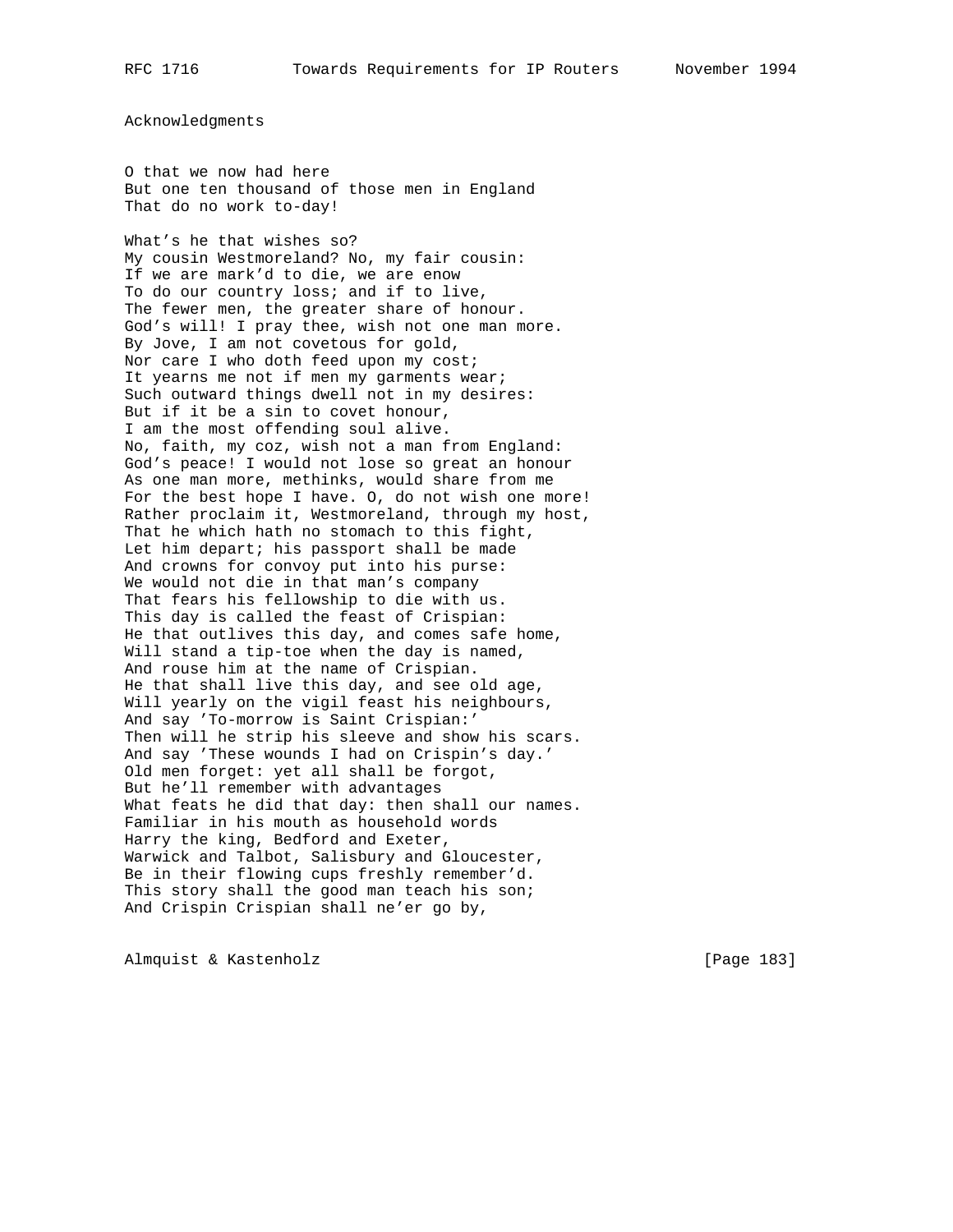From this day to the ending of the world, But we in it shall be remember'd; We few, we happy few, we band of brothers; For he to-day that sheds his blood with me Shall be my brother; be he ne'er so vile, This day shall gentle his condition: And gentlemen in England now a-bed Shall think themselves accursed they were not here, And hold their manhoods cheap whiles any speaks That fought with us upon Saint Crispin's day.

This memo is a product of the IETF's Router Requirements Working Group. A memo such as this one is of necessity the work of many more people than could be listed here. A wide variety of vendors, network managers, and other experts from the Internet community graciously contributed their time and wisdom to improve the quality of this memo. The editor wishes to extend sincere thanks to all of them.

The current editor also wishes to single out and extend his heartfelt gratitude and appreciation to the original editor of this document; Philip Almquist. Without Philip's work, both as the original editor and as the Chair of the working group, this document would not have been produced.

Philip Almquist, Jeffrey Burgan, Frank Kastenholz, and Cathy Wittbrodt each wrote major chapters of this memo. Others who made major contributions to the document included Bill Barns, Steve Deering, Kent England, Jim Forster, Martin Gross, Jeff Honig, Steve Knowles, Yoni Malachi, Michael Reilly, and Walt Wimer.

Additional text came from Art Berggreen, John Cavanaugh, Ross Callon, John Lekashman, Brian Lloyd, Gary Malkin, Milo Medin, John Moy, Craig Partridge, Stephanie Price, Yakov Rekhter, Steve Senum, Richard Smith, Frank Solensky, Rich Woundy, and others who have been inadvertently overlooked.

Some of the text in this memo has been (shamelessly) plagiarized from earlier documents, most notably RFC-1122 by Bob Braden and the Host Requirements Working Group, and RFC-1009 by Bob Braden and Jon Postel. The work of these earlier authors is gratefully acknowledged.

Jim Forster was a co-chair of the Router Requirements Working Group during its early meetings, and was instrumental in getting the group off to a good start. Jon Postel, Bob Braden, and Walt Prue also contributed to the success by providing a wealth of good advice prior to the group's first meeting. Later on, Phill Gross, Vint Cerf, and Noel Chiappa all provided valuable advice and support.

Almquist & Kastenholz [Page 184]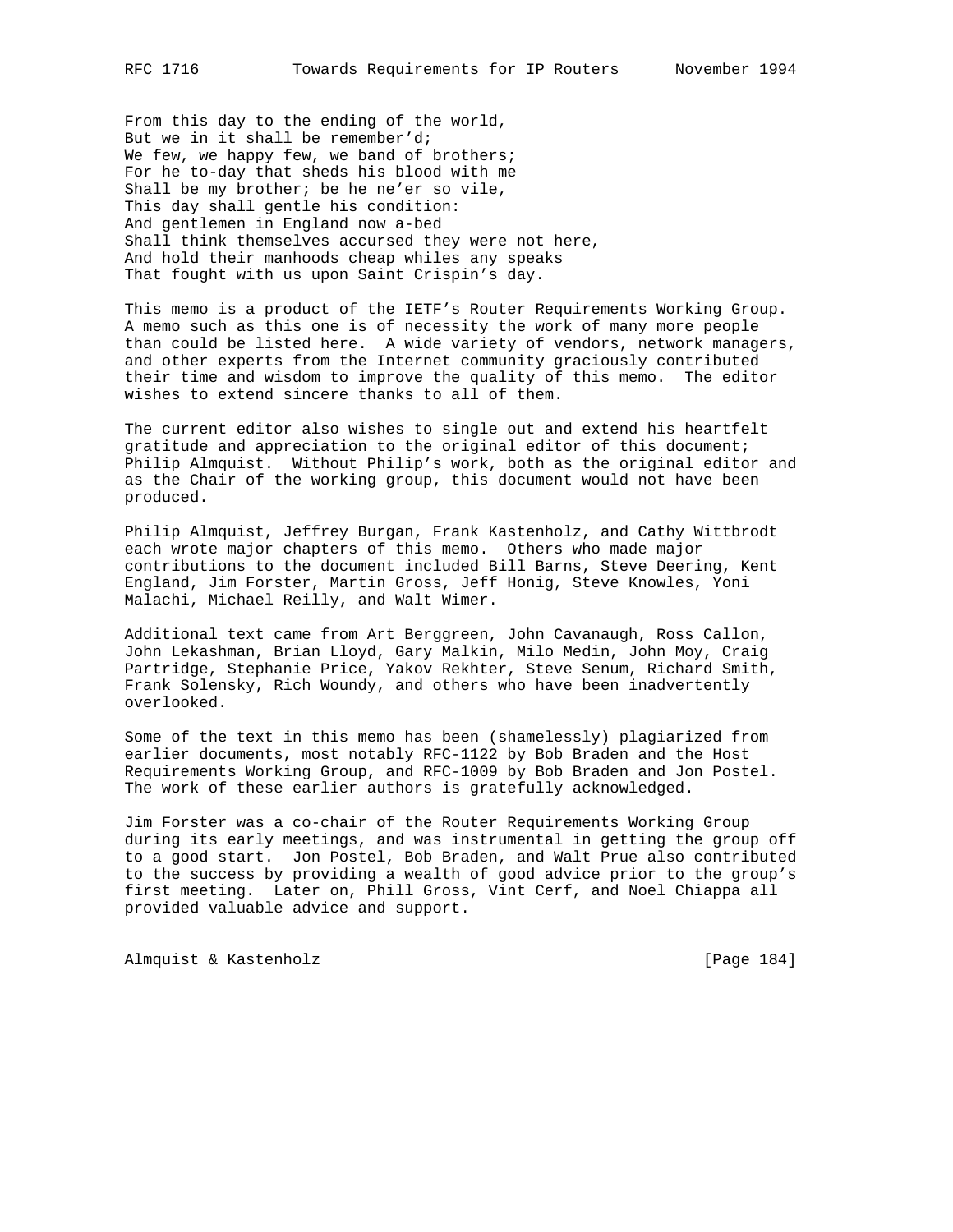Mike St. Johns coordinated the Working Group's interactions with the security community, and Frank Kastenholz coordinated the Working Group's interactions with the network management area. Allison Mankin and K.K. Ramakrishnan provided expertise on the issues of congestion control and resource allocation.

Many more people than could possibly be listed or credited here participated in the deliberations of the Router Requirements Working Group, either through electronic mail or by attending meetings. However, the efforts of Ross Callon and Vince Fuller in sorting out the difficult issues of route choice and route leaking are especially acknowledged.

The previous editor, Philip Almquist, wishes to extend his thanks and appreciation to his former employers, Stanford University and BARRNet, for allowing him to spend a large fraction (probably far more than they ever imagined when he started on this) of his time working on this project.

The current editor wishes to thank his employer, FTP Software, for allowing him to spend the time necessary to finish this document.

Almquist & Kastenholz **and Contact Contact Contact Contact Contact Contact Contact Contact Contact Contact Contact Contact Contact Contact Contact Contact Contact Contact Contact Contact Contact Contact Contact Contact Con**